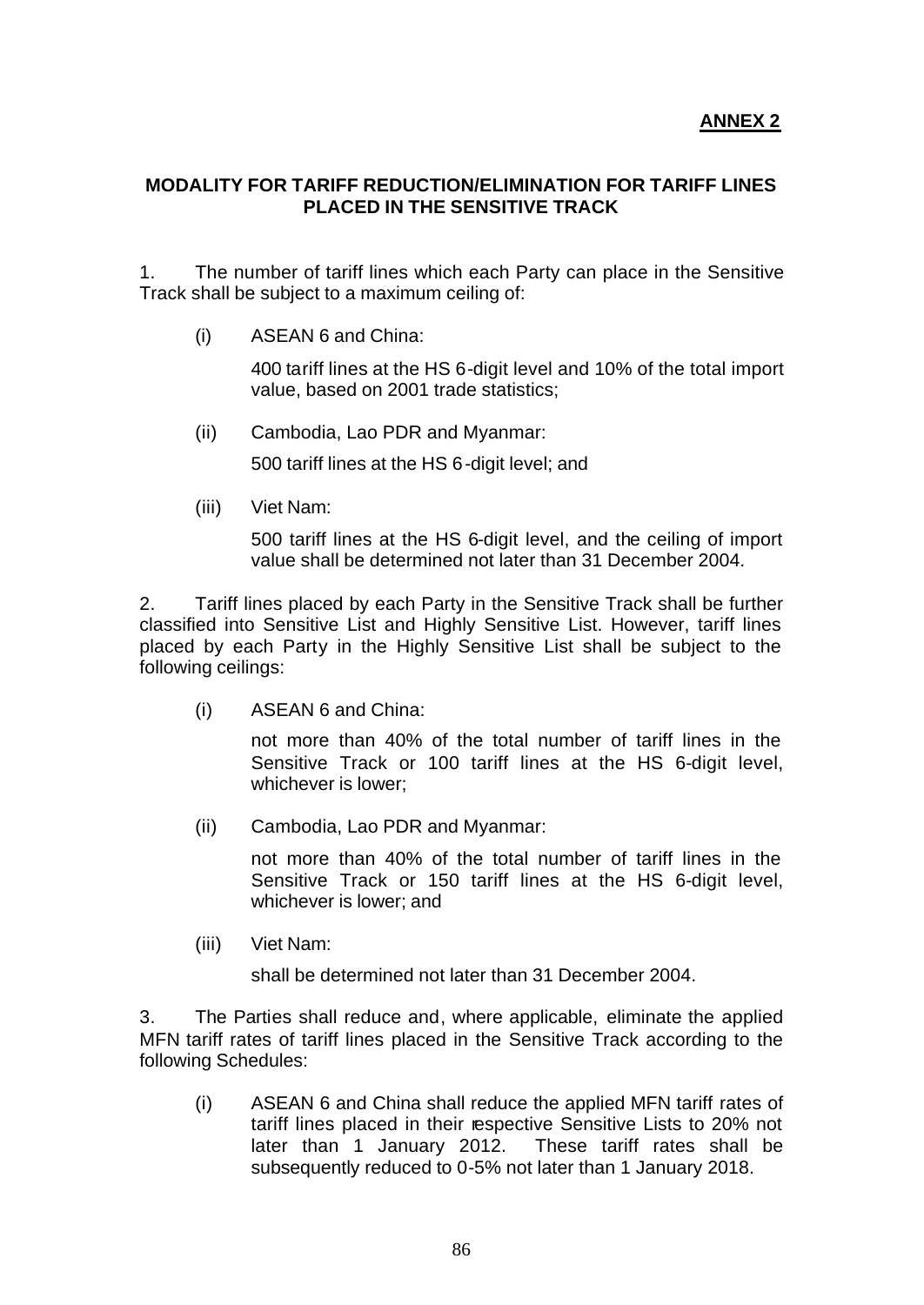(ii) Cambodia, Lao PDR and Myanmar shall reduce the applied MFN tariff rates of tariff lines placed in their respective Sensitive Lists to 20**%** not later than 1 January 2015. These tariff rates shall be subsequently reduced to 0-5% not later than 1 January 2020.

Viet Nam shall reduce the applied MFN tariff rates of tariff lines placed in its Sensitive Lists not later than 1 January 2015 to a rate to be determined not later than 31 December 2004. These tariff rates shall be subsequently reduced to 0-5% not later than 1 January 2020.

(iii) The Parties shall reduce the applied MFN tariff rates of tariff lines placed in their respective Highly Sensitive Lists to not more than 50% not later than 1 January 2015 for ASEAN 6 and China, and 1 January 2018 for the newer ASEAN Member States.

4. Tariff lines in the Sensitive Track, which are subject to specific tariff rates, shall have such tariffs reduced in accordance with the timeframes provided in paragraph 3 of this Annex. The proportion of tariff reduction for these tariff lines shall be equal to the average margin of tariff reduction of the tariff lines with ad-valorem tariff rates under the Sensitive Track, which are subject to tariff reduction in the same year.

5. Notwithstanding the Schedules in paragraph 3, any Party may unilaterally accelerate the tariff reduction and/or elimination for its tariff lines placed in the Sensitive Track at any time if it so wishes. Nothing in this Agreement shall prevent any Party from unilaterally transferring any tariff line from the Sensitive Track into the Normal Track at any time if it so wishes.

6. The reciprocal tariff rate treatment of tariff lines placed by a Party in the Sensitive Track shall be governed by the following conditions:

- (i) the tariff rate for a tariff line placed by a Party in the Sensitive Track must be at 10% or below in order for that Party to enjoy reciprocity;
- (ii) the reciprocal tariff rate to be applied to a tariff line placed by a Party in the Sensitive Track shall be either the tariff rate of that Party's tariff line, or the Normal Track tariff rate of the same tariff line of the other Party or Parties from whom reciprocity is sought, whichever is higher; and
- (iii) the reciprocal tariff rate to be applied to a tariff line placed by a Party in the Sensitive Track shall in no case exceed the applied MFN rate of the same tariff line of the Party or Parties from whom reciprocity is sought.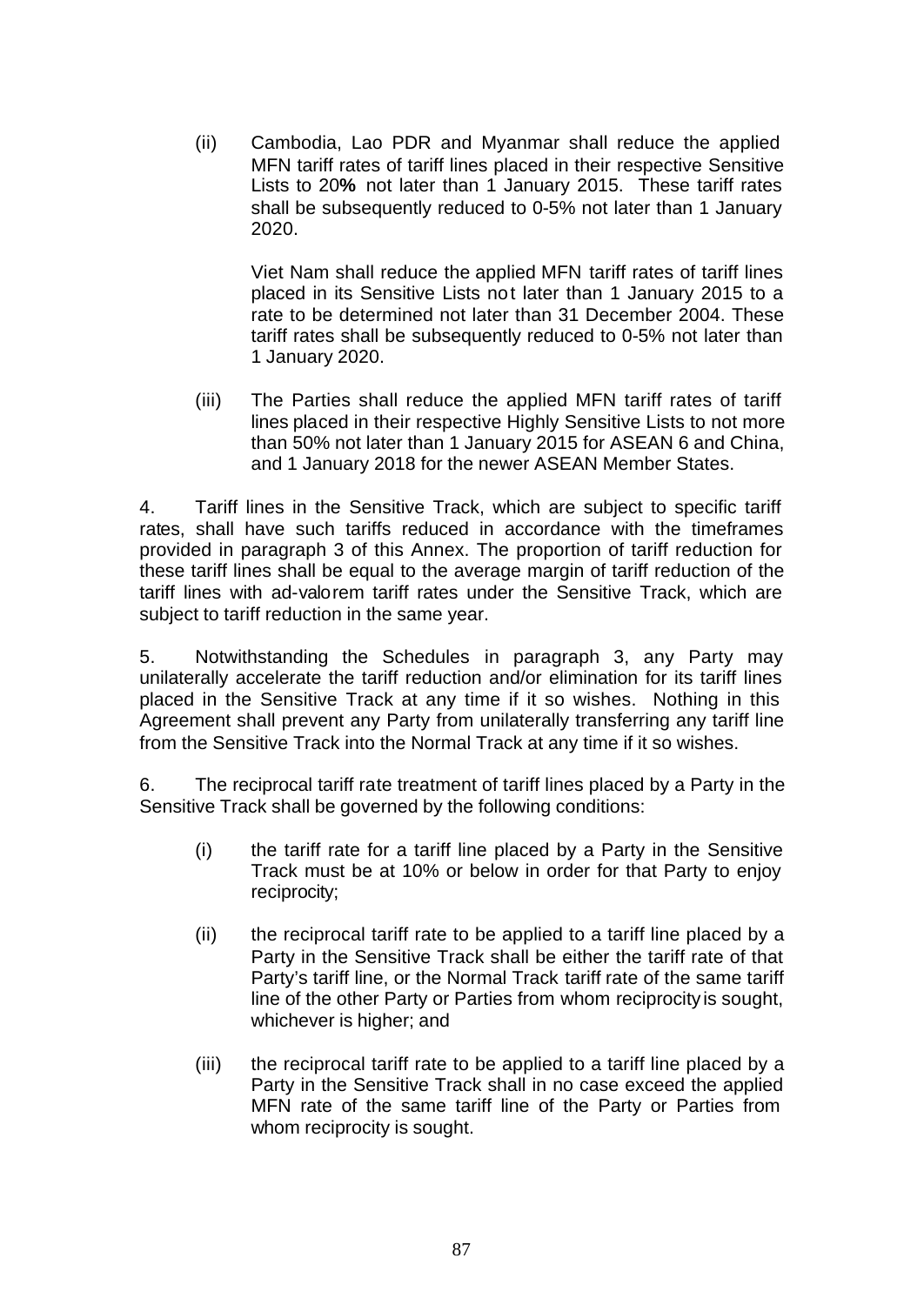7. The treatment of tariff lines of the Parties subject to in-quota and outquota rates, including the modalities for tariff reduction/elimination, shall be discussed and mutually agreed by the Parties not later than 31 March 2005. The discussions shall include, but not be limited to, the in-quota and out-quota rates.

8. The tariff lines listed by each Party in the Sensitive List and Highly Sensitive List under the Sensitive Track are respectively set out in Appendix 1 and Appendix 2 of this Annex.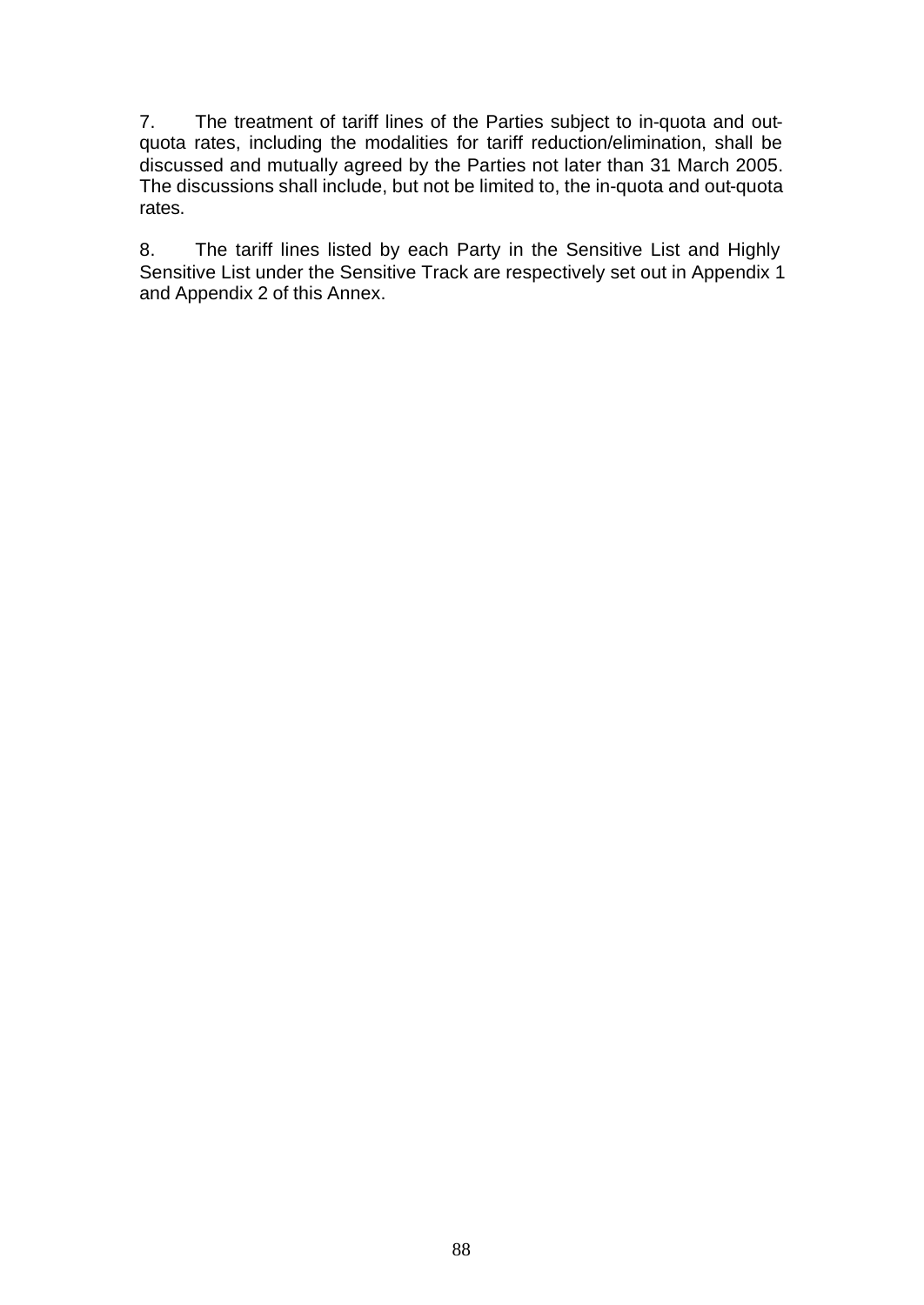## **APPENDIX 1**

### **SENSITIVE LIST**

# (a) Brunei Darussalam:

| NO. | <b>HS CODE</b> | <b>DESCRIPTION</b>                                                                                                             |
|-----|----------------|--------------------------------------------------------------------------------------------------------------------------------|
| 1   | 4016.91        | - - Floor coverings and mats                                                                                                   |
|     | 4016.91.10     | - - - Mats                                                                                                                     |
| 2   | 4203.30.00     | - Belts and bandoliers                                                                                                         |
| 3   | 4412.19        | - - Other                                                                                                                      |
|     | 4412.19.10     | - - - Plain                                                                                                                    |
|     | 4412.19.90     | $- -$ Other                                                                                                                    |
| 4   | 5701.90        | - Of other textile materials                                                                                                   |
|     | 5701.90.11     | - - - Prayer mats                                                                                                              |
|     | 5701.90.19     | $- -$ - Other                                                                                                                  |
|     | 5701.90.91     | - - - Of jute fibres                                                                                                           |
|     | 5701.90.99     | - - - Other                                                                                                                    |
| 5   | 5705.00        | Other carpets and other textile floor coverings, whether or not made<br>up.                                                    |
|     | 5705.00.11     | - - Prayer mats                                                                                                                |
|     | 5705.00.19     | - - Other                                                                                                                      |
|     | 5705.00.91     | - - Of jute fibres                                                                                                             |
|     | 5705.00.99     | - - Other                                                                                                                      |
| 6   | 6302.39.00     | - - Of other textile materials                                                                                                 |
| 7   | 6302.60.00     | - Toilet linen and kitchen linen, of terry towelling or similar terry fabrics,                                                 |
|     |                | of cotton                                                                                                                      |
| 8   | 6302.91.00     | - - Of cotton                                                                                                                  |
| 9   | 6302.99.00     | - - Of other textile materials                                                                                                 |
| 10  | 6401.99.00     | - - Other                                                                                                                      |
| 11  | 6402.99.00     | - - Other                                                                                                                      |
| 12  | 6403.59        | - - Other                                                                                                                      |
|     | 6403.59.10     | --- Bowling shoes                                                                                                              |
|     | 6403.59.90     | $- -$ - Other                                                                                                                  |
| 13  | 6403.99        | - - Other                                                                                                                      |
|     | 6403.99.10     | - - - Bowling shoes                                                                                                            |
|     | 6403.99.90     | $- -$ - Other                                                                                                                  |
| 14  | 6404.11.00     | - - Sports footwear; tennis shoes, basketball shoes, gym shoes,<br>training shoes and the like                                 |
| 15  | 6404.19.00     | - - Other                                                                                                                      |
| 16  | 6404.20        | - Footwear with outer soles of leather or composition leather                                                                  |
|     | 6404.20.10     | - - Running shoes and golf shoes                                                                                               |
|     | 6404.20.90     | - - Other                                                                                                                      |
| 17  | 6405.10.00     | - With uppers of leather or composition leather                                                                                |
| 18  | 6405.90.00     | - Other                                                                                                                        |
| 19  | 8414.51        | - - Table, floor, wall, window, ceiling or roof fans, with a self-contained<br>electric motor of an output not exceeding 125 W |
|     | 8414.51.10     | --- Table fans and box fans                                                                                                    |
|     | 8414.51.20     | --- Wall fans and ceiling fans                                                                                                 |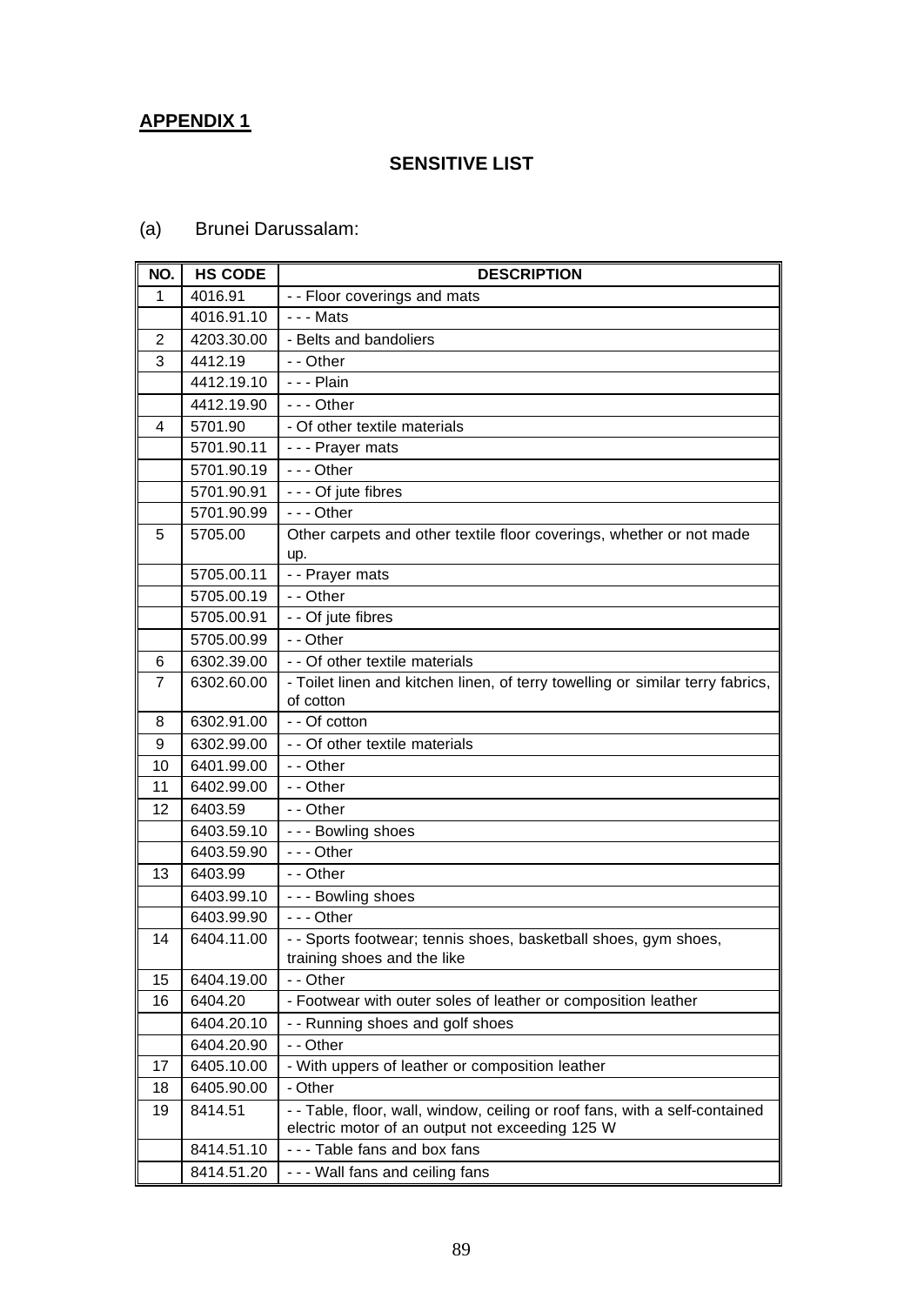| NO. | <b>HS CODE</b> | <b>DESCRIPTION</b>                                                                                                                                      |
|-----|----------------|---------------------------------------------------------------------------------------------------------------------------------------------------------|
|     | 8414.51.30     | --- Floor fans                                                                                                                                          |
|     | 8414.51.90     | $- -$ Other                                                                                                                                             |
| 20  | 8415.10        | - Window or wall types, self-contained or "split-system"                                                                                                |
|     | 8415.10.10     | - - Of an output not exceeding 21.10 kW                                                                                                                 |
|     | 8415.10.20     | -- Of an output exceeding 21.10 kW but not exceeding 26.38 kW                                                                                           |
|     | 8415.10.30     | - - Of an output exceeding 26.38 kW but not exceeding 52.75 kW                                                                                          |
|     | 8415.10.40     | - - Of an output exceeding 52.75 kW                                                                                                                     |
| 21  | 8418.29.00     | - - Other                                                                                                                                               |
| 22  | 8418.30        | - Freezers of the chest type, not exceeding 800 I capacity                                                                                              |
|     | 8418.30.10     | - - Not exceeding 200 I capacity                                                                                                                        |
|     | 8418.30.20     | -- Exceeding 200 I but not exceeding 800 I capacity                                                                                                     |
| 23  | 8421.23        | - - Oil or petrol-filters for internal combustion engines                                                                                               |
|     | 8421.23.11     | - - - - Oil filter                                                                                                                                      |
|     | 8421.23.19     | $--$ Other                                                                                                                                              |
|     | 8421.23.21     | - - - - Oil filter                                                                                                                                      |
|     | 8421.23.29     | $--$ Other                                                                                                                                              |
| 24  | 8450.19        | - - Other                                                                                                                                               |
|     | 8450.19.10     | --- Each of a dry linen capacity not exceeding 6 kg                                                                                                     |
|     | 8450.19.20     | --- Each of a dry linen capacity exceeding 6 kg                                                                                                         |
| 25  | 8452.10.00     | - Sewing machines of the household type                                                                                                                 |
| 26  | 8506.90.00     | - Parts                                                                                                                                                 |
| 27  | 8509.10.00     | - Vacuum cleaners, including dry and wet vacuum cleaners                                                                                                |
| 28  | 8509.40.00     | - Food grinders or mixers; fruit or vegetable juice extractors                                                                                          |
| 29  | 8513.10        | - Lamps                                                                                                                                                 |
|     | 8513.10.10     | - - Miner's cup lamps                                                                                                                                   |
|     | 8513.10.20     | - - Quarrymen's lamps                                                                                                                                   |
|     | 8513.10.90     | - - Other                                                                                                                                               |
| 30  | 8516.29.00     | - - Other                                                                                                                                               |
| 31  | 8516.60        | - Other ovens; cookers, cooking plates, boiling rings, grillers and<br>roasters                                                                         |
|     | 8516.60.10     | - - Rice cookers                                                                                                                                        |
|     | 8516.60.20     | - - Ovens                                                                                                                                               |
|     | 8516.60.90     | - - Other                                                                                                                                               |
| 32  | 8516.71.00     | - - Coffee or tea makers                                                                                                                                |
| 33  | 8516.79        | - - Other                                                                                                                                               |
|     | 8516.79.10     | - - - Kettles                                                                                                                                           |
|     | 8516.79.90     | $- -$ Other                                                                                                                                             |
| 34  | 8518.22.00     | - - Multiple loudspeakers, mounted in the same enclosure                                                                                                |
| 35  | 8518.29        | - - Other                                                                                                                                               |
|     | 8518.29.10     | --- Box assembly speakers                                                                                                                               |
|     | 8518.29.20     | --- Loudspeakers, without housing, having a frequency range of 300<br>to Hz 3,4kHz with a diameter of not exceeding 50 mm, for<br>telecommunication use |
|     | 8518.29.90     | $- -$ - Other                                                                                                                                           |
| 36  | 8518.40        | - Audio-frequency electric amplifiers                                                                                                                   |
|     | 8518.40.10     | - - Audio-frequency electric amplifiers, having 6 or more inputs signal<br>lines, with or without elements for capacity amplifier                       |
|     | 8518.40.20     | - - Electric amplifiers when used as repeaters in line telephony<br>products falling within the Information Technology Agreement                        |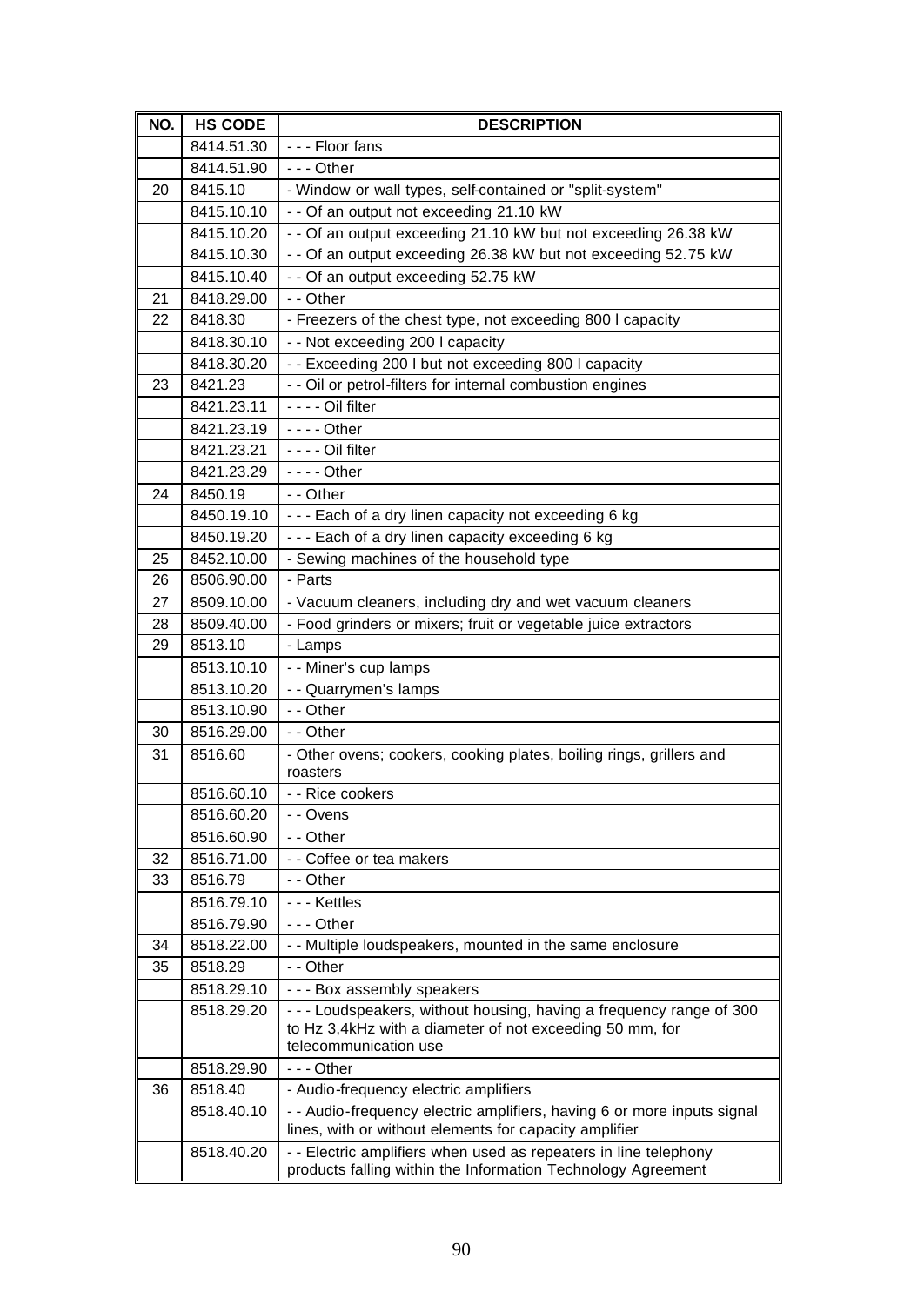| NO. | <b>HS CODE</b> | <b>DESCRIPTION</b>                                                             |
|-----|----------------|--------------------------------------------------------------------------------|
|     | 8518.40.30     | - - Audio frequency amplifiers used as repeaters in telephony other            |
|     |                | than line telephony                                                            |
|     | 8518.40.90     | - - Other                                                                      |
| 37  | 8518.50        | - Electric sound amplifier sets                                                |
|     | 8518.50.10     | - - Of an output of 240 W or more                                              |
|     | 8518.50.20     | - - Sound amplifier sets combined with loudspeaker line for                    |
|     |                | broadcasting, having voltage of 50V to 100V                                    |
|     | 8518.50.90     | - - Other                                                                      |
| 38  | 8519.29.00     | - - Other                                                                      |
| 39  | 8519.93        | - - Other, cassette type                                                       |
|     | 8519.93.10     | - - - For special use in cinematographic, television, broadcasting             |
|     | 8519.93.90     | $- -$ - Other                                                                  |
| 40  | 8519.99        | - - Other                                                                      |
|     | 8519.99.10     | --- Cinematographic sound reproducers                                          |
|     | 8519.99.20     | --- For special use in television, broadcasting                                |
|     | 8519.99.30     | - - - Compact disc players                                                     |
|     | 8519.99.90     | $- -$ Other                                                                    |
| 41  | 8521.90        | - Other                                                                        |
|     | 8521.90.11     | - - - For special use in cinematographic, television, broadcasting             |
|     | 8521.90.19     | $- -$ Other                                                                    |
|     | 8521.90.91     | - - - For special use in cinematographic, television, broadcasting             |
|     | 8521.90.99     | $- -$ - Other                                                                  |
| 42  | 8525.20        | - Transmission apparatus incorporating reception apparatus                     |
|     | 8525.20.10     | - - Wireless LAN                                                               |
|     | 8525.20.20     | - - Internet enabled handphones                                                |
|     | 8525.20.30     | - - Internet enabled cellular phones                                           |
|     | 8525.20.40     | - - Internet video conferencing equipment                                      |
|     | 8525.20.50     | - - Digital radio relay systems                                                |
|     | 8525.20.60     | - - Mobile data network                                                        |
|     | 8525.20.70     | - - Set top boxes which have a communication function                          |
|     | 8525.20.80     | - - Other cellular phones                                                      |
|     | 8525.20.91     | - - - Other transmission apparatus for radio-telephony or radio-<br>telegraphy |
|     | 8525.20.92     | - - - Other transmission apparatus for television                              |
|     | 8525.20.99     | $- -$ - Other                                                                  |
| 43  | 8528.12        | - - Colour                                                                     |
|     | 8528.12.10     | --- Set top boxes which have a communication function                          |
|     | 8528.12.20     | - - - Printed circuit assemblies for use with ADP machines                     |
|     | 8528.12.90     | $- -$ - Other                                                                  |
| 44  | 8536.69        | - - Plugs and sockets                                                          |
|     | 8536.69.10     | - - - Telephone plugs                                                          |
|     | 8536.69.20     | - - - Audio/video sockets and cathode ray tube (CRT) sockets for               |
|     |                | television or radio receivers                                                  |
|     | 8536.69.30     | - - - Sockets and other plugs for co-axial cables and printed circuits         |
|     | 8536.69.90     | $--$ Other                                                                     |
| 45  | 8536.90        | - Other apparatus                                                              |
|     | 8536.90.10     | - - Connection and contact elements for wires and cables; wafer<br>probers     |
|     | 8536.90.20     | - - Junction boxes                                                             |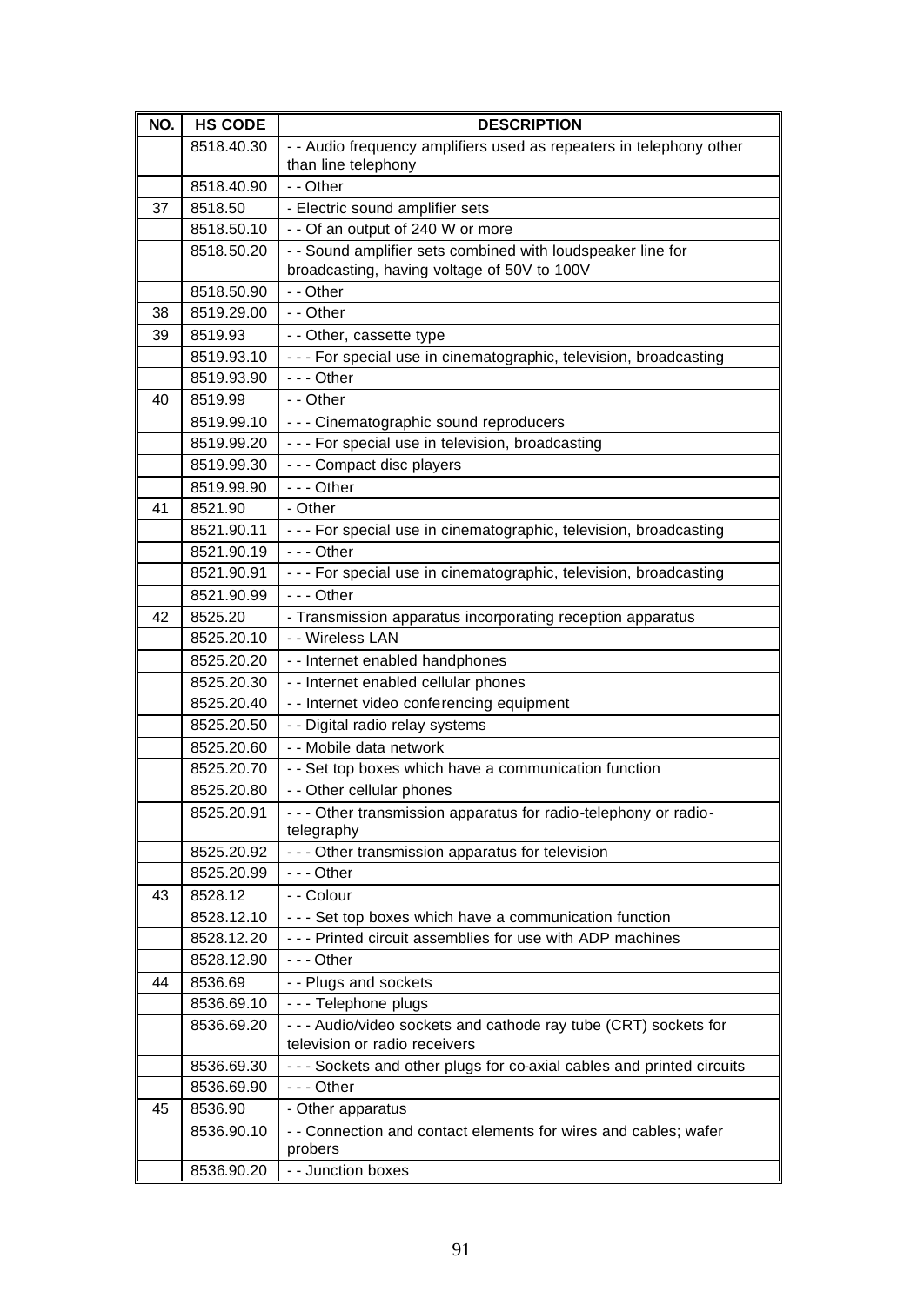| NO. | <b>HS CODE</b> | <b>DESCRIPTION</b>                                                                                                                            |
|-----|----------------|-----------------------------------------------------------------------------------------------------------------------------------------------|
|     | 8536.90.30     | - - Cable connectors consisting of a jack plug, terminal with or without                                                                      |
|     |                | pin, connector and adaptor for coaxial cable; commutator                                                                                      |
|     | 8536.90.90     | - - Other                                                                                                                                     |
| 46  | 8537.10        | - For a voltage not exceeding 1,000V                                                                                                          |
|     | 8537.10.10     | - - Switchboards and control panels                                                                                                           |
|     | 8537.10.20     | - - Distribution boards (including back panels and back planes) for use<br>solely or principally with goods of headings 84.71, 85.17 or 85.25 |
|     | 8537.10.30     | - - Programmable logic controllers for automated machines for<br>transport, handling and storage of dies for semiconductor devices            |
|     | 8537.10.90     | - - Other                                                                                                                                     |
| 47  | 8539.22        | - - Other, of a power not exceeding 200W and for a voltage exceeding<br>100v                                                                  |
|     | 8539.22.10     | - - - Reflector lamp bulbs                                                                                                                    |
|     | 8539.22.20     | - - - Special purpose bulbs for medical equipment                                                                                             |
|     | 8539.22.90     | $- -$ Other                                                                                                                                   |
| 48  | 8539.29        | - - Other                                                                                                                                     |
|     | 8539.29.10     | - - - Reflector lamp bulbs                                                                                                                    |
|     | 8539.29.20     | - - - Operation lamp bulbs                                                                                                                    |
|     | 8539.29.30     | --- Bulbs of a kind used for motor vehicles                                                                                                   |
|     | 8539.29.40     | - - - Flashlight bulbs; miniature indicator bulbs, rated up to 2.25 volts;<br>special purpose bulbs for medical equipment                     |
|     | 8539.29.50     | - - - Other, having capacity exceeding 200W but not exceeding 300W<br>and a voltage exceeding 100V                                            |
|     | 8539.29.60     | - - - Other, having capacity exceeding 200W but not exceeding 300W<br>and a voltage not exceeding 100V                                        |
|     | 8539.29.90     | $- -$ Other                                                                                                                                   |
| 49  | 8539.31        | - - Fluorescent, hot cathode                                                                                                                  |
|     | 8539.31.10     | --- Tubes for compact fluorescent lamps                                                                                                       |
|     | 8539.31.20     | --- TL/ fluorescent lamps in straight or circular form                                                                                        |
|     | 8539.31.90     | --- Other                                                                                                                                     |
| 50  | 8539.39        | - - Other                                                                                                                                     |
|     | 8539.39.11     | - - - - Neon lamps                                                                                                                            |
|     | 8539.39.19     | $--$ Other                                                                                                                                    |
|     | 8539.39.20     | --- Discharge lamps for decorative or publicity purposes                                                                                      |
|     | 8539.39.31     | - - - - Neon lamps                                                                                                                            |
|     | 8539.39.39     | $--$ Other                                                                                                                                    |
|     | 8539.39.40     | --- Electric lamps for motor vehicle or cycles                                                                                                |
|     | 8539.39.90     | $--$ Other                                                                                                                                    |
| 51  | 8544.20        | - Co-axial cable and other co-axial electric conductors                                                                                       |
|     | 8544.20.10     | - - Insulated cables fitted with connectors, for a voltage not exceeding<br>66,000 V                                                          |
|     | 8544.20.20     | - - Insulated cables not fitted with connectors, for a voltage not<br>exceeding 66,000V                                                       |
|     | 8544.20.30     | - - Insulated cables fitted with connectors, for a voltage exceeding<br>66,000V                                                               |
|     | 8544.20.40     | - - Insulated cables not fitted with connectors, for a voltage exceeding<br>66,000 V                                                          |
| 52  | 8544.49        | - - Other                                                                                                                                     |
|     | 8544.49.11     | ---- Telephone, telegraph and radio relay cables, submarine                                                                                   |
|     | 8544.49.12     | - - - - Telephone, telegraph and radio relay cables, other than                                                                               |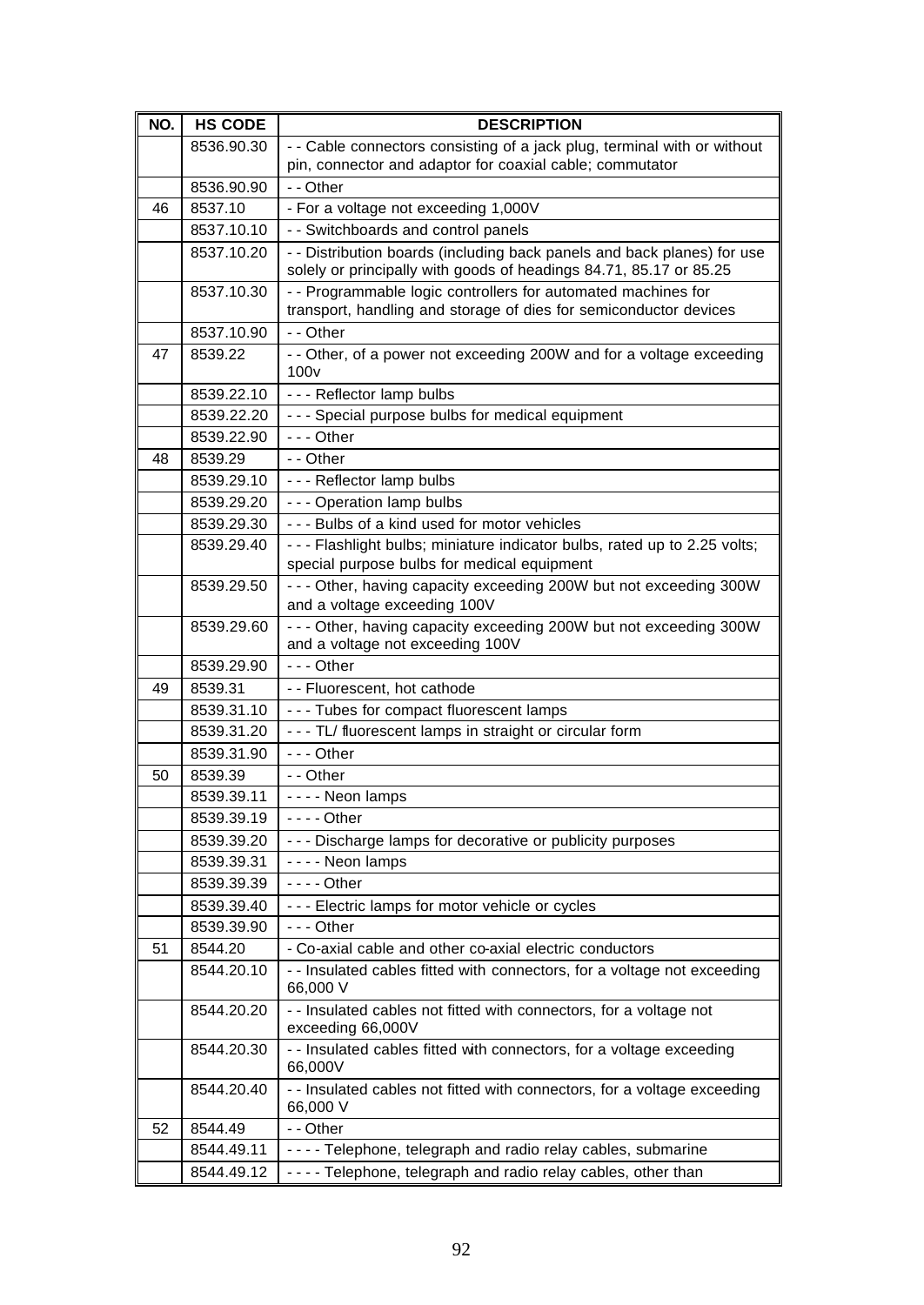| NO. | <b>HS CODE</b>        | <b>DESCRIPTION</b>                                                                                    |
|-----|-----------------------|-------------------------------------------------------------------------------------------------------|
|     |                       | submarine                                                                                             |
|     | 8544.49.19            | $--$ Other                                                                                            |
|     | 8544.49.91            | - - - - Plastic insulated electric cable having a cross section not                                   |
|     |                       | exceeding 300 mm <sup>2</sup>                                                                         |
|     | 8544.49.92            | - - - - Plastic insulated electric cable having a cross section exceeding<br>300 mm2                  |
|     | 8544.49.93            | ---- Plastic insulated electric conductors                                                            |
|     | 8544.49.94            | - - - - Controlling cables                                                                            |
|     | 8544.49.95            | ---- Shielded wire of a kind used in the manufacture of automotive<br>wiring harness                  |
|     | 8544.49.99            | - - - - Other                                                                                         |
| 53  | 8544.60               | - Other electric conductors, for a voltage exceeding 1,000V                                           |
|     | 8544.60.11            | - - - Plastic insulated electric cables having a cross section not<br>exceeding 400 mm <sup>2</sup>   |
|     | 8544.60.19            | $- -$ - Other                                                                                         |
|     | 8544.60.21            | - - - Plastic insulated electric cables having a cross section not<br>exceeding 400 mm <sup>2</sup>   |
|     | 8544.60.29            | $- -$ Other                                                                                           |
|     | 8544.60.31            | - - - Plastic insulated electric cables having a cross section not<br>exceeding $400$ mm <sup>2</sup> |
|     | 8544.60.39            | $- -$ - Other                                                                                         |
|     | 8544.60.91            | - - - Telephone, telegraph, radio relay cables, submarine                                             |
|     | 8544.60.92            | - - - Telephone, telegraph, radio relay cables, other than submarine                                  |
|     | 8544.60.99            | - - - Other                                                                                           |
| 54  | 9401.69               | - - Other                                                                                             |
|     | 9401.69.10            | --- Assembled                                                                                         |
|     | 9401.69.20            | --- Not assembled                                                                                     |
| 55  | 9401.80               | - Other seats                                                                                         |
|     | 9401.80.90            | - - Other                                                                                             |
| 56  | 9403.30               | - Wooden furniture of a kind used in offices                                                          |
|     | 9403.30.10            | -- Assembled                                                                                          |
|     | 9403.30.20            | -- Not assembled                                                                                      |
| 57  | 9403.50               | - Wooden furniture of a kind used in the bedroom                                                      |
|     | 9403.50.11            | --- Assembled                                                                                         |
|     | 9403.50.19            | - - - Not assembled                                                                                   |
|     | 9403.50.91            | --- Assembled                                                                                         |
|     | 9403.50.99            | --- Not assembled                                                                                     |
| 58  | 9403.60               | - Other wooden furniture                                                                              |
|     | 9403.60.11            | --- Assembled                                                                                         |
|     | 9403.60.19            | --- Not assembled                                                                                     |
|     | 9403.60.21            | --- Assembled                                                                                         |
|     | 9403.60.29            | - - - Not assembled                                                                                   |
|     | 9403.60.31            | --- Assembled                                                                                         |
|     | 9403.60.39            | --- Not assembled                                                                                     |
|     | 9403.60.91            | --- Assembled                                                                                         |
|     | 9403.60.99            | --- Not assembled                                                                                     |
| 59  | 9403.70<br>9403.70.10 | - Furniture of plastics<br>- - Furniture of a kind used in offices                                    |
|     | 9403.70.20            | - - Fume cupboards for use in medical laboratory                                                      |
|     |                       |                                                                                                       |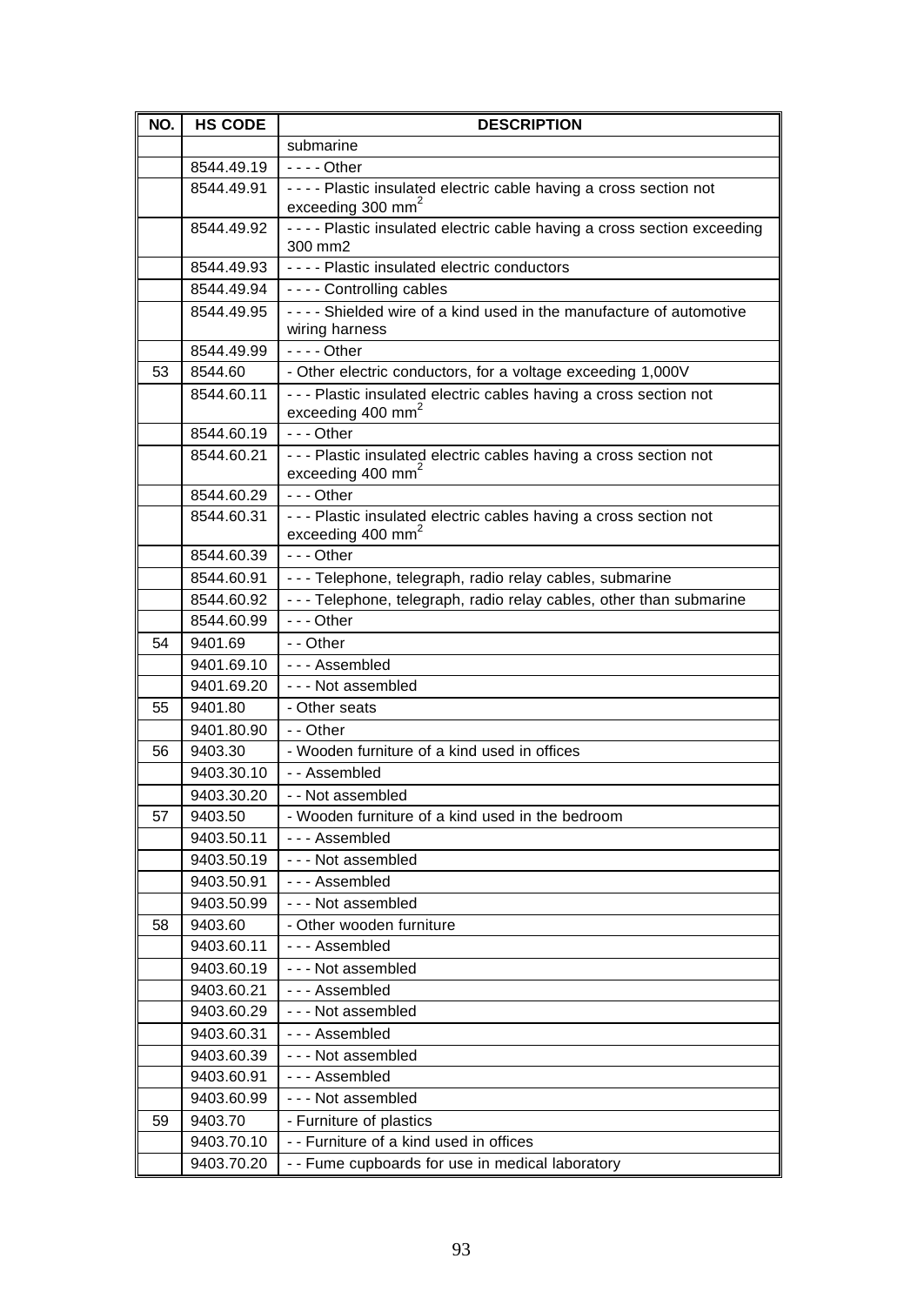| NO. | <b>HS CODE</b> | <b>DESCRIPTION</b>                                                                                                                                        |
|-----|----------------|-----------------------------------------------------------------------------------------------------------------------------------------------------------|
|     | 9403.70.90     | - - Other                                                                                                                                                 |
| 60  | 9403.80        | - Furniture of other materials, including cane, osier, bamboo or similar<br>materials                                                                     |
|     | 9403.80.10     | - - Bedroom, dining room or living room sets of rattan                                                                                                    |
|     | 9403.80.20     | - - Bedroom, dining room or living room sets of other materials                                                                                           |
|     | 9403.80.31     | - - - Of worked monumental or building stone                                                                                                              |
|     | 9403.80.32     | - - - Of cement, of concrete or artificial stone                                                                                                          |
|     | 9403.80.33     | - - - Of asbestos-cement, of cellulose fibre-cement or the like                                                                                           |
|     | 9403.80.34     | --- Of ceramic                                                                                                                                            |
|     | 9403.80.39     | $- -$ - Other                                                                                                                                             |
|     | 9403.80.40     | - - Fume cupboards for use in medical laboratory                                                                                                          |
|     | 9403.80.90     | - - Other                                                                                                                                                 |
| 61  | 9404.90        | - Other                                                                                                                                                   |
|     | 9404.90.10     | - - Quilts, bedspreads and mattress protectors                                                                                                            |
|     | 9404.90.20     | - - Foam rubber bolsters, pillows, cushions, pouffes                                                                                                      |
|     | 9404.90.90     | - - Other                                                                                                                                                 |
| 62  | 9405.10        | - Chandeliers and other electric ceiling or wall lighting fittings,<br>excluding those of a kind used for lighting public open spaces or<br>thoroughfares |
|     | 9405.10.11     | - - - Of a capacity not exceeding 40 W                                                                                                                    |
|     | 9405.10.19     | - - - Of a capacity exceeding 40 W                                                                                                                        |
|     | 9405.10.20     | - - Surgical lamps                                                                                                                                        |
|     | 9405.10.30     | - - Spotlights                                                                                                                                            |
|     | 9405.10.90     | - - Other                                                                                                                                                 |
| 63  | 9405.20        | - Electric table, desk, bedside or floor-standing lamps                                                                                                   |
|     | 9405.20.10     | - - Surgical lamps                                                                                                                                        |
|     | 9405.20.20     | - - Spotlights                                                                                                                                            |
|     | 9405.20.90     | - - Other                                                                                                                                                 |
| 64  | 9405.30.00     | - Lighting sets of a kind used for Christmas trees                                                                                                        |
| 65  | 9405.40        | - Other electric lamps and lighting fittings                                                                                                              |
|     | 9405.40.10     | - - Surgical lamps, including specialised operating lights; pilot lamp<br>assemblies for electro-thermic domestic appliances of heading 85.16             |
|     | 9405.40.20     | - - Searchlights                                                                                                                                          |
|     | 9405.40.30     | - - Fibreoptic operation headlight                                                                                                                        |
|     | 9405.40.40     | - - Spotlights                                                                                                                                            |
|     | 9405.40.50     | - - Street lamps or lanterns                                                                                                                              |
|     | 9405.40.60     | - - Other exterior lighting, other than street lamps or lanterns                                                                                          |
|     | 9405.40.70     | - - Non-flashing aerodrome beacons; lamps for railway rolling stock,                                                                                      |
|     |                | locomatives, aircraft, ships lighthouses, of base metal                                                                                                   |
|     | 9405.40.90     | - - Other, including other electric lamps and lighting fittings, of wood                                                                                  |
| 66  | 9504.10.00     | - Video games of a kind used with a television receiver                                                                                                   |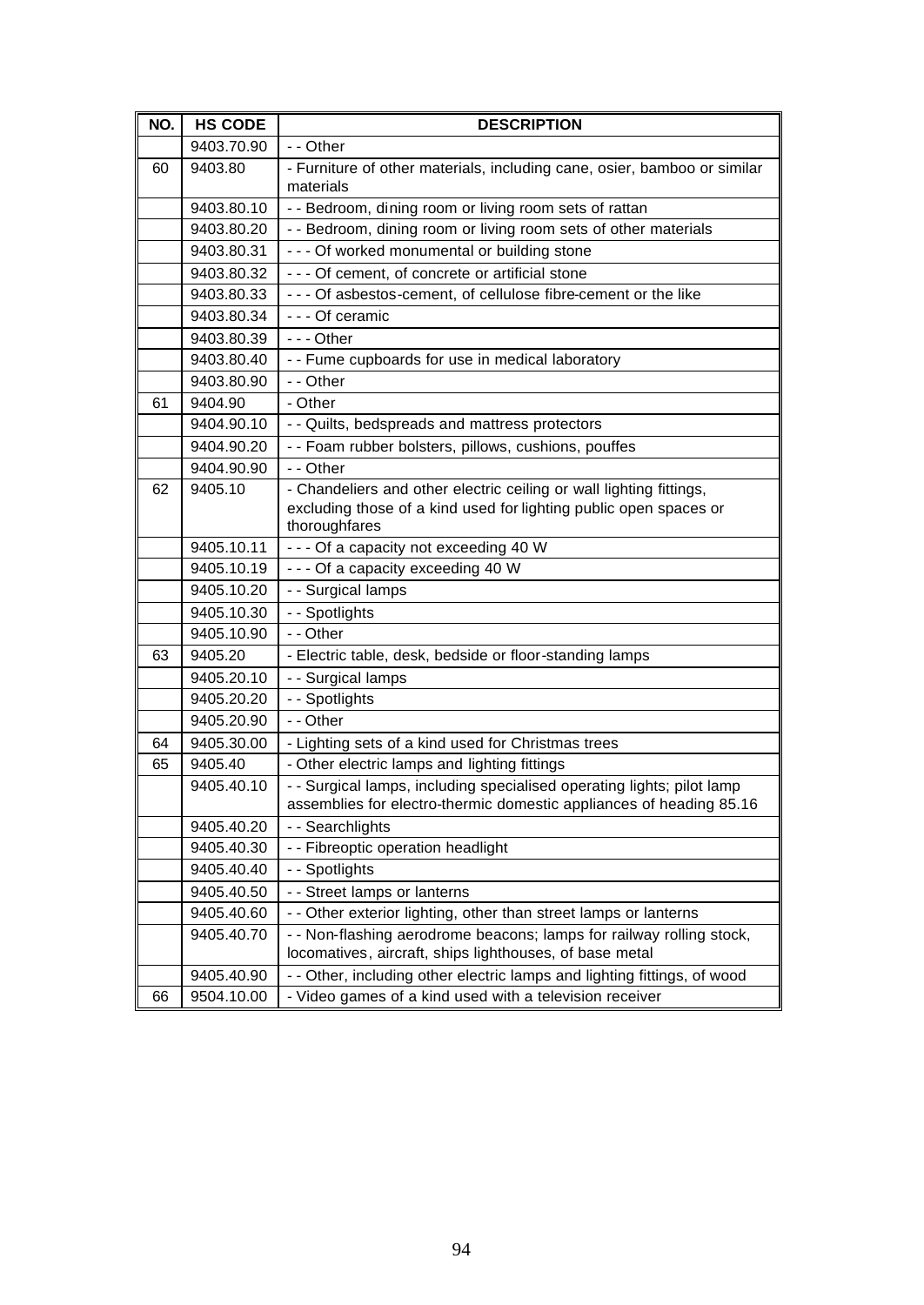## (b) Cambodia:

| NO. | <b>HS CODE</b> | <b>DESCRIPTION</b>                                                                                                                                                                   |
|-----|----------------|--------------------------------------------------------------------------------------------------------------------------------------------------------------------------------------|
| 1   | 0709.90        | - Other                                                                                                                                                                              |
| 2   | 1212.20        | - Seaweeds and other algae:                                                                                                                                                          |
| 3   | 1902.30        | - Other pasta:                                                                                                                                                                       |
| 4   | 2005.20        | - Potatoes :                                                                                                                                                                         |
| 5   | 2102.10        | - Active yeasts                                                                                                                                                                      |
| 6   | 2003.20        | - Truffles                                                                                                                                                                           |
| 7   | 2106.10        | - Protein concentrates and textured protein substances                                                                                                                               |
| 8   | 2208.40        | - Rum and tafia:                                                                                                                                                                     |
| 9   | 2501.00        | Salt (including table salt and denatured salt) and pure sodium chloride,<br>whether or not in aqueous solution or containing added anti-caking or<br>free-flowing agents; sea water. |
| 10  | 2505.90        | - Other                                                                                                                                                                              |
| 11  | 2523.21        | - - White Cement, whether or not artificially coloured                                                                                                                               |
| 12  | 2815.11        | - - Solid                                                                                                                                                                            |
| 13  | 2815.12        | - - In aqueous solution (soda lye or liquid soda)                                                                                                                                    |
| 14  | 2818.20        | - Aluminium oxide, other than artificial corundum                                                                                                                                    |
| 15  | 2821.10        | - Iron oxides and hydroxides                                                                                                                                                         |
| 16  | 2933.29        | - - Other:                                                                                                                                                                           |
| 17  | 2933.61        | - - Melamine                                                                                                                                                                         |
| 18  | 3209.10        | - Based on acrylic or vinyl polymers:                                                                                                                                                |
| 19  | 3210.00        | - Varnishes (including lacquers):                                                                                                                                                    |
| 20  | 3215.19        | - - Other                                                                                                                                                                            |
| 21  | 3301.23        | - - Of lavender or of lavandin:                                                                                                                                                      |
| 22  | 3301.29        | - - Other:                                                                                                                                                                           |
| 23  | 3303.00        | Perfumes and toilet waters.                                                                                                                                                          |
| 24  | 3304.99        | - - Other :                                                                                                                                                                          |
| 25  | 3305.90        | - Other:                                                                                                                                                                             |
| 26  | 3307.30        | - Perfumed bath salts and other bath preparations                                                                                                                                    |
| 27  | 3307.49        | - - Other:                                                                                                                                                                           |
| 28  | 3401.19        | - - Other :                                                                                                                                                                          |
| 29  | 3402.20        | - Preparations put up for retail sale :                                                                                                                                              |
| 30  | 3406.00        | Candles, tapers and the like.                                                                                                                                                        |
| 31  | 3703.90        | - Other                                                                                                                                                                              |
| 32  | 3808.10        | - Insecticides :                                                                                                                                                                     |
| 33  | 3809.10        | - With a basis of amylaceous substances                                                                                                                                              |
| 34  | 3809.91        | - - Of a kind used in the textile or like industries                                                                                                                                 |
| 35  | 3814.00        | Organic composite solvents and thinners, not elsewhere specified or<br>in cluded; prepared paint or varnish removers.                                                                |
| 36  | 3917.40        | - Fittings                                                                                                                                                                           |
| 37  | 3919.10        | - In rolls Of a width not exceeding 20cm :                                                                                                                                           |
| 38  | 3920.10        | - Of polymers of ethylene                                                                                                                                                            |
| 39  | 3920.59        | - - Other                                                                                                                                                                            |
| 40  | 3923.21        | - - Of polymers of ethylene :                                                                                                                                                        |
| 41  | 3923.29        | - - Of other plastics :                                                                                                                                                              |
| 42  | 3923.50        | - Stoppers, lids, caps and other closures                                                                                                                                            |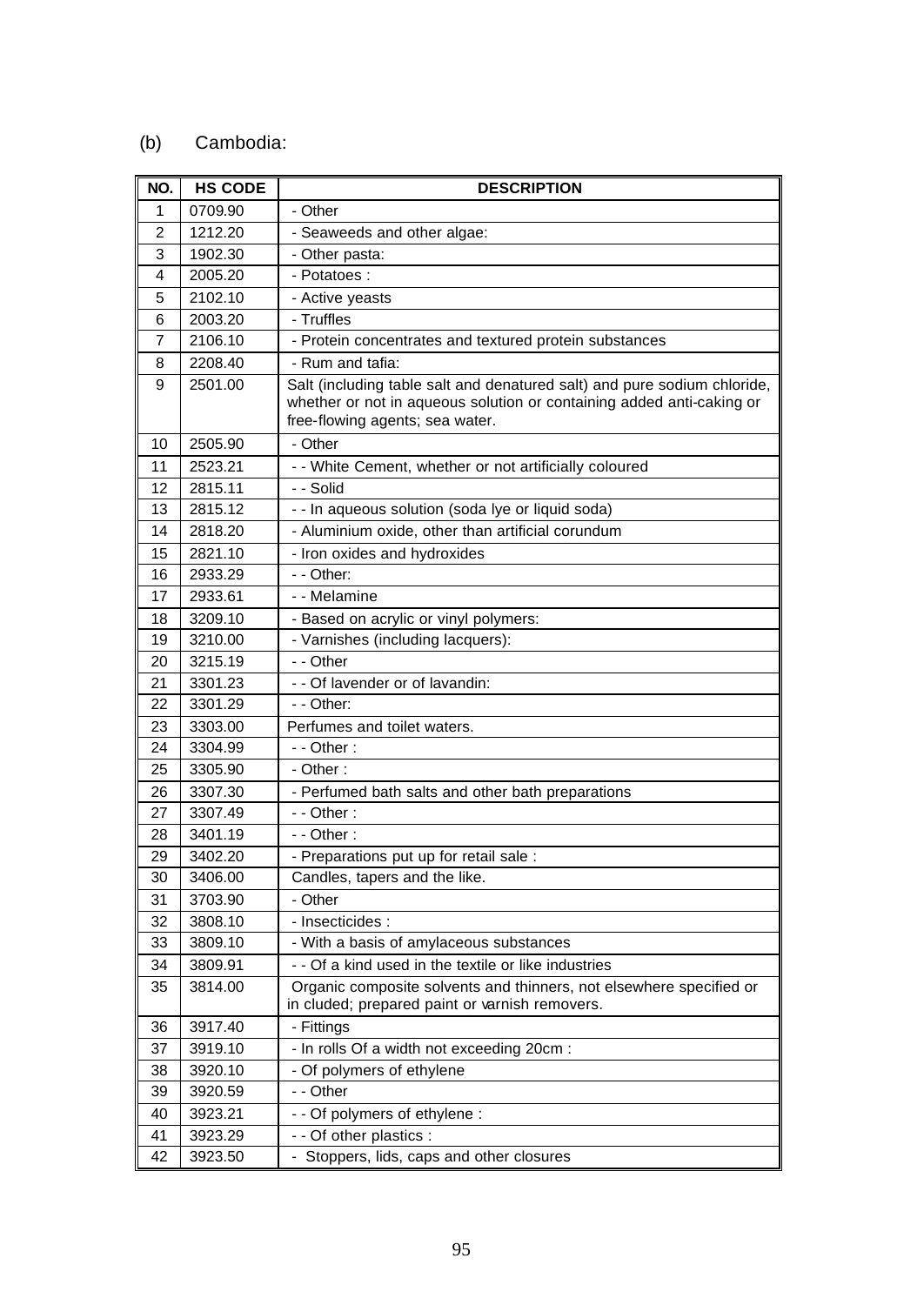| NO. | <b>HS CODE</b> | <b>DESCRIPTION</b>                                                                       |
|-----|----------------|------------------------------------------------------------------------------------------|
| 43  | 3925.20        | - Doors, windows and their frames and thresholds for doors                               |
| 44  | 3925.30        | - Shutters, blinds (including Venetian blinds) and similar articles and<br>parts thereof |
| 45  | 4009.10        | - Not reinforced or otherwise combined with other materials.                             |
| 46  | 4013.10        | - Of a kind used on motor cars (including station wagons and racing                      |
|     |                | cars), buses or lorries :                                                                |
| 47  | 4015.90        | - Other:                                                                                 |
| 48  | 4016.91        | - - Floor coverings and mats :                                                           |
| 49  | 4202.11        | - - With outer surface of leather, of composition leather or of patent                   |
|     |                | leather                                                                                  |
| 50  | 4202.31        | - - With outer surface of leather, of composition leather or of patent                   |
|     |                | leather                                                                                  |
| 51  | 4202.92        | - - With outer surface of plastic sheeting or of textile materials                       |
| 52  | 4202.99        | - - Other:                                                                               |
| 53  | 4407.29        | - - Other:                                                                               |
| 54  | 4408.90        | - Other:                                                                                 |
| 55  | 4414.00        | Wooden frames for paintings, photographs, mirrors or similar objects.                    |
| 56  | 4805.19        | - - Other                                                                                |
| 57  | 4805.30        | - Sulphite wrapping paper:                                                               |
| 58  | 4805.50        | - Felt paper and paperboard                                                              |
| 59  | 4810.13        | - - In rolls:                                                                            |
| 60  | 4813.20        | - In rolls of a width not exceeding 5 cm                                                 |
| 61  | 4814.90        | - Other:                                                                                 |
| 62  | 4818.50        | - Articles of apparel and clothing accessories :                                         |
| 63  | 4818.90        | - Other                                                                                  |
| 64  | 4819.40        | - Other Sacks and bags, including cones                                                  |
| 65  | 4821.90        | - Other:                                                                                 |
| 66  | 4823.90        | - Other:                                                                                 |
| 67  | 4901.10        | - In single sheets, whether or not folded                                                |
| 68  | 4905.99        | - - Other                                                                                |
| 69  | 5201.00        | Cotton, not carded or combed.                                                            |
| 70  | 5204.19        | - - Other                                                                                |
| 71  | 5208.11        | - - Plain weave, weighing not more than 100 $g/m^2$                                      |
| 72  | 5208.19        | - - Other fabrics                                                                        |
| 73  | 5208.29        | - - Other fabrics                                                                        |
| 74  | 5209.12        | - - 3-thread or 4-thread twill, including cross twill                                    |
| 75  | 5209.19        | - - Other fabrics                                                                        |
| 76  | 5209.59        | - - Other fabrics                                                                        |
| 77  | 5210.11        | - - Plain weave                                                                          |
| 78  | 5211.42        | - - Denim                                                                                |
| 79  | 5401.10        | - Of synthetic filaments                                                                 |
| 80  | 5401.20        | - Of artificial filaments :                                                              |
| 81  | 5407.10        | - Woven fabrics obtained from high tenacity yarn of nylon or other                       |
|     |                | polyamides or of polyesters :                                                            |
| 82  | 5407.52        | - - Dyed                                                                                 |
| 83  | 5508.10        | - Of synthetic staple fibres                                                             |
| 84  | 5509.59        | - - Other:                                                                               |
| 85  | 5509.91        | - - Mixed mainly or solely with wool or fine animal hair:                                |
| 86  | 5511.10        | - Of synthetic staple fibres, containing 85% or more by weight of such                   |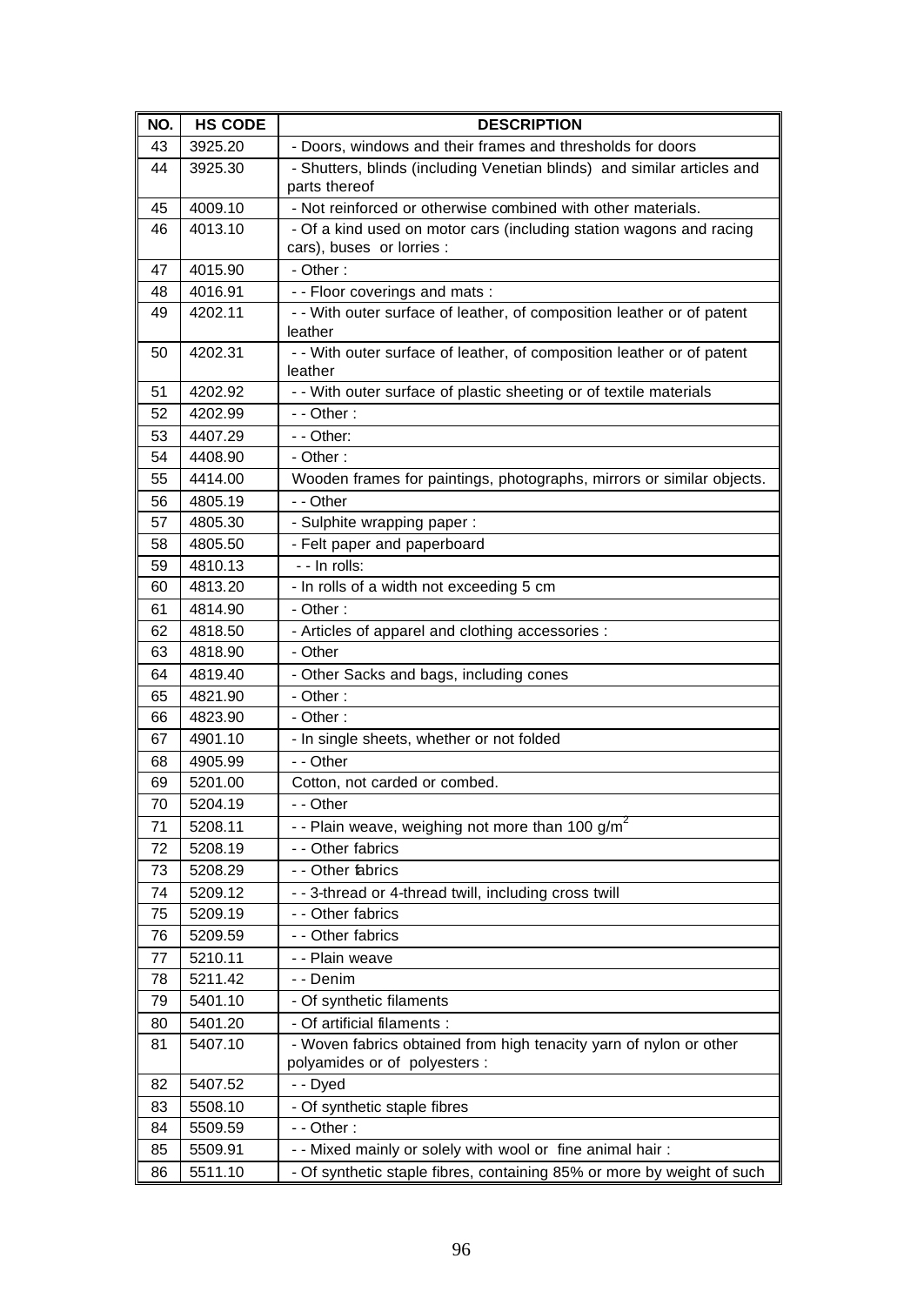| NO. | <b>HS CODE</b> | <b>DESCRIPTION</b>                                                                                                                                                                                         |
|-----|----------------|------------------------------------------------------------------------------------------------------------------------------------------------------------------------------------------------------------|
|     |                | fibres                                                                                                                                                                                                     |
| 87  | 5513.19        | - - Other woven fabrics                                                                                                                                                                                    |
| 88  | 5515.19        | - - Other                                                                                                                                                                                                  |
| 89  | 5515.29        | - - Other                                                                                                                                                                                                  |
| 90  | 5601.10        | - Sanitary towels and tampons, napkins and napkin liners for babies<br>and similar sanitary articles, of wadding                                                                                           |
| 91  | 5603.11        | - Weighing not more than $25g/m^2$ :                                                                                                                                                                       |
| 92  | 5606.00        | Gimped yarn, and strip and the like of heading 54.04 or 54.05, gimped<br>(other than those of heading 56.05 and gimped horse hair yarn);<br>chenille yarn (including flock chenille yarn); loop wale-yarn. |
| 93  | 5607.29        | - - Other                                                                                                                                                                                                  |
| 94  | 5704.90        | - Other                                                                                                                                                                                                    |
| 95  | 5705.00        | Other carpets and other textile floor coverings, whether or not made<br>up.                                                                                                                                |
| 96  | 5801.22        | - - Cut corduroy                                                                                                                                                                                           |
| 97  | 5804.29        | - - Of other textile materials                                                                                                                                                                             |
| 98  | 5804.30        | - Hand-made lace:                                                                                                                                                                                          |
| 99  | 5806.10        | - Woven pile fabrics (including terry towelling and similar terry fabrics)<br>and chenille fabrics :                                                                                                       |
| 100 | 5806.31        | - - Of cotton :                                                                                                                                                                                            |
| 101 | 5806.39        | - - Of other textile materials :                                                                                                                                                                           |
| 102 | 5901.90        | - Other :                                                                                                                                                                                                  |
| 103 | 6101.20        | - Of cotton                                                                                                                                                                                                |
| 104 | 6103.42        | - - Of cotton                                                                                                                                                                                              |
| 105 | 6103.49        | - - Of other textile materials                                                                                                                                                                             |
| 106 | 6105.10        | - Of cotton                                                                                                                                                                                                |
| 107 | 6105.90        | - Of other textile materials :                                                                                                                                                                             |
| 108 | 6109.90        | - Of other textile materials:                                                                                                                                                                              |
| 109 | 6114.90        | - Of other textile materials :                                                                                                                                                                             |
| 110 | 6117.90        | - Parts                                                                                                                                                                                                    |
| 111 | 6203.29        | - - Of other textile materials :                                                                                                                                                                           |
| 112 | 6212.10        | - Brassières :                                                                                                                                                                                             |
| 113 | 6213.90        | - Of other textile materials                                                                                                                                                                               |
| 114 | 6214.90        | - Of other textile materials                                                                                                                                                                               |
| 115 | 6217.10        | - Accessories :                                                                                                                                                                                            |
| 116 | 6217.90        | - Parts                                                                                                                                                                                                    |
| 117 | 6302.39        | - - Of other textile materials                                                                                                                                                                             |
| 118 | 6302.60        | - Toilet linen and kitchen linen, of terry towelling or similar terry<br>fabrics, of cotton                                                                                                                |
| 119 | 6304.19        | - - Other                                                                                                                                                                                                  |
| 120 | 6307.90        | - Other:                                                                                                                                                                                                   |
| 121 | 6309.00        | Worn clothing and other worn articles.                                                                                                                                                                     |
| 122 | 6402.19        | - - Other                                                                                                                                                                                                  |
| 123 | 6405.90        | - Other                                                                                                                                                                                                    |
| 124 | 6406.10        | - Uppers and parts thereof, other then stiffeners:                                                                                                                                                         |
| 125 | 6406.20        | - Outer soles and heels, of rubber or plastics                                                                                                                                                             |
| 126 | 6603.90        | - Other:                                                                                                                                                                                                   |
| 127 | 6802.21        | - - Marble, travertine and alabaster                                                                                                                                                                       |
| 128 | 6802.23        | - - Granite:                                                                                                                                                                                               |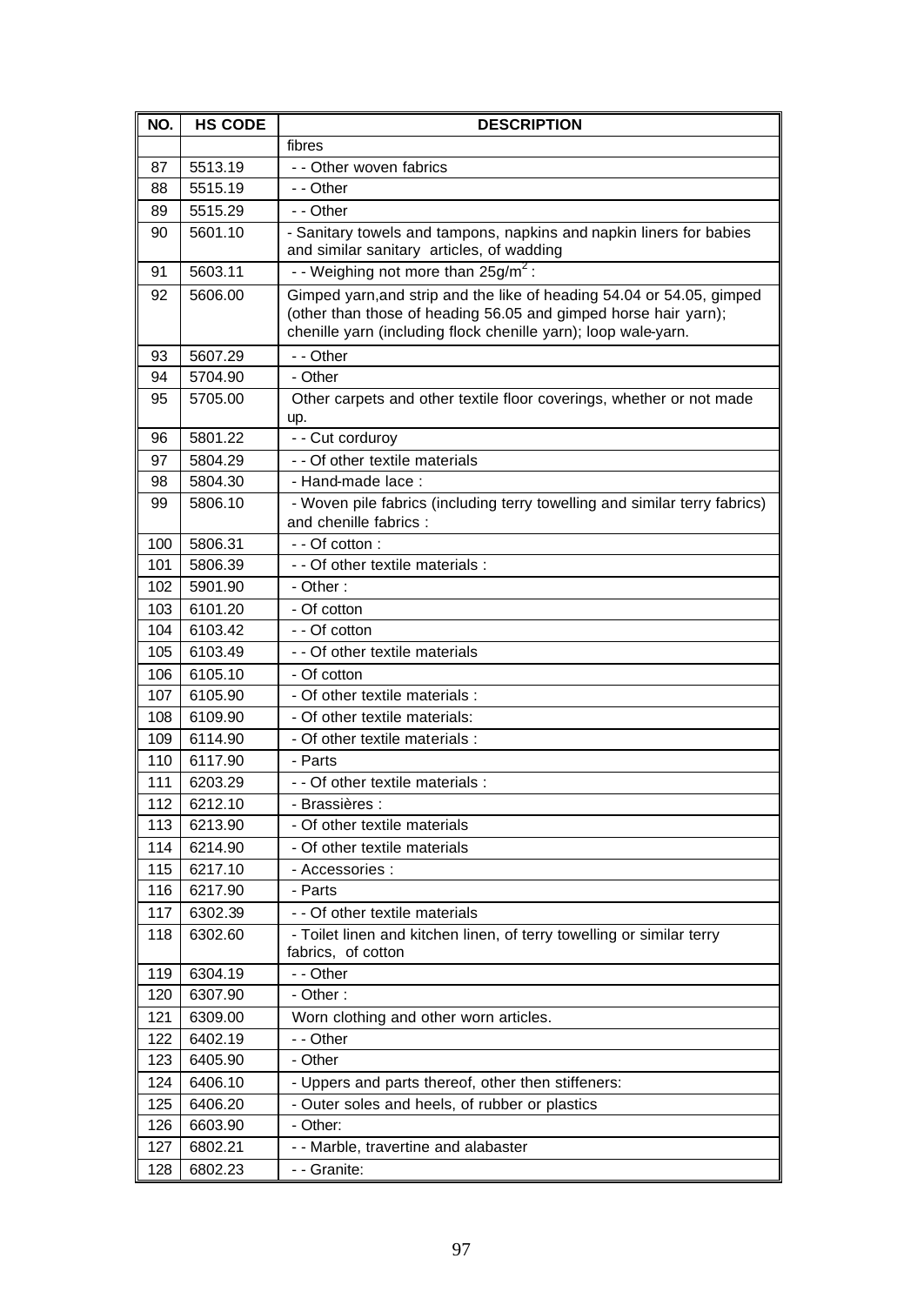| NO. | <b>HS CODE</b> | <b>DESCRIPTION</b>                                                                                                                                                                                                                        |
|-----|----------------|-------------------------------------------------------------------------------------------------------------------------------------------------------------------------------------------------------------------------------------------|
| 129 | 6802.91        | - - Marble, travertine and alabaster                                                                                                                                                                                                      |
| 130 | 6804.10        | - Millstones and grindstones for milling, grinding or pulping                                                                                                                                                                             |
| 131 | 6804.30        | - Hand sharpening or polishing stones                                                                                                                                                                                                     |
| 132 | 6805.10        | - On a base of woven textile fabric only                                                                                                                                                                                                  |
| 133 | 6807.10        | - In rolls                                                                                                                                                                                                                                |
| 134 | 6907.90        | - Other                                                                                                                                                                                                                                   |
| 135 | 6908.90        | - Other:                                                                                                                                                                                                                                  |
| 136 | 6910.10        | - Of porcelain or china                                                                                                                                                                                                                   |
| 137 | 6910.90        | - Other                                                                                                                                                                                                                                   |
| 138 | 6911.10        | - Tableware and kitchenware                                                                                                                                                                                                               |
| 139 | 6911.90        | - Other                                                                                                                                                                                                                                   |
| 140 | 6912.00        | Ceramic tableware, kitchenware, other household articles and toilet                                                                                                                                                                       |
|     |                | articles, other than of porcelain or china.                                                                                                                                                                                               |
| 141 | 6913.10        | - Of porcelain or china                                                                                                                                                                                                                   |
| 142 | 7005.10        | - Non-wired glass, having an absorbent, reflecting or non -reflecting<br>layer:                                                                                                                                                           |
| 143 | 7005.29        | $-$ - Other :                                                                                                                                                                                                                             |
| 144 | 7007.11        | - - Of size and shape suitable for incorporation in vehicles, aircraft,<br>spacecraft or vessels:                                                                                                                                         |
| 145 | 7009.10        | - Rear-view mirrors for vehicles.                                                                                                                                                                                                         |
| 146 | 7009.91        | - - Unframed                                                                                                                                                                                                                              |
| 147 | 7013.99        | - - Other                                                                                                                                                                                                                                 |
| 148 | 7019.90        | - Other:                                                                                                                                                                                                                                  |
| 149 | 7020.00        | - Glass moulds:                                                                                                                                                                                                                           |
| 150 | 7213.10        | - Containing indentations, ribs, grooves or other deformations<br>produced during the rolling process:                                                                                                                                    |
| 151 | 7213.91        | - - Of circular cross-section measuring less than14mm in diameter:                                                                                                                                                                        |
| 152 | 7214.20        | - Containing indentations, ribs, grooves or other deformations                                                                                                                                                                            |
|     |                | produced during the rolling process or twisted after rolling:                                                                                                                                                                             |
| 153 | 7217.10        | - Not plated or coated, whether or not polished:                                                                                                                                                                                          |
| 154 | 7228.20        | - Bars and rods, of silico-manganese steel                                                                                                                                                                                                |
| 155 | 7302.90        | - Other                                                                                                                                                                                                                                   |
| 156 | 7304.49        | - - Other                                                                                                                                                                                                                                 |
| 157 | 7305.39        | - - Other                                                                                                                                                                                                                                 |
| 158 | 7307.11        | - - Of non-malleable cast iron                                                                                                                                                                                                            |
| 159 | 7308.10        | - Bridges and bridge-sections:                                                                                                                                                                                                            |
| 160 | 7308.20        | - Towers and lattice masts:                                                                                                                                                                                                               |
| 161 | 7308.90        | - Other:                                                                                                                                                                                                                                  |
| 162 | 7315.11        | - - Roller chain:                                                                                                                                                                                                                         |
| 163 | 7317.00        | Nails, tacks, drawing pins, corrugated nails, staples (other than those<br>of heading 83.05) and similar articles, of iron or steel, whether or not<br>with beads of other material, but excluding such articles with heads of<br>copper. |
| 164 | 7318.15        | - - Other screws and bolts, whether or not with their nuts or washers:                                                                                                                                                                    |
| 165 | 7318.23        | - - Rivets:                                                                                                                                                                                                                               |
| 166 | 7321.11        | - - For gas fuel or for both gas and other fuels:                                                                                                                                                                                         |
| 167 | 7323.93        | - - Of stainless steel                                                                                                                                                                                                                    |
| 168 | 7326.90        | - Other:                                                                                                                                                                                                                                  |
| 169 | 7411.29        | - - Other                                                                                                                                                                                                                                 |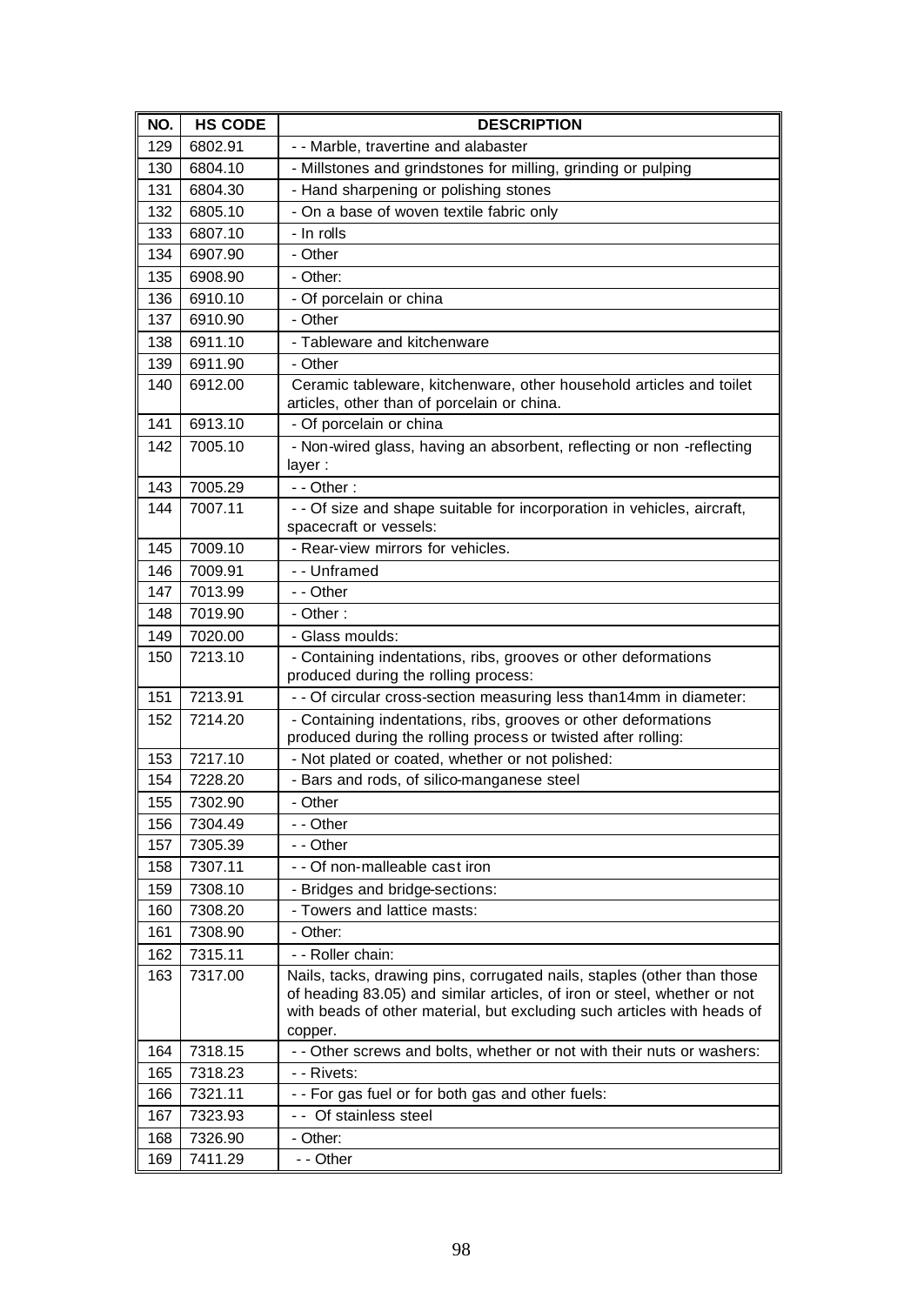| NO. | <b>HS CODE</b> | <b>DESCRIPTION</b>                                                              |
|-----|----------------|---------------------------------------------------------------------------------|
| 170 | 7412.20        | - Of copper alloys                                                              |
| 171 | 7603.10        | - Powders of non-lamellar structure                                             |
| 172 | 7604.29        | $-$ - Other :                                                                   |
| 173 | 7606.11        | - - Of aluminium, not alloyed                                                   |
| 174 | 7610.90        | - Other:                                                                        |
| 175 | 7616.99        | - - Other:                                                                      |
| 176 | 7901.11        | - - Containing by weight 99.99 % or more of zinc                                |
| 177 | 8203.10        | - Files, rasps and similar tools                                                |
| 178 | 8203.30        | - Metal cutting shears and similar tools                                        |
| 179 | 8204.12        | - - Adjustable                                                                  |
| 180 | 8205.20        | - Hammers and sledge hammers                                                    |
| 181 | 8205.59        | - - Other:                                                                      |
| 182 | 8208.10        | - For metal working                                                             |
| 183 | 8212.20        | - Safety razor blades, including razor blade blanks in strips:                  |
| 184 | 8215.99        | - - Other                                                                       |
| 185 | 8301.10        | - Padlocks                                                                      |
| 186 | 8301.30        | - Other mountings, fittings and similar articles suitable for motor<br>vehicles |
| 187 | 8306.29        | - - Other                                                                       |
| 188 | 8306.30        | - Photograph, picture or similar frames; mirrors                                |
| 189 | 8308.10        | - Hooks, eyes and eyelets                                                       |
| 190 | 8308.90        | - Other, including parts:                                                       |
| 191 | 8311.20        | - Cored wire of base metal, for electric arc-welding:                           |
| 192 | 8402.11        | - - Watertube boilers with a steam production exceeding 45 t per hour:          |
| 193 | 8402.12        | - - Watertube boilers with a steam production not exceeding 45 t per<br>hour :  |
| 194 | 8408.90        | - Other engines :                                                               |
| 195 | 8413.70        | - Other centrifugal pumps:                                                      |
| 196 | 8414.20        | - Hand or foot-operated air pumps                                               |
| 197 | 8414.30        | - Compressors of a kind used in refrigerating equipment:                        |
| 198 | 8414.59        | - - Other:                                                                      |
| 199 | 8414.60        | - Hoods having a maximum horizontal side not exceeding 120 cm                   |
| 200 | 8414.90        | - Parts:                                                                        |
| 201 | 8415.10        | - Window or wall types, self-contained or "spit-system":                        |
| 202 | 8415.82        | - - Other, incorporating a refrigerating unit :                                 |
| 203 | 8415.90        | - Parts:                                                                        |
| 204 | 8418.10        | - Combined refrigerator- freezers, fitted with separate external doors :        |
| 205 | 8418.21        | -- Compression-type                                                             |
| 206 | 8418.30        | - Freezers of the chest type, not exceeding 800L capacity:                      |
| 207 | 8418.50        | - Other refrigerating or freezing chest, cabinets, display counters,            |
|     |                | show-cases and similar refrigerating or freezing furniture                      |
| 208 | 8418.61        | - - Compression type units whose condensers are heat exchangers:                |
| 209 | 8418.69        | - - Other:                                                                      |
| 210 | 8421.21        | - - For filtering or purifying water:                                           |
| 211 | 8421.31        | - - Intake air filters for internal combustion engines:                         |
| 212 | 8421.99        | - - Other:                                                                      |
| 213 | 8422.19        | - - Other                                                                       |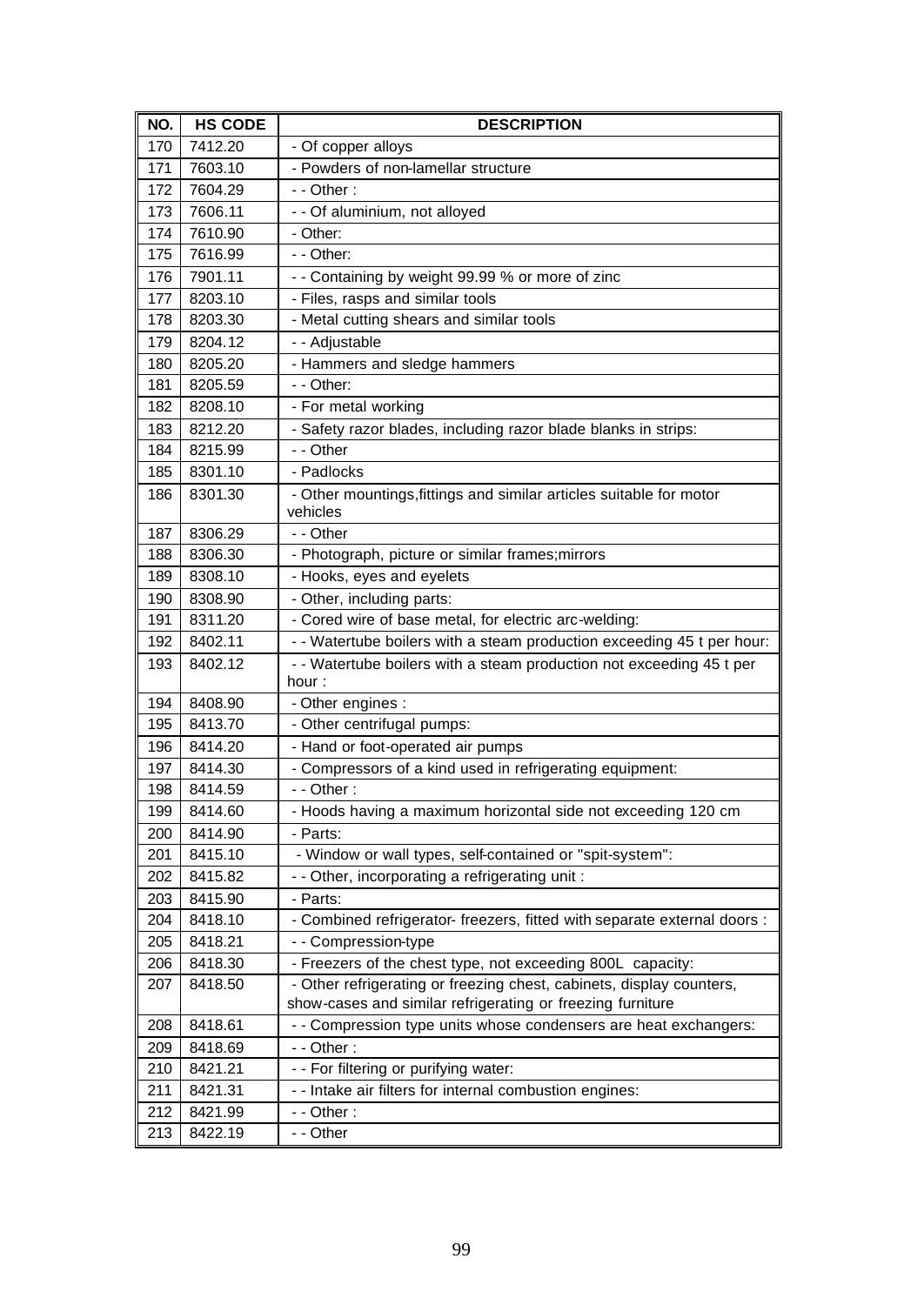| NO. | <b>HS CODE</b> | <b>DESCRIPTION</b>                                                                                                                                                                                                  |
|-----|----------------|---------------------------------------------------------------------------------------------------------------------------------------------------------------------------------------------------------------------|
| 214 | 8422.30        | - Machinery for filling, closing, sealing, or labelling bottles, cans, boxes,<br>bags or other containers; machinery for capsuling bottles, jars, tubes<br>and similar containers; machinery for aerating beverages |
| 215 | 8422.40        | - Other packing or wrapping machinery (including heat-shrink<br>wrapping machinery):                                                                                                                                |
| 216 | 8423.82        | - - Having a maximum weighing capacity exceeding 30 kg but not<br>exceeding 5,000 kg                                                                                                                                |
| 217 | 8423.89        | - - Other                                                                                                                                                                                                           |
| 218 | 8424.30        | - Steam or sand blasting machines and similar jet projecting machines:                                                                                                                                              |
| 219 | 8424.90        | - Parts:                                                                                                                                                                                                            |
| 220 | 8428.39        | - - Other:                                                                                                                                                                                                          |
| 221 | 8429.11        | - - Track laying :                                                                                                                                                                                                  |
| 222 | 8429.19        | $-$ - Other :                                                                                                                                                                                                       |
| 223 | 8429.51        | - - Front-end shovel loaders                                                                                                                                                                                        |
| 224 | 8430.39        | - - Other                                                                                                                                                                                                           |
| 225 | 8430.69        | - - Other                                                                                                                                                                                                           |
| 226 | 8431.31        | - - Of lifts, skip hoists or escalators                                                                                                                                                                             |
| 227 | 8437.10        | - Machines for cleaning, sorting or grading seed, grain or dried<br>leguminous vegetables                                                                                                                           |
| 228 | 8437.80        | - Other machinery :                                                                                                                                                                                                 |
| 229 | 8438.10        | - Bakery machinery and machinery for the manufacture of macaroni,<br>spaghetti or similar products :                                                                                                                |
| 230 | 8438.80        | - Other machinery:                                                                                                                                                                                                  |
| 231 | 8442.50        | - Printing type, blocks, plates, cylinders and other printing components;<br>blocks, plates, cylinders and lithographic stones, prepared for printing<br>purposes (for example, planed, grained or polished) :      |
| 232 | 8444.00        | Machines for extruding, drawing, texturing or on cutting man-made<br>textile materials.                                                                                                                             |
| 233 | 8445.11        | - - Carding machines :                                                                                                                                                                                              |
| 234 | 8445.30        | - Textile doubling or twisting machines :                                                                                                                                                                           |
| 235 | 8445.90        | - Other:                                                                                                                                                                                                            |
| 236 | 8446.30        | - For weaving fabrics of a width exceeding 30 cm, shuttle less type                                                                                                                                                 |
| 237 | 8447.11        | - - With cylinder diameter not exceeding 165 mm:                                                                                                                                                                    |
| 238 | 8447.20        | - Flat knitting machines; stitch-bonding machines :                                                                                                                                                                 |
| 239 | 8447.90        | - Other:                                                                                                                                                                                                            |
| 240 | 8448.20        | - Parts and accessories of machines of heading No. 84.44 or their<br>auxiliary machinery                                                                                                                            |
| 241 | 8448.49        | $-$ - Other :                                                                                                                                                                                                       |
| 242 | 8448.59        | - - Other                                                                                                                                                                                                           |
| 243 | 8450.11        | - - Fully-automatic machines                                                                                                                                                                                        |
| 244 | 8450.12        | - - Other machines, with built-in centrifugal drier                                                                                                                                                                 |
| 245 | 8450.19        | $-$ - Other :                                                                                                                                                                                                       |
| 246 | 8451.10        | - Dry-cleaning machines                                                                                                                                                                                             |
| 247 | 8451.29        | - - Other                                                                                                                                                                                                           |
| 248 | 8451.30        | - Ironing machines and presses (including fusing presses)                                                                                                                                                           |
| 249 | 8451.40        | - Washing, bleaching or dyeing machines :                                                                                                                                                                           |
| 250 | 8451.80        | - Other machinery :                                                                                                                                                                                                 |
| 251 | 8452.10        | - Sewing machines of the household type                                                                                                                                                                             |
| 252 | 8452.21        | - - Automatic units                                                                                                                                                                                                 |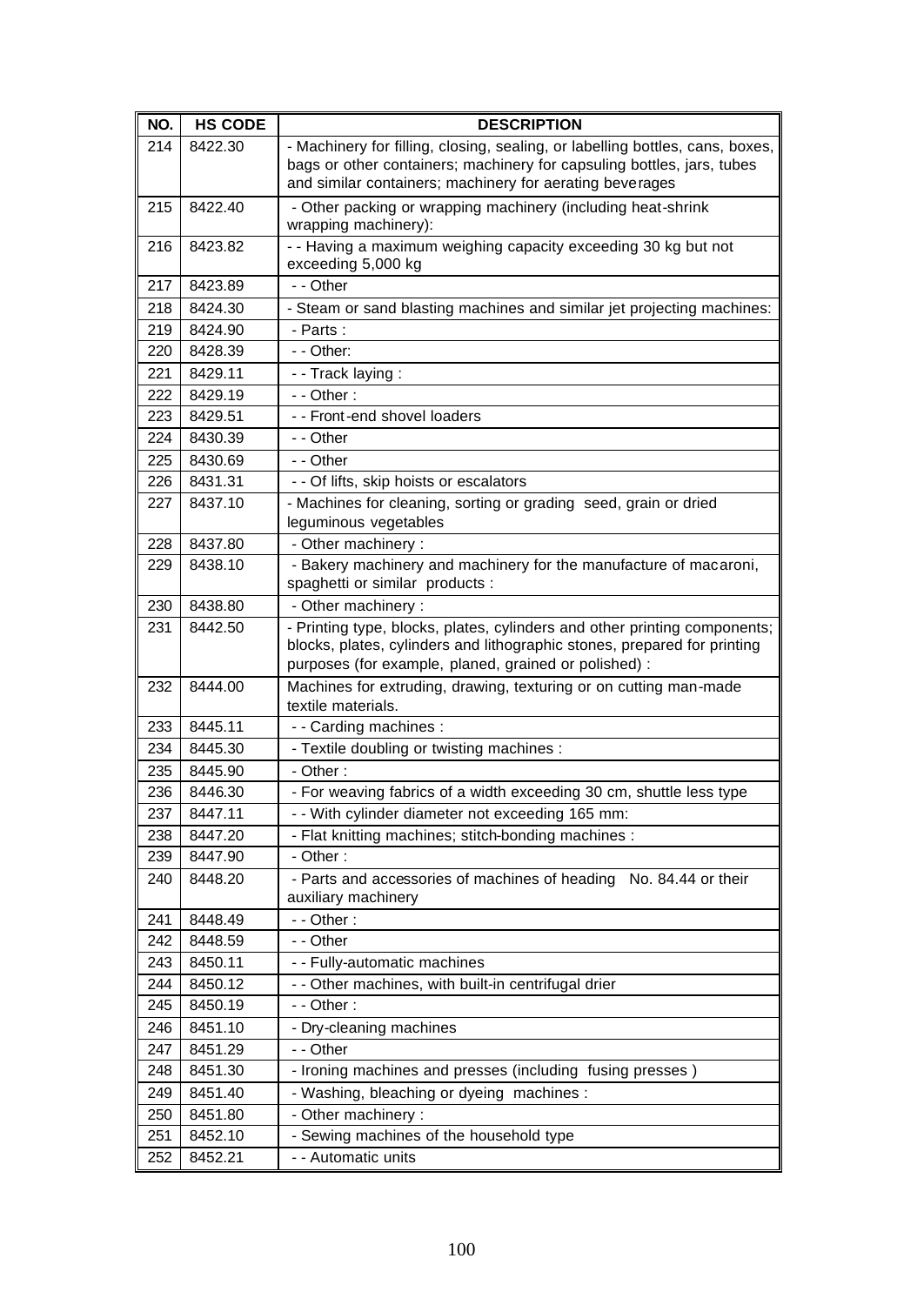| NO.        | <b>HS CODE</b>     | <b>DESCRIPTION</b>                                                                      |
|------------|--------------------|-----------------------------------------------------------------------------------------|
| 253        | 8452.29            | - - Other                                                                               |
| 254        | 8452.40            | - Furniture, bases and covers for sewing machines and parts thereof:                    |
| 255        | 8452.90            | - Other parts of sewing machines                                                        |
| 256        | 8453.20            | - Machinery for making or repairing footwear :                                          |
| 257        | 8453.90            | - Parts                                                                                 |
| 258        | 8465.92            | - - Planing, milling or moulding (by cutting) machines :                                |
| 259        | 8471.41            | - - Comprising in the same housing at least a central processing unit                   |
|            |                    | and input and output unit, whether or not combined:                                     |
| 260        | 8471.50            | - Digital processing units other than those of sub-headings 8471.41 and                 |
|            |                    | 8471.49, whether or not containing in the same housing one or two of                    |
|            |                    | the following types of unit: storage units, input units, output units :                 |
| 261        | 8471.60            | - Input or output units, whether or not containing storage units in the<br>same housing |
| 262        | 8471.90            | $-$ Other:                                                                              |
| 263        | 8473.30            | - Parts and accessories of the machines of heading No.84.71 :                           |
| 264        | 8474.10            | - Sorting, screening, separating or washing machines :                                  |
| 265        | 8474.20            | - Crushing or grinding machines :                                                       |
| 266        | 8474.32            | - - Machines for mixing mineral substances with bitumen :                               |
| 267        | 8474.39            | $-$ - Other :                                                                           |
| 268        | 8474.90            | - Parts:                                                                                |
| 269        | 8478.10            | - Machinery :                                                                           |
| 270        | 8480.49            | - - Other                                                                               |
| 271        | 8480.71            | - - Injection or compression types                                                      |
| 272        | 8480.79            | - - Other                                                                               |
| 273        | 8481.40            | - Safety or relief valves :                                                             |
| 274        | 8481.80            | - Other appliances :                                                                    |
| 275        | 8482.80            | - Other, including combined ball/roller bearings                                        |
| 276        | 8482.91            | - - Balls, needles and rollers                                                          |
| 277        | 8501.10            | - Motors of an output not exceeding 37.5 W:                                             |
| 278        | 8501.31            | - - Of an output not exceeding 750 W:                                                   |
| 279        | 8501.32            | - - Of an output exceeding 750W but not exceeding 75KW :                                |
| 280        | 8501.40            | - Other AC motors, single-phase :                                                       |
| 281        | 8501.61            | - - Of an output not exceeding 75kVA :                                                  |
| 282        | 8501.63            | - - Of an output exceeding 375kVA but not exceeding 750kVA                              |
| 283        | 8502.13            | - - Of an output exceeding 375 kVA                                                      |
| 284        | 8502.20            | - Generating sets with spark-ignition internal combustion piston engines:               |
| 285        | 8504.33            | - - Having a power handling capacity exceeding 16kVA but not                            |
|            |                    | exceeding 500 kVA :                                                                     |
| 286        | 8504.40            | - Static converters:                                                                    |
| 287        | 8504.90            | - Parts:                                                                                |
| 288        | 8506.10            | - Manganese dioxide :                                                                   |
| 289<br>290 | 8506.80<br>8507.10 | - Other primary cells and primary batteries                                             |
|            |                    | - Lead-acid, of a kind used for starting piston enginges                                |
| 291<br>292 | 8507.30<br>8509.10 | - Nickel-cadmium:<br>- Vacuum cleaners, including dry and wet vacuum cleaners           |
| 293        | 8509.20            | - Floor polishers                                                                       |
| 294        | 8515.39            | - - Other:                                                                              |
| 295        | 8516.40            | - Electric smoothing irons                                                              |
| 296        | 8516.60            | - Other ovens; cookers, cooking plates, boiling rings, grillers and                     |
|            |                    |                                                                                         |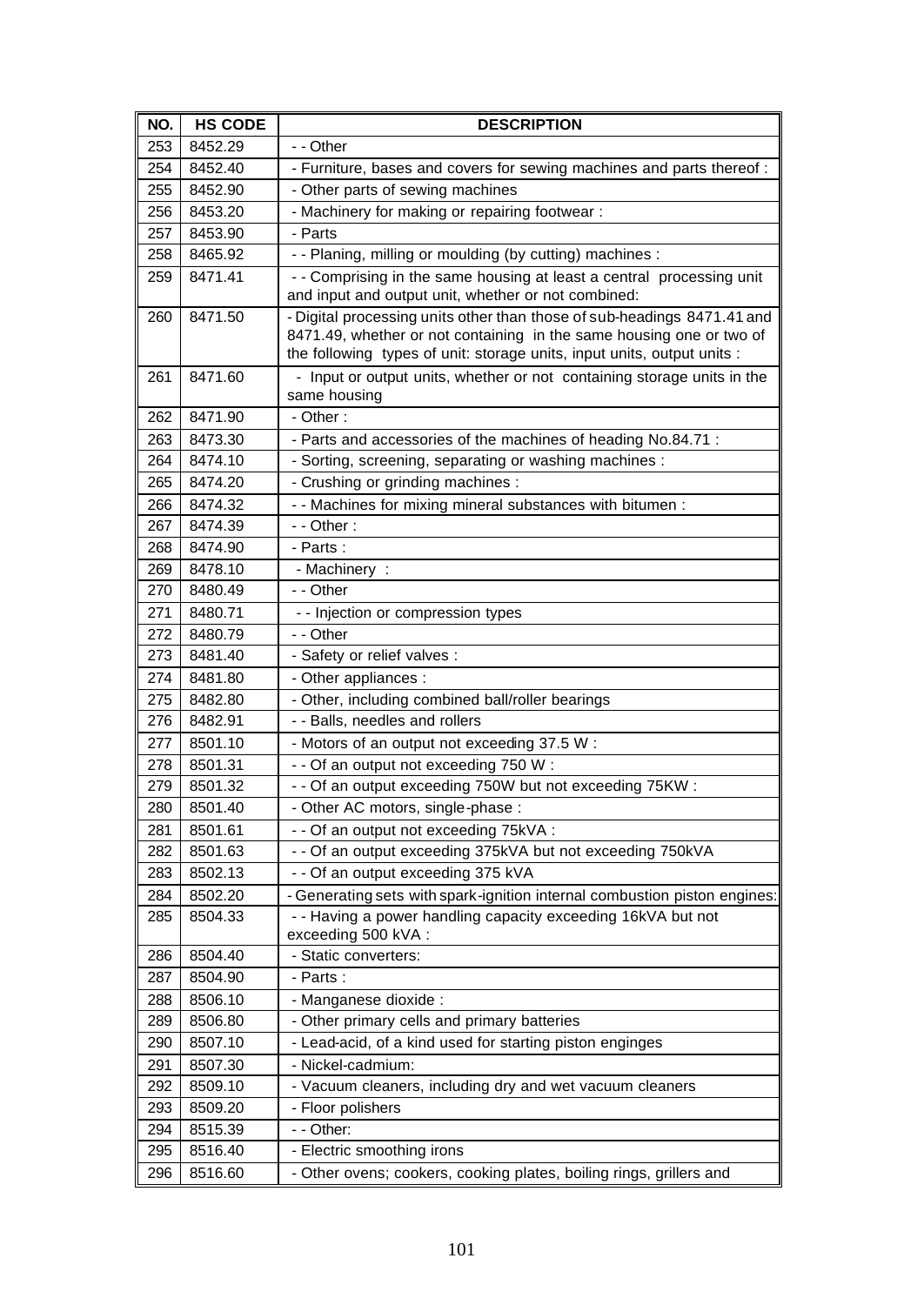| NO. | <b>HS CODE</b> | <b>DESCRIPTION</b>                                                               |
|-----|----------------|----------------------------------------------------------------------------------|
|     |                | roasters :                                                                       |
| 297 | 8516.79        | - - Other:                                                                       |
| 298 | 8517.19        | - - Other:                                                                       |
| 299 | 8517.90        | - Parts:                                                                         |
| 300 | 8518.10        | - Microphones and stands therefor                                                |
| 301 | 8518.21        | - - Single loudspeakers, mounted in their enclosures                             |
| 302 | 8518.29        | $-$ - Other :                                                                    |
| 303 | 8521.90        | - Other:                                                                         |
| 304 | 8525.40        | - Still image video cameras and other video camera recorders; digital            |
|     |                | cameras:                                                                         |
| 305 | 8527.12        | - - Pocket-size radio cassette-players                                           |
| 306 | 8527.13        | - - Other apparatus combined with sound recording or reproducing                 |
|     |                | apparatus                                                                        |
| 307 | 8527.90        | - Other:                                                                         |
| 308 | 8528.12        | - - Colour                                                                       |
| 309 | 8528.13        | - - Black and white or other monochrome                                          |
| 310 | 8529.90        | - Other:                                                                         |
| 311 | 8535.40        | - Lightning arresters, voltage limiters and surge suppressors :                  |
| 312 | 8536.20        | - Automatic circuits breakers :                                                  |
| 313 | 8536.50        | - Other switches :                                                               |
| 314 | 8537.10        | - For a voltage not exceeding 1,000 V :                                          |
| 315 | 8537.20        | - For a voltage exceeding 1,000 V :                                              |
| 316 | 8539.31        | - - Fluorescent, hot cathode :                                                   |
| 317 | 8539.39        | $-$ - Other :                                                                    |
| 318 | 8543.89        | - - Other                                                                        |
| 319 | 8544.51        | - - Fitted with connectors :                                                     |
| 320 | 8544.60        | - Other electric conductors, for a voltage exceeding 1,000 V                     |
| 321 | 8545.20        | - Brushes                                                                        |
| 322 | 8701.20        | - Road tractors for semi-trailers                                                |
| 323 | 8702.10        | - - - - CKD :                                                                    |
| 324 | 8703.23        | - - Of a cylinder capacity exceeding 1,500 cc but not exceeding 3,000<br>CC:     |
| 325 | 8703.24        | - - Of a cylinder capacity exceeding 3,000 cc:                                   |
| 326 | 8704.10        | - Dumpers designed for off-highway use                                           |
| 327 | 8704.22        | - - g.v.w exceeding 5t but not exceeding 20t:                                    |
| 328 | 8705.90        | - Other:                                                                         |
| 329 | 8708.80        | - Suspension shock-absorbers :                                                   |
| 330 | 8711.90        | - Other:                                                                         |
| 331 | 8714.91        | - - Frames and forks, and parts thereof :                                        |
| 332 | 8714.93        | - - Hubs, other than coaster braking hubs and hub brakes, and free-              |
|     |                | wheel sprocket wheels:                                                           |
| 333 | 8714.94        | - - Brakes, including coaster braking hubs and hub brakes, and parts<br>thereof: |
| 334 | 8716.40        | - Other trailers and semi-trailers                                               |
| 335 | 9004.10        | - Sunglasses                                                                     |
| 336 | 9009.11        | - - Operating by reproducing the original image directly onto the copy           |
|     |                | (direct process)                                                                 |
| 337 | 9401.71        | - - Upholstered                                                                  |
| 338 | 9403.40        | - Wooden furniture of a kind used in the kitchen                                 |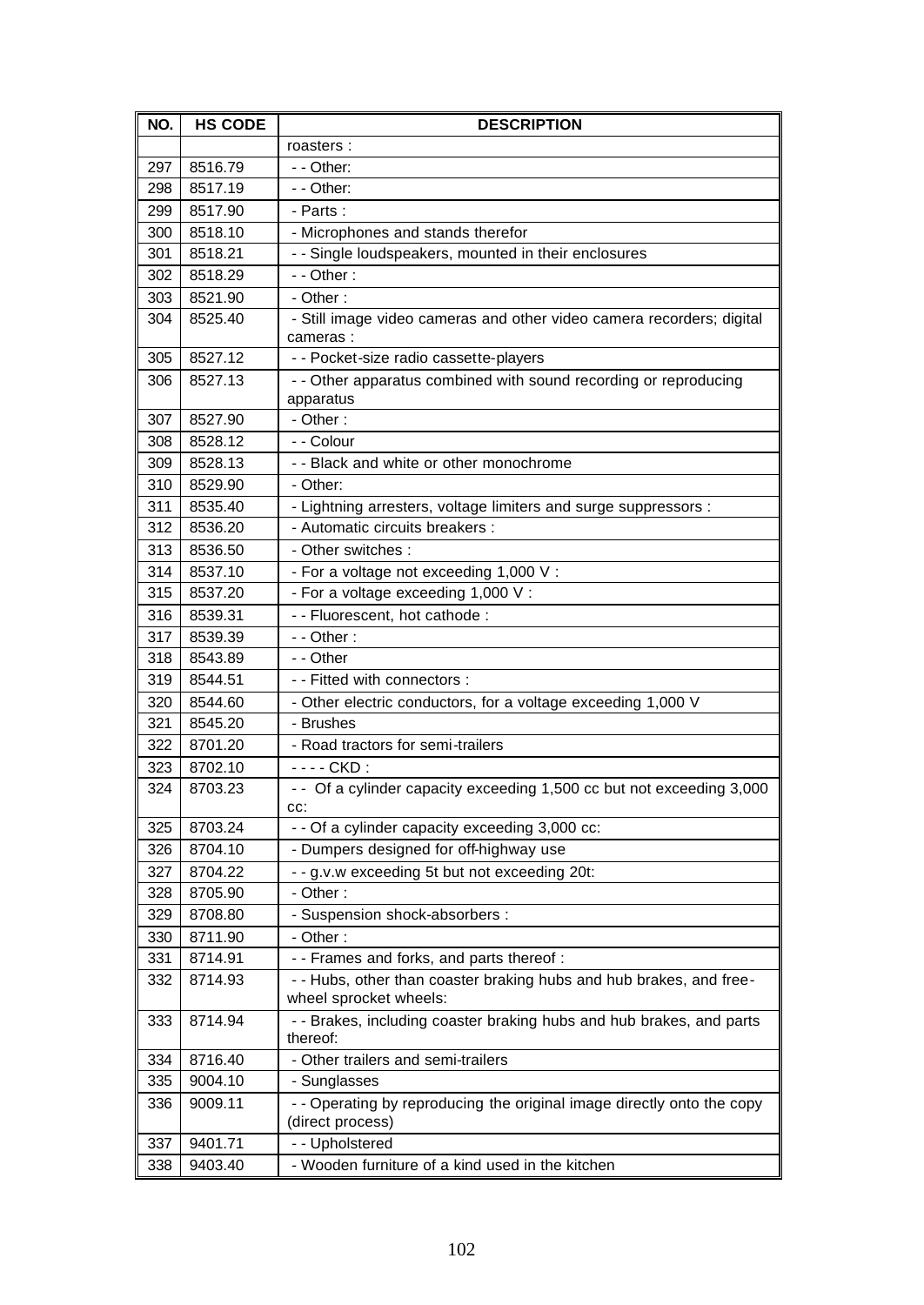| NO. | <b>HS CODE</b> | <b>DESCRIPTION</b>                                                                                                                                                                                                                                                                                                                                                                    |
|-----|----------------|---------------------------------------------------------------------------------------------------------------------------------------------------------------------------------------------------------------------------------------------------------------------------------------------------------------------------------------------------------------------------------------|
| 339 | 9403.60        | - Other wooden furniture :                                                                                                                                                                                                                                                                                                                                                            |
| 340 | 9403.90        | - Parts                                                                                                                                                                                                                                                                                                                                                                               |
| 341 | 9404.21        | - - Of cellular rubber or plastics, whether or not covered                                                                                                                                                                                                                                                                                                                            |
| 342 | 9404.90        | - Other :                                                                                                                                                                                                                                                                                                                                                                             |
| 343 | 9405.10        | - Chandeliers and other electric ceiling or wall lighting fittings, excluding<br>those of a kind used for lighting public open spaces or thoroughfares:                                                                                                                                                                                                                               |
| 344 | 9405.40        | - Other electric lamps and lighting fittings :                                                                                                                                                                                                                                                                                                                                        |
| 345 | 9405.60        | - Illuminated signs, illuminated name-plates and the like :                                                                                                                                                                                                                                                                                                                           |
| 346 | 9602.00        | Worked vegetable or mineral carving material and articles of these<br>materials; moulded or carved articles of wax, of stearin, of natural<br>gums or natural resins or of modelling pastes, and other moulded or<br>carved articles, not elsewhere specified or included; worked,<br>unhardened gelatin (except gelatin of heading No. 35.03) and articles<br>of unhardened gelatin. |
| 347 | 9603.40        | - Paint, distemper, varnish or similar brushes (other than brushes of<br>subheading No.9603.30); paint pads and rollers                                                                                                                                                                                                                                                               |
| 348 | 9606.10        | - Press-fasteners, snap-fasteners and press-studs and parts therefor                                                                                                                                                                                                                                                                                                                  |
| 349 | 9606.22        | - - Of base metal, not covered with textile material                                                                                                                                                                                                                                                                                                                                  |
| 350 | 9607.11        | -- Fitted with chain scoop of base metal                                                                                                                                                                                                                                                                                                                                              |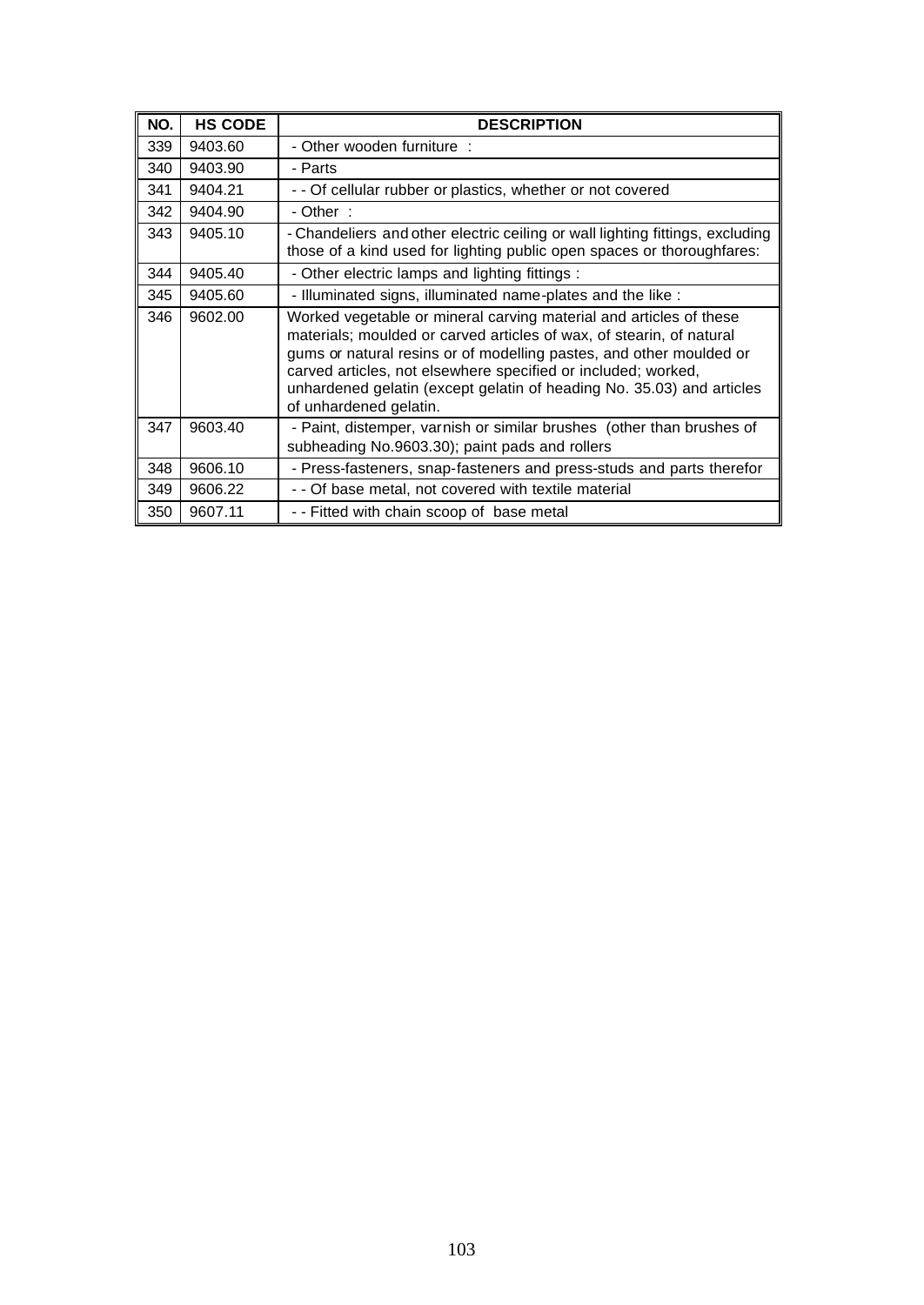## (c) China:

| NO.            | HS CODE    | <b>DESCRIPTION</b>                                                                                                                      |
|----------------|------------|-----------------------------------------------------------------------------------------------------------------------------------------|
| 1              | 0901.11    | - - Not decaffeinated                                                                                                                   |
|                | 0901.11.00 | Coffee, not roasted or decaffeinated                                                                                                    |
| $\overline{2}$ | 0901.12    | - - Decaffeinated                                                                                                                       |
|                | 0901.12.00 | Decaffeinated coffee, not roasted                                                                                                       |
| 3              | 0901.21    | - - Not decaffeinated                                                                                                                   |
|                | 0901.21.00 | Roasted coffee, not decaffeinated                                                                                                       |
| 4              | 0904.11    | - - Neither crushed nor ground                                                                                                          |
|                | 0904.11.00 | Dried pepper (excluding crushed or ground)                                                                                              |
| 5              | 0904.12    | - - Crushed or ground                                                                                                                   |
|                | 0904.12.00 | Pepper, crushed or ground                                                                                                               |
| 6              | 1001.10    | - Durum wheat                                                                                                                           |
|                | 1001.10.00 | Durum wheat                                                                                                                             |
| $\overline{7}$ | 1001.90    | - Other                                                                                                                                 |
|                | 1001.90.10 | Seeds of Spelt, common wheat & meslin                                                                                                   |
|                | 1001.90.90 | Spelt, common wheat & meslin (excluding seed)                                                                                           |
| 8              | 1006.40    | - Broken                                                                                                                                |
|                | 1006.40.00 | Broken rice                                                                                                                             |
| 9              | 1103.14    | - - Of rice                                                                                                                             |
|                | 1103.14.00 | Groats & meal of rice                                                                                                                   |
| 10             | 2008.20    | - Pineapples                                                                                                                            |
|                | 2008.20.10 | Pineapples prepared not elsewhere specified, in airtight containers                                                                     |
|                | 2008.20.90 | Pineapples prepared, not elsewhere specified                                                                                            |
| 11             | 2008.99    | - - Other                                                                                                                               |
|                | 2008.99.20 | Longan can                                                                                                                              |
| 12             | 2009.40    | - Pineaple juice                                                                                                                        |
|                | 2009.40.00 | Pineapple juice, unfermented, not containing added spirit                                                                               |
| 13             | 2009.80    | - Juice of any other single fruit or vegetable                                                                                          |
|                | 2009.80.11 | Coconut juice                                                                                                                           |
| 14             | 2401.10    | - Tobacco, not stemmed/stripped                                                                                                         |
|                | 2401.10.10 | Flue-cured tobacco, not stemmed/stripped                                                                                                |
|                | 2401.10.90 | Tobacco other than flue-cured, not stemmed/stripped                                                                                     |
| 15             | 2401.20    | - Tobacco, partly or wholly stemmed/stripped                                                                                            |
|                | 2401.20.10 | Flue-cured tobacco, partly or wholly stemmed/stripped                                                                                   |
|                | 2401.20.90 | Tobacco other than flue-cured, partly or wholly stemmed/stripped                                                                        |
| 16             | 2401.30    | - Tobacco refuse                                                                                                                        |
|                | 2401.30.00 | Tobacco refuse                                                                                                                          |
| 17             | 2710.00    | Petroleum oils and oils obtained from bituminous minerals, other than                                                                   |
|                |            | crude; preparations not elsewhere specified or included, containing by<br>weight 70% or more of petroleum oils or of oils obtained from |
|                |            | bituminous minerals, these oils being the basic constituents of the                                                                     |
|                |            | preparations.                                                                                                                           |
|                | 2710.00.15 | White spirit                                                                                                                            |
|                | 2710.00.19 | Other light oils, not elsewhere specified                                                                                               |
|                | 2710.00.24 | Normal paraffin                                                                                                                         |
|                | 2710.00.31 | Light diesel oil                                                                                                                        |
| 18             | 2815.11    | - - Solid                                                                                                                               |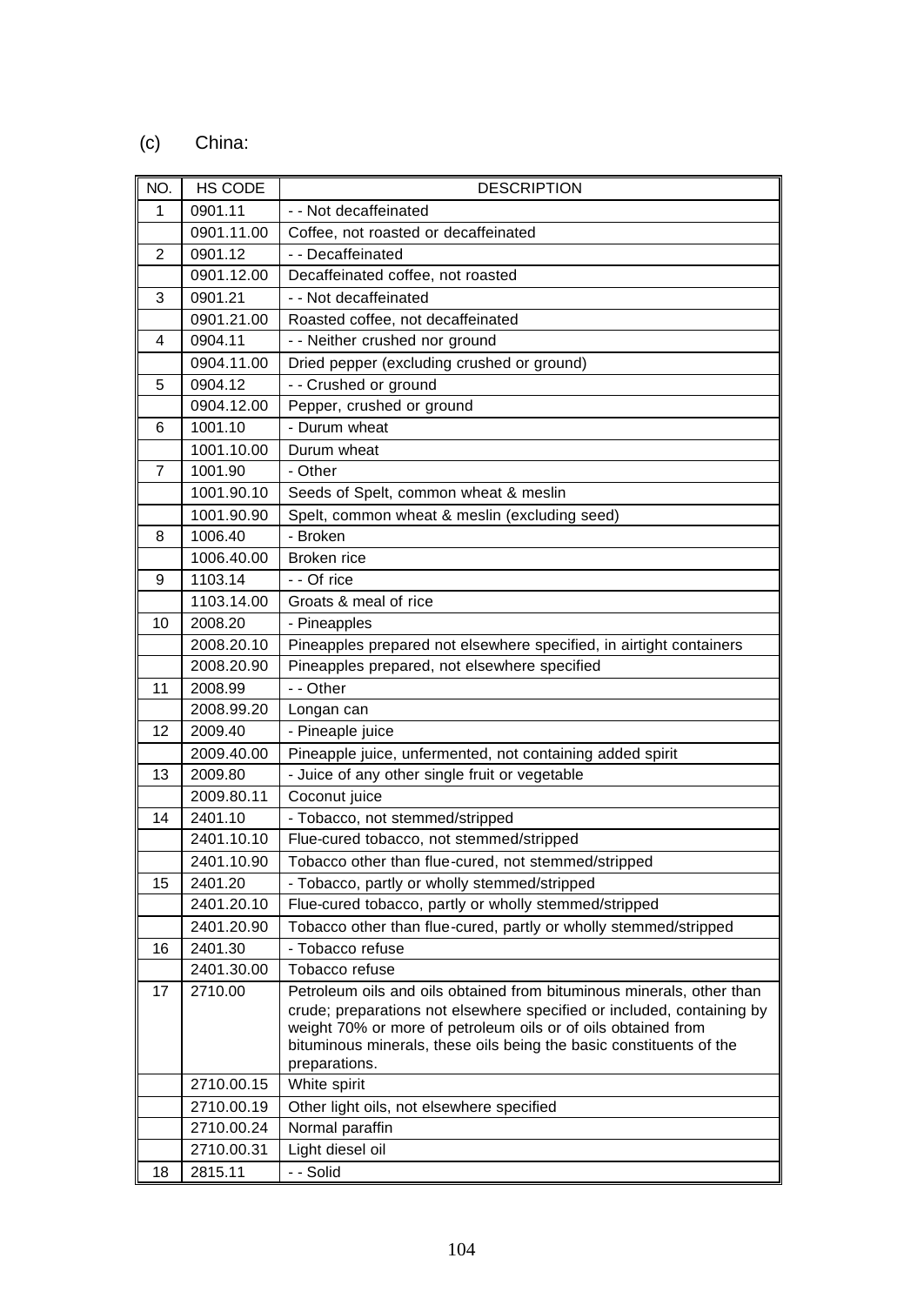| NO. | HS CODE    | <b>DESCRIPTION</b>                                                                                                    |
|-----|------------|-----------------------------------------------------------------------------------------------------------------------|
|     | 2815.11.00 | Sodium hydroxide (caustic soda), solid                                                                                |
| 19  | 2815.12    | - - In aqueous solution (soda lye or liquid soda)                                                                     |
|     | 2815.12.00 | Sodium hydroxide in aqueous solution (soda lye or liquid soda)                                                        |
| 20  | 2902.50    | - Styrene                                                                                                             |
|     | 2902.50.00 | Styrene                                                                                                               |
| 21  | 2903.15    | - - 1,2-Dichloroethane (ethylene dichloride)                                                                          |
|     | 2903.15.00 | 1,2-Dichloroethane (ethylene dichloride)                                                                              |
| 22  | 2905.31    | - - Ethylene glycol (ethanediol)                                                                                      |
|     | 2905.31.00 | Ethylene glycol (ethanediol)                                                                                          |
| 23  | 2926.10    | - Acrylonitrile                                                                                                       |
|     | 2926.10.00 | Acrylonitrile                                                                                                         |
| 24  | 2933.71    | - - 6-Hexanelactam (epsilon-caprolactam)                                                                              |
|     | 2933.71.00 | 6-Hexanelactam (epsilon-caprolactam)                                                                                  |
| 25  | 3701.10    | - For X-ray                                                                                                           |
|     | 3701.10.00 | Photographic plates for X-ray, in the flat, unexposed                                                                 |
| 26  | 3701.30    | - Other plates and film, with any side exceeding 255 mm                                                               |
|     | 3701.30.21 | Laser phototypesetting film, unexposed, 1 side > 255 mm                                                               |
|     | 3701.30.22 | Precoated sensitized plate, unexposed, 1 side > 255mm                                                                 |
|     | 3701.30.29 | Other photo plates, flat, unexposed, 1 side > 255mm, not elsewhere<br>specified                                       |
| 27  | 3702.10    | - For X-ray                                                                                                           |
|     | 3702.10.00 | Photographic film in rolls, for X-ray, unexposed                                                                      |
| 28  | 3702.54    | - - Of a width exceeding 16 mm but not exceeding 35 mm and of a<br>length not exceeding 30m, other than for slides    |
|     | 3702.54.10 | Colour film rolls, unexposed, width = 35mm and length $\leq 2m$ ,                                                     |
|     | 3702.54.90 | Colour film rolls, unexposed, width not = 35mm, length $\leq$ 30m                                                     |
| 29  | 3702.55    | - - Of a width exceeding 16 mm but not exceeding 35 mm and of a<br>length exceeding 30m                               |
|     | 3702.55.20 | Colour cinema film rolls, unexposed, 16mm < w ≤ 35mm, length > 30m                                                    |
|     | 3702.55.90 | Colour film rolls, unexposed, 16mm < w ≤ 35mm, length > 30m, not<br>elsewhere specified                               |
| 30  | 3702.93    | - - Of a width exceeding 16 mm but not exceeding 35 mm and of a<br>length not exceeding 30m                           |
|     | 3702.93.10 | Monoch film rolls, unexposed, width = $35$ mm, length $\leq 2$ m                                                      |
|     | 3702.93.90 | Monoch film rolls, unexposed, width not = $35$ mm, length $\leq 30$ m, not<br>elsewhere specified                     |
| 31  | 3702.94    | - - Of a width exceeding 16 mm but not exceeding 35 mm and of a<br>length exceeding 30m                               |
|     | 3702.94.20 | Monoch cinema film rolls, unexposed, 16 mm but not exceeding 35<br>mm and of a length exceeding 30m                   |
|     | 3702.94.90 | Monoch film rolls, unexposed, 16 mm but not exceeding 35 mm and of<br>a length exceeding 30m, not elsewhere specified |
| 32  | 3703.10    | - In rolls of a width exceeding 610mm                                                                                 |
|     | 3703.10.10 | Photo paper & paperboard in rolls, unexposed, width > 610mm                                                           |
|     | 3703.10.90 | Photographic textiles in rolls, unexposed, width > 610mm                                                              |
| 33  | 3703.20    | - Other, for colour photography (polychrome)                                                                          |
|     | 3703.20.10 | Other colour photo paper and paperboard, unexposed                                                                    |
|     | 3703.20.90 | Other colour photographic textiles, unexposed                                                                         |
| 34  | 3703.90    | - Other                                                                                                               |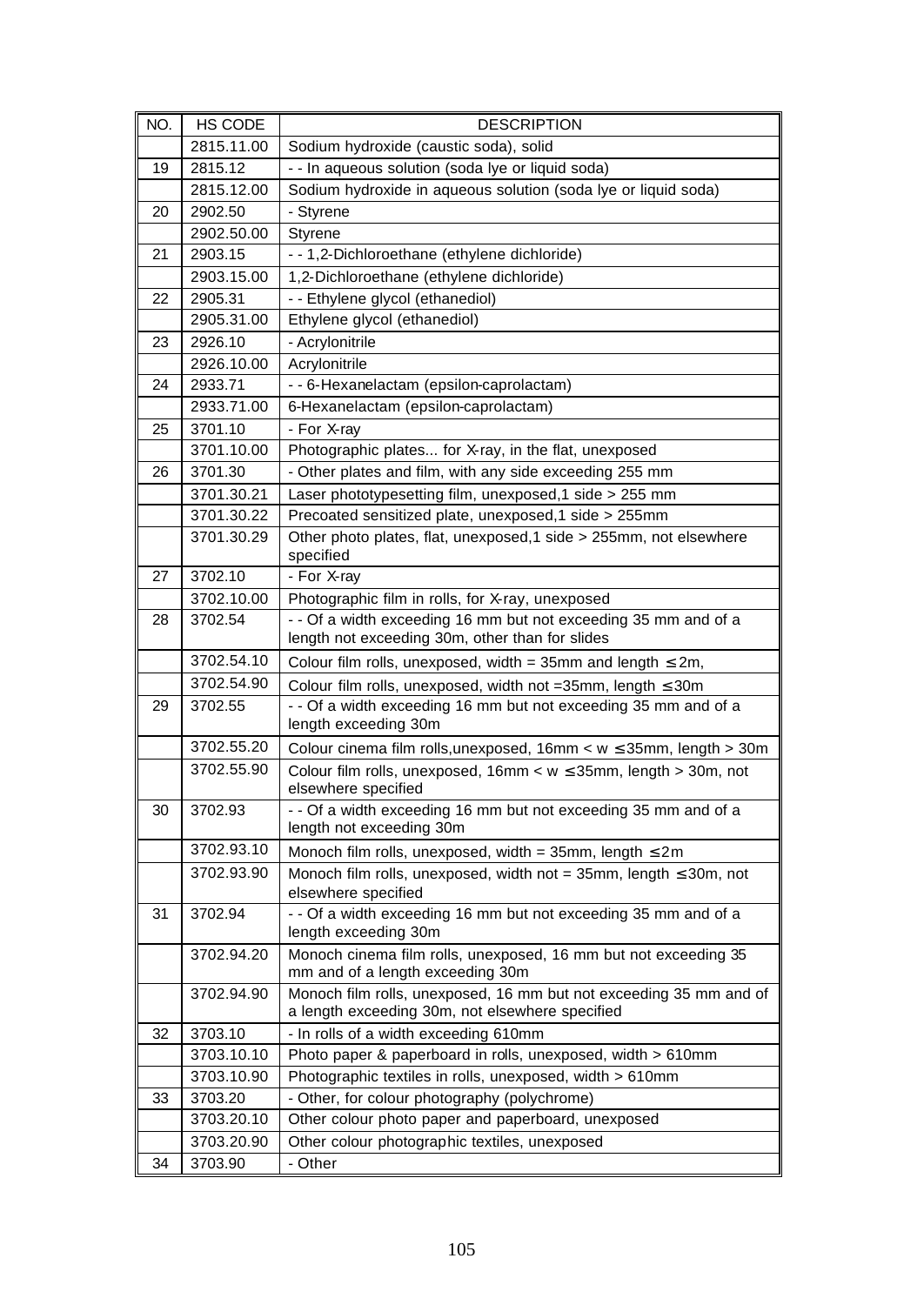| NO. | <b>HS CODE</b> | <b>DESCRIPTION</b>                                                                   |
|-----|----------------|--------------------------------------------------------------------------------------|
|     | 3703.90.10     | Other monochrome photo paper/paperboard, unexposed                                   |
|     | 3703.90.90     | Other monochrome photographic textiles, unexposed                                    |
| 35  | 3907.60        | - Poly(ethylene terephthalate)                                                       |
|     | 3907.60.11     | Polyethylene terephthalate slices or chips, high viscosity                           |
|     | 3907.60.19     | Other Polyethylene terephthalate slices or chips, not elsewhere                      |
|     |                | specified                                                                            |
| 36  | 4002.19        | - - Other                                                                            |
|     | 4002.19.19     | Styrene-butadiene/carboxylatd styrene-butadiene rubber, in primary<br>forms          |
| 37  | 4410.11        | - - Waferboard, including oriented strand board                                      |
|     | 4410.11.00     | Waferboard, including oriented strand board, of wood                                 |
| 38  | 4410.19        | - - Other                                                                            |
|     | 4410.19.00     | Other particle board & similar board of wood                                         |
| 39  | 4411.11        | - - Not mechanically worked or surface covered                                       |
|     | 4411.11.00     | Fibreboard of a density > 0.8g/cm3, not worked or surface covered                    |
| 40  | 4411.21        | - - Not mechanically worked or surface covered                                       |
|     | 4411.21.00     | Fibreboard of a density > 0.5g/cm3 but=0.8g/cm3, not worked                          |
| 41  | 4411.99        | - - Other                                                                            |
|     | 4411.99.00     | Fibreboard of a density $\leq$ 0.35g/cm3, not elsewhere specified                    |
| 42  | 4412.14        | - - Other, with at least one outer ply of non-coniferous wood                        |
|     | 4412.14.00     | Plywood with $\geq 1$ outer ply of non-coniferous wood, not elsewhere                |
|     |                | specified, each $ply \le 6$ mm                                                       |
| 43  | 4415.20        | - Pallets, box pallets and other load boards; pallet collars                         |
|     | 4415.20.00     | Pallets, box pallets & other load boards of wood                                     |
| 44  | 4418.10        | - Windows, French-windows and their frames                                           |
|     | 4418.10.00     | Windows, French-windows & their frames, of wood                                      |
| 45  | 4801.00        | Newsprint, in rolls or sheets.                                                       |
|     | 4801.00.00     | Newsprint, in rolls or sheets                                                        |
| 46  | 4802.10        | - Hand-made paper and paperboard                                                     |
|     | 4802.10.00     | Hand-made paper and paperboard                                                       |
| 47  | 4802.52        | - - Weighing 40 g/m2 or more but not more than 150 g/m2 :                            |
|     | 4802.52.00     | Paper/pboard (excluding mechanical fibrs), $40g/m2 \leq$ weighing $\leq$<br>150g/ m2 |
| 48  | 4802.53        | - - Weighing more than 150 g/ m2                                                     |
|     | 4802.53.00     | Paper/pboard (excluding mechanical fibrs), weighing > 150g/m2                        |
| 49  | 4802.60        | - Other paper and paperboard, of which more than 10% by weight of                    |
|     |                | the total fibre content consists of fibres obtained by a mechanical                  |
|     |                | process                                                                              |
|     | 4802.60.00     | Paper/pboard (>10% of mechnicl fibrs), uncoatd, in roll/sheet, not                   |
|     |                | elsewhere specified                                                                  |
| 50  | 4804.11        | - - Unbleached                                                                       |
|     | 4804.11.00     | Unbleached kraftliner, uncoated, in rolls or sheets                                  |
| 51  | 4804.19        | - - Other                                                                            |
|     | 4804.19.00     | Kraftliner, uncoated (excluding unbleached), in rolls or sheets                      |
| 52  | 4804.21        | - - Unbleached                                                                       |
|     | 4804.21.00     | Unbleached sack kraft paper, uncoated, in rolls or sheets                            |
| 53  | 4804.29        | - - Other                                                                            |
|     | 4804.29.00     | Sack kraft paper (excluding unbleached), uncoated, in rolls or sheets                |
| 54  | 4804.31        | - - Unbleached                                                                       |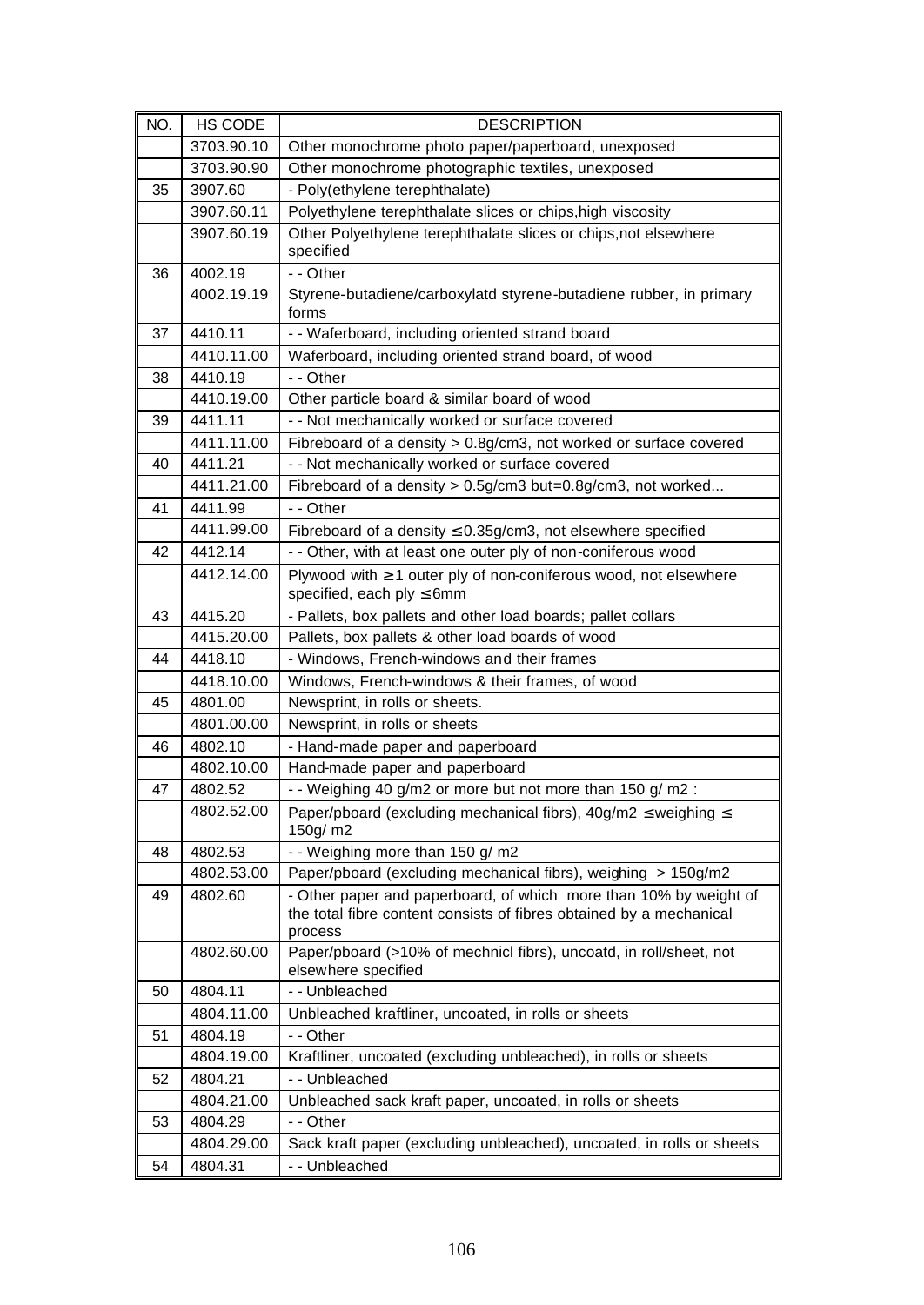| NO. | HS CODE    | <b>DESCRIPTION</b>                                                                                                                                                                                       |
|-----|------------|----------------------------------------------------------------------------------------------------------------------------------------------------------------------------------------------------------|
|     | 4804.31.00 | Unbleached kraft paper/pboard, weighing $\leq 150$ g/m2                                                                                                                                                  |
| 55  | 4804.39    | - - Other                                                                                                                                                                                                |
|     | 4804.39.00 | Kraft paper/pboard (excluding unbleached), weighing $\leq 150$ g/m2                                                                                                                                      |
| 56  | 4804.41    | - - Unbleached                                                                                                                                                                                           |
|     | 4804.41.00 | Unbleached kraft paper/pboard, 150g/m2 < weighing < 225g/m2                                                                                                                                              |
| 57  | 4804.42    | - - Bleached uniformly throughout the mass and of which more than<br>95% by weight of the total fibre content consists of wood fibres<br>obtained by a chemical process                                  |
|     | 4804.42.00 | Kraft paper/pboard, 150g/m2 < weighing < 225g/m2, bleachd<br>uniformlly                                                                                                                                  |
| 58  | 4804.49    | - - Other                                                                                                                                                                                                |
|     | 4804.49.00 | Kraft paper/pboard, 150g/m2 < weighing < 225g/m2, not elsewhere<br>specified                                                                                                                             |
| 59  | 4804.51    | - - Unbleached                                                                                                                                                                                           |
|     | 4804.51.00 | Unbleached kraft paper/pboard, weighing $\geq$ 225g/m2                                                                                                                                                   |
| 60  | 4804.52    | - - Bleached uniformly throughout the mass and of which more than<br>95% by weight of the total fibre content consists of wood fibres<br>obtained by a chemical process                                  |
|     | 4804.52.00 | Kraft paper/pboard, weighing ≥ 225g/m2, bleached uniformally                                                                                                                                             |
| 61  | 4804.59    | - - Other                                                                                                                                                                                                |
|     | 4804.59.00 | Kraft paper/pboard, weighing $\geq$ 225g/m2, not elsewhere specified                                                                                                                                     |
| 62  | 4806.10    | - Vegetable parchment                                                                                                                                                                                    |
|     | 4806.10.00 | Vegetable parchment, in rolls or sheets                                                                                                                                                                  |
| 63  | 4806.20    | - Greaseproof papers                                                                                                                                                                                     |
|     | 4806.20.00 | Greaseproof papers, in rolls or sheets                                                                                                                                                                   |
| 64  | 4806.30    | - Tracing papers                                                                                                                                                                                         |
|     | 4806.30.00 | Tracing papers, in rolls or sheets                                                                                                                                                                       |
| 65  | 4806.40    | - Glassine and other glazed transparent or translucent papers                                                                                                                                            |
|     | 4806.40.00 | Glassine & other glazed transparent or translucent papers, not<br>elsewhere specified                                                                                                                    |
| 66  | 4807.10    | - Paper and paperboard, laminated internally with bitumen, tar or<br>asphalt                                                                                                                             |
|     | 4807.10.00 | Composite paper/pboard, laminatd with bitumen, etc, in roll/sheet                                                                                                                                        |
| 67  | 4810.11    | - - Weighing not more than 150 g/m2 :                                                                                                                                                                    |
|     | 4810.11.00 | Paper/pboard, coated with kaolin, etc, weighing $\leq 150$ g/m2                                                                                                                                          |
| 68  | 4810.12    | - - Weighing more than 150 g/m2 :                                                                                                                                                                        |
|     | 4810.12.00 | Paper/pboard, coated with kaolin, etc, weighing > 150g/m2                                                                                                                                                |
| 69  | 4810.21    | - - Light-weight coated paper                                                                                                                                                                            |
|     | 4810.21.00 | Light-weight coated paper for writing, etc, > 10% mechanical fibres                                                                                                                                      |
| 70  | 4810.29    | - - Other                                                                                                                                                                                                |
|     | 4810.29.00 | Paper/pboard for writing, etc, > 10% mechanical fibres, coated                                                                                                                                           |
| 71  | 4810.31    | - - Bleached uniformly throughout the mass and of which more than<br>95% by weight of the total fibre content consists of wood fibres<br>obtained by a chemical process, and weighing 150g/m2 or less    |
|     | 4810.31.00 | Kraft paper/pboard, bleached, $> 95\%$ chemical fibres, $\leq 150$ g/m2,<br>coatd                                                                                                                        |
| 72  | 4810.32    | - - Bleached uniformly throughout the mass and of which more than<br>95% by weight of the total fibre content consists of wood fibres<br>obtained by a chemical process, and weighing more than 150 g/m2 |
|     | 4810.32.00 | Kraft paper, bleached, > 95% chemical fibres, >150g/m2, coated                                                                                                                                           |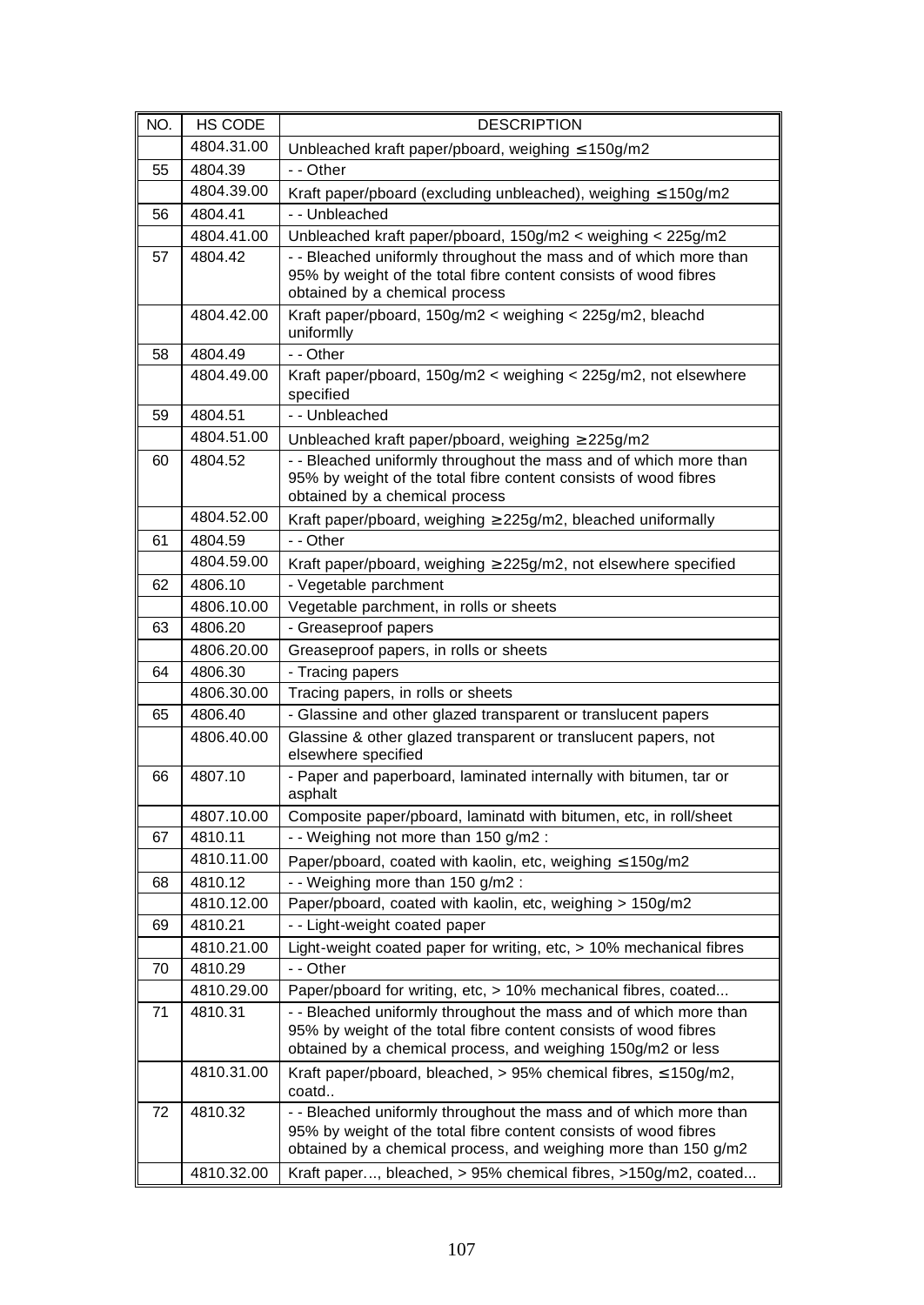| NO. | HS CODE    | <b>DESCRIPTION</b>                                                                                                                                                                                 |
|-----|------------|----------------------------------------------------------------------------------------------------------------------------------------------------------------------------------------------------|
| 73  | 4810.39    | - - Other                                                                                                                                                                                          |
|     | 4810.39.00 | Kraft paper & paperboard, coated, not elsewhere specified                                                                                                                                          |
| 74  | 4810.91    | - - Multi-ply                                                                                                                                                                                      |
|     | 4810.91.00 | Multi-ply paper & paperboard, coated                                                                                                                                                               |
| 75  | 4810.99    | - - Other                                                                                                                                                                                          |
|     | 4810.99.00 | Paper & paperboard, coated with kaolin, etc, not elsewhere specified                                                                                                                               |
| 76  | 4811.10    | - Tarred, bituminised or asphalted paper and paperboard                                                                                                                                            |
|     | 4811.10.00 | Tarred, bituminized or asphalted paper & paperboard                                                                                                                                                |
| 77  | 4811.21    | - - Self adhesive :                                                                                                                                                                                |
|     | 4811.21.00 | Self-adhesive paper & paperboard                                                                                                                                                                   |
| 78  | 4811.29    | - - Other                                                                                                                                                                                          |
|     | 4811.29.00 | Gummed paper & paperboard (excluding self-adhesive)                                                                                                                                                |
| 79  | 4811.31    | - - Bleached, weighing more than 150 g/m2 :                                                                                                                                                        |
|     | 4811.31.10 | Paper both sides plastics coated for color photopaper, bleach, ><br>150g/m2                                                                                                                        |
|     | 4811.31.90 | Paper., coated. with plastics, bleached, > 150g/m2, not elsewhere<br>specified                                                                                                                     |
| 80  | 4811.39    | $-$ - Other :                                                                                                                                                                                      |
|     | 4811.39.11 | Insulating paper for electrolity capacitors                                                                                                                                                        |
|     | 4811.39.19 | Isulating paper/paperboard, plastics coatd, bleached, weighing ><br>150g/m2, not elsewhere specified                                                                                               |
|     | 4811.39.90 | Other paper/paperboard, plastics coated, bleached, weighing ><br>150g/m2                                                                                                                           |
| 81  | 4811.40    | - Paper and paperboard, coated, impregnated or covered with wax,<br>parafin wax, stearin, oil or glycerol                                                                                          |
|     | 4811.40.10 | Isulating paper, wax/paraffin/wax/oilcoatd,bleachd, weighing ><br>150g/m2                                                                                                                          |
|     | 4811.40.90 | Other paper/paperboard, wax/paraffin/wax/oilcoatd, bleachd, weighing<br>$> 150$ g/m2                                                                                                               |
| 83  | 4811.90    | - Other paper, paperboard, cellulose wadding and webs of cellulose<br>fibres                                                                                                                       |
|     | 4811.90.00 | Other coatedpaper etc., not elsewhere specified                                                                                                                                                    |
| 84  | 4814.10    | - "Ingrain" paper                                                                                                                                                                                  |
|     | 4814.10.00 | Ingrain paper                                                                                                                                                                                      |
| 85  | 4814.20    | - Wallpaper and similar wall coverings, consisting of paper coated or<br>covered, on the face side, with a grained, embossed, coloured,<br>design-printed or otherwise decorated layer of plastics |
|     | 4814.20.00 | Wallpaper, etc, of paper coated with a layer of plastics                                                                                                                                           |
| 86  | 4814.30    | - Wallpaper and similar wall coverings, consisting of paper covered, on<br>the face side, with plaiting material, whether or not bound together in<br>parallel strands or woven                    |
|     | 4814.30.00 | Wallpaper, etc, consisting of paper covered with plaiting material                                                                                                                                 |
| 87  | 4814.90    | - Other                                                                                                                                                                                            |
|     | 4814.90.00 | Wallpaper & other wall coverings; window transparencies of paper, not<br>elsewhere specified                                                                                                       |
| 88  | 4815.00    | Floor coverings on a base of paper or of paperboard, whether or not<br>cut to size.                                                                                                                |
|     | 4815.00.00 | Floor coverings on a base of paper or of paperboard                                                                                                                                                |
| 89  | 4817.10    | - Envelopes                                                                                                                                                                                        |
|     | 4817.10.00 | Envelopes of paper or paperboard                                                                                                                                                                   |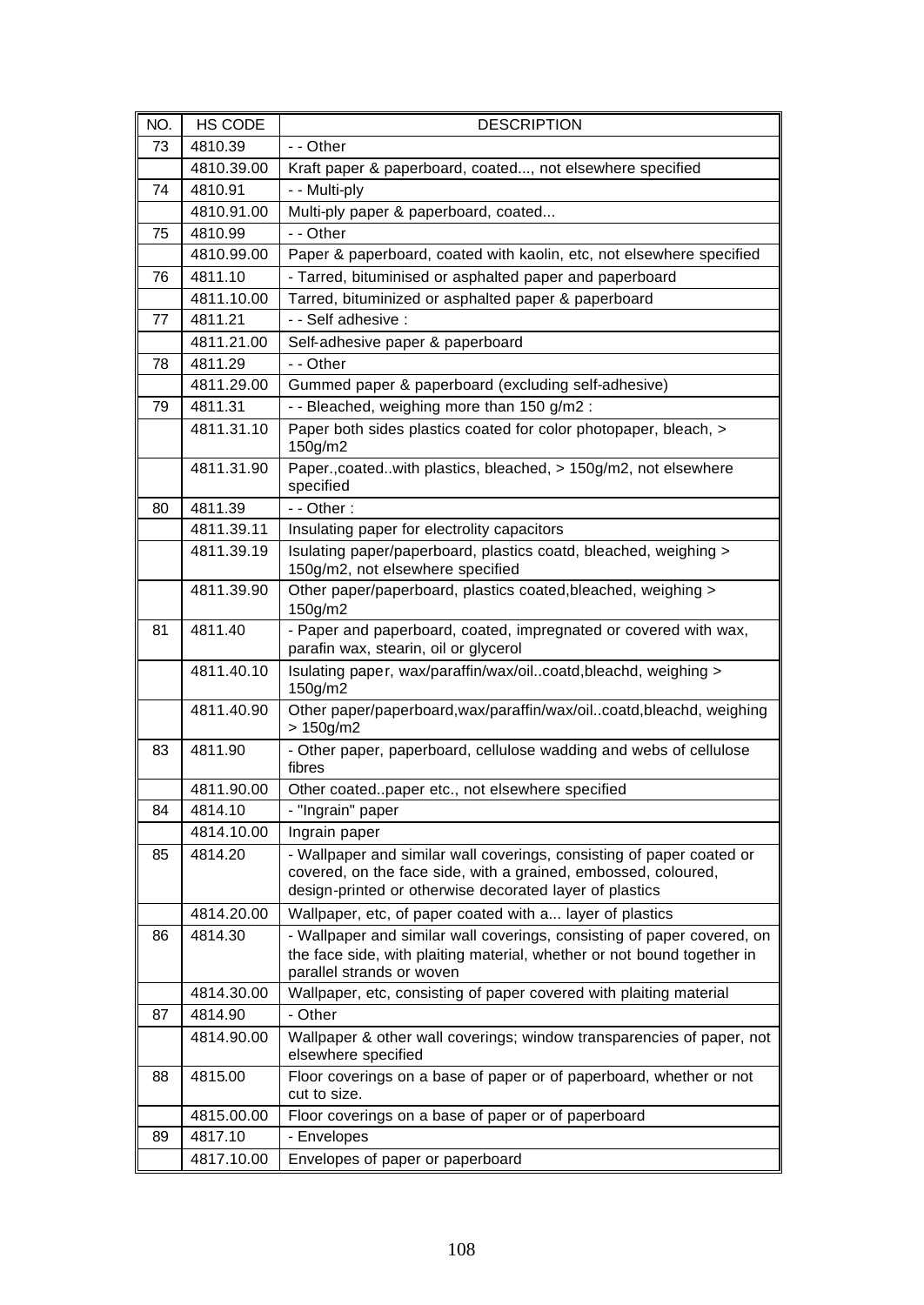| NO. | HS CODE    | <b>DESCRIPTION</b>                                                                                                                |
|-----|------------|-----------------------------------------------------------------------------------------------------------------------------------|
| 90  | 4817.20    | - Letter cards, plain postcards and correspondence cards                                                                          |
|     | 4817.20.00 | Letter cards, plain postcards & correspondance cards of paper                                                                     |
| 91  | 4817.30    | - Boxes, pouches, wallets and writing compendiums, of paper or                                                                    |
|     |            | paperboard, containing an assortment of paper stationery                                                                          |
|     | 4817.30.00 | Boxes, etc, of paper or paperboard containing paper stationery                                                                    |
| 92  | 4819.10    | - Cartons, boxes and cases, of corrugated paper or paperboard                                                                     |
|     | 4819.10.00 | Cartons, boxes & cases, of corrugated paper or paperboard                                                                         |
| 93  | 4819.20    | - Folding cartons, boxes and cases, of non-corrugated paper or<br>paperboard                                                      |
|     | 4819.20.00 | Folding cartons, boxes & cases, of non-corrugated paper or<br>paperboard                                                          |
| 94  | 4819.40    | - Other sacks and bags, including cones                                                                                           |
|     | 4819.40.00 | Sacks & bags, including cones of paper, paperboard, not elsewhere<br>specified                                                    |
| 95  | 4819.50    | - Other packing containers, including record sleeves                                                                              |
|     | 4819.50.00 | Packing containers, including record sleeves, of paper, not elsewhere<br>specified                                                |
| 96  | 4819.60    | - Box files, letter trays, storage boxes and similar articles, of a kind<br>used in offices, shops or the like                    |
|     | 4819.60.00 | Box files, letter trays, storage boxes, etc, of paper                                                                             |
| 97  | 4820.10    | - Registers, account books, note books, order books, receipt books,<br>letter pads, memorandum pads, diaries and similar articles |
|     | 4820.10.00 | Registers, account books, order & receipt books, of paper, paperboard                                                             |
| 98  | 4820.20    | - Exercise books                                                                                                                  |
|     | 4820.20.00 | Exercise-books                                                                                                                    |
| 99  | 4820.30    | - Binders (other than book covers), folders and file covers                                                                       |
|     | 4820.30.00 | Binders (other than book covers), folders & file covers                                                                           |
| 100 | 4820.50    | - Albums for samples or for collections                                                                                           |
|     | 4820.50.00 | Albums for stamps or for collections of paper or paperboard                                                                       |
| 101 | 4820.90    | - Other                                                                                                                           |
|     | 4820.90.00 | Blotting pads, book covers & other articles of stationery of paper                                                                |
| 102 | 4821.10    | - Printed                                                                                                                         |
|     | 4821.10.00 | Printed paper or paperboard labels of all kinds                                                                                   |
| 103 | 4821.90    | - Other                                                                                                                           |
|     | 4821.90.00 | Paper or paperboard labels of all kinds (excluding printed)                                                                       |
| 104 | 4822.10    | - Of a kind used for winding textile yarn                                                                                         |
|     | 4822.10.00 | Bobbins, spools, of paper or paperboard for winding textile yarn                                                                  |
| 105 | 4822.90    | - Other                                                                                                                           |
|     | 4822.90.00 | Bobbins, spools, cops & similar supports of paper or paperboard, not<br>elsewhere specified                                       |
| 106 | 4823.11    | - - Self-adhesive                                                                                                                 |
|     | 4823.11.00 | Self-adhesive paper, in strips or rolls                                                                                           |
| 107 | 4823.19    | - - Other                                                                                                                         |
|     | 4823.19.00 | Gummed or adhesive paper (excluding self-adhesive), in strips or rolls                                                            |
| 108 | 4823.40    | - Rolls, sheets and dials, printed for self-recording apparatus                                                                   |
|     | 4823.40.00 | Rolls, sheets & dials, printed for self-recording apparatus                                                                       |
| 109 | 4823.70    | - Moulded or pressed articles of paper pulp                                                                                       |
|     | 4823.70.00 | Moulded or pressed articles of paper pulp                                                                                         |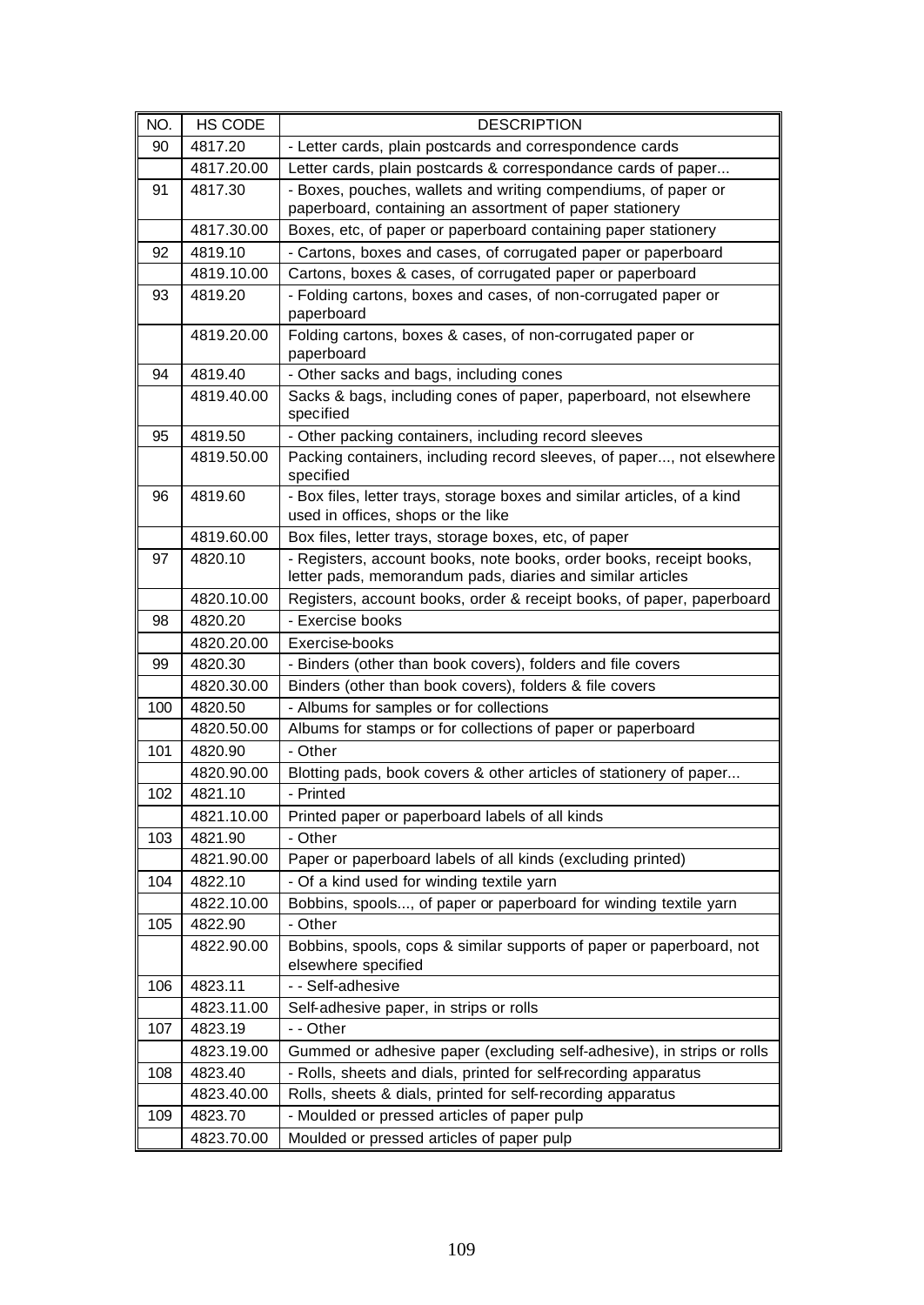| NO. | <b>HS CODE</b> | <b>DESCRIPTION</b>                                                                                                                                                                                                                                                     |
|-----|----------------|------------------------------------------------------------------------------------------------------------------------------------------------------------------------------------------------------------------------------------------------------------------------|
| 110 | 4907.00        | Unused postage, revenue or similar stamps of current or new issue in<br>the country in which they have, or will have, a recognised face value;<br>stamp-impressed paper; banknotes; cheque forms; stock, share or<br>bond certificates and similar documents of title. |
|     | 4907.00.10     | Unused poststamps of current or new issue in the destined country                                                                                                                                                                                                      |
|     | 4907.00.90     | Unused revenue stamp, stamp-impressed paper, cheque forms, etc                                                                                                                                                                                                         |
| 111 | 4908.10        | - Transfers (decalcomanias), vitrifiable                                                                                                                                                                                                                               |
|     | 4908.10.00     | Transfers (decalcomanias), vitrifiable                                                                                                                                                                                                                                 |
| 112 | 4908.90        | - Other                                                                                                                                                                                                                                                                |
|     | 4908.90.00     | Transfers (decalcomanias) (excluding vitrifiable)                                                                                                                                                                                                                      |
| 113 | 4909.00        | Printed or illustrated postcards; printed cards bearing personal<br>greetings, messages or announcements, whether or not illustrated,<br>with or without envelopes or trimmings.                                                                                       |
|     | 4909.00.10     | Printed/illustrated postcards                                                                                                                                                                                                                                          |
|     | 4909.00.90     | Printed cards bearing greetings, message or announcements                                                                                                                                                                                                              |
| 114 | 4910.00        | Calendars of any kind, printed, including calendar blocks.                                                                                                                                                                                                             |
|     | 4910.00.00     | Calendars of any kind, printed, including calendar blocks                                                                                                                                                                                                              |
| 115 | 4911.10        | - Trade advertising material, commercial catalogues and the like                                                                                                                                                                                                       |
|     | 4911.10.90     | Trade advertising material and the like, not elsewhere specified                                                                                                                                                                                                       |
| 116 | 4911.91        | - - Pictures, designs and photographs                                                                                                                                                                                                                                  |
|     | 4911.91.00     | Pictures, designs & photographs                                                                                                                                                                                                                                        |
| 117 | 4911.99        | - - Other                                                                                                                                                                                                                                                              |
|     | 4911.99.00     | Other printed matter, not elsewhere specified                                                                                                                                                                                                                          |
| 118 | 5101.11        | - - Shorn wool                                                                                                                                                                                                                                                         |
|     | 5101.11.00     | Greasy shorn wool, not carded or combed                                                                                                                                                                                                                                |
| 119 | 5101.19        | - - Other                                                                                                                                                                                                                                                              |
|     | 5101.19.00     | Greasy wool (excluding shorn), not carded or combed                                                                                                                                                                                                                    |
| 120 | 5101.21        | - - Shorn wool                                                                                                                                                                                                                                                         |
|     | 5101.21.00     | Degreased shorn wool, not carbonised, not carded or combed                                                                                                                                                                                                             |
| 121 | 5101.29        | - - Other                                                                                                                                                                                                                                                              |
|     | 5101.29.00     | Degreased wool (excluding shorn), not carbonised, not carded or<br>combed                                                                                                                                                                                              |
| 122 | 5101.30        | - Carbonised                                                                                                                                                                                                                                                           |
|     | 5101.30.00     | Carbonised wool, not carded or combed                                                                                                                                                                                                                                  |
| 123 | 5103.10        | - Noils of wool or of fine animal hair                                                                                                                                                                                                                                 |
|     | 5103.10.10     | Noils of wool, not garnetted stock                                                                                                                                                                                                                                     |
| 124 | 5201.00        | Cotton, not carded or combed.                                                                                                                                                                                                                                          |
|     | 5201.00.00     | Cotton, not carded or combed                                                                                                                                                                                                                                           |
| 125 | 5205.42        | - - Measuring per single yarn less than 714.29 decitex but not less<br>than 232.56 decitex (exceeding 14 metric number but not exceeding<br>43 metric number per single yarn)                                                                                          |
|     | 5205.42.00     | Combed cabled cotton yarn, with $\geq$ 85% cotton, nprs > 14mn but $\leq$<br>43mn                                                                                                                                                                                      |
| 126 | 5209.11        | - - Plain weave                                                                                                                                                                                                                                                        |
|     | 5209.11.00     | Unbleached plain cotton weave, with=85% cotton, $>$ 200g/m2                                                                                                                                                                                                            |
| 127 | 5402.33        | - - Of polyesters                                                                                                                                                                                                                                                      |
|     | 5402.33.90     | Other textured yarn of polyesters, not for retail sale                                                                                                                                                                                                                 |
| 128 | 5402.42        | - - Of polyesters, partially oriented                                                                                                                                                                                                                                  |
|     | 5402.42.00     | Single yarn of partially oriented polyesters, with=50turn                                                                                                                                                                                                              |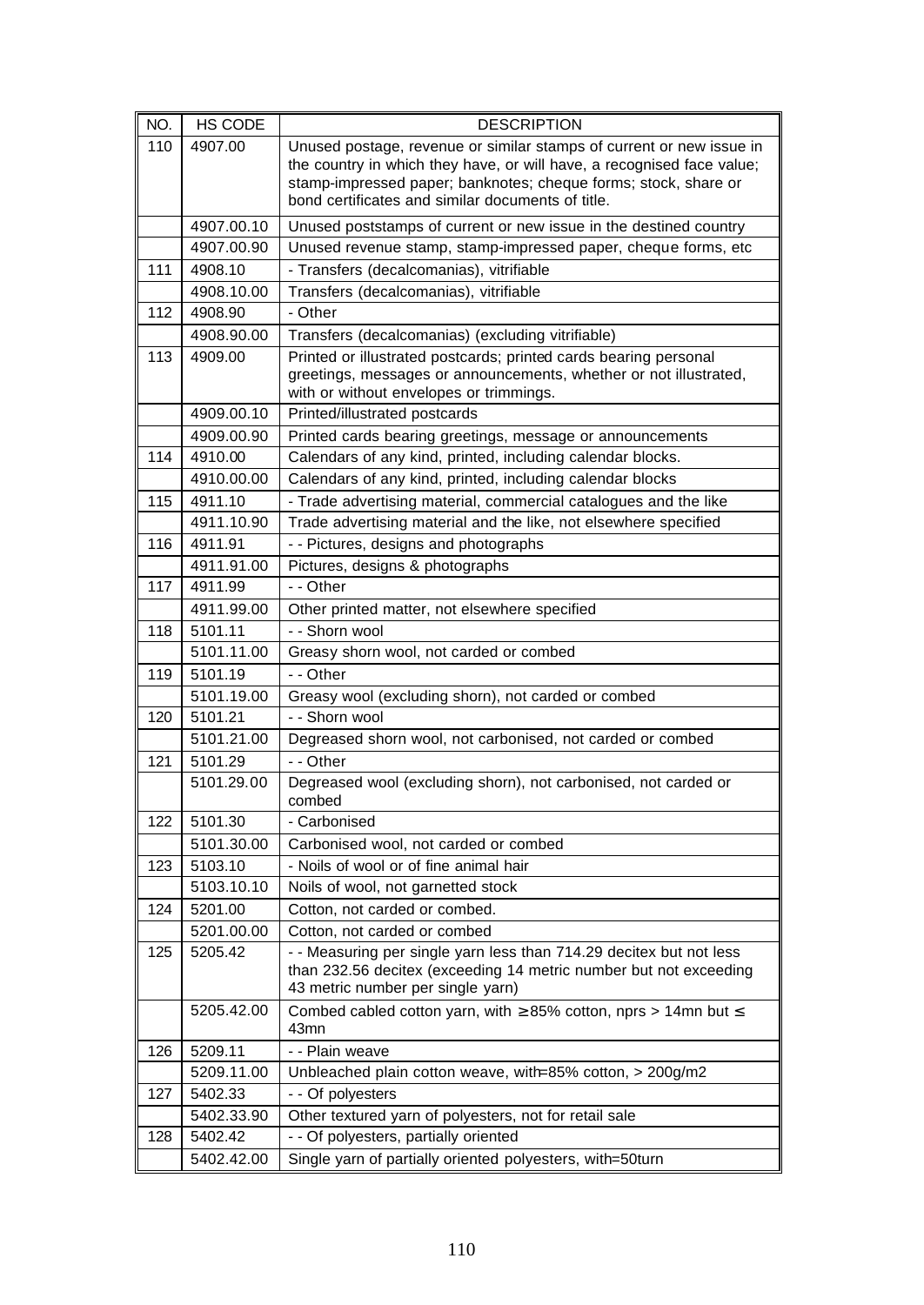| NO. | HS CODE    | <b>DESCRIPTION</b>                                                                            |
|-----|------------|-----------------------------------------------------------------------------------------------|
| 129 | 5402.43    | - - Of polyesters, other                                                                      |
|     | 5402.43.00 | Single yarn of polyesters, not elsewhere specified, with=50turns/m,<br>nprs                   |
| 130 | 5402.51    | - - Of nylon or other polyamides                                                              |
|     | 5402.51.10 | Single yarn of nylon-6, with > 50turns/m,                                                     |
| 131 | 5402.52    | - - Of polyesters                                                                             |
|     | 5402.52.00 | Single yarn of polyesters, with > 50turns/m, nprs                                             |
| 132 | 5501.20    | - Of polyesters                                                                               |
|     | 5501.20.00 | Synthetic filament tow of polyesters                                                          |
| 133 | 5501.30    | - Acrylic or modacrylic                                                                       |
|     | 5501.30.00 | Synthetic filament tow, acrylic or modacrylic                                                 |
| 134 | 5503.20    | - Of polyesters                                                                               |
|     | 5503.30    | - Acrylic or modacrylic                                                                       |
|     | 5503.30.00 | Acrylic or modacrylic synthetic staple fibres, not carded, etc                                |
| 135 | 5506.20    | - Of polyesters                                                                               |
|     | 5506.20.00 | Synthetic staple fibres, of polyesters, carded, etc                                           |
| 136 | 5506.30    | - Acrylic or modacrylic                                                                       |
|     | 5506.30.00 | Acrylic or modacrylic synthetic staple fibres, carded, etc                                    |
| 137 | 8301.20    | - Locks of a kind used for motor vehicles                                                     |
|     | 8301.20.00 | Locks of a kind used for motor vehicles of base metal                                         |
| 138 | 8407.34    | - - Of a cylinder capacity exceeding 1,000 cc                                                 |
|     | 8407.34.10 | Engines, spark-ignition reciprocating, for vehicle Ch 87, > 1000cc but<br>$=3000cc$           |
|     | 8407.34.20 | Engines, spark-ignition reciprocating, for vehicle Ch 87, > 3000cc                            |
| 139 | 8408.20    | - Engines of a kind used for the propulsion of vehicles of Chapter 87                         |
|     | 8408.20.10 | Engines, diesel, output (132.39kw, for vehicles of Ch. 87                                     |
|     | 8408.20.90 | Engines, diesel, of an output < 132.39kw, for vehicles of Ch 87                               |
| 140 | 8415.20    | - Of a kind used for persons, in motor vehicles                                               |
|     | 8415.20.00 | Air conditioning machines used for persons in motor vehicles                                  |
| 141 | 8512.20    | - Other lighting or visual signalling equipment                                               |
|     | 8512.20.10 | Lighting equipment of a kind used for motor vehicles                                          |
|     | 8512.20.90 | Lighting or visual signalling equipment not elsewhere specified                               |
| 142 | 8512.30    | - Sound signalling equipment                                                                  |
|     | 8512.30.00 | Sound signalling equipment                                                                    |
| 143 | 8512.40    | - Windscreen wipers, defrosters and demisters                                                 |
|     | 8512.40.00 | Windscreen wipes, defrosters & demisters                                                      |
| 144 | 8515.31    | - - Fully or partly automatic                                                                 |
|     | 8515.31.90 | Elec mach&app for arc and etc. welding of mtl fully or par                                    |
| 145 | 8544.30    | - Ignition wiring sets and other wiring sets of a kind used in vehicles,<br>aircraft or ships |
|     | 8544.30.20 | Ignition wiring sets for motor vehicles                                                       |
|     | 8544.30.90 | Ignition wiring sets for motor vehicles                                                       |
| 146 | 8701.20    | - Road tractors for semi-trailers                                                             |
|     | 8701.20.00 | Road tractors for semi-trailers (truck tractors)                                              |
| 147 | 8702.90    | - Other                                                                                       |
|     | 8702.90.10 | Other buses with seats $\geq$ 30, not elsewhere specified                                     |
|     | 8702.90.20 | Other buses with 20 $\le$ seats $<$ 30, not elsewhere specified                               |
|     | 8702.90.30 | Other buses with $10 \leq$ seats $<$ 20, not elsewhere specified                              |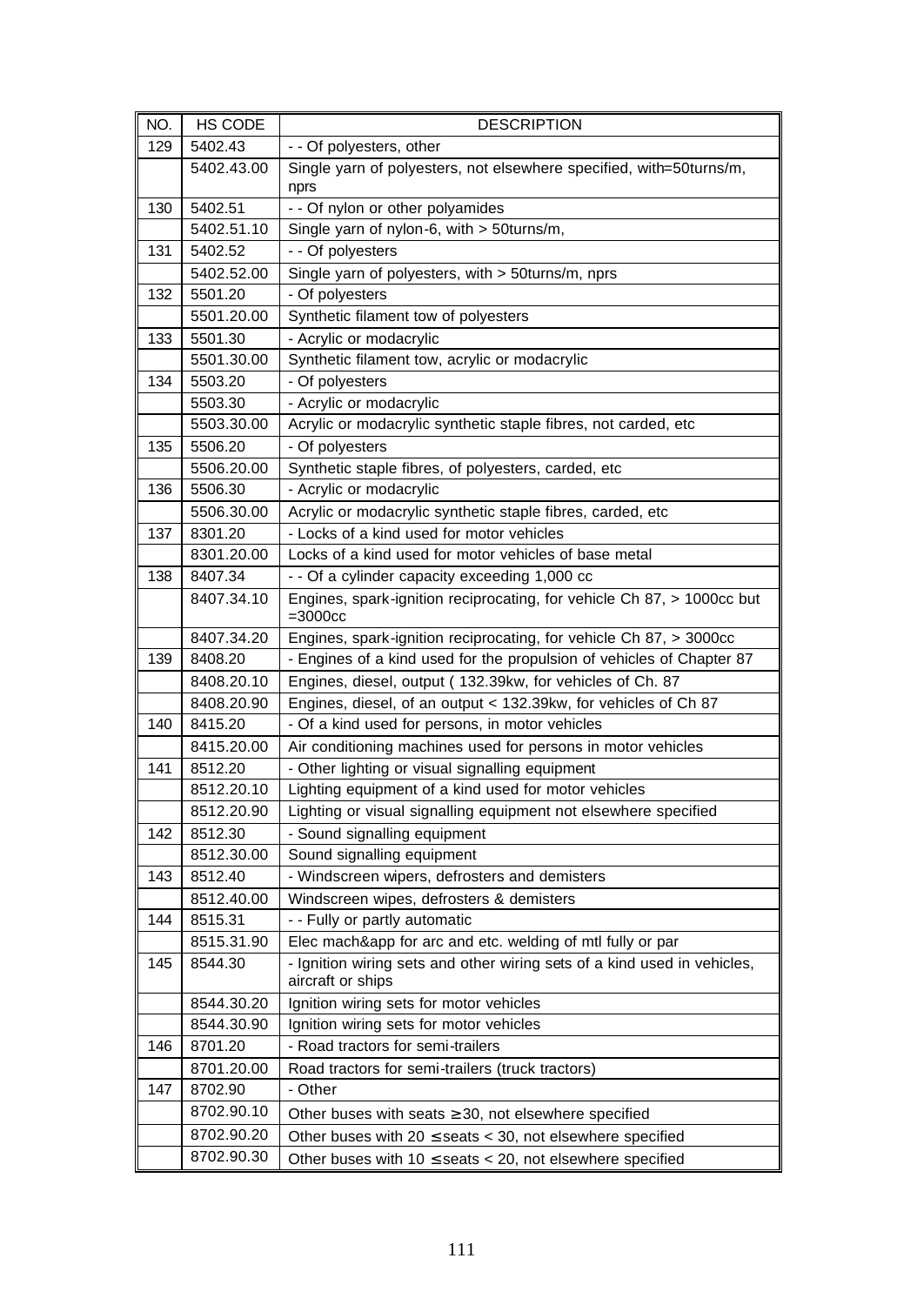| NO. | HS CODE    | <b>DESCRIPTION</b>                                                            |
|-----|------------|-------------------------------------------------------------------------------|
| 148 | 8704.22    | - - g. v.w exceeding 5t but not exceeding 20t                                 |
|     | 8704.22.30 | Trucks diesel, $5t < g.v.w.<14t$                                              |
|     | 8704.22.40 | Trucks diesel, 14 t $\leq$ g.v.w. $\leq$ 20 t                                 |
| 149 | 8704.23    | - - g.v.w exceeding 20t                                                       |
|     | 8704.23.00 | Trucks diesel, g.v.w. > 20 t                                                  |
| 150 | 8704.31    | - - g.w.w not exceeding 5t                                                    |
|     | 8704.31.00 | Trucks spark-igni, g.v.w. $\leq 5$ t                                          |
| 151 | 8704.32    | - - g.v.w. exceeding 5t                                                       |
|     | 8704.32.30 | Trucks spark-igni, $5 t < g.v.w. \leq 8 t$                                    |
|     | 8704.32.40 | Trucks spark-igni, g.v.w. > 8 t                                               |
| 152 | 8706.00    | Chassis fitted with engines, for the motor vehicles of headings 87.01         |
|     |            | to 87.05.                                                                     |
|     | 8706.00.21 | Chassis fit with engines for trucks of g.v.w. $\geq$ 14 t                     |
|     | 8706.00.22 | Chassis fit with engines for trucks of $g.v.w. < 14$ t                        |
| 153 | 8708.29    | - - Other                                                                     |
|     | 8708.29.20 | Safety airbags                                                                |
|     | 8708.29.30 | Windowpane raiser                                                             |
| 154 | 8708.39    | - - Other                                                                     |
|     | 8708.39.20 | Brakes & parts nes of buses with seats $\geq 30$                              |
|     | 8708.39.40 | Brakes & parts nes of trucks of 8704.2100/2230/3100/3230                      |
|     | 8708.39.90 | Brakes & parts nes of other vehicles of 87.02 to 87.04                        |
| 155 | 8708.40    | - Gear boxes                                                                  |
|     | 8708.40.20 | Gear boxes of buses with seats > 30                                           |
|     | 8708.40.40 | Gear boxes of trucks of 8704.2100/2230/3100/3230                              |
|     | 8708.40.50 | Gear boxes of trucks of 8704.2240, 8704.2300, 8704.3240                       |
|     | 8708.40.91 | Automatic gearshift for saloon cars                                           |
| 156 | 8708.50    | - Drive-axles with differential, whether or not provided with other           |
|     |            | transmission components                                                       |
|     | 8708.50.20 | Drive axles with differential of buses with seats = 30                        |
|     | 8708.50.40 | Drive axles with differential of trucks of 8704.2100/2230/3100/3230           |
|     | 8708.50.50 | Drive axles with differential of trucks of 8704.2240, 8704.2300,<br>8704.3240 |
|     | 8708.50.90 | Drive axles with differential of other vehicles of 87.02 to 87.04             |
| 157 | 8901.20    | - Tankers                                                                     |
|     | 8901.20.11 | Finished oil tankers, loading not exceeding 100000t                           |
|     | 8901.20.12 | Finished oil tankers, loading exceeding 100000t, not exceeding<br>300000t     |
|     | 8901.20.13 | Finished oil tankers, loading exceeding 300000t                               |
|     | 8901.20.21 | Crude oil tankers, loading not exceeding 150000t                              |
|     | 8901.20.22 | Crude oil tankers, loading exceeding 150000t, not exceeding 30                |
|     | 8901.20.23 | Crude oil tankers, loading exceeding 300000t                                  |
|     | 8901.20.31 | Liquified petroleun gas carriers, volume with 20000m3 or less                 |
|     | 8901.20.32 | Liquified petroleun gas carriers, volume more than 20000m3                    |
|     | 8901.20.41 | Liquified natural gas carriers, volume with 20000m3 or less                   |
|     | 8901.20.42 | Liquified natural gas carriers, volume more than 20000m3                      |
|     | 8901.20.90 | Other tankers, not elsewhere specified                                        |
| 158 | 8901.90    | - Other vessels for the transport of goods and other vessels for the          |
|     |            | transport of both persons and goods                                           |
|     | 8901.90.21 | Motor container vessels, capable loading standard containers                  |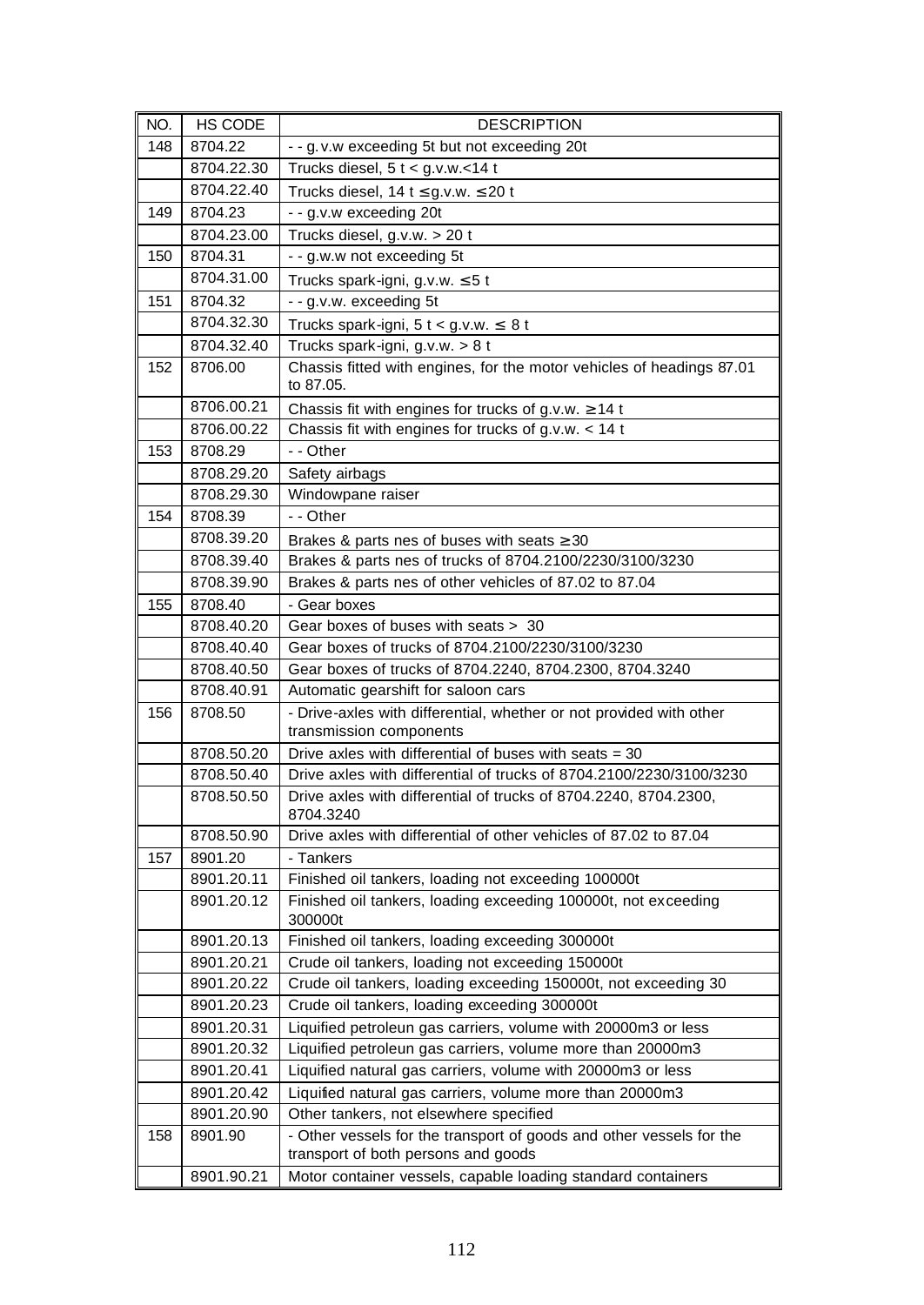| NO. | HS CODE    | <b>DESCRIPTION</b>                                                       |
|-----|------------|--------------------------------------------------------------------------|
|     | 8901.90.22 | Motor container vessels, capable loading standard containers             |
|     | 8901.90.31 | Motor Ro-Ro carriers, loading with 2000t or less                         |
|     | 8901.90.32 | Motor Ro-Ro carriers, loading more than 2000t                            |
|     | 8901.90.41 | Motor bulk carriers, loading not exceeding 150000t                       |
|     | 8901.90.42 | Motor bulk carriers, loading exceeding 150000t, not exceeding<br>300000t |
|     | 8901.90.43 | Motor bulk carriers, loading exceeding 300000t                           |
|     | 8901.90.50 | Multi-purposes motor vessels                                             |
| 159 | 8905.90    | - Other                                                                  |
|     | 8905.90.10 | Floating docks                                                           |
| 160 | 9401.20    | - Seats of a kind used for motor vehicles                                |
|     | 9401.20.00 | Seats for motor vehicles                                                 |
| 161 | 9401.90    | - Parts                                                                  |
|     | 9401.90.11 | Seat angle regulating devices for motor vehicle                          |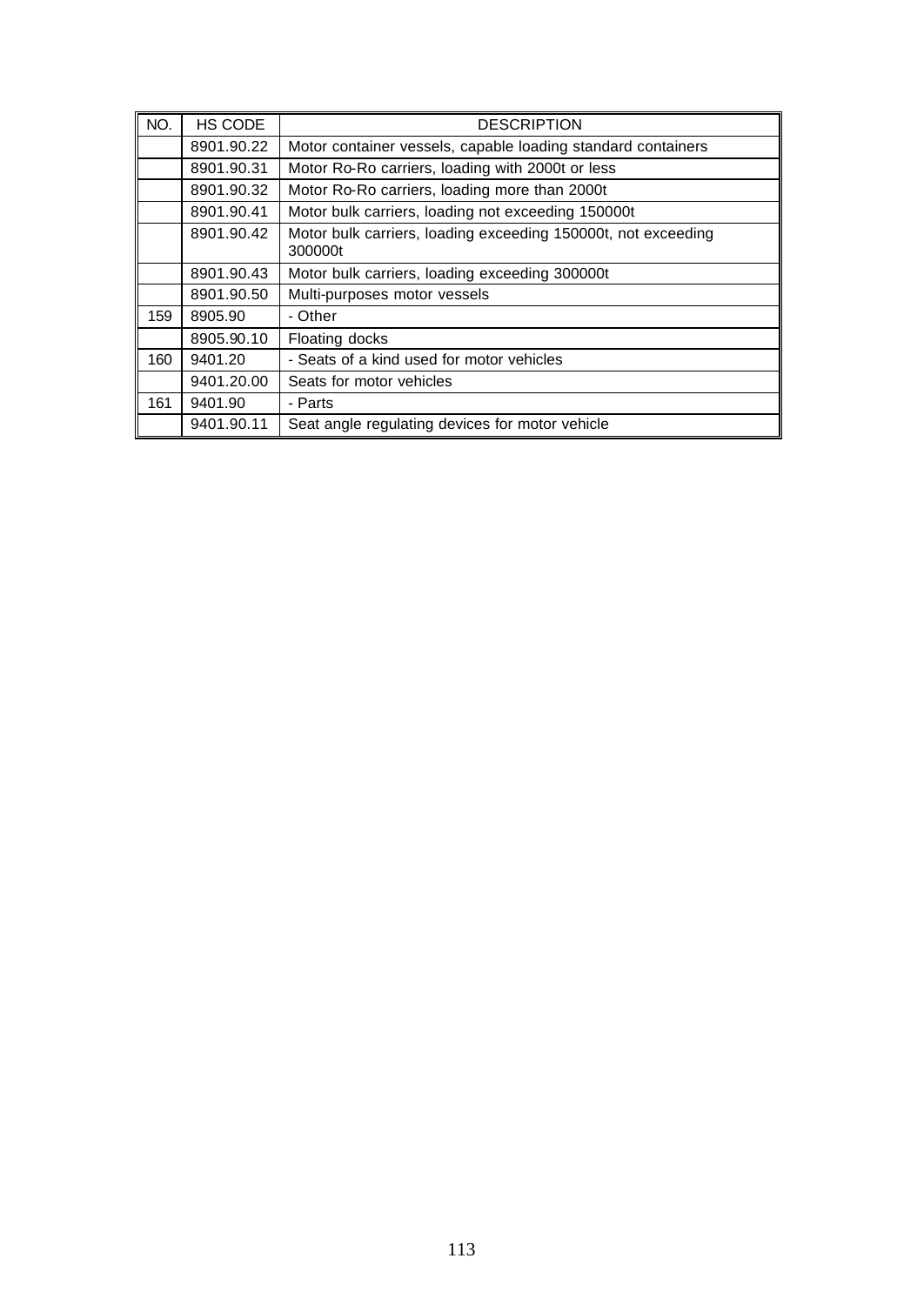## (d) Indonesia:

| NO.            | <b>HS CODE</b> | <b>DESCRIPTION</b>                                                                                                                                                                               |
|----------------|----------------|--------------------------------------------------------------------------------------------------------------------------------------------------------------------------------------------------|
| 1              | 0907.00        | Cloves (whole fruit, cloves and stems).                                                                                                                                                          |
| $\overline{2}$ | 1507.10        | -Crude oil, whether or not degummed                                                                                                                                                              |
| 3              | 1507.90        | -Other:                                                                                                                                                                                          |
| 4              | 1605.20        | -Shrimps and prawns:                                                                                                                                                                             |
| 5              | 2102.10        | -Active yeasts :                                                                                                                                                                                 |
| 6              | 2102.20        | -Inactive yeasts; other single-cell micro- organisms, dead                                                                                                                                       |
| 7              | 2102.30        | -Prepared baking powders                                                                                                                                                                         |
| 8              | 2301.10        | -Flours, meals and pellets, of meat or meat offal; greaves                                                                                                                                       |
| 9              | 2308.00        | Vegetable materials and vegetable waste, vegetable residues and<br>by-products, whether or not in the form of pellets, of a kind used in<br>animal feeding, not elsewhere specified or included. |
| 10             | 2309.90        | -Other:                                                                                                                                                                                          |
| 11             | 2401.10        | -Tobacco, not stemmed / stripped :                                                                                                                                                               |
| 12             | 2401.20        | - Tobacco, partly or wholly stemmed/stripped :                                                                                                                                                   |
| 13             | 2501.00        | Salt(including table salt and denatured salt) and pure sodium chloride,<br>whether or not in aqueous solution or containing added anti-caking<br>or free-flowing agents; sea water.              |
| 14             | 2711.14        | --Ethylene, propylene, butylene and butadiene                                                                                                                                                    |
| 15             | 2803.00        | Carbon (carbon blacks and other forms of carbon not elsewhere<br>specified or included).                                                                                                         |
| 16             | 2819.10        | -Chromium trioxide                                                                                                                                                                               |
| 17             | 2849.10        | -Of calcium                                                                                                                                                                                      |
| 18             | 2903.15        | --1,2-Dichloroethane (ethylene dichloride)                                                                                                                                                       |
| 19             | 2903.21        | -- Vinyl chloride (Chloroethylene) :                                                                                                                                                             |
| 20             | 2903.23        | -- Tetrachloroethylene (perchloroethylene)                                                                                                                                                       |
| 21             | 2903.29        | --Other                                                                                                                                                                                          |
| 22             | 2903.30        | -Fluorinated, brominated or iodinated derivatives of acyclic<br>hydrocarbons:                                                                                                                    |
| 23             | 2905.44        | --D-glucitol (sorbitol)                                                                                                                                                                          |
| 24             | 2917.14        | --Maleic anhydride                                                                                                                                                                               |
| 25             | 2917.19        | --Other                                                                                                                                                                                          |
| 26             | 2917.31        | -- Dibutyl orthophthalates                                                                                                                                                                       |
| 27             | 2917.32        | -- Dioctyl orthophthalates                                                                                                                                                                       |
| 28             | 2917.33        | -- Dinonyl or didecyl orthophthalates                                                                                                                                                            |
| 29             | 2917.34        | --Other esters of orthophthalic acid                                                                                                                                                             |
| 30             | 2917.35        | --Phthalic anhydride                                                                                                                                                                             |
| 31             | 2918.14        | --Citric acid                                                                                                                                                                                    |
| 32             | 2918.15        | --Salts and esters of citric acid :                                                                                                                                                              |
| 33             | 2918.29        | --Other:                                                                                                                                                                                         |
| 34             | 2921.11        | --Methylamine, di- or trimethylamine and their salts                                                                                                                                             |
| 35             | 2921.12        | -- Diethylamine and its salts                                                                                                                                                                    |
| 36             | 2924.19        | --Other:                                                                                                                                                                                         |
| 37             | 2924.29        | --Other:                                                                                                                                                                                         |
| 38             | 2933.61        | --Melamine                                                                                                                                                                                       |
| 39             | 2933.69        | --Other                                                                                                                                                                                          |
| 40             | 2934.99        | --Other:                                                                                                                                                                                         |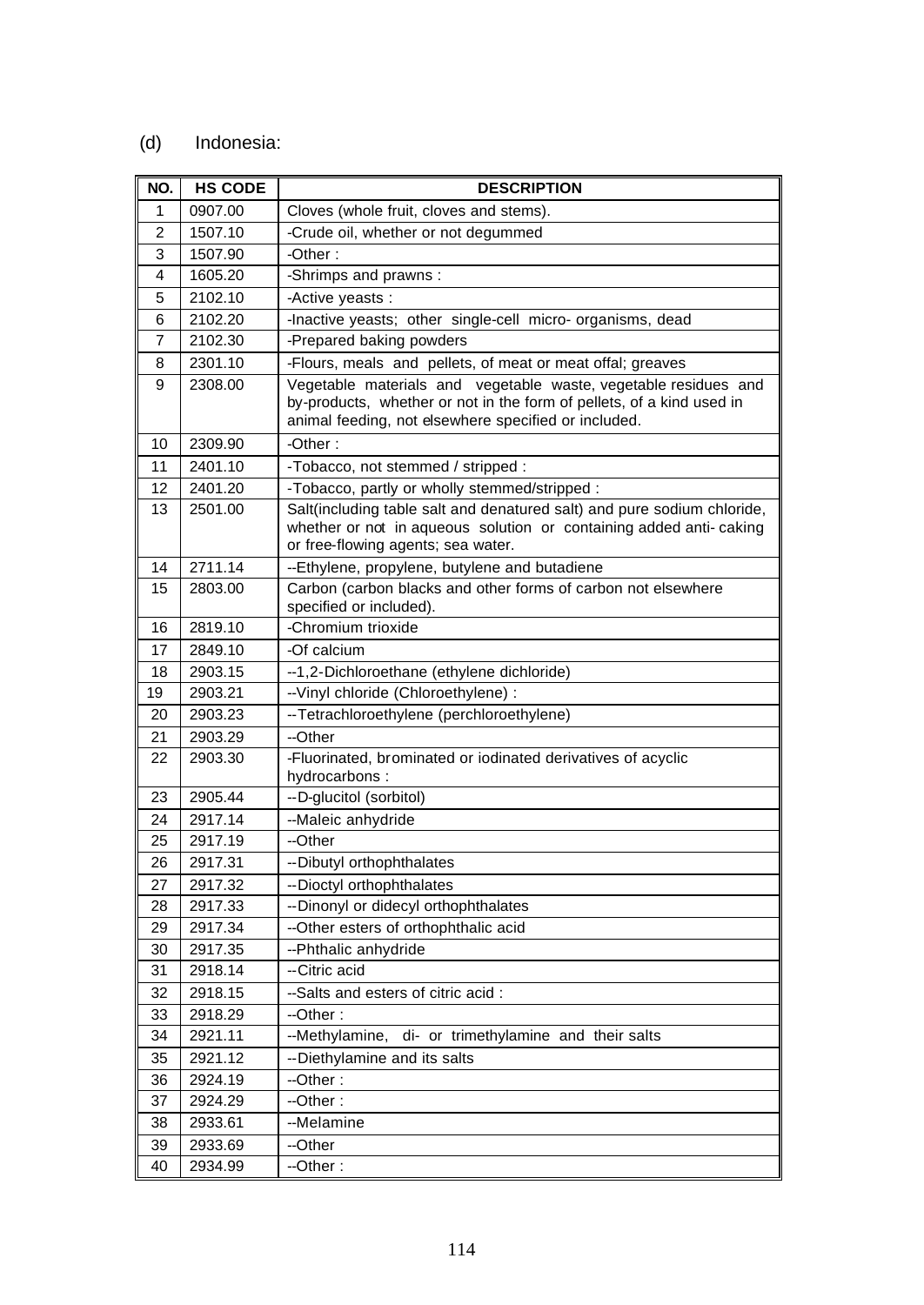| NO. | <b>HS CODE</b> | <b>DESCRIPTION</b>                                                                                                                                                                                              |
|-----|----------------|-----------------------------------------------------------------------------------------------------------------------------------------------------------------------------------------------------------------|
| 41  | 2940.00        | Sugars, chemically pure, other than sucrose, lactose, maltose,<br>glucose and fructose; sugar ethers, sugar acetals and sugar esters,<br>and their salts, other than products of heading 29.37, 29.38 or 29.39. |
| 42  | 2941.10        | -Penicillins and their derivatives with a penicillanic acid structure;<br>salts thereof:                                                                                                                        |
| 43  | 3303.00        | Perfumes and toilet waters.                                                                                                                                                                                     |
| 44  | 3304.10        | -Lip make-up preparations                                                                                                                                                                                       |
| 45  | 3304.20        | -Eye make-up preparations                                                                                                                                                                                       |
| 46  | 3304.30        | -Manicure or pedicure preparation                                                                                                                                                                               |
| 47  | 3304.91        | --Powders, whether or not compressed                                                                                                                                                                            |
| 48  | 3304.99        | $-Other:$                                                                                                                                                                                                       |
| 49  | 3305.10        | -Shampoos:                                                                                                                                                                                                      |
| 50  | 3305.90        | -Other:                                                                                                                                                                                                         |
| 51  | 3605.00        | Matches, other than pyrotechnic articles of heading 36.04.                                                                                                                                                      |
| 52  | 3808.30        | -Herbicides, anti-sprouting products and plant-growth regulators :                                                                                                                                              |
| 53  | 3808.40        | -Disinfectants:                                                                                                                                                                                                 |
| 54  | 3824.90        | -Other:                                                                                                                                                                                                         |
| 55  | 3901.10        | -Polyethylene having a specific gravity of less than 0.94 :                                                                                                                                                     |
| 56  | 3901.30        | -Ethylene-vinyl acetate copolymers :                                                                                                                                                                            |
| 57  | 3901.90        | -Other:                                                                                                                                                                                                         |
| 58  | 3902.10        | -Polypropylene :                                                                                                                                                                                                |
| 59  | 3902.20        | -Polyisobutylene:                                                                                                                                                                                               |
| 60  | 3902.30        | -Propylene copolymers :                                                                                                                                                                                         |
| 61  | 3902.90        | -Other:                                                                                                                                                                                                         |
| 62  | 3903.11        | --Expansible :                                                                                                                                                                                                  |
| 63  | 3903.19        | --Other:                                                                                                                                                                                                        |
| 64  | 3903.20        | -Styrene-acrylonitrile (SAN) copolymers :                                                                                                                                                                       |
| 65  | 3903.90        | -Other:                                                                                                                                                                                                         |
| 66  | 3904.10        | -Poly(vinyl chloride), not mixed with any other substances :                                                                                                                                                    |
| 67  | 3904.21        | --Non-plasticised :                                                                                                                                                                                             |
| 68  | 3904.22        | --Plasticised :                                                                                                                                                                                                 |
| 69  | 3904.30        | -Vinyl chloride-vinyl acetate copolymers :                                                                                                                                                                      |
| 70  | 3904.40        | -Other vinyl chloride copolymers :                                                                                                                                                                              |
| 71  | 3904.50        | -Vinylidene chloride polymers :                                                                                                                                                                                 |
| 72  | 3904.61        | --Polytetrafluoroethylene:                                                                                                                                                                                      |
| 73  | 3904.69        | --Other:                                                                                                                                                                                                        |
| 74  | 3904.90        | -Other:                                                                                                                                                                                                         |
| 75  | 3905.12        | -- In aqueous dispersions                                                                                                                                                                                       |
| 76  | 3905.19        | --Other:                                                                                                                                                                                                        |
| 77  | 3905.21        | -- In aqueous dispersions                                                                                                                                                                                       |
| 78  | 3905.29        | --Other:                                                                                                                                                                                                        |
| 79  | 3905.30        | -Poly (vinyl alcohol), whether or not containing unhydrolysed acetate<br>groups:                                                                                                                                |
| 80  | 3905.91        | --Copolymers :                                                                                                                                                                                                  |
| 81  | 3907.30        | -Epoxide resins :                                                                                                                                                                                               |
| 82  | 3911.10        | -Petroleum resins, coumarone, indene or coumarone-indene resins,<br>and polyterpenes                                                                                                                            |
| 83  | 3911.90        | -Other:                                                                                                                                                                                                         |
| 84  | 3912.31.       | --Carboxymethylcellulose and its salts                                                                                                                                                                          |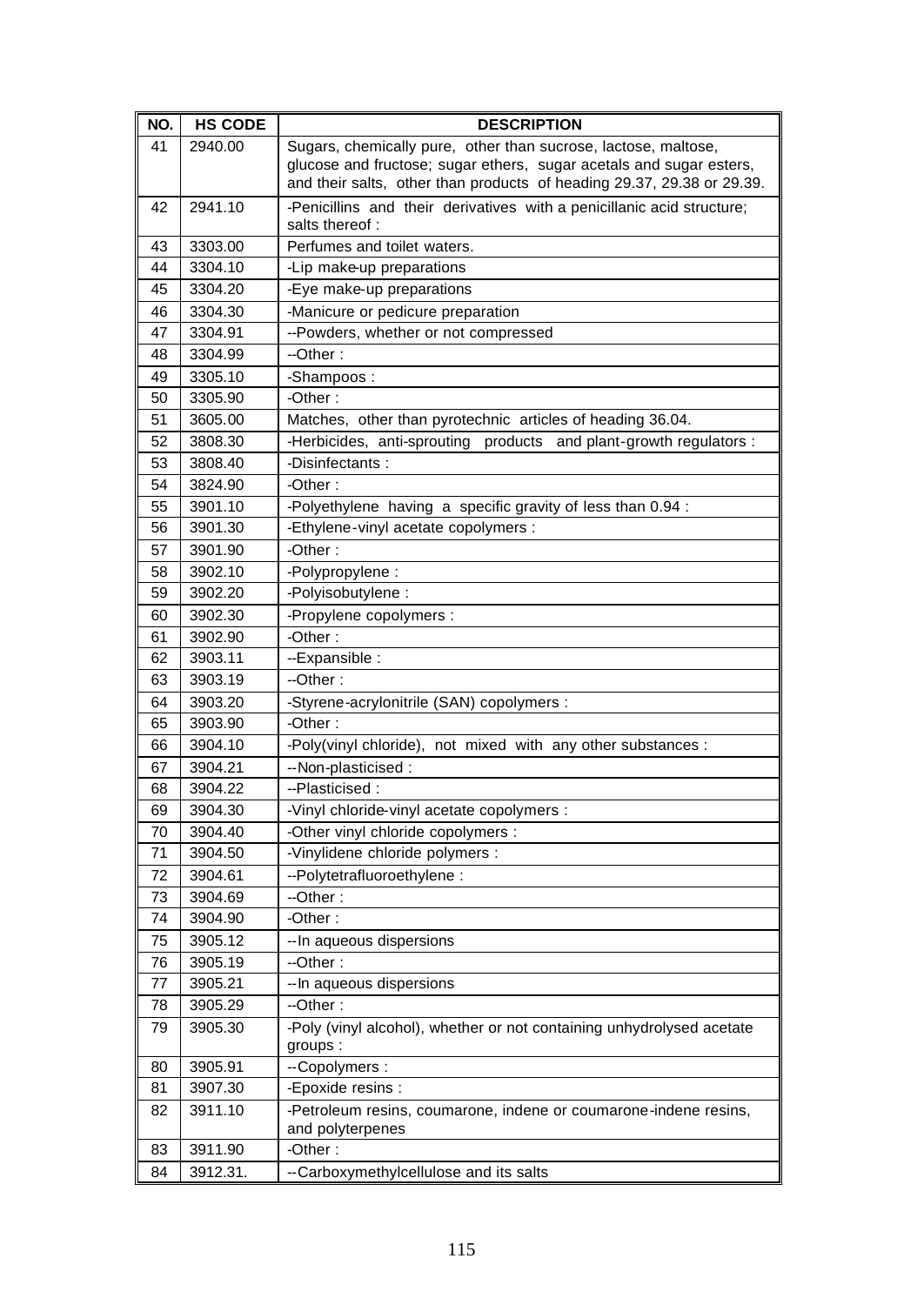| NO. | <b>HS CODE</b> | <b>DESCRIPTION</b>                                                                        |
|-----|----------------|-------------------------------------------------------------------------------------------|
| 85  | 3917.21        | --Of polymers of ethylene :                                                               |
| 86  | 3917.22        | --Of polymers of propylene :                                                              |
| 87  | 3917.23        | --Of polymers of vinyl chloride :                                                         |
| 88  | 3917.29        | --Of other plastics :                                                                     |
| 89  | 3917.31        | --Flexible tubes, pipes and hoses, having a minimum burst pressure of<br>27.6 MPa:        |
| 90  | 3917.32        | --Other, not reinforced or otherwise combined with other materials,<br>without fittings : |
| 91  | 3917.33        | -- Other, not reinforced or otherwise combined with other materials,<br>with fittings :   |
| 92  | 3917.39        | $-Other:$                                                                                 |
| 93  | 3918.10        | -Of polymers of vinyl chloride :                                                          |
| 94  | 3918.90        | -Of other plastics :                                                                      |
| 95  | 3920.20        | -Of polymers of propylene :                                                               |
| 96  | 3920.43        | --Containing by weight not less than 6% of plasticisers :                                 |
| 97  | 3920.49        | --Other:                                                                                  |
| 98  | 3920.51        | --Of poly(methyl methacrylate)                                                            |
| 99  | 3920.59        | --Other                                                                                   |
| 100 | 3920.62        | --Of poly(ethylene terephthalate) :                                                       |
| 101 | 3920.71        | --Of regenerated cellulose :                                                              |
| 102 | 3920.72        | --Of vulcanised fibre :                                                                   |
| 103 | 3920.73        | --Of cellulose acetate :                                                                  |
| 104 | 3920.79        | -- Of other cellulose derivatives :                                                       |
| 105 | 3920.91        | --Of poly(vinyl butyral) :                                                                |
| 106 | 3920.99        | --Of other plastics :                                                                     |
| 107 | 3921.11        | --Of polymers of styrene :                                                                |
| 108 | 3921.12        | --Of polymers of vinyl chloride :                                                         |
| 109 | 3921.13        | --Of polyurethanes :                                                                      |
| 110 | 3921.14        | --Of regenerated cellulose :                                                              |
| 111 | 3921.19        | --Of other plastic :                                                                      |
| 112 | 3923.10        | -Boxes, cases, crates and similar articles :                                              |
| 113 | 3923.21        | --Of polymers of ethylene :                                                               |
| 114 | 3923.29        | --Of other plastics :                                                                     |
| 115 | 3923.30        | -Carboys, bottles, flasks and similar articles :                                          |
| 116 | 3923.50        | -Stoppers, lids, caps and other closures :                                                |
| 117 | 3923.90        | -Other                                                                                    |
| 118 | 3924.10        | -Tableware and kitchenware                                                                |
| 119 | 3924.90        | -Other:                                                                                   |
| 120 | 3925.10        | -Reservoirs, tanks, vats and similar containers, of a capacity<br>exceeding 300 l         |
| 121 | 3925.20        | -Doors, windows and their frames and thresholds for doors                                 |
| 122 | 3925.30        | -Shutters, blinds (including Venetian blinds) and similar articles and<br>parts thereof   |
| 123 | 3925.90        | -Other                                                                                    |
| 124 | 3926.10        | -Office or school supplies :                                                              |
| 125 | 3926.30        | -Fittings for furniture, coachwork or the like                                            |
| 126 | 3926.40        | -Statuettes and other ornamental articles                                                 |
| 127 | 3926.90        | -Other:                                                                                   |
| 128 | 4011.10        | -Of a kind used on motor cars (including station wagons and racing                        |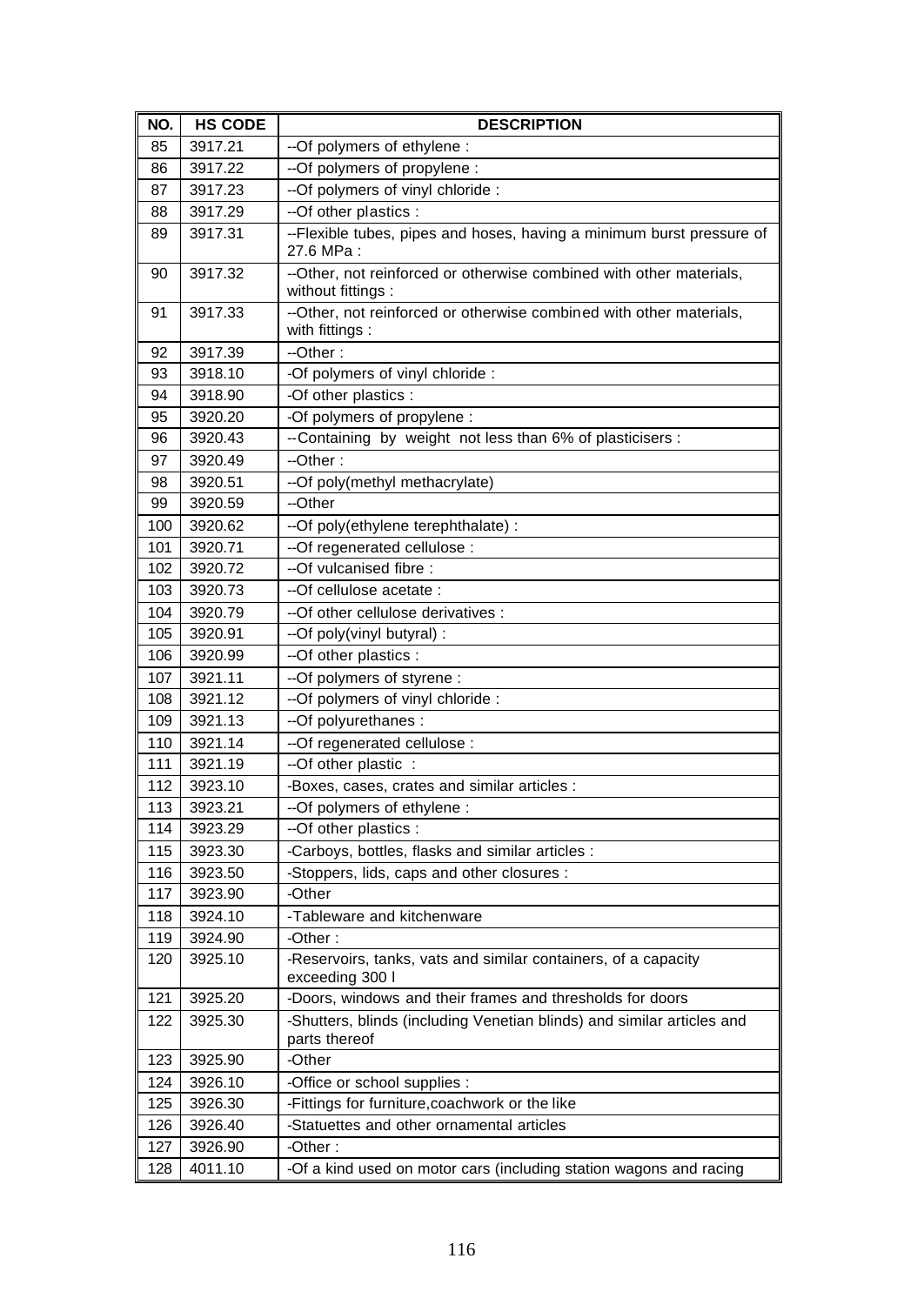| NO. | <b>HS CODE</b> | <b>DESCRIPTION</b>                                                                                                       |
|-----|----------------|--------------------------------------------------------------------------------------------------------------------------|
|     |                | cars)                                                                                                                    |
| 129 | 4011.20        | -Of a kind used on buses or lorries :                                                                                    |
| 130 | 4011.40        | -Of a kind used on motorcycles                                                                                           |
| 131 | 4011.50        | -Of a kind used on bicycles                                                                                              |
| 132 | 4011.61        | --Of a kind used on agricultural or forestry vehicles and machines :                                                     |
| 133 | 4011.62        | --Of a kind used on construction or industrial handling vehicles and                                                     |
|     |                | machines and having a rim size not exceeding 61 cm :                                                                     |
| 134 | 4011.63        | --Of a kind used on construction or industrial handling vehicles and                                                     |
|     |                | machines and having a rim size exceeding 61 cm :                                                                         |
| 135 | 4011.69        | $-Other:$                                                                                                                |
| 136 | 4011.92        | --Of a kind used on agricultural or forestry vehicles and machines :                                                     |
| 137 | 4011.93        | --Of a kind used on construction or industrial handling vehicles and                                                     |
|     |                | machines and having a rim size not exceeding 61 cm :                                                                     |
| 138 | 4011.94        | --Of a kind used on construction or industrial handling vehicles and<br>machines and having a rim size exceeding 61 cm : |
| 139 | 4011.99        | $-Other:$                                                                                                                |
| 140 | 4012.11        | --Of a kind used on motor cars (including station wagons and racing                                                      |
|     |                | cars)                                                                                                                    |
| 141 | 4012.12        | --Of a kind used on buses or lorries :                                                                                   |
| 142 | 4012.20        | -Used pneumatic tyres :                                                                                                  |
| 143 | 4013.10        | -Of a kind used on motor cars (including station wagons and racing                                                       |
|     |                | cars), buses or lorries :                                                                                                |
| 144 | 4013.20        | -Of a kind used on bicycles                                                                                              |
| 145 | 4013.90        | -Other:                                                                                                                  |
| 146 | 4202.12        | -- With outer surface of plastics or of textile materials :                                                              |
| 147 | 4202.22        | -- With outer surface of plastic sheeting or of textile materials                                                        |
| 148 | 4202.32        | -- With outer surface of plastic sheeting or of textile materials                                                        |
| 149 | 4202.92        | -- With outer surface of plastic sheeting or of textile materials :                                                      |
| 150 | 5208.42        | --Plain weave, weighing more than 100 g/m <sup>2</sup> :                                                                 |
| 151 | 5210.41        | --Plain weave:                                                                                                           |
| 152 | 5211.41        | --Plain weave :                                                                                                          |
| 153 | 6103.42        | --Of cotton                                                                                                              |
| 154 | 6103.49        | --Of other textile materials :                                                                                           |
| 155 | 6104.12        | --Of cotton                                                                                                              |
| 156 | 6104.13        | --Of synthetic fibres                                                                                                    |
| 157 | 6104.19        | -- Of other textile materials :                                                                                          |
| 158 | 6104.32        | --Of cotton                                                                                                              |
| 159 | 6104.33        | --Of synthetic fibres                                                                                                    |
| 160 | 6104.42        | --Of cotton                                                                                                              |
| 161 | 6104.43        | --Of synthetic fibres                                                                                                    |
| 162 | 6104.52        | --Of cotton                                                                                                              |
| 163 | 6104.53        | --Of synthetic fibres                                                                                                    |
| 164 | 6104.62        | --Of cotton                                                                                                              |
| 165 | 6104.63        | --Of synthetic fibres                                                                                                    |
| 166 | 6105.10        | -Of cotton                                                                                                               |
| 167 | 6105.20        | -Of man-made fibres :                                                                                                    |
| 168 | 6106.10        | -Of cotton                                                                                                               |
| 169 | 6106.20        | -Of man-made fibres                                                                                                      |
| 170 | 6107.11        | --Of cotton                                                                                                              |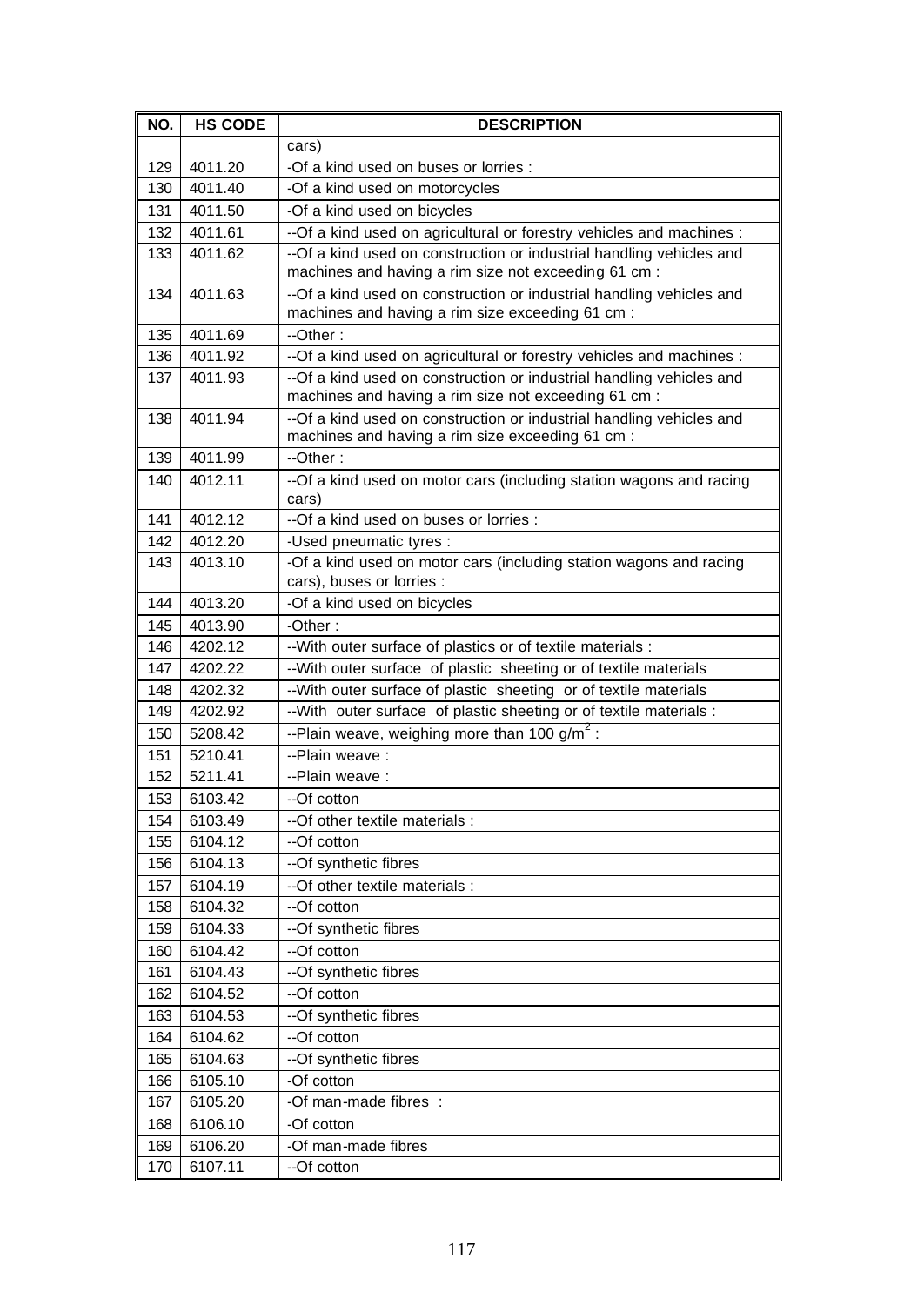| NO. | <b>HS CODE</b> | <b>DESCRIPTION</b>                                                            |
|-----|----------------|-------------------------------------------------------------------------------|
| 171 | 6107.12        | --Of man-made fibres                                                          |
| 172 | 6109.10        | -Of cotton:                                                                   |
| 173 | 6109.90        | -Of other textile materials :                                                 |
| 174 | 6111.20        | -Of cotton:                                                                   |
| 175 | 6111.30        | -Of synthetic fibres :                                                        |
| 176 | 6203.42        | --Of cotton:                                                                  |
| 177 | 6203.43        | --Of synthetic fibres :                                                       |
| 178 | 6204.12        | --Of cotton                                                                   |
| 179 | 6204.13        | --Of synthetic fibres                                                         |
| 180 | 6204.32        | --Of cotton                                                                   |
| 181 | 6204.33        | --Of synthetic fibres                                                         |
| 182 | 6204.42        | --Of cotton                                                                   |
| 183 | 6204.43        | --Of synthetic fibres                                                         |
| 184 | 6204.49        | -- Of other textile materials :                                               |
| 185 | 6204.52        | --Of cotton                                                                   |
| 186 | 6204.53        | --Of synthetic fibres                                                         |
| 187 | 6204.61        | --Of wool or fine animal hair                                                 |
| 188 | 6204.62        | --Of cotton                                                                   |
| 189 | 6204.63        | --Of synthetic fibres                                                         |
| 190 | 6205.20        | -Of cotton                                                                    |
| 191 | 6205.30        | -Of man-made fibres                                                           |
| 192 | 6205.90        | -Of other textile materials :                                                 |
| 193 | 6206.30        | -Of cotton                                                                    |
| 194 | 6206.40        | -Of man-made fibres                                                           |
| 195 | 6207.11        | --Of cotton                                                                   |
| 196 | 6209.20        | -Of cotton:                                                                   |
| 197 | 6214.10        | -Of silk or silk waste :                                                      |
| 198 | 6214.30        | -Of synthetic fibres :                                                        |
| 199 | 6214.40        | -Of artificial fibres :                                                       |
| 200 | 6214.90        | -Of other textile materials :                                                 |
| 201 | 6215.10        | -Of silk or silk waste:                                                       |
| 202 | 6215.20        | -Of man-made fibres :                                                         |
| 203 | 6215.90        | -Of other textile materials :                                                 |
| 204 | 6302.10        | -Bed linen, knitted or crocheted                                              |
| 205 | 6302.21        | --Of cotton                                                                   |
| 206 | 6302.22        | --Of man-made fibres :                                                        |
| 207 | 6302.29        | --Of other textile materials                                                  |
| 208 | 6302.31        | --Of cotton                                                                   |
| 209 | 6302.32        | --Of man-made fibres :                                                        |
| 210 | 6302.39        | --Of other textile materials                                                  |
| 211 | 6302.51        | --Of cotton:                                                                  |
| 212 | 6302.53        | --Of man-made fibres :                                                        |
| 213 | 6302.59        | --Of other textile materials :                                                |
| 214 | 6302.60        | -Toilet linen and kitchen linen, of terry towelling or similar terry fabrics, |
|     |                | of cotton:                                                                    |
| 215 | 6302.91        | --Of cotton:                                                                  |
| 216 | 6303.11        | --Of cotton                                                                   |
| 217 | 6303.12        | --Of synthetic fibres                                                         |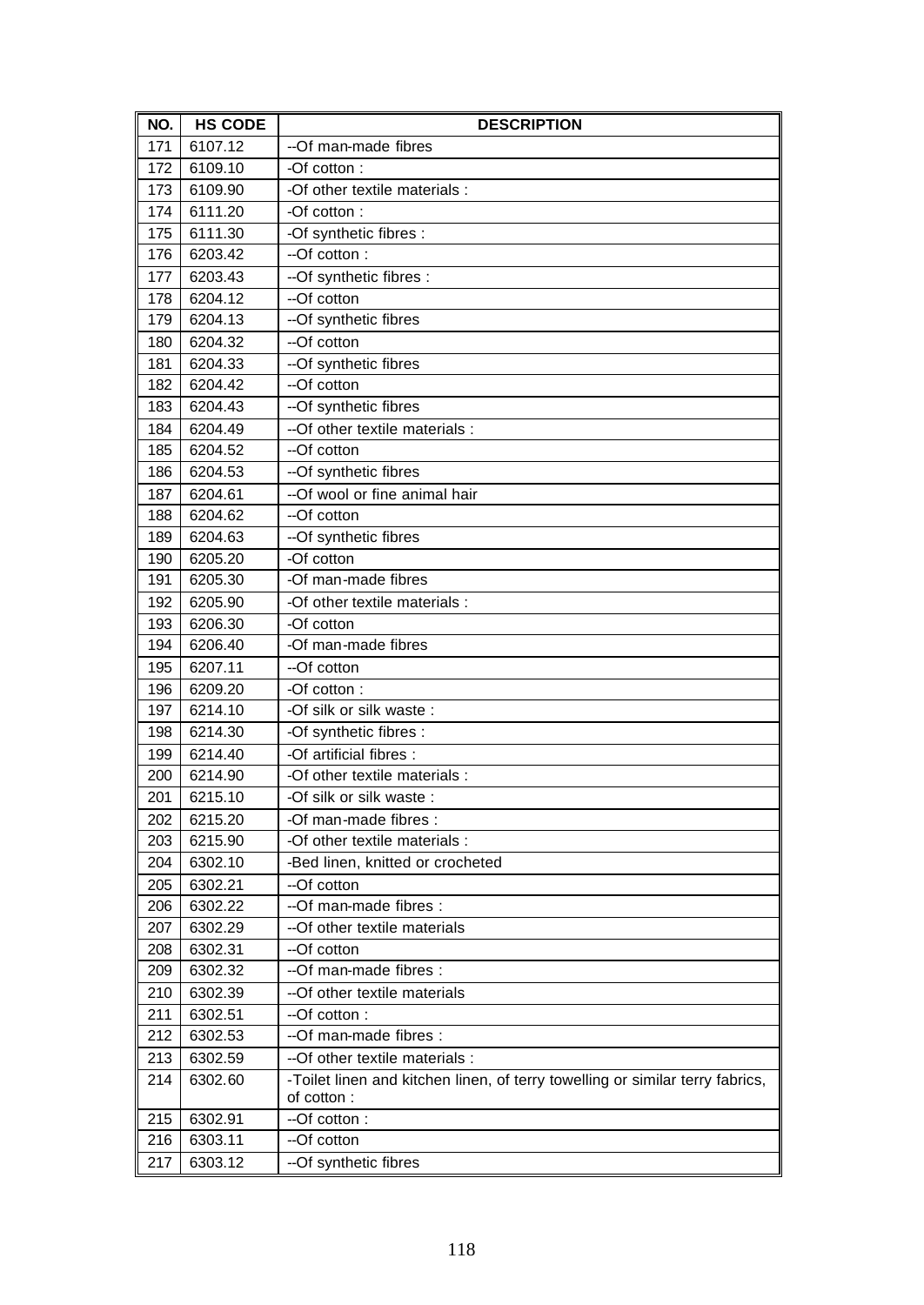| NO. | <b>HS CODE</b> | <b>DESCRIPTION</b>                                                                                              |
|-----|----------------|-----------------------------------------------------------------------------------------------------------------|
| 218 | 6304.11        | --Knitted or crocheted                                                                                          |
| 219 | 6304.19        | --Other:                                                                                                        |
| 220 | 6401.91        | --Covering the knee                                                                                             |
| 221 | 6401.92        | --Covering the ankle but not covering the knee                                                                  |
| 222 | 6402.91        | --Covering the ankle                                                                                            |
| 223 | 6404.19        | --Other                                                                                                         |
| 224 | 6404.20        | -Footwear with outer soles of leather or composition leather :                                                  |
| 225 | 6405.20        | -With uppers of textile materials                                                                               |
| 226 | 6405.90        | -Other                                                                                                          |
| 227 | 6802.23        | --Granite :                                                                                                     |
| 228 | 6907.10        | -Tiles, cubes and similar articles, whether or not rectangular, the                                             |
|     |                | largest surface area of which is capable of being enclosed in a square                                          |
|     |                | the side of which is less than 7 cm :                                                                           |
| 229 | 6907.90        | $-Other:$                                                                                                       |
| 230 | 6908.10        | -Tiles, cubes and similar articles, whether or not rectangular, the                                             |
|     |                | largest surface area of which is capable of being enclosed in a square<br>the side of which is less than 7 cm : |
| 231 | 6908.90        | -Other:                                                                                                         |
| 232 | 6910.10        |                                                                                                                 |
| 233 | 6910.90        | -Of porcelain or china<br>-Other                                                                                |
| 234 | 6913.10        | -Of porcelain or china                                                                                          |
|     | 6913.90        | -Other                                                                                                          |
| 235 |                | -Of porcelain or china                                                                                          |
| 236 | 6914.10        | -Other                                                                                                          |
| 237 | 6914.90        |                                                                                                                 |
| 238 | 7005.10        | -Non-wired glass, having an absorbent, reflecting or non-reflecting<br>layer:                                   |
| 239 | 7005.21        | --Coloured throughout the mass (body tinted), opacified, flashed or<br>merely surface ground :                  |
| 240 | 7005.29        | --Other:                                                                                                        |
| 241 | 7005.30        | -Wired glass:                                                                                                   |
| 242 | 7007.11        | --Of size and shape suitable for incorporation                                                                  |
| 243 | 7113.11        | --Of silver, whether or not plated or clad with other precious metal :                                          |
| 244 | 7113.20        | -Of base metal clad with precious metal :                                                                       |
| 245 | 7117.19        | --Other:                                                                                                        |
| 246 | 7117.90        | -Other:                                                                                                         |
| 247 | 7209.16        | --Of a thickness exceeding 1 mm but less than 3 mm :                                                            |
| 248 | 7209.17        | --Of a thickness of 0.5 mm or more but not exceeding 1 mm                                                       |
| 249 | 7209.18        | ---Other:                                                                                                       |
| 250 | 7209.26        | --Of a thickness exceeding 1 mm but less than 3 mm                                                              |
| 251 | 7209.27        | --Of a thickness of 0.5 mm or more but not exceeding 1 mm                                                       |
| 252 | 7209.28        | --Of a thickness of less than 0.5 mm                                                                            |
| 253 | 7210.11        | --Of a thickness of 0.5 mm or more                                                                              |
| 254 | 7210.12        | --Of a thickness of less than 0.5 mm                                                                            |
| 255 | 7210.41        | --Corrugated :                                                                                                  |
| 256 | 7210.49        | --Other:                                                                                                        |
| 257 | 7210.50        | -Plated or coated with chromium oxides or with chromium and<br>chromium oxides                                  |
| 258 | 7210.61        | --Plated or coated with aluminium-zinc alloys:                                                                  |
| 259 | 7210.69        | --Other:                                                                                                        |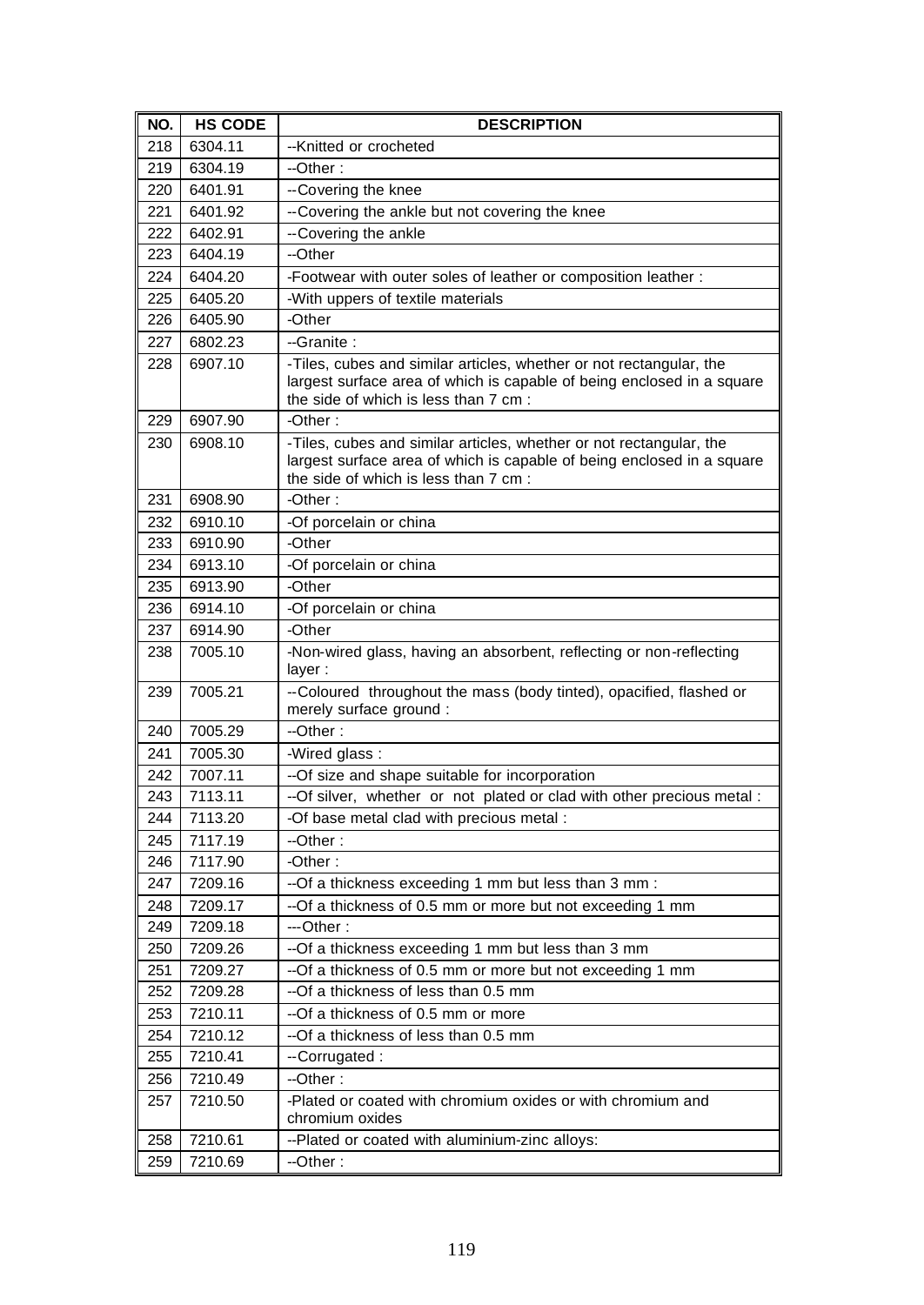| NO. | <b>HS CODE</b> | <b>DESCRIPTION</b>                                                      |
|-----|----------------|-------------------------------------------------------------------------|
| 260 | 7210.70        | -Painted, varnished or coated with plastics :                           |
| 261 | 7211.23        | --Containing by weight less than 0.25% of carbon:                       |
| 262 | 7211.29        | --Other:                                                                |
| 263 | 7212.10        | -Plated or coated with tin :                                            |
| 264 | 7212.30        | -Otherwise plated or coated with zinc :                                 |
| 265 | 7212.40        | -Painted, varnished or coated with plastics :                           |
| 266 | 7217.10        | -Not plated or coated, whether or not polished :                        |
| 267 | 7217.20        | -Plated or coated with zinc :                                           |
| 268 | 7217.30        | -Plated or coated with other base metals :                              |
| 269 | 7217.90        | -Other:                                                                 |
| 270 | 7305.11        | --Longitudinally submerged arc welded                                   |
| 271 | 7305.12        | --Other, longitudinally welded                                          |
| 272 | 7305.19        | --Other                                                                 |
| 273 | 7305.20        | -Casing of a kind used in drilling for oil or gas                       |
| 274 | 7305.31        | --Longitudinally welded:                                                |
| 275 | 7305.39        | --Other:                                                                |
| 276 | 7305.90        | -Other:                                                                 |
| 277 | 7306.10        | -Line pipe of a kind used for oil or gas pipe-lines                     |
| 278 | 7306.20        | -Casing and tubing of a kind used in drilling for oil or gas            |
| 279 | 7306.30        | -Other, welded, of circular cross-section, of iron or non-alloy steel : |
| 280 | 7306.50        | -Other, welded, of circular cross-section, of other alloy steel :       |
| 281 | 7306.60        | -Other, welded, of non-circular cross-section :                         |
| 282 | 7306.90        | -Other:                                                                 |
| 283 | 7315.11        | -- Roller chain:                                                        |
| 284 | 7315.19        | --Parts:                                                                |
| 285 | 7315.89        | $-Other:$                                                               |
| 286 | 7320.10        | -Leaf-springs and leaves therefor :                                     |
| 287 | 7320.20        | -Helical springs :                                                      |
| 288 | 8407.32        | --Of a cylinder capacity exceeding 50 cc but not exceeding 250 cc :     |
| 289 | 8407.33        | --Of a cylinder capacity exceeding 250 cc but not exceeding 1,000 cc :  |
| 290 | 8407.34        | --Of a cylinder capacity exceeding 1,000 cc :                           |
| 291 | 8408.20        | -Engines of a kind used for the propulsion of vehicles of Chapter 87 :  |
| 292 | 8408.90        | -Other engines :                                                        |
| 293 | 8413.70        | -Other centrifugal pumps :                                              |
| 294 | 8418.10        | -Combined refrigerator-freezers, fitted with separate external doors :  |
| 295 | 8418.21        | --Compression-type:                                                     |
| 296 | 8424.81        | --Agricultural or horticultural :                                       |
| 297 | 8520.32        | --Digital audio type :                                                  |
| 298 | 8520.33        | --Other, cassette type :                                                |
| 299 | 8520.39        | --Other:                                                                |
| 300 | 8527.19        | --Other:                                                                |
| 301 | 8527.21        | --Combined with sound recording or reproducing apparatus :              |
| 302 | 8527.31        | --Combined with sound recording or reproducing apparatus :              |
| 303 | 8527.39        | --Other:                                                                |
| 304 | 8528.12        | --Colour :                                                              |
| 305 | 8528.13        | --Black and white or other monochrome                                   |
| 306 | 8528.21        | --Colour:                                                               |
| 307 | 8528.22.       | --Black and white or other monochrome                                   |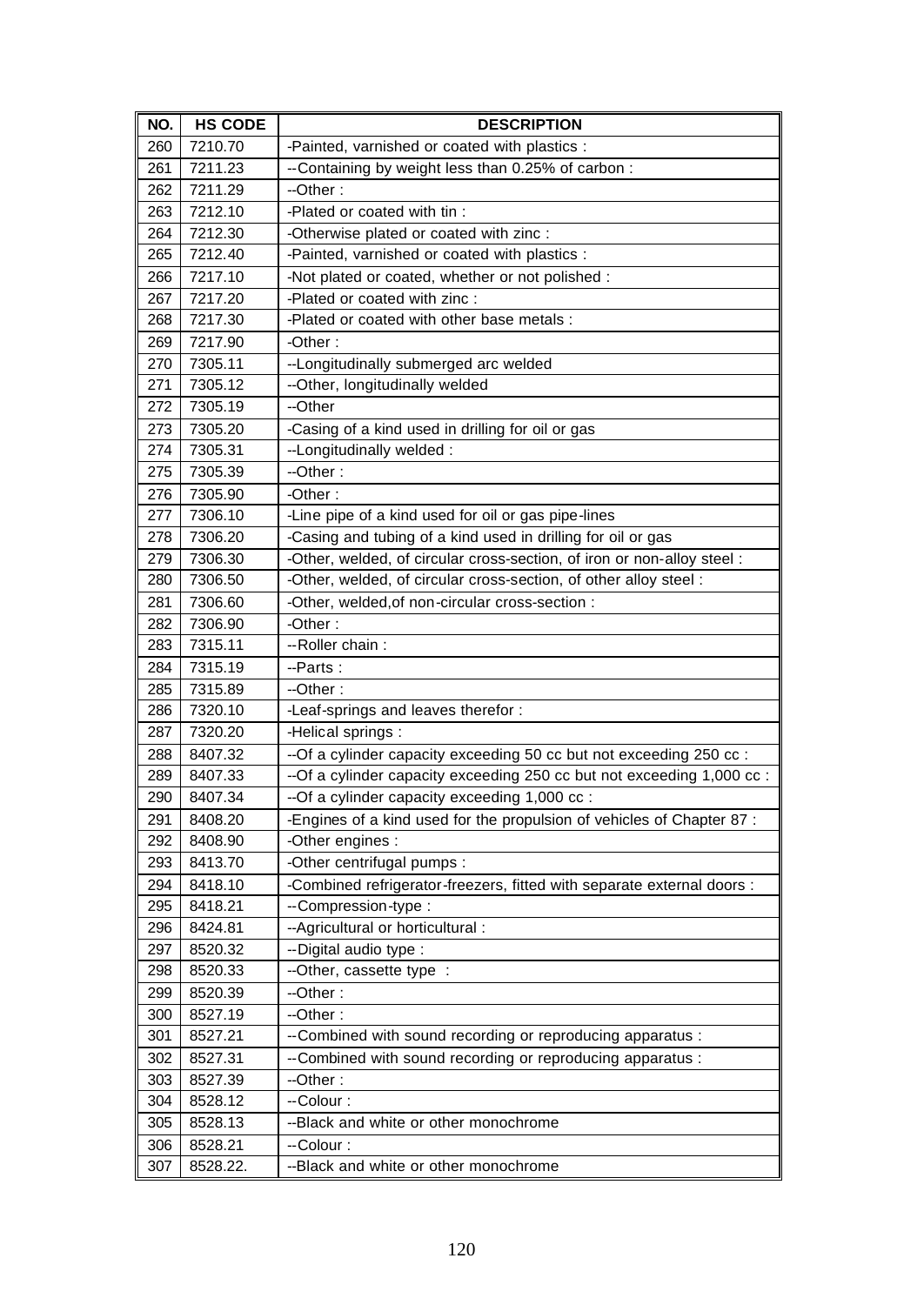| NO. | <b>HS CODE</b> | <b>DESCRIPTION</b>                                                                                   |
|-----|----------------|------------------------------------------------------------------------------------------------------|
| 308 | 8528.30        | -Video projector:                                                                                    |
| 309 | 8701.20        | -Road tractors for semi-trailers :                                                                   |
| 310 | 8703.10        | -Vehicles specially designed for travelling on snow; golf cars and                                   |
|     |                | similar vehicles :                                                                                   |
| 311 | 8704.10        | -Dumpers designed for off-highway use :                                                              |
| 312 | 8708.10        | -Bumpers and parts thereof :                                                                         |
| 313 | 8708.29        | --Other:                                                                                             |
| 314 | 8708.39        | --Other:                                                                                             |
| 315 | 8708.40        | -Gear boxes:                                                                                         |
| 316 | 8708.70        | -Road wheels and parts and accessories                                                               |
| 317 | 8708.80        | -Suspension shock-absorbers :                                                                        |
| 318 | 8708.91        | --Radiators:                                                                                         |
| 319 | 8708.92        | --Silencers and exhaust pipes :                                                                      |
| 320 | 8708.93        | --Clutches and parts thereof :                                                                       |
| 321 | 8708.99        | $-Other:$                                                                                            |
| 322 | 8709.19.       | --Other                                                                                              |
| 323 | 8711.10        | -With reciprocating internal combustion piston engine of a cylinder<br>capacity not exceeding 50 cc: |
| 324 | 8712.00        | Bicyles and other cycles (including delivery tricycles), not motorised.                              |
| 325 | 8714.11        | --Saddles:                                                                                           |
| 326 | 8714.19        | --Other:                                                                                             |
| 327 | 8714.91        | --Frames and forks, and parts thereof :                                                              |
| 328 | 8714.92        | --Wheel rims and spokes :                                                                            |
| 329 | 8714.93        | --Hubs, other than coaster braking hubs and hub brakes, and free-<br>wheel sprocket-wheels :         |
| 330 | 8714.94        | --Brakes, including coaster braking hubs and hub brakes, and parts<br>thereof:                       |
| 331 | 8714.95        | --Saddles:                                                                                           |
| 332 | 8714.96        | --Pedals and crank-gear, and parts thereof :                                                         |
| 333 | 8714.99        | --Other:                                                                                             |
| 334 | 8716.20        | -Self-loading or self-unloading trailers and semi-trailers for agricultural<br>purposes              |
| 335 | 8716.39        | --Other:                                                                                             |
| 336 | 8716.40        | -Other trailers and semi-trailers :                                                                  |
| 337 | 8716.80        | -Other vehicles :                                                                                    |
| 338 | 9201.20        | -Grand pianos                                                                                        |
| 339 | 9502.10        | -Dolls, whether or not dressed                                                                       |
| 340 | 9503.41        | --Stuffed                                                                                            |
| 341 | 9503.49        | --Other                                                                                              |
| 342 | 9503.70        | -Other toys, put up in sets or outfits :                                                             |
| 343 | 9506.40        | -Articles and equipment for table-tennis                                                             |
| 344 | 9506.59        | --Other:                                                                                             |
| 345 | 9506.61        | --Lawn-tennis balls                                                                                  |
| 346 | 9609.10        | -Pencils and crayons, with leads encased in a rigid sheath :                                         |
| 347 | 9801.10        | -Motor vehicles for the transport of persons of heading 87.30 :                                      |
| 348 | 9801.20        | -Motor vehicles for the transport of goods of heading 87.04 :                                        |
| 349 | 9801.30        | -Motor vehicles for the transport of more than 10 persons of heading                                 |
|     |                | 87.02:                                                                                               |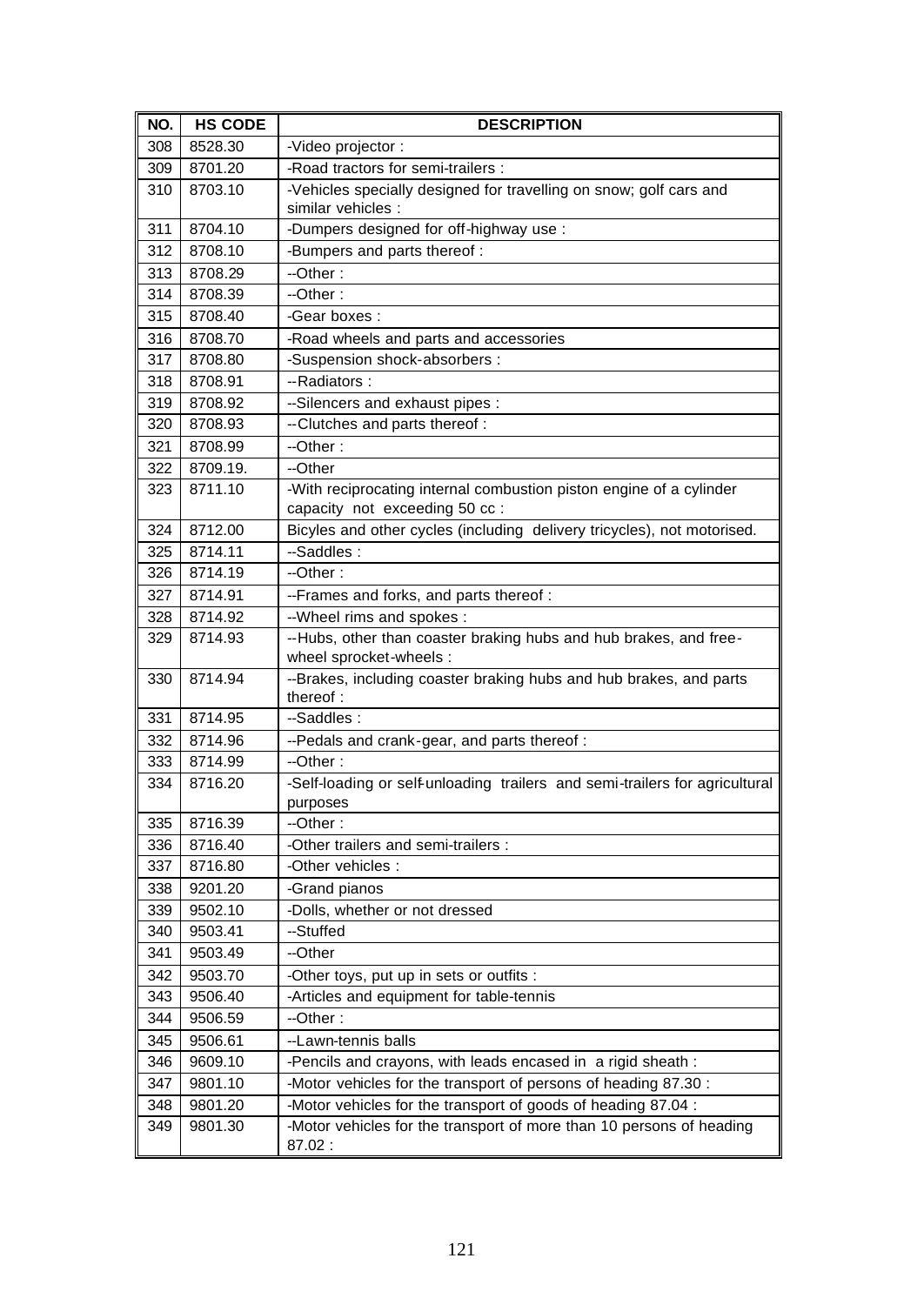## (e) Lao PDR:

| NO.            | <b>HS CODE</b>        | <b>DESCRIPTION</b>                                                     |
|----------------|-----------------------|------------------------------------------------------------------------|
| $\mathbf{1}$   | 0103.92.00            | - - Weighing 50 kg or more                                             |
| $\overline{2}$ | 0105.99               | - - Other:                                                             |
|                | 0105.99.20            | --- Other ducks                                                        |
|                | 0105.99.40            | - - - Other geese, turkeys and guinea fowls                            |
| 3              | 0106.20.00            | - Reptiles (including snakes and turtles)                              |
| 4              | 0106.32.00            | - - Psittaciformes (including parrots, parakeets, macaws and ockatoos) |
| 5              | 0106.39.00            | - - Other:                                                             |
| 6              | 0202.10.00            | - Carcasses and half-carcasses                                         |
| 7              | 0202.20.00            | - Other cuts with bone in                                              |
| 8              | 0202.30.00            | - Boneless                                                             |
| 9              | 0203.11.00            | - - Carcasses and half-carcasses                                       |
| 10             | 0203.12.00            | - - Hams, shoulders and cuts thereof, with bone in                     |
| 11             | 0203.19.00            | - - Other:                                                             |
| 12             | 0203.21.00            | - - Carcasses and half-carcasses                                       |
| 13             | 0203.22.00            | - - Hams, shoulders and cuts thereof, with bone in                     |
| 14             | 0207.11.00            | - - Not cut in pieces, fresh or chilled                                |
| 15             | 0207.12.00            | - - Not cut in pieces, frozen                                          |
| 16             | 0207.13.00            | - - Cuts and offal, fresh or chilled                                   |
| 17             | 0207.24.00            | - - Not cut in pieces, fresh or chilled                                |
| 18             | 0207.25.00            | - - Not cut in pieces, frozen                                          |
| 19             | 0207.26.00            | - - Cuts and offal, fresh or chilled                                   |
| 20             | 0207.32               | - - Not cut in pieces, fresh or chilled:                               |
|                | 0207.32.10            | - - - Of ducks                                                         |
|                | 0207.32.20            | - - - Of geese or guinea fowls                                         |
| 21             | 0207.33<br>0207.33.10 | - - Not cut in pieces, frozen:<br>- - - Of ducks                       |
|                | 0207.33.20            | - - - Of geese or guinea fowls                                         |
|                | 0207.34.00            |                                                                        |
| 22<br>23       | 0207.35.00            | - - Fatty livers, fresh or chilled<br>- - Other, fresh or chilled      |
| 24             | 0210.11.00            | - - Hams, shoulders and cuts thereof, with bone in                     |
| 25             | 0210.12.00            | - - Bellies (streaky) and cuts thereof                                 |
| 26             | 0210.19               | - - Other:                                                             |
|                | 0210.19.10            | --- Bacon                                                              |
|                | 0210.19.20            | - - - Ham, boneless                                                    |
|                | 0210.19.90            | --- Other                                                              |
| 27             | 0210.20.00            | - Meat of bovine animals                                               |
| 28             | 0210.99               | - - Other:                                                             |
|                | 0210.99.10            | --- Freeze dried chicken dice                                          |
|                | 0210.99.20            | --- Dried pork skin                                                    |
|                | 0210.99.90            | --- Other                                                              |
| 29             | 0407.00.11            | - - Hens' eggs                                                         |
|                | 0407.00.12            | - - Ducks' eggs                                                        |
|                | 0407.00.19            | - - Other:                                                             |
|                | 0407.00.91            | - - Hens' eggs                                                         |
|                | 0407.00.92            | - - Ducks' eggs                                                        |
|                | 0407.00.99            | - - Other:                                                             |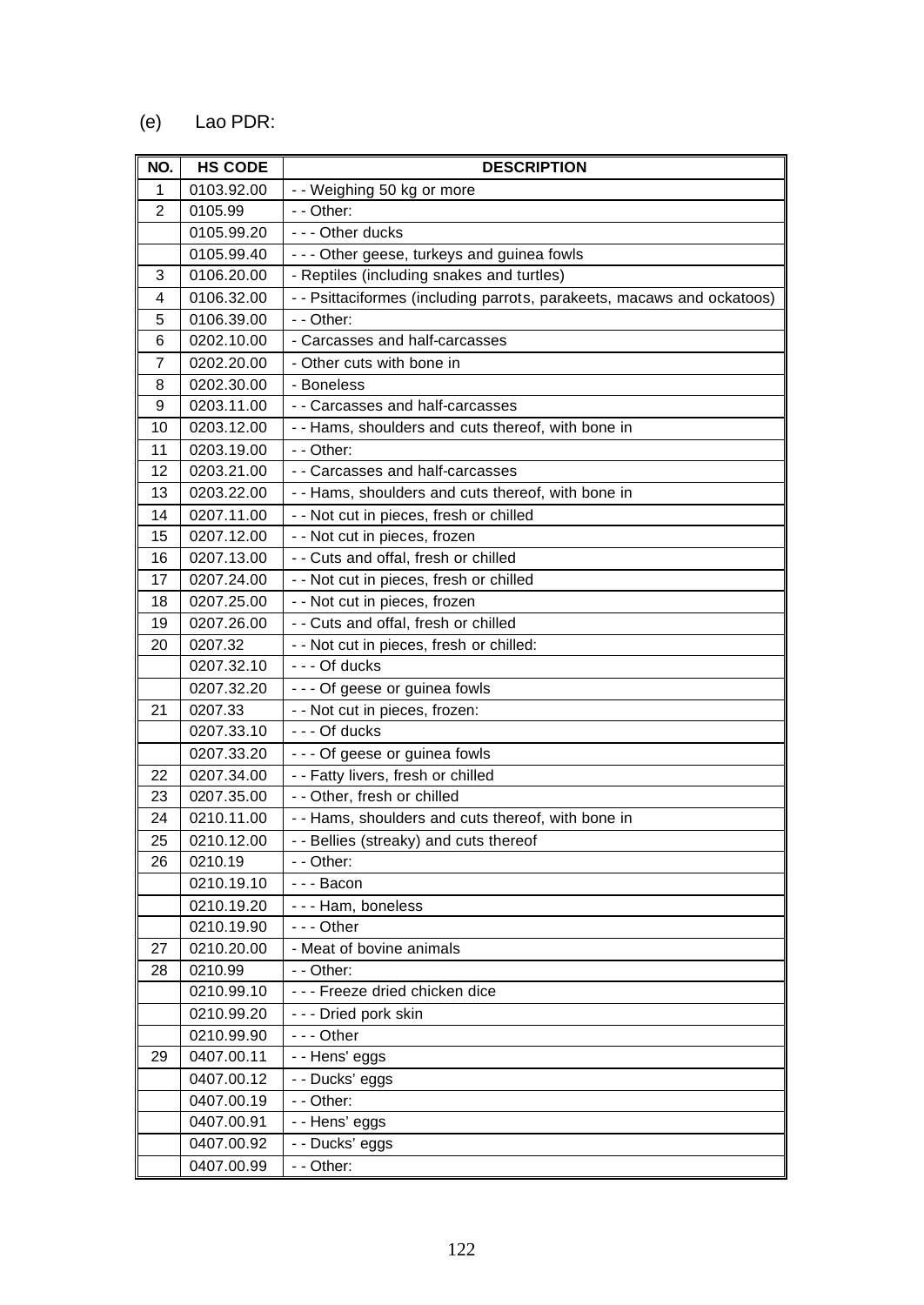| NO.      | <b>HS CODE</b> | <b>DESCRIPTION</b>                                                       |
|----------|----------------|--------------------------------------------------------------------------|
| 30       | 0504.00.00     | Guts, bladders and stomachs of animals (other than fish), whole and      |
|          |                | pieces thereof, fresh, chilled frozen, salted, in brine, dried or smoked |
| 31       | 0702.00.00     | Tomatoes, fresh or chilled.                                              |
| 32       | 0708.20.00     | - Beans (Vigna spp., Phaseolus spp.)                                     |
| 33       | 0709.30.00     | - Aubergines (egg-plants)                                                |
| 34       | 0709.51.00     | - - Mushrooms of the genus Agaricus                                      |
| 35       | 0709.60        | - Fruits of the genus Capsicum or of the genus Pimenta:                  |
|          | 0709.60.10     | - - Chillies, other than giant chillies                                  |
|          | 0709.60.90     | - - Other                                                                |
| 36       | 0709.90.00     | - Other                                                                  |
| 37       | 0710.22.00     | - - Beans (Vigna spp., Phaseolus spp.)                                   |
| 38       | 0710.29.00     | - - Other                                                                |
| 39       | 0710.40.00     | - Sweet corn                                                             |
| 40       | 0710.80.00     | - Other vegetables                                                       |
| 41       | 0710.90.00     | - Mixtures of vegetables                                                 |
| 42       | 0711.40        | - Cucumbers and gherkins:                                                |
|          | 0711.40.10     | - - Preserved by sulphur dioxide gas                                     |
|          | 0711.40.90     | - - Other                                                                |
| 43       | 0711.90        | - Other vegetables; mixtures of vegetables:                              |
|          | 0711.90.10     | - - Sweet corn                                                           |
|          | 0711.90.20     | - - Chillies                                                             |
|          | 0711.90.30     | - Onions, preserved by sulphur dioxide gas                               |
|          | 0711.90.40     | - - Onions, preserved other than by sulphur dioxide gas                  |
|          | 0711.90.90     | - - Other                                                                |
| 44       | 0712.20.00     | - Onions                                                                 |
| 45       | 0712.31.00     | - - Mushrooms of the genus Agaricus                                      |
| 46       | 0712.90.00     | - Other vegetables; mixture of vegetables                                |
| 47       | 0713.31        | - - Beans of the species Vigna mungo (L.) Hepper or Vigna radiata (L.)   |
|          |                | Wilczek:                                                                 |
|          | 0713.31.90     | --- Other                                                                |
| 48       | 0713.90        | - Other                                                                  |
|          | 0713.90.90     | - - Other                                                                |
| 49       | 0714.10        | - Manioc (cassava):                                                      |
|          | 0714.10.10     | - Manioc (cassava):                                                      |
|          | 0714.10.90     | - - Other                                                                |
| 50       | 0714.20.00     | - Sweet potatoes                                                         |
| 51       | 0714.90        | - Other                                                                  |
|          | 0714.90.10     | - - Sago pith<br>- - Other                                               |
|          | 0714.90.90     |                                                                          |
| 52       | 0802.11.00     | - - In shell                                                             |
| 53<br>54 | 0802.12.00     | - - Shelled                                                              |
|          | 0802.21.00     | - - In shell                                                             |
| 55       | 0802.22.00     | - - Shelled                                                              |
| 56       | 0802.31.00     | - - In shell                                                             |
| 57       | 0802.32.00     | - - Shelled                                                              |
| 58       | 0802.40.00     | - Chestnuts (Castanea spp.)                                              |
| 59       | 0802.50.00     | - Pistachios                                                             |
| 60       | 0802.90        | - Other                                                                  |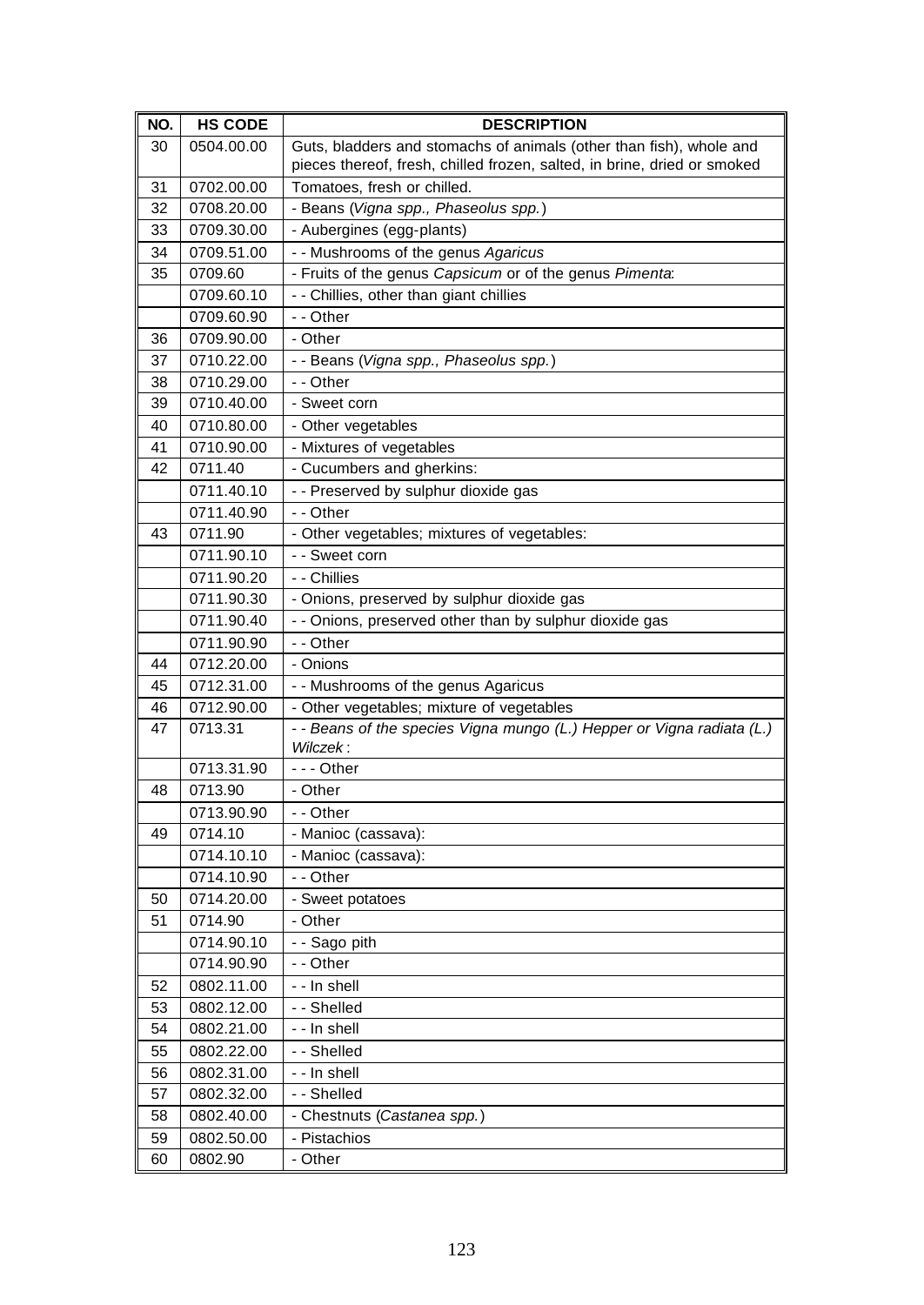| NO. | <b>HS CODE</b> | <b>DESCRIPTION</b>                                                                       |
|-----|----------------|------------------------------------------------------------------------------------------|
|     | 0802.90.10     | - - Areca nuts (betel nuts)                                                              |
|     | 0802.90.90     | - - Other                                                                                |
| 61  | 0804.30.00     | - Pineapples                                                                             |
| 62  | 0804.50.00     | - Guavas, mangoes and mangosteens                                                        |
| 63  | 0805.10.00     | - Oranges                                                                                |
| 64  | 0805.50.00     | - Lemons (Citrus limon, Citrus limonum) and limes (Citrus aurantifolia,                  |
|     |                | Citrus latifolia)                                                                        |
| 65  | 0805.90.00     | - Other                                                                                  |
| 66  | 0807.11.00     | - - Watermelons                                                                          |
| 67  | 0807.20.00     | - Papaws (papayas)                                                                       |
| 68  | 0813.40.00     | - Other fruit                                                                            |
| 69  | 0813.50.00     | - Mixtures of nuts or dried fruits of this Chapter                                       |
| 70  | 0904.20        | - - Fruits of the genus Capsicum or of the genus Pimenta, dried or<br>crushed or ground: |
|     | 0904.20.10     | - - Chillies, dried                                                                      |
|     | 0904.20.20     | - - Chillies, crushed or ground                                                          |
| 71  | 1006.10        | - Rice in the husk (paddy or rough):                                                     |
|     | 1006.10.10     | - - Suitable for sowing                                                                  |
|     | 1006.10.90     | - - Other                                                                                |
| 72  | 1006.20        | - - Husked (brown) rice:                                                                 |
|     | 1006.20.10     | - - Thai Hom Mali rice                                                                   |
|     | 1006.20.90     | - - Other                                                                                |
| 73  | 1006.30        | - Semi-milled or wholly milled rice, whether or not polished or glazed:                  |
|     | 1006.30.11     | --- Whole                                                                                |
|     | 1006.30.12     | --- Not more than 5% broken                                                              |
|     | 1006.30.13     | --- More than 5% but not more than 10% broken                                            |
|     | 1006.30.14     | --- More than 10% but not more than 25% broken                                           |
|     | 1006.30.19     | $- -$ - Other                                                                            |
|     | 1006.30.20     | -- Parboiled rice                                                                        |
|     | 1006.30.30     | - - Glutinous rice (pulot)                                                               |
|     | 1006.30.40     | - - Basmati rice                                                                         |
|     | 1006.30.50     | - - Thai Hom Mali rice                                                                   |
|     | 1006.30.61     | --- Whole                                                                                |
|     | 1006.30.62     | --- Not more than 5% broken                                                              |
|     | 1006.30.63     | --- More than 5% but not more than 10% broken                                            |
|     | 1006.30.64     | --- More than 10% but not more than 25% broken                                           |
|     | 1006.30.69     | $- -$ - Other                                                                            |
| 74  | 1006.40.00     | - Broken rice                                                                            |
| 75  | 1212.99.11     | $--$ For sowing                                                                          |
|     | 1212.99.19     | $--$ Other                                                                               |
|     | 1212.99.90     | --- Other                                                                                |
| 76  | 3208.10        | - Based on polyesters:                                                                   |
|     | 3208.10.19     | --- Other                                                                                |
|     | 3208.10.29     | --- Other                                                                                |
|     | 3208.10.30     | - - Enamels                                                                              |
|     | 3208.10.40     | - - Anti-fouling and anti-corrosive paints for ships' hulls                              |
|     | 3208.10.50     | - - Undercoats and priming paints                                                        |
|     | 3208.10.61     | --- Containing insecticide derivatives                                                   |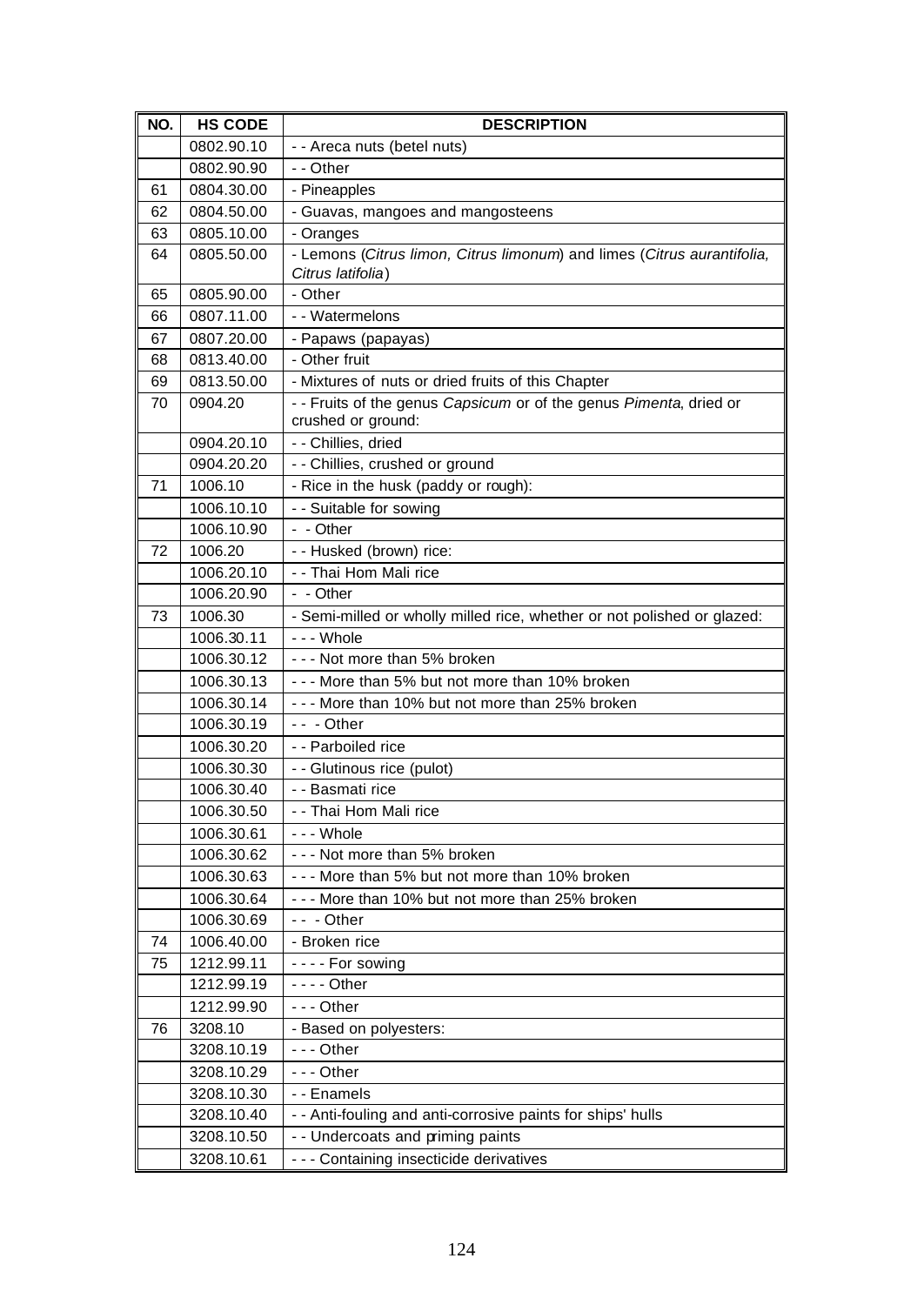| NO. | <b>HS CODE</b> | <b>DESCRIPTION</b>                                                                                                     |
|-----|----------------|------------------------------------------------------------------------------------------------------------------------|
| 77  | 3208.20.50     | - - Undercoats and priming paints                                                                                      |
| 78  | 3917.23        | - - Of polymers of vinyl chloride:                                                                                     |
|     | 3917.23.90     | --- Other (PVC Pipe)                                                                                                   |
| 79  | 7213.10        | - Containing indentations, ribs, grooves or other deformations                                                         |
|     |                | produced during the rolling process:                                                                                   |
|     | 7213.10.10     | - - Of circular cross-section measuring not exceeding 50 mm <sup>2</sup>                                               |
| 80  | 7907.00.30     | - Gutters, roof capping, skylight frames and other fabricated building<br>components                                   |
| 81  | 8544.11        | - - Of copper:                                                                                                         |
|     | 8544.11.10     | - - - Lacquered or enamelled                                                                                           |
|     | 8544.11.20     | - - - Covered with paper, textile material or PVC                                                                      |
|     | 8544.11.30     | - - - Lacquered or enamelled and covered with paper, textile material<br>or PVC                                        |
| 82  | 8711.10        | - With reciprocating internal combustion piston engine of a cylinder<br>capacity not exceeding 50 cc:                  |
|     | 8711.10.10     | - - Mopeds                                                                                                             |
|     | 8711.10.21     | --- Motor scooters                                                                                                     |
|     | 8711.10.22     | - - - Other motor cycles, with or without side-cars                                                                    |
|     | 8711.10.29     | $- -$ Other                                                                                                            |
|     | 8711.10.31     | --- Motor scooters                                                                                                     |
|     | 8711.10.32     | - - - Other motor cycles, with or without side-cars                                                                    |
|     | 8711.10.39     | $- -$ Other                                                                                                            |
| 83  | 8711.20        | - - - With reciprocating internal combustion piston engine of cylinder                                                 |
|     |                | capacity exceeding 50cc but not exceeding 250 cc:                                                                      |
|     | 8711.20.10     | - - Mopeds                                                                                                             |
|     | 8711.20.20     | --- Motor cross motorcycles                                                                                            |
|     | 8711.20.31     | --- Motor scooters                                                                                                     |
|     | 8711.20.32     | - - - Other motor cycles, with or without side-cars                                                                    |
|     | 8711.20.33     | $--$ Other                                                                                                             |
|     | 8711.20.34     | --- Motor scooters                                                                                                     |
|     | 8711.20.35     | - - - Other motor cycles, with or without side-cars                                                                    |
|     | 8711.20.36     | $- -$ Other                                                                                                            |
|     | 8711.20.37     | --- Motor scooters                                                                                                     |
|     | 8711.20.38     | - - - Other motor cycles, with or without side-cars                                                                    |
|     | 8711.20.39     | $- -$ Other                                                                                                            |
|     | 8711.20.41     | --- Motor scooters                                                                                                     |
|     | 8711.20.42     | - - - Other motor cycles, with or without side-cars                                                                    |
|     | 8711.20.43     | $--$ Other                                                                                                             |
|     | 8711.20.44     | - - - Motor scooters                                                                                                   |
|     | 8711.20.45     | - - - Other motor cycles, with or without side-cars                                                                    |
| 84  | 9503.20        | - Reduced-size ("scale") model assembly kits, whether or not working<br>models, excluding those of subheading 9503.10: |
|     | 9503.20.10     | - - Model aircraft assembly kits                                                                                       |
|     | 9503.20.90     | - - Other                                                                                                              |
| 85  | 9503.30        | - Other construction sets and constructional toys:                                                                     |
|     | 9503.30.10     | - - Of plastics                                                                                                        |
|     | 9503.30.90     | - - Other                                                                                                              |
| 86  | 9503.41.00     | - - Stuffed                                                                                                            |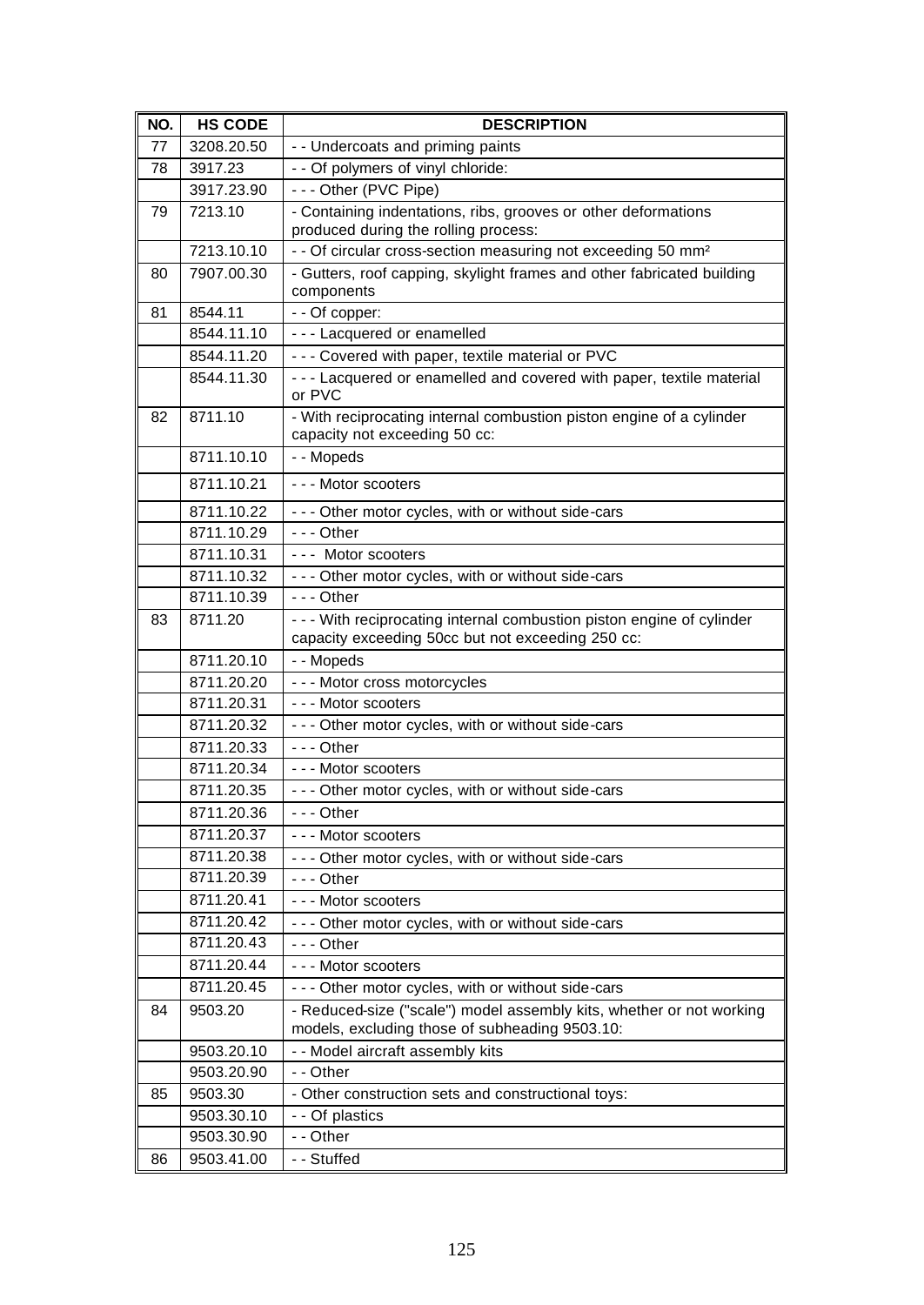| NO. | <b>HS CODE</b> | <b>DESCRIPTION</b>                      |
|-----|----------------|-----------------------------------------|
|     | 9503.49.00     | - - Other                               |
| 88  | 9503.50.00     | - Toy musical instruments and apparatus |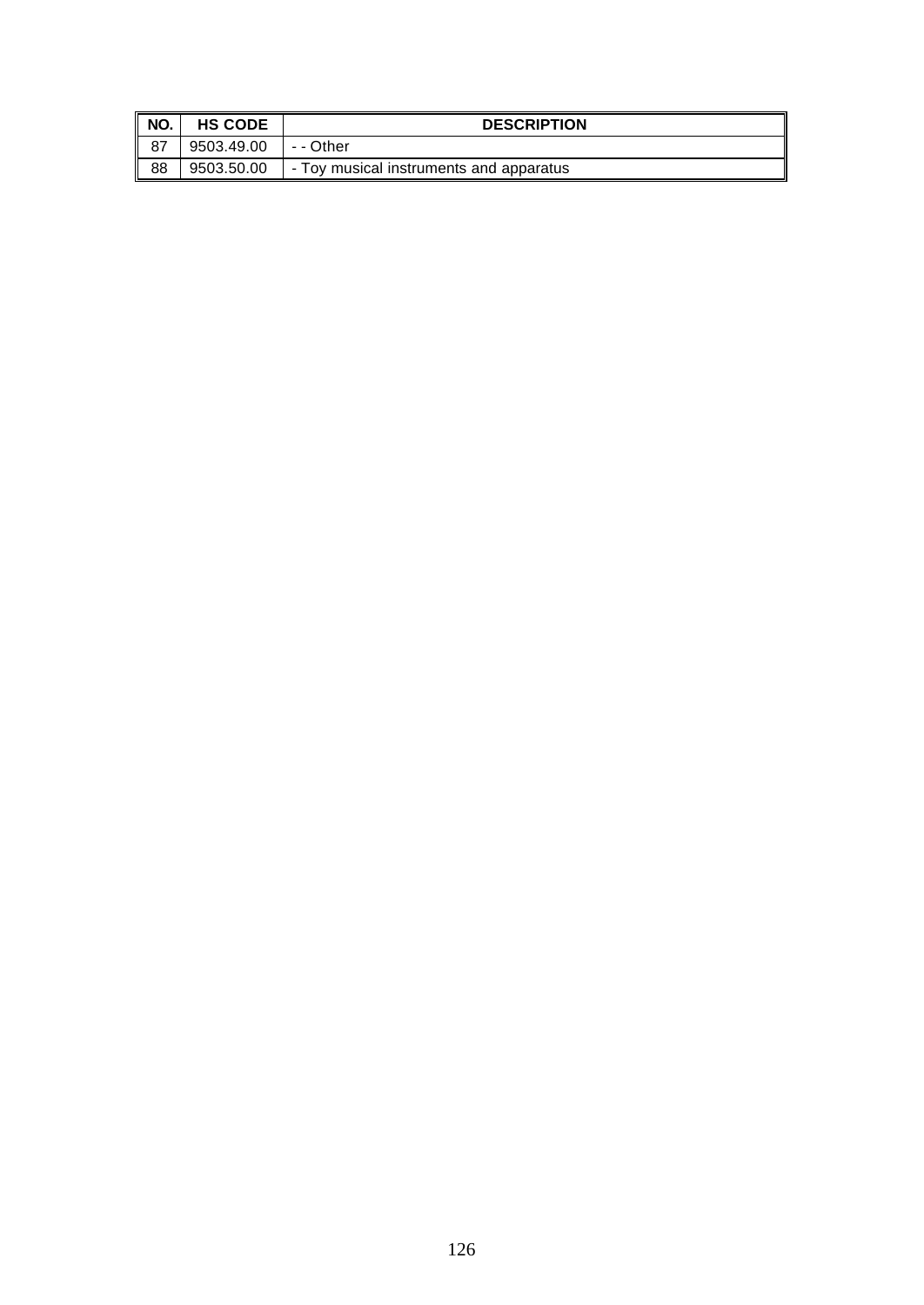## (f) Malaysia:

| NO.            | <b>HS CODE</b> | <b>DESCRIPTION</b>                                                                                                                         |
|----------------|----------------|--------------------------------------------------------------------------------------------------------------------------------------------|
| 1              | 2523.10.000    | Cement clinkers                                                                                                                            |
| $\overline{2}$ | 2523.21.000    | White cement, whether or not artificially coloured                                                                                         |
| 3              | 2523.29        | - - Other                                                                                                                                  |
|                | 2523.29.100    | Coloured cement                                                                                                                            |
|                | 2523.29.900    | Other portland cement                                                                                                                      |
| 4              | 2523.30        | - Aluminous cement                                                                                                                         |
|                | 2523.30.000    | Aluminous cement                                                                                                                           |
| 5              | 2523.90        | - Other hydraulic cements                                                                                                                  |
|                | 2523.90.000    | Other hydraulic cements                                                                                                                    |
| 6              | 2801.10        | - Chlorine                                                                                                                                 |
|                | 2801.10.000    | Chlorine                                                                                                                                   |
| 7              | 2803.00        | Carbon (carbon blacks and other forms of carbon not elsewhere<br>specified or included).                                                   |
|                | 2803.00.100    | Carbon black                                                                                                                               |
| 8              | 2806.10        | - Hydrogen chloride (hydrochloric acid)                                                                                                    |
| 9              | 2809.20        | - Phosphoric acid and polyphosphoric acids                                                                                                 |
|                | 2809.20.190    | Other polyphosphoric acids                                                                                                                 |
|                | 2809.20.910    | Orthophosporic acid                                                                                                                        |
|                | 2809.20.990    | Other phosphoric acids                                                                                                                     |
| 10             | 2815.11        | - - Solid                                                                                                                                  |
| 11             | 2815.12        | - - In aqueous solution (soda lye or liquid soda)                                                                                          |
| 12             | 2817.00        | Zinc oxide; zinc peroxide.                                                                                                                 |
| 13             | 2823.00        | Titanium oxides.                                                                                                                           |
| 14             | 2828.90        | - Other                                                                                                                                    |
|                | 2828.90.100    | Sodium hypochlorite                                                                                                                        |
| 15             | 2833.22        | - - Of aluminium                                                                                                                           |
| 16             | 2839.11        | - - Sodium metasilicates                                                                                                                   |
| 17             | 2839.19        | - - Other                                                                                                                                  |
| 18             | 2849.10        | - Of calcium                                                                                                                               |
| 19             | 2922.42        | - - Glutamic acid and its salts                                                                                                            |
|                | 2922.42.200    | Monosodium glutamate                                                                                                                       |
| 20             | 3206.19        | - - Other                                                                                                                                  |
|                | 3206.19.000    | Other pigments and preparation based on titanium dioxide<br>containing < 80% by weight of titanium dioxide calculated on the dry<br>weight |
| 21             | 3208.10        | - Based on polyesters                                                                                                                      |
|                | 3208.10.000    | Paints and varnishes (including enamels & lacquers) based on<br>polyesters, in non-aqueous medium                                          |
| 22             | 3212.90        | - Other                                                                                                                                    |
|                | 3212.90.190    | Other prepared pigments in the form of powder, granules or flakes                                                                          |
| 23             | 3304.91        | - - Powders, whether or not compressed                                                                                                     |
|                | 3304.91.200    | Face powder                                                                                                                                |
| 24             | 3305.10        | - Shampoos                                                                                                                                 |
|                | 3305.10.000    | Shampoos                                                                                                                                   |
| 25             | 3305.20        | - Preparations for permanent waving or straightening                                                                                       |
|                | 3305.20.000    | Preparations for permanent, waving or straightening                                                                                        |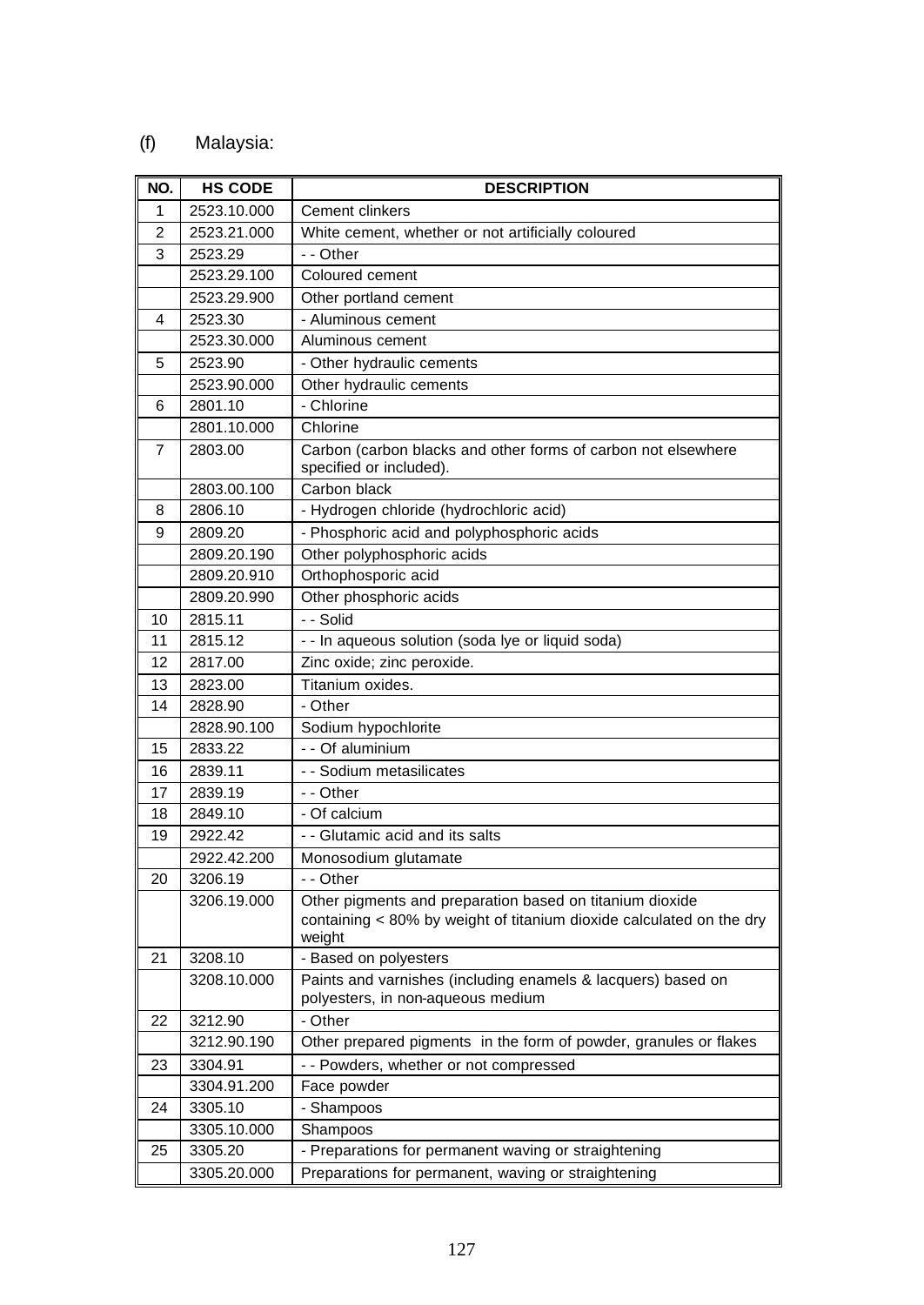| NO. | <b>HS CODE</b> | <b>DESCRIPTION</b>                                                                                                                                      |
|-----|----------------|---------------------------------------------------------------------------------------------------------------------------------------------------------|
| 26  | 3305.30        | - Hair lacquers                                                                                                                                         |
|     | 3305.30.000    | Hair lacquers                                                                                                                                           |
| 27  | 3305.90        | - Other                                                                                                                                                 |
|     | 3305.90.000    | Other preparations for use on the hair                                                                                                                  |
| 28  | 3406.00        | Candles, tapers, and the like.                                                                                                                          |
|     | 3406.00.100    | Candles, tapers and the like, of parafin wax                                                                                                            |
|     | 3406.00.900    | Candles, tapers & the like of other materials                                                                                                           |
| 29  | 3707.90        | - Other                                                                                                                                                 |
|     | 3707.90.000    | Other chemical preparations for photographic uses, put up in<br>measured portion/put up for retail sale, ready for use                                  |
| 30  | 3814.00        | Organic composite solvents and thinners, not elsewhere specified or<br>included; prepared paint or varnish removers.                                    |
|     | 3814.00.100    | Paint removers                                                                                                                                          |
|     | 3814.00.200    | <b>Thinners</b>                                                                                                                                         |
|     | 3814.00.300    | Organic composite solvents containing CFC-11, CFC-12, CFC-<br>113, CFC-114 and/or CFC-115                                                               |
|     | 3814.00.900    | Other composite solvents for varnishes, paints andsimilar products                                                                                      |
| 31  | 3916.90        | - Of other plastics                                                                                                                                     |
|     | 3916.90.290    | Monofilamenormal track, cross-sectional dimension > 1 mm, rods,<br>sticks & profile shapes of condensation polymerisation products of<br>other plastics |
| 32  | 3917.23        | - - Of polymers of vinyl chloride                                                                                                                       |
|     | 3917.23.000    | Tubes, pipes & hoses, rigid of polymers of vinyl chloride                                                                                               |
| 33  | 3917.31        | - - Flexible tubes, pipes and hoses, having a minimum burst<br>pressure of 27.6 MPa                                                                     |
|     | 3917.31.100    | Flexible tubes, pipes and hoses, having a minimum burst pressure<br>of 27.6 MPa, of other addition polymerisation products                              |
| 34  | 3919.10        | - In rolls of a width not exceeding 20 cm                                                                                                               |
|     | 3919.10.190    | Self-adhesive tape, in rolls of a width less than 20 cm of other<br>plastics                                                                            |
| 35  | 3919.90        | - Other                                                                                                                                                 |
|     | 3919.90.919    | Other plates, sheets, film, foil, strip & other flat shapes of addition<br>polymerisation products of other plastics                                    |
|     | 3919.90.920    | Other plates, sheets, film, foil, strip & other flat shapes of<br>condensation/rearrangemenormal track polymerisation products                          |
| 36  | 3920.20        | - Of polymers of propylene                                                                                                                              |
|     | 3920.20.100    | Plates and sheets of polymers of propylene                                                                                                              |
|     | 3920.20.900    | Foil, strip & other flat shape art, non-cellular of polymers of<br>propylene                                                                            |
| 37  | 3920.30        | - Of polymers of styrene                                                                                                                                |
|     | 3920.30.190    | Plates & sheets, non-cellular of polymers of styrene in the form of<br>plates & sheets                                                                  |
| 38  | 3920.61        | - - Of polycarbonates                                                                                                                                   |
|     | 3920.61.290    | Plates and sheets of polycarbonates                                                                                                                     |
| 39  | 3920.62        | - - Of poly(ethylene terephthalate)                                                                                                                     |
|     | 3920.62.290    | Plates and sheets of polyethylene terephthalate                                                                                                         |
| 40  | 3920.69        | - - Of other polyesters                                                                                                                                 |
|     | 3920.69.900    | Foil, strip & other flat shape articles of other polyesters                                                                                             |
| 41  | 3920.91        | - - Of poly(vinyl butyral)                                                                                                                              |
|     | 3920.91.190    | Other prod of polyvinyl butyral in the form of plates & sheets                                                                                          |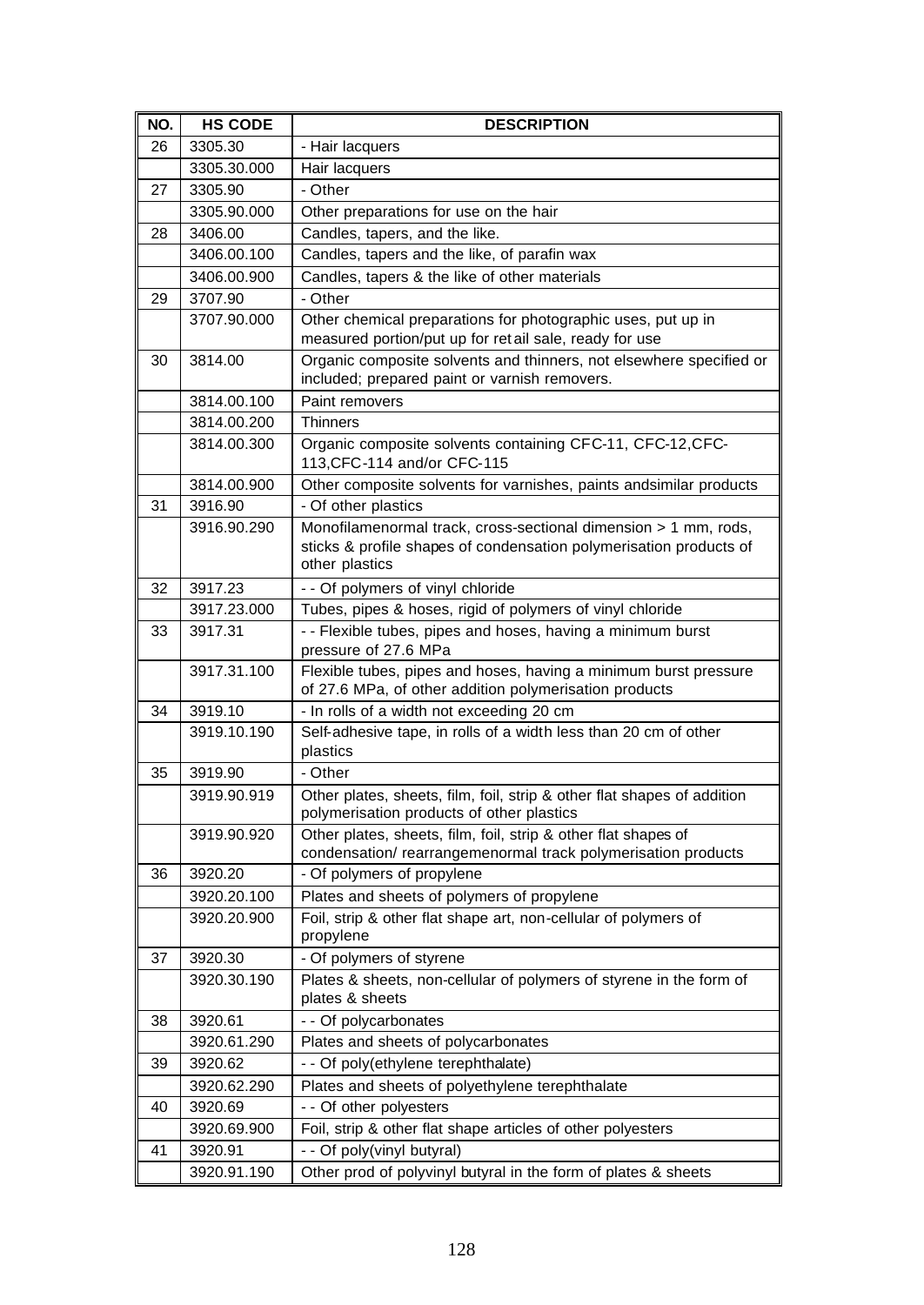| NO. | <b>HS CODE</b> | <b>DESCRIPTION</b>                                                                                                            |
|-----|----------------|-------------------------------------------------------------------------------------------------------------------------------|
| 42  | 3920.92        | - - Of polyamides                                                                                                             |
|     | 3920.92.900    | Foil, strip and other flat shape articles of polyamides                                                                       |
| 43  | 3920.93        | - - Of amino-resins                                                                                                           |
|     | 3920.93.900    | Foil, strip and other flat shape article of amino-resins                                                                      |
| 44  | 3920.94        | - - Of phenolic resins                                                                                                        |
|     | 3920.94.190    | Plates and sheets, other than tiles of phenolic resins                                                                        |
| 45  | 3920.99        | - - Of other plastics                                                                                                         |
|     | 3920.99.290    | Foil, strip & other flat shape articles of other condensation/<br>rearrangemenormal track products                            |
| 46  | 3921.11        | - - Of polymers of styrene                                                                                                    |
|     | 3921.11.100    | Plates and sheets, cellular, of polymers of styrene                                                                           |
| 47  | 3921.12        | - - Of polymers of vinyl chloride                                                                                             |
|     | 3921.12.000    | Other plates, sheets, film, foil and strip of plastics, cellular, of<br>polymers of vinyl chloride                            |
| 48  | 3921.19        | - - Of other plastic                                                                                                          |
|     | 3921.19.120    | Plates and sheets of other addition polymerisation products                                                                   |
|     | 3921.19.199    | Other than textile laminated strips of other polymerisation products<br>of polypropylene, cellular                            |
| 49  | 3921.90        | - Other                                                                                                                       |
|     | 3921.90.240    | Other film, foil/strip, reinforced with paper/tex of other condensation<br>or rearrangemenormal track polymerisation products |
| 50  | 3923.10        | - Boxes, cases, crates and similar articles                                                                                   |
|     | 3923.10.000    | Boxes, cases, crates and similar articles of plastics                                                                         |
| 51  | 3923.30        | - Carboys, bottles, flasks and similar articles                                                                               |
|     | 3923.30.000    | Carboys, bottles, flasks and similar articles of plastics                                                                     |
| 52  | 3923.40        | - Spools, cops, bobbins and similar supports                                                                                  |
|     | 3923.40.900    | Other spools, cops, bobbins and similar supports of plastics                                                                  |
| 53  | 3923.50        | - Stoppers, lids, caps and other closures                                                                                     |
|     | 3923.50.000    | Stoppers, lids, caps and other closures of plastics                                                                           |
| 54  | 3924.10        | - Tableware and kitchenware                                                                                                   |
|     | 3924.10.000    | Tableware and kitchenware of plastics                                                                                         |
| 55  | 3924.90        | - Other                                                                                                                       |
|     | 3924.90.900    | Other household articles of plastics                                                                                          |
| 56  | 3925.10        | - Reservoirs, tanks, vats and similar containers, of a capacity<br>exceeding 300 l                                            |
|     | 3925.10.000    | Reservoirs, tanks, vats & similar conormal trackainers, of a capacity<br>exceeding 300 litres, of plastics                    |
| 57  | 3925.30        | - Shutters, blinds (including Venetian blinds) and similar articles and<br>parts thereof                                      |
|     | 3925.30.000    | Shutters, blinds (including venetian blinds) and similar articles and<br>parts thereof, of plastics                           |
| 58  | 3926.10        | - Office or school supplies                                                                                                   |
|     | 3926.10.000    | Office or school supplies of plastics                                                                                         |
| 59  | 3926.90        | - Other                                                                                                                       |
|     | 3926.90.190    | Other articles of non-rigid cellular products, of plastics                                                                    |
| 60  | 4009.11        | - - Without fittings                                                                                                          |
|     | 4009.11.000    | Tubes, pipes and hoses, of vulcanised rubber, not reinforced or                                                               |
|     |                | otherwise combined with other materials without fittings                                                                      |
| 61  | 4009.12        | - - With fittings                                                                                                             |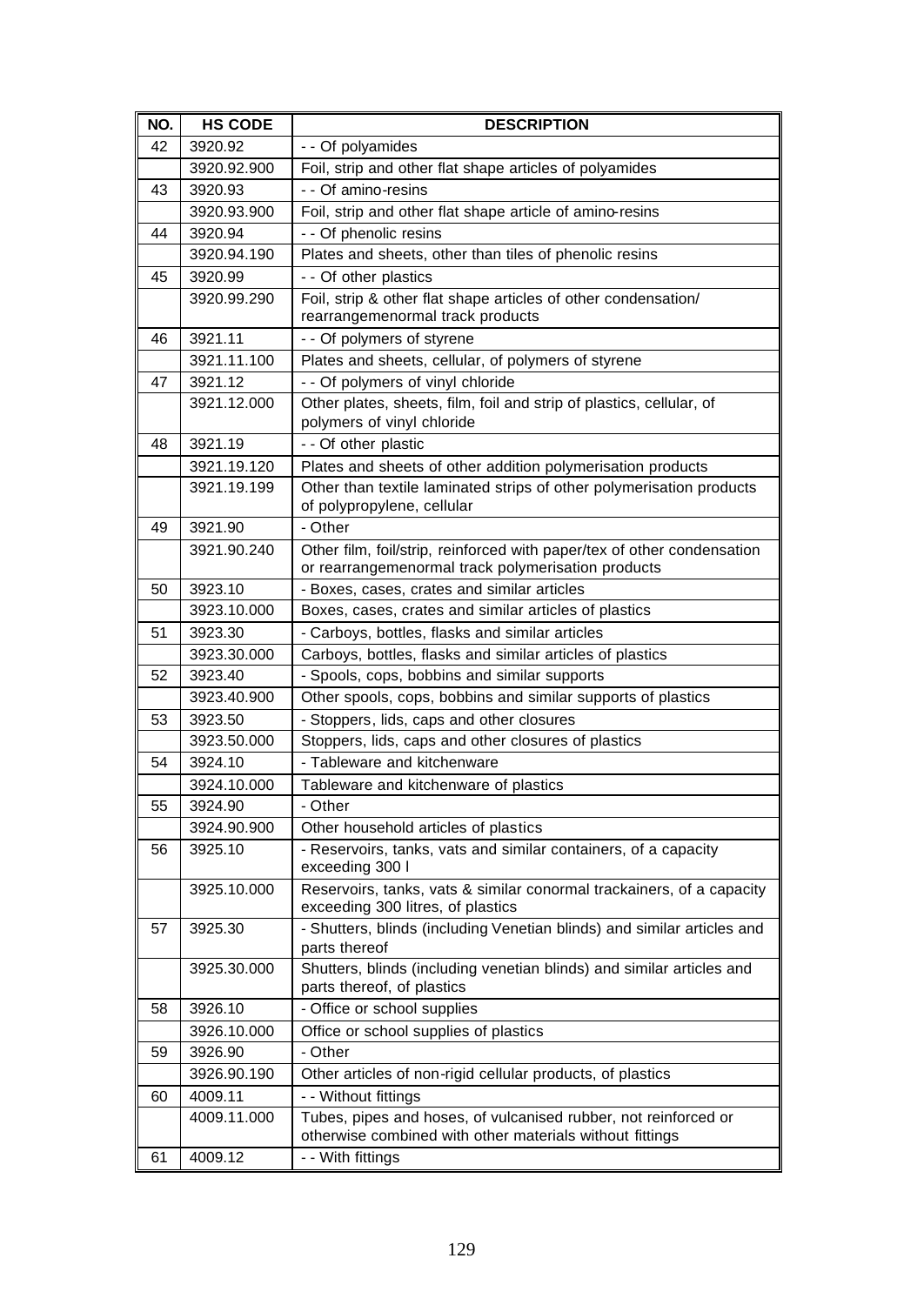| NO. | <b>HS CODE</b> | <b>DESCRIPTION</b>                                                                                                                                                      |
|-----|----------------|-------------------------------------------------------------------------------------------------------------------------------------------------------------------------|
|     | 4009.12.000    | Tubes, pipes and hoses, of vulcanised rubber, not reinforced or<br>otherwise combined with other materials with fittings                                                |
| 62  | 4009.21        | - - Without fittings                                                                                                                                                    |
|     | 4009.21.000    | Tubes, pipes and hoses, of vulcanised rubber, reinforced or<br>otherwise combined only with metal without fittings                                                      |
| 63  | 4009.22        | - - With fittings                                                                                                                                                       |
|     | 4009.22.000    | Tubes, pipes and hoses, of vulcanised rubber, reinforced or<br>otherwise combined only with metal with fittings                                                         |
| 64  | 4009.31        | - - Without fittings                                                                                                                                                    |
|     | 4009.31.000    | Tubes, pipes and hoses, of vulcanised rubber, reinforced or<br>otherwise combined only with textile materials without fittings                                          |
| 65  | 4009.32        | - - With fittings                                                                                                                                                       |
|     | 4009.32.000    | Tubes, pipes and hoses, of vulcanised rubber, reinforced or<br>otherwise combined with textile materials with fittings                                                  |
| 66  | 4009.41        | - - Without fittings                                                                                                                                                    |
|     | 4009.41.000    | Tubes, pipes and hoses, of vulcanised rubber, reinforced or<br>otherwise combined with other materials without fittings                                                 |
| 67  | 4009.42        | - - With fittings                                                                                                                                                       |
|     | 4009.42.000    | Tubes, pipes and hoses, of vulcanised rubber, reinforced or<br>otherwise combined with other materials with fittings                                                    |
| 68  | 4010.31        | - - Endless transmission belts of trapezoidal cross-section (V-belts),<br>V-ribbed, of an outside circumference exceeding 60 cm but not<br>exceeding 180 cm             |
|     | 4010.31.000    | - - Endless transmission belts of trapezoidal cross-section (V-belts),<br>V-ribbed, of an outside circumference exceeding 60 cm but not<br>exceeding 180 cm             |
| 69  | 4010.32        | - - Endless transmission belts of trapezoidal cross-section (V-belts),<br>other than V-ribbed, of an outside circumference exceeding 60 cm<br>but not exceeding 180 cm  |
|     | 4010.32.000    | - - Endless transmission belts of trapezoidal cross-section (V-belts),<br>other than V-ribbed, of an outside circumference exceeding 60 cm<br>but not exceeding 180 cm  |
| 70  | 4010.33        | - - Endless transmission belts of trapezoidal cross-section (V-belts),<br>V-ribbed, of an outside circumference exceeding 180 cm but not<br>exceeding 240 cm            |
|     | 4010.33.000    | - - Endless transmission belts of trapezoidal cross-section (V-belts),<br>V-ribbed, of an outside circumference exceeding 180 cm but not<br>exceeding 240 cm            |
| 71  | 4010.34        | - - Endless transmission belts of trapezoidal cross-section (V-belts),<br>other than V-ribbed, of an outside circumference exceeding 180 cm<br>but not exceeding 240 cm |
|     | 4010.34.000    | - - Endless transmission belts of trapezoidal cross-section (V-belts),<br>other than V-ribbed, of an outside circumference exceeding 180 cm<br>but not exceeding 240 cm |
| 72  | 4010.39        | - - Other                                                                                                                                                               |
|     | 4010.39.100    | Other transmission belts, of an trapezoidal cross-section (V-belts)<br>other than those of subheading 4010.31 000, 4010.32 000, 4010.33<br>000 and 4010.34 000          |
| 73  | 4012.11        | - - Of a kind used on motor cars (including station wagons and<br>racing cars)                                                                                          |
|     | 4012.11.000    | Retreaded tyres of a kind used on motor car (including station<br>wagons and racing cars)                                                                               |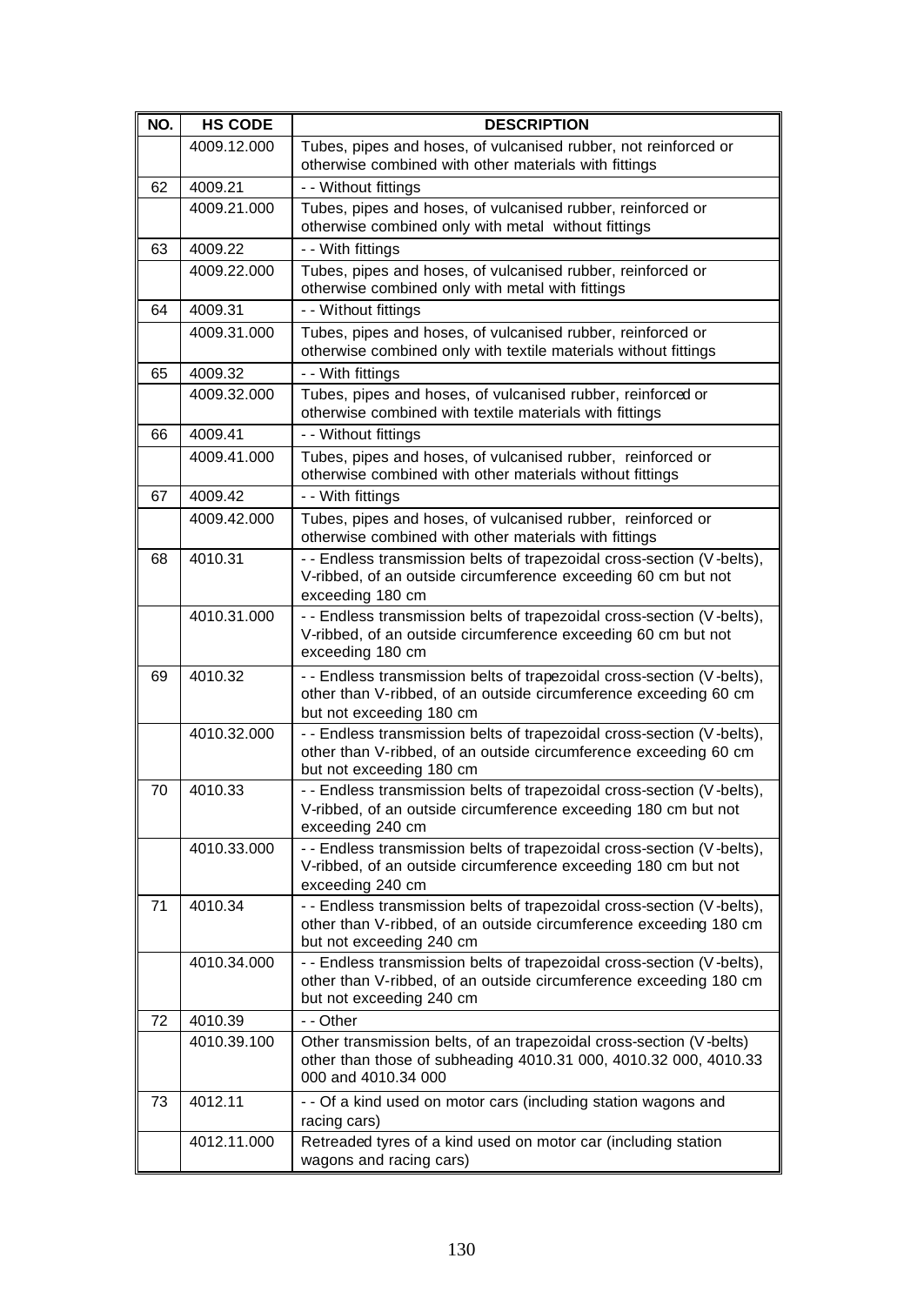| NO. | <b>HS CODE</b> | <b>DESCRIPTION</b>                                                                                                                                                                                |
|-----|----------------|---------------------------------------------------------------------------------------------------------------------------------------------------------------------------------------------------|
| 74  | 4012.12        | - - Of a kind used on buses or lorries                                                                                                                                                            |
|     | 4012.12.000    | Retreaded tyres of a kind used on buses and lorries                                                                                                                                               |
| 75  | 4012.19        | - - Other                                                                                                                                                                                         |
|     | 4012.19.310    | Retreaded tyres of a kind used on tractors implement and<br>earthmover                                                                                                                            |
|     | 4012.19.410    | Retreaded tyres of a kind used on constructional or industrial<br>handling vehicles and machines and having a rim size not exceeding<br>61 cm of a kind used on tractor, implement and earthmover |
|     | 4012.19.510    | Retreaded tyres of a kind used on constructional or industrial<br>handling vehicles and machines and having a rim size exceeding 61<br>cm of a kind used on tractor, implement and earthmover     |
| 76  | 4012.20        | - Used pneumatic tyres                                                                                                                                                                            |
|     | 4012.20.100    | Used pneumatic tyres for motorcars                                                                                                                                                                |
|     | 4012.20.200    | Used pneumatic tyres for buses or lorries                                                                                                                                                         |
|     | 4012.20.400    | Used pneumatic tyres for motorcycles including motor scooter                                                                                                                                      |
|     | 4012.20.610    | Used pneumatic tyres of a kind used on tractor implement and<br>earthmover                                                                                                                        |
|     | 4012.20.710    | Used pneumatic tyres of a kind used on constructional or industrial<br>handling vehicles and machines and having rim size not exceeding<br>61 cm of a kind on tractor, implement and earthmover   |
| 77  | 4016.99        | - - Other                                                                                                                                                                                         |
|     | 4016.99.100    | Parts and accessories of vehicles of headings 87.02, 87.03, 87.04<br>and 87.05                                                                                                                    |
| 78  | 4412.13        | - - With at least one outer ply of tropical woods specified in<br>Subheading Note 1 to this Chapter                                                                                               |
|     | 4412.13.000    | Plywood, with at least one outer ply of tropicalwood, consisting<br>solely of sheets of wood, each $ply not > 6$ mm thickness                                                                     |
| 79  | 4412.14        | - - Other, with at least one outer ply of non-coniferous wood                                                                                                                                     |
|     | 4412.14.100    | Plywood, with at least one outer ply of non-coniferous wood, faced<br>with teak, each ply not $> 6$ mm thickness                                                                                  |
|     | 4412.14.900    | Plywood, with at least one outer ply of non-coniferous wood, faced<br>with other wood, each plynot $> 6$ mm thickness                                                                             |
| 80  | 4412.19        | - - Other                                                                                                                                                                                         |
|     | 4412.19.000    | Other                                                                                                                                                                                             |
| 81  | 4412.22        | - - With at least one ply of tropical wood specified in Subheading<br>Note 1 to this Chapter                                                                                                      |
|     | 4412.22.000    | Other with at least one outer ply of non coniferous wood; with at<br>least one ply of tropical wood specified in subheading note 1 to this<br>chapter                                             |
| 82  | 4412.23        | - - Other, containing at least one layer of particle board                                                                                                                                        |
|     | 4412.23.110    | Plain                                                                                                                                                                                             |
|     | 4412.23.191    | Other faced with plastics                                                                                                                                                                         |
|     | 4412.23.199    | Veneered panels, of othermaterials, containing at least 1 layer of<br>particle board and at least 1 outer ply of non-coniferous wood                                                              |
|     | 4412.23.911    | Other; plain faced with teak                                                                                                                                                                      |
|     | 4412.23.919    | Laminated wood, plain, faced with other than teak, containing at<br>least 1 layer of particle board                                                                                               |
|     | 4412.23.991    | Laminated wood, faced with plastics, containing at with plastics,<br>containing at board and 1 outer ply of non-coniferous wood                                                                   |
|     | 4412.23.999    | Laminated wood, faced with other materials, ctgwith other materials,<br>ctg particle board and 1 outer ply of non-conf. Wood                                                                      |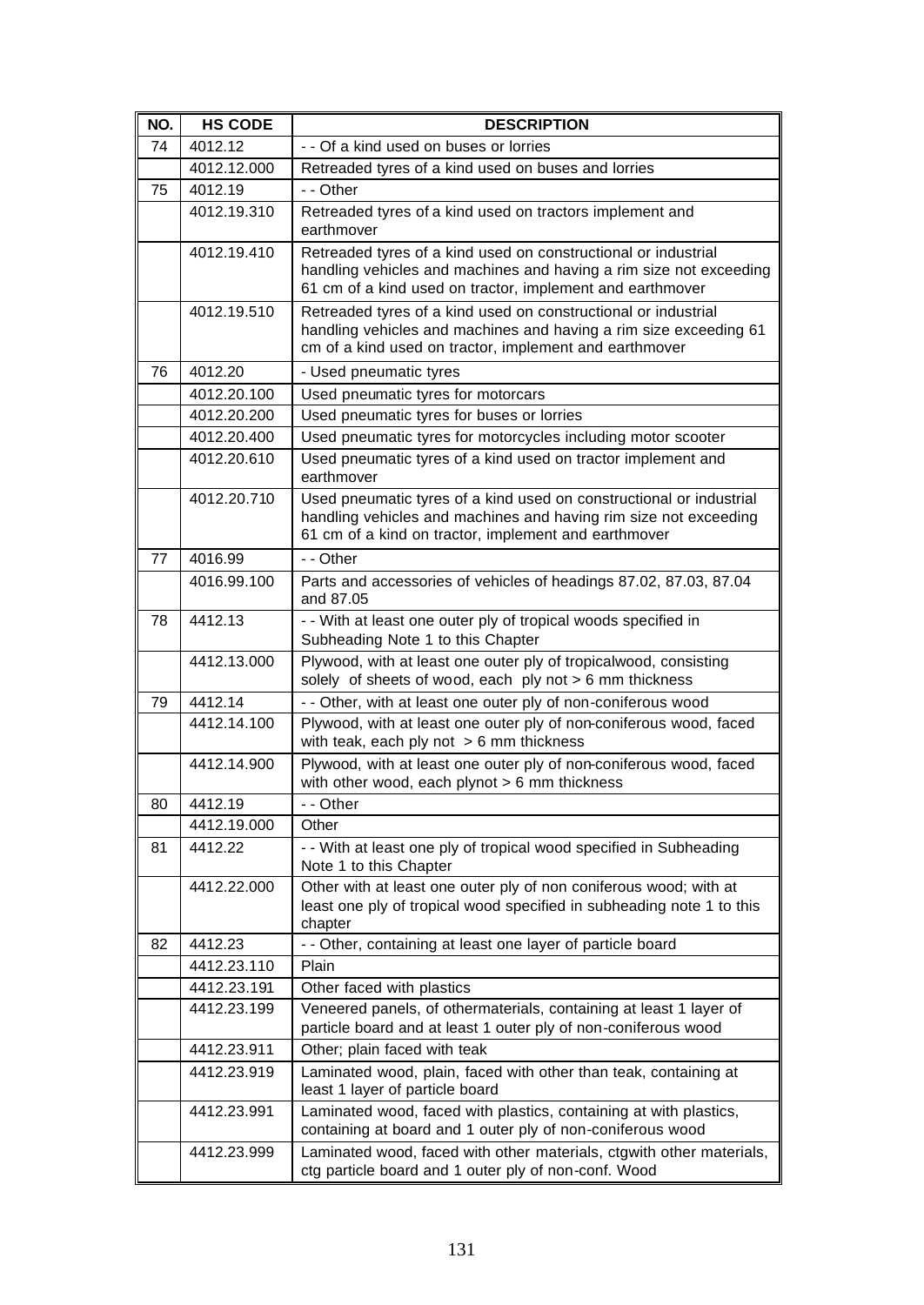| NO. | <b>HS CODE</b> | <b>DESCRIPTION</b>                                                                                                                  |
|-----|----------------|-------------------------------------------------------------------------------------------------------------------------------------|
| 83  | 4412.29        | - - Other                                                                                                                           |
|     | 4412.29.110    | Veneered panels without particle board and at least an outer ply of<br>non-coniferous wood, plain                                   |
|     | 4412.29.191    | Veneered panels without particle board and at least an outer ply of<br>non-coniferous wood, faced with plastics                     |
|     | 4412.29.199    | Veneered panels without particle board and at least an outer ply of<br>non-coniferous wood, faced with any other material           |
|     | 4412.29.911    | Other laminated wood, without particle board and at least an outer<br>ply of non-coniferous wood, plain, faced with teak            |
|     | 4412.29.919    | Other laminated wood, without particle board and at least an outer<br>ply of non-coniferous wood, plain, other than faced with teak |
|     | 4412.29.991    | Other laminated wood without particle board without particle board<br>of non-coniferous wood, faced with plastics                   |
|     | 4412.29.999    | Other laminated wood, without particle board & at least an outer ply<br>of non-coniferous wood, faced with any other materials      |
| 84  | 4412.92        | - - With at least one ply of tropical wood specified in Subheading<br>Note 1 to this Chapter                                        |
|     | 4412.92.000    | Other with at least one ply of tropical wood specified in subheading<br>note 1 to this chapter                                      |
| 85  | 4412.93        | - - Other, containing at least one layer of particle board                                                                          |
|     | 4412.93.110    | Veneered panels, plain, containing at least one layer of particle<br>board                                                          |
|     | 4412.93.191    | Other veneered panels, faced with plastics, containing faced with<br>plastics, containing particle board                            |
|     | 4412.93.199    | Other veneered panels, faced with other faced with other one layer<br>of particle board                                             |
|     | 4412.93.911    | Other laminated wood, plain, faced with teak, plain, faced with teak,<br>particle board                                             |
|     | 4412.93.919    | Other                                                                                                                               |
|     | 4412.93.991    | Other laminated wood, faced with plastics, containing faced with<br>plastics, containing particle board                             |
|     | 4412.93.999    | Other laminated wood, faced with other faced with other one layer of<br>particle board                                              |
| 86  | 4412.99        | - - Other                                                                                                                           |
|     | 4412.99.110    | Other veneered panels without particle board, plain                                                                                 |
|     | 4412.99.191    | Other veneered panels without particle board, faced particle board,<br>faced                                                        |
|     | 4412.99.199    | Other veneered panels without particle board, faced particle board,<br>faced                                                        |
|     | 4412.99.911    | Other laminated wood, without particle board, plain faced with teak                                                                 |
|     | 4412.99.919    | Other laminated wood, without particle board, plain other than faced<br>with teak                                                   |
|     | 4412.99.991    | Other laminated wood, without particle board, plain faced with<br>plastics                                                          |
|     | 4412.99.999    | Other laminated wood, without particle board, plain faced with any<br>other materials                                               |
| 87  | 4801.00        | Newsprint, in rolls or sheets.                                                                                                      |
|     | 4801.00.100    | Newsprint in rolls.                                                                                                                 |
| 88  | 5204.11        | - - Containing 85% or more by weight of cotton                                                                                      |
|     | 5204.11.900    | Other cotton sewing thread, not for retail sale > 85% weight of cotton,<br>unbleached, not mercerised                               |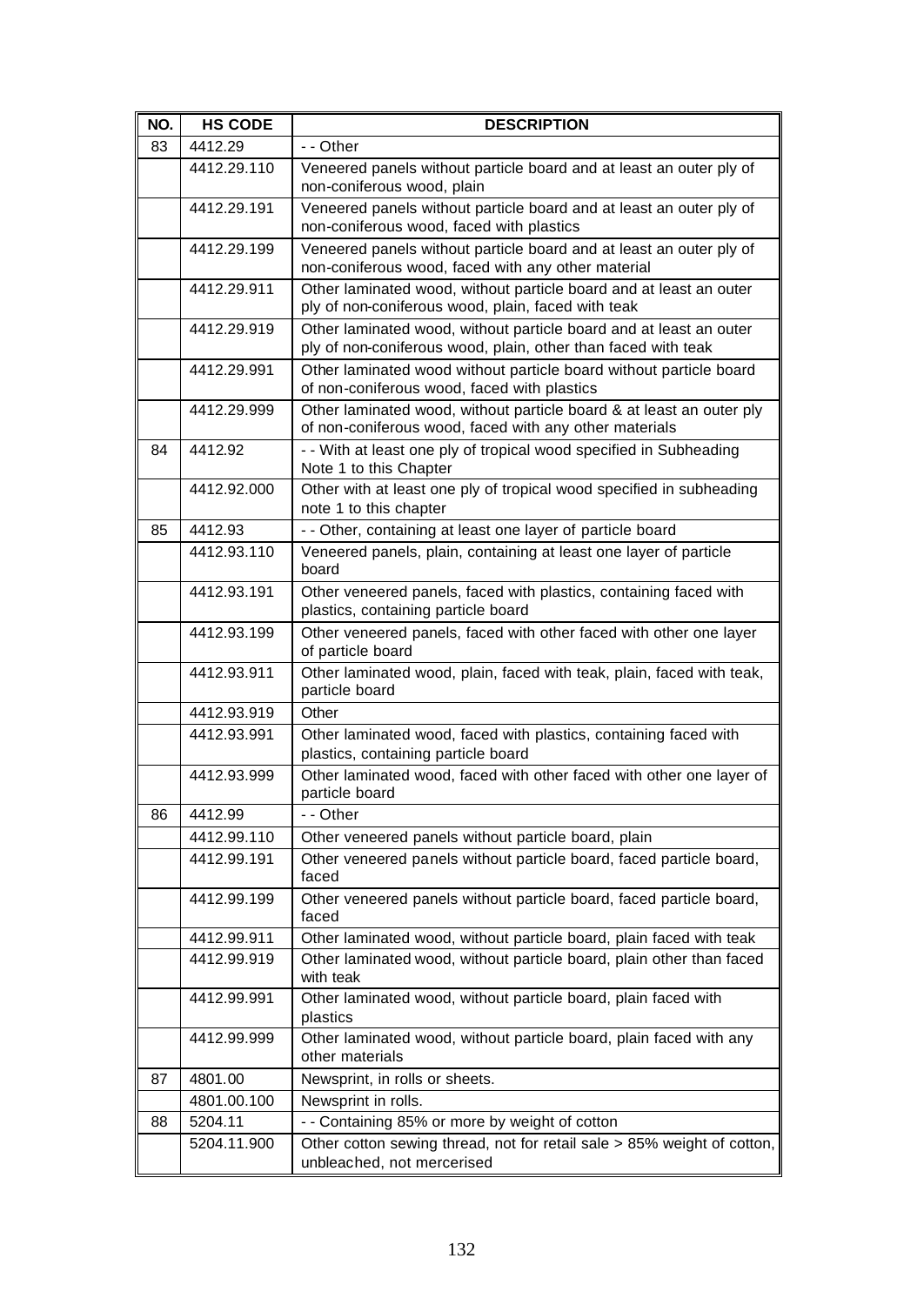| NO. | <b>HS CODE</b> | <b>DESCRIPTION</b>                                                                                                                             |
|-----|----------------|------------------------------------------------------------------------------------------------------------------------------------------------|
| 89  | 5205.11        | - - Measuring 714.29 decitex or more (not exceeding 14 metric<br>number)                                                                       |
|     | 5205.11.000    | Cotton yarn > 85% cotton not for retail sale, single yarn, of uncombed<br>fibre, $> 714.29$ decitex (< 14 metric number)                       |
| 90  | 5205.12        | - - Measuring less than 714.29 decitex but not less than 232.56                                                                                |
|     |                | decitex (exceeding 14 metric number but not exceeding 43 metric<br>number)                                                                     |
|     | 5205.12.000    | Cotton yarn >85% cotton not for retail sale, single yarn, of uncombed<br>fibres $<$ 714.29 but > 232.56 dec. (> 14 but $<$ 43 metric number)   |
| 91  | 5205.13        | - - Measuring less than 232.56 decitex but not less than 192.31<br>decitex (exceeding 43 metric number but not exceeding 52 metric<br>number)  |
|     | 5205.13.000    | Cotton yarn > 85% cotton not for retail sale, single yarn, of uncombed<br>fibres < $232.56$ but > 192.31 decitex (> 43 but < 52 metric number) |
| 92  | 5205.21        | - - Measuring 714.29 decitex or more (not exceeding 14 metric<br>number)                                                                       |
|     | 5205.21.000    | Cotton yarn >85% cot not for ret sale, single yarn, of combed fibres<br>> 714.29 dec. (< 14 metric number)                                     |
| 93  | 5205.22        | - - Measuring less than 714.29 decitex but not less than 232.56<br>decitex (exceeding 14 metric number but not exceeding 43 metric<br>number)  |
|     | 5205.22.000    | Cotton yarn > 85% cot nor for ret sale, single yarn, of combed fibres<br>< 714.29 but > 232.56 decitex (> 14 but < 43 metric number)           |
| 94  | 5206.23        | - - Measuring less than 232.56 decitex but not less than 192.31<br>decitex (exceeding 43 metric number but not exceeding 52 metric<br>number)  |
|     | 5206.23.000    | Cotton yarn <85% cot not for ret sale, single yarn, of combed fibres<br>< 232.56 but > 192.31 dec. (> 43 but < 52 metric number)               |
| 95  | 5208.11        | - - Plain weave, weighing not more than 100 g/m <sup>2</sup>                                                                                   |
|     | 5208.11.000    | Woven fabrics of cotton, containing 85% or more by weight of cotton,<br>unbleached, plain weave, weighing not > 100 g/m <sup>2</sup>           |
| 96  | 5208.19        | - - Other fabrics                                                                                                                              |
|     | 5208.19.000    | Other woven fabrics of cotton, unbleached, containing 85% or more<br>by weight of cotton, weighing not > 200 g/m <sup>2</sup>                  |
| 97  | 5208.21        | - - Plain weave, weighing not more than 100 $g/m^2$                                                                                            |
|     | 5208.21.000    | Woven fabrics of cotton, containing 85% or more by weight of cotton,<br>bleached, plain weave, weighing not > 100 g/m <sup>2</sup>             |
| 98  | 5208.22        | - - Plain weave, weighing more than 100 g/m <sup>2</sup>                                                                                       |
|     | 5208.22.000    | Woven fabrics of cotton, containing 85% or more by weight of cotton,<br>bleached, plain weave, weighing more than 100 g/m <sup>2</sup>         |
| 99  | 5208.29        | - - Other fabrics                                                                                                                              |
|     | 5208.29.000    | Other woven fabrics of cotton. Bleached, containing 85% or more by<br>weight of cotton, weighing not > 200 g/m <sup>2</sup>                    |
| 100 | 5208.31        | - - Plain weave, weighing not more than 100 g/m <sup>2</sup>                                                                                   |
|     | 5208.31.000    | Woven fabrics of cotton, containing 85% or more by weight of cotton,<br>dyed, plain weave weighing not > 100 g/m <sup>2</sup>                  |
| 101 | 5208.32        | - - Plain weave, weighing more than 100 $q/m^2$                                                                                                |
|     | 5208.32.000    | Woven fabrics of cotton, containing 85% or more by weight of cotton,<br>dyed, plain weave weighing > 100 g/m <sup>2</sup>                      |
| 102 | 5208.39        | - - Other fabrics                                                                                                                              |
|     | 5208.39.000    | Other woven fabrics of cotton, dyed, containing 85% or more by<br>weight of cotton, weighing not > 200 g/m <sup>2</sup>                        |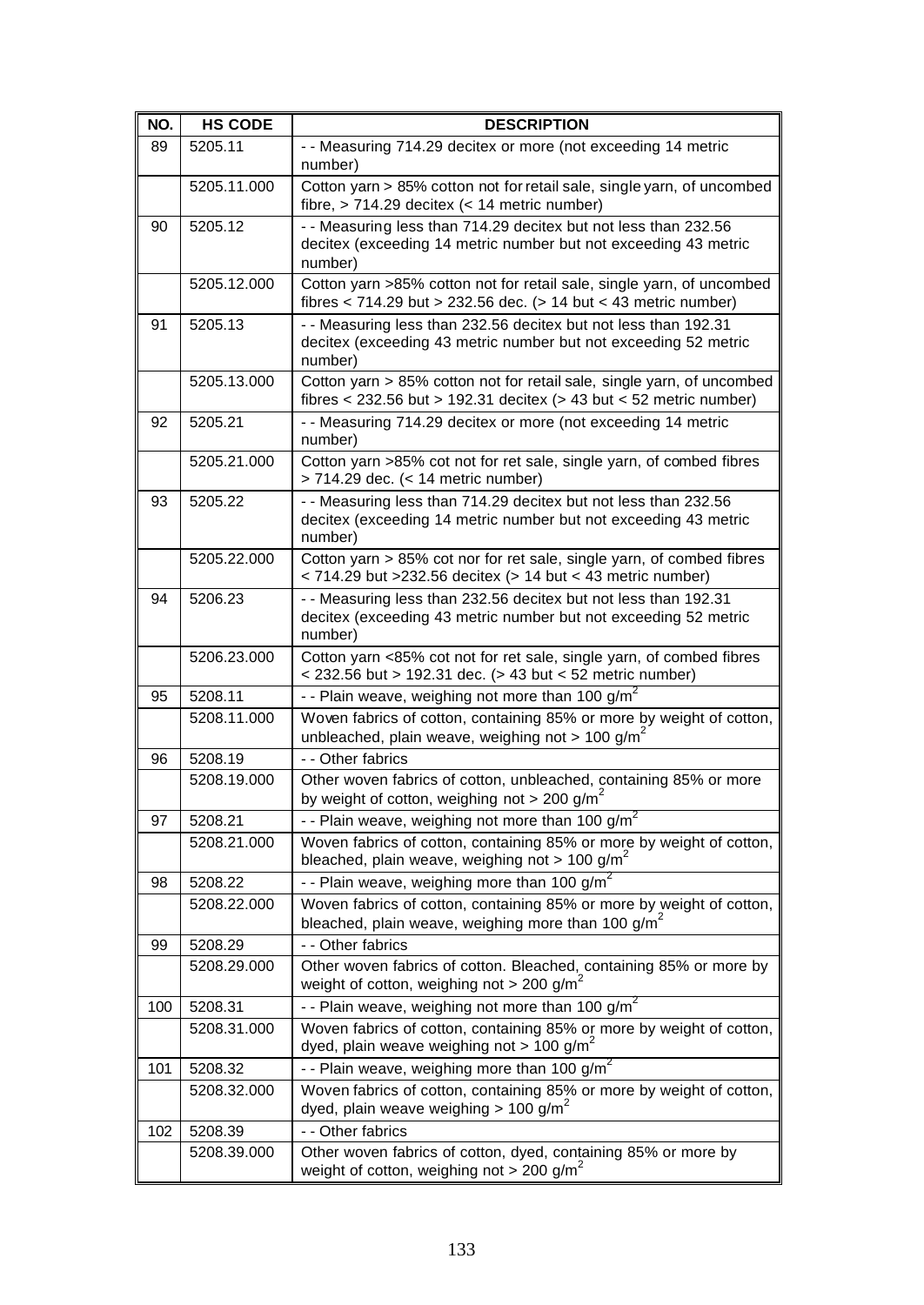| NO. | <b>HS CODE</b> | <b>DESCRIPTION</b>                                                                                                                                  |
|-----|----------------|-----------------------------------------------------------------------------------------------------------------------------------------------------|
| 103 | 5208.51        | - - Plain weave, weighing not more than 100 g/m <sup>2</sup>                                                                                        |
|     | 5208.51.000    | Woven fabrics of cotton, containing 85% or more of cotton, printed,<br>plain weave, weighing not > 100 g/m <sup>2</sup>                             |
| 104 | 5209.11        | - - Plain weave                                                                                                                                     |
|     | 5209.11.990    | Other woven fabrics of > 85% cotton, unbleached, plain weave,<br>weighing > 200 g/m <sup>2</sup>                                                    |
| 105 | 5209.21        | - - Plain weave                                                                                                                                     |
|     | 5209.21.000    | Woven fabrics of cotton, containing 85% or more of cotton,<br>bleached, plain weave, weighing > 200 g/m <sup>2</sup>                                |
| 106 | 5209.31        | - - Plain weave                                                                                                                                     |
|     | 5209.31.000    | Woven fabrics of cotton, containing 85% or more of cotton, dyed,<br>plain weave, weighing $> 200$ g/m <sup>2</sup>                                  |
| 107 | 5209.32        | - - 3-thread or 4-thread twill, including cross twill                                                                                               |
|     | 5209.32.000    | Woven fabrics of cotton, containing 85% or more cotton dyed, 3-<br>thread or 4 thread twill, including cross twill weighting > 200 g/m <sup>2</sup> |
| 108 | 5210.29        | - - Other fabrics                                                                                                                                   |
|     | 5210.29.000    | Other woven fabrics of cotton, containing < 85% of cotton, bleached,<br>weighing not > 200 g/m <sup>2</sup>                                         |
| 109 | 5401.10        | - Of synthetic filaments                                                                                                                            |
|     | 5401.10.100    | Sewing thread of synthetic filaments put up for retail sale                                                                                         |
| 110 | 5407.71        | - - Unbleached or bleached                                                                                                                          |
|     | 5407.71.000    | Other woven fabrics, containing 85% or more by weight of synthetic<br>filaments, unbleached or bleached                                             |
| 111 | 5407.72        | - - Dyed                                                                                                                                            |
|     | 5407.72.000    | Other woven fabrics, containing 85% or more by weight of synthetic<br>filaments, dyed                                                               |
| 112 | 5508.10        | - Of synthetic staple fibres                                                                                                                        |
|     | 5508.10.100    | Sewing threads of synthetic staple fibres, put up for retail sale                                                                                   |
| 113 | 5509.41        | - - Single yarn                                                                                                                                     |
|     | 5509.41.000    | Single yarn, containing 85% or more by weight of synthetic staple<br>fibres, not put up for retail sale                                             |
| 114 | 5509.51        | - - Mixed mainly or solely with artificial staple fibres                                                                                            |
|     | 5509.51.000    | Other yarn, of polyester staple fibres, mixed mainly or solely with<br>artificial staple fibres, not put up for retail sale                         |
| 115 | 5509.53        | - - Mixed mainly or solely with cotton                                                                                                              |
|     | 5509.53.000    | Other yarn, of polyester staple fibres, mixed mainly or solely with<br>cotton, not put up for retail sale                                           |
| 116 | 5510.90        | - Other yarn                                                                                                                                        |
|     | 5510.90.000    | Other yarn, of artificial staple fibres, not put up for retail sale                                                                                 |
| 117 | 5511.10        | - Of synthetic staple fibres, containing 85% or more by weight of<br>such fibres                                                                    |
|     | 5511.10.900    | Other yarn containing 85% or more by weight of synthetic staple<br>fibre, for retail sale                                                           |
| 118 | 5512.11        | - - Unbleached or bleached                                                                                                                          |
|     | 5512.11.000    | Woven fabrics containing 85% or more by weight of polyester staple<br>fibres, unbleached or bleached                                                |
| 119 | 5512.19        | - - Other                                                                                                                                           |
|     | 5512.19.000    | Woven fabrics containing 85% or more by weight of polyester staple<br>fibres, other than unbleached or bleached                                     |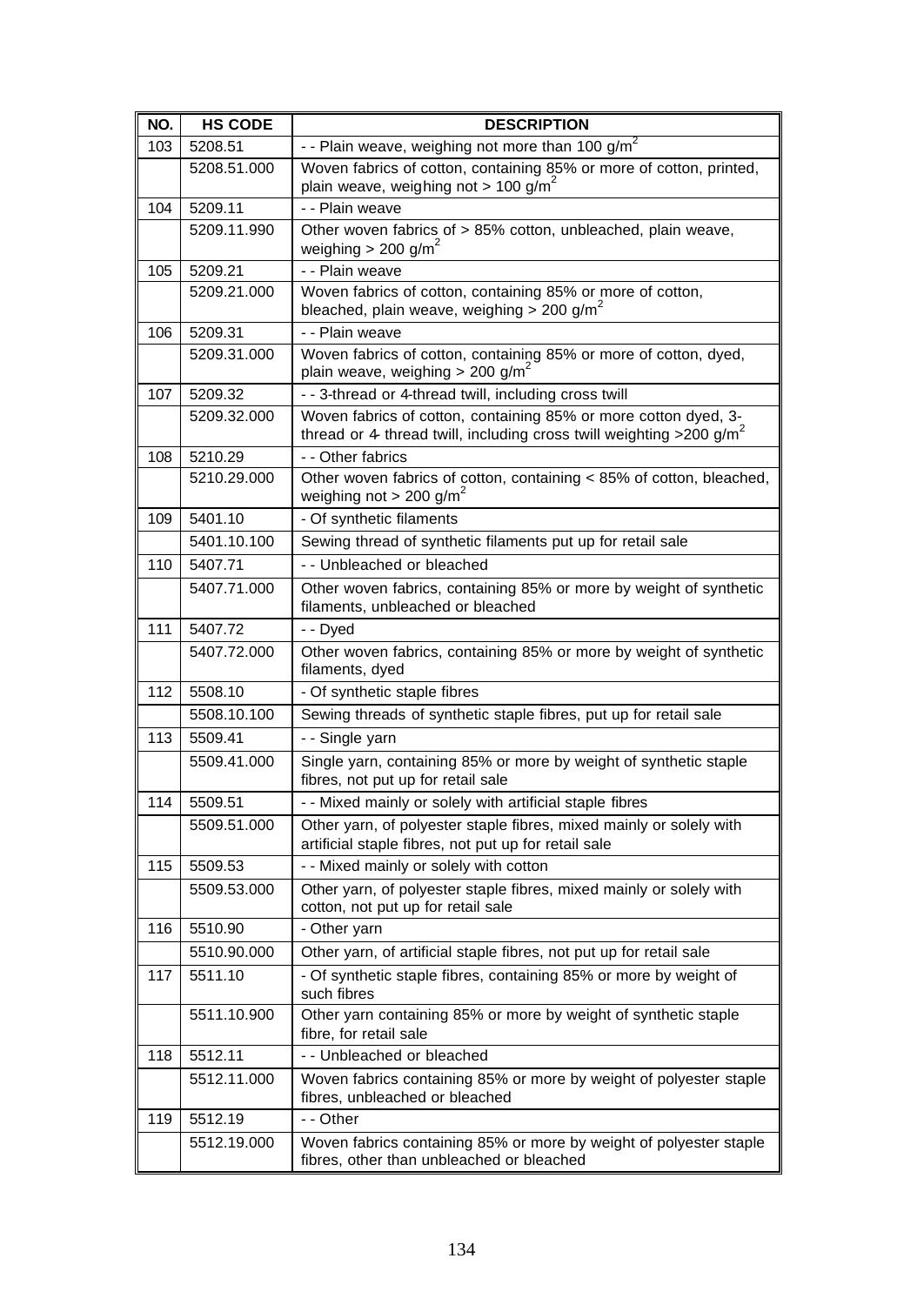| NO. | <b>HS CODE</b> | <b>DESCRIPTION</b>                                                                                                                                              |
|-----|----------------|-----------------------------------------------------------------------------------------------------------------------------------------------------------------|
| 120 | 5512.91        | - - Unbleached or bleached                                                                                                                                      |
|     | 5512.91.000    | Other woven fabrics of synthetic staple fibres, unbleached or<br>bleached                                                                                       |
| 121 | 5513.11        | - - Of polyester staple fibres, plain weave                                                                                                                     |
|     | 5513.11.000    | Woven fabrics, <85% by weight of polyester staple fibre plain weave<br>mixed with cotton of weight $<$ 170 g/m <sup>2</sup> , unbleached or bleached            |
| 122 | 5513.12        | - - 3-thread or 4-thread twill, including cross twill, of polyester staple<br>fibres                                                                            |
|     | 5513.12.000    | Woven fabrics, <85% by weight of 3 or 4 thread twill of polyester<br>staple fibre mixed with cotton of weight <170 g/m <sup>2</sup> ,<br>unbleached/bleached    |
| 123 | 5513.13        | - - Other woven fabrics of polyester staple fibres                                                                                                              |
|     | 5513.13.000    | Other woven fabrics of polyester staple fibres mixed with cotton of<br>weight < 170 $g/m^2$ , unbleached or bleached                                            |
| 124 | 5514.11        | - - Of polyester staple fibres, plain weave                                                                                                                     |
|     | 5514.11.000    | Woven fabrics, <85% by weight of polyester staple fibre plain weave<br>mixed with cotton of weight > 170 $g/m^2$ , unbleached or bleached                       |
| 125 | 5514.12        | - - 3-thread or 4-thread twill, including cross twill, of polyester staple<br>fibres                                                                            |
|     | 5514.12.000    | Woven fabrics, <85% by weight of 3 or 4 thread twill of polyester<br>staple fibres mixed with cotton of weight $> 170$ g/m <sup>2</sup> ,<br>unbleached/bleache |
| 126 | 5514.13        | - - Other woven fabrics of polyester staple fibres                                                                                                              |
|     | 5514.13.000    | Other woven fabrics of polyester staple fibres mixed with cotton of<br>weight > 170 g/m <sup>2</sup> , unbleached or bleached                                   |
| 127 | 5514.21        | - - Of polyester staple fibres, plain weave                                                                                                                     |
|     | 5514.21.000    | Woven fabrics, < 85% by weight of polyester staple fibre plain weave<br>mixed with cotton of weight > 170 $g/m^2$ , dyed                                        |
| 128 | 5515.11        | - - Mixed mainly or solely with viscose rayon staple fibres                                                                                                     |
|     | 5515.11.000    | Other woven fabrics of polyester staple fibres mixed mainly or solely<br>with viscose rayon staple fibres                                                       |
| 129 | 5806.31        | - - Of cotton                                                                                                                                                   |
|     | 5806.31.100    | Curtain tapes of cotton                                                                                                                                         |
| 130 | 6001.10        | - "Long pile" fabrics                                                                                                                                           |
|     | 6001.10.000    | Pile fabrics including long pile fabrics                                                                                                                        |
| 131 | 6001.21        | - - Of cotton                                                                                                                                                   |
|     | 6001.21.000    | Looped pile fabrics of cotton                                                                                                                                   |
| 132 | 6001.22        | - - Of man-made fibres                                                                                                                                          |
|     | 6001.22.000    | Looped pile fabrics of man-made fibres                                                                                                                          |
| 133 | 6001.29        | - - Of other textile materials                                                                                                                                  |
|     | 6001.29.000    | Looped pile fabrics of other textile materials                                                                                                                  |
| 134 | 6001.91        | - - Of cotton                                                                                                                                                   |
|     | 6001.91.000    | Other pile fabrics of cotton                                                                                                                                    |
| 135 | 6001.92        | - - Of man-made fibres                                                                                                                                          |
|     | 6001.92.000    | Other pile fabrics of man-made fibres                                                                                                                           |
| 136 | 6001.99        | - - Of other textile materials                                                                                                                                  |
|     | 6001.99.000    | Other pile fabrics of other textile materials                                                                                                                   |
| 137 | 6103.19        | - - Of other textile materials                                                                                                                                  |
|     | 6103.19.000    | Men's or boys' suits, knitted or crocheted of other textile materials                                                                                           |
| 138 | 6103.42        | - - Of cotton                                                                                                                                                   |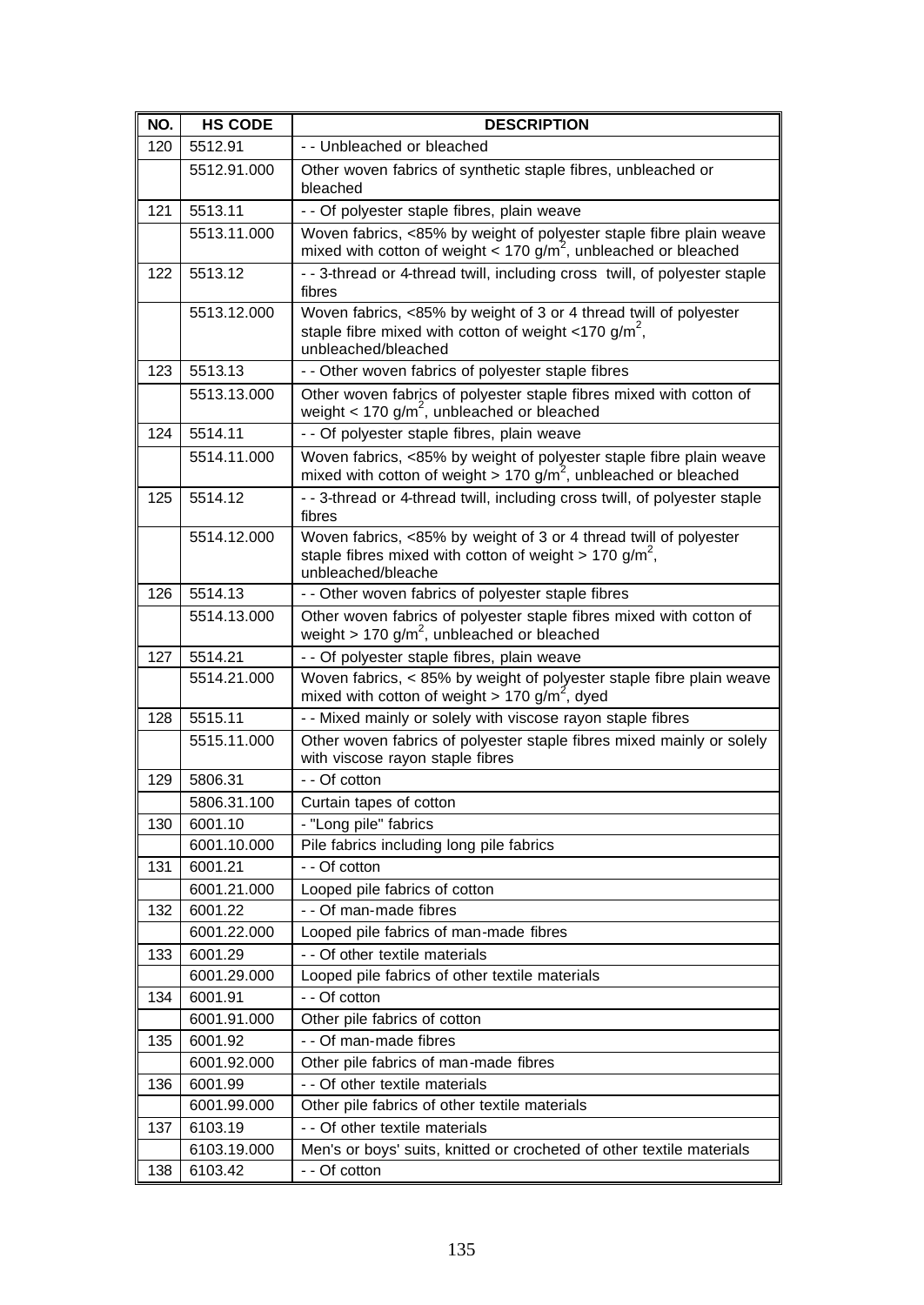| NO. | <b>HS CODE</b> | <b>DESCRIPTION</b>                                                                                                   |
|-----|----------------|----------------------------------------------------------------------------------------------------------------------|
|     | 6103.42.000    | Men's or boys' trousers, bib & brace overalls, breeches & shorts,<br>knitted or crocheted of cotton                  |
| 139 | 6103.43        | - - Of synthetic fibres                                                                                              |
|     | 6103.43.000    | Men's or boys' trousers, bib & brace overalls, breeches & shorts,<br>knitted or croched of synthetic fibres          |
| 140 | 6103.49        | - - Of other textile materials                                                                                       |
|     | 6103.49.000    | Men's or boys' trousers, bib & brace overalls, breeches & shorts,<br>knitted or crocheted of other textile materials |
| 141 | 6104.12        | - - Of cotton                                                                                                        |
|     | 6104.12.000    | Women's or girls' suits knitted or crocheted, of cotton                                                              |
| 142 | 6104.13        | - - Of synthetic fibres                                                                                              |
|     | 6104.13.000    | Women's or girls' suits knitted or crocheted, of synthetic fibres                                                    |
| 143 | 6104.42        | - - Of cotton                                                                                                        |
|     | 6104.42.000    | Women's or girls' dresses, knitted or crocheted of cotton                                                            |
| 144 | 6104.43        | - - Of synthetic fibres                                                                                              |
|     | 6104.43.000    | Women's or girls' dresses, knitted or crocheted of synthetic fibres                                                  |
| 145 | 6104.69        | - - Of other textile materials                                                                                       |
|     | 6104.69.000    | Women's or girls' trousers, bib & brace overalls, breeches & shorts,<br>knitted or crd of other textile materials    |
| 146 | 6105.10        | - Of cotton                                                                                                          |
|     | 6105.10.000    | Men's or boys' shirts, knitted or crocheted of cotton                                                                |
| 147 | 6105.20        | - Of man-made fibres                                                                                                 |
|     | 6105.20.000    | Men's or boys' shirts, knitted or crocheted of man-made fibres                                                       |
| 148 | 6105.90        | - Of other textile materials                                                                                         |
|     | 6105.90.000    | Men's or boys' shirts, knitted or crocheted of other textile materials                                               |
| 149 | 6106.10        | - Of cotton                                                                                                          |
|     | 6106.10.000    | Women's or girls' blouses, shirts and shirt-blouses, knitted or<br>crocheted of cotton                               |
| 150 | 6106.90        | - Of other textile materials                                                                                         |
|     | 6106.90.000    | Women's or girls' blouses, shirts and shirt-blouses, knitted or<br>crocheted of other textile materials              |
| 151 | 6107.11        | - - Of cotton                                                                                                        |
|     | 6107.11.000    | Men's or boys' underpants & briefs, knitted or crocheted of cotton                                                   |
| 152 | 6107.19        | - - Of other textile materials                                                                                       |
|     | 6107.19.000    | Men's or boys' underpants & briefs, knitted or crocheted of other<br>textile materials                               |
| 153 | 6108.21        | - - Of cotton                                                                                                        |
|     | 6108.21.000    | Women's or girls' briefs & panties, knitted or crocheted of cotton                                                   |
| 154 | 6108.22        | - - Of man-made fibres                                                                                               |
|     | 6108.22.000    | Women's or girls' briefs & panties, knitted or crocheted of man-made<br>fibres                                       |
| 155 | 6111.20        | - Of cotton                                                                                                          |
|     | 6111.20.000    | Babies' garments and clothing accessories, knitted or crocheted of<br>cotton                                         |
| 156 | 6116.99        | - - Of other textile materials                                                                                       |
|     | 6116.99.000    | Mittens and mitts, knitted or crocheted of other textile materials                                                   |
| 157 | 6203.42        | - - Of cotton                                                                                                        |
|     | 6203.42.000    | Trousers, bib and brace overalls, breeches and overalls, breeches<br>and or boys                                     |
| 158 | 6205.20        | - Of cotton                                                                                                          |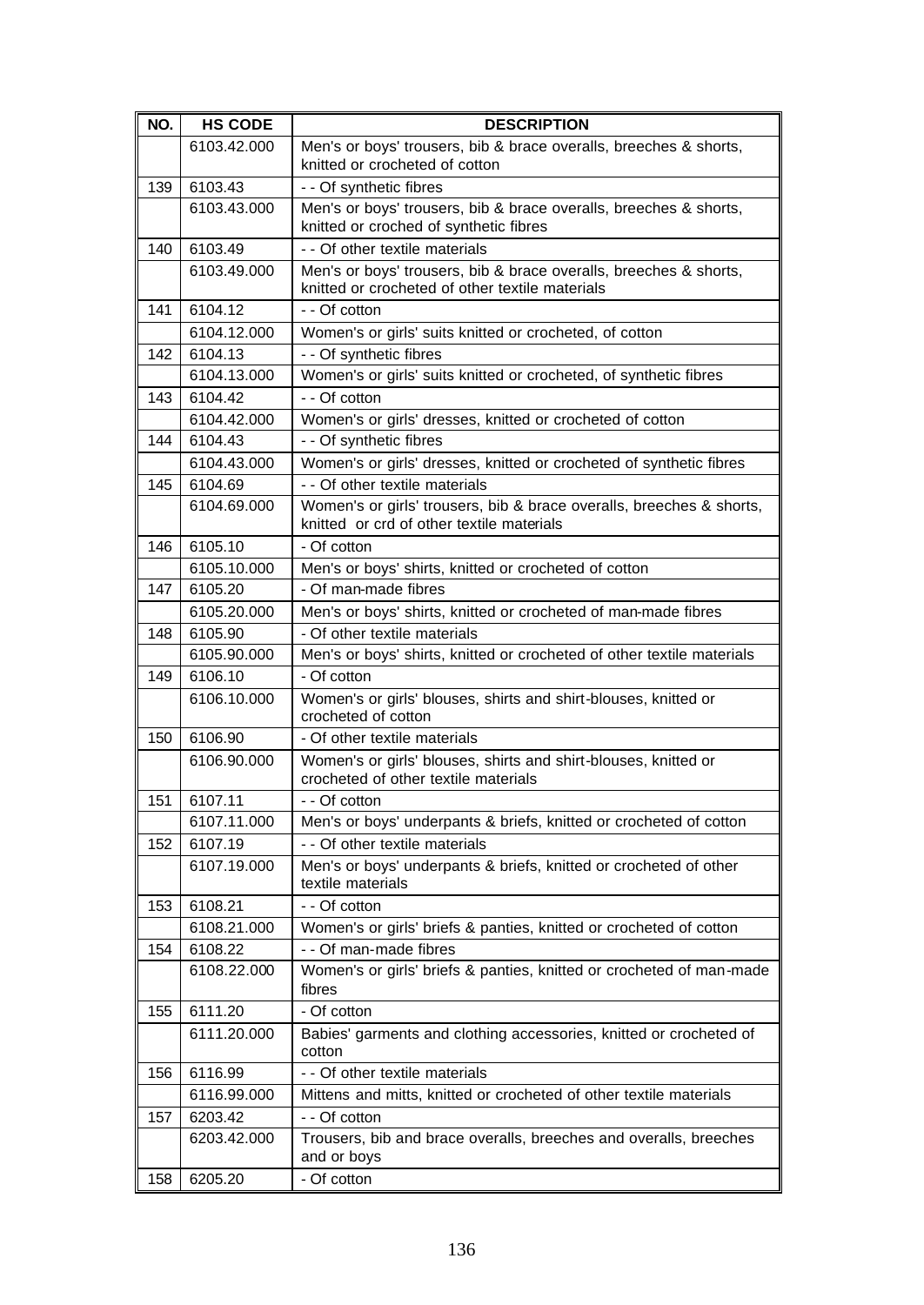| NO. | <b>HS CODE</b> | <b>DESCRIPTION</b>                                                                                                                                                                    |
|-----|----------------|---------------------------------------------------------------------------------------------------------------------------------------------------------------------------------------|
|     | 6205.20.000    | Men's or boys' shirts of cotton                                                                                                                                                       |
| 159 | 6205.90        | - Of other textile materials                                                                                                                                                          |
|     | 6205.90.000    | Men's or boys' shirts of other textile materials                                                                                                                                      |
| 160 | 6206.90        | - Of other textile materials                                                                                                                                                          |
|     | 6206.90.000    | Women's or girls' blouses, shirts and shirt-blouses, of other textile<br>materials                                                                                                    |
| 161 | 6207.11        | - - Of cotton                                                                                                                                                                         |
|     | 6207.11.000    | Men's or boys' underpants and briefs of cotton                                                                                                                                        |
| 162 | 6207.19        | - - Of other textile materials                                                                                                                                                        |
|     | 6207.19.000    | Men's or boys' underpantsand briefs of other textile materials                                                                                                                        |
| 163 | 6209.20        | - Of cotton                                                                                                                                                                           |
|     | 6209.20.000    | Babies' garments and clothing accessories of cotton                                                                                                                                   |
| 164 | 6209.30        | - Of synthetic fibres                                                                                                                                                                 |
|     | 6209.30.000    | Babies' garments and clothing accessories of synthetic fibers                                                                                                                         |
| 165 | 6402.99        | - - Other                                                                                                                                                                             |
|     | 6402.99.000    | Other footwear, other than covering the ankle                                                                                                                                         |
| 166 | 6404.20        | - Footwear with outer soles of leather or composition leather                                                                                                                         |
|     | 6404.20.000    | Footwear with outer solesof leather or composition leather                                                                                                                            |
| 167 | 6907.10        | - Tiles, cubes and similar articles, whether or not rectangular, the<br>largest surface area of which is capable of being enclosed in a<br>square the side of which is less than 7 cm |
|     | 6907.10.100    | Unglazed floor, hearth and wall tiles, whether or not rectangular wall<br>tiles, whether or not rectangular of which is $<$ 7 cm                                                      |
| 168 | 6907.90        | - Other                                                                                                                                                                               |
|     | 6907.90.100    | Glazed floor, hearth and wall tiles, whether or not rectangular wall<br>tiles, whether or not rectangular of which is $> 7$ cm                                                        |
| 169 | 6908.10        | - Tiles, cubes and similar articles, whether or not rectangular, the<br>largest surface area of which is capable of being enclosed in a<br>square the side of which is less than 7 cm |
|     | 6908.10.100    | Glazed floor, hearth and wall tiles, whether or not rectangular wall<br>tiles, whether or not rectangular of which if $<$ 7 cm                                                        |
| 170 | 6908.90        | - Other                                                                                                                                                                               |
|     | 6908.90.100    | Glazed floor, hearth and wall tiles, in a square wall tiles, in a square<br>more than 7 cm                                                                                            |
| 171 | 7207.11        | - - Of rectangular (including square) cross-section, the width<br>measuring less than twice the thickness                                                                             |
|     | 7207.11.900    | Other semi-finished products of iron or non-alloy steel of rectangular<br>or square cross-section by weight $< 0.25\%$ of carbon                                                      |
| 172 | 7207.12        | - - Other, of rectangular (other than square) cross-section                                                                                                                           |
|     | 7207.12.900    | Other semi-finished products of iron or non-alloy steel of rectangular<br>other than square cross-section by weight < 0.25% of carbon                                                 |
| 173 | 7207.19        | - - Other                                                                                                                                                                             |
|     | 7207.19.900    | Other semi-finished products of iron or non-alloy steel of other than<br>rectangular or square cross-section by weight < 0.25% of carbon                                              |
| 174 | 7207.20        | - Containing by weight 0.25% or more of carbon                                                                                                                                        |
|     | 7207.20.910    | Other semi-finished products of iron or non-alloy steel other than<br>tinplate bars containing by weight more than 0.6% of carbon                                                     |
| 175 | 7213.10        | - Containing indentations, ribs, grooves or other deformations<br>produced during the rolling process                                                                                 |
|     | 7213.10.000    | Bars & rods, hot-rolled, in irregularly wound coils-iron of non-alloy<br>steel containing indentations, ribs, grooves & other deformations                                            |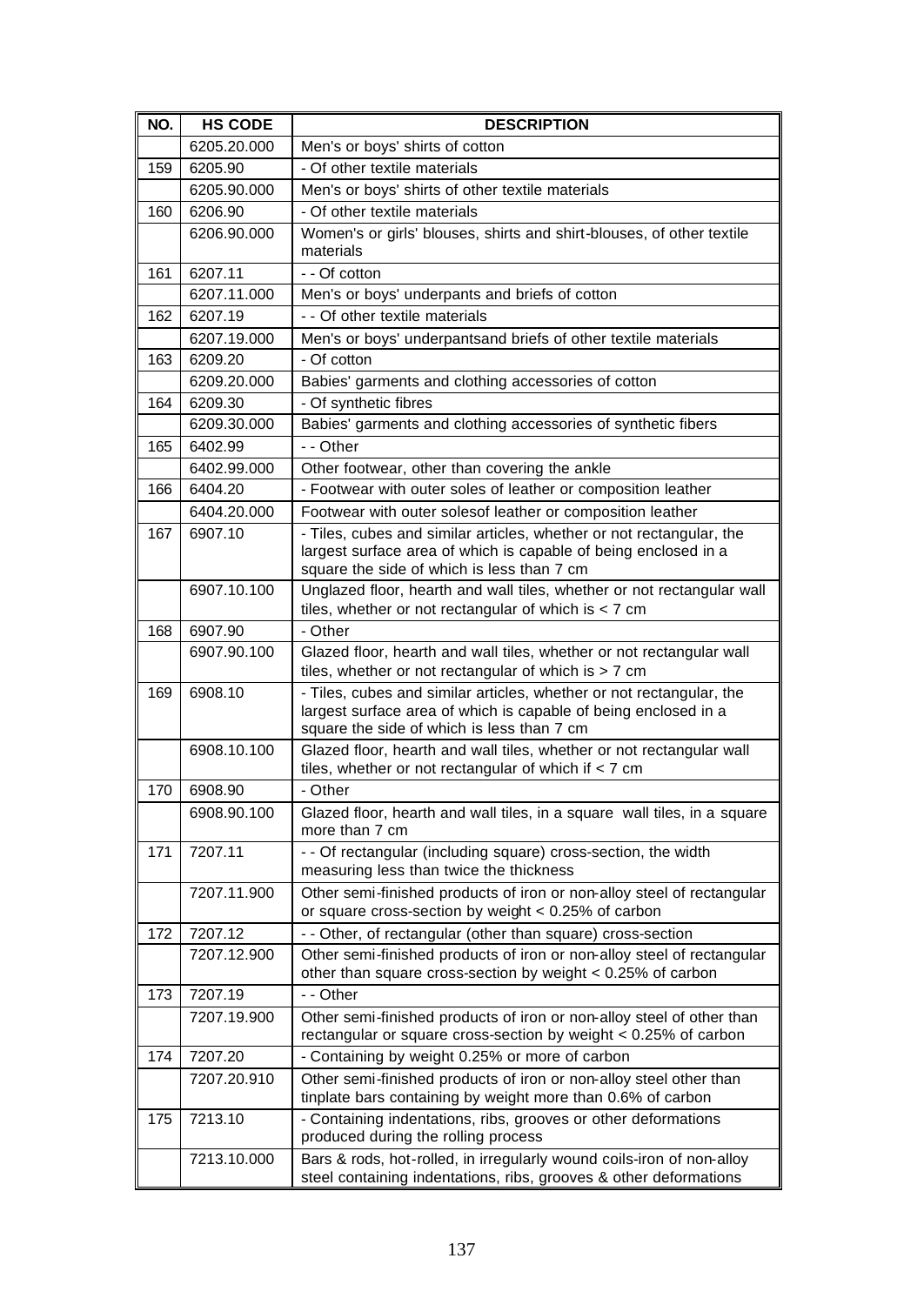| NO. | <b>HS CODE</b> | <b>DESCRIPTION</b>                                                                                                                    |
|-----|----------------|---------------------------------------------------------------------------------------------------------------------------------------|
|     |                | during the rolling process                                                                                                            |
| 176 | 7213.20        | - Other, of free-cutting steel                                                                                                        |
|     | 7213.20.000    | Bars & rods, hot-rolled, in irregularly wound coils- of iron or non-alloy<br>steel of free-cutting steel                              |
| 177 | 7213.91        | - - Of circular cross-section measuring less than 14mm in diameter                                                                    |
|     | 7213.91.000    | Other bars & rods, hot-rolled, in wound coils, of iron or non-alloy                                                                   |
|     |                | steel, of circular cross- sec measuring < 14 mm in dia                                                                                |
| 178 | 7213.99        | - - Other                                                                                                                             |
|     | 7213.99.000    | Other bars & rods, hot-rolled, in wound coils, of iron or non-alloy<br>steel, of circular cross-section measuring > 14 mm in diameter |
| 179 | 7214.10        | - Forged                                                                                                                              |
|     | 7214.10.110    | Forged bars/rods of iron or non-alloy steel, hot-rolled, containing by<br>weight 0.6% more of carbon: round                           |
|     | 7214.10.910    | Forged bars/rods of iron or non-alloy steel, hot-rolled, containing by                                                                |
|     |                | weight 0.6% less of carbon: round                                                                                                     |
| 180 | 7214.20        | - Containing indentations, ribs, grooves or other deformations<br>produced during the rolling process or twisted after rolling        |
|     | 7214.20.110    | Deformed bars & rods of iron/non-alloy steel, hot-rolled, containing                                                                  |
|     |                | by weight 0.6% more of carbon: round                                                                                                  |
|     | 7214.20.910    | Deformed bars & rods of iron/non-alloy steel, hot-rolled, containing<br>by weight 0.6 & less of carbon: round                         |
| 181 | 7214.30        | - Other, of free-cutting steel                                                                                                        |
|     | 7214.30.100    | Round bars & rods of iron/non-alloy steel, hot-rolled, including those                                                                |
|     |                | twisted after rolling of free-cutting steel                                                                                           |
| 182 | 7214.99        | - - Other                                                                                                                             |
|     | 7214.99.110    | Other bars & rods, of iron or non-alloy steel, containing by weight<br>0.6% or more of carbon: round                                  |
|     | 7214.99.910    | Other bars & rods, of iron or non-alloy steel, containing by weight <<br>0.6% or more of carbon: round                                |
|     | 7214.99.990    | Other bars & rods, of iron or non-alloy steel, containing by weight <<br>0.6% or more of carbon: other than round                     |
| 183 | 7215.10        | - Of free-cutting steel, not further worked than cold-formed or cold-<br>finished                                                     |
|     | 7215.10.100    | Round bars & rods of iron or non-alloy steel of free-cutting steel, not<br>further worked than cold-formed or cold-finished           |
| 184 | 7215.90        | - Other                                                                                                                               |
|     | 7215.90.100    | Other round bars & rods of iron/non-alloy steel                                                                                       |
| 185 | 7218.99        | - - Other                                                                                                                             |
|     | 7218.99.000    | Semi-finished products of stainless steel, other than of rectangular<br>(other than square) cross-section                             |
| 186 | 7221.00        | Bars and rods, hot-rolled, in irregularly wound coils, of stainless<br>steel.                                                         |
|     | 7221.00.000    | Bars and rods, hot-rolled in irregularly wound coils, of stainless steel                                                              |
| 187 | 7222.11        | - - Of circular cross-section                                                                                                         |
|     | 7222.11.000    | Bars & rods, of stainless steel, not further worked than hot-rolled,<br>hot- drawn or extruded, of circular cross-section             |
| 188 | 7222.20        | - Bars and rods, not further worked than cold-formed or cold-finished                                                                 |
|     | 7222.20.100    | Round bars and rods of stainless steel, cold-formed or cold-finished                                                                  |
| 189 | 7224.90        | - Other                                                                                                                               |
|     | 7224.90.000    | Other semi-finished product of other alloy steel                                                                                      |
| 190 | 7227.90        | - Other                                                                                                                               |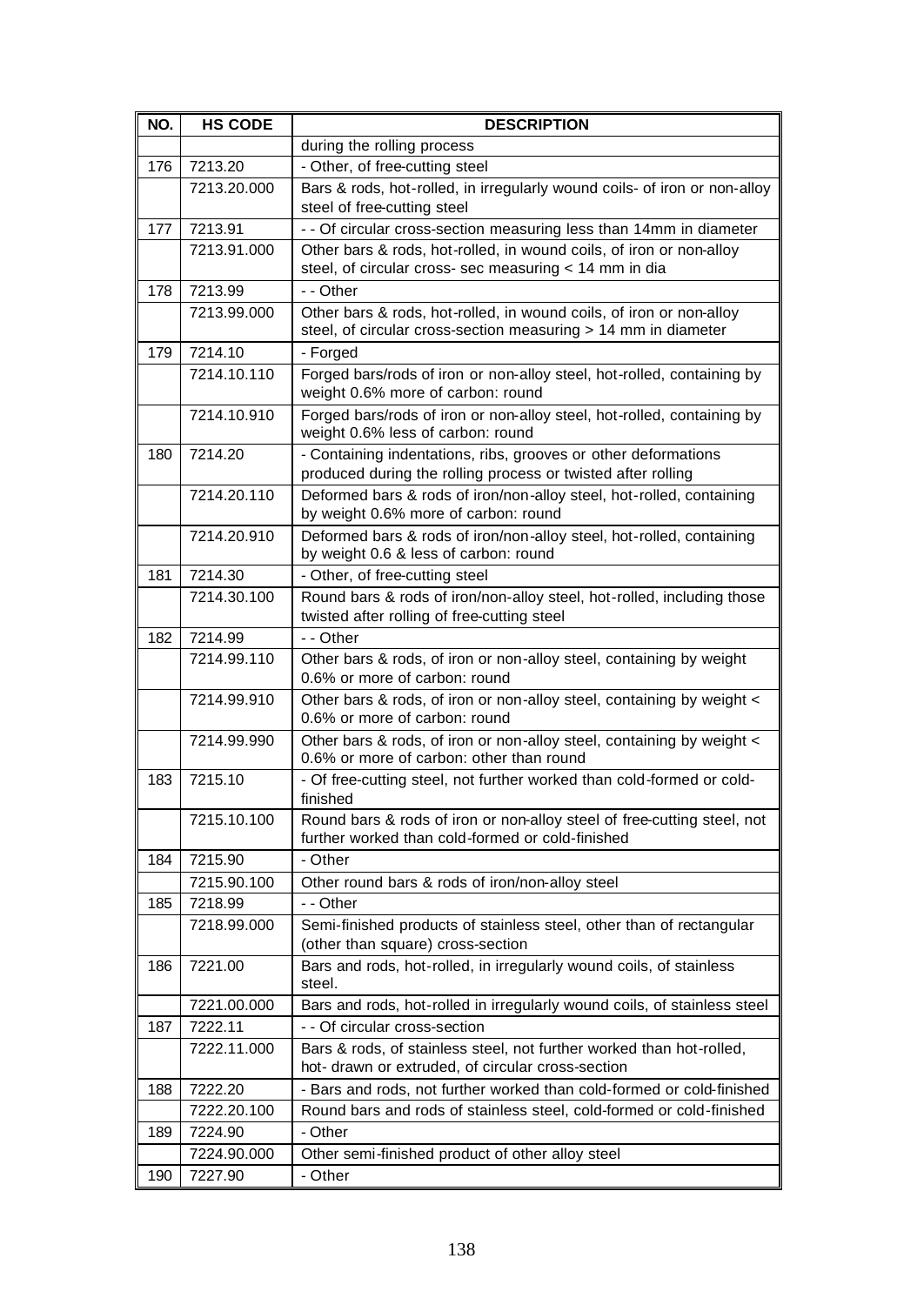| NO. | <b>HS CODE</b> | <b>DESCRIPTION</b>                                                                                                      |
|-----|----------------|-------------------------------------------------------------------------------------------------------------------------|
|     | 7227.90.000    | Bars and rods, hot-rolled in irregularly wound coils, of other alloy<br>steel                                           |
| 191 | 7228.20        | - Bars and rods, of silico-manganese steel                                                                              |
|     | 7228.20.100    | Round bars and rods of silico-manganese steel                                                                           |
| 192 | 7228.30        | - Other bars and rods, not further worked than hot-rolled, hot-drawn<br>or extruded                                     |
|     | 7228.30.100    | Round bars and rods of other alloy steel, hot-rolled or extruded                                                        |
| 193 | 7228.60        | - Other bars and rods                                                                                                   |
|     | 7228.60.100    | Other round bars and rods of other alloy steel                                                                          |
| 194 | 7305.11        | - - Longitudinally submerged arc welded                                                                                 |
|     | 7305.11.000    | Line pipe of a kind used for oil or gas pipelines, longitudinally<br>submerged arc welded, of iron or steel             |
| 195 | 7305.12        | - - Other, longitudinally welded                                                                                        |
|     | 7305.12.000    | Line pipe of a kind used for oil or gas pipelines, other longitudinally<br>welded, of iron or steel                     |
| 196 | 7305.19        | - - Other                                                                                                               |
|     | 7305.19.000    | Other line pipe of a kind used for oil or gas pipelines, o/w welded, of<br>iron or steel                                |
| 197 | 7305.31        | - - Longitudinally welded                                                                                               |
|     | 7305.31.000    | Other tubes and pipes, longitudinally welded, circular cross-section,<br>external diameter > 406.4 mm, of iron or steel |
| 198 | 7305.39        | - - Other                                                                                                               |
|     | 7305.39.000    | Other tubes and pipes, o/w welded, circular cross-section, external<br>diameter > 406.4 mm. Of iron or steel            |
| 199 | 7305.90        | - Other                                                                                                                 |
|     | 7305.90.000    | Other tubes and pipes, o/w welded or riveted, circular cross-section,<br>external diameter > 406.4 mm, of iron or steel |
| 200 | 7306.10        | - Line pipe of a kind used for oil or gas pipelines                                                                     |
|     | 7306.10.000    | Line pipe of a kind used for oil or gas pipelines, of iron or steel                                                     |
| 201 | 7306.30        | - Other, welded, of circular cross-section, of iron or non-alloy steel                                                  |
|     | 7306.30.000    | Other tubes, pipes and hollow profiles, welded, of circular cross-<br>section of iron or non-alloy steel                |
| 202 | 7306.40        | - Other, welded, of circular cross-section, of stainless steel                                                          |
|     | 7306.40.000    | Other tubes, pipes and hollow profiles, welded, of circular cross-<br>section of stainless steel                        |
| 203 | 7306.50        | - Other, welded, of circular cross-section, of other alloy steel                                                        |
|     | 7306.50.000    | Other tubes, pipes and hollow profiles, welded, of circular cross-<br>section of other alloy steel                      |
| 204 | 7306.60        | - Other, welded, of non-circular cross-section                                                                          |
|     | 7306.60.000    | Tubes, pipes & hollow profiles, welded, of non-circular cross-section                                                   |
| 205 | 7306.90        | - Other                                                                                                                 |
|     | 7306.90.000    | Other tubes, pipes and hollow profiles, of iron or steel                                                                |
| 206 | 8426.11        | - - Overhead travelling cranes on fixed support                                                                         |
|     | 8426.11.000    | Overhead travelling cranes on fixed support                                                                             |
| 207 | 8426.12        | - - Mobile lifting frames on tyres and straddle carriers                                                                |
|     | 8426.12.000    | Mobile lifting frames on tyres and straddle carriers                                                                    |
| 208 | 8426.19        | - - Other                                                                                                               |
|     | 8426.19.100    | Bridge cranes                                                                                                           |
|     | 8426.19.200    | Other gantry cranes                                                                                                     |
|     | 8426.19.900    | Transporter cranes and lifting frames                                                                                   |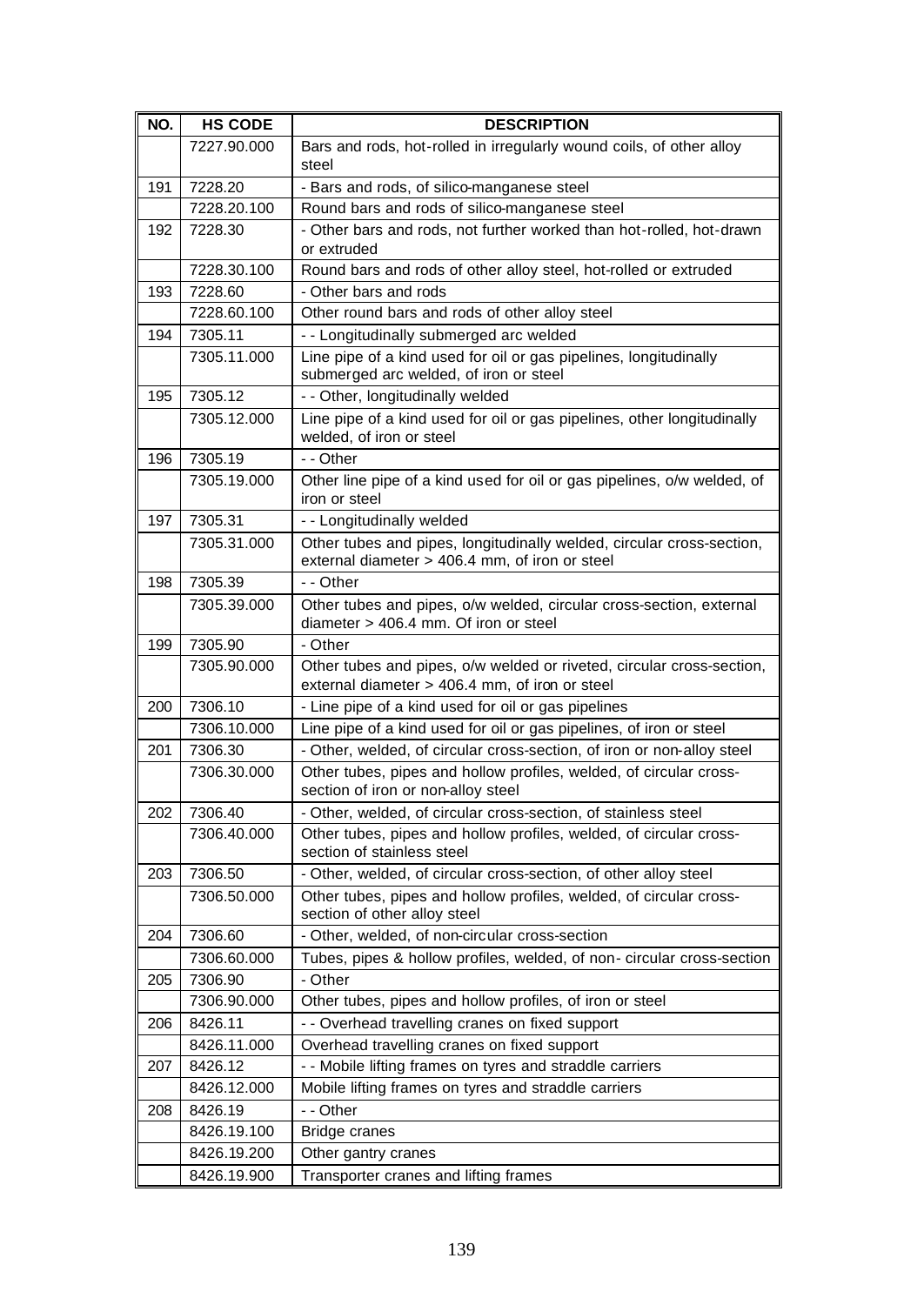| NO. | <b>HS CODE</b> | <b>DESCRIPTION</b>                                                           |
|-----|----------------|------------------------------------------------------------------------------|
| 209 | 8426.20        | - Tower cranes                                                               |
|     | 8426.20.000    | Tower cranes                                                                 |
| 210 | 8426.30        | - Portal or pedestal jib cranes                                              |
|     | 8426.30.000    | Portal or pedestal jib cranes                                                |
| 211 | 8426.41        | - - On tyres                                                                 |
|     | 8426.41.000    | Other machinery, self-propelled, on tyres                                    |
| 212 | 8426.49        | - - Other                                                                    |
|     | 8426.49.000    | Other machinery without tyres, self-propelled                                |
| 213 | 8426.91        | - - Designed for mounting on road vehicles                                   |
|     | 8426.91.000    | Other machinery designed for mounting on road vehicles                       |
| 214 | 8426.99        | - - Other                                                                    |
|     | 8426.99.000    | Other machinery fitted with a crane                                          |
| 215 | 8427.10        | - Self-propelled trucks powered by an electric motor                         |
|     | 8427.10.000    | Self-propelled trucks powered by an electric motor                           |
| 216 | 8427.20        | - Other self-propelled trucks                                                |
|     | 8427.20.000    | Other self-propelled trucks                                                  |
| 217 | 8427.90        | - Other trucks                                                               |
|     | 8427.90.000    | Other trucks fitted with lifting or handling equipment                       |
| 218 | 8428.10        | - Lifts and skip hoists                                                      |
|     | 8428.10.100    | Lifts                                                                        |
| 219 | 8429.11        | - - Track laying                                                             |
|     | 8429.11.000    | Track-laying, bulldozers and angledozers                                     |
| 220 | 8429.19        | - - Other                                                                    |
|     | 8429.19.000    | Other bulldozers and angledozers                                             |
| 221 | 8429.20        | - Graders and levellers                                                      |
|     | 8429.20.000    | <b>Graders and levellers</b>                                                 |
| 222 | 8429.30        | - Scrapers                                                                   |
|     | 8429.30.000    | Scrapers, self-propelled                                                     |
| 223 | 8429.40        | - Tamping machines and road rollers                                          |
|     | 8429.40.110    | Road rollers, vibratory                                                      |
|     | 8429.40.190    | Road rollers, other than vibratory                                           |
|     | 8429.40.200    | Tamping machines                                                             |
| 224 | 8429.51        | - - Front-end shovel loaders                                                 |
|     | 8429.51.000    | Front-end shovel loaders                                                     |
| 225 | 8429.52        | - - Machinery with a 360° revolving superstructure                           |
|     | 8429.52.000    | Machinery with a 360° revolving super structure                              |
| 226 | 8429.59        | - - Other                                                                    |
|     | 8429.59.000    | Other mechanical shovels, excavaters and shovel loaders, self-<br>propelled  |
| 227 | 8430.10        | - Pile-drivers and pile-extractors                                           |
|     | 8430.10.000    | Pile-drivers and pile-extractors                                             |
| 228 | 8430.31        | - - Self-propelled                                                           |
|     | 8430.31.000    | Coal or rock cutters and tunnelling machinery, self-propelled                |
| 229 | 8430.39        | - - Other                                                                    |
|     | 8430.39.000    | Coal or rock cutters and tunnelling machinery, other than self-<br>propelled |
| 230 | 8430.41        | - - Self-propelled                                                           |
|     | 8430.41.000    | Boring or sinking machinery, self-propelled                                  |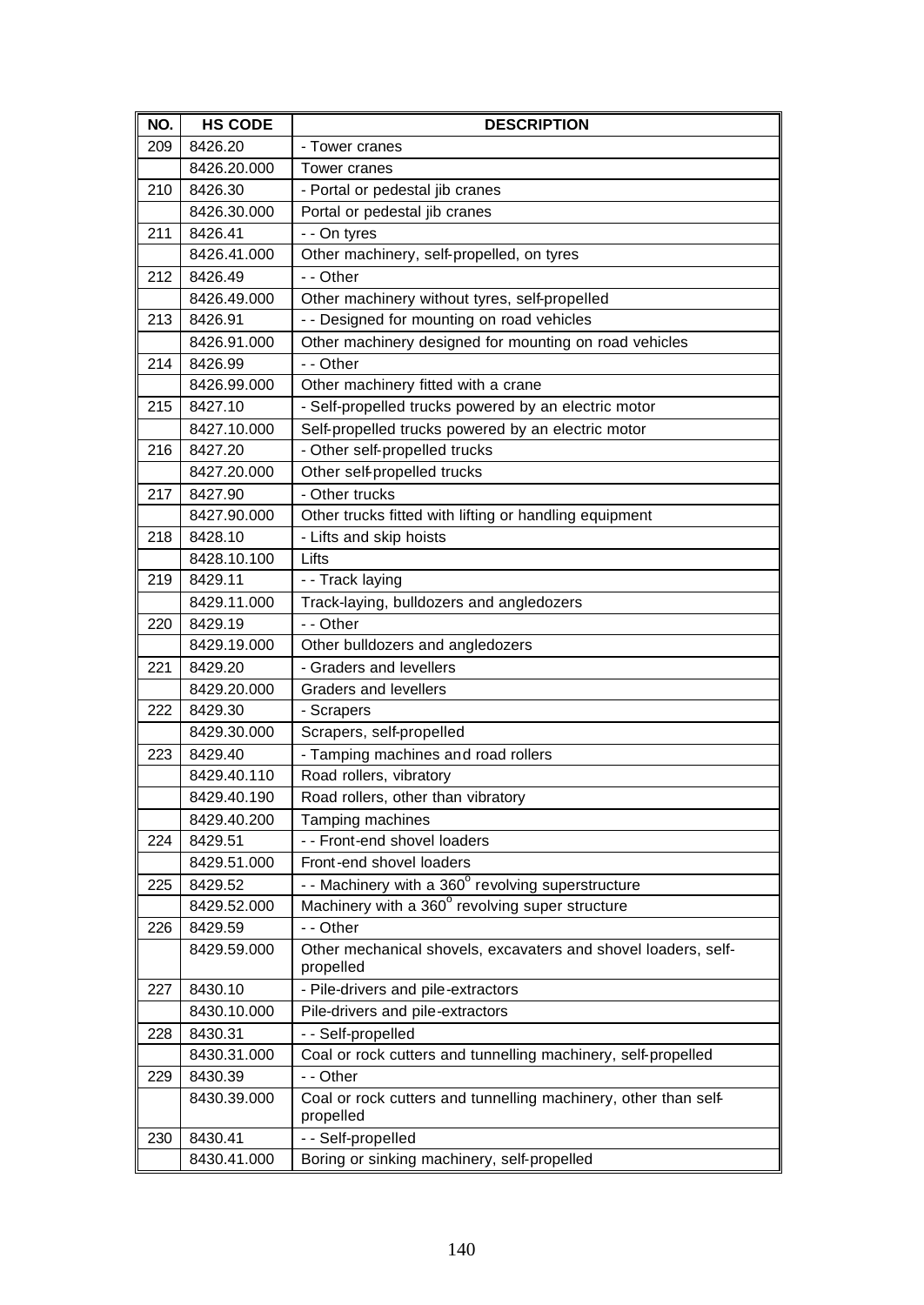| NO. | <b>HS CODE</b> | <b>DESCRIPTION</b>                                                                                                             |
|-----|----------------|--------------------------------------------------------------------------------------------------------------------------------|
| 231 | 8430.49        | - - Other                                                                                                                      |
|     | 8430.49.110    | Wellhead module, for use in oil drilling operations                                                                            |
|     | 8430.49.120    | Integrated production module, for use in oil drilling operations                                                               |
|     | 8430.49.900    | Other boring or sinking machinery, other than self-propelled                                                                   |
| 232 | 8430.50        | - Other machinery, self-propelled                                                                                              |
|     | 8430.50.000    | Other machinery, self-propelled                                                                                                |
| 233 | 8430.61        | - - Tamping or compacting machinery                                                                                            |
|     | 8430.61.000    | Tamping or campacting machinery, not self-propelled                                                                            |
| 234 | 8430.69        | - - Other                                                                                                                      |
|     | 8430.69.000    | Other machineries, not self-propelled                                                                                          |
| 235 | 8431.10        | - Of machinery of heading 84.25                                                                                                |
|     | 8431.10.000    | Parts for pulley tackle & hoist other than skip hoists                                                                         |
| 236 | 8431.20        | - Of machinery of heading 84.27                                                                                                |
|     | 8431.20.100    | Parts for self-propelled trucks powered by an electric motor and<br>other self-propelled trucks                                |
|     | 8431.20.200    | Parts for trucks fitted with lifting or handling equipment                                                                     |
|     | 8431.20.900    | Other parts for fork-lift trucks                                                                                               |
| 237 | 8431.41        | - - Buckets, shovels, grabs and grips                                                                                          |
|     | 8431.41.100    | Parts of buckets, shovels, grabs & grips for heading no. 84.26                                                                 |
|     | 8431.41.900    | Parts of buckets, shovels, grabs & grips, other                                                                                |
| 238 | 8431.42        | - - Bulldozer or angledozer blades                                                                                             |
|     | 8431.42.000    | Parts for bulldozer or angledozer blades                                                                                       |
| 239 | 8431.43        | - - Parts of boring or sinking machinery of subheading 8430.41 or<br>8430.49                                                   |
|     | 8431.43.000    | Parts for boring or sinking machinery                                                                                          |
| 240 | 8431.49        | - - Other                                                                                                                      |
|     | 8431.49.100    | Parts for road rollers, vibratory and others                                                                                   |
|     | 8431.49.210    | Parts for straddle carriers & crane trucks on tyres                                                                            |
|     | 8431.49.290    | Parts for mobile lifting frames on tyres                                                                                       |
|     | 8431.49.900    | Other parts of machinery                                                                                                       |
| 241 | 8524.99        | - - Other                                                                                                                      |
|     | 8524.99.900    | Other recorded media, for other than use in computers or compact<br>discs                                                      |
| 242 | 8528.12        | - - Colour                                                                                                                     |
|     | 8528.12.111    | Colour television receivers, mains operated, with screen of 41.6 cm<br>and below                                               |
| 243 | 8544.20        | - Co-axial cable and other co-axial electric conductors                                                                        |
|     | 8544.20.100    | Co-axial cable and other co-axial electric conductors, of natural or<br>synthetic rubber insulated                             |
|     | 8544.20.200    | Co-axial cable and other co-axial electric conducors, plastic<br>insulated                                                     |
| 244 | 8544.41        | - - Fitted with connectors                                                                                                     |
|     | 8544.41.220    | Power transfer wire, cables, bars, strips, etc. With connectors,<br>plastic insulated for voltage not exceeding 80 V           |
|     | 8544.41.920    | Other insulated electric wire cables, fitted with connectors, plastic<br>insulated for voltage not exceeding 80 V              |
| 245 | 8544.49        | - - Other                                                                                                                      |
|     | 8544.49.220    | Power transfer wire, cable bars, strip, etc., not fitted with<br>connectors, plastic insulated, for voltage not exceeding 80 V |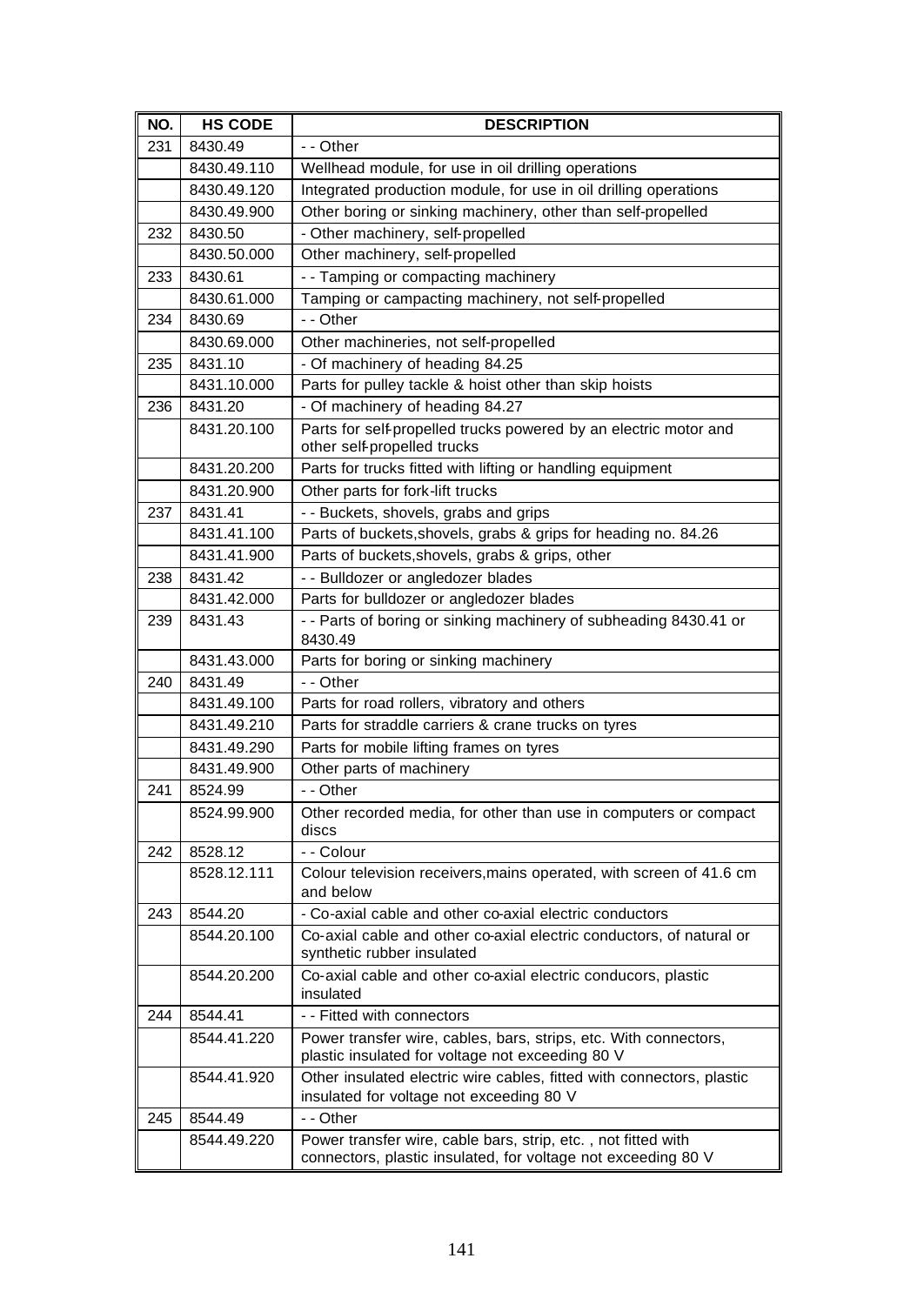| NO. | <b>HS CODE</b> | <b>DESCRIPTION</b>                                                                                                                                                                                                    |
|-----|----------------|-----------------------------------------------------------------------------------------------------------------------------------------------------------------------------------------------------------------------|
| 245 | 8544.51        | - - Fitted with connectors                                                                                                                                                                                            |
|     | 8544.51.220    | Power transfer wire, cables, etc., fitted with connectors, plastic<br>insulated, for voltage exd 80 V but not exceeding 1000 V                                                                                        |
|     | 8544.51.920    | Other insulated electric wire, cables, fitted with connectors, plastic<br>insulated, for voltage exd 80 V but not exceeding 1000 V                                                                                    |
| 247 | 8544.59        | - - Other                                                                                                                                                                                                             |
|     | 8544.59.220    | Power transfer wire, cable, bars, strip, etc., plastic insulated                                                                                                                                                      |
| 248 | 8544.60        | - Other electric conductors, for a voltage exceeding 1,000V                                                                                                                                                           |
|     | 8544.60.120    | Power transfer wire, cable, bars, strips, etc, plastic insulated, for a<br>voltage exceeding 1000 V                                                                                                                   |
| 249 | 8701.20        | - Road tractors for semi-trailers                                                                                                                                                                                     |
|     | 8701.20.220    | Road tractors for semi-trailers, completely built-up, old                                                                                                                                                             |
| 250 | 8702.10        | - With compression-ignition internal combustion piston engine<br>(diesel or semi-diesel)                                                                                                                              |
|     | 8702.10.110    | Motor vehicle for the transport of 10 or more persons, including the<br>driver: motor buses, with compression-ignition engine (diesel or<br>semi-diesel), completely knocked down (CKD)                               |
|     | 8702.10.121    | Motor vehicle for the transport of 10 or more persons, including the<br>driver motor buses, with compression-ignition engine (diesel or<br>semi-diesel), completely built-up (CBU): new                               |
|     | 8702.10.122    | Motor vehicle for the transport of 10 or more persons, including the<br>driver, motor buses, with compression-ignition engine (diesel or<br>semi-diesel), CBU: old                                                    |
|     | 8702.10.900    | Other motor vehicle for the transport of 10 or more persons,<br>including the driver, other than motor buses, with compression-<br>ignition engine (diesel/s-diesel)                                                  |
| 251 | 8702.90        | - Other                                                                                                                                                                                                               |
|     | 8702.90.110    | Other motor buses, other than with compression-ignition engine<br>(diesel or semi-diesel), CKD                                                                                                                        |
|     | 8702.90.121    | Other motor buses, other than with compression-ignition engine<br>(diesel or semi-diesel), CBU: new                                                                                                                   |
|     | 8702.90.122    | Other motor buses, other than with compression-ignition engine<br>(diesel or semi-diesel), CBU: old                                                                                                                   |
|     | 8702.90.900    | Other motor vehicle for the transport of 10 or more persons,<br>including the driver, other than motor buses, other than with<br>compression-ignition engine                                                          |
| 252 | 8703.21        | - - Of a cylinder capacity not exceeding 1,000 cc                                                                                                                                                                     |
|     | 8703.21.210    | Four wheel drive vehicles (other than motor cars, station wagons,                                                                                                                                                     |
|     |                | sports cars, racing cars and motor vehicles of subheading Nos.<br>8703.21 910, 8703.21 921 and 8703.21 922): CKD                                                                                                      |
| 253 | 8703.22        | - - Of a cylinder capacity exceeding 1,000 cc but not exceeding<br>1,500 cc                                                                                                                                           |
|     | 8703.22.210    | Four wheel drive vehicles (other than motor cars, station wagons,<br>sports cars, racing cars and motor vehicles of subheading Nos.<br>8703.22 910, 8703.22 921 and 8703.22 922):                                     |
| 254 | 8703.23        | - - Of a cylinder capacity exceeding 1,500 cc but not exceeding<br>$3,000$ cc                                                                                                                                         |
|     | 8703.23.211    | Four wheel drive vehicles (other than motor cars, station wagons,<br>sports cars, racing cars and motor vehicles of subheading Nos.<br>8702.23 911 to 8703.23 934): CKD: of a cylinder capacity less than<br>1,800 cc |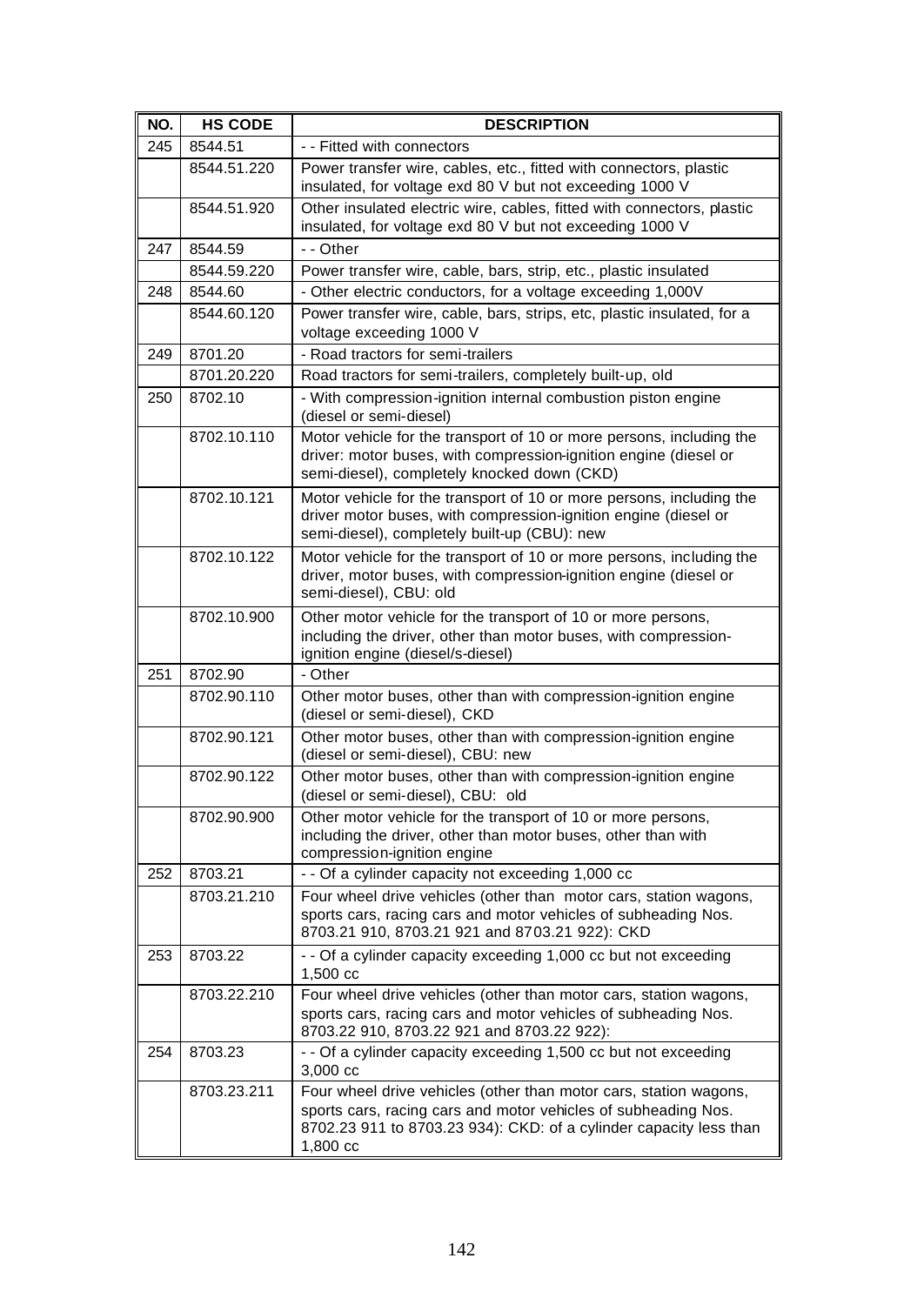| NO. | <b>HS CODE</b> | <b>DESCRIPTION</b>                                                                                                                                                                                                                     |
|-----|----------------|----------------------------------------------------------------------------------------------------------------------------------------------------------------------------------------------------------------------------------------|
|     | 8703.23.212    | Four wheel drive vehicles (other than motor cars, station wagons,<br>sports cars, racing cars and motor vehicles of subheading Nos.<br>8702.23 911 to 8703.23 934): CKD: of a cylinder capacity 1,800 cc<br>but less than 2,000 cc     |
|     | 8703.23.213    | Four wheel drive vehicles (other than motor cars, station wagons,<br>sports cars, racing cars and motor vehicles of subheading Nos.<br>8702.23 911 to 8703.23 934): CKD: of a cylinder capacity 2,000 cc<br>but less than 2,500 cc     |
|     | 8703.23.214    | Four wheel drive vehicles (other than motor cars, station wagons,<br>sports cars, racing cars and motor vehicles of subheading Nos.<br>8702.23 911 to 8703.23 934): CKD: of a cylinder capacity 2,500 cc<br>but not exceeding 3,000 cc |
|     | 8703.23.311    | Motor cars (including station wagons, sports cars and racing cars):<br>CKD : of a cylinder capacity less than 2,000 cc                                                                                                                 |
|     | 8703.23.312    | Motor cars (including station wagons, sports cars and racing cars):<br>CKD: of a cylinder capacity 2,000 cc but less than 2,500 cc                                                                                                     |
|     | 8703.23.313    | Motor cars (including station wagons, sports cars and racing cars):<br>CKD: of a cylinder capacity 2,500 cc but not exceeding 3,000 cc                                                                                                 |
|     | 8703.23.911    | Other: motor vehicles including station wagons and racing cars, with<br>spark-ignition engine CKD: of a cylinder capacity less than 1,800 cc                                                                                           |
|     | 8703.23.912    | Other: motor vehicles including station wagons and racing cars, with<br>spark-ignition engine CKD: of a cylinder capacity 1,800 cc but less<br>than 2,000 cc                                                                           |
|     | 8703.23.913    | Other: motor vehicles including station wagons and racing cars, with<br>spark-ignition engine CKD: of a cylinder capacity 2000 cc but less<br>than 2,500 cc                                                                            |
|     | 8703.23.914    | Other: motor vehicles including station wagons and racing cars, with<br>spark-ignition engine CKD: of a cylinder capacity 2500 cc but less<br>than 3,000 cc                                                                            |
| 255 | 8703.24        | - - Of a cylinder capacity exceeding 3,000 cc                                                                                                                                                                                          |
|     | 8703.24.210    | Four wheel drive vehicles (other than motor cars, station wagons,<br>sports cars, racing cars and motor vehicles of sub-heading Nos.<br>8703.24 910, 8703.24 921 and 8703.24 922)                                                      |
|     | 8703.24.310    | Motor cars (including station wagons, sports cars and racing cars):<br><b>CKD</b>                                                                                                                                                      |
|     | 8703.24.910    | Motor cars (including station wagons, sports cars and racing cars):<br>CKD; others                                                                                                                                                     |
| 256 | 8703.31        | - - Of a cylinder capacity not exceeding 1,500 cc                                                                                                                                                                                      |
|     | 8703.31.210    | Four wheel drive vehicles (other than motor cars, station wagons,<br>sports cars, racing cars and motor vehicles of sub-heading Nos.<br>8703.31 910, 8703.31 921 and 8703.31 922):                                                     |
|     | 8703.31.310    | Motor cars (including station wagons, sports cars and racing cars):<br><b>CKD</b>                                                                                                                                                      |
|     | 8703.31.910    | Motor cars (including station wagons, sports cars and racing cars):<br>CKD, others                                                                                                                                                     |
| 257 | 8703.32        | - - Of a cylinder capacity exceeding 1,500 cc but not exceeding<br>2,500 cc                                                                                                                                                            |
|     | 8703.32.211    | Four wheel drive vehicles (other than motor cars, station wagons,<br>sports cars, racing cars and motor vehicles of sub-heading nos.<br>8703.32 911 to 8703.32 933): CKD                                                               |
|     | 8703.32.212    | Four wheel drive vehicles (other than motor cars, station wagons,<br>sports cars, racing cars and motor vehicles of sub-heading nos.<br>8703.32 911 to 8703.32 933): CKD                                                               |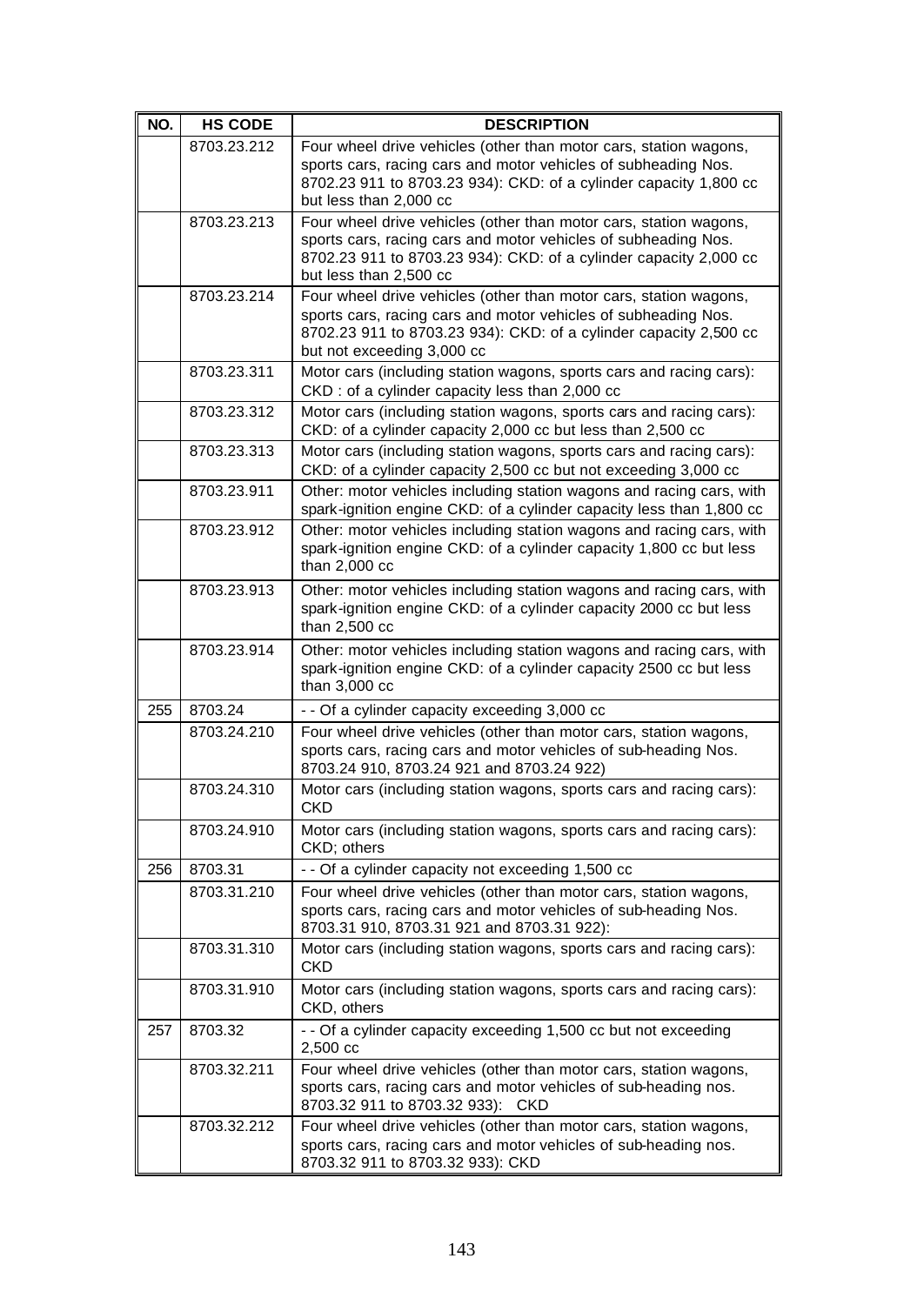| NO. | <b>HS CODE</b> | <b>DESCRIPTION</b>                                                                                                                                                       |
|-----|----------------|--------------------------------------------------------------------------------------------------------------------------------------------------------------------------|
|     | 8703.32.213    | Four wheel drive vehicles (other than motor cars, station wagons,<br>sports cars, racing cars and motor vehicles of sub-heading nos.<br>8703.32 911 to 8703.32 933): CKD |
|     | 8703.32.311    | Motor cars (including station wagons, sports cars and racing cars):<br>CKD: of a cylinder capacity less than 2,000 cc                                                    |
|     | 8703.32.312    | Motor cars (including station wagons, sports cars and racing cars):<br>CKD: of a cylinder capacity 2,000 cc but not exceeding 2,500 cc                                   |
|     | 8703.32.911    | Motor cars (including station wagons, sports cars and racing cars):<br>other: CKD: of a cylinder capacity less than 1,800                                                |
|     | 8703.32.912    | Motor cars (including station wagons, sports cars and racing cars):<br>other CKD: of a cylinder capacity 1,800 cc but less than 2,000 cc                                 |
|     | 8703.32.913    | Motor cars (including station wagons, sports cars and racing cars):<br>other CKD: of a cylinder capacity 2,000cc but not exceeding 2,500cc                               |
| 258 | 8703.33        | - - Of a cylinder capacity exceeding 2,500cc                                                                                                                             |
|     | 8703.33.210    | Four wheel drive vehicles (other than motor cars, station wagons,<br>sports cars, racing cars and motor vehicles of sub-heading nos.<br>8703.33 910 to 8703.33 932): CKD |
|     | 8703.33.311    | Motor cars (including station wagon, sports cars and racing cars):<br>CKD: of a cylinder capacity exceeding 2,500 cc but less than 3,000<br>cc                           |
|     | 8703.33.312    | Motor cars (including station wagon, sports cars and racing cars):<br>CKD: of a cylinder capacity 3000 cc and above                                                      |
|     | 8703.33.910    | Motor cars (including station wagon, sports cars and racing cars):<br>CKD: others                                                                                        |
| 259 | 8703.90        | - Other                                                                                                                                                                  |
|     | 8703.90.211    | Four wheel drive vehicles (other than motor cars, station wagons,<br>sports cars, racing cars and motor vehicles of subheading nos.<br>8703.90 911 to 8703.90 935): CKD: |
|     | 8703.90.212    | Four wheel drive vehicles (other than motor cars, station wagons,<br>sports cars, racing cars and motor vehicles of subheading nos.<br>8703.90 911 to 8703.90 935): CKD: |
|     | 8703.90.213    | Four wheel drive vehicles (other than motor cars, station wagons,<br>sports cars, racing cars and motor vehicles of subheading nos.<br>8703.90 911 to 8703.90 935): CKD: |
|     | 8703.90.214    | Four wheel drive vehicles (other than motor cars, station wagons,<br>sports cars, racing cars and motor vehicles of subheading nos.<br>8703.90 911 to 8703.90 935): CKD: |
|     | 8703.90.310    | Motor cars (including station wagons, sports cars and racing cars):<br>electric-powered;                                                                                 |
|     | 8703.90.321    | Motor cars (including station wagons, sports cars and racing cars):<br>other: CKD: of a cylinder capacity less than 2,000 cc                                             |
|     | 8703.90.322    | Motor cars (including station wagons, sports cars and racing cars):<br>other: CKD: of a cylinder capacity 2,000 cc but less than 2,500 cc                                |
|     | 8703.90.323    | Motor cars (including station wagons, sports cars and racing cars):<br>other: CKD: of a cylinder capacity 2,500 cc but less than 3,000 cc                                |
|     | 8703.90.324    | Motor cars (including station wagons, sports cars and racing cars):<br>other: CKD: of a cylinder capacity 3,000 cc and above                                             |
|     | 8703.90.911    | Other: CKD: of a cylinder capacity less than 1,800 cc                                                                                                                    |
|     | 8703.90.912    | Other: CKD: of a cylinder capacity 1,800 cc but less than 2,000 cc                                                                                                       |
|     | 8703.90.913    | Other: CKD: of a cylinder capacity 2,000 cc but less than 2,500 cc                                                                                                       |
|     | 8703.90.914    | Other: CKD: of a cylinder capacity 2,500 cc and above                                                                                                                    |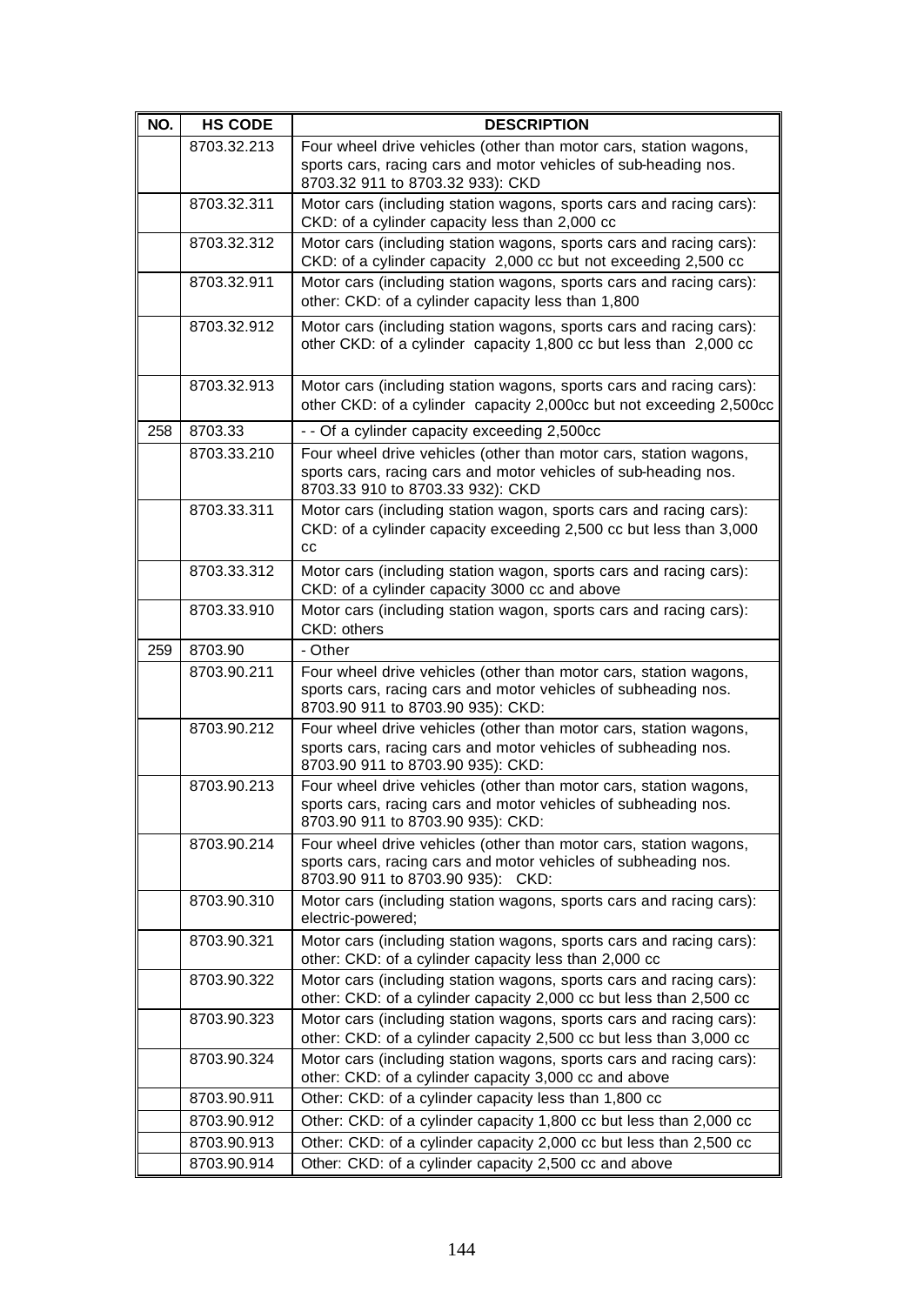| NO. | <b>HS CODE</b> | <b>DESCRIPTION</b>                                                                                                                        |
|-----|----------------|-------------------------------------------------------------------------------------------------------------------------------------------|
| 260 | 8704.10        | - Dumpers designed for off-highway use                                                                                                    |
|     | 8704.10.211    | Dumpers designed for off- highway use, g.v.w. not exceeding 38<br>tonnes, CBU: new                                                        |
|     | 8704.10.311    | Dumpers designed for off- highway use, g.v.w. exceeding 38 tonnes,<br>CBU: new                                                            |
| 261 | 8704.21        | - - Gross vehicle weight not exceeding 5t                                                                                                 |
|     | 8704.21.100    | Other vehicles, with compression-ignition engine, g.v.w. not<br>exceeding 5 tonnes, CKD                                                   |
|     | 8704.21.210    | Other vehicles, with compression-ignition engine, g.v. w. not<br>exceeding 5 tonnes, CBU, new                                             |
| 262 | 8704.22        | - - g.v.w exceeding 5t but not exceeding 20t                                                                                              |
|     | 8704.22.100    | Other vehicels, with compression-ignition engine, g.v.w. > 5 tonnes<br>but not exceeding 20 tonnes, CKD                                   |
|     | 8704.22.210    | Other vehicles, with compression-ignition engine, g.v.w. > 5 tonnes<br>but not exceeding 20 tonnes, CBU, new                              |
| 263 | 8704.23        | - - g.v.w exceeding 20t                                                                                                                   |
|     | 8704.23.100    | Other vehicles, with compression-ignition engine, g.v.w. exceeding<br>20 tonnes, CKD                                                      |
|     | 8704.23.210    | Other vehicles, with compression-ignition engine, g.v.w. exceeding<br>20 tonnes, CBU, new                                                 |
| 264 | 8704.31        | - - g.v.w. not exceeding 5 tonnes                                                                                                         |
|     | 8704.31.100    | Other vehicles, with spark-ignition engine, g.v.w. not exceeding 5<br>tonnes, CKD                                                         |
|     | 8704.31.210    | Other vehicles, with spark-ignition engine, g.v.w. not exceeding 5<br>tonnes, CBU, new                                                    |
| 265 | 8704.32        | - - g.v.w. exceeding 5 tonnes                                                                                                             |
|     | 8704.32.100    | Other vehicles, with spark-ignition engine, g.v.w. exceeding 5<br>tonnes, CKD                                                             |
|     | 8704.32.210    | Other vehicles, with spark-ignition engine, g.v.w. > 5 tonnes, CBU,<br>new                                                                |
| 266 | 8704.90        | - Other                                                                                                                                   |
|     | 8704.90.100    | Other vehicles, CKD                                                                                                                       |
|     | 8704.90.210    | Other vehicles. CBU, new                                                                                                                  |
| 267 | 8711.10        | - With reciprocating internal combustion piston engine of a cylinder<br>capacity not exceeding 50cc                                       |
|     | 8711.10.910    | Motorcycles, of a cylinder capacity not exceeding 50 cc, CKD                                                                              |
|     | 8711.10.921    | Motorcycles, of a cylinder capacity not exceeding 50 cc, CBU, new                                                                         |
|     | 8711.10.929    | Motorcycles, of a cylinder capacity not exceeding 50 cc, CBU, other                                                                       |
| 268 | 8711.20        | - With reciprocating internal combustion piston engine of a cylinder<br>capacity exceeding 50cc but not exceeding 250cc                   |
|     | 8711.20.911    | Motorcycles, with reciprocating internal combustion piston engine of<br>a cylinder capacity not exceeding 150 cc, CKD                     |
|     | 8711.20.912    | Motorcycles, with reciprocating internal combustion piston engine of<br>a cylinder capacity exceeding 150cc but not exceeding 200 cc, CKD |
|     | 8711.20.913    | Motorcycles, with reciprocating internal combustion piston engine of<br>a cylinder capacity exceeding 200cc but not exceeding 250 cc, CKD |
| 269 | 8711.30        | - With reciprocating internal combustion piston engine of a cylinder<br>capacity exceeding 250cc but not exceeding 500cc                  |
|     | 8711.30.200    | Motorcycles with reciprocating internal combustion piston engine of<br>a cylinder capacity exceeding 250 cc but not exceeding 500 cc, CKD |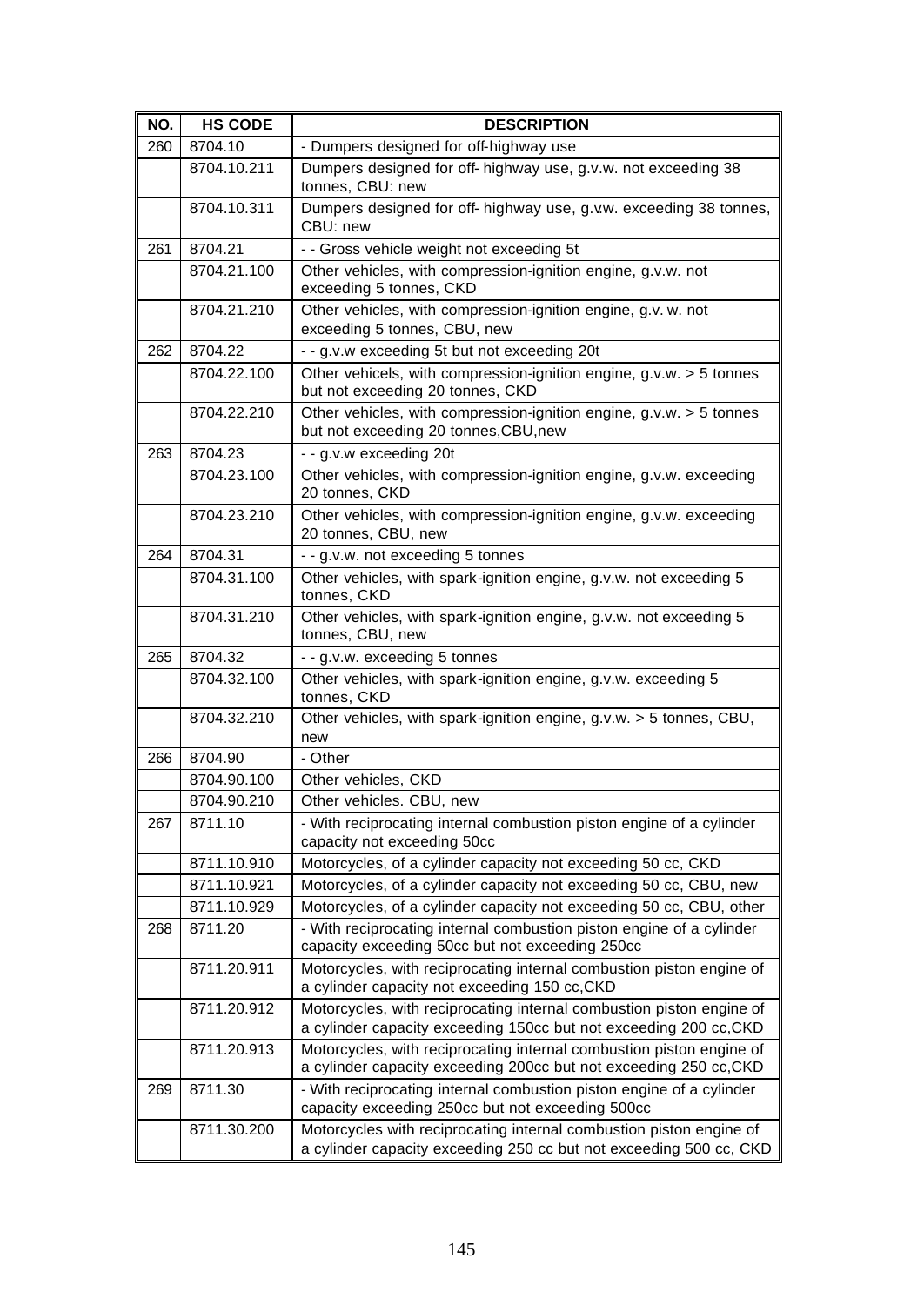| NO. | <b>HS CODE</b> | <b>DESCRIPTION</b>                                                                                                                                             |
|-----|----------------|----------------------------------------------------------------------------------------------------------------------------------------------------------------|
|     | 8711.30.310    | Motor cycles with reciprocating internal combustion piston engine of<br>a cylinder capacity exceeding 250 cc but not exceeding 500 cc,<br>CBU, new             |
|     | 8711.30.390    | Motor cycles with reciprocating internal combustion piston engine of<br>a cylinder capacity exceeding 250 cc, but not exceeding 500 cc,<br>CBU, other          |
| 270 | 8711.40        | - With reciprocating internal combustion piston engine of a cylinder<br>capacity exceeding 500cc but not exceeding 800cc                                       |
|     | 8711.40.200    | Motor cycles with reciprocating internal combustion piston engine of<br>a cylinder capacity exceeding 500 cc, but not exceeding 800 cc,<br>CKD,                |
|     | 8711.40.310    | Motor cycles with reciprocating internal combustion piston engine of<br>a cylinder capacity exceeding 500 cc, but not exceeding 800 cc,<br>CBU, new            |
|     | 8711.40.390    | Motor cycles with reciprocating internal combustion piston engine of<br>a cylinder capacity exceeding 500 cc, but not exceeding 800 cc,<br>CBU, other          |
| 271 | 8711.50        | - With reciprocating internal combustion piston engine of a cylinder<br>capacity exceeding 800cc                                                               |
|     | 8711.50.200    | Motor cycles with reciprocating internal combustion piston engine.<br>Of a cylinder capacity exceeding 800 cc, CKD                                             |
|     | 8711.50.310    | Motor cycles with reciprocating internal combustion piston engine of<br>a cylinder capacity exceeding 800 cc, CBU, new                                         |
|     | 8711.50.390    | Motor cycles with reciprocating internal combustion piston engine of<br>a cylinder capacity exceeding 800 cc, CBU, old                                         |
| 272 | 8711.90        | - Other                                                                                                                                                        |
|     | 8711.90.911    | Motor cycles, other than with reciprocating internal combustion<br>piston engine of a cylinder capacity not exceeding 150 cc, CKD.                             |
|     | 8711.90.912    | Motor cycles, other than with reciprocating internal combustion<br>piston engine of a cylinder capacity exceeding 150 cc but not<br>exceeding 200cc, CKD.      |
|     | 8711.90.913    | Motor cycles, other than with reciprocating internal combustion<br>piston engine of a cylinder capacity exceeding 200 cc but not<br>exceeding 250cc, CKD.      |
|     | 8711.90.914    | Motor cycles, other than with reciprocating internal combustion<br>piston engine of a cylinder capacity exceeding 250 cc but not<br>exceeding 500cc, CKD.      |
|     | 8711.90.915    | Motor cycles, other than with reciprocating internal combustion<br>piston engine of a cylinder capacity exceeding 500 cc but not<br>exceeding 800cc, CKD.      |
|     | 8711.90.916    | Motor cycles, other than with reciprocating internal combustion<br>piston engine of a cylinder capacity exceeding 800 cc CKD.                                  |
|     | 8711.90.923    | Motor cycles, other than with reciprocating internal combustion<br>piston engine of a cylinder capacity exceeding 150 cc but not<br>exceeding 200cc, CBU, new. |
|     | 8711.90.924    | Motor cycles, other than with reciprocating internal combustion<br>piston engine of a cylinder capacity exceeding 200 cc but not<br>exceeding 250cc, CBU, new. |
|     | 8711.90.925    | Motor cycles, other than with reciprocating internal combustion<br>piston engine of a cylinder capacity exceeding 250 cc but not<br>exceeding 500cc, CBU, new. |
|     | 8711.90.926    | Motor cycles, other than with reciprocating internal combustion<br>piston engine of a cylinder capacity exceeding 500 cc but not<br>exceeding 800cc, CBU, new. |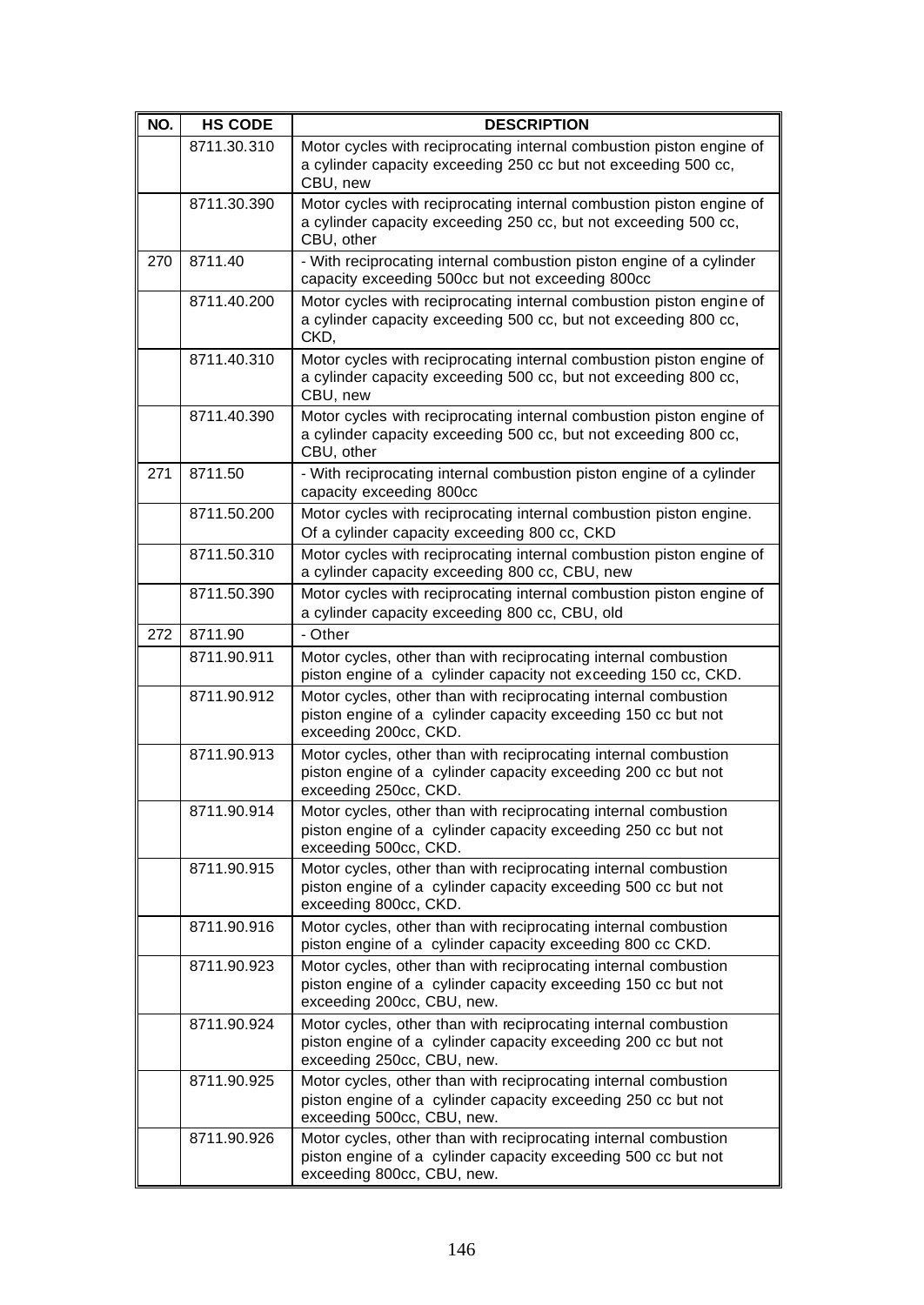| NO. | <b>HS CODE</b> | <b>DESCRIPTION</b>                                                                                                                                              |
|-----|----------------|-----------------------------------------------------------------------------------------------------------------------------------------------------------------|
|     | 8711.90.927    | Motor cycles, other than with reciprocating internal combustion<br>piston engine of a cylinder capacity exceeding 800 cc, CBU, new.                             |
|     | 8711.90.993    | Motor cycles, other than with reciprocating internal combustion<br>piston engine of a cylinder capacity exceeding 200 cc but not<br>exceeding 250cc, CBU, other |
|     | 8711.90.994    | Motor cycles, other than with reciprocating internal combustion<br>piston engine of a cylinder capacity exceeding 250 cc but not<br>exceeding 500cc, CBU, other |
|     | 8711.90.995    | Motor cycles, other than with reciprocating internal combustion<br>piston engine of a cylinder capacity exceeding 500 cc but not<br>exceeding 800cc, CBU.other  |
|     | 8711.90.996    | Motor cycles, other than with reciprocating internal combustion<br>piston engine of a cylinder capacity exceeding 800 cc CBU., other                            |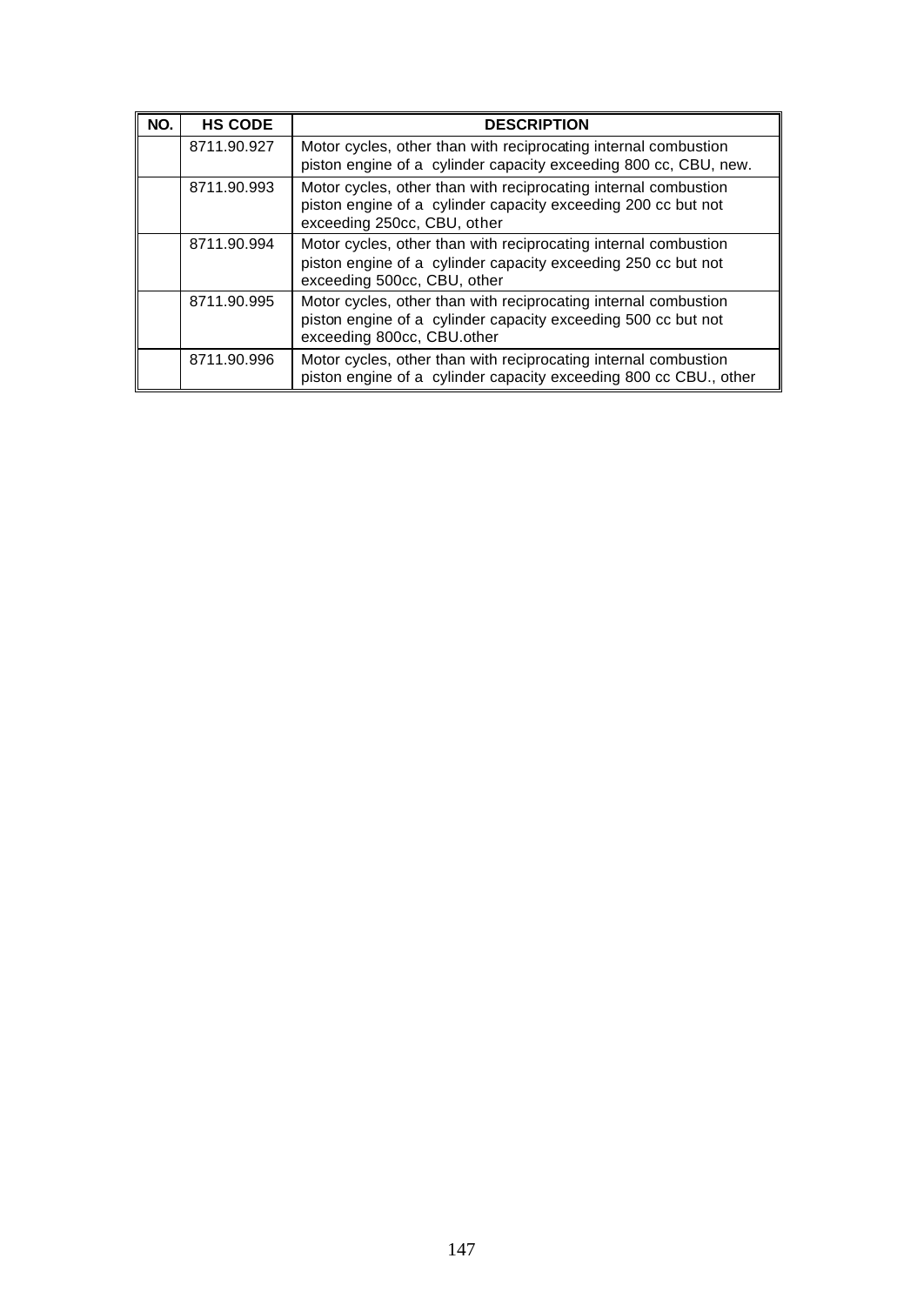## (g) Myanmar:

| NO.            | <b>HS CODE</b> | <b>DESCRIPTION</b>                                                        |
|----------------|----------------|---------------------------------------------------------------------------|
| 1              | 0901.11        | - - Not decaffeinated                                                     |
|                | 0901.11.1000   | --- Arabica WIB or Robusta OIB                                            |
|                | 0901.11.9000   | $- -$ Other                                                               |
| 2              | 0901.12        | - - Decaffeinated                                                         |
|                | 0901.12.1000   | --- Arabica WIB or Robusta OIB                                            |
|                | 0901.12.9000   | $- -$ Other                                                               |
| 3              | 0902.10        | - Green tea (not fermented) in immediate packings of a content            |
|                |                | not exceeding 3kg                                                         |
|                | 0902.10.1000   | - - Leaf                                                                  |
|                | 0902.10.9000   | - - Other                                                                 |
| 4              | 0902.20        | - Other green tea (not fermented)                                         |
|                | 0902.20.1000   | - - Leaf                                                                  |
|                | 0902.20.9000   | - - Other                                                                 |
| 5              | 0904.20        | - Fruits of the genus Capsicum or of the genus Pimenta, dried or          |
|                |                | crushed or ground                                                         |
|                | 0904.20.1000   | - - Chillies, dried                                                       |
| 6              | 1005.10        | - Seed                                                                    |
| $\overline{7}$ | 1006.10        | - Rice in the husk (paddy or rough)                                       |
|                | 1006.10.1000   | - - Suitable for sowing                                                   |
|                | 1006.10.9000   | - - Other-                                                                |
| 8              | 1006.20        | - Husked (brown) rice                                                     |
|                | 1006.20.1000   | - - Thai Hom Mali rice                                                    |
|                | 1006.20.90     | - - Other:                                                                |
|                | 1006.20.9010   | ------- Shwebo Khunni                                                     |
|                | 1006.20.9020   | $----$ - Ngasein                                                          |
|                | 1006.20.9090   | $- - - - - -$ Other                                                       |
| 9              | 1006.30        | - Semi-milled or wholly milled rice, whether or not polished or<br>glazed |
|                | 1006.30.11     | - - Fragrant rice:                                                        |
|                |                | - - - Whole-                                                              |
|                |                | - - - - - - - Emata:                                                      |
|                | 1006.30.1111   | -------- Emata, Loonzein 100%                                             |
|                | 1006.30.1112   | -------- Emata, Super-                                                    |
|                | 1006.30.1120   | - - - - - - - Zeera, Super 100%                                           |
|                | 1006.30.1190   | $---$ Other                                                               |
|                | 1006.30.12     | --- Not more than 5% broken                                               |
|                |                | - - - - - - - Emata:                                                      |
|                | 1006.30.1211   | -------- Emata, Loonzein 5%-                                              |
|                | 1006.30.1212   | $- - - - - -$ Emata, Super 5%                                             |
|                | 1006.30.1220   | ------- Ngakywe, Super 5%                                                 |
|                | 1006.30.1230   | $---$ Zeera, Super 5%                                                     |
|                | 1006.30.1290   | $- - - - - -$ Other                                                       |
|                | 1006.30.13     | --- More than 5% but not more than 10% broken                             |
|                | 1006.30.1310   | - - - - - - - Emata, Super 10%                                            |
|                | 1006.30.1320   | $- - - - - -$ Zeera, Super 10%                                            |
|                | 1006.30.1390   | $- - - - - -$ Other-                                                      |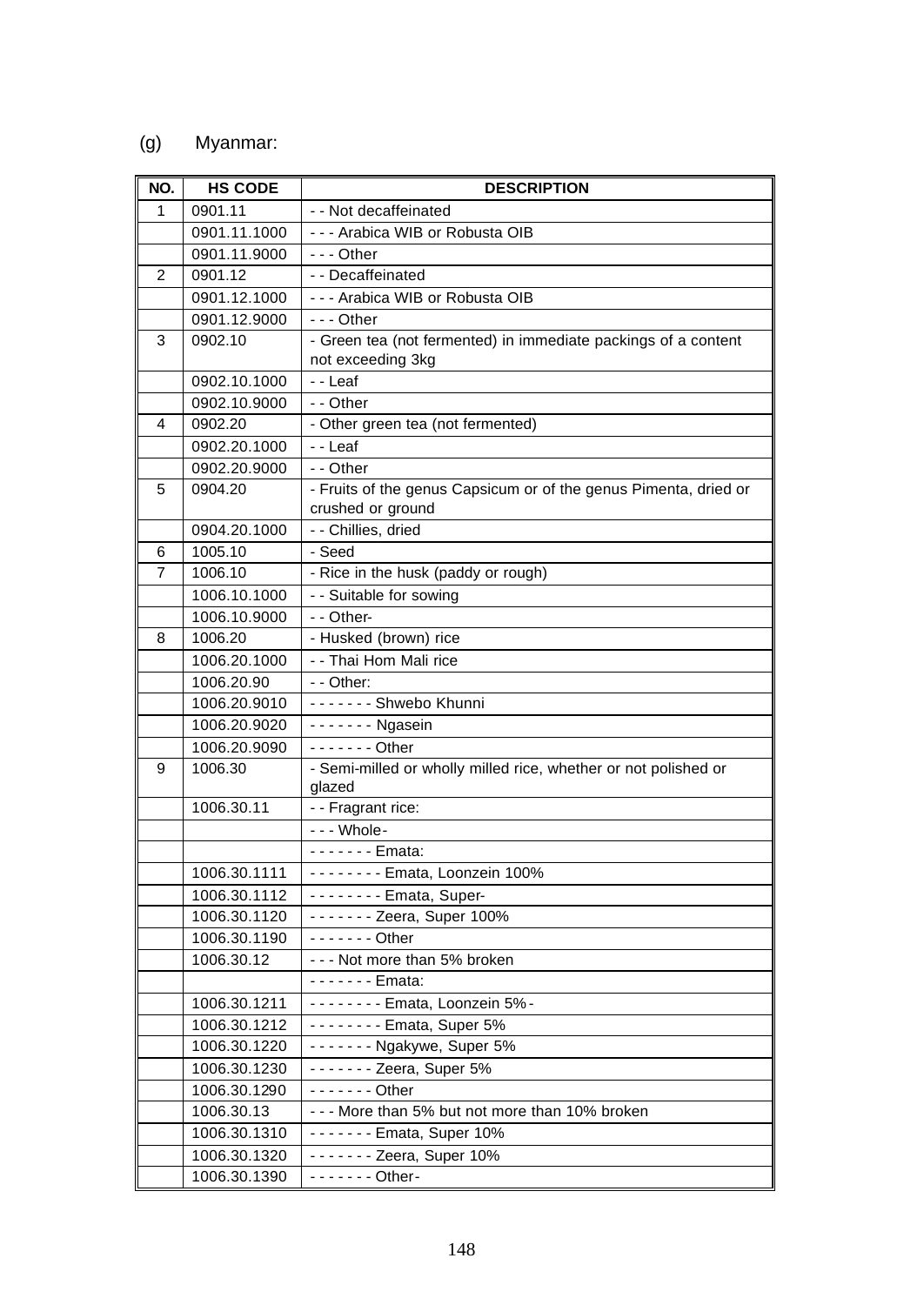| 1006.30.14<br>- - - More than 10% but not more than 25% broken<br>- - - - - - - Emata:<br>1006.30.1411<br>-------- Emata, Myanmar 15%-<br>1006.30.1412<br>-------- Emata, Myanmar 25%<br>1006.30.1413<br>-------- Emata Super 15%<br>------- Meedone, Myanmar 15%<br>1006.30.1420<br>- - - - - - - Ngakywe:<br>------- Ngakywe, Myanmar 15%<br>1006.30.1431<br>1006.30.1432<br>------- Ngakywe, Myanmar 25%<br>$---$ Ngasein:<br>-------- Ngasein, Myanmar 15%<br>1006.30.1441<br>1006.30.1442<br>-------- Ngasein, Myanmar 25%<br>- - - - - - - Zeera:<br>$-----$ Zeera, Myanmar 15%<br>1006.30.1451<br>1006.30.1452<br>$- - - - - -$ Zeera, Super 25%<br>$---$ Other<br>1006.30.1490<br>1006.30.1900<br>$- -$ - Other-<br>1006.30.20<br>- - Parboiled rice<br>------- Emata, long boiled 10%<br>1006.30.2010<br>------- Ngasein, full boiled 12%<br>1006.30.2020<br>1006.30.2030<br>------- Zeera, full boiled 12%<br>$\frac{1}{2}$ - - - - - Emata, boiled 12%<br>1006.30.2040<br>$- - - - - -$ Other<br>1006.30.2050<br>1006.30.30<br>- - Glutinous rice (pulot)<br>------- Kauknyin, Myanmar 15%<br>1006.30.3010<br>1006.30.3020<br>$- - - - - -$ Other<br>1006.30.4000<br>- - Basmati rice<br>- - Thai Hom Mali rice<br>1006.30.5000<br>- - Other:<br>1006.30.61<br>- - - Whole-<br>------- Emata, Super 100%<br>1006.30.6110<br>1006.30.6120<br>$----$ Emata, Loonzein 100%<br>1006.30.6130<br>$- - - - - -$ Zeera, Super 100%<br>1006.30.6200<br>--- Not more than 5% broken<br>1006.30.6300<br>--- More than 5% but not more than 10% broken<br>1006.30.6400<br>--- More than 10% but not more than 25% broken<br>1006.30.6900<br>$--$ Other-<br>1006.40<br>- Broken<br>10<br>1006.40.0010<br>- - - - - - - B Extra<br>------- B 1 & 2 Extra<br>1006.40.0020<br>1006.40.0030<br>------- B 1 & 2 Mixed<br>1006.40.0040<br>$-----B$ 2, 3 & 4 Mixed<br>1006.40.0050<br>$---$ Ordinary 1<br>------- Ordinary 2, 3 & 4 mixed<br>1006.40.0060<br>------- Boiled broken rice, mixed<br>1006.40.0070<br>1006.40.0080<br>------- Zeera white broken<br>1006.40.0090<br>$- - - - - -$ Other<br>11 | NO. | <b>HS CODE</b> | <b>DESCRIPTION</b> |
|--------------------------------------------------------------------------------------------------------------------------------------------------------------------------------------------------------------------------------------------------------------------------------------------------------------------------------------------------------------------------------------------------------------------------------------------------------------------------------------------------------------------------------------------------------------------------------------------------------------------------------------------------------------------------------------------------------------------------------------------------------------------------------------------------------------------------------------------------------------------------------------------------------------------------------------------------------------------------------------------------------------------------------------------------------------------------------------------------------------------------------------------------------------------------------------------------------------------------------------------------------------------------------------------------------------------------------------------------------------------------------------------------------------------------------------------------------------------------------------------------------------------------------------------------------------------------------------------------------------------------------------------------------------------------------------------------------------------------------------------------------------------------------------------------------------------------------------------------------------------------------------------------------------------------------------------------------------------------------------------------------------------------------------------------------------------------------------------------|-----|----------------|--------------------|
|                                                                                                                                                                                                                                                                                                                                                                                                                                                                                                                                                                                                                                                                                                                                                                                                                                                                                                                                                                                                                                                                                                                                                                                                                                                                                                                                                                                                                                                                                                                                                                                                                                                                                                                                                                                                                                                                                                                                                                                                                                                                                                  |     |                |                    |
|                                                                                                                                                                                                                                                                                                                                                                                                                                                                                                                                                                                                                                                                                                                                                                                                                                                                                                                                                                                                                                                                                                                                                                                                                                                                                                                                                                                                                                                                                                                                                                                                                                                                                                                                                                                                                                                                                                                                                                                                                                                                                                  |     |                |                    |
|                                                                                                                                                                                                                                                                                                                                                                                                                                                                                                                                                                                                                                                                                                                                                                                                                                                                                                                                                                                                                                                                                                                                                                                                                                                                                                                                                                                                                                                                                                                                                                                                                                                                                                                                                                                                                                                                                                                                                                                                                                                                                                  |     |                |                    |
|                                                                                                                                                                                                                                                                                                                                                                                                                                                                                                                                                                                                                                                                                                                                                                                                                                                                                                                                                                                                                                                                                                                                                                                                                                                                                                                                                                                                                                                                                                                                                                                                                                                                                                                                                                                                                                                                                                                                                                                                                                                                                                  |     |                |                    |
|                                                                                                                                                                                                                                                                                                                                                                                                                                                                                                                                                                                                                                                                                                                                                                                                                                                                                                                                                                                                                                                                                                                                                                                                                                                                                                                                                                                                                                                                                                                                                                                                                                                                                                                                                                                                                                                                                                                                                                                                                                                                                                  |     |                |                    |
|                                                                                                                                                                                                                                                                                                                                                                                                                                                                                                                                                                                                                                                                                                                                                                                                                                                                                                                                                                                                                                                                                                                                                                                                                                                                                                                                                                                                                                                                                                                                                                                                                                                                                                                                                                                                                                                                                                                                                                                                                                                                                                  |     |                |                    |
|                                                                                                                                                                                                                                                                                                                                                                                                                                                                                                                                                                                                                                                                                                                                                                                                                                                                                                                                                                                                                                                                                                                                                                                                                                                                                                                                                                                                                                                                                                                                                                                                                                                                                                                                                                                                                                                                                                                                                                                                                                                                                                  |     |                |                    |
|                                                                                                                                                                                                                                                                                                                                                                                                                                                                                                                                                                                                                                                                                                                                                                                                                                                                                                                                                                                                                                                                                                                                                                                                                                                                                                                                                                                                                                                                                                                                                                                                                                                                                                                                                                                                                                                                                                                                                                                                                                                                                                  |     |                |                    |
|                                                                                                                                                                                                                                                                                                                                                                                                                                                                                                                                                                                                                                                                                                                                                                                                                                                                                                                                                                                                                                                                                                                                                                                                                                                                                                                                                                                                                                                                                                                                                                                                                                                                                                                                                                                                                                                                                                                                                                                                                                                                                                  |     |                |                    |
|                                                                                                                                                                                                                                                                                                                                                                                                                                                                                                                                                                                                                                                                                                                                                                                                                                                                                                                                                                                                                                                                                                                                                                                                                                                                                                                                                                                                                                                                                                                                                                                                                                                                                                                                                                                                                                                                                                                                                                                                                                                                                                  |     |                |                    |
|                                                                                                                                                                                                                                                                                                                                                                                                                                                                                                                                                                                                                                                                                                                                                                                                                                                                                                                                                                                                                                                                                                                                                                                                                                                                                                                                                                                                                                                                                                                                                                                                                                                                                                                                                                                                                                                                                                                                                                                                                                                                                                  |     |                |                    |
|                                                                                                                                                                                                                                                                                                                                                                                                                                                                                                                                                                                                                                                                                                                                                                                                                                                                                                                                                                                                                                                                                                                                                                                                                                                                                                                                                                                                                                                                                                                                                                                                                                                                                                                                                                                                                                                                                                                                                                                                                                                                                                  |     |                |                    |
|                                                                                                                                                                                                                                                                                                                                                                                                                                                                                                                                                                                                                                                                                                                                                                                                                                                                                                                                                                                                                                                                                                                                                                                                                                                                                                                                                                                                                                                                                                                                                                                                                                                                                                                                                                                                                                                                                                                                                                                                                                                                                                  |     |                |                    |
|                                                                                                                                                                                                                                                                                                                                                                                                                                                                                                                                                                                                                                                                                                                                                                                                                                                                                                                                                                                                                                                                                                                                                                                                                                                                                                                                                                                                                                                                                                                                                                                                                                                                                                                                                                                                                                                                                                                                                                                                                                                                                                  |     |                |                    |
|                                                                                                                                                                                                                                                                                                                                                                                                                                                                                                                                                                                                                                                                                                                                                                                                                                                                                                                                                                                                                                                                                                                                                                                                                                                                                                                                                                                                                                                                                                                                                                                                                                                                                                                                                                                                                                                                                                                                                                                                                                                                                                  |     |                |                    |
|                                                                                                                                                                                                                                                                                                                                                                                                                                                                                                                                                                                                                                                                                                                                                                                                                                                                                                                                                                                                                                                                                                                                                                                                                                                                                                                                                                                                                                                                                                                                                                                                                                                                                                                                                                                                                                                                                                                                                                                                                                                                                                  |     |                |                    |
|                                                                                                                                                                                                                                                                                                                                                                                                                                                                                                                                                                                                                                                                                                                                                                                                                                                                                                                                                                                                                                                                                                                                                                                                                                                                                                                                                                                                                                                                                                                                                                                                                                                                                                                                                                                                                                                                                                                                                                                                                                                                                                  |     |                |                    |
|                                                                                                                                                                                                                                                                                                                                                                                                                                                                                                                                                                                                                                                                                                                                                                                                                                                                                                                                                                                                                                                                                                                                                                                                                                                                                                                                                                                                                                                                                                                                                                                                                                                                                                                                                                                                                                                                                                                                                                                                                                                                                                  |     |                |                    |
|                                                                                                                                                                                                                                                                                                                                                                                                                                                                                                                                                                                                                                                                                                                                                                                                                                                                                                                                                                                                                                                                                                                                                                                                                                                                                                                                                                                                                                                                                                                                                                                                                                                                                                                                                                                                                                                                                                                                                                                                                                                                                                  |     |                |                    |
|                                                                                                                                                                                                                                                                                                                                                                                                                                                                                                                                                                                                                                                                                                                                                                                                                                                                                                                                                                                                                                                                                                                                                                                                                                                                                                                                                                                                                                                                                                                                                                                                                                                                                                                                                                                                                                                                                                                                                                                                                                                                                                  |     |                |                    |
|                                                                                                                                                                                                                                                                                                                                                                                                                                                                                                                                                                                                                                                                                                                                                                                                                                                                                                                                                                                                                                                                                                                                                                                                                                                                                                                                                                                                                                                                                                                                                                                                                                                                                                                                                                                                                                                                                                                                                                                                                                                                                                  |     |                |                    |
|                                                                                                                                                                                                                                                                                                                                                                                                                                                                                                                                                                                                                                                                                                                                                                                                                                                                                                                                                                                                                                                                                                                                                                                                                                                                                                                                                                                                                                                                                                                                                                                                                                                                                                                                                                                                                                                                                                                                                                                                                                                                                                  |     |                |                    |
|                                                                                                                                                                                                                                                                                                                                                                                                                                                                                                                                                                                                                                                                                                                                                                                                                                                                                                                                                                                                                                                                                                                                                                                                                                                                                                                                                                                                                                                                                                                                                                                                                                                                                                                                                                                                                                                                                                                                                                                                                                                                                                  |     |                |                    |
|                                                                                                                                                                                                                                                                                                                                                                                                                                                                                                                                                                                                                                                                                                                                                                                                                                                                                                                                                                                                                                                                                                                                                                                                                                                                                                                                                                                                                                                                                                                                                                                                                                                                                                                                                                                                                                                                                                                                                                                                                                                                                                  |     |                |                    |
|                                                                                                                                                                                                                                                                                                                                                                                                                                                                                                                                                                                                                                                                                                                                                                                                                                                                                                                                                                                                                                                                                                                                                                                                                                                                                                                                                                                                                                                                                                                                                                                                                                                                                                                                                                                                                                                                                                                                                                                                                                                                                                  |     |                |                    |
|                                                                                                                                                                                                                                                                                                                                                                                                                                                                                                                                                                                                                                                                                                                                                                                                                                                                                                                                                                                                                                                                                                                                                                                                                                                                                                                                                                                                                                                                                                                                                                                                                                                                                                                                                                                                                                                                                                                                                                                                                                                                                                  |     |                |                    |
|                                                                                                                                                                                                                                                                                                                                                                                                                                                                                                                                                                                                                                                                                                                                                                                                                                                                                                                                                                                                                                                                                                                                                                                                                                                                                                                                                                                                                                                                                                                                                                                                                                                                                                                                                                                                                                                                                                                                                                                                                                                                                                  |     |                |                    |
|                                                                                                                                                                                                                                                                                                                                                                                                                                                                                                                                                                                                                                                                                                                                                                                                                                                                                                                                                                                                                                                                                                                                                                                                                                                                                                                                                                                                                                                                                                                                                                                                                                                                                                                                                                                                                                                                                                                                                                                                                                                                                                  |     |                |                    |
|                                                                                                                                                                                                                                                                                                                                                                                                                                                                                                                                                                                                                                                                                                                                                                                                                                                                                                                                                                                                                                                                                                                                                                                                                                                                                                                                                                                                                                                                                                                                                                                                                                                                                                                                                                                                                                                                                                                                                                                                                                                                                                  |     |                |                    |
|                                                                                                                                                                                                                                                                                                                                                                                                                                                                                                                                                                                                                                                                                                                                                                                                                                                                                                                                                                                                                                                                                                                                                                                                                                                                                                                                                                                                                                                                                                                                                                                                                                                                                                                                                                                                                                                                                                                                                                                                                                                                                                  |     |                |                    |
|                                                                                                                                                                                                                                                                                                                                                                                                                                                                                                                                                                                                                                                                                                                                                                                                                                                                                                                                                                                                                                                                                                                                                                                                                                                                                                                                                                                                                                                                                                                                                                                                                                                                                                                                                                                                                                                                                                                                                                                                                                                                                                  |     |                |                    |
|                                                                                                                                                                                                                                                                                                                                                                                                                                                                                                                                                                                                                                                                                                                                                                                                                                                                                                                                                                                                                                                                                                                                                                                                                                                                                                                                                                                                                                                                                                                                                                                                                                                                                                                                                                                                                                                                                                                                                                                                                                                                                                  |     |                |                    |
|                                                                                                                                                                                                                                                                                                                                                                                                                                                                                                                                                                                                                                                                                                                                                                                                                                                                                                                                                                                                                                                                                                                                                                                                                                                                                                                                                                                                                                                                                                                                                                                                                                                                                                                                                                                                                                                                                                                                                                                                                                                                                                  |     |                |                    |
|                                                                                                                                                                                                                                                                                                                                                                                                                                                                                                                                                                                                                                                                                                                                                                                                                                                                                                                                                                                                                                                                                                                                                                                                                                                                                                                                                                                                                                                                                                                                                                                                                                                                                                                                                                                                                                                                                                                                                                                                                                                                                                  |     |                |                    |
|                                                                                                                                                                                                                                                                                                                                                                                                                                                                                                                                                                                                                                                                                                                                                                                                                                                                                                                                                                                                                                                                                                                                                                                                                                                                                                                                                                                                                                                                                                                                                                                                                                                                                                                                                                                                                                                                                                                                                                                                                                                                                                  |     |                |                    |
|                                                                                                                                                                                                                                                                                                                                                                                                                                                                                                                                                                                                                                                                                                                                                                                                                                                                                                                                                                                                                                                                                                                                                                                                                                                                                                                                                                                                                                                                                                                                                                                                                                                                                                                                                                                                                                                                                                                                                                                                                                                                                                  |     |                |                    |
|                                                                                                                                                                                                                                                                                                                                                                                                                                                                                                                                                                                                                                                                                                                                                                                                                                                                                                                                                                                                                                                                                                                                                                                                                                                                                                                                                                                                                                                                                                                                                                                                                                                                                                                                                                                                                                                                                                                                                                                                                                                                                                  |     |                |                    |
|                                                                                                                                                                                                                                                                                                                                                                                                                                                                                                                                                                                                                                                                                                                                                                                                                                                                                                                                                                                                                                                                                                                                                                                                                                                                                                                                                                                                                                                                                                                                                                                                                                                                                                                                                                                                                                                                                                                                                                                                                                                                                                  |     |                |                    |
|                                                                                                                                                                                                                                                                                                                                                                                                                                                                                                                                                                                                                                                                                                                                                                                                                                                                                                                                                                                                                                                                                                                                                                                                                                                                                                                                                                                                                                                                                                                                                                                                                                                                                                                                                                                                                                                                                                                                                                                                                                                                                                  |     |                |                    |
|                                                                                                                                                                                                                                                                                                                                                                                                                                                                                                                                                                                                                                                                                                                                                                                                                                                                                                                                                                                                                                                                                                                                                                                                                                                                                                                                                                                                                                                                                                                                                                                                                                                                                                                                                                                                                                                                                                                                                                                                                                                                                                  |     |                |                    |
|                                                                                                                                                                                                                                                                                                                                                                                                                                                                                                                                                                                                                                                                                                                                                                                                                                                                                                                                                                                                                                                                                                                                                                                                                                                                                                                                                                                                                                                                                                                                                                                                                                                                                                                                                                                                                                                                                                                                                                                                                                                                                                  |     |                |                    |
|                                                                                                                                                                                                                                                                                                                                                                                                                                                                                                                                                                                                                                                                                                                                                                                                                                                                                                                                                                                                                                                                                                                                                                                                                                                                                                                                                                                                                                                                                                                                                                                                                                                                                                                                                                                                                                                                                                                                                                                                                                                                                                  |     |                |                    |
|                                                                                                                                                                                                                                                                                                                                                                                                                                                                                                                                                                                                                                                                                                                                                                                                                                                                                                                                                                                                                                                                                                                                                                                                                                                                                                                                                                                                                                                                                                                                                                                                                                                                                                                                                                                                                                                                                                                                                                                                                                                                                                  |     |                |                    |
|                                                                                                                                                                                                                                                                                                                                                                                                                                                                                                                                                                                                                                                                                                                                                                                                                                                                                                                                                                                                                                                                                                                                                                                                                                                                                                                                                                                                                                                                                                                                                                                                                                                                                                                                                                                                                                                                                                                                                                                                                                                                                                  |     |                |                    |
|                                                                                                                                                                                                                                                                                                                                                                                                                                                                                                                                                                                                                                                                                                                                                                                                                                                                                                                                                                                                                                                                                                                                                                                                                                                                                                                                                                                                                                                                                                                                                                                                                                                                                                                                                                                                                                                                                                                                                                                                                                                                                                  |     |                |                    |
|                                                                                                                                                                                                                                                                                                                                                                                                                                                                                                                                                                                                                                                                                                                                                                                                                                                                                                                                                                                                                                                                                                                                                                                                                                                                                                                                                                                                                                                                                                                                                                                                                                                                                                                                                                                                                                                                                                                                                                                                                                                                                                  |     |                |                    |
|                                                                                                                                                                                                                                                                                                                                                                                                                                                                                                                                                                                                                                                                                                                                                                                                                                                                                                                                                                                                                                                                                                                                                                                                                                                                                                                                                                                                                                                                                                                                                                                                                                                                                                                                                                                                                                                                                                                                                                                                                                                                                                  |     | 1301.10        | - Lac              |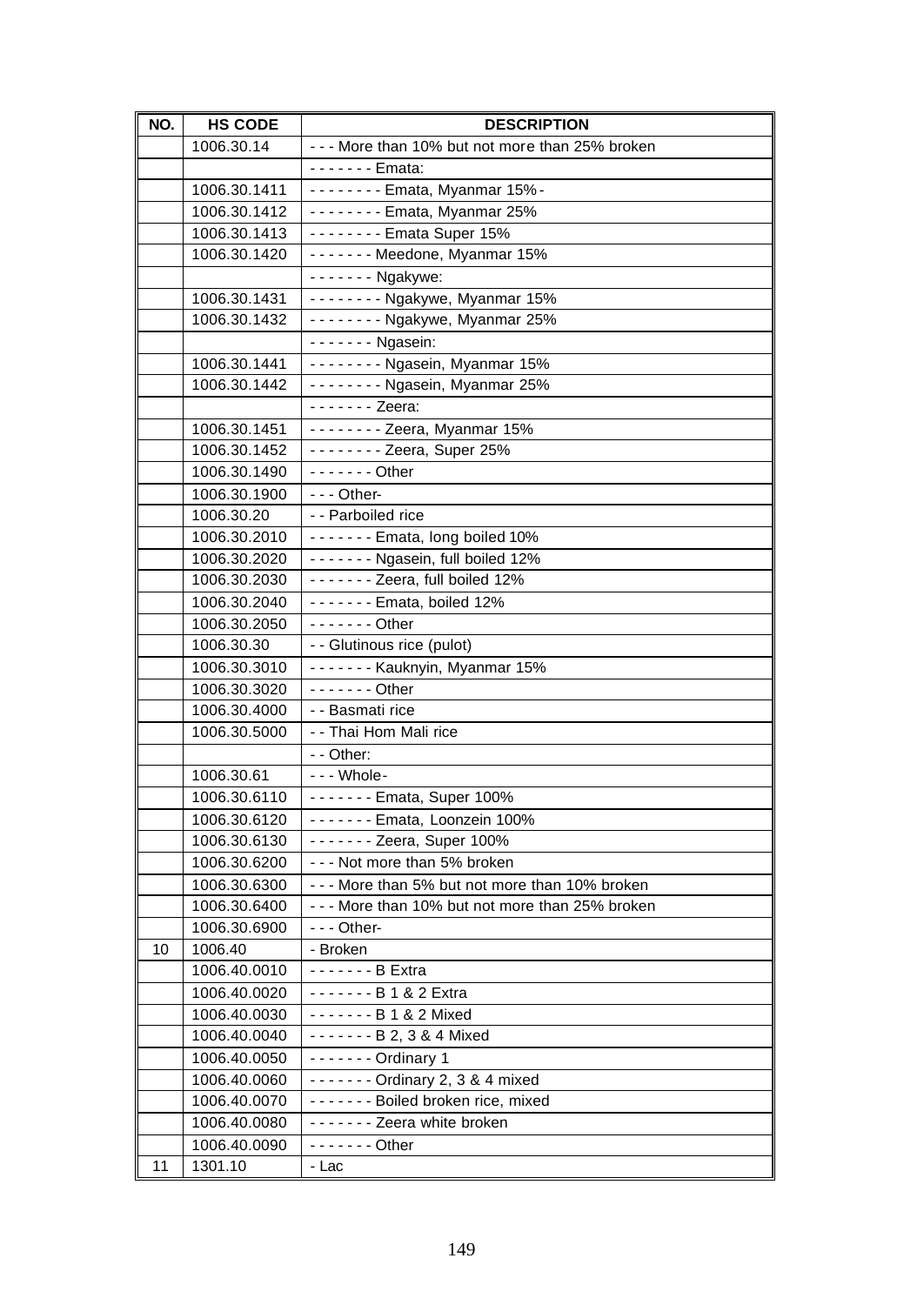| NO. | <b>HS CODE</b> | <b>DESCRIPTION</b>                                                                                         |
|-----|----------------|------------------------------------------------------------------------------------------------------------|
| 12  | 1301.20        | - Gum Arabic                                                                                               |
| 13  | 1507.10        | - Crude oil, whether or not degummed                                                                       |
| 14  | 1508.10        | - Crude oil                                                                                                |
| 15  | 1509.10        | - Virgin                                                                                                   |
|     | 1509.10.1000   | - - In packing of net weight not exceeding 30 kg                                                           |
|     | 1509.10.9000   | - - Other-                                                                                                 |
| 16  | 1511.10        | - Crude oil                                                                                                |
| 17  | 1512.11        | - - Crude oil                                                                                              |
|     | 1512.11.0010   | ------- Sunflower-seed oil and its fractions                                                               |
|     | 1512.11.0020   | ------- Safflower oil and its fractions                                                                    |
| 18  | 1513.11        | - - Crude oil                                                                                              |
| 19  | 1515.30        | - Castor oil and its fractions                                                                             |
|     | 1515.30.10     | - - Crude oil-                                                                                             |
|     | 1515.30.1010   | ------- In retail packaging                                                                                |
|     | 1515.30.1020   | $--- - -$ In bulk                                                                                          |
|     | 1515.30.90     | - - Other-                                                                                                 |
|     | 1515.30.9010   | ------- In retail packaging                                                                                |
|     | 1515.30.9020   | - - - - - - - In bulk                                                                                      |
| 20  | 1515.50        | - Sesame oil and its fractions                                                                             |
|     | 1515.50.1000   | - - Crude oil-                                                                                             |
|     | 1515.50.2000   | - - Fractions of unrefined sesame oil                                                                      |
|     | 1515.50.9000   | - - Other-                                                                                                 |
| 21  | 1515.90        | - Other                                                                                                    |
|     |                | - - Other:                                                                                                 |
|     | 1515.90.91     | - - - Crude oil-                                                                                           |
|     | 1515.90.9110   | ------- Rice bran oil                                                                                      |
|     | 1515.90.9120   | - - - - - - - Vegetable tallows                                                                            |
| 22  | 1517.10        | - Margarine, excluding liquid margarine                                                                    |
|     | 1517.10.0010   | ------- Vegetable margarine                                                                                |
|     | 1517.10.0090   | - - - - - - - Other                                                                                        |
| 23  | 1521.90        | - Other                                                                                                    |
|     | 1521.90.1010   | - - - - - - - Beeswax                                                                                      |
|     | 1521.90.1090   | ------- Other insect waxes                                                                                 |
|     | 1521.90.2000   | - - Spermaceti-                                                                                            |
| 24  | 1601.00        | Sausages and similar products, of meat, meat offal or blood; food<br>preparations based on these products. |
|     |                | - Sausages:                                                                                                |
|     | 1601.00.11     | - - Containing pork                                                                                        |
|     | 1601.00.1110   | ------- In airtight containers                                                                             |
|     | 1601.00.1190   | $---$ Other                                                                                                |
|     | 1601.00.12     | - - Containing beef                                                                                        |
|     | 1601.00.1210   | ------- In airtight containers                                                                             |
|     | 1601.00.1290   | $- - - - - -$ Other                                                                                        |
|     | 1601.00.13     | - - Containing both pork and beef                                                                          |
|     | 1601.00.1310   | ------- In airtight containers                                                                             |
|     | 1601.00.1390   | $---$ Other                                                                                                |
|     | 1601.00.19     | - - Other-                                                                                                 |
|     | 1601.00.1910   | ------- In airtight containers                                                                             |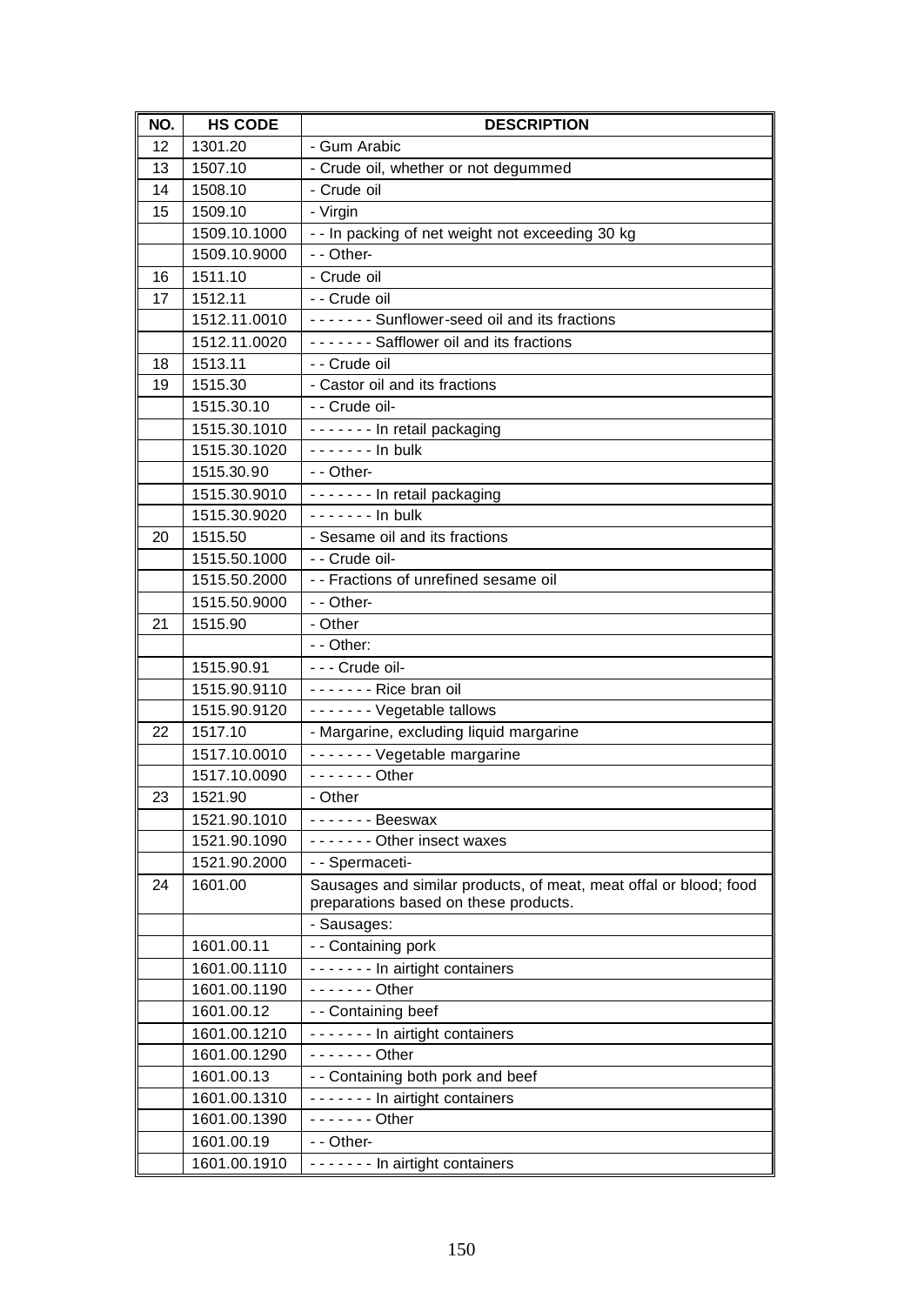| NO. | <b>HS CODE</b>          | <b>DESCRIPTION</b>                                                         |
|-----|-------------------------|----------------------------------------------------------------------------|
|     | 1601.00.1990            | - - - - - - - Other                                                        |
|     | 1601.00.9000            | - Other-                                                                   |
| 25  | 1602.39                 | - - Other                                                                  |
|     | 1602.39.0010            | ------- In airtight containers                                             |
|     | 1602.39.0090            | $---$ Other                                                                |
| 26  | 1602.49                 | - - Other, including mixtures                                              |
|     | 1602.49.10              | - - - Luncheon meat                                                        |
|     | 1602.49.1010            | ------- In airtight containers                                             |
|     | 1602.49.1090            | - - - - - - - Other                                                        |
|     | 1602.49.90              | $--$ Other-                                                                |
|     | 1602.49.9010            | ------- In airtight containers                                             |
|     | 1602.49.9090            | $---$ Other                                                                |
| 27  | 1602.50                 | - Of bovine animals                                                        |
|     | 1602.50.10              | -- Corned beef-                                                            |
|     | 1602.50.1010            | ------- In airtight containers                                             |
|     | 1602.50.1090            | $- - - - - -$ Other                                                        |
|     | 1602.50.90              | - - Other-                                                                 |
|     | 1602.50.9010            | ------- In airtight containers                                             |
|     | 1602.50.9090            | $- - - - - -$ Other                                                        |
| 28  | 1602.90                 | - Other, including preparations of blood of any animal                     |
|     | 1602.90.1000            | - - Canned mutton curry                                                    |
|     | 1602.90.90              | - - Other-                                                                 |
|     | 1602.90.9010            | - - - - - - - Mutton                                                       |
|     | 1602.90.9090            | $---$ Other                                                                |
| 29  | 1604.11                 | - - Salmon                                                                 |
|     | 1604.11.1000            | - - - In airtight containers                                               |
| 30  | 1604.12                 | - - Herrings                                                               |
|     | 1604.12.1000            | - - - In airtight containers                                               |
| 31  | 1604.13                 | - - Sardines, sardinella and brisling or sprats                            |
|     | 1604.13.1100            | - - - - In airtight containers                                             |
|     | 1604.13.9100            | - - - - In airtight containers                                             |
| 32  | 1604.14<br>1604.14.1000 | -- Tunas, skipjack and bonito (Sarda spp.)<br>- - - In airtight containers |
| 33  | 1604.15                 | - - Mackerel                                                               |
|     | 1604.15.1000            | - - - In airtight containers                                               |
| 34  | 1604.16                 | - - Anchovies                                                              |
|     | 1604.16.1000            | - - - In airtight containers                                               |
| 35  | 1604.19                 | - - Other                                                                  |
|     | 1604.19.1000            | - - - In airtight containers                                               |
| 36  | 1604.20                 | - Other prepared or preserved fish                                         |
|     | 1604.20.91              | - - - In airtight containers                                               |
|     | 1604.20.9110            | $-----Fish$ paste (Ngapi)                                                  |
|     | 1604.20.9190            | - - - - - - - Other                                                        |
| 37  | 1604.30                 | - Caviar and caviar substitutes                                            |
| 38  | 1605.10                 | - Crab                                                                     |
|     | 1605.10.0010            | ------- In airtight containers                                             |
|     | 1605.10.0090            | - - - - - - - Other                                                        |
| 39  | 1605.20                 | - Shrimps and prawns                                                       |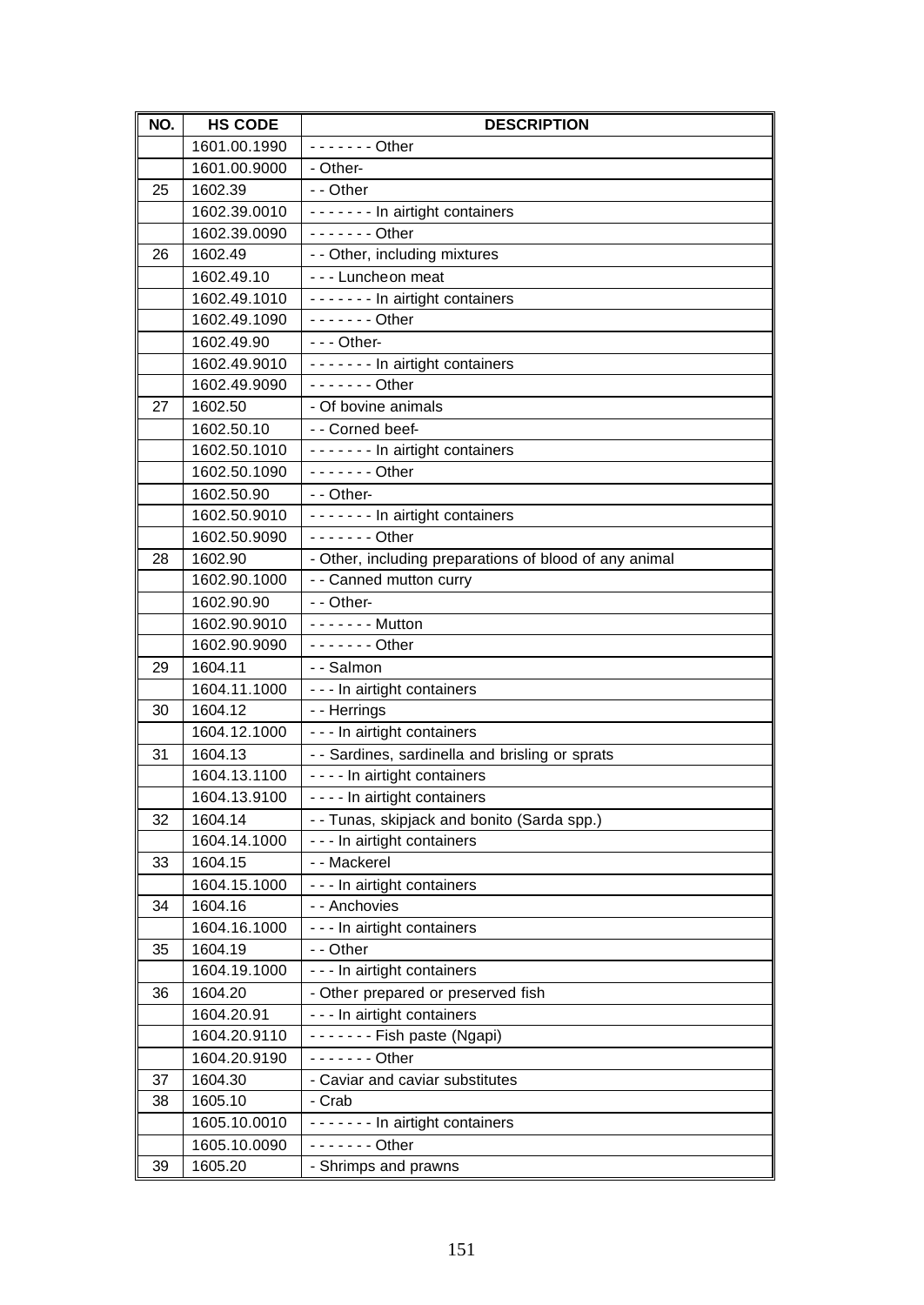| NO. | <b>HS CODE</b> | <b>DESCRIPTION</b>                                                                                                                   |
|-----|----------------|--------------------------------------------------------------------------------------------------------------------------------------|
|     | 1605.20.1000   | - - Shrimps paste-                                                                                                                   |
|     | 1605.20.90     | - - Other-                                                                                                                           |
|     | 1605.20.9010   | ------- Prawn paste (ngapi)                                                                                                          |
|     | 1605.20.9020   | ------- In airtight containers, other than prawn paste (ngapi)                                                                       |
|     | 1605.20.9090   | $---$ Other                                                                                                                          |
| 40  | 1605.30        | - Lobster                                                                                                                            |
|     | 1605.30.0010   | ------- In airtight containers                                                                                                       |
|     | 1605.30.0090   | $---$ Other                                                                                                                          |
| 41  | 1605.40        | - Other crustaceans                                                                                                                  |
|     | 1605.40.0010   | ------- In airtight containers                                                                                                       |
|     | 1605.40.0090   | - - - - - - - Other                                                                                                                  |
| 42  | 1605.90        | - Other                                                                                                                              |
|     | 1605.90.10     | - - Abalone                                                                                                                          |
|     | 1605.90.1010   | ------- In airtight containers                                                                                                       |
|     | 1605.90.1090   | - - - - - - - Other                                                                                                                  |
|     | 1605.90.90     | - - Other-                                                                                                                           |
|     | 1605.90.9010   | ------- In airtight containers                                                                                                       |
|     | 1605.90.9090   | - - - - - - - Other                                                                                                                  |
| 43  | 1701.11        | - - Cane sugar                                                                                                                       |
|     | 1701.11.0000   | - - Cane sugar                                                                                                                       |
| 44  | 1701.12        | - - Beet sugar                                                                                                                       |
| 45  | 1704.10        | - Chewing gum, whether or not sugar-coated                                                                                           |
| 46  | 1704.90        | - Other                                                                                                                              |
|     | 1704.90.1000   | - - Medicated sweets                                                                                                                 |
|     | 1704.90.2000   | - - White chocolate                                                                                                                  |
|     | 1704.90.9000   | - - Other-                                                                                                                           |
| 47  | 1806.20        | - Other preparations in blocks, slabs or bars weighing more than 2<br>kg or in liquid, paste, powder, granular or other bulk form in |
|     |                | containers or immediate packings, of a content exceeding 2 kg                                                                        |
|     | 1806.20.1000   | - - Chocolate confectionery in blocks, slabs or bars                                                                                 |
|     | 1806.20.9000   | - - Other                                                                                                                            |
| 48  | 1806.31        | - - Filled                                                                                                                           |
|     | 1806.31.1000   | - - - Chocolate confectionery in blocks, slabs or bars                                                                               |
|     | 1806.31.9000   |                                                                                                                                      |
| 49  | 1806.32        | - - Not filled                                                                                                                       |
|     | 1806.32.1000   | --- Chocolate confectionery in blocks, slabs or bars                                                                                 |
|     | 1806.32.9000   | --- Other                                                                                                                            |
| 50  | 1806.90        | - Other                                                                                                                              |
|     | 1806.90.1000   | - - Chocolate confectionery in tablets or pastilles                                                                                  |
|     | 1806.90.2000   | - - Food preparations of flour, meal, starch or malt extract,                                                                        |
|     |                | containing 40% or more but less than 50% by weight of cocoa and<br>food preparations of goods of headings 04.01 to 04.04, containing |
|     |                | 5% or more but less than 10% by weight of                                                                                            |
|     |                | cocoa, specially prepared for infant use, not put up for retail sale                                                                 |
|     | 1806.90.3000   | - - Other food preparations of flour, meal, starch or malt extract,                                                                  |
|     |                | containing 40% or more but less than 50% by weight of cocoa;<br>other food preparations of goods of headings 04.01 to 04.04,         |
|     |                | containing 5% or more but less than 10% by                                                                                           |
|     |                | weight of cocoa; preparations of cereals containing 6% but not                                                                       |
|     |                | more than 8% by weight of cocoa                                                                                                      |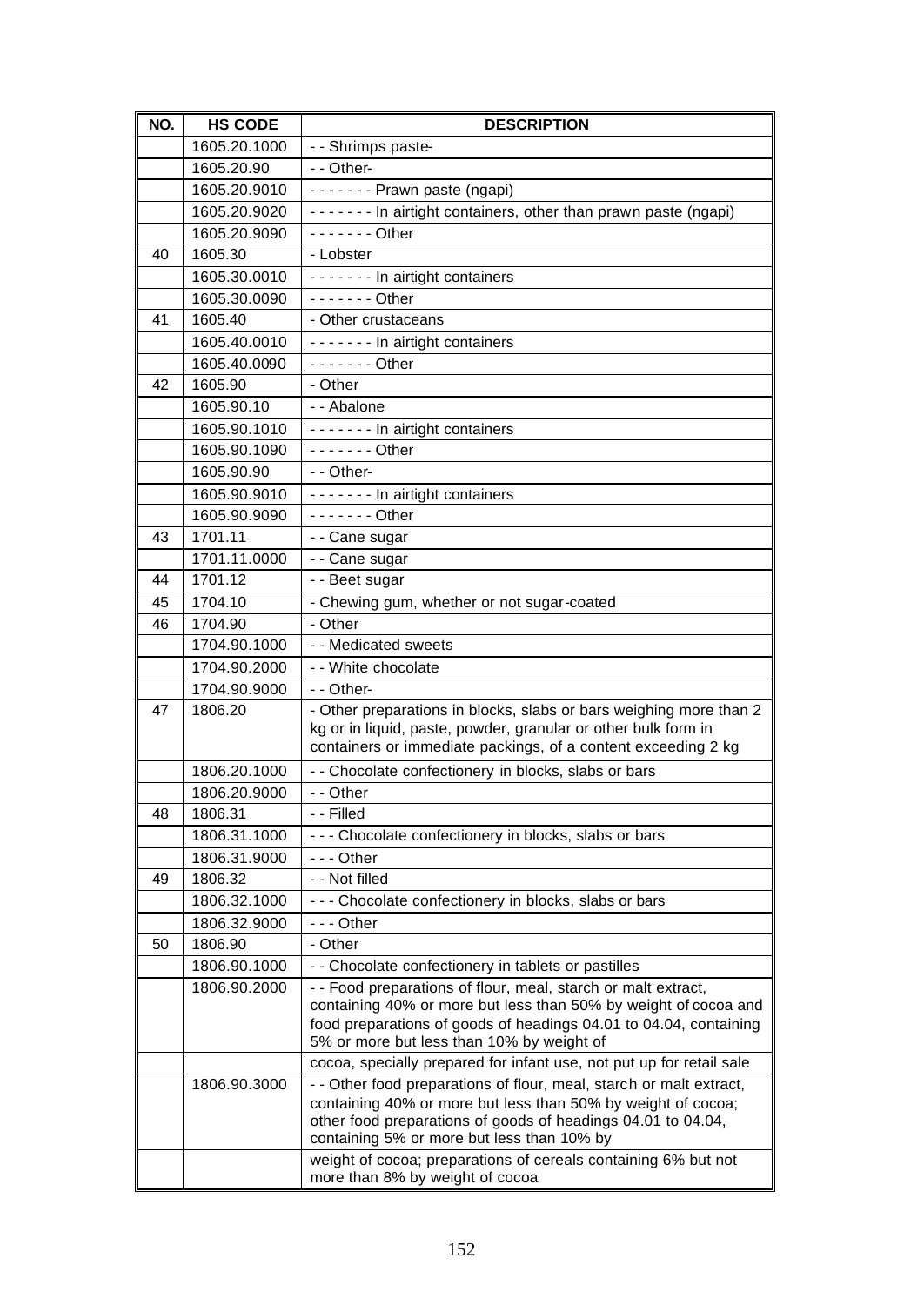| NO. | <b>HS CODE</b> | <b>DESCRIPTION</b>                                                       |
|-----|----------------|--------------------------------------------------------------------------|
|     | 1806.90.9000   | - - Other                                                                |
| 51  | 1902.11        | - - Containing eggs                                                      |
| 52  | 1902.19        | - - Other                                                                |
|     | 1902.19.1000   | - - - Bean vermicelli (tang hoon)                                        |
|     | 1902.19.2000   | - - - Rice vermicelli (bee hoon)                                         |
|     | 1902.19.90     | $--$ Other                                                               |
|     | 1902.19.9010   | ------- Vermicelli, of wheat flour                                       |
|     | 1902.19.9090   | $---$ Other                                                              |
| 53  | 1902.30        | - Other pasta                                                            |
|     | 1902.30.1000   | - - Instant noodles                                                      |
|     | 1902.30.9000   | - - Other                                                                |
| 54  | 1905.31        | - - Sweet biscuits                                                       |
|     | 1905.31.1000   | - - - Not containing cocoa                                               |
|     | 1905.31.2000   | --- Containing cocoa                                                     |
| 55  | 1905.32        | - - Waffles and wafers                                                   |
|     | 1905.32.1000   | --- Waffles                                                              |
|     | 1905.32.2000   | --- Wafers                                                               |
| 56  | 1905.90        | - Other                                                                  |
|     | 1905.90.1000   | - - Unsweetened teething biscuits                                        |
|     | 1905.90.2000   | - - Other unsweetened biscuits                                           |
|     | 1905.90.3000   | - - Cakes                                                                |
|     | 1905.90.4000   | - - Pastries                                                             |
|     | 1905.90.5000   | - - Bakery products made without flour                                   |
|     | 1905.90.6000   | - - Empty cachets of a kind suitable for pharmaceutical use              |
|     | 1905.90.7000   | - - Communion wafers, sealing wafers, rice paper and similar<br>products |
|     | 1905.90.8000   | - - Other crisp savoury food products                                    |
|     | 1905.90.9000   | - - Other                                                                |
| 57  | 2001.10        | - Cucumbers and gherkins                                                 |
| 58  | 2001.90        | - Other                                                                  |
|     | 2001.90.1000   | - - Onions                                                               |
|     | 2001.90.9000   | - - Other                                                                |
| 59  | 2002.10        | - Tomatoes, whole or in pieces                                           |
| 60  | 2002.90        | - Other                                                                  |
|     | 2002.90.1000   | - - Tomato paste                                                         |
|     | 2002.90.9000   | - - Other                                                                |
| 61  | 2003.10        | - Mushrooms of the genus Agaricus                                        |
| 62  | 2003.20        | - Truffles                                                               |
| 63  | 2004.10        | - Potatoes                                                               |
| 64  | 2004.90        | - Other vegetables and mixtures of vegetables                            |
|     | 2004.90.1000   | - - Infant food                                                          |
|     | 2004.90.2000   | - - Other preparations of sweet corn                                     |
|     | 2004.90.9000   | - - Other                                                                |
| 65  | 2005.10        | - Homogenised vegetables                                                 |
| 66  | 2005.20        | - Potatoes                                                               |
|     | 2005.20.1000   | - - Chips and sticks                                                     |
|     | 2005.20.9000   | - - Other                                                                |
| 67  | 2005.40        | - Peas (Pisum sativum)                                                   |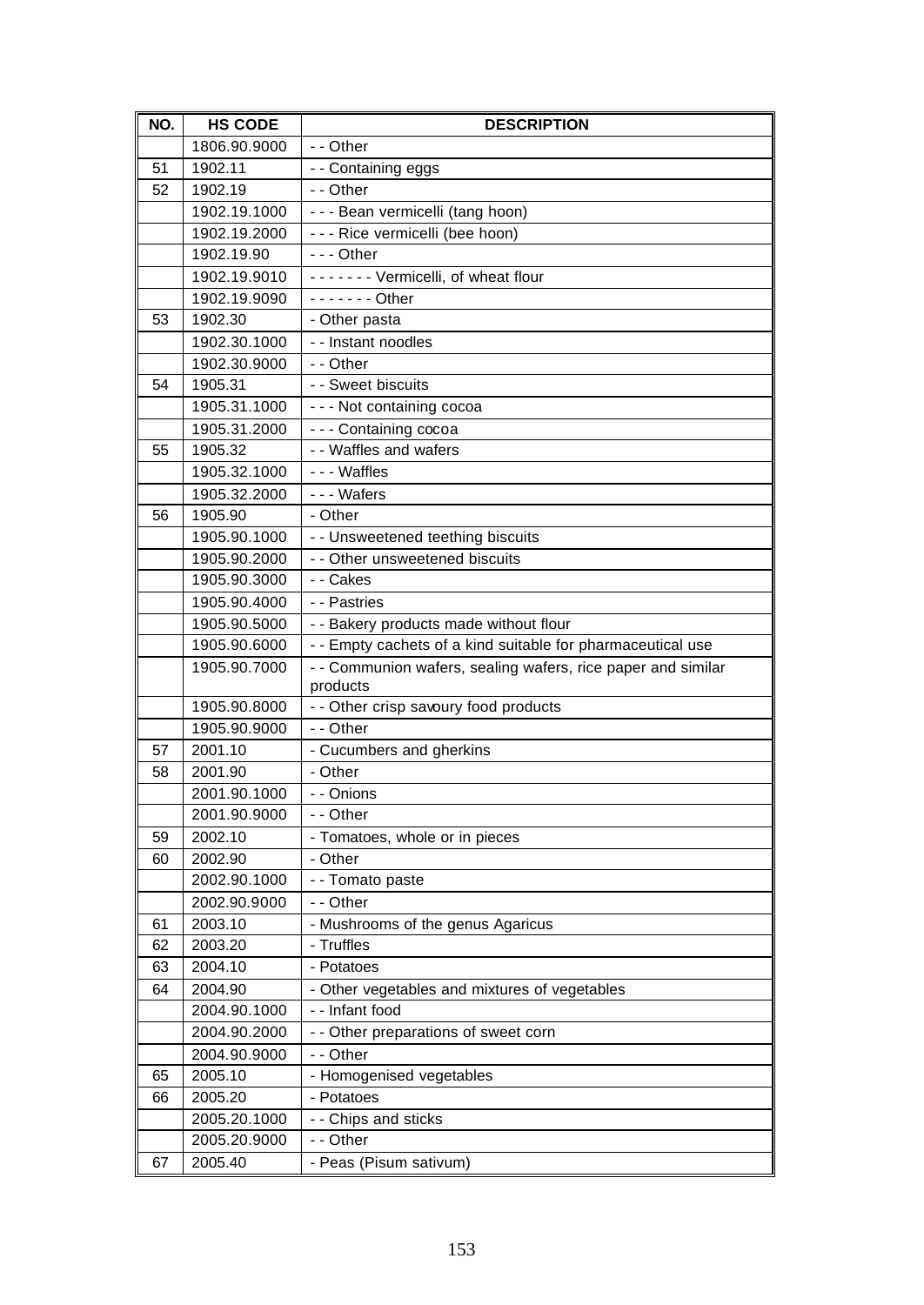| NO. | <b>HS CODE</b> | <b>DESCRIPTION</b>                                                |
|-----|----------------|-------------------------------------------------------------------|
| 68  | 2005.51        | - - Beans, shelled                                                |
| 69  | 2005.59        | - - Other                                                         |
| 70  | 2005.60        | - Asparagus                                                       |
| 71  | 2005.70        | - Olives                                                          |
| 72  | 2005.80        | - Sweet corn (Zea mays var. saccharata)                           |
| 73  | 2005.90        | - Other vegetables and mixtures of vegetables                     |
|     | 2005.90.1000   | - - Smoked garlic                                                 |
|     | 2005.90.9000   | - - Other-                                                        |
| 74  | 2006.00        | Vegetables, fruit, nuts, fruit-peel and other parts of            |
|     |                | plants, preserved by sugar (drained, glacé or crystallised)       |
| 75  | 2008.11        | - - Ground-nuts                                                   |
|     | 2008.11.10     | --- Roasted nuts                                                  |
|     | 2008.11.1010   | ------- In airtight containers                                    |
|     | 2008.11.1090   | $---$ Other                                                       |
|     | 2008.11.20     | --- Peanut butter                                                 |
|     | 2008.11.2010   | - - - - - - - In airtight containers                              |
|     | 2008.11.2090   | $- - - - - -$ Other                                               |
|     | 2008.11.90     | $- -$ Other-                                                      |
|     | 2008.11.9010   | ------- In airtight containers                                    |
|     | 2008.11.9090   | $- - - - - -$ Other                                               |
| 76  | 2008.19        | - - Other, including mixtures                                     |
|     | 2008.19.10     | --- Cashew                                                        |
|     | 2008.19.1010   | ------- In airtight containers                                    |
|     | 2008.19.1090   | - - - - - - - Other                                               |
|     | 2008.19.90     | $- -$ - Other-<br>------- Nuts:                                   |
|     | 2008.19.9011   | -------- In airtight containers                                   |
|     | 2008.19.9019   | $- - - - - - -$ Other                                             |
|     | 2008.19.9090   | $---$ Other                                                       |
| 77  | 2008.20        | - Pineapples                                                      |
| 78  | 2008.30        | - Citrus fruit                                                    |
|     |                | - - Containing added sugar or other sweetening matter or spirits: |
|     | 2008.30.1100   | - - - In airtight containers                                      |
|     | 2008.30.1900   | $- -$ - Other-                                                    |
|     |                | - - Other:                                                        |
|     | 2008.30.9100   | - - - In airtight containers                                      |
|     | 2008.30.9900   | $- -$ Other-                                                      |
| 79  | 2008.40        | - Pears                                                           |
|     |                | - - Containing added sugar or other sweetening matter or spirits: |
|     | 2008.40.1100   | - - - In airtight containers                                      |
|     | 2008.40.1900   | - - - Other-                                                      |
|     |                | - - Other:                                                        |
|     | 2008.40.9100   | - - - In airtight containers                                      |
|     | 2008.40.9900   | - - - Other-                                                      |
| 80  | 2008.50        | - Apricots                                                        |
|     |                | - - Containing added sugar or other sweetening matter or spirits: |
|     | 2008.50.1100   | - - - In airtight containers                                      |
|     | 2008.50.1900   | $- -$ Other-                                                      |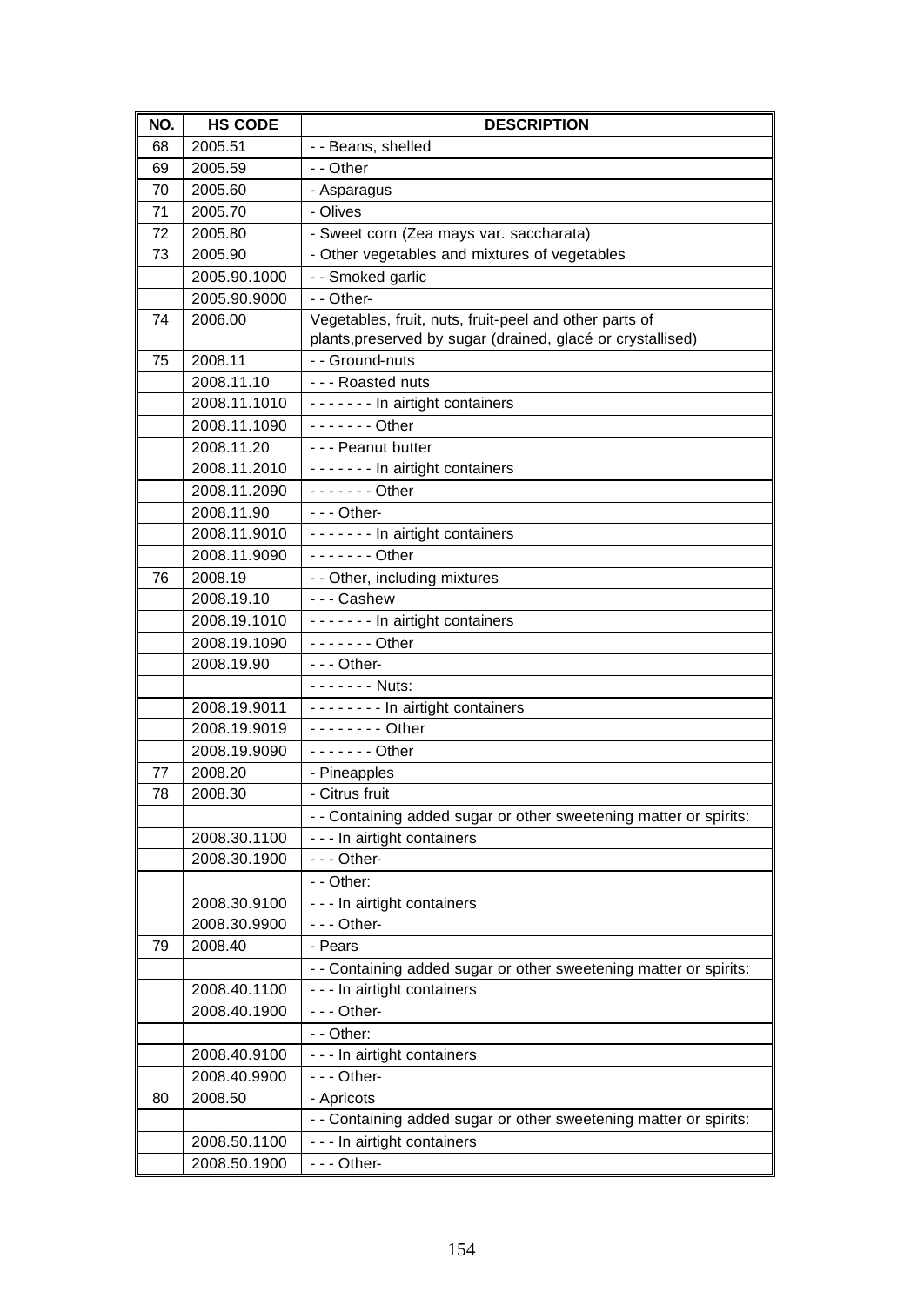| NO. | <b>HS CODE</b> | <b>DESCRIPTION</b>                                                            |
|-----|----------------|-------------------------------------------------------------------------------|
|     |                | - - Other:                                                                    |
|     | 2008.50.9100   | - - - In airtight containers                                                  |
|     | 2008.50.9900   | $- -$ - Other-                                                                |
| 81  | 2008.60        | - Cherries                                                                    |
|     |                | - - Containing added sugar or other sweetening matter or spirits:             |
|     | 2008.60.1100   | - - - In airtight containers                                                  |
|     | 2008.60.1900   | $- -$ Other-                                                                  |
|     |                | $-$ - Other:                                                                  |
|     | 2008.60.9100   | - - - In airtight containers                                                  |
|     | 2008.60.9900   | $--$ Other-                                                                   |
| 82  | 2008.70        | - Peaches, including nectarines                                               |
|     |                | - - Containing added sugar or other sweetening matter or spirits:             |
|     | 2008.70.1100   | - - - In airtight containers                                                  |
|     | 2008.70.1900   | $- -$ Other-                                                                  |
|     |                | - - Other:                                                                    |
|     | 2008.70.9100   | - - - In airtight containers                                                  |
|     | 2008.70.9900   | --- Other-                                                                    |
| 83  | 2008.80        | - Strawberries                                                                |
|     |                | - Containing added sugar or other sweetening matter or spirits:               |
|     | 2008.80.1100   | - - - In airtight containers                                                  |
|     | 2008.80.1900   | $- -$ - Other-                                                                |
|     |                | $-$ - Other:                                                                  |
|     | 2008.80.9100   | - - - In airtight containers                                                  |
|     | 2008.80.9900   | $- -$ - Other-                                                                |
|     |                | - Other, including mixtures other than those of subheading<br>2008.19:        |
| 84  | 2008.91        | - - Palm hearts                                                               |
| 85  | 2008.92        | - - Mixtures                                                                  |
|     | 2008.92.1000   | - - - Of stems, roots and other edible parts of plants-                       |
|     |                | - - - Other, containing added sugar or other sweetening matter or<br>spirits: |
|     | 2008.92.2100   | - - - - In airtight containers                                                |
|     | 2008.92.2900   | $--$ Other                                                                    |
|     |                | - - - Other:                                                                  |
|     | 2008.92.9100   | - - - - In airtight containers                                                |
|     | 2008.92.9900   | $--$ - Other                                                                  |
| 86  | 2008.99        | - - Other                                                                     |
|     | 2008.99.1000   | --- Lychees                                                                   |
|     | 2008.99.2000   | --- Longans                                                                   |
|     | 2008.99.3000   | - - - Of stems, roots and other edible parts of plants-                       |
|     |                | --- Other, containing added sugar or other sweetening matter or               |
|     |                | spirits:                                                                      |
|     | 2008.99.4100   | - - - - In airtight containers                                                |
|     | 2008.99.4900   | $--$ Other                                                                    |
|     |                | $--$ Other:                                                                   |
|     | 2008.99.9100   | - - - - In airtight containers                                                |
|     | 2008.99.9900   | - - - - Other                                                                 |
| 87  | 2009.11        | - - Frozen                                                                    |
| 88  | 2009.19        | - - Other                                                                     |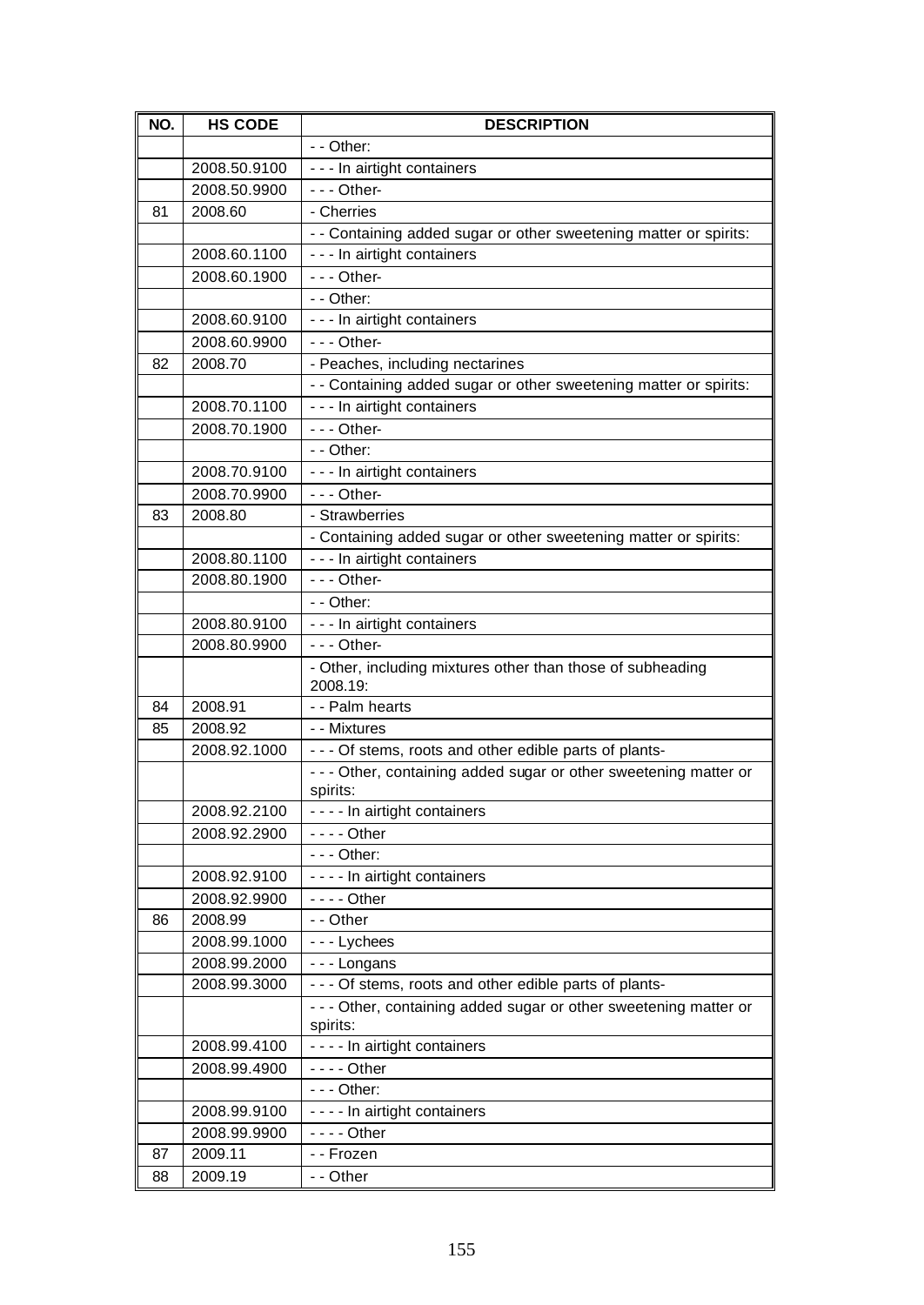| NO. | <b>HS CODE</b> | <b>DESCRIPTION</b>                                                                                                       |
|-----|----------------|--------------------------------------------------------------------------------------------------------------------------|
|     | 2009.19.0010   | - - - - - - Dehydrated                                                                                                   |
|     | 2009.19.0090   | $\overline{\cdots}$ Other                                                                                                |
| 89  | 2009.21        | - - Of a Brix value not exceeding 20                                                                                     |
|     | 2009.21.00     | - - Of a Brix value not exceeding 20                                                                                     |
|     | 2009.21.0010   | ------- Dehydrated                                                                                                       |
|     | 2009.21.0090   | $- - - - - -$ Other                                                                                                      |
| 90  | 2009.29        | - - Other                                                                                                                |
|     | 2009.29.0010   | ------- Dehydrated                                                                                                       |
|     | 2009.29.0090   | $---$ Other                                                                                                              |
| 91  | 2009.31        | - - Of a Brix value not exceeding 20                                                                                     |
| 92  | 2009.39        | - - Other                                                                                                                |
| 93  | 2009.41        | - - Of a Brix value not exceeding 20                                                                                     |
| 94  | 2009.49        | - - Other                                                                                                                |
| 95  | 2009.50        | - Tomato juice                                                                                                           |
| 96  | 2009.61        | - - Of a Brix value not exceeding 20                                                                                     |
| 97  | 2009.69        | - - Other                                                                                                                |
| 98  | 2009.71        | - - Of a Brix value not exceeding 20                                                                                     |
| 99  | 2009.79        | - - Other                                                                                                                |
| 100 | 2009.80        | - Juice of any other single fruit or vegetable                                                                           |
|     | 2009.80.1000   | - - Blackcurrant juice                                                                                                   |
|     | 2009.80.9000   | - - Other-                                                                                                               |
| 101 | 2009.90        | - Mixtures of juices                                                                                                     |
| 102 | 2202.10        | - Waters, including mineral waters and aerated waters, containing<br>added sugar or other sweetening matter or flavoured |
|     | 2202.10.1000   | - - Sparkling mineral waters and aerated waters, flavoured                                                               |
|     | 2202.10.9000   | - - Other                                                                                                                |
| 103 | 2203.00        | Beer made from malt.                                                                                                     |
|     | 2203.00.1000   | - Stout and porter                                                                                                       |
|     | 2203.00.9000   | - Other, including ale                                                                                                   |
| 104 | 2204.10        | - Sparkling wine                                                                                                         |
|     | 2204.10.0010   | $---$ Champagne                                                                                                          |
|     | 2204.10.0090   | - - - - - - - Other                                                                                                      |
| 105 | 2204.21        | - - In containers holding 2 litres or less                                                                               |
|     |                | - - - Wine:                                                                                                              |
|     | 2204.21.1100   | - - - - Of an alcoholic strength by volume not exceeding 15% vol                                                         |
|     | 2204.21.1200   | - - - - Of an alcoholic strength by volume exceeding 15% vol                                                             |
|     |                | - - - Grape must:                                                                                                        |
|     | 2204.21.2100   | - - - - Of an alcoholic strength by volume not exceeding 15% vol                                                         |
|     | 2204.21.2200   | - - - - Of an alcoholic strength by volume exceeding 15% vol                                                             |
| 106 | 2204.29        | - - Other                                                                                                                |
|     |                | - - - Wine:                                                                                                              |
|     | 2204.29.1100   | ---- Of an alcoholic strength by volume not exceeding 15% vol                                                            |
|     | 2204.29.1200   | ---- Of an alcoholic strength by volume exceeding 15% vol                                                                |
|     |                | - - - Grape must:                                                                                                        |
|     | 2204.29.2100   | - - - - Of an alcoholic strength by volume not exceeding 15% vol                                                         |
|     | 2204.29.2200   | - - - - Of an alcoholic strength by volume exceeding 15% vol                                                             |
| 107 | 2204.30        | - Other grape must                                                                                                       |
|     | 2204.30.1000   | - - Of an alcoholic strength by volume not exceeding 15% vol                                                             |
|     |                |                                                                                                                          |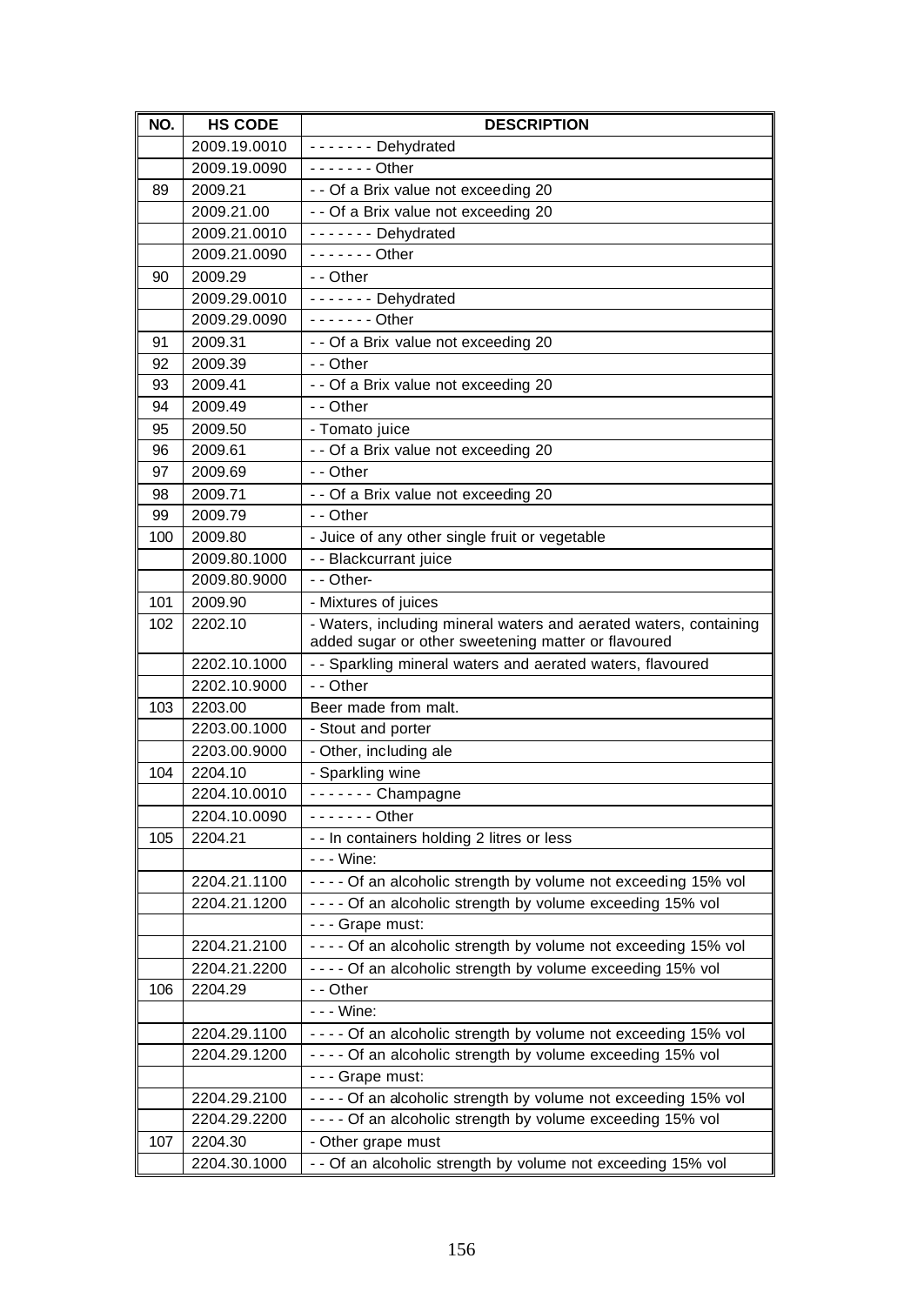| NO. | <b>HS CODE</b> | <b>DESCRIPTION</b>                                                                                                                                                                                          |
|-----|----------------|-------------------------------------------------------------------------------------------------------------------------------------------------------------------------------------------------------------|
|     | 2204.30.2000   | - - Of an alcoholic strength by volume exceeding 15% vol                                                                                                                                                    |
| 108 | 2205.10        | - In containers holding 2 litres or less                                                                                                                                                                    |
|     | 2205.10.1000   | - - Of an alcoholic strength by volume not exceeding 15% vol                                                                                                                                                |
|     | 2205.10.2000   | - - Of an alcoholic strength by volume exceeding 15% vol                                                                                                                                                    |
| 109 | 2205.90        | - Other                                                                                                                                                                                                     |
|     | 2205.90.1000   | - - Of an alcoholic strength by volume not exceeding 15% vol                                                                                                                                                |
|     | 2205.90.2000   | - - Of an alcoholic strength by volume exceeding 15% vol                                                                                                                                                    |
| 110 | 2206.00        | Other fermented beverages (for example, cider, perry, mead);<br>mixtures of fermented beverages and mixtures of fermented<br>beverages and non-alcoholic beverages, not elsewhere specified<br>or included. |
|     | 2206.00.1000   | - Cider and perry-                                                                                                                                                                                          |
|     | 2206.00.2000   | - Sake (rice wine)                                                                                                                                                                                          |
|     | 2206.00.3000   | - Toddy-                                                                                                                                                                                                    |
|     | 2206.00.4000   | - Shandy of an alcoholic strength by volume exceeding 0.5% but<br>not exceeding 1%                                                                                                                          |
|     | 2206.00.5000   | - Shandy of an alcoholic strength by volume exceeding 1% but not<br>exceeding 3%                                                                                                                            |
|     | 2206.00.9000   | - Other, including mead                                                                                                                                                                                     |
| 111 | 2207.10        | - Undenatured ethyl alcohol of an alcoholic strength by volume of<br>80% or higher                                                                                                                          |
| 112 | 2207.20        | - Ethyl alcohol and other spirits, denatured, of any strength                                                                                                                                               |
|     |                | - - Denatured ethyl alcohol, including methylated spirits:                                                                                                                                                  |
|     | 2207.20.1100   | --- Ethyl alcohol strength by volume of exceeding 99% vol                                                                                                                                                   |
|     | 2207.20.1900   | $- -$ Other-                                                                                                                                                                                                |
|     | 2207.20.9000   | - - Other-                                                                                                                                                                                                  |
| 113 | 2208.20        | - Spirits obtained by distilling grape wine or grape marc:                                                                                                                                                  |
|     | 2208.20.1000   | - - Brandy of an alcoholic strength by volume not exceeding 46%<br>vol                                                                                                                                      |
|     | 2208.20.2000   | - - Brandy of an alcoholic strength by volume exceeding 46% vol                                                                                                                                             |
|     | 2208.20.3000   | - - Other, of an alcoholic strength by volume not exceeding 46% vol                                                                                                                                         |
|     | 2208.20.4000   | - - Other, of an alcoholic strength by volume exceeding 46% vol                                                                                                                                             |
| 114 | 2208.30        | - Whiskies                                                                                                                                                                                                  |
|     | 2208.30.1000   | - - Of an alcoholic strength by volume not exceeding 46% vol                                                                                                                                                |
|     | 2208.30.2000   | - - Of an alcoholic strength by volume exceeding 46% vol                                                                                                                                                    |
| 115 | 2208.40        | - Rum and tafia                                                                                                                                                                                             |
|     | 2208.40.1000   | - - Of an alcoholic strength by volume not exceeding 46% vol                                                                                                                                                |
|     | 2208.40.2000   | - - Of an alcoholic strength by volume exceeding 46% vol                                                                                                                                                    |
| 116 | 2208.50        | - Gin and Geneva                                                                                                                                                                                            |
|     | 2208.50.1000   | - - Of an alcoholic strength by volume not exceeding 46% vol                                                                                                                                                |
|     | 2208.50.2000   | - - Of an alcoholic strength by volume exceeding 46% vol                                                                                                                                                    |
| 117 | 2208.60        | - Vodka                                                                                                                                                                                                     |
|     | 2208.60.1000   | - - Of an alcoholic strength by volume not exceeding 46% vol                                                                                                                                                |
|     | 2208.60.2000   | - - Of an alcoholic strength by volume exceeding 46% vol                                                                                                                                                    |
| 118 | 2208.70        | - Liquers and cordials                                                                                                                                                                                      |
|     | 2208.70.1000   | - - Of an alcoholic strength by volume not exceeding 57% vol                                                                                                                                                |
|     | 2208.70.2000   | - - Of an alcoholic strength by volume exceeding 57% vol                                                                                                                                                    |
| 119 | 2208.90        | - Other                                                                                                                                                                                                     |
|     | 2208.90.1000   | - - Medicated samsu of an alcoholic strength by volume not                                                                                                                                                  |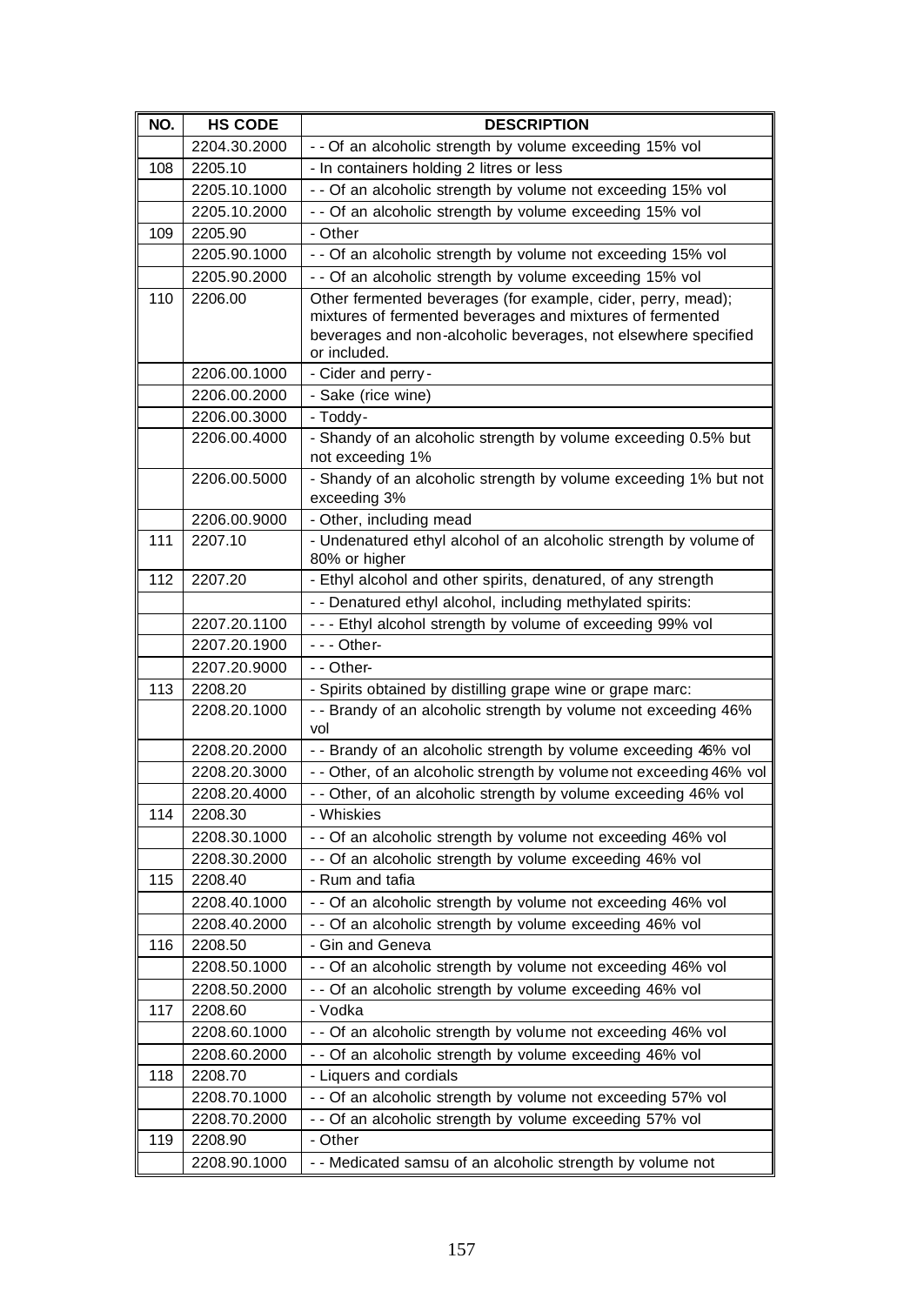| NO. | <b>HS CODE</b> | <b>DESCRIPTION</b>                                                                                                                                                                   |
|-----|----------------|--------------------------------------------------------------------------------------------------------------------------------------------------------------------------------------|
|     |                | exceeding 40% vol                                                                                                                                                                    |
|     | 2208.90.2000   | - - Medicated samsu of an alcoholic strength by volume exceeding<br>40% vol                                                                                                          |
|     | 2208.90.3000   | - - Other samsu of an alcoholic strength by volume not exceeding<br>40% vol                                                                                                          |
|     | 2208.90.4000   | - -Other samsu of an alcoholic strength by volume exceeding 40%<br>vol                                                                                                               |
|     | 2208.90.5000   | - - Arrack and pineapple spirit of an alcoholic strength by volume<br>not exceeding 40% vol                                                                                          |
|     | 2208.90.6000   | - - Arrack and pineapple spirit of an alcoholic strength by volume<br>exceeding 40% vol                                                                                              |
|     | 2208.90.7000   | - - Bitters and similar beverages of an alcoholic strength not<br>exceeding 57% vol                                                                                                  |
|     | 2208.90.8000   | - - Bitters and similar beverages of an alcoholic strength exceeding<br>57% vol                                                                                                      |
|     | 2208.90.90     | - - Other-                                                                                                                                                                           |
|     | 2208.90.9010   | $---$ Brandies                                                                                                                                                                       |
|     | 2208.90.9090   | $- - - - - -$ Other                                                                                                                                                                  |
| 120 | 2301.20        | - Flours, meals and pellets, of fish or of crustaceans, molluscs or<br>other aquatic inver                                                                                           |
| 121 | 2302.10        | - Of maize (corn)                                                                                                                                                                    |
| 122 | 2302.20        | - Of rice                                                                                                                                                                            |
| 123 | 2304.00        | Oil-cake and other solid residues, whether or not ground or in the                                                                                                                   |
|     |                | form of pellets, resulting from the extraction of soya-bean oil.                                                                                                                     |
| 124 | 2305.00        | Oil-cake and other solid residues, whether or not ground or in the<br>form of pellets, resulting from the extraction of ground-nut oil.                                              |
| 125 | 2306.90        | - Other                                                                                                                                                                              |
|     | 2306.90.9010   | ------- Of sesamum seeds                                                                                                                                                             |
| 126 | 2402.20        | - Cigarettes containing tobacco                                                                                                                                                      |
|     | 2402.20.1000   | - - Beedies                                                                                                                                                                          |
|     | 2402.20.9000   | - - Other                                                                                                                                                                            |
| 127 | 2402.90        | - Other                                                                                                                                                                              |
|     | 2402.90.1000   | - - Cigars, cheroots and cigarillos of tobacco substitutes-                                                                                                                          |
|     | 2402.90.2000   | - - Cigarettes of tobacco substitutes                                                                                                                                                |
| 128 | 2501.00        | Salt (including table salt and denatured salt) and pure sodium<br>chloride, whether or not in aqueous solution or containing added<br>anti-caking or free-flowing agents; sea water. |
|     | 2501.00.1000   | - Table salt                                                                                                                                                                         |
| 129 | 2523.90        | - Other hydraulic cements                                                                                                                                                            |
| 130 | 2922.42        | - - Glutamic acid and its salts                                                                                                                                                      |
|     | 2922.42.1000   | - - - Glutamic acid                                                                                                                                                                  |
|     | 2922.42.2000   | - - - Monosodium glutamate                                                                                                                                                           |
|     | 2922.42.9000   | - - - Other salts                                                                                                                                                                    |
| 131 | 3401.11        | - - For toilet use, (including medicated products)                                                                                                                                   |
|     | 3401.11.20     | --- Bath soap                                                                                                                                                                        |
|     | 3401.11.3000   | - - - Other, of felt or nonwovens, impregnated, coated or covered                                                                                                                    |
|     |                | with soap or detergent                                                                                                                                                               |
|     | 3401.11.9000   | $--$ Other                                                                                                                                                                           |
| 132 | 3404.90        | - Other                                                                                                                                                                              |
| 133 | 3703.20        | - Other, for colour photography (polychrome)                                                                                                                                         |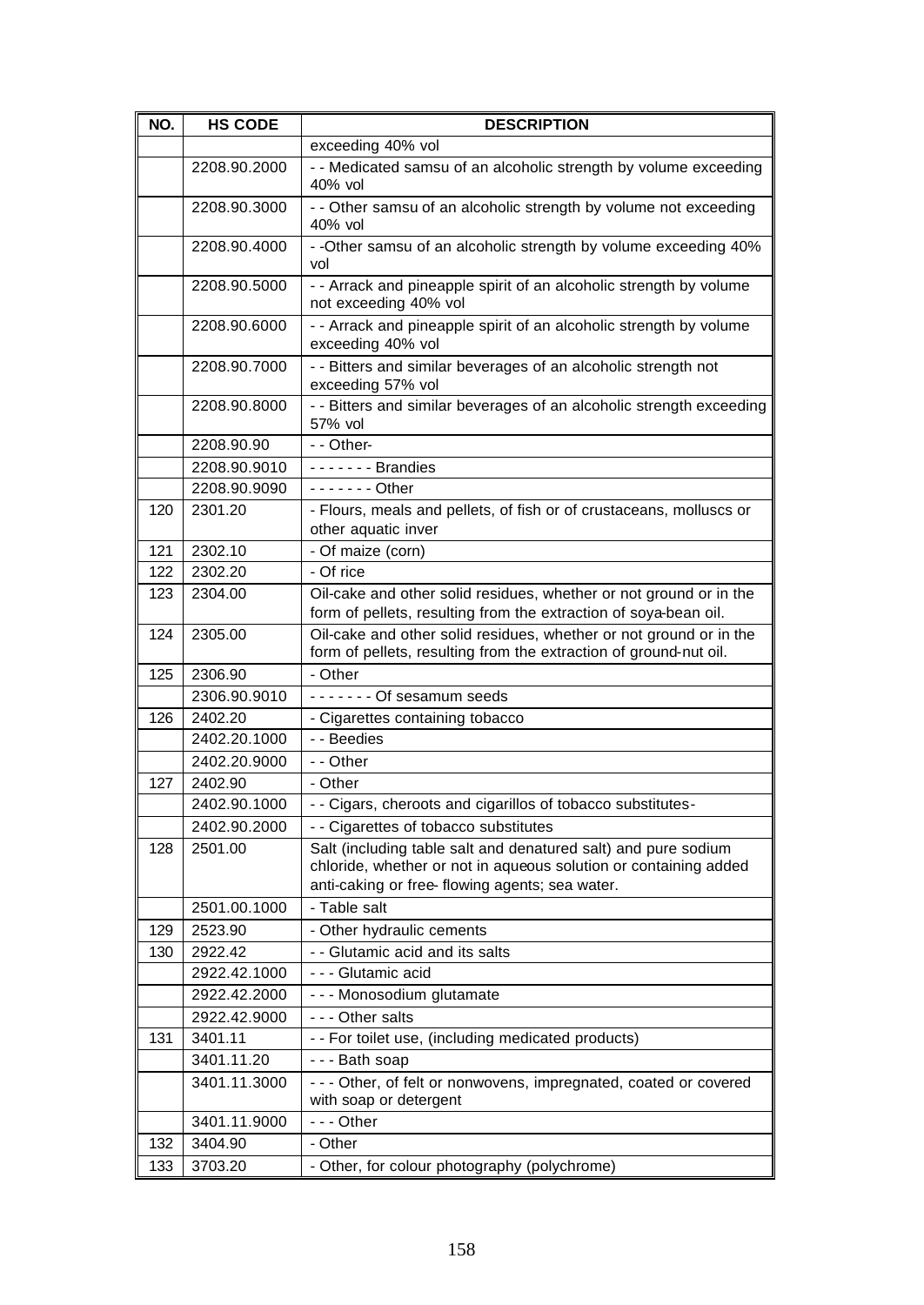| NO. | <b>HS CODE</b> | <b>DESCRIPTION</b>                                                                        |
|-----|----------------|-------------------------------------------------------------------------------------------|
|     | 3703.20.1000   | - - Photo typesetting paper                                                               |
|     | 3703.20.2000   | - - Other, of paper                                                                       |
|     | 3703.20.9000   | - - Other                                                                                 |
| 134 | 3917.10        | - Artificial guts (sausage casings) of hardened protein or of<br>cellulosic materials     |
|     | 3917.10.1000   | - - Of hardened proteins                                                                  |
|     | 3917.10.9000   | - - Other                                                                                 |
| 135 | 3917.21        | - - Of polymers of ethylene                                                               |
|     | 3917.21.1000   | - - - Porous tubes suitable for agricultural watering                                     |
|     | 3917.21.9000   | $- -$ Other                                                                               |
| 136 | 3917.22        | - - Of polymers of propylene                                                              |
|     | 3917.22.1000   | - - - Porous tubes suitable for agricultural watering                                     |
|     | 3917.22.9000   | $- -$ Other                                                                               |
| 137 | 3917.23        | - - Of polymers of vinyl chloride                                                         |
|     | 3917.23.1000   | - - - Porous tubes suitable for agricultural watering                                     |
|     | 3917.23.9000   | $- -$ Other                                                                               |
| 138 | 3917.29        | - - Of other plastics                                                                     |
|     | 3917.29.1000   | - - - Porous tubes suitable for agricultural watering                                     |
|     | 3917.29.9000   | $- -$ Other                                                                               |
| 139 | 3917.31        | - - Flexible tubes, pipes and hoses, having a minimum burst                               |
|     |                | pressure of 27.6 MPa                                                                      |
|     | 3917.31.1000   | - - - Porous tubes suitable for agricultural watering                                     |
|     | 3917.31.9000   | $- -$ Other                                                                               |
| 140 | 3917.32        | - - Other, not reinforced or otherwise combined with other<br>materials, without fittings |
|     | 3917.32.1000   | --- Sausage and ham casings                                                               |
|     | 3917.32.2000   | - - - Porous tubes suitable for agricultural watering                                     |
|     | 3917.32.9000   | $--$ Other                                                                                |
| 141 | 3917.33        | - - Other, not reinforced or otherwise combined with other<br>materials, with fittings    |
|     | 3917.33.1000   | - - - Porous tubes suitable for agricultural watering                                     |
|     | 3917.33.9000   | --- Other                                                                                 |
| 142 | 3917.39        | - - Other                                                                                 |
|     | 3917.39.1000   | - - - Porous tubes suitable for agricultural watering                                     |
|     | 3917.39.9000   | --- Other                                                                                 |
| 143 | 3917.40        | - Fittings                                                                                |
| 144 | 3918.10        | - Of polymers of vinyl chloride                                                           |
|     |                | - - Floor covering:                                                                       |
|     | 3918.10.1100   | $- -$ Tiles                                                                               |
|     | 3918.10.1900   | --- Other                                                                                 |
|     | 3918.10.9000   | - - Other                                                                                 |
| 145 | 3918.90        | - Of other plastics                                                                       |
|     |                | - - Floor covering:                                                                       |
|     | 3918.90.1100   | --- Tiles, of polyethylene                                                                |
|     | 3918.90.1200   | --- Tiles, of other plastics                                                              |
|     | 3918.90.1300   | - - - Other, of polyethylene                                                              |
|     | 3918.90.1900   | --- Other                                                                                 |
|     |                | - - Other:                                                                                |
|     | 3918.90.9100   | - - - Of polyethylene                                                                     |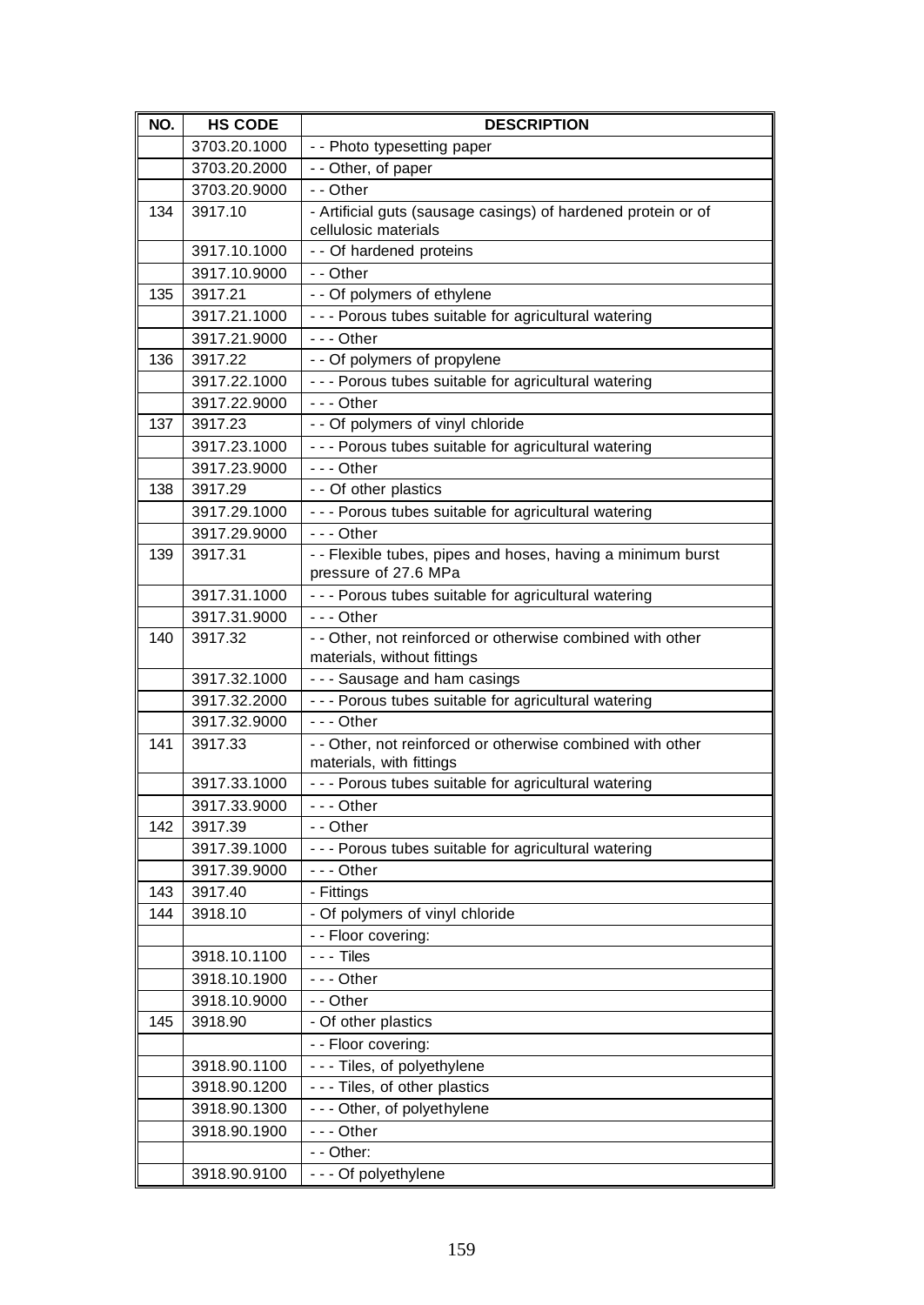| NO. | <b>HS CODE</b>          | <b>DESCRIPTION</b>                                                  |
|-----|-------------------------|---------------------------------------------------------------------|
|     | 3918.90.9900            | $--$ Other                                                          |
| 146 | 3919.10                 | - In rolls of a width not exceeding 20 cm                           |
|     |                         | - - Of polymers of vinyl chloride:                                  |
|     | 3919.10.1100            | - - - Tapes used in the manufacture of telephonic or electric wires |
|     | 3919.10.1900            | $--$ Other                                                          |
|     |                         | - - Of polyethylene:                                                |
|     | 3919.10.2100            | - - - Tapes used in the manufacture of telephonic or electric wires |
|     | 3919.10.2900            | $--$ Other                                                          |
|     | 3919.10.9000            | - - Other                                                           |
| 147 | 3919.90                 | - Other                                                             |
|     |                         | - - of polymers of vinyl chloride:                                  |
|     | 3919.90.1100            | --- Tapes used in the manufacture of telephonic or electric wires   |
|     | 3919.90.1900            | $--$ Other                                                          |
|     | 3919.90.9000            | - - Other                                                           |
| 148 | 3920.10                 | - Of polymers of ethylene                                           |
|     | 3920.10.1000            | - - Tapes used in the manufacture of telephonic or electric wires   |
|     | 3920.10.9000            | - - 0ther                                                           |
| 149 | 3920.20                 | - Of polymers of propylene                                          |
|     | 3920.20.1000            | - - Tapes used in the manufacture of telephonic or electric wires   |
|     | 3920.20.2000            | - - BOPP film                                                       |
|     |                         | - - Used as an adhesive by melting:                                 |
|     | 3920.20.3100            | - - - Of polypropylene                                              |
|     | 3920.20.3900            | $--$ Other<br>- - Other                                             |
| 150 | 3920.20.9000<br>3920.30 | - Of polymers of styrene                                            |
|     | 3920.30.9000            | - - Other                                                           |
| 151 | 3920.43                 | - - Containing by weight not less than 6% of plasticisers           |
|     | 3920.43.1000            | - - - Tapes used in the manufacture of telephonic or electric wires |
|     | 3920.43.9000            | $- -$ - Other-                                                      |
| 152 | 3920.49                 | - - Other:                                                          |
|     | 3920.49.1000            | - - - Tapes used in the manufacture of telephonic or electric wires |
|     | 3920.49.9000            | $--$ Other-                                                         |
| 153 | 3920.51                 | - - Of poly(methyl methacrylate)                                    |
| 154 | 3920.59                 | - - Other                                                           |
| 155 | 3920.61                 | - - Of polycarbonates                                               |
|     | 3920.61.1000            | - - - Film                                                          |
|     | 3920.61.2000            | --- Used as an adhesive by melting                                  |
|     | 3920.61.9000            | --- Other                                                           |
| 156 | 3920.62                 | - - Of poly(ethylene terephthalate)                                 |
|     | 3920.62.1000            | - - - Film                                                          |
|     | 3920.62.2000            | --- Used as an adhesive by melting                                  |
|     | 3920.62.9000            | $- -$ - Other                                                       |
| 157 | 3920.63                 | - - Of unsaturated polyesters                                       |
|     | 3920.63.1000            | --- Used as an adhesive by melting                                  |
|     | 3920.63.9000            | $--$ Other                                                          |
| 158 | 3920.69                 | - - Of other polyesters                                             |
|     | 3920.69.1000            | --- Used as an adhesive by melting                                  |
|     | 3920.69.9000            | $--$ Other                                                          |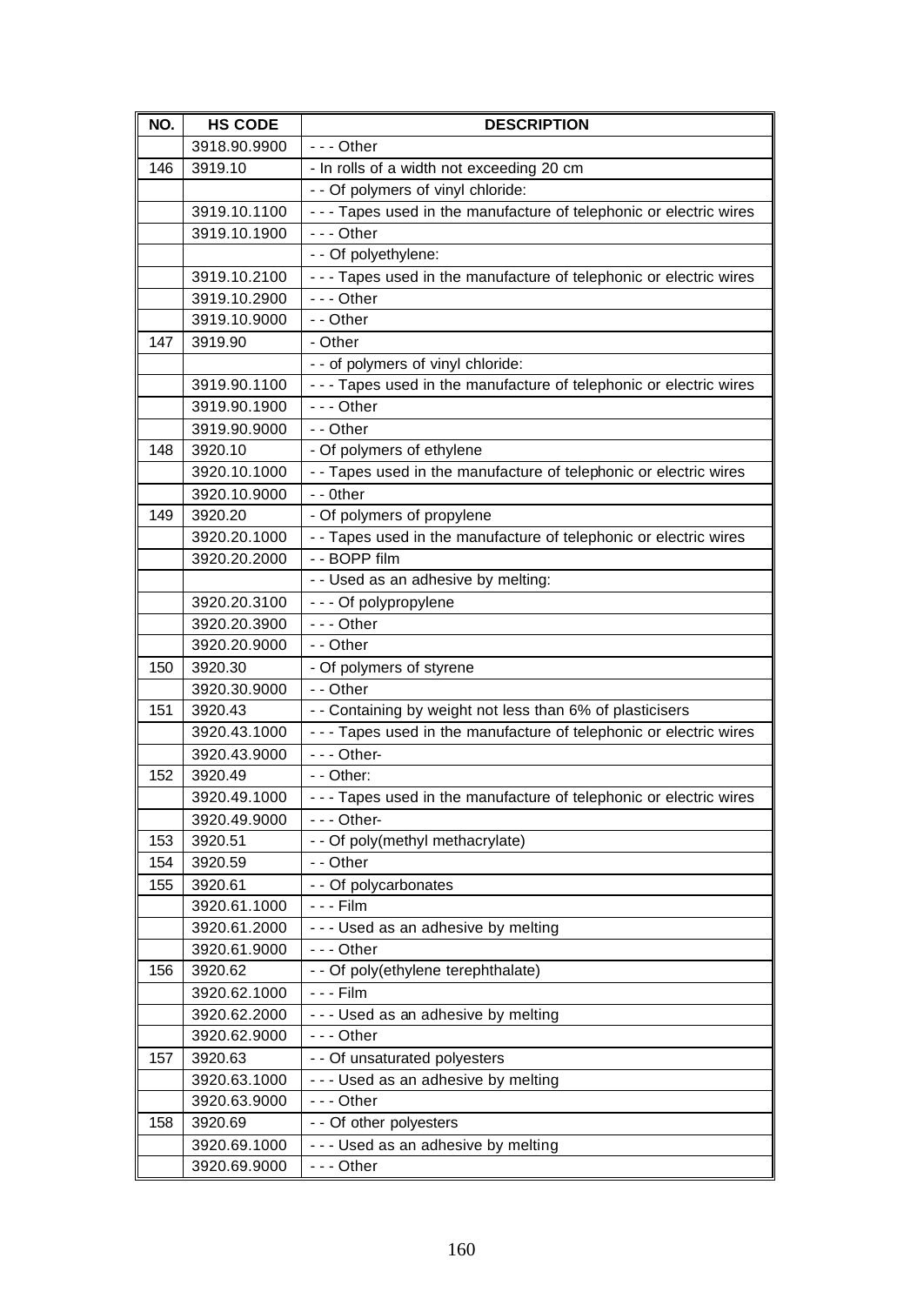| NO. | <b>HS CODE</b>          | <b>DESCRIPTION</b>                                                    |
|-----|-------------------------|-----------------------------------------------------------------------|
| 159 | 3920.71                 | - - Of regenerated cellulose                                          |
|     | 3920.71.1000            | - - - Cellophane film                                                 |
|     | 3920.71.2000            | - - - Viscose tear-off ribbon; foil                                   |
|     | 3920.71.3000            | - - - Viscose film                                                    |
|     | 3920.71.4000            | --- Used as an adhesive by melting                                    |
|     | 3920.71.9000            | $- -$ Other                                                           |
| 160 | 3920.72                 | - - Of vulcanised fibre                                               |
|     | 3920.72.1000            | --- Used as an adhesive by melting                                    |
|     | 3920.72.9000            | $- -$ Other                                                           |
| 161 | 3920.73                 | - - Of cellulose acetate                                              |
|     |                         | - - - Used as an adhesive by melting:                                 |
|     | 3920.73.1100            | - - - - Cellulose acetate, plasticized                                |
|     | 3920.73.1900            | $--$ Other                                                            |
|     | 3920.73.9000            | $--$ Other                                                            |
| 162 | 3920.79                 | - - Of other cellulose derivatives                                    |
|     | 3920.79.1000            | --- Used as an adhesive by melting                                    |
|     | 3920.79.9000            | $- -$ Other                                                           |
| 163 | 3920.91                 | - - Of poly(vinyl butyral)                                            |
|     | 3920.91.1000            | - - - Film of a kind used in safety glass, of a thickness between     |
|     |                         | 0.38 mm and 0.76 mm, not exceeding 2 m in width                       |
|     | 3920.91.9000            | $--$ Other                                                            |
| 164 | 3920.92                 | - - Of polyamides                                                     |
|     | 3920.92.1000            | $- -$ Of nylon 6                                                      |
|     | 3920.92.2000            | --- Used as an adhesive by melting                                    |
|     | 3920.92.9000            | $--$ Other                                                            |
| 165 | 3920.93                 | - - Of amino-resins                                                   |
|     |                         | - - - Used as an adhesive by melting:                                 |
|     | 3920.93.1100            | - - - - Of melamine resins; of other amino-resins (except urea        |
|     |                         | resins)                                                               |
|     | 3920.93.1900            | $--$ Other                                                            |
|     | 3920.93.9000            | $- -$ Other                                                           |
| 166 | 3920.94                 | - - Of phenolic resins                                                |
|     | 3920.94.1000            | - - - Phenol formaldehyde (bakelite) sheets                           |
|     | 3920.94.2000            | --- Used as an adhesive by melting                                    |
|     | 3920.94.9000            | $--$ Other                                                            |
| 167 | 3920.99                 | - - Of other plastics                                                 |
|     | 3920.99.1000            | - - - Corrugated sheets and plates                                    |
|     | 3920.99.2000            | - - - Other fluorocarbon sheets                                       |
|     | 3920.99.3000            | --- Used as an adhesive by melting                                    |
|     | 3920.99.9000            | --- Other                                                             |
| 168 | 3921.11<br>3921.11.1000 | - - Of polymers of styrene                                            |
|     |                         | - - - Plates and sheets                                               |
|     | 3921.11.9000            | --- Other                                                             |
| 169 | 3921.12                 | - - Of polymers of vinyl chloride                                     |
|     |                         | - - - In plates and sheets forms:                                     |
|     |                         | - - - - Tapes used in the manufacture of telephonic or electric wire- |
|     | 3921.12.1900            | $--$ Other                                                            |
|     |                         | $- -$ Other:                                                          |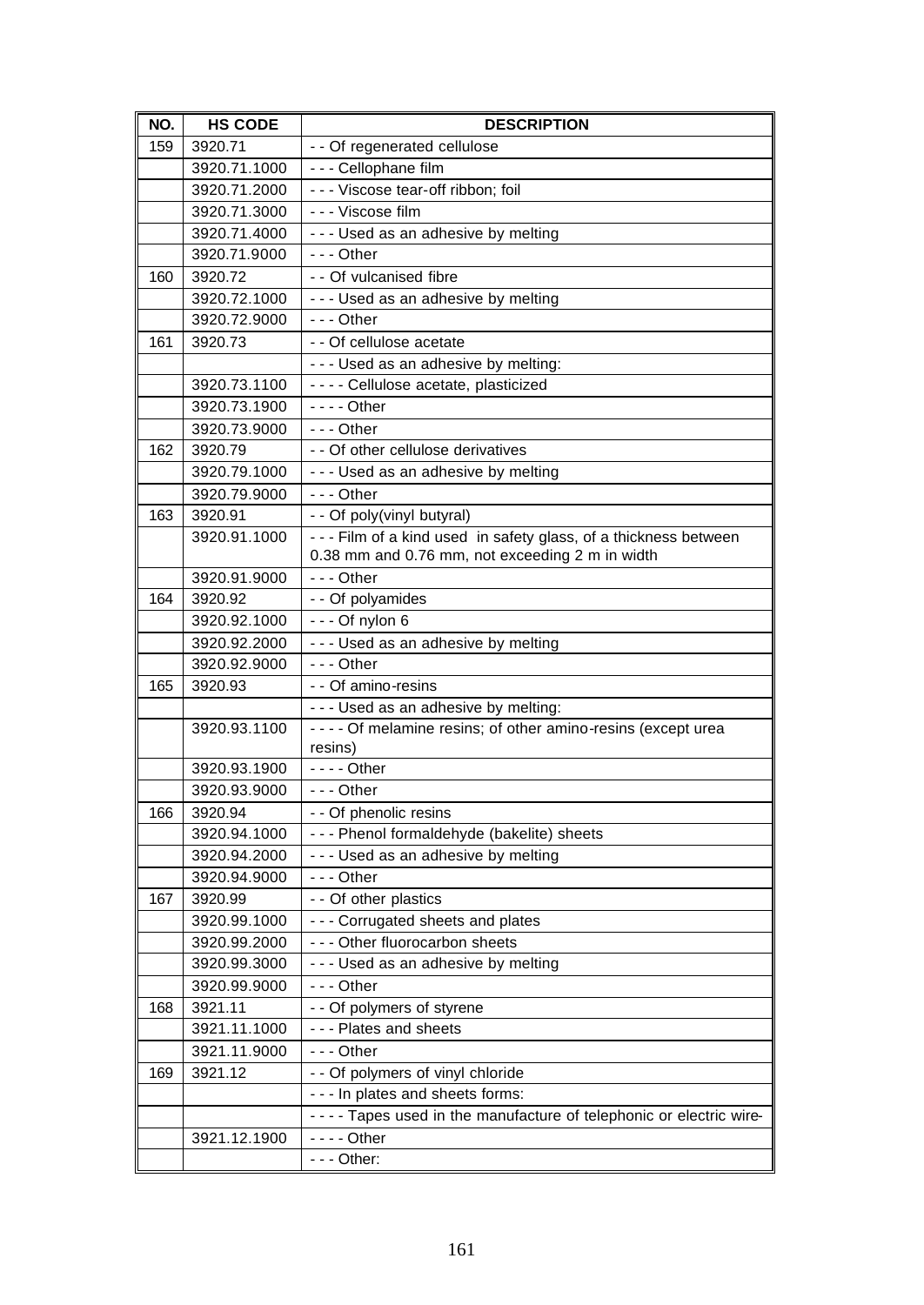| NO. | <b>HS CODE</b> | <b>DESCRIPTION</b>                                                    |
|-----|----------------|-----------------------------------------------------------------------|
|     | 3921.12.9100   | - - - - Tapes used in the manufacture of telephonic or electric wire- |
|     | 3921.12.9900   | - - - - Other                                                         |
| 170 | 3921.13        | - - Of polyurethanes                                                  |
|     |                | - - - Plates and sheets                                               |
|     | 3921.13.9000   | $- -$ Other                                                           |
| 171 | 3921.14        | - - Of regenerated cellulose                                          |
|     |                | - - - Plates and sheets:                                              |
|     |                | - - - - Cellophane used in the manufactured of adhesive tapes         |
|     | 3921.14.1200   | - - - - Other, used in the manufacture of adhesive tape               |
|     | 3921.14.1900   | $--$ Other                                                            |
|     |                | $--$ Other:                                                           |
|     | 3921.14.9100   | - - - - Used in the manufacture of adhesive tape                      |
|     | 3921.14.9900   | $--$ Other                                                            |
| 172 | 3921.19        | - - Of other plastic                                                  |
|     |                | - - - Plates and sheets:                                              |
|     |                | - - - - Tapes used in the manufacture of telephonic or electric wire- |
|     | 3921.19.1900   | $--$ Other                                                            |
|     |                | $--$ Other:                                                           |
|     | 3921.19.9100   | - - - - Tapes used in the manufacture of telephonic or electric wire- |
|     | 3921.19.9900   | $--$ Other                                                            |
| 173 | 3921.90        | - Other                                                               |
|     | 3921.90.1000   | - - Tapes used in the manufacture of telephonic or electric wire      |
|     | 3921.90.2000   | - - Plates and sheets                                                 |
|     | 3921.90.9000   | - - Other                                                             |
| 174 | 3922.10        | - Baths, shower-baths, sinks and wash-basins                          |
| 175 | 3922.20        | - Lavatory seats and covers                                           |
|     | 3922.20.1000   | - - Covers                                                            |
|     | 3922.20.9000   | - - Other                                                             |
| 176 | 3922.90        | - Other                                                               |
|     | 3922.90.1000   | - - Flushing water closets (lavatory pans) and urinals                |
|     | 3922.90.2000   | - - Parts of flushing cisterns                                        |
|     | 3922.90.9000   | - - Other                                                             |
| 177 | 3923.10        | - Boxes, cases, crates and similar articles                           |
|     | 3923.10.9000   | - - Other                                                             |
| 178 | 3923.21        | - - Of polymers of ethylene                                           |
|     | 3923.21.1000   | - - - Aseptic bags with aluminium foil reinforcing material           |
|     | 3923.21.9000   | (excluding retort pouch)<br>$--$ Other                                |
| 179 | 3923.29        | - - Of other plastics                                                 |
|     | 3923.29.1000   | - - - Aseptic bags with aluminium foil reinforcing material           |
|     |                | (excluding retort pouch)                                              |
|     | 3923.29.2000   | - - - Laminated polypropylene bags of size 1000 mm x 1200 mm          |
|     | 3923.29.9000   | --- Other                                                             |
| 180 | 3923.30        | - Carboys, bottles, flasks and similar articles                       |
|     | 3923.30.1000   | - - Toothpaste tubes container                                        |
|     | 3923.30.9000   | - - Other                                                             |
| 181 | 3923.40        | - Spools, cops, bobbins and similar supports                          |
|     | 3923.40.1000   | - - For sewing machines                                               |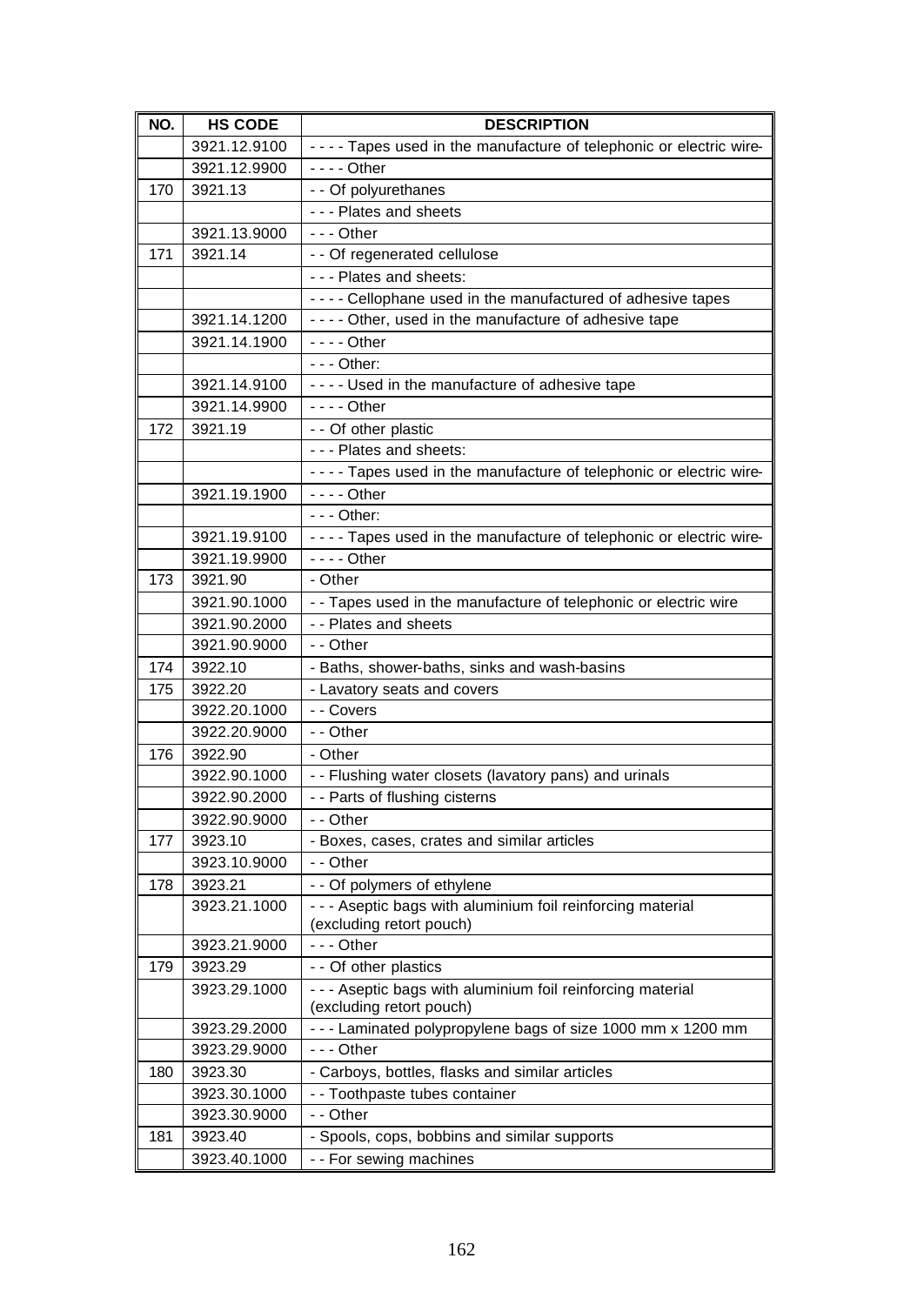| NO. | <b>HS CODE</b> | <b>DESCRIPTION</b>                                                                              |
|-----|----------------|-------------------------------------------------------------------------------------------------|
|     | 3923.40.2000   | - - For cinematographic or photographic use                                                     |
|     | 3923.40.3000   | - - For textile mills                                                                           |
|     | 3923.40.9000   | - - Other                                                                                       |
| 182 | 3923.50        | - Stoppers, lids, caps and other closures                                                       |
|     | 3923.50.1000   | - - Actuator over caps                                                                          |
|     | 3923.50.9000   | - - Other                                                                                       |
| 183 | 3923.90        | - Other                                                                                         |
| 184 | 3924.10        | - Tableware and kitchenware                                                                     |
| 185 | 3924.90        | - Other                                                                                         |
|     | 3924.90.1000   | - - Bed pans, urinals (portable type) and chamber-pots                                          |
|     | 3924.90.9000   | - - Other                                                                                       |
| 186 | 3925.10        | - Reservoirs, tanks, vats and similar containers, of a capacity                                 |
|     |                | exceeding 300 l                                                                                 |
| 187 | 3925.20        | - Doors, windows and their frames and thresholds for doors                                      |
| 188 | 3925.30        | - Shutters, blinds (including Venetian blinds) and similar articles                             |
|     |                | and parts thereof                                                                               |
| 189 | 3925.90        | - Other                                                                                         |
| 190 | 3926.10        | - Office or school supplies                                                                     |
|     | 3926.10.1000   | - - School supplies                                                                             |
|     | 3926.10.2000   | - - Office supplies                                                                             |
| 191 | 3926.20        | - Articles of apparel and clothing accessories (including gloves,                               |
|     |                | mittens and mitts)                                                                              |
|     | 3926.20.1000   | - - Raincoats                                                                                   |
|     | 3926.20.2000   | - - Gloves                                                                                      |
|     | 3926.20.3000   | - - Babies' bib, shoulder pads or shields                                                       |
|     | 3926.20.4000   | - - Aprons and other articles of apparel                                                        |
|     | 3926.20.5000   | - - Articles of apparel used for the protection from chemical<br>substances, radiation and fire |
|     | 3926.20.9000   | - - Other, including belts                                                                      |
| 192 | 3926.30        | - Fittings for furniture, coachwork or the like                                                 |
| 193 | 3926.40        | - Statuettes and other ornamental articles                                                      |
| 194 | 3926.90        | Other                                                                                           |
|     | 3926.90.5300   | --- Transmission or conveyor belts or belting                                                   |
|     | 3926.90.1000   | - - Floats for fishing nets                                                                     |
|     | 3926.90.2000   | - - Fans and handscreens, frames and handles therefor, and parts                                |
|     |                | thereof                                                                                         |
|     |                | - - Hygienic, medical and surgical articles:                                                    |
|     | 3926.90.3100   | - - - Colostomy, ileostomy amd urine bags                                                       |
|     | 3926.90.3200   | - - - Plastic moulds with denture prints                                                        |
|     | 3926.90.3300   | - - - Poison mosquito nets                                                                      |
|     | 3926.90.3900   | $- -$ Other                                                                                     |
|     |                | - - Safety and protective devices:                                                              |
|     | 3926.90.4100   | - - - Police shields                                                                            |
|     | 3926.90.4200   | --- Protective masks and similar articles for use in welding and                                |
|     |                | similar work                                                                                    |
|     | 3926.90.4300   | - - - Noise reducing devices and covers for the ears; apparatus for                             |
|     |                | mesuring vapour of organic substances or of mercury                                             |
|     | 3926.90.4400   | - - - Life saving cushions for protection of persons falling from<br>heights                    |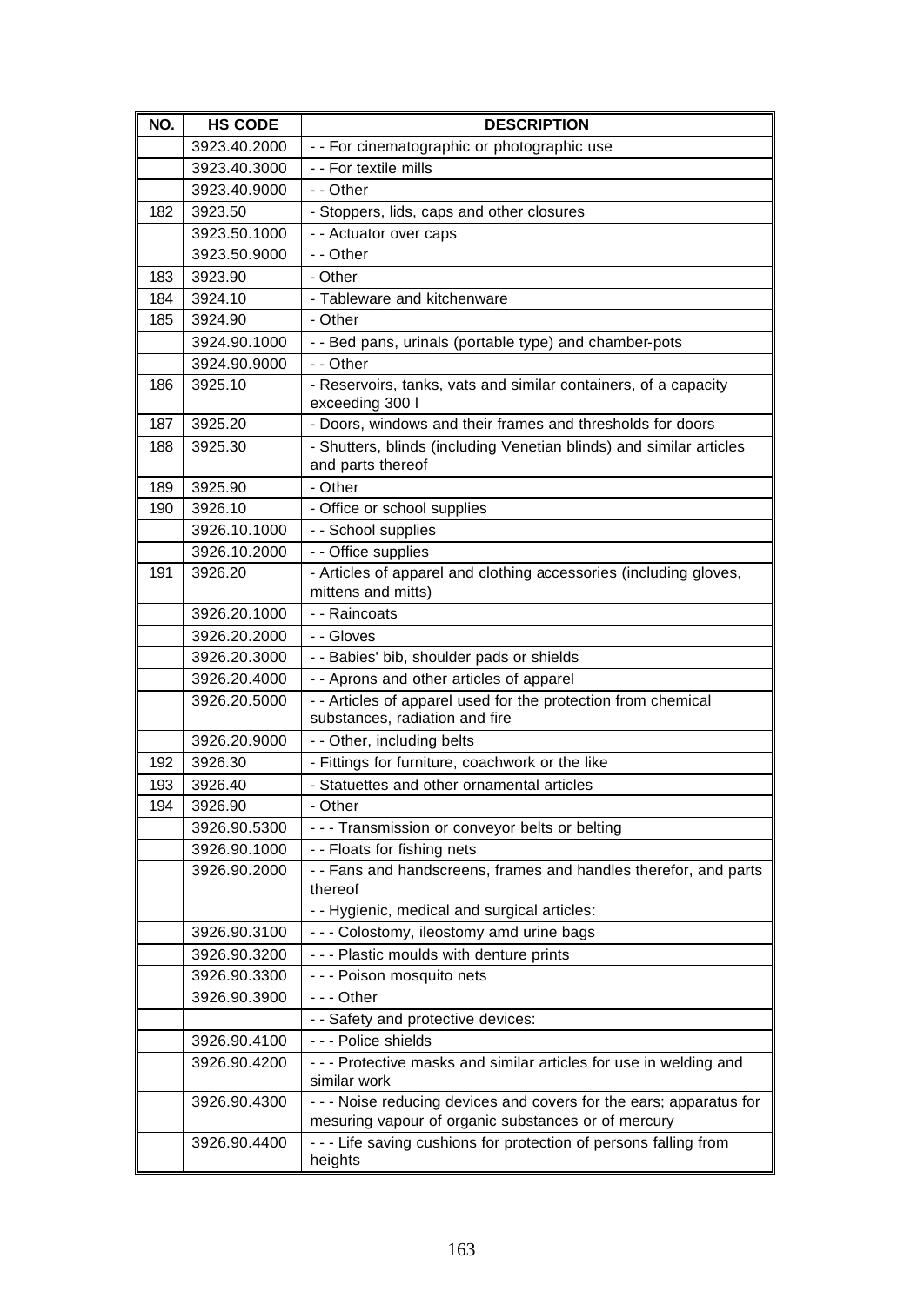| NO. | <b>HS CODE</b> | <b>DESCRIPTION</b>                                                                                                             |
|-----|----------------|--------------------------------------------------------------------------------------------------------------------------------|
|     | 3926.90.4900   | $--$ Other                                                                                                                     |
|     |                | - - Industrial articles:                                                                                                       |
|     | 3926.90.5100   | - - - Oil spill booms                                                                                                          |
|     | 3926.90.5200   | --- Pipe or thread sealing tape                                                                                                |
|     | 3926.90.5400   | - - - Other, articles used in machinery                                                                                        |
|     | 3926.90.5500   | - - - Plastic J-hooks and bunch blocks for detonators                                                                          |
|     | 3926.90.5900   | $- -$ Other                                                                                                                    |
|     | 3926.90.6000   | - - Nipple former, breastshells, nipple shields, hand expression<br>funnel, supplement nurslkng system, feeder (Haberman type) |
|     | 3926.90.7000   | - - Corset busks and similar supports for articles of apparel or<br>clothing accessories                                       |
|     |                | - - Other:                                                                                                                     |
|     | 3926.90.9100   | - - - Poultry feeders                                                                                                          |
|     | 3926.90.9200   | - - - Cards for jewellery or small objects of personal adornment;<br>beads; shoe lasts                                         |
|     | 3926.90.9300   | - - - Racket strings of a length not exceeding 15 m put up for retail<br>sale                                                  |
|     | 3926.90.9400   | - - - Reflected light nails                                                                                                    |
|     | 3926.90.9500   | - - - Other articles of non-rigid cellular products                                                                            |
|     | 3926.90.9600   | - - - Prayer beads                                                                                                             |
|     | 3926.90.9900   | $- -$ Other                                                                                                                    |
| 195 | 4401.10        | - Fuel wood, in logs, in billets, in twigs, in faggots or in similar<br>forms                                                  |
| 196 | 4402.00        | Wood charcoal (including shell and nut charcoal), whether or not<br>agglomerated.                                              |
| 197 | 4403.10        | - Treated with paint, stains, creosote or other preservatives                                                                  |
|     | 4403.10.1000   | - - Baulks                                                                                                                     |
|     | 4403.10.2000   | - - Sawlogs and veneer logs                                                                                                    |
|     | 4403.10.3000   | - - Pit-props (mine timber) in the round                                                                                       |
|     | 4403.10.4000   | - - Poles, piles and other wood in the round                                                                                   |
|     | 4403.10.90     | - - Other                                                                                                                      |
|     |                | ------- Coniferous:                                                                                                            |
|     | 4403.10.9011   | $-----$ In the rough                                                                                                           |
|     | 4403.10.9012   | -------- Roughly square                                                                                                        |
|     | 4403.10.9090   | $---$ Other                                                                                                                    |
| 198 | 4403.20        | - Other, coniferous                                                                                                            |
|     |                | - - Damar Minyak:                                                                                                              |
|     | 4403.20.1100   | --- Pulpwood                                                                                                                   |
|     | 4403.20.1200   | - - - Baulks                                                                                                                   |
|     | 4403.20.1300   | - - - Sawlogs and veneer logs                                                                                                  |
|     | 4403.20.1400   | --- Pit-props (mine timber) in the round                                                                                       |
|     | 4403.20.1500   | --- Poles, piles and other wood in the round                                                                                   |
|     | 4403.20.19     | $--$ Other                                                                                                                     |
|     | 4403.20.1910   | $--- In the rough$                                                                                                             |
|     | 4403.20.1920   | ------- Roughly square                                                                                                         |
|     |                | - - Podo:                                                                                                                      |
|     | 4403.20.2100   | - - - Pulpwood                                                                                                                 |
|     | 4403.20.2200   | - - - Baulks                                                                                                                   |
|     | 4403.20.2300   | - - - Sawlogs and veneer logs                                                                                                  |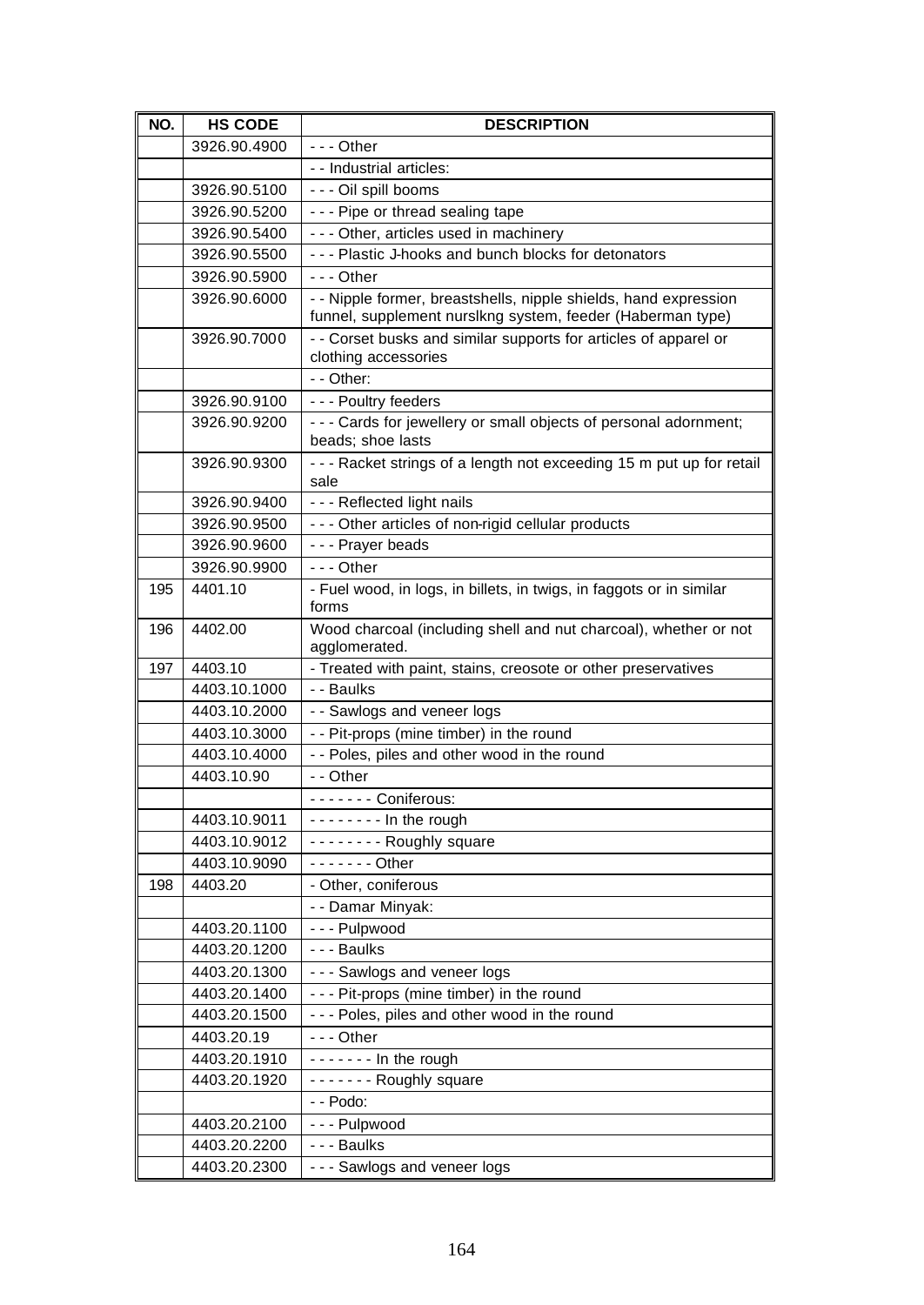| NO. | <b>HS CODE</b> | <b>DESCRIPTION</b>                                                                                                                                                                                                                                                                                                                                                                                                                                                                    |
|-----|----------------|---------------------------------------------------------------------------------------------------------------------------------------------------------------------------------------------------------------------------------------------------------------------------------------------------------------------------------------------------------------------------------------------------------------------------------------------------------------------------------------|
|     | 4403.20.2400   | --- Pit-props (mine timber) in the round                                                                                                                                                                                                                                                                                                                                                                                                                                              |
|     | 4403.20.2500   | - - - Poles, piles and other wood in the round                                                                                                                                                                                                                                                                                                                                                                                                                                        |
|     | 4403.20.29     | --- Other                                                                                                                                                                                                                                                                                                                                                                                                                                                                             |
|     | 4403.20.2910   | $\overline{\cdots}$ $\cdots$ In the rough                                                                                                                                                                                                                                                                                                                                                                                                                                             |
|     | 4403.20.2920   | ------- Roughly square                                                                                                                                                                                                                                                                                                                                                                                                                                                                |
|     |                | - - Sempilor:                                                                                                                                                                                                                                                                                                                                                                                                                                                                         |
|     | 4403.20.3100   | --- Pulpwood                                                                                                                                                                                                                                                                                                                                                                                                                                                                          |
|     | 4403.20.3200   | - - - Baulks                                                                                                                                                                                                                                                                                                                                                                                                                                                                          |
|     | 4403.20.3300   | --- Sawlogs and veneer logs                                                                                                                                                                                                                                                                                                                                                                                                                                                           |
|     | 4403.20.3400   | --- Pit-props (mine timber) in the round                                                                                                                                                                                                                                                                                                                                                                                                                                              |
|     | 4403.20.3500   | - - - Poles, piles and other wood in the round                                                                                                                                                                                                                                                                                                                                                                                                                                        |
|     | 4403.20.39     | $- -$ Other                                                                                                                                                                                                                                                                                                                                                                                                                                                                           |
|     | 4403.20.3910   | $\overline{\cdot}$ $\overline{\cdot}$ $\overline{\cdot}$ $\overline{\cdot}$ $\overline{\cdot}$ $\overline{\cdot}$ $\overline{\cdot}$ $\overline{\cdot}$ $\overline{\cdot}$ $\overline{\cdot}$ $\overline{\cdot}$ $\overline{\cdot}$ $\overline{\cdot}$ $\overline{\cdot}$ $\overline{\cdot}$ $\overline{\cdot}$ $\overline{\cdot}$ $\overline{\cdot}$ $\overline{\cdot}$ $\overline{\cdot}$ $\overline{\cdot}$ $\overline{\cdot}$ $\overline{\cdot}$ $\overline{\cdot}$ $\overline{\$ |
|     | 4403.20.3920   | ------- Roughly square                                                                                                                                                                                                                                                                                                                                                                                                                                                                |
|     |                | - - Other:                                                                                                                                                                                                                                                                                                                                                                                                                                                                            |
|     | 4403.20.9100   | - - - Pulpwood                                                                                                                                                                                                                                                                                                                                                                                                                                                                        |
|     | 4403.20.9200   | - - - Baulks                                                                                                                                                                                                                                                                                                                                                                                                                                                                          |
|     | 4403.20.9300   | --- Sawlogs and veneer logs                                                                                                                                                                                                                                                                                                                                                                                                                                                           |
|     | 4403.20.9400   | --- Pit-props (mine timber) in the round                                                                                                                                                                                                                                                                                                                                                                                                                                              |
|     | 4403.20.9500   | - - - Poles, piles and other wood in the round                                                                                                                                                                                                                                                                                                                                                                                                                                        |
|     | 4403.20.99     | --- Other                                                                                                                                                                                                                                                                                                                                                                                                                                                                             |
|     | 4403.20.9910   | ------- In the rough                                                                                                                                                                                                                                                                                                                                                                                                                                                                  |
|     | 4403.20.9920   | ------- Roughly square                                                                                                                                                                                                                                                                                                                                                                                                                                                                |
|     |                | - Other, of tropical wood specified in Subheading Note 1 to this                                                                                                                                                                                                                                                                                                                                                                                                                      |
| 199 | 4403.41        | Chapter:<br>- - Dark Red Meranti, Light Red Meranti and Meranti Bakau                                                                                                                                                                                                                                                                                                                                                                                                                 |
|     |                | - - - Dark Red Meranti (Obar Suluk):                                                                                                                                                                                                                                                                                                                                                                                                                                                  |
|     | 4403.41.1100   | - - - - Pulpwood                                                                                                                                                                                                                                                                                                                                                                                                                                                                      |
|     | 4403.41.1200   | $--$ Baulks                                                                                                                                                                                                                                                                                                                                                                                                                                                                           |
|     | 4403.41.1300   | ---- Sawlogs and veneer logs                                                                                                                                                                                                                                                                                                                                                                                                                                                          |
|     | 4403.41.1400   | ---- Pit-props (mine timber) in the round                                                                                                                                                                                                                                                                                                                                                                                                                                             |
|     | 4403.41.1500   | ---- Poles, piles and other wood in the round                                                                                                                                                                                                                                                                                                                                                                                                                                         |
|     | 4403.41.1900   | - - - - Other                                                                                                                                                                                                                                                                                                                                                                                                                                                                         |
|     |                | --- Light Red Meranti (Red seraya):                                                                                                                                                                                                                                                                                                                                                                                                                                                   |
|     | 4403.41.2100   | - - - - Pulpwood                                                                                                                                                                                                                                                                                                                                                                                                                                                                      |
|     | 4403.41.2200   | $--$ Baulks                                                                                                                                                                                                                                                                                                                                                                                                                                                                           |
|     | 4403.41.2300   | ---- Sawlogs and veneer logs                                                                                                                                                                                                                                                                                                                                                                                                                                                          |
|     | 4403.41.2400   | ---- Pit-props (mine timber) in the round                                                                                                                                                                                                                                                                                                                                                                                                                                             |
|     | 4403.41.2500   | - - - - Poles, piles and other wood in the round                                                                                                                                                                                                                                                                                                                                                                                                                                      |
|     | 4403.41.2900   | $--$ Other                                                                                                                                                                                                                                                                                                                                                                                                                                                                            |
|     |                | - - - Meranti Bakau:                                                                                                                                                                                                                                                                                                                                                                                                                                                                  |
|     | 4403.41.3100   | - - - - Pulpwood                                                                                                                                                                                                                                                                                                                                                                                                                                                                      |
|     | 4403.41.3200   | $--$ Baulks                                                                                                                                                                                                                                                                                                                                                                                                                                                                           |
|     | 4403.41.3300   | ---- Sawlogs and veneer logs                                                                                                                                                                                                                                                                                                                                                                                                                                                          |
|     | 4403.41.3400   | ---- Pit-props (mine timber) in the round                                                                                                                                                                                                                                                                                                                                                                                                                                             |
|     | 4403.41.3500   | ---- Poles, piles and other wood in the round                                                                                                                                                                                                                                                                                                                                                                                                                                         |
|     | 4403.41.3900   | $--$ Other                                                                                                                                                                                                                                                                                                                                                                                                                                                                            |
| 200 | 4403.49        | - - Other                                                                                                                                                                                                                                                                                                                                                                                                                                                                             |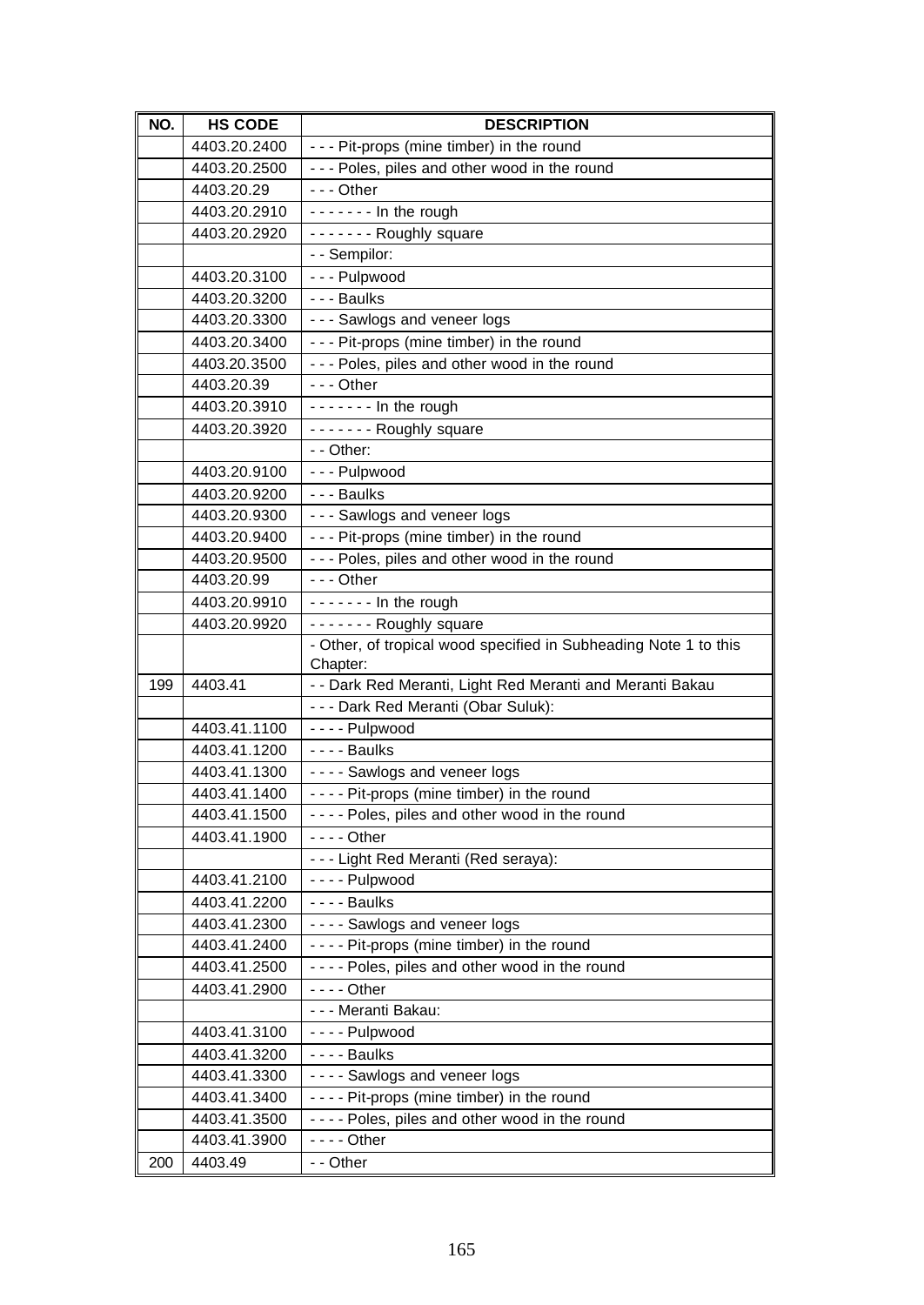| NO. | <b>HS CODE</b> | <b>DESCRIPTION</b>                                                                             |
|-----|----------------|------------------------------------------------------------------------------------------------|
|     |                | - - - Kapur:                                                                                   |
|     | 4403.49.1100   | $\overline{-}$ - - - Pulpwood                                                                  |
|     | 4403.49.1200   | - - - - Baulks                                                                                 |
|     | 4403.49.1300   | ---- Sawlogs and veneer logs                                                                   |
|     | 4403.49.1400   | ---- Pit-props (mine timber) in the round                                                      |
|     | 4403.49.1500   | ---- Poles, piles and other wood in the round                                                  |
|     | 4403.49.1900   | - - - - Other-                                                                                 |
|     |                | --- Keruing (In-kanyin, Gurjun):                                                               |
|     | 4403.49.2100   | - - - - Pulpwood                                                                               |
|     | 4403.49.2200   | $--$ Baulks                                                                                    |
|     | 4403.49.2300   | ---- Sawlogs and veneer logs                                                                   |
|     | 4403.49.2400   | ---- Pit-props (mine timber) in the round                                                      |
|     | 4403.49.2500   | ---- Poles, piles and other wood in the round                                                  |
|     | 4403.49.2900   | $--$ Other                                                                                     |
|     |                | - - - Ramin:                                                                                   |
|     | 4403.49.3100   | - - - - Pulpwood                                                                               |
|     | 4403.49.3200   | - - - - Baulks                                                                                 |
|     | 4403.49.3300   | ---- Sawlogs and veneer logs, in the rough                                                     |
|     | 4403.49.3400   | ---- Sawlogs and veneer logs, roughly squared                                                  |
|     | 4403.49.3500   | ---- Pit-props (mine timber) in the round                                                      |
|     | 4403.49.3600   | ---- Poles, piles and other wood in the round                                                  |
|     | 4403.49.3900   | $--$ Other                                                                                     |
|     |                | - - - Other, of the following tropical wood specified in Subheading<br>Note 1 to this chapter: |
|     | 4403.49.9100   | - - - - Pulpwood                                                                               |
|     | 4403.49.9200   | $--$ Baulks                                                                                    |
|     | 4403.49.9300   | ---- Sawlogs and veneer logs                                                                   |
|     | 4403.49.9400   | ---- Pit-props (mine timber) in the round                                                      |
|     | 4403.49.9500   | ---- Poles, piles and other wood in the round                                                  |
|     | 4403.49.99     | $--$ Other                                                                                     |
|     |                | ------- White lauan(Ingyin):                                                                   |
|     | 4403.49.9911   | $-----$ In the rough                                                                           |
|     | 4403.49.9912   | -------- Roughly squared                                                                       |
|     |                | - - - - - - Teak:                                                                              |
|     | 4403.49.9921   | $-----$ In the rough                                                                           |
|     | 4403.49.9922   | -------- Roughly squared-                                                                      |
| 201 | 4403.91        | - - Of oak (Quercus spp.)                                                                      |
|     | 4403.91.1000   | - - - Pulpwood-                                                                                |
|     | 4403.91.2000   | - - - Baulks                                                                                   |
|     | 4403.91.3000   | - - - Sawlogs and veneer logs                                                                  |
|     | 4403.91.4000   | --- Pit-props (mine timber) in the round                                                       |
|     | 4403.91.5000   | - - - Poles, piles and other wood in the round                                                 |
|     | 4403.91.9000   | $--$ Other                                                                                     |
| 202 | 4403.92        | - - Of beech (Fagus spp.)                                                                      |
|     | 4403.92.1000   | --- Pulpwood                                                                                   |
|     | 4403.92.2000   | --- Baulks                                                                                     |
|     | 4403.92.3000   | - - - Sawlogs and veneer logs                                                                  |
|     | 4403.92.4000   | --- Pit-props (mine timber) in the round                                                       |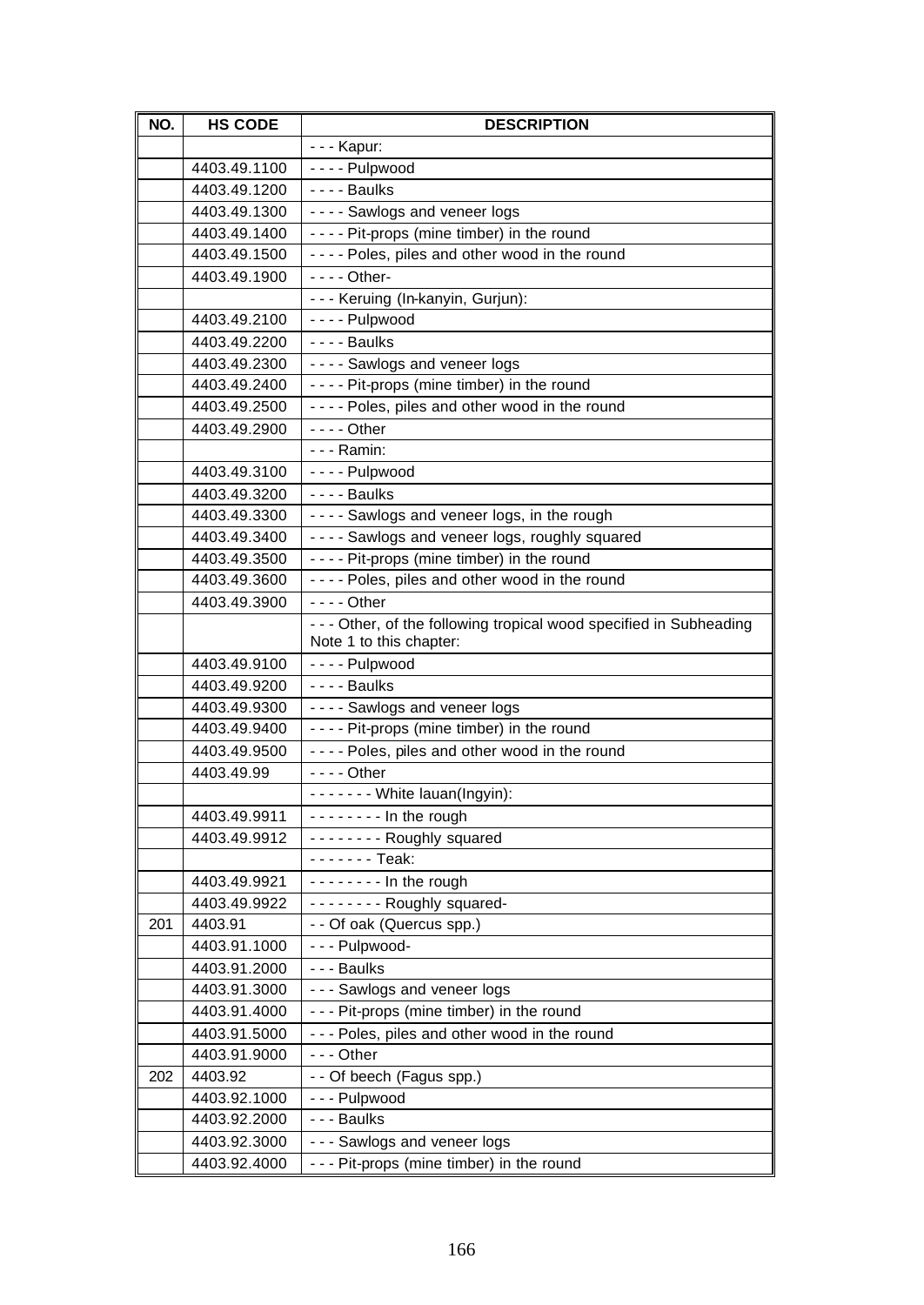| NO. | <b>HS CODE</b>               | <b>DESCRIPTION</b>                                        |
|-----|------------------------------|-----------------------------------------------------------|
|     | 4403.92.5000                 | - - - Poles, piles and other wood in the round            |
|     | 4403.92.9000                 | $- -$ Other                                               |
| 203 | 4403.99                      | - - Other                                                 |
|     | 4403.99.1000                 | --- Pulpwood                                              |
|     | 4403.99.2000                 | --- Baulks                                                |
|     | 4403.99.3000                 | - - - Sawlogs and veneer logs                             |
|     | 4403.99.4000                 | --- Pit-props (mine timber) in the round                  |
|     | 4403.99.5000                 | --- Poles, piles and other wood in the round              |
|     | 4403.99.90                   | $--$ Other                                                |
|     |                              | - - - - - - - Pyinkado:                                   |
|     | 4403.99.9011                 | $--- - -$ In the rough                                    |
|     | 4403.99.9012                 | -------- Roughly squared                                  |
|     |                              | - - - - - - - Padauk:                                     |
|     | 4403.99.9021                 | $-----$ In the rough                                      |
|     | 4403.99.9022                 | -------- Roughly squared                                  |
|     |                              | - - - - - - - Pyinma:                                     |
|     | 4403.99.9031                 | $--- - -$ In the rough                                    |
|     | 4403.99.9032                 | -------- Roughly squared                                  |
|     | 4403.99.9040                 | ------- Red sandalwood (Nant-tha)                         |
|     | 4403.99.9050                 | ------- Black sandalwood (Ka-la-met)                      |
|     | 4403.99.9090                 | - - - - - - - Other                                       |
| 204 | 4404.20                      | - Non-coniferous                                          |
| 205 | 4406.10                      | - Not impregnated                                         |
| 206 | 4407.99                      | - - Other                                                 |
|     | 4407.99.1000                 | - - - Aguila wood, planed                                 |
|     | 4407.99.2000                 | --- Aguila wood, sanded or end-jointed                    |
|     | 4407.99.30                   | - - - Other, planed                                       |
|     | 4407.99.3010                 | - - - - - - - Pyinkado                                    |
|     | 4407.99.3020                 | - - - - - - - Padauk                                      |
|     | 4407.99.3030                 | $----$ Pyinma                                             |
|     | 4407.99.3090                 | $\frac{1}{1}$ Other                                       |
|     | 4407.99.40                   | --- Other, sanded or end-jointed                          |
|     | 4407.99.4010                 | - - - - - - - Pyinkado                                    |
|     | 4407.99.4020                 | - - - - - - - Padauk                                      |
|     | 4407.99.4030                 | $----$ Pyinma                                             |
|     | 4407.99.4090                 | $- - - - - -$ Other                                       |
|     | 4407.99.90                   | --- Other                                                 |
|     | 4407.99.9010<br>4407.99.9020 | - - - - - - - Pyinkado<br>- - - - - - - Padauk            |
|     |                              |                                                           |
|     | 4407.99.9030                 | - - - - - - - Pyinma                                      |
| 207 | 4407.99.9090<br>4408.39      | $---$ Other<br>- - Other                                  |
|     | 4408.39.1000                 | - - - Jelutong wood slats prepared for pencil manufacture |
|     | 4408.39.2000                 | - - - Other wood prepared for pencil manufacture          |
|     | 4408.39.9000                 | $- -$ Other-                                              |
| 208 | 4409.20                      | - Non-coniferous                                          |
|     | 4409.20.1000                 | - - Teak strips for parquet flooring                      |
|     | 4409.20.2000                 | - - Other strips for parquet flooring                     |
|     |                              |                                                           |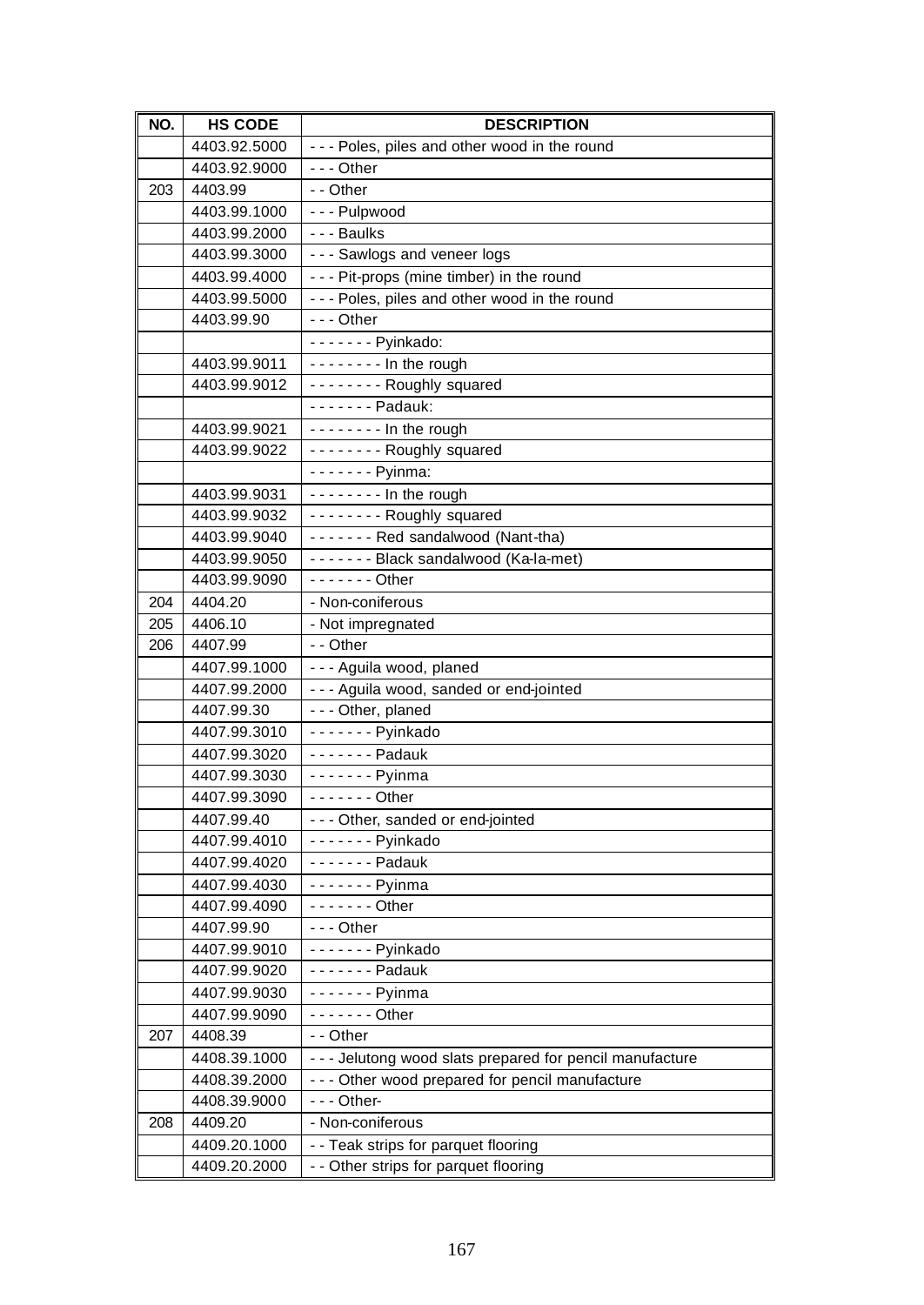| NO. | <b>HS CODE</b>               | <b>DESCRIPTION</b>                                                                                      |
|-----|------------------------------|---------------------------------------------------------------------------------------------------------|
|     | 4409.20.3000                 | - - Teak friezes for parquet flooring                                                                   |
|     | 4409.20.9000                 | - - Other                                                                                               |
| 209 | 4412.13                      | - - With at least one outer ply of tropical woods specified in                                          |
|     |                              | Subheading Note 1 to this Chapter                                                                       |
|     | 4412.13.1000                 | $- -$ Plain                                                                                             |
|     | 4412.13.9000                 | $--$ Other                                                                                              |
| 210 | 4412.14                      | - - Other, with at least one outer ply of non-coniferous wood                                           |
|     | 4412.14.1000                 | $- -$ Plain                                                                                             |
|     | 4412.14.9000                 | $- -$ Other                                                                                             |
| 211 | 4412.19                      | - - Other                                                                                               |
|     | 4412.19.1000                 | $- -$ Plain                                                                                             |
|     | 4412.19.9000                 | $- -$ Other                                                                                             |
| 212 | 4414.00                      | Wooden frames for paintings, photographs, mirrors or similar<br>objects                                 |
| 213 | 4415.10                      | - Cases, boxes, crates, drums and similar packings; cable-drums                                         |
| 214 | 4416.00                      | Casks, barrels, vats, tubs and other coopers' products and parts<br>thereof, of wood, including staves. |
|     | 4416.00.1000                 | - Staves                                                                                                |
|     | 4416.00.9000                 | - Other                                                                                                 |
| 215 | 4417.00                      | Tools, tool bodies, tool handles, broom or brush bodies and                                             |
|     |                              | handles, of wood; boot or shoe lasts and trees, of wood.                                                |
|     | 4417.00.1000                 | - Boot or shoe lasts                                                                                    |
|     | 4417.00.9000                 | - Other                                                                                                 |
| 216 | 4418.10                      | - Windows, French-windows and their frames                                                              |
|     | 4418.10.0010                 | ------- Of White Lauan(Ingyin)                                                                          |
|     | 4418.10.0020                 | ------- Of Keruing(In-Kanyin, Gurjun)                                                                   |
|     | 4418.10.0030                 | - - - - - - - Of Teak                                                                                   |
|     | 4418.10.0040<br>4418.10.0050 | - - - - - - - Of Pyinkado<br>- - - - - - - Of Padauk                                                    |
|     | 4418.10.0090                 | $- - - - - -$ Other                                                                                     |
| 217 | 4418.20                      | - Doors and their frames and thresholds                                                                 |
|     | 4418.20.0010                 | ------- Of White Lauan(Ingyin)                                                                          |
|     | 4418.20.0020                 | ------- Of Keruing(In-Kanyin, Gurjun)                                                                   |
|     | 4418.20.0030                 | - - - - - - - Of Teak                                                                                   |
|     | 4418.20.0040                 | - - - - - - - Of Pyinkado                                                                               |
|     | 4418.20.0050                 | - - - - - - - Of Padauk                                                                                 |
|     | 4418.20.0090                 | $---$ Other                                                                                             |
| 218 | 4418.30                      | - Parquet panels                                                                                        |
|     | 4418.30.0010                 | ------- Of White Lauan (Ingyin)                                                                         |
|     | 4418.30.0020                 | ------- Of Keruing (In-Kanyin, Gurjun)                                                                  |
|     | 4418.30.0030                 | - - - - - - - Of Teak                                                                                   |
|     | 4418.30.0040                 | ------- Of Pyinkado                                                                                     |
|     | 4418.30.0050                 | - - - - - - - Of Padauk                                                                                 |
|     | 4418.30.0090                 | $- - - - - -$ Other                                                                                     |
| 219 | 4418.40                      | - Shuttering for concrete constructional work                                                           |
| 220 | 4418.50                      | - Shingles and shakes                                                                                   |
| 221 | 4418.90                      | - Other                                                                                                 |
|     | 4418.90.1000                 | - - Cellular wood panels                                                                                |
|     | 4418.90.9000                 | - - Other                                                                                               |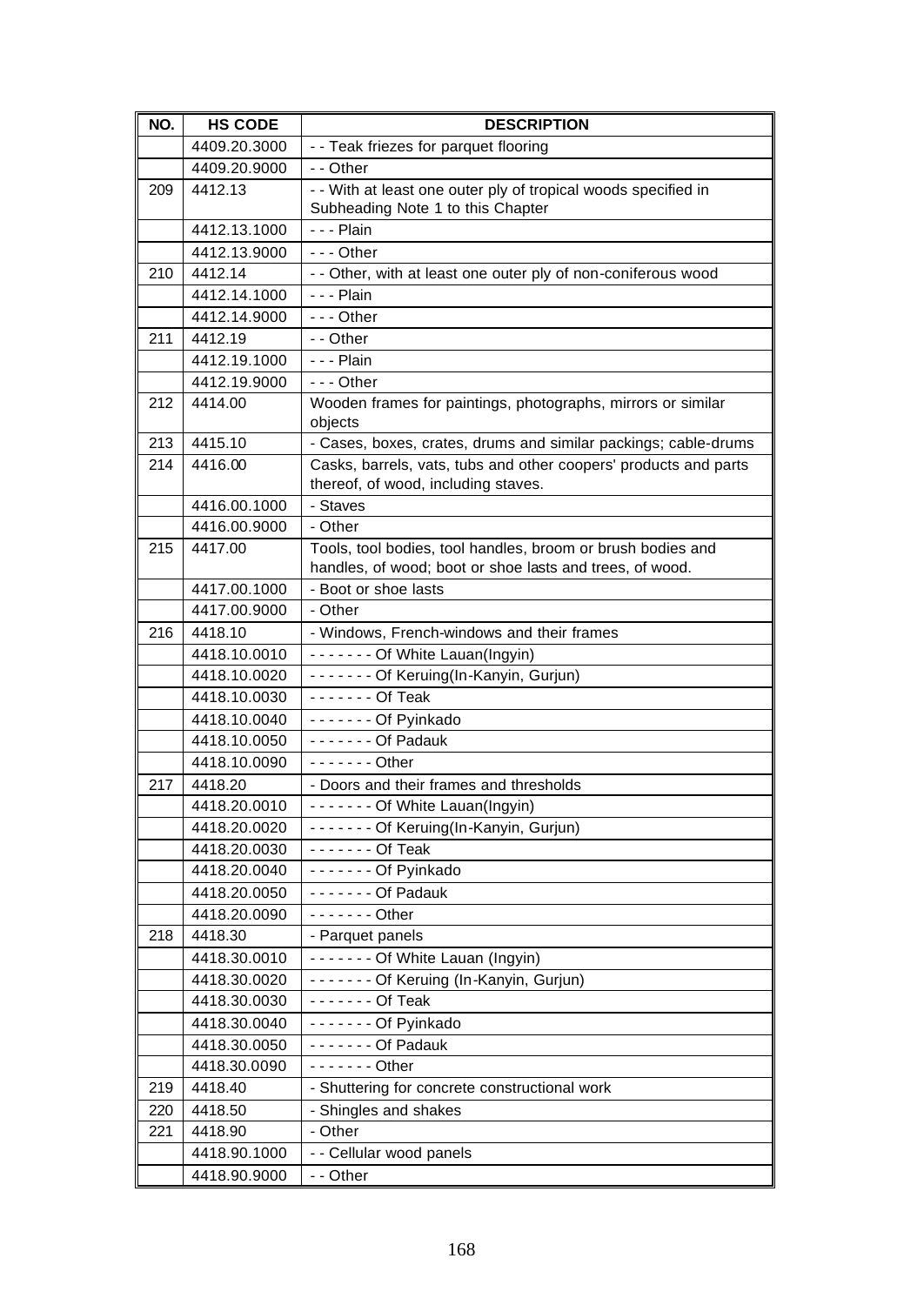| NO. | <b>HS CODE</b> | <b>DESCRIPTION</b>                                                                       |
|-----|----------------|------------------------------------------------------------------------------------------|
| 222 | 4419.00        | Tableware and kitchenware, of wood                                                       |
| 223 | 4420.10        | - Statuettes and other ornaments, of wood                                                |
| 224 | 4420.90        | - Other                                                                                  |
| 225 | 5001.00        | Silk-worm cocoons suitable for reeling.                                                  |
| 226 | 5002.00        | Raw silk (not thrown).                                                                   |
| 227 | 5003.10        | - Not carded or combed                                                                   |
| 228 | 5003.90        | - Other                                                                                  |
| 229 | 5201.00        | Cotton, not carded or combed                                                             |
| 230 | 5202.10        | - Yarn waste (including thread waste)                                                    |
| 231 | 6811.10        | - Corrugated sheets                                                                      |
| 232 | 7314.49        | - - Other                                                                                |
| 233 | 7905.00        | Zinc plates, sheets, strip and foil.                                                     |
|     | 7905.00.1000   | - Not surface treated                                                                    |
|     | 7905.00.2000   | - Surface treated-                                                                       |
| 234 | 8201.30        | - Mattocks, picks, hoes and rakes                                                        |
|     | 8201.30.1000   | - - Hoes (mamooties) and rakes                                                           |
| 235 | 8413.81        | - - Pumps                                                                                |
|     |                | - - - Electrically operated:                                                             |
|     | 8413.81.1100   | - - - - Water pumps specially designed for submarine use                                 |
|     | 8413.81.1200   | - - - - Other, water pumps with capacity not exceeding 8000 m <sup>3</sup> /h            |
|     | 8413.81.1300   | - - - - Other, water pumps with capacity exceeding 8000 m <sup>3</sup> /h but            |
|     |                | not exceeding 13000 m <sup>3</sup> /h                                                    |
|     | 8413.81.1900   | $- - -$ Other-                                                                           |
|     | 8413.81.2000   | - - - Not electrically operated                                                          |
| 236 | 8450.19        | - - Other                                                                                |
|     | 8450.19.1000   | --- Each of a dry linen capacity not exceeding 6 kg                                      |
|     | 8450.19.2000   | --- Each of a dry linen capacity exceeding 6 kg                                          |
| 237 | 8528.12        | - - Colour                                                                               |
|     | 8528.12.1000   | - - - Set top boxes which have a communication function [ITA1/B-<br>$203 -$              |
|     | 8528.12.2000   | - - - Printed circuit assemblies for use with ADP machines<br>$[ITA1/B-199]$             |
|     | 8528.12.9000   | --- Other                                                                                |
| 238 | 8528.13.0000   | - - Black and white or other monochrome                                                  |
| 239 | 8702.10        | - With compression-ignition internal combustion piston engine<br>(diesel or semi-diesel) |
|     |                | - - For the transport of less than 16 persons:                                           |
|     |                | - - - Motor buses:                                                                       |
|     |                | - - - - CKD:                                                                             |
|     | 8702.10.0100   | ----- Of a gross vehicle weight not exceeding 5 t                                        |
|     | 8702.10.0200   | ----- Of a gross vehicle weight exceeding 5t but not exceeding 6 t                       |
|     | 8702.10.0300   | ----- Of a gross vehicle weight exceeding 6 t but not exceeding                          |
|     |                | 18 <sub>t</sub>                                                                          |
|     | 8702.10.0400   | - - - - - Of a gross vehicle weight exceeding 18 t but not exceeding<br>24 t             |
|     | 8702.10.0500   | ----- Of a gross vehicle weight exceeding 24 t                                           |
|     |                | - - - - CBU/Other:                                                                       |
|     | 8702.10.0600   | ----- Of a gross vehicle weight not exceeding 5 t                                        |
|     | 8702.10.0700   | ----- Of a gross vehicle weight exceeding 5 t but not exceeding                          |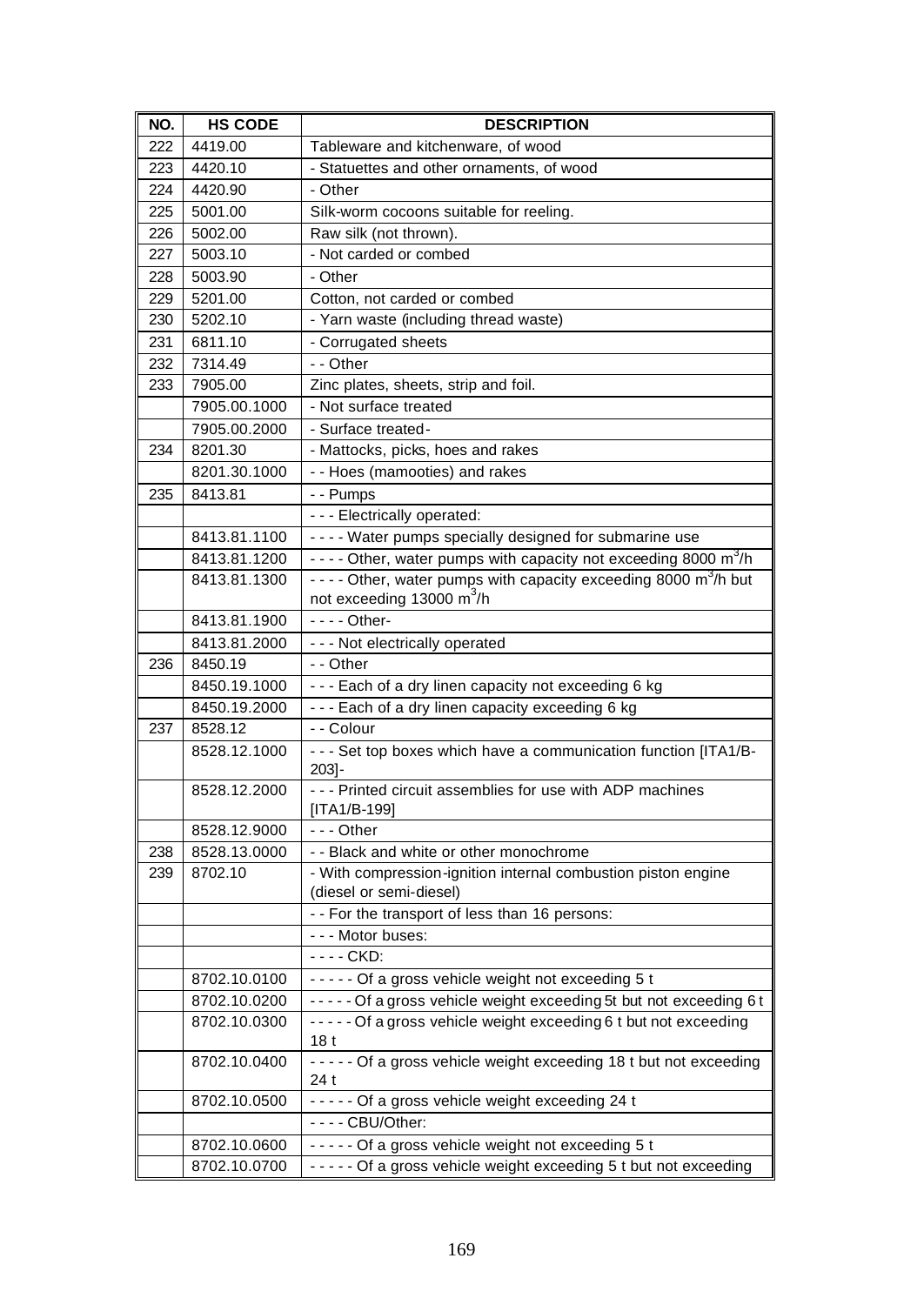| NO. | <b>HS CODE</b> | <b>DESCRIPTION</b>                                                                 |
|-----|----------------|------------------------------------------------------------------------------------|
|     |                | 6t                                                                                 |
|     | 8702.10.0800   | ----- Of a gross vehicle weight exceeding 6 t but not exceeding<br>18 <sub>t</sub> |
|     | 8702.10.0900   | ----- Of a gross vehicle weight exceeding 18 t but not exceeding<br>24 t           |
|     | 8702.10.1000   | ----- Of a gross vehicle weight exceeding 24 t                                     |
|     |                | $--$ Other:                                                                        |
|     |                | - - - - CKD:                                                                       |
|     | 8702.10.1100   | ----- Of a gross vehicle weight not exceeding 5 t                                  |
|     | 8702.10.1200   | ----- Of a gross vehicle weight exceeding 5 t but not exceeding<br>6 t             |
|     | 8702.10.1300   | ----- Of a gross vehicle weight exceeding 6 t but not exceeding<br>24 t            |
|     | 8702.10.1400   | ----- Of a gross vehicle weight exceeding 24 t                                     |
|     |                | - - - - CBU/Other:                                                                 |
|     | 8702.10.1500   | ----- Of a gross vehicle weight not exceeding 5 t                                  |
|     | 8702.10.1600   | ----- Of a gross vehicle weight exceeding 5 t but not exceeding<br>6 t             |
|     | 8702.10.1700   | ----- Of a gross vehicle weight exceeding 6 t but not exceeding<br>24t             |
|     | 8702.10.1800   | ----- Of a gross vehicle weight exceeding 24 t                                     |
|     |                | - - For the transport of 16 persons or more but less than 30<br>persons:           |
|     |                | --- Motor buses:                                                                   |
|     |                | - - - - CKD:                                                                       |
|     | 8702.10.2100   | ----- Of a gross vehicle weight not exceeding 5 t                                  |
|     | 8702.10.2200   | ----- Of a gross vehicle weight exceeding 5 t but not exceeding<br>6 t             |
|     | 8702.10.2300   | ----- Of a gross vehicle weight exceeding 6 t but not exceeding<br>18 <sub>t</sub> |
|     | 8702.10.2400   | ----- Of a gross vehicle weight exceeding 18 t but not exceeding<br>24 t           |
|     | 8702.10.2500   | ----- Of a gross vehicle weight exceeding 24 t                                     |
|     |                | $--$ CBU/Other:                                                                    |
|     | 8702.10.2600   | ----- Of a gross vehicle weight not exceeding 5 t                                  |
|     | 8702.10.2700   | ----- Of a gross vehicle weight exceeding 5 t but not exceeding<br>6 t             |
|     | 8702.10.2800   | ----- Of a gross vehicle weight exceeding 6 t but not exceeding<br>18 t            |
|     | 8702.10.3100   | ----- Of a gross vehicle weight exceeding 18 t but not exceeding<br>24 t           |
|     | 8702.10.3200   | ----- Of a gross vehicle weight exceeding 24 t                                     |
|     |                | $- -$ - Other:                                                                     |
|     |                | - - - - CKD:                                                                       |
|     | 8702.10.3300   | ----- Of a gross vehicle weight not exceeding 5 t                                  |
|     | 8702.10.3400   | ---- Of a gross vehicle weight exceeding 5 t but not exceeding 6<br>t              |
|     | 8702.10.3500   | ----- Of a gross vehicle weight exceeding 6 t but not exceeding<br>24 t            |
|     | 8702.10.3600   | ----- Of a gross vehicle weight exceeding 24 t                                     |
|     |                | - - - - CBU/Other:                                                                 |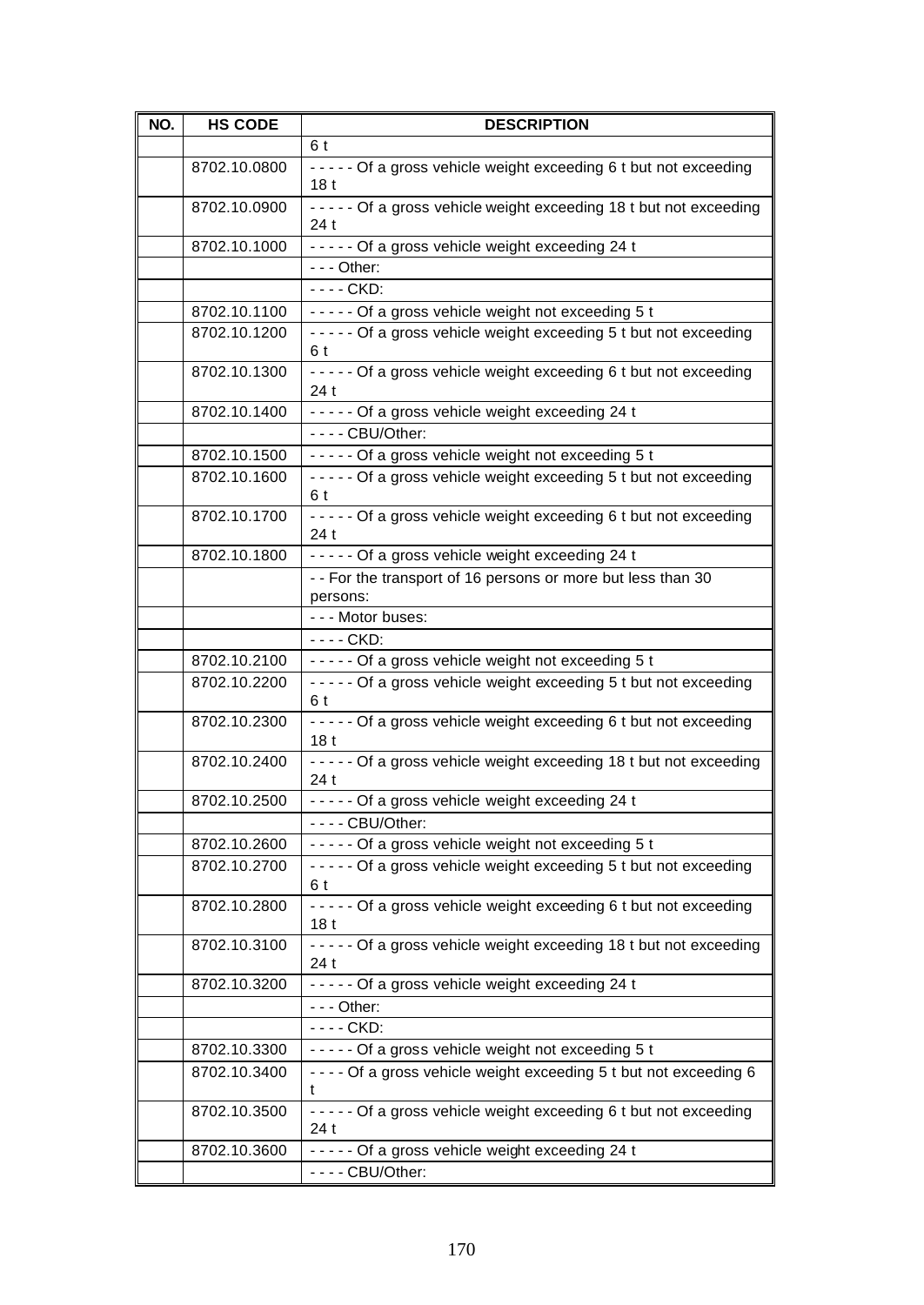| NO. | <b>HS CODE</b> | <b>DESCRIPTION</b>                                                                     |
|-----|----------------|----------------------------------------------------------------------------------------|
|     | 8702.10.3700   | ----- of a gross vehicle weight not exceeding 5 t                                      |
|     | 8702.10.3800   | ----- Of a gross vehicle weight exceeding 5 t but not exceeding<br>6 t                 |
|     | 8702.10.3900   | ----- Of a gross vehicle weight exceeding 6 t but not exceeding<br>24 t                |
|     | 8702.10.4000   | ----- Of a gross vehicle weight exceeding 24 t                                         |
|     |                | - - For the transport of 30 persons or more:                                           |
|     |                | - - - Buses designed specially for use in airports:                                    |
|     |                | - - - - CKD:                                                                           |
|     | 8702.10.4100   | ----- Of a gross vehicle weight not exceeding 5 t                                      |
|     | 8702.10.4200   | ----- Of a gross vehicle weight exceeding 5 t but not exceeding<br>6 t                 |
|     | 8702.10.4300   | - - - - - Of a gross vehicle weight exceeding 6 t but not exceeding<br>18 <sub>t</sub> |
|     | 8702.10.4400   | ----- Of a gross vehicle weight exceeding 18 t but not exceeding<br>24t                |
|     | 8702.10.4500   | ----- Of a gross vehicle weight exceeding 24 t                                         |
|     |                | - - - - CBU/Other:                                                                     |
|     | 8702.10.4600   | ----- Of a gross vehicle weight not exceeding 5 t                                      |
|     | 8702.10.4700   | ----- Of a gross vehicle weight exceeding 5 t but not exceeding<br>6 t                 |
|     | 8702.10.4800   | - - - - - Of a gross vehicle weight exceeding 6 t but not exceeding<br>18 t            |
|     | 8702.10.4900   | ----- Of a gross vehicle weight exceeding 18 t but not exceeding<br>24 t               |
|     | 8702.10.5000   | ----- Of a gross vehicle weight exceeding 24 t                                         |
|     |                | - - - Other motor buses:                                                               |
|     |                | - - - - CKD:                                                                           |
|     | 8702.10.5100   | ----- Of a gross vehicle weight not exceeding 5 t                                      |
|     | 8702.10.5200   | ----- Of a gross vehicle weight exceeding 5 t but not exceeding<br>6 t                 |
|     | 8702.10.5300   | ----- Of a gross vehicle weight exceeding 6 t but not exceeding<br>18 t                |
|     | 8702.10.5400   | ----- Of a gross vehicle weight exceeding 18 t but not exceeding<br>24 t               |
|     | 8702.10.5500   | ----- Of a gross vehicle weight exceeding 24 t                                         |
|     |                | - - - - CBU/Other:                                                                     |
|     | 8702.10.5600   | ----- Of a gross vehicle weight not exceeding 5 t                                      |
|     | 8702.10.5700   | ----- Of a gross vehicle weight exceeding 5 t but not exceeding<br>6 t                 |
|     | 8702.10.5800   | - - - Of a gross vehicle weight exceeding 6 t but not exceeding<br>18 <sub>t</sub>     |
|     | 8702.10.5900   | ----- Of a gross vehicle weight exceeding 18 t but not exceeding<br>24 t               |
|     | 8702.10.6000   | ----- Of a gross vehicle weight exceeding 24 t                                         |
|     |                | $- -$ - Other:                                                                         |
|     |                | - - - - CKD:                                                                           |
|     | 8702.10.6100   | ----- Of a gross vehicle weight not exceeding 5 t                                      |
|     | 8702.10.6200   | ----- Of a gross vehicle weight exceeding 5 t but not exceeding<br>6 t                 |
|     | 8702.10.6300   | ----- Of a gross vehicle weight exceeding 6 t but not exceeding                        |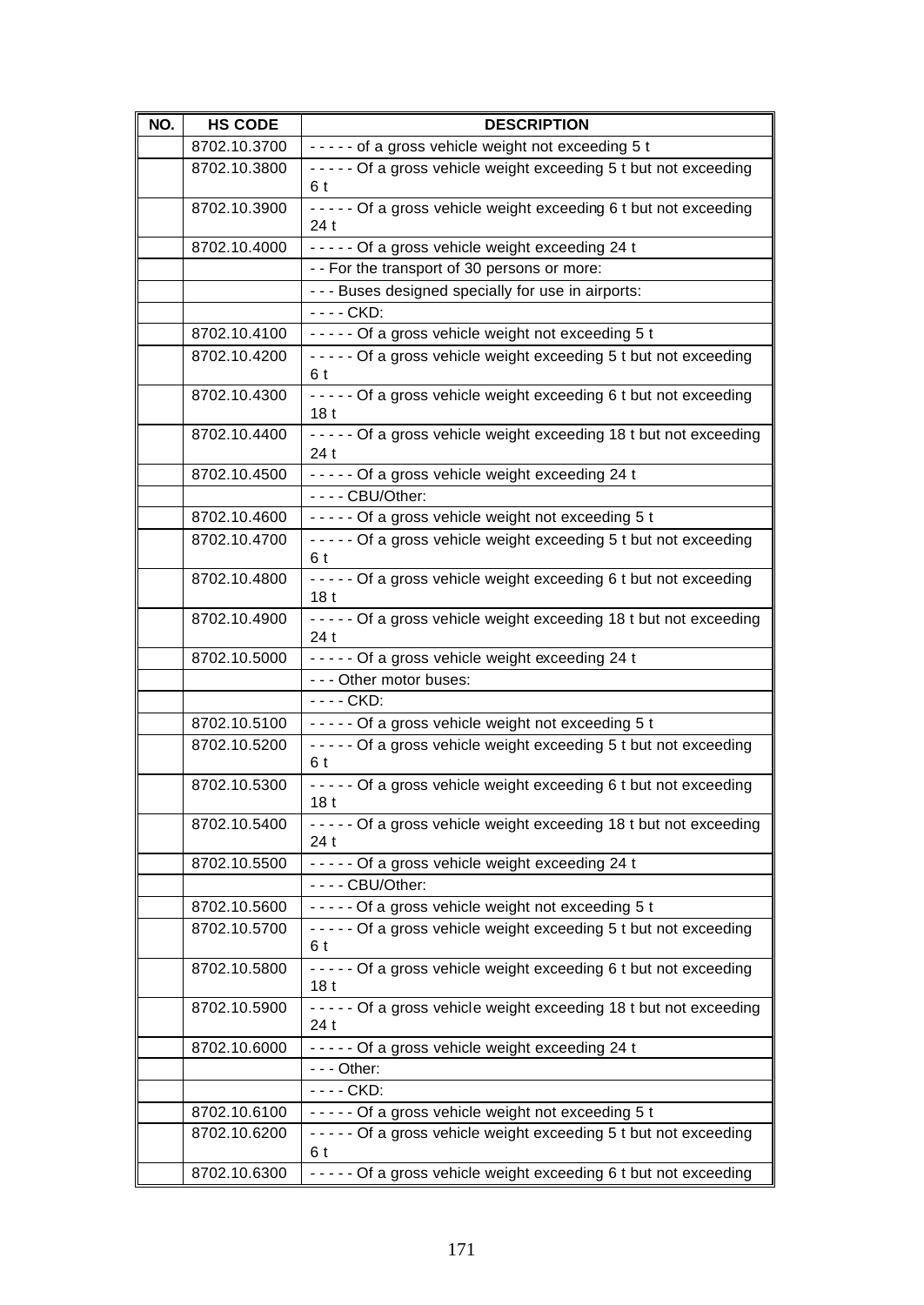| NO. | <b>HS CODE</b>               | <b>DESCRIPTION</b>                                                                      |
|-----|------------------------------|-----------------------------------------------------------------------------------------|
|     |                              | 24t                                                                                     |
|     | 8702.10.6400                 | ----- Of a gross vehicle weight exceeding 24 t                                          |
|     |                              | - - - - CBU/Other:                                                                      |
|     | 8702.10.6500                 | ----- Of a gross vehicle weight not exceeding 5 t                                       |
|     | 8702.10.6600                 | ----- Of a gross vehicle weight exceeding 5 t but not exceeding                         |
|     |                              | 6 t                                                                                     |
|     | 8702.10.6700                 | ----- Of a gross vehicle weight exceeding 6 t but not exceeding<br>24t                  |
|     | 8702.10.6800                 | ----- Of a gross vehicle weight exceeding 24 t                                          |
| 240 | 8702.90                      | - Other                                                                                 |
|     |                              | - - For the transport of less than 16 persons:                                          |
|     |                              | - - - Motor buses:                                                                      |
|     | 8702.90.1100                 | $--$ CKD                                                                                |
|     | 8702.90.1200                 | $--$ CBU/Other                                                                          |
|     |                              | $--$ Other:                                                                             |
|     | 8702.90.2100                 | $--$ CKD                                                                                |
|     | 8702.90.2200                 | ---- CBU/Other                                                                          |
|     |                              | - - For the transport of 16 persons or more but less than 30<br>persons:                |
|     |                              | - - - Motor buses:                                                                      |
|     | 8702.90.3100                 | - - - - CKD                                                                             |
|     | 8702.90.3200                 | - - - - CBU/Other-                                                                      |
|     |                              | $--$ Other:                                                                             |
|     | 8702.90.4100                 | - - - - CKD                                                                             |
|     | 8702.90.4200                 | $--$ CBU/Other                                                                          |
|     |                              | - - For the transport of 30 persons and more:                                           |
|     |                              | - - - Buses designed specially for use in airport:                                      |
|     | 8702.90.5100                 | ---- CKD                                                                                |
|     | 8702.90.5200                 | ---- CBU/Other                                                                          |
|     |                              | - - - Other motor buses:                                                                |
|     | 8702.90.6100                 | ---- CKD                                                                                |
|     | 8702.90.6200                 | -- CBU/Other                                                                            |
|     |                              | $- -$ Other:                                                                            |
|     | 8702.90.9100                 | $--$ CKD                                                                                |
|     | 8702.90.9200                 | ---- CBU/Other                                                                          |
| 241 | 8703.10                      | - Vehicles specially designed for travelling on snow; golf cars and<br>similar vehicles |
|     |                              | -- For the transport of not more than 8 persons including the                           |
|     |                              | driver:                                                                                 |
|     | 8703.10.1100                 | - - - Golf cars and golf buggies                                                        |
|     | 8703.10.1200                 | - - - Go-karts                                                                          |
|     | 8703.10.1900                 | - - - Other                                                                             |
|     |                              | - - For the transport of 9 persons including the driver:                                |
|     | 8703.10.9100                 | --- Golf cars and golf buggies                                                          |
|     | 8703.10.9900<br>8703.21      | --- Other                                                                               |
| 242 |                              | - - Of a cylinder capacity not exceeding 1,000 cc                                       |
|     | 8703.21.1000<br>8703.21.2000 | - - - Hearses<br>- - - Prison vans                                                      |
|     |                              |                                                                                         |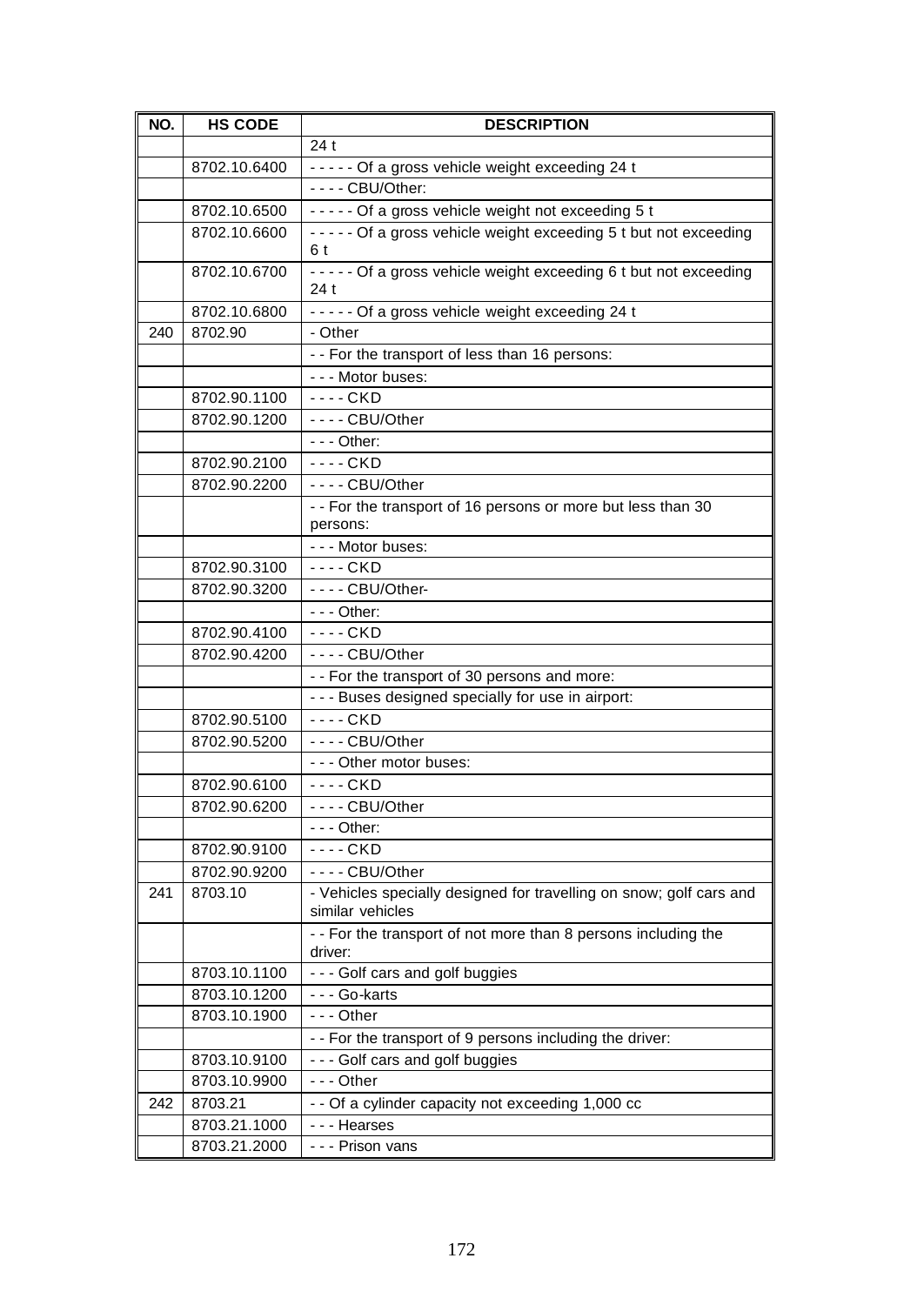| NO. | <b>HS CODE</b> | <b>DESCRIPTION</b>                                                                                                                       |
|-----|----------------|------------------------------------------------------------------------------------------------------------------------------------------|
|     |                | - - - Motor cars (including station wagons, sports cars and racing<br>cars) for the transport of 8 persons or less including the driver: |
|     | 8703.21.3100   | - - - - CKD                                                                                                                              |
|     | 8703.21.3200   | ---- CBU/Other                                                                                                                           |
|     |                | - - - Other, for the transport of 8 persons or less:                                                                                     |
|     | 8703.21.4100   | ---- Four wheel drive vehicles, CKD                                                                                                      |
|     | 8703.21.4200   | ---- Four wheel drive vehicles, CBU/Other                                                                                                |
|     | 8703.21.4300   | ---- Other, CKD                                                                                                                          |
|     | 8703.21.4400   | $--$ Other                                                                                                                               |
|     |                | - - - Other, for the transport of 9 persons including the driver:                                                                        |
|     | 8703.21.5100   | ---- Four wheel drive vehicles, CKD                                                                                                      |
|     | 8703.21.5200   | ---- Four wheel drive vehicles, CBU/Other                                                                                                |
|     | 8703.21.5300   | - - - - Motor cars(including station wagons, sports cars and racing<br>cars), CKD                                                        |
|     | 8703.21.5400   | - - - - Motor cars (including station wagons, sports cars and racing<br>cars), CBU/Other                                                 |
|     | 8703.21.5500   | ---- Other, CKD                                                                                                                          |
|     | 8703.21.5600   | $--$ Other                                                                                                                               |
| 243 | 8703.22        | - - Of a cylinder capacity exceeding 1,000 cc but not exceeding<br>1,500 cc                                                              |
|     | 8703.22.1000   | - - - Ambulances                                                                                                                         |
|     | 8703.22.2000   | --- Motor-homes                                                                                                                          |
|     | 8703.22.3000   | - - - Hearses                                                                                                                            |
|     | 8703.22.4000   | - - - Prison vans                                                                                                                        |
|     |                | - - - Motor cars (including station wagons, sports cars and racing                                                                       |
|     |                | cars) for the transport of 8 persons or less including the driver:                                                                       |
|     | 8703.22.5100   | $--CKD$                                                                                                                                  |
|     | 8703.22.5200   | $- - -$ CBU/Other                                                                                                                        |
|     |                | - - - Other, for the transport of 8 persons or less:                                                                                     |
|     | 8703.22.6100   | ---- Four wheel drive vehicles, CKD                                                                                                      |
|     | 8703.22.6200   | ---- Four wheel drive vehicles, CBU/Other                                                                                                |
|     | 8703.22.6300   | ---- Other, CKD                                                                                                                          |
|     | 8703.22.6400   | $--$ - Other                                                                                                                             |
|     |                | - - - Other, for the transport of 9 persons including the driver:                                                                        |
|     | 8703.22.7100   | ---- Four wheel drive vehicles, CKD                                                                                                      |
|     | 8703.22.7200   | ---- Four wheel drive vehicles, CBU/Other                                                                                                |
|     | 8703.22.7300   | - - - - Motor cars(including station wagons, sports cars and racing<br>cars), CKD                                                        |
|     | 8703.22.7400   | - - - - Motor cars (including station wagons, sports cars and racing<br>cars), CBU/Other                                                 |
|     | 8703.22.7500   | ---- Other, CKD                                                                                                                          |
|     | 8703.22.7600   | - - - - Other                                                                                                                            |
| 244 | 8703.23        | - - Of a cylinder capacity exceeding 1,500 cc but not exceeding                                                                          |
|     |                | $3,000 \ncc$                                                                                                                             |
|     | 8703.23.1100   | - - - Ambulances                                                                                                                         |
|     | 8703.23.1200   | --- Motor-homes                                                                                                                          |
|     | 8703.23.1300   | --- Hearses                                                                                                                              |
|     | 8703.23.1400   | - - - Prison vans                                                                                                                        |
|     |                | --- Motor cars (including station wagons, sports cars and racing<br>cars) for the transport of 8 persons or less including the driver:   |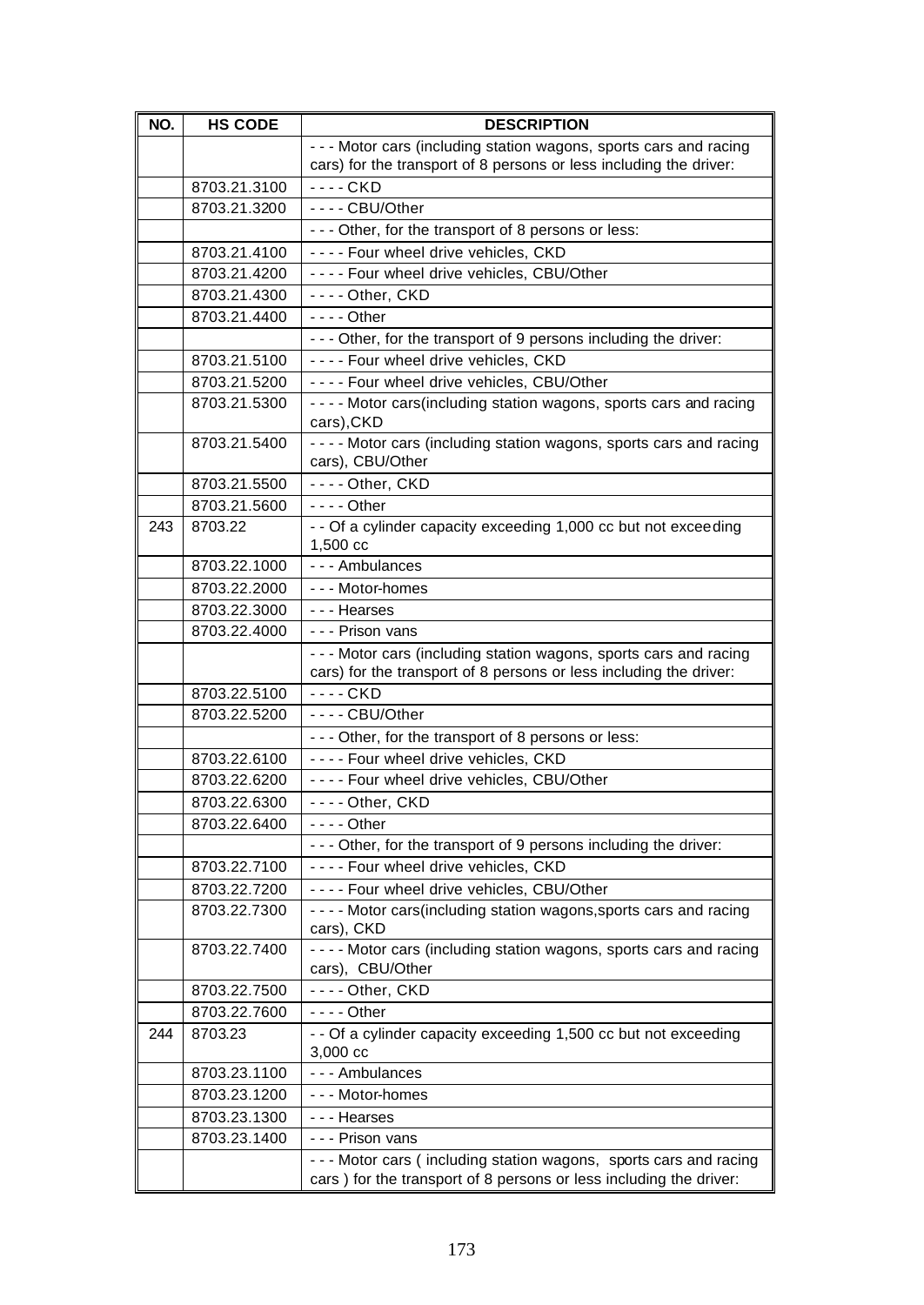| NO. | <b>HS CODE</b> | <b>DESCRIPTION</b>                                                              |
|-----|----------------|---------------------------------------------------------------------------------|
|     |                | $\overline{\cdot}$ - $\overline{\cdot}$ CKD:                                    |
|     | 8703.23.1500   | $---$ Of a cylinder capacity less than 2,000 cc                                 |
|     | 8703.23.1600   | ----- Of a cylinder capacity 2,000 cc and above but less than                   |
|     |                | $2,500 \ncc$                                                                    |
|     | 8703.23.1700   | - - - - - Of a cylinder capacity 2,500 cc and above                             |
|     |                | - - - - CBU/Other:                                                              |
|     | 8703.23.2100   | ----- Of a cylinder capacity less than 1,800 cc                                 |
|     | 8703.23.2200   | - - - - - Of a cylinder capacity 1,800 cc and above but less than               |
|     |                | $2,000 \text{ cc}$                                                              |
|     | 8703.23.2300   | - - - - - Of a cylinder capacity 2,000 cc and above but less than               |
|     |                | 2,500 cc                                                                        |
|     | 8703.23.2400   | - - - - - Of a cylinder capacity 2,500 cc and above                             |
|     |                | - - - Other, for the transport of 8 persons or less:                            |
|     |                | ---- Four wheel drive vehicles, CKD:                                            |
|     | 8703.23.2500   | ----- of a cylinder capacity less than 1,800 cc                                 |
|     | 8703.23.2600   | - - - - - Of a cylinder capacity 1,800 cc and above but less than               |
|     | 8703.23.2700   | $2,000$ cc<br>- - - - - Of a cylinder capacity 2,000 cc and above but less than |
|     |                | 2,500 cc                                                                        |
|     | 8703.23.2800   | ----- Of a cylinder capacity 2,500 cc and above                                 |
|     |                | ---- Four wheel drive vehicles, CBU/Other:                                      |
|     | 8703.23.3100   | ----- Of a cylinder capacity less than 1,800 cc                                 |
|     | 8703.23.3200   | ----- Of a cylinder capacity 1,800 cc and above but less than                   |
|     |                | 2,000 cc                                                                        |
|     | 8703.23.3300   | - - - - - Of a cylinder capacity 2,000 cc and above but less than               |
|     |                | 2,500 cc                                                                        |
|     | 8703.23.3400   | - - - - - Of a cylinder capacity 2,500 cc and above                             |
|     |                | - - - - Other, CKD:                                                             |
|     | 8703.23.3500   | ----- Of a cylinder capacity less than 1,800 cc                                 |
|     | 8703.23.3600   | - - - - - Of a cylinder capacity 1,800 cc and above but less than               |
|     |                | 2,000 cc                                                                        |
|     | 8703.23.3700   | - - - - - Of a cylinder capacity 2,000 cc and above but less than               |
|     | 8703.23.3800   | 2,500 cc<br>----- Of a cylinder capacity 2,500 cc and above                     |
|     |                | $--$ Other:                                                                     |
|     | 8703.23.4100   | ----- Of a cylinder capacity less than 1,800 cc                                 |
|     | 8703.23.4200   | - - - - - Of a cylinder capacity 1,800 cc and above but less than               |
|     |                | 2,000 cc                                                                        |
|     | 8703.23.4300   | - - - - - Of a cylinder capacity 2,000 cc and above but less than               |
|     |                | 2,500 cc                                                                        |
|     | 8703.23.4400   | ----- Of a cylinder capacity 2,500 cc and above                                 |
|     |                | - - - Other, for the transport of 9 persons including the driver:               |
|     |                | - - - - Motor cars (including station wagons, sports cars and racing            |
|     |                | cars):                                                                          |
|     |                | - - - - - CKD:                                                                  |
|     | 8703.23.4500   | $---$ Of a cylinder capacity less than 2,000 cc                                 |
|     | 8703.23.4600   | ------ Of a cylinder capacity 2,000 cc and above but less than                  |
|     |                | 2,500 cc                                                                        |
|     | 8703.23.4700   | ------ Of a cylinder capacity 2,500 cc and above                                |
|     |                | - - - - - CBU/Other:                                                            |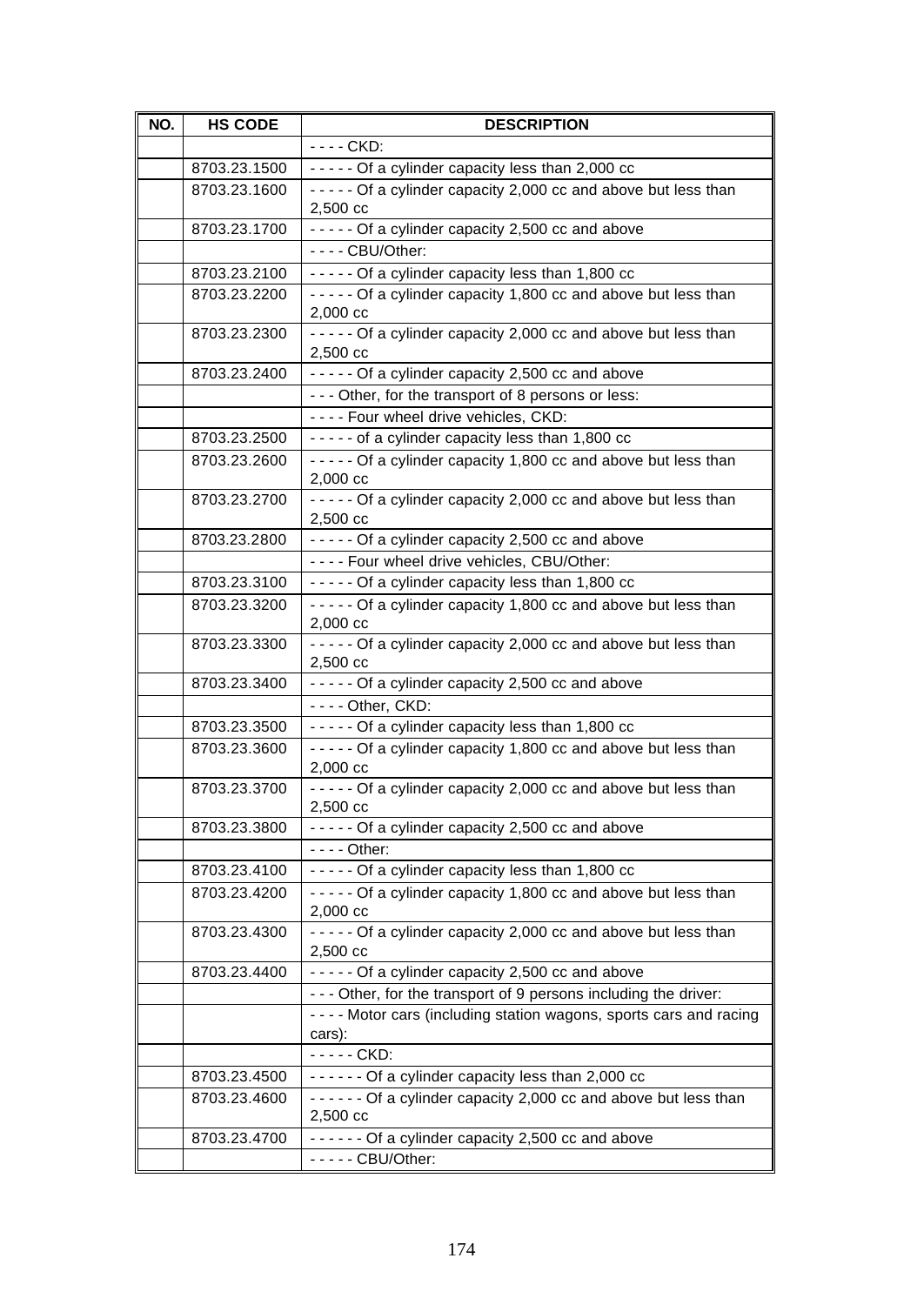| NO. | <b>HS CODE</b> | <b>DESCRIPTION</b>                                                                                                                         |
|-----|----------------|--------------------------------------------------------------------------------------------------------------------------------------------|
|     | 8703.23.5100   | ------ Of a cylinder capacity less than 1,800 cc                                                                                           |
|     | 8703.23.5200   | ------ Of a cylinder capacity 1,800 cc and above but less than<br>2,000 cc                                                                 |
|     | 8703.23.5300   | ------ Of a cylinder capacity 2,000 cc and above but less than<br>2,500 cc                                                                 |
|     | 8703.23.5400   | ------ Of a cylinder capacity 2,500 cc and above                                                                                           |
|     |                | ---- Four wheel drive vehicles, CKD:                                                                                                       |
|     | 8703.23.5500   | ----- Of a cylinder capacity less than 1,800 cc                                                                                            |
|     | 8703.23.5600   | ----- Of a cylinder capacity 1,800 cc and above but less than<br>2,000 cc                                                                  |
|     | 8703.23.5700   | - - - - - Of a cylinder capacity 2,000 cc and above but less than<br>2,500 cc                                                              |
|     | 8703.23.5800   | - - - - - Of a cylinder capacity 2,500 cc and above                                                                                        |
|     |                | ---- Four wheel drive vehicles, CBU/Other:                                                                                                 |
|     | 8703.23.6100   | ----- Of a cylinder capacity less than 1,800 cc                                                                                            |
|     | 8703.23.6200   | ----- Of a cylinder capacity 1,800 cc and above but less than<br>2,000 cc                                                                  |
|     | 8703.23.6300   | - - - - - Of a cylinder capacity 2,000 cc and above but less than<br>2,500 cc                                                              |
|     | 8703.23.6400   | ----- Of a cylinder capacity 2,500 cc and above                                                                                            |
|     |                | - - - - Other, CKD:                                                                                                                        |
|     | 8703.23.6500   | ----- Of a cylinder capacity less than 1,800 cc                                                                                            |
|     | 8703.23.6600   | - - - - - Of a cylinder capacity 1,800 cc and above but less than<br>2,000 cc                                                              |
|     | 8703.23.6700   | - - - - - Of a cylinder capacity 2,000 cc and above but less than<br>2,500 cc                                                              |
|     | 8703.23.6800   | - - - - - Of a cylinder capacity 2,500 cc and above                                                                                        |
|     |                | $- - -$ Other:                                                                                                                             |
|     | 8703.23.7100   | ----- Of a cylinder capacity less than 1,800 cc                                                                                            |
|     | 8703.23.7200   | ----- Of a cylinder capacity 1,800 cc and above but less than<br>2,000 cc                                                                  |
|     | 8703.23.7300   | ----- Of a cylinder capacity 2,000 cc and above but less than<br>$2,500 \text{ cc}$                                                        |
|     | 8703.23.7400   | ----- Of a cylinder capacity 2,500 cc and above                                                                                            |
| 245 | 8703.24        | - - Of a cylinder capacity exceeding 3,000 cc                                                                                              |
|     |                | - - - Of a cylinder capacity exceeding 3,000 cc but not exceeding<br>4,000 cc:                                                             |
|     | 8703.24.1100   | - - - - Ambulances                                                                                                                         |
|     | 8703.24.1200   | ---- Motor-homes                                                                                                                           |
|     | 8703.24.1300   | - - - - Hearses                                                                                                                            |
|     | 8703.24.1400   | - - - - Prison vans                                                                                                                        |
|     |                | - - - - Motor cars (including station wagons, sports cars and racing<br>cars) for the transport of 8 persons or less including the driver: |
|     | 8703.24.2100   | - - - - - CKD                                                                                                                              |
|     | 8703.24.2200   | - - - - - CBU/Other                                                                                                                        |
|     |                | - - - - Other, for the transport of 8 persons or less:                                                                                     |
|     | 8703.24.3100   | ----- Four wheel drive vehicles, CKD                                                                                                       |
|     | 8703.24.3200   | ----- Four wheel drive vehicles, CBU/Other                                                                                                 |
|     | 8703.24.3300   | - - - - - Other, CKD                                                                                                                       |
|     | 8703.24.3400   | $---$ Other                                                                                                                                |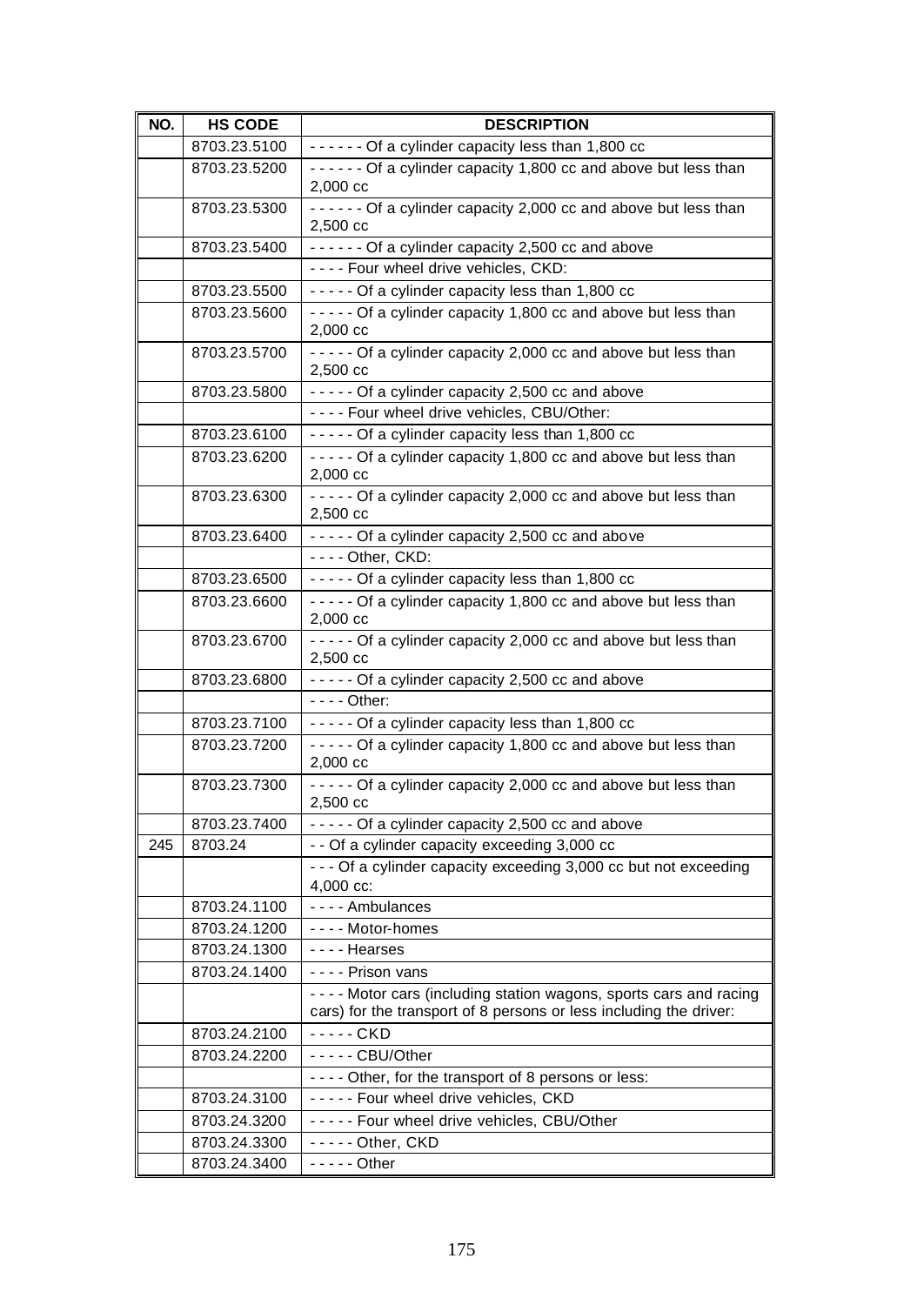| NO. | <b>HS CODE</b> | <b>DESCRIPTION</b>                                                                                                                     |
|-----|----------------|----------------------------------------------------------------------------------------------------------------------------------------|
|     |                | - - - - Other, for the transport of 9 persons including the driver:                                                                    |
|     | 8703.24.4100   | ----- Four wheel drive vehicles, CKD                                                                                                   |
|     | 8703.24.4200   | ----- Four wheel drive vehicles, CBU/Other                                                                                             |
|     | 8703.24.4300   | ----- Motor cars (including station wagons, sports cars and                                                                            |
|     |                | racing cars), CKD                                                                                                                      |
|     | 8703.24.4400   | - - - - - Motor cars (including station wagons, sports cars and                                                                        |
|     |                | racing cars), CBU/Other                                                                                                                |
|     | 8703.24.4500   | - - - - - Other, CKD                                                                                                                   |
|     | 8703.24.4600   | $---$ Other                                                                                                                            |
|     |                | --- Of a cylinder capacity exceeding 4,000 cc:                                                                                         |
|     | 8703.24.5100   | - - - - Ambulances                                                                                                                     |
|     | 8703.24.5200   | - - - - Motor-homes                                                                                                                    |
|     | 8703.24.5300   | ---- Hearses                                                                                                                           |
|     | 8703.24.5400   | - - - - Prison vans                                                                                                                    |
|     |                | - - - - Motor cars (including station wagons, sports cars and racing                                                                   |
|     |                | cars) for the transport of 8 persons or less including the driver:                                                                     |
|     | 8703.24.6100   | ----- CKD                                                                                                                              |
|     | 8703.24.6200   | - - - - - CBU/Other                                                                                                                    |
|     |                | - - - - Other, for the transport of 8 persons or less:                                                                                 |
|     | 8703.24.7100   | ----- Four wheel drive vehicles, CKD                                                                                                   |
|     | 8703.24.7200   | ----- Four wheel drive vehicles, CBU/Other                                                                                             |
|     | 8703.24.7300   | $--$ - Other, CKD                                                                                                                      |
|     | 8703.24.7400   | $---$ Other                                                                                                                            |
|     |                | - - - - Other, for the transport of 9 persons including the driver:                                                                    |
|     | 8703.24.8100   | ----- Four wheel drive vehicles, CKD                                                                                                   |
|     | 8703.24.8200   | ----- Four wheel drive vehicles, CBU/Other                                                                                             |
|     | 8703.24.8300   | - - - - - Motor cars (including station wagons, sports cars and                                                                        |
|     |                | racing cars), CKD                                                                                                                      |
|     | 8703.24.8400   | - - - - - Motor cars (including station wagons, sports cars and                                                                        |
|     |                | racing cars), CBU/Other                                                                                                                |
|     | 8703.24.8500   | - - - - - Other, CKD                                                                                                                   |
|     | 8703.24.8600   | $---$ Other                                                                                                                            |
| 246 | 8703.31        | - - Of a cylinder capacity not exceeding 1,500 cc                                                                                      |
|     | 8703.31.1000   | - - - Ambulances                                                                                                                       |
|     | 8703.31.2000   | - - - Motor-homes                                                                                                                      |
|     | 8703.31.3000   | - - - Hearses                                                                                                                          |
|     | 8703.31.4000   | - - - Prison vans                                                                                                                      |
|     |                | --- Motor cars (including station wagons, sports cars and racing<br>cars) for the transport of 8 persons or less including the driver: |
|     | 8703.31.5100   | $--$ CKD                                                                                                                               |
|     |                | - - - - CBU/Other:                                                                                                                     |
|     | 8703.31.5200   | - - - - - New                                                                                                                          |
|     | 8703.31.5300   | $--$ Used                                                                                                                              |
|     |                | - - - Other, for the transport of 8 persons or less:                                                                                   |
|     | 8703.31.6100   | ---- Four wheel drive vehicles, CKD                                                                                                    |
|     | 8703.31.6200   | ---- Four wheel drive vehicles, CBU/Other                                                                                              |
|     | 8703.31.6300   | ---- Other, CKD                                                                                                                        |
|     | 8703.31.6400   | $--$ Other                                                                                                                             |
|     |                | - - - Other, for the transport of 9 persons including the driver:                                                                      |
|     |                |                                                                                                                                        |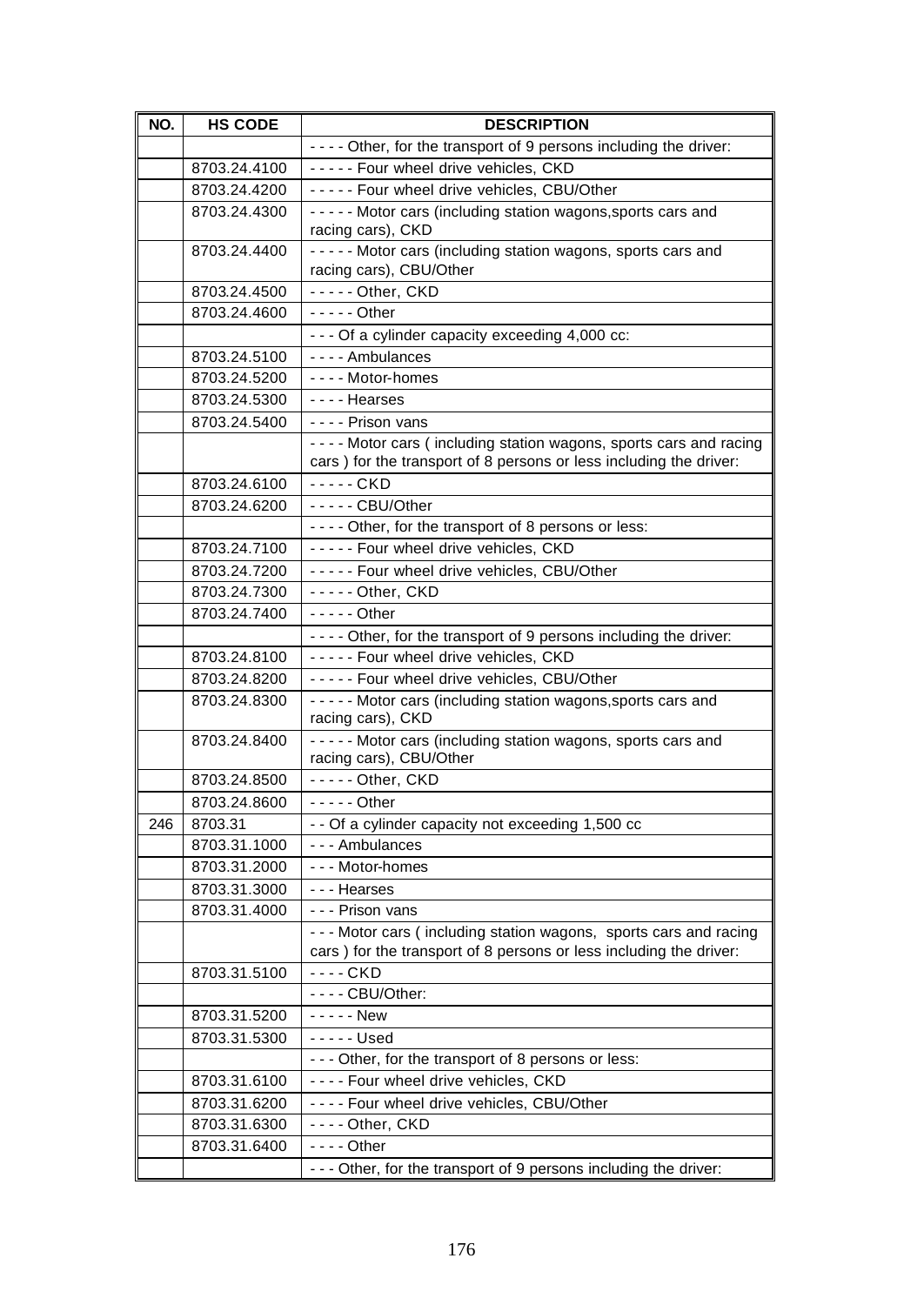| NO. | <b>HS CODE</b> | <b>DESCRIPTION</b>                                                                                                                       |
|-----|----------------|------------------------------------------------------------------------------------------------------------------------------------------|
|     | 8703.31.7100   | ---- Four wheel drive vehicles, CKD                                                                                                      |
|     | 8703.31.7200   | ---- Four wheel drive vehicles, CBU/Other                                                                                                |
|     | 8703.31.7300   | - - - - Motor cars (including station wagons, sports cars and racing                                                                     |
|     |                | cars), CKD                                                                                                                               |
|     | 8703.31.7400   | ---- New motor cars (including station wagons, sports cars and<br>racing cars), CBU/Other                                                |
|     | 8703.31.7500   | - - - - Used motor cars (including station wagons, sports cars and<br>racing cars), CBU/Other                                            |
|     | 8703.31.7600   | ---- Other, CKD                                                                                                                          |
|     | 8703.31.7700   | - - - - Other                                                                                                                            |
| 247 | 8703.32        | - - Of a cylinder capacity exceeding 1,500 cc but not exceeding                                                                          |
|     |                | 2,500 cc                                                                                                                                 |
|     | 8703.32.1100   | --- Ambulances                                                                                                                           |
|     | 8703.32.1200   | --- Motor-homes                                                                                                                          |
|     | 8703.32.1300   | - - - Hearses                                                                                                                            |
|     | 8703.32.1400   | - - - Prison vans                                                                                                                        |
|     |                | - - - Motor cars (including station wagons, sports cars and racing<br>cars) for the transport of 8 persons or less including the driver: |
|     |                | - - - - CKD:                                                                                                                             |
|     | 8703.32.2100   | ----- Of a cylinder capacity less than 2,000 cc                                                                                          |
|     | 8703.32.2200   | - - - - - Of a cylinder capacity 2,000 cc and above                                                                                      |
|     |                | - - - - CBU/Other:                                                                                                                       |
|     | 8703.32.2300   | $---New$                                                                                                                                 |
|     | 8703.32.2400   | ----- Used, of a cylinder capacity less than 1,800 cc                                                                                    |
|     | 8703.32.2500   | ----- Used, of a cylinder capacity 1,800 cc and above but less                                                                           |
|     |                | than $2,000$ cc                                                                                                                          |
|     | 8703.32.2600   | ----- Used, of a cylinder capacity 2,000 cc and above<br>--- Other, for the transport of 8 persons or less:                              |
|     |                | ---- Four wheel drive vehicles, CKD:                                                                                                     |
|     | 8703.32.3100   | ----- Of a cylinder capacity less than 1,800 cc                                                                                          |
|     | 8703.32.3200   | ----- Of a cylinder capacity 1,800 cc and above but less than                                                                            |
|     |                | 2,000 cc                                                                                                                                 |
|     | 8703.32.3300   | - - - - - Of a cylinder capacity 2,000 cc and above                                                                                      |
|     |                | ---- Four wheel drive vehicles, CBU/Other:                                                                                               |
|     | 8703.32.3400   | ----- Of a cylinder capacity less than 1,800 cc                                                                                          |
|     | 8703.32.3500   | - - - - - Of a cylinder capacity 1,800 cc and above but less than<br>2,000 cc                                                            |
|     | 8703.32.3600   | ----- Of a cylinder capacity 2,000 cc and above                                                                                          |
|     |                | $--$ Other, CKD:                                                                                                                         |
|     | 8703.32.4100   | ----- Of a cylinder capacity less than 1,800 cc                                                                                          |
|     | 8703.32.4200   | - - - - - Of a cylinder capacity 1,800 cc and above but less than<br>2,000 cc                                                            |
|     | 8703.32.4300   | - - - - - Of a cylinder capacity 2,000 cc and above                                                                                      |
|     |                | - - - - Other:                                                                                                                           |
|     | 8703.32.4400   | ----- Of a cylinder capacity less than 1,800 cc                                                                                          |
|     | 8703.32.4500   | - - - - - Of a cylinder capacity 1,800 cc and above but less than                                                                        |
|     |                | $2,000 \text{ cc}$                                                                                                                       |
|     | 8703.32.4600   | - - - - - Of a cylinder capacity 2,000 cc and above                                                                                      |
|     |                | - - - Other, for the transport of 9 persons including the driver:                                                                        |
|     |                | - - - - Motor cars (including station wagons, sports cars and racing                                                                     |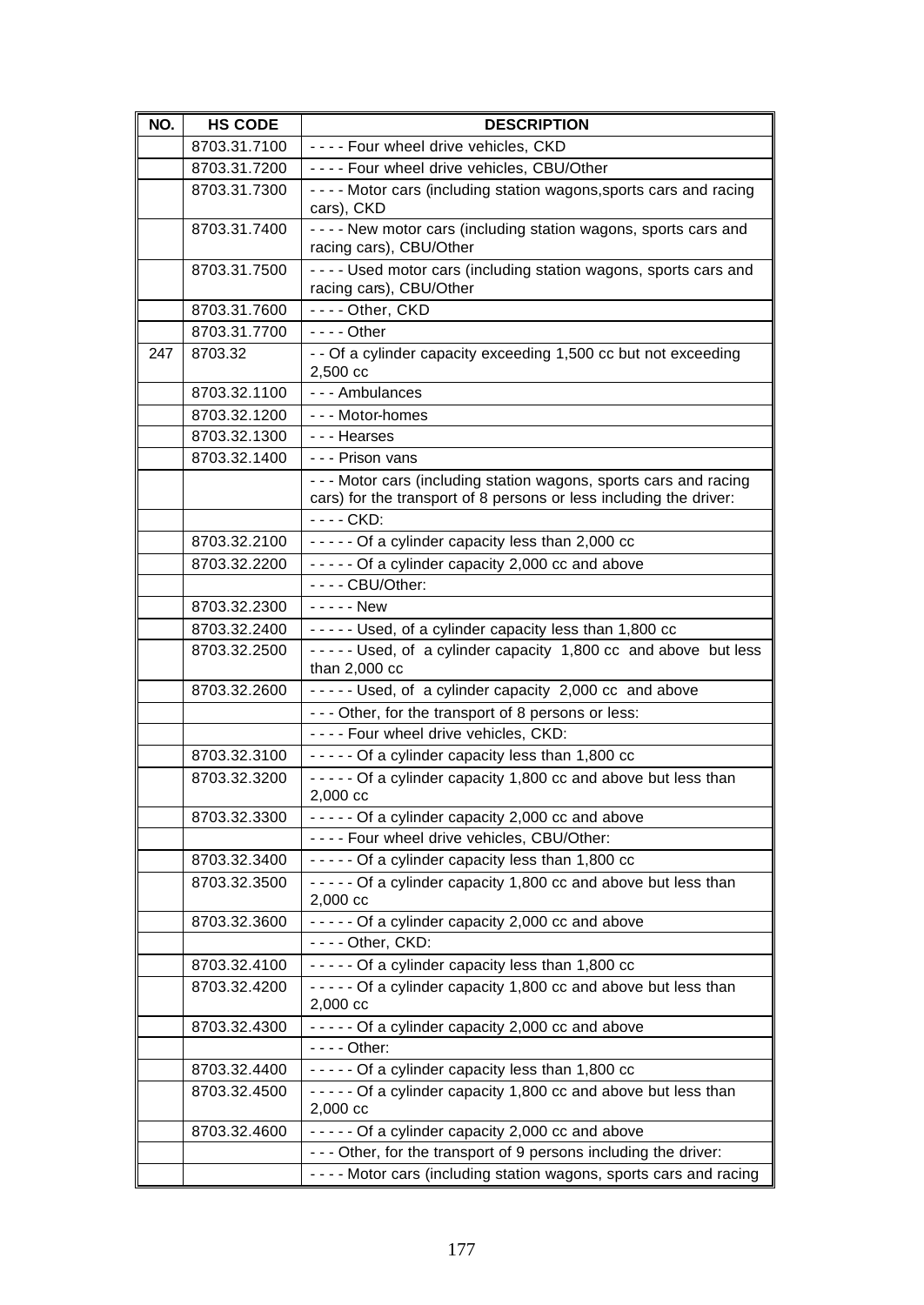| NO. | <b>HS CODE</b> | <b>DESCRIPTION</b>                                                                   |
|-----|----------------|--------------------------------------------------------------------------------------|
|     |                | cars):                                                                               |
|     |                | $- - -$ CKD:                                                                         |
|     | 8703.32.5100   | ------ Of a cylinder capacity less than 2,000 cc                                     |
|     | 8703.32.5200   | ------ Of a cylinder capacity 2,000 cc and above                                     |
|     |                | - - - - - CBU/Other:                                                                 |
|     | 8703.32.5300   | ------ New                                                                           |
|     | 8703.32.5400   | ------ Used, of a cylinder capacity less than 1,800 cc                               |
|     | 8703.32.5500   | ------ Used, of a cylinder capacity 1,800 cc and above but less<br>than $2,000$ cc   |
|     | 8703.32.5600   | ------ Used, of a cylinder capacity 2,000 cc and above                               |
|     |                | - - - - Other:                                                                       |
|     |                | ----- Four wheel drive vehicles, CKD:                                                |
|     | 8703.32.6100   | ------ Of a cylinder capacity less than 1,800 cc                                     |
|     | 8703.32.6200   | ------ Of a cylinder capacity 1,800 cc and above but less than<br>$2,000 \text{ cc}$ |
|     | 8703.32.6300   | - - - - - - Of a cylinder capacity 2,000 cc and above                                |
|     |                | ----- Four wheel drive vehicles, CBU/Other:                                          |
|     | 8703.32.6400   | ------ Of a cylinder capacity less than 1,800 cc                                     |
|     | 8703.32.6500   | ------ Of a cylinder capacity 1,800 cc and above but less than                       |
|     |                | 2,000 cc                                                                             |
|     | 8703.32.6600   | ------ Of a cylinder capacity 2,000 cc and above                                     |
|     |                | - - - - - Other, CKD:                                                                |
|     | 8703.32.7100   | ------ Of a cylinder capacity less than 1,800 cc                                     |
|     | 8703.32.7200   | ------ Of a cylinder capacity 1,800 cc and above but less than                       |
|     |                | 2,000 cc                                                                             |
|     | 8703.32.7300   | ------ Of a cylinder capacity 2,000 cc and above                                     |
|     |                | $-- -$ Other:                                                                        |
|     | 8703.32.7400   | ------ Of a cylinder capacity less than 1,800 cc                                     |
|     | 8703.32.7500   | ------ Of a cylinder capacity 1,800 cc and above but less than<br>$2,000 \text{ cc}$ |
|     | 8703.32.7600   | ------ Of a cylinder capacity 2,000 cc and above                                     |
| 248 | 8703.33        | - - Of a cylinder capacity exceeding 2,500cc                                         |
|     |                | - - - Of a cylinder capacity exceeding 2,500 cc but not exceeding                    |
|     |                | 3,000 cc:                                                                            |
|     | 8703.33.1100   | ---- Ambulances                                                                      |
|     | 8703.33.1200   | ---- Motor-homes                                                                     |
|     | 8703.33.1300   | - - - - Hearses                                                                      |
|     | 8703.33.1400   | - - - - Prison vans                                                                  |
|     |                | - - - - Motor cars (including station wagons, sports cars and                        |
|     |                | racing cars) for the transport of 8 persons or less including the<br>driver:         |
|     | 8703.33.2100   | - - - - - CKD                                                                        |
|     | 8703.33.2200   | ----- CBU/Other, new                                                                 |
|     | 8703.33.2300   | ----- CBU/Other, used                                                                |
|     |                | - - - - Other, for the transport of 8 persons or less:                               |
|     | 8703.33.2400   | ----- Four wheel drive vehicles, CKD                                                 |
|     | 8703.33.2500   | ----- Four wheel drive vehicles, CBU/Other                                           |
|     | 8703.33.2600   | - - - - - Other, CKD                                                                 |
|     | 8703.33.2700   | $---$ Other                                                                          |
|     |                | - - - - Other, for the transport of 9 persons including the driver:                  |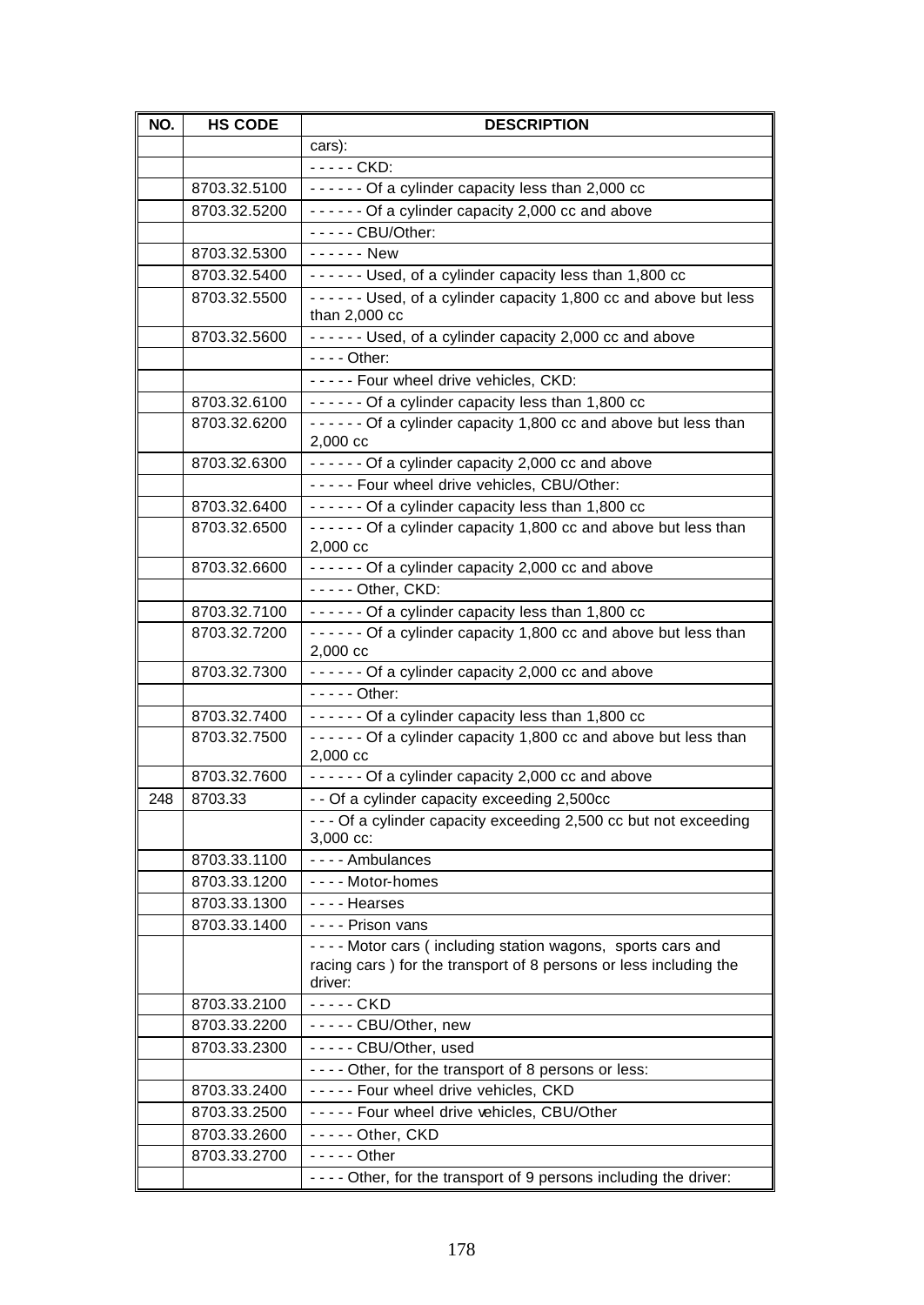| NO. | <b>HS CODE</b> | <b>DESCRIPTION</b>                                                                                                                         |
|-----|----------------|--------------------------------------------------------------------------------------------------------------------------------------------|
|     | 8703.33.2800   | ----- Four wheel drive vehicles, CKD                                                                                                       |
|     | 8703.33.2900   | ----- Four wheel drive vehicles, CBU/Other                                                                                                 |
|     | 8703.33.3000   | - - - - - Motor cars(including station wagons, sports cars and racing<br>car), CKD                                                         |
|     | 8703.33.3100   | ----- New motor cars (including station wagons, sports cars<br>and racing cars), CBU/Other                                                 |
|     | 8703.33.3200   | ----- Used motor cars (including station wagons, sports cars<br>and racing cars), CBU/Other                                                |
|     | 8703.33.3300   | - - - - - Other, CKD                                                                                                                       |
|     | 8703.33.3400   | $---$ Other                                                                                                                                |
|     |                | - - - Of a cylinder capacity exceeding 3,000 cc but not exceeding<br>4,000 cc:                                                             |
|     | 8703.33.4100   | - - - - Ambulances                                                                                                                         |
|     | 8703.33.4200   | ---- Motor-homes                                                                                                                           |
|     | 8703.33.4300   | - - - - Hearses                                                                                                                            |
|     | 8703.33.4400   | - - - - Prison vans                                                                                                                        |
|     |                | ---- Motor cars (including station wagons, sports cars and racing<br>cars) for the transport of 8 persons or less including the driver:    |
|     | 8703.33.5100   | $---CKD$                                                                                                                                   |
|     | 8703.33.5200   | ----- CBU/Other, new                                                                                                                       |
|     | 8703.33.5300   | ----- CBU/Other, used                                                                                                                      |
|     |                | - - - - Other, for the transport of 8 persons or less:                                                                                     |
|     | 8703.33.5400   | ----- Four wheel drive vehicles, CKD                                                                                                       |
|     | 8703.33.5500   | ----- Four wheel drive vehicles, CBU/Other                                                                                                 |
|     | 8703.33.5600   | - - - - - Other, CKD                                                                                                                       |
|     | 8703.33.5700   | $---$ Other                                                                                                                                |
|     |                | - - - - Other, for the transport of 9 persons including the driver:                                                                        |
|     | 8703.33.5800   | ----- Four wheel drive vehicles, CKD                                                                                                       |
|     | 8703.33.5900   | ----- Four wheel drive vehicles, CBU/Other                                                                                                 |
|     | 8703.33.6100   | ----- Motor cars(including station wagons, sports cars and racing<br>cars), CKD                                                            |
|     | 8703.33.6200   | - - - - - New motor cars (including station wagons, sports cars and<br>racing cars), CBU/Other                                             |
|     | 8703.33.6300   | - - - - - Used motor cars (including station wagons, sports cars and<br>racing cars), CBU/Other                                            |
|     | 8703.33.6400   | - - - - - Other, CKD                                                                                                                       |
|     | 8703.33.6500   | $--$ - - - Other                                                                                                                           |
|     |                | - - - Of a cylinder capacity exceeding 4,000 cc:                                                                                           |
|     | 8703.33.7100   | - - - - Ambulances                                                                                                                         |
|     | 8703.33.7200   | ---- Motor-homes                                                                                                                           |
|     | 8703.33.7300   | - - - - Hearses                                                                                                                            |
|     | 8703.33.7400   | - - - - Prison vans                                                                                                                        |
|     |                | - - - - Motor cars (including station wagons, sports cars and racing<br>cars) for the transport of 8 persons or less including the driver: |
|     | 8703.33.8100   | ----- CKD                                                                                                                                  |
|     | 8703.33.8200   | ----- CBU/Other, new                                                                                                                       |
|     | 8703.33.8300   | - - - - - CBU/Other, used                                                                                                                  |
|     |                | - - - - Other, for the transport of 8 persons or less:                                                                                     |
|     | 8703.33.8400   | ----- Four wheel drive vehicles, CKD                                                                                                       |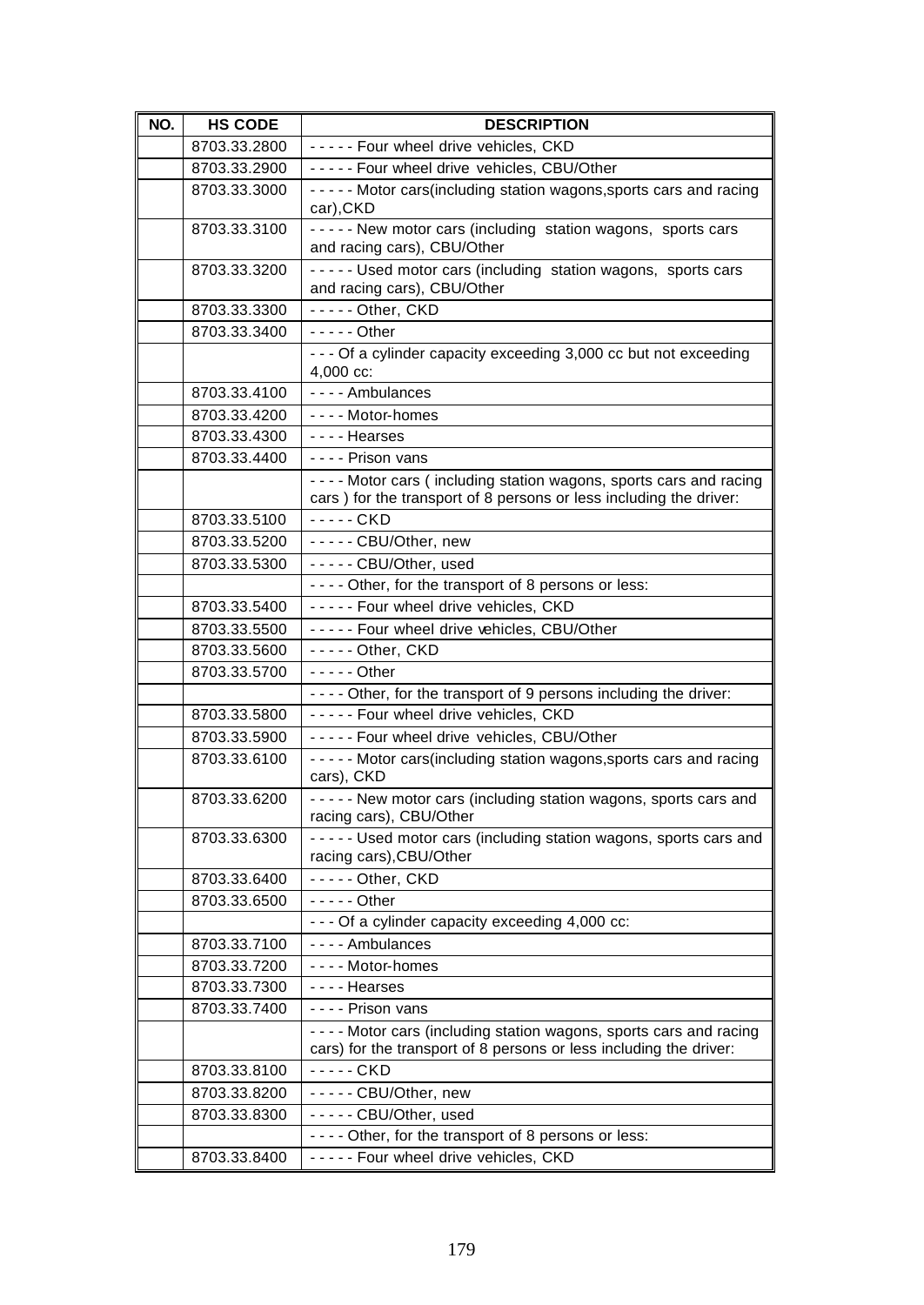| NO. | <b>HS CODE</b> | <b>DESCRIPTION</b>                                                                              |
|-----|----------------|-------------------------------------------------------------------------------------------------|
|     | 8703.33.8500   | ----- Four wheel drive vehicles, CBU/Other                                                      |
|     | 8703.33.8600   | - - - - - Other, CKD                                                                            |
|     | 8703.33.8700   | $---$ Other                                                                                     |
|     |                | - - - - Other, for the transport of 9 persons including the driver:                             |
|     | 8703.33.8800   | ----- Four wheel drive vehicles, CKD                                                            |
|     | 8703.33.8900   | ----- Four wheel drive vehicles, CBU/Other                                                      |
|     | 8703.33.9100   | ----- Motor cars (including station wagons, sports cars and                                     |
|     |                | racing cars), CKD                                                                               |
|     | 8703.33.9200   | - - - - - New motor cars (including station wagons, sports cars and                             |
|     |                | racing cars), CBU/Other                                                                         |
|     | 8703.33.9300   | - - - - - Used motor cars (including station wagons, sports cars and<br>racing cars), CBU/Other |
|     | 8703.33.9400   | ----- Other, new/CKD                                                                            |
|     | 8703.33.9900   | - - - - - Other, used                                                                           |
| 249 | 8703.90        | - Other                                                                                         |
|     | 8703.90.1100   | --Ambulances                                                                                    |
|     | 8703.90.1200   | - - Motor-homes                                                                                 |
|     | 8703.90.1300   | - - Hearses                                                                                     |
|     | 8703.90.1400   | - - Prison vans                                                                                 |
|     |                | - - Motor cars (including station wagons, sports cars and racing                                |
|     |                | cars) for the transport of 8 persons or less including the driver:                              |
|     | 8703.90.2100   | --- Electric-powered                                                                            |
|     |                | $--$ Other:                                                                                     |
|     |                | - - - - CKD:                                                                                    |
|     | 8703.90.2200   | ----- Of a cylinder capacity less than 2,000 cc                                                 |
|     | 8703.90.2300   | - - - - - Of a cylinder capacity 2,000 cc and above but less than                               |
|     |                | 2,500 cc                                                                                        |
|     | 8703.90.2400   | - - - - - Of a cylinder capacity 2,500 cc and above but less than                               |
|     |                | 3,000 cc                                                                                        |
|     | 8703.90.2500   | - - - - - Of a cylinder capacity 3,000 cc and above                                             |
|     |                | - - - - CBU/Other:                                                                              |
|     | 8703.90.2600   | ----- Of a cylinder capacity less than 1,800 cc                                                 |
|     | 8703.90.2700   | - - - - - Of a cylinder capacity 1,800 cc and above but less than<br>$2,000 \text{ cc}$         |
|     | 8703.90.2800   | - - - - - Of a cylinder capacity 2,000 cc and above but less than                               |
|     |                | 2,500 cc                                                                                        |
|     | 8703.90.3100   | - - - - - Of a cylinder capacity 2,500 cc and above but less than<br>3,000 cc                   |
|     | 8703.90.3200   | ----- Of a cylinder capacity 3,000 cc and above                                                 |
|     |                | - - Other, for the transport of 8 persons or less:                                              |
|     |                | --- Four wheel drive vehicles, CKD:                                                             |
|     | 8703.90.3300   | - - - - Of a cylinder capacity less than 1,800 cc                                               |
|     | 8703.90.3400   | - - - - Of a cylinder capacity 1,800 cc and above but less than                                 |
|     |                | $2,000$ cc                                                                                      |
|     | 8703.90.3500   | - - - - Of a cylinder capacity 2,000 cc and above but less than                                 |
|     |                | 2,500 cc                                                                                        |
|     | 8703.90.3600   | - - - - Of a cylinder capacity 2,500 cc and above                                               |
|     |                | --- Four wheel drive vehicles, CBU/Other:                                                       |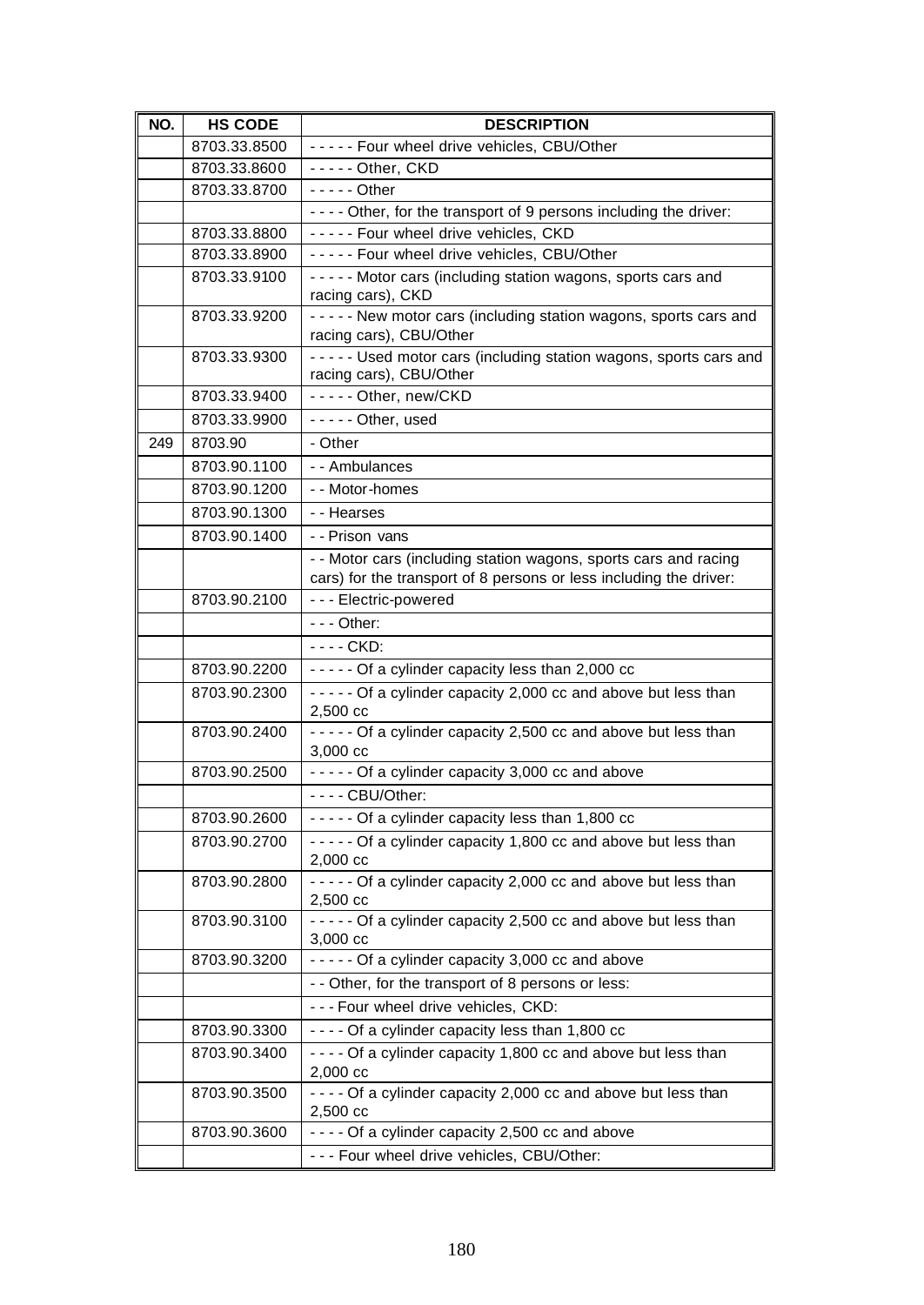| NO. | <b>HS CODE</b> | <b>DESCRIPTION</b>                                                                   |
|-----|----------------|--------------------------------------------------------------------------------------|
|     | 8703.90.3700   | - - - - Of a cylinder capacity less than 1,800 cc                                    |
|     | 8703.90.3800   | - - - - Of a cylinder capacity 1,800 cc and above but less than<br>$2,000$ cc        |
|     | 8703.90.4100   | - - - - Of a cylinder capacity 2,000 cc and above but less than<br>2,500 cc          |
|     | 8703.90.4200   | - - - - Of a cylinder capacity 2,500 cc but less than 3,000 cc-                      |
|     | 8703.90.4300   | - - - - Of a cylinder capacity 3,000 cc and above                                    |
|     |                | --- Other, CKD:                                                                      |
|     | 8703.90.4400   | ---- Of a cylinder capacity less than 1,800 cc                                       |
|     | 8703.90.4500   | - - - - Of a cylinder capacity 1,800 cc and above but less than<br>2,000 cc          |
|     | 8703.90.4600   | - - - - Of a cylinder capacity 2,000 cc and above but less than<br>2,500 cc          |
|     | 8703.90.4700   | - - - - Of a cylinder capacity 2,500 cc and above                                    |
|     |                | $--$ Other:                                                                          |
|     | 8703.90.4800   | ---- Of a cylinder capacity less than 1,800 cc                                       |
|     | 8703.90.5100   | - - - - Of a cylinder capacity 1,800 cc and above but less than<br>2,000 cc          |
|     | 8703.90.5200   | - - - - Of a cylinder capacity 2,000 cc and above but less than<br>2,500 cc          |
|     | 8703.90.5300   | - - - - Of a cylinder capacity 2,500 cc and above but less than<br>$3,000$ cc        |
|     | 8703.90.5400   | - - - - Of a cylinder capacity 3,000 cc and above                                    |
|     |                | - - Other, for the transport of 9 persons:                                           |
|     |                | --- Motor cars (including station wagons, sports cars and racing<br>cars):           |
|     | 8703.90.6100   | - - - - Electric-powered                                                             |
|     |                | $--$ Other:                                                                          |
|     |                | - - - - - CKD:                                                                       |
|     | 8703.90.6200   | ------ Of a cylinder capacity less than 2,000 cc                                     |
|     | 8703.90.6300   | ------ Of a cylinder capacity 2,000 cc and above but less than<br>2,500 cc           |
|     | 8703.90.6400   | ----- Of a cylinder capacity 2,500 cc and above but less than<br>3,000 cc            |
|     | 8703.90.6500   | ------ Of a cylinder capacity 3,000 cc and above                                     |
|     |                | - - - - - CBU/Other:                                                                 |
|     | 8703.90.6600   | ------ Of a cylinder capacity less than 1,800 cc                                     |
|     | 8703.90.6700   | ------ Of a cylinder capacity 1,800 cc and above but less than<br>2,000 cc           |
|     | 8703.90.6800   | ------ Of a cylinder capacity 2,000 cc and above but less than<br>2,500 cc           |
|     | 8703.90.7100   | ------ Of a cylinder capacity 2,500 cc and above but less than<br>$3,000 \text{ cc}$ |
|     | 8703.90.7200   | ------ Of a cylinder capacity 3,000 cc and above                                     |
|     |                | --- Other four wheel drive vehicles, CKD:                                            |
|     | 8703.90.7300   | ---- Of a cylinder capacity less than 1,800 cc                                       |
|     | 8703.90.7400   | - - - - Of a cylinder capacity 1,800 cc and above but less than<br>2,000 cc          |
|     | 8703.90.7500   | - - - - Of a cylinder capacity 2,000 cc and above but less than<br>2,500 cc          |
|     | 8703.90.7600   | - - - - Of a cylinder capacity 2,500 cc and above                                    |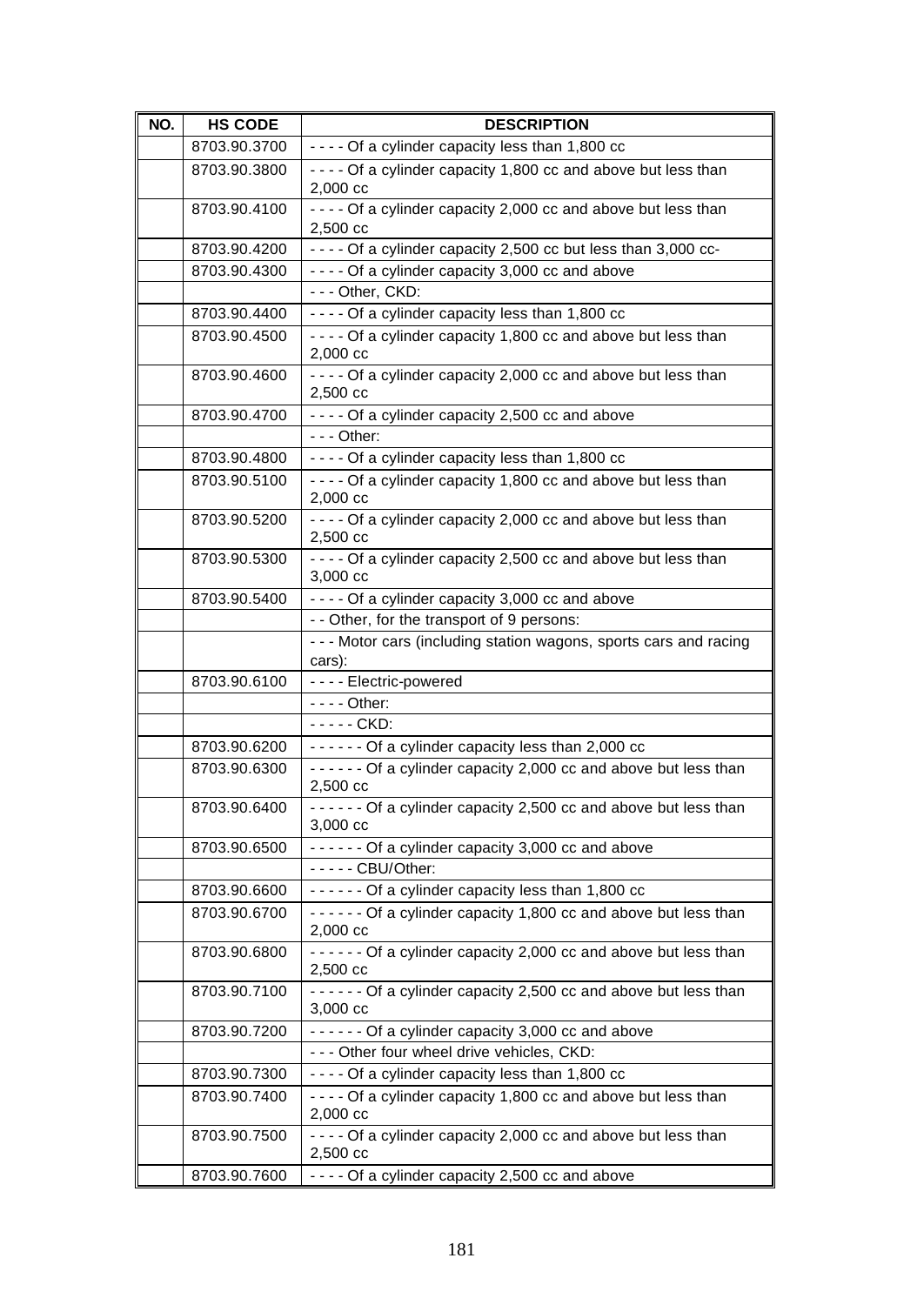| NO. | <b>HS CODE</b>             | <b>DESCRIPTION</b>                                                          |
|-----|----------------------------|-----------------------------------------------------------------------------|
|     |                            | - - - Other four wheel drive vehicles, CBU/Other:                           |
|     | 8703.90.7700               | ---- Of a cylinder capacity less than 1,800 cc                              |
|     | 8703.90.7800               | - - - - Of a cylinder capacity 1,800 cc and above but less than             |
|     |                            | $2,000$ cc                                                                  |
|     | 8703.90.8100               | - - - - Of a cylinder capacity 2,000 cc and above but less than             |
|     |                            | 2,500 cc                                                                    |
|     | 8703.90.8200               | - - - - Of a cylinder capacity 2,500 cc but less than 3,000 cc              |
|     | 8703.90.8300               | - - - - Of a cylinder capacity 3,000 cc and above                           |
|     |                            | --- Other, CKD:                                                             |
|     | 8703.90.8400               | ---- Of a cylinder capacity less than 1,800 cc                              |
|     | 8703.90.8500               | - - - - Of a cylinder capacity 1,800 cc and above but less than             |
|     | 8703.90.8600               | $2,000$ cc                                                                  |
|     |                            | - - - - Of a cylinder capacity 2,000 cc and above but less than<br>2,500 cc |
|     | 8703.90.8700               | - - - - Of a cylinder capacity 2,500 cc and above                           |
|     |                            | $--$ Other:                                                                 |
|     | 8703.90.8800               | ---- Of a cylinder capacity less than 1,800 cc                              |
|     | 8703.90.9100               | - - - - Of a cylinder capacity 1,800 cc and above but less than             |
|     |                            | 2,000 cc                                                                    |
|     | 8703.90.9200               | - - - - Of a cylinder capacity 2,000 cc and above but less than             |
|     |                            | 2,500 cc                                                                    |
|     | 8703.90.9300               | - - - - Of a cylinder capacity 2,500 cc and above but less than             |
|     |                            | $3,000$ cc                                                                  |
|     | 8703.90.9400               | - - - - Of a cylinder capacity 3,000 cc and above                           |
| 250 | 8704.10                    | - Dumpers designed for off-highway use                                      |
|     |                            | - - Completely Knocked Down (CKD) :                                         |
|     | 8704.10.1100               | $- - g.v.w$ exceeding 24 t                                                  |
|     | 8704.10.1200               | --- g.v.w not exceeding 24 t                                                |
|     |                            | - - Completely Built Up (CBU)/Other:                                        |
|     | 8704.10.2100               | --- g.v.w exceeding 24 t                                                    |
|     | 8704.10.2200               | --- g.v.w not exceeding 24 t                                                |
| 251 | 8704.21                    | - - Gross vehicle weight not exceeding 5t                                   |
|     |                            | --- Completely Knocked Down (CKD):                                          |
|     | 8704.21.11                 | - - - - Refrigerated vans                                                   |
|     | 8704.21.1110               | $---g.v.w$ not exceeding 3 t                                                |
|     | 8704.21.1120               | $---g.v.w$ exceeding 3 t                                                    |
|     | 8704.21.12                 | ---- Refuse collection vehicles having refuse compressing device            |
|     | 8704.21.1210               | -------g.v.w not exceeding 3 t                                              |
|     | 8704.21.1220               | $----g.v.w$ exceeding 3 t                                                   |
|     | 8704.21.13                 | ---- Tanker vehicles                                                        |
|     | 8704.21.1310               | $---g.v.w$ not exceeding 3 t                                                |
|     | 8704.21.1320               | $---g.v.w$ exceeding 3 t                                                    |
|     | 8704.21.14                 | - - - - Designed for the transport of concrete or cement in bulk            |
|     | 8704.21.1410               | $---g.v.w$ not exceeding 3 t                                                |
|     | 8704.21.1420               | $---g.v.w$ exceeding 3 t                                                    |
|     | 8704.21.15<br>8704.21.1510 | - - - - Other vans, pick-up trucks and similar vehicles                     |
|     |                            | $---g.v.w$ not exceeding 3 t                                                |
|     | 8704.21.1520               | $----g.v.w$ exceeding 3 t                                                   |
|     | 8704.21.16                 | - - - - Ordinary lorries (trucks)                                           |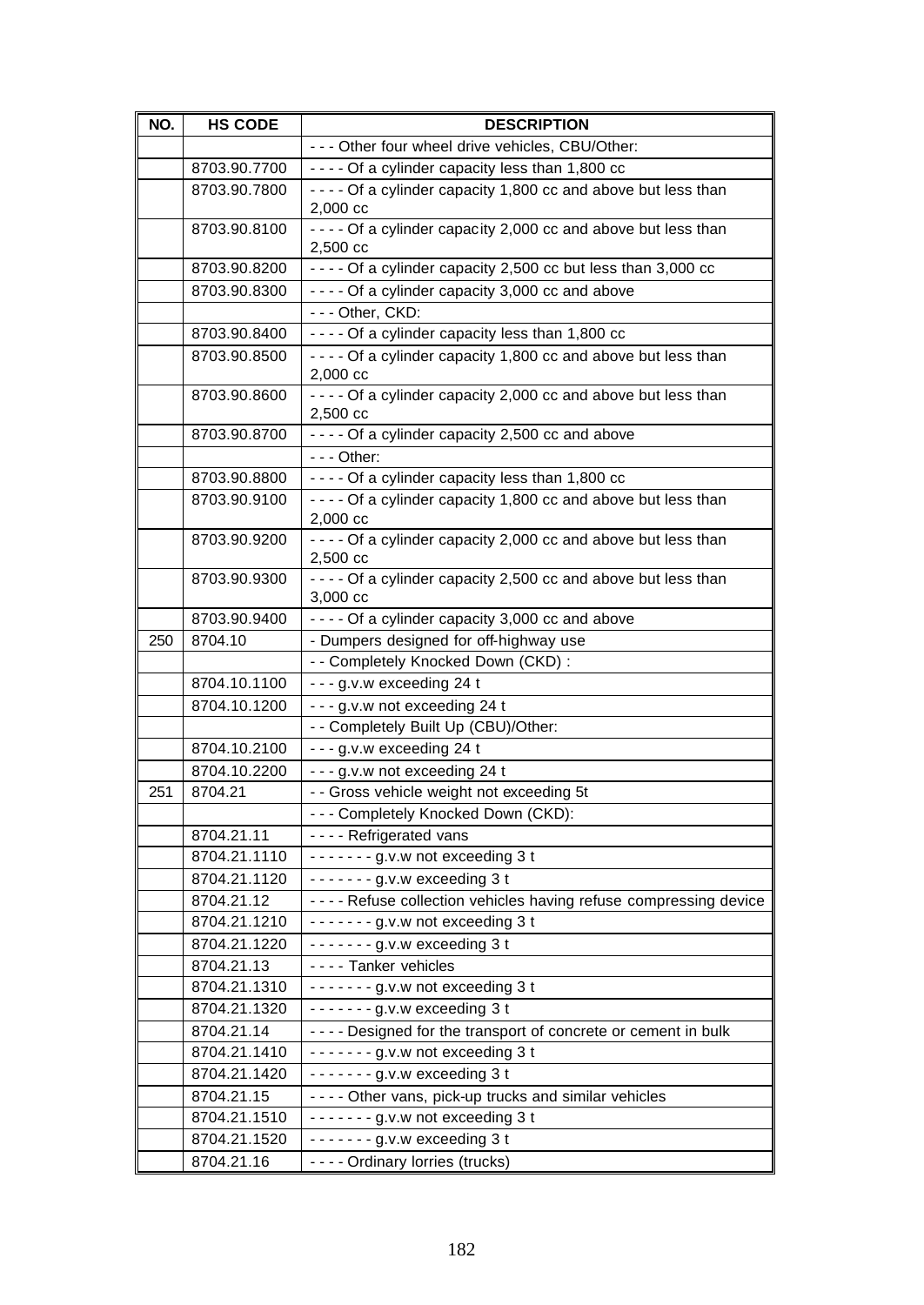| NO. | <b>HS CODE</b>               | <b>DESCRIPTION</b>                                                  |
|-----|------------------------------|---------------------------------------------------------------------|
|     | 8704.21.1610                 | -------g.v.w not exceeding 3 t                                      |
|     | 8704.21.1620                 | $---g.v.w$ exceeding 3 t                                            |
|     | 8704.21.19                   | $--$ Other                                                          |
|     | 8704.21.1910                 | -------g.v.w not exceeding 3 t                                      |
|     | 8704.21.1920                 | $--- - g.v.w$ exceeding 3 t                                         |
|     |                              | --- Completely Built Up (CBU):                                      |
|     | 8704.21.21                   | ---- Refrigerated vans                                              |
|     | 8704.21.2110                 | ------- g.v.w not exceeding 3 t                                     |
|     | 8704.21.2120                 | $---g.v.w$ exceeding 3 t                                            |
|     | 8704.21.22                   | - - - - Refuse collection vehicles having refuse compressing device |
|     | 8704.21.2210                 | $--- - g.v.w$ not exceeding 3 t                                     |
|     | 8704.21.2220                 | $---g.v.w$ exceeding 3 t                                            |
|     | 8704.21.23                   | ---- Tanker vehicles                                                |
|     | 8704.21.2310                 | $---g.v.w$ not exceeding 3 t                                        |
|     | 8704.21.2320                 | -------g.v.w exceeding 3 t                                          |
|     | 8704.21.24                   | - - - - Designed for the transport of concrete or cement in bulk    |
|     | 8704.21.2410                 | ------- g.v.w not exceeding 3 t                                     |
|     | 8704.21.2420                 | $---g.v.w$ exceeding 3 t                                            |
|     | 8704.21.25                   | ---- Other vans, pick-up trucks and similar vehicles                |
|     | 8704.21.2510                 | $--- - g.v.w$ not exceeding 3 t                                     |
|     | 8704.21.2520                 | $---g.v.w$ exceeding 3 t                                            |
|     | 8704.21.26                   | - - - - Ordinary lorries (trucks)                                   |
|     | 8704.21.2610                 | $--- - g.v.w$ not exceeding 3 t                                     |
|     | 8704.21.2620                 | $---g.v.w$ exceeding 3 t                                            |
|     | 8704.21.29                   | - - - - Other-                                                      |
|     | 8704.21.2910                 | $---g.v.w$ not exceeding 3 t                                        |
|     | 8704.21.2920                 | $---g.v.w$ exceeding 3 t                                            |
| 252 | 8704.22                      | - - g.v.w exceeding 5t but not exceeding 20t                        |
|     |                              | --- Completely Knocked Down (CKD):                                  |
|     |                              | $--$ g.v.w not exceeding 6 t:                                       |
|     | 8704.22.1100                 | ----- Refrigerated vans                                             |
|     | 8704.22.1200                 | ----- Refuse collection vehicles having refuse compressing          |
|     |                              | device                                                              |
|     | 8704.22.1300<br>8704.22.1400 | - - - - - Tanker vehicles                                           |
|     |                              | ----- Designed for the transport of concrete or cement in bulk      |
|     | 8704.22.1500                 | ----- Other vans, pick-up trucks and similar vehicles               |
|     | 8704.22.1600<br>8704.22.1900 | ----- Ordinary lorries (trucks)<br>$-- -$ Other                     |
|     |                              | - - - - g.v.w exceeding 6 t but not exceeding 10 t:                 |
|     | 8704.22.2100                 | - - - - - Refrigerated vans                                         |
|     | 8704.22.2200                 | ----- Refuse collection vehicles having refuse compressing          |
|     |                              | device                                                              |
|     | 8704.22.2300                 | - - - - - Tanker vehicles                                           |
|     | 8704.22.2400                 | ----- Designed for the transport of concrete or cement in bulk-     |
|     | 8704.22.2500                 | ----- Other vans, pick-up trucks and similar vehicles               |
|     | 8704.22.2600                 | ----- Ordinary lorries (trucks)                                     |
|     | 8704.22.2900                 | $--$ - - - Other                                                    |
|     |                              | - - - - g.v.w exceeding 10 t but not exceeding 20 t:                |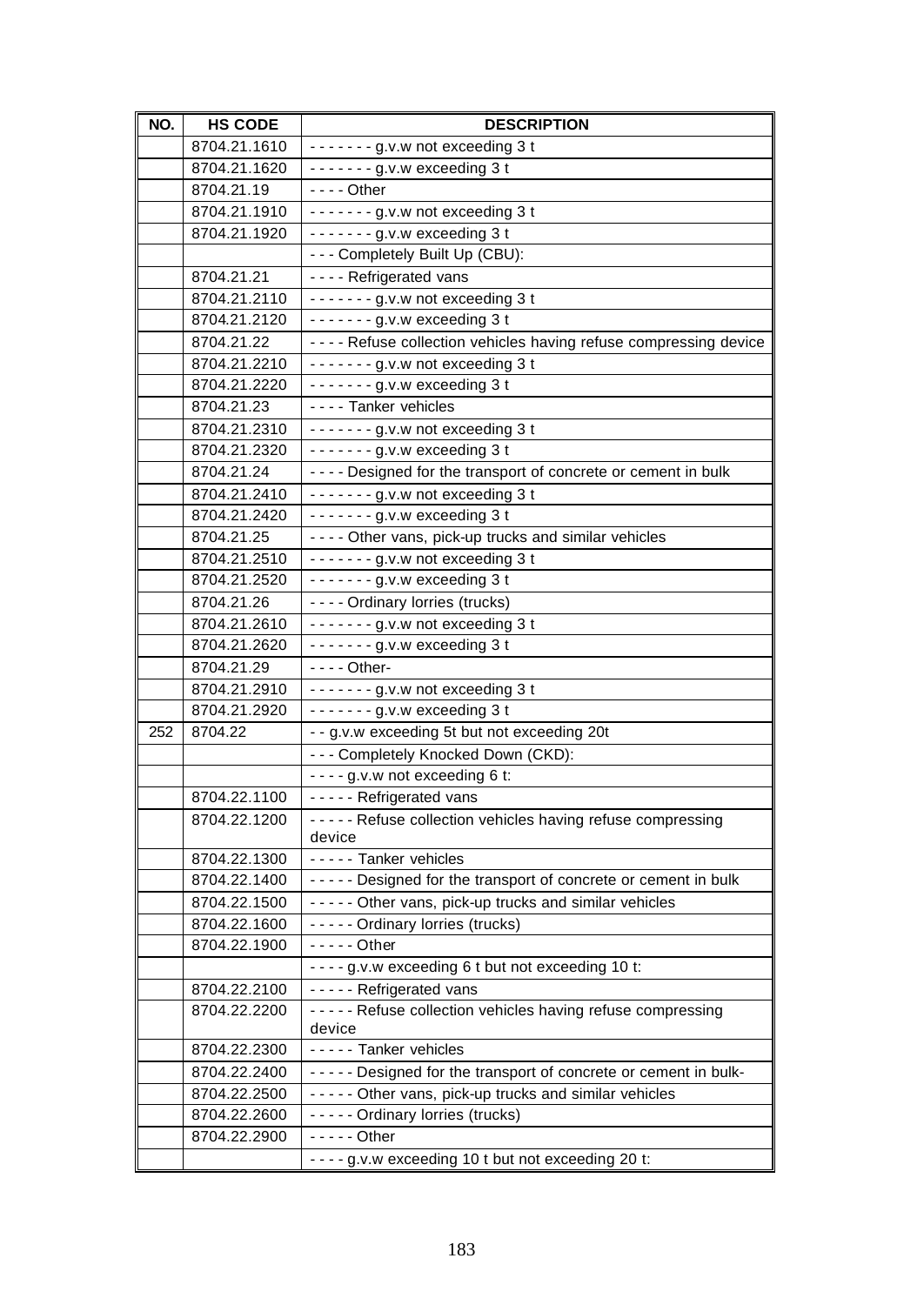| NO. | <b>HS CODE</b> | <b>DESCRIPTION</b>                                                                                                          |
|-----|----------------|-----------------------------------------------------------------------------------------------------------------------------|
|     | 8704.22.3100   | - - - - - Refrigerated vans                                                                                                 |
|     | 8704.22.3200   | ----- Refuse collection vehicles having refuse compressing                                                                  |
|     |                | device                                                                                                                      |
|     | 8704.22.3300   | ----- Tanker vehicles                                                                                                       |
|     | 8704.22.3400   | ----- Designed for the transport of concrete or cement in bulk                                                              |
|     | 8704.22.3500   | ----- Other vans, pick-up trucks and similar vehicles                                                                       |
|     | 8704.22.3600   | ----- Ordinary lorries (trucks)                                                                                             |
|     | 8704.22.3900   | $---$ Other                                                                                                                 |
|     |                | - - - Completely Built-up (CBU):                                                                                            |
|     |                | ---- g.v.w not exceeding 6 t:                                                                                               |
|     | 8704.22.4100   | - - - - - Refrigerated vans                                                                                                 |
|     | 8704.22.4200   | ----- Refuse collection vehicles having refuse compressing                                                                  |
|     |                | device                                                                                                                      |
|     | 8704.22.4300   | - - - - - Tanker vehicles                                                                                                   |
|     | 8704.22.4400   | ----- Designed for the transport of concrete or cement in bulk                                                              |
|     | 8704.22.4500   | ----- Other vans, pick-up trucks and similar vehicles                                                                       |
|     | 8704.22.4600   | - - - - - Ordinary lorries (trucks)                                                                                         |
|     | 8704.22.4900   | $---$ Other                                                                                                                 |
|     |                | - - - - g.v.w exceeding 6 t but not exceeding 10 t:                                                                         |
|     | 8704.22.5100   | - - - - - Refrigerated vans                                                                                                 |
|     | 8704.22.5200   | ----- Refuse collection vehicles having refuse compressing<br>device                                                        |
|     | 8704.22.5300   | ----- Tanker vehicles                                                                                                       |
|     | 8704.22.5400   | ----- Designed for the transport of concrete or cement in bulk                                                              |
|     | 8704.22.5500   | ----- Other vans, pick-up trucks and similar vehicles                                                                       |
|     | 8704.22.5600   | - - - - - Ordinary lorries (trucks)                                                                                         |
|     | 8704.22.5900   | $---$ Other                                                                                                                 |
|     |                | - - - - g.v.w exceeding 10 t but not exceeding 20 t:                                                                        |
|     | 8704.22.6100   | - - - - - Refrigerated vans                                                                                                 |
|     | 8704.22.6200   | ----- Refuse collection vehicles having refuse compressing                                                                  |
|     |                | device                                                                                                                      |
|     | 8704.22.6300   | ----- Tanker vehicles                                                                                                       |
|     | 8704.22.6400   | ----- Designed for the transport of concrete or cement in bulk                                                              |
|     | 8704.22.6500   | ----- Other vans, pick-up trucks and similar vehicles                                                                       |
|     | 8704.22.6600   | ----- Ordinary lorries (trucks)                                                                                             |
|     | 8704.22.6900   | $---$ Other                                                                                                                 |
| 253 | 8704.23        | - - g.v.w exceeding 20t                                                                                                     |
|     |                | --- Completely Knocked Down (CKD):                                                                                          |
|     |                | $--$ g.v.w not exceeding 24 t:                                                                                              |
|     | 8704.23.1100   | - - - - - Refrigerated vans                                                                                                 |
|     | 8704.23.1200   | ----- Refuse collection vehicles having refuse compressing                                                                  |
|     | 8704.23.1300   | device<br>----- Tanker vehicles                                                                                             |
|     | 8704.23.1400   |                                                                                                                             |
|     | 8704.23.1500   | - - - - - Designed for the transport of concrete or cement in bulk<br>----- Other vans, pick-up trucks and similar vehicles |
|     | 8704.23.1600   | ----- Ordinary lorries (trucks)                                                                                             |
|     | 8704.23.1900   | $--$ - - - Other                                                                                                            |
|     |                | $--$ - g.v.w exceeding 24 t:                                                                                                |
|     | 8704.23.2100   | - - - - - Refrigerated vans                                                                                                 |
|     |                |                                                                                                                             |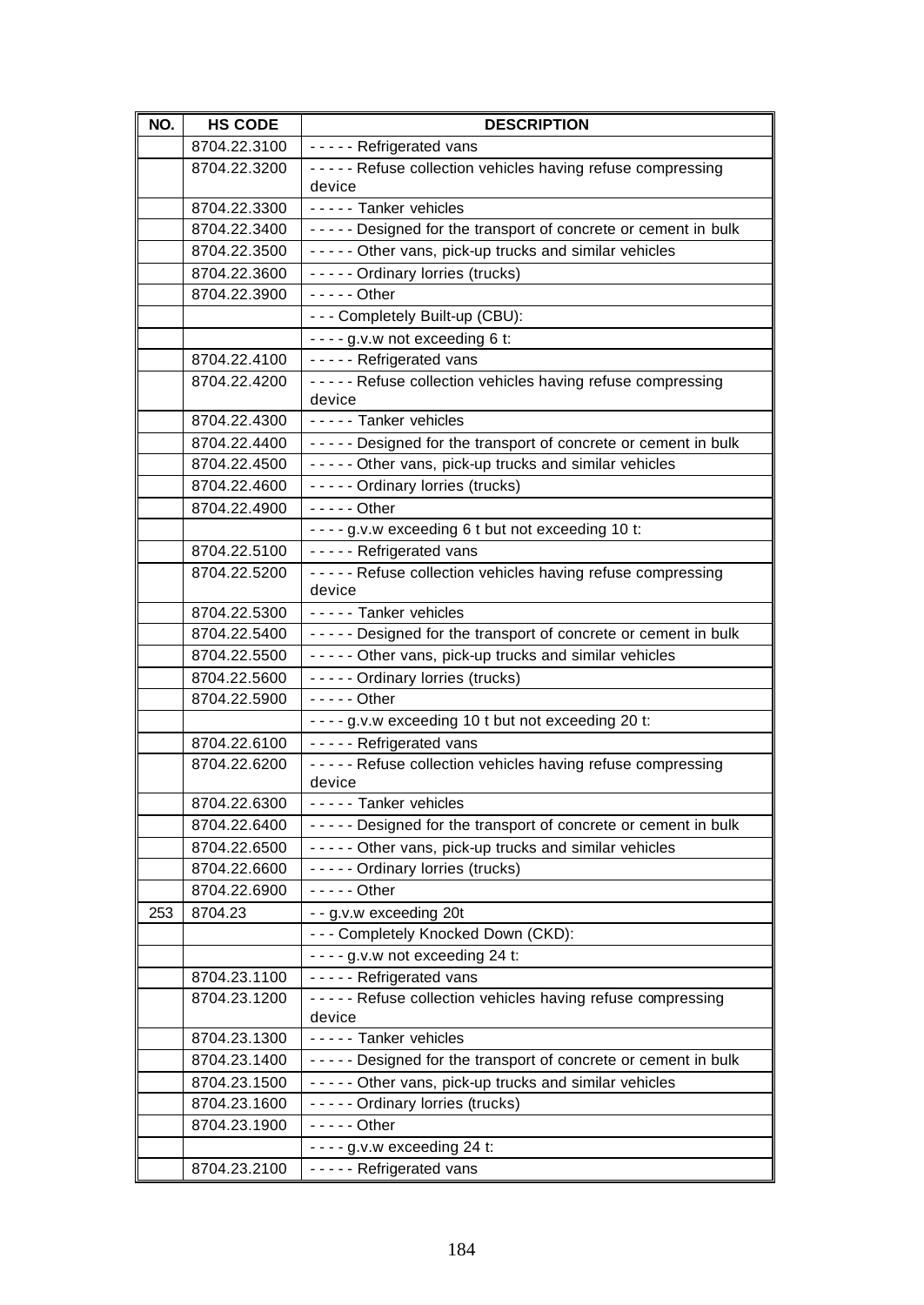| NO. | <b>HS CODE</b>             | <b>DESCRIPTION</b>                                                                                                            |
|-----|----------------------------|-------------------------------------------------------------------------------------------------------------------------------|
|     | 8704.23.2200               | ----- Refuse collection vehicles having refuse compressing                                                                    |
|     |                            | device                                                                                                                        |
|     | 8704.23.2300               | ----- Tanker vehicles                                                                                                         |
|     | 8704.23.2400               | ----- Designed for the transport of concrete or cement in bulk                                                                |
|     | 8704.23.2500               | ----- Other vans, pick-up trucks and similar vehicles                                                                         |
|     | 8704.23.2600               | - - - - - Ordinary lorries (trucks)                                                                                           |
|     | 8704.23.2900               | $- - - -$ Other                                                                                                               |
|     |                            | - - - Completely Built-up (CBU):                                                                                              |
|     |                            | $--$ g.v.w not exceeding 24 t:                                                                                                |
|     | 8704.23.3100               | - - - - - Refrigerated vans                                                                                                   |
|     | 8704.23.3200               | ----- Refuse collection vehicles having refuse compressing                                                                    |
|     |                            | device                                                                                                                        |
|     | 8704.23.3300               | - - - - - Tanker vehicles                                                                                                     |
|     | 8704.23.3400               | ----- Designed for the transport of concrete or cement in bulk                                                                |
|     | 8704.23.3500               | ----- Other vans, pick-up trucks and similar vehicles                                                                         |
|     | 8704.23.3600               | - - - - - Ordinary lorries (trucks)                                                                                           |
|     | 8704.23.3900               | $---$ Other                                                                                                                   |
|     |                            | $--$ g.v.w exceeding 24 t:                                                                                                    |
|     | 8704.23.4100               | - - - - - Refrigerated vans                                                                                                   |
|     | 8704.23.4200               | ----- Refuse collection vehicles having refuse compressing                                                                    |
|     |                            | device                                                                                                                        |
|     | 8704.23.4300               | - - - - - Tanker vehicles                                                                                                     |
|     | 8704.23.4400               | ----- Designed for the transport of concrete or cement in bulk                                                                |
|     | 8704.23.4500               | ----- Other vans, pick-up trucks and similar vehicles                                                                         |
|     | 8704.23.4600               | - - - - - Ordinary lorries (trucks)                                                                                           |
|     | 8704.23.4900               | $---$ Other                                                                                                                   |
| 254 | 8704.31                    | - - g.w.w not exceeding 5t                                                                                                    |
|     |                            | --- Completely Knocked Down (CKD):                                                                                            |
|     | 8704.31.11                 | - - - - Refrigerated vans                                                                                                     |
|     | 8704.31.1110               | ------- g.v.w not exceeding 3 t                                                                                               |
|     | 8704.31.1120               | $--- - g.v.w$ exceeding 3 t                                                                                                   |
|     | 8704.31.12                 | - - Refuse collection vehicles having refuse compressing device                                                               |
|     | 8704.31.1210               | $---g.v.w$ not exceeding 3 t                                                                                                  |
|     | 8704.31.1220               | $----g.v.w$ exceeding 3 t                                                                                                     |
|     | 8704.31.13<br>8704.31.1310 | - - - - Tanker vehicles                                                                                                       |
|     | 8704.31.1320               | $---g.v.w$ not exceeding 3 t                                                                                                  |
|     |                            | $--- - g.v.w$ exceeding 3 t                                                                                                   |
|     | 8704.31.14                 | - - - - Designed for the transport of concrete or cement in bulk                                                              |
|     | 8704.31.1410               | $---g.v.w$ not exceeding 3 t                                                                                                  |
|     | 8704.31.1420<br>8704.31.15 | $---g.v.w$ exceeding 3 t                                                                                                      |
|     |                            | - - - - Other vans, pick-up trucks and similar vehicles                                                                       |
|     | 8704.31.1510               | $---g.v.w$ not exceeding 3 t                                                                                                  |
|     | 8704.31.1520               | $---g.v.w$ exceeding 3 t                                                                                                      |
|     | 8704.31.16                 | - - - - Ordinary lorries (trucks)                                                                                             |
|     | 8704.31.1610               | $---g.v.w$ not exceeding 3 t                                                                                                  |
|     | 8704.31.1620               | $---g.v.w$ exceeding 3 t                                                                                                      |
|     | 8704.31.1700               | - - - - Three-wheeled light trucks of a cylinder capacity not<br>exceeding 356 cc and a payload capacity not exceeding 350 kg |
|     | 8704.31.19                 | - - - - Other-                                                                                                                |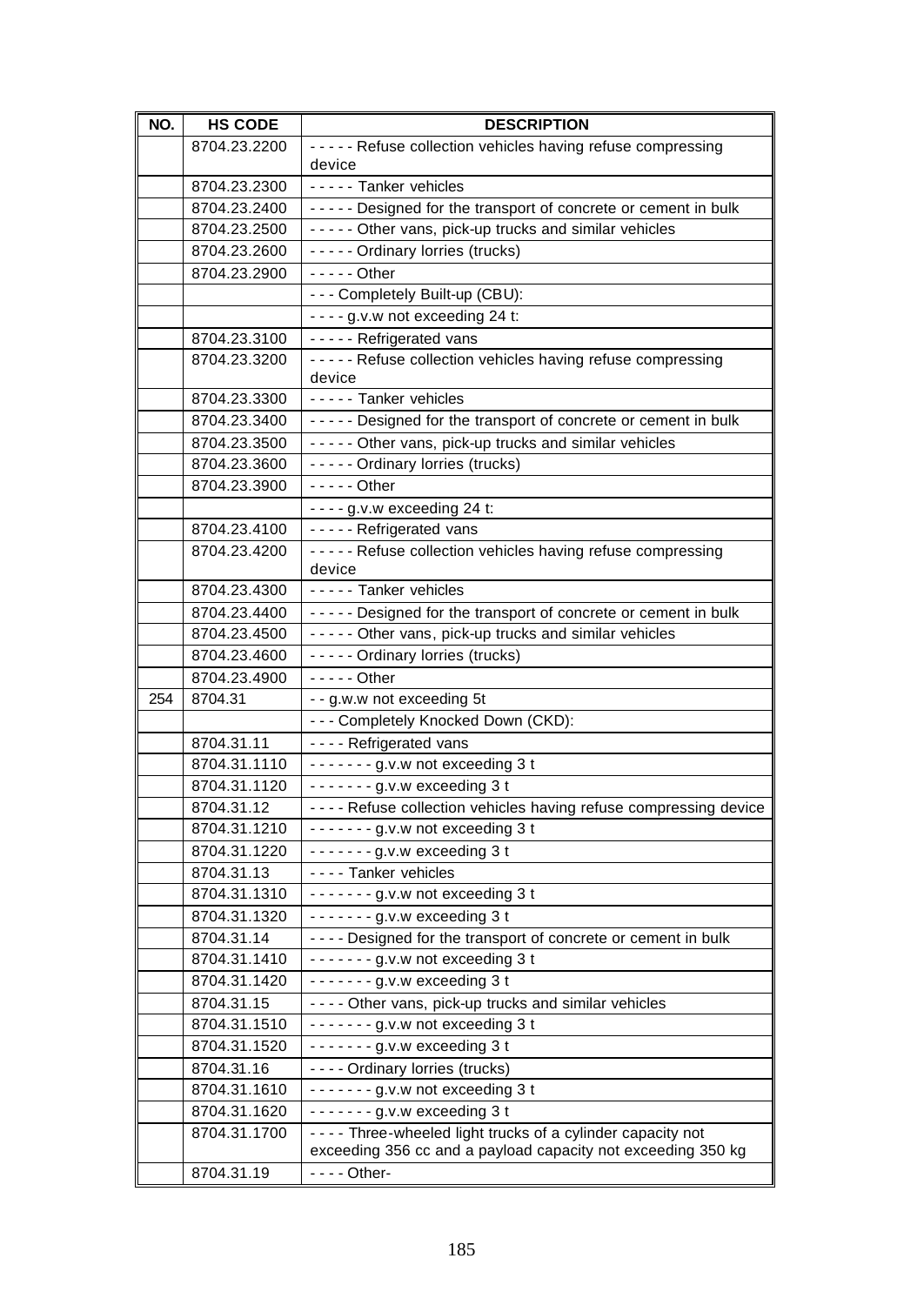| NO. | <b>HS CODE</b> | <b>DESCRIPTION</b>                                                         |
|-----|----------------|----------------------------------------------------------------------------|
|     | 8704.31.1910   | $---g.v.w$ not exceeding 3 t                                               |
|     | 8704.31.1920   | $---q.v.w$ exceeding 3 t                                                   |
|     |                | --- Completely Built Up (CBU):                                             |
|     | 8704.31.21     | ---- Refrigerated vans                                                     |
|     | 8704.31.2110   | $---g.v.w$ not exceeding 3 t                                               |
|     | 8704.31.2120   | $--- - g.v.w$ exceeding 3 t                                                |
|     | 8704.31.22     | - - - - Refuse collection vehicles having refuse compressing               |
|     |                | device                                                                     |
|     | 8704.31.2210   | $--- - q.v.w$ not exceeding 3 t                                            |
|     | 8704.31.2220   | $----g.v.w$ exceeding 3t                                                   |
|     | 8704.31.23     | - - - - Tanker vehicles                                                    |
|     | 8704.31.2310   | $\cdots$ $\cdots$ g.v.w not exceeding 3 t                                  |
|     | 8704.31.2320   | $---g.v.w$ exceeding 3 t                                                   |
|     | 8704.31.24     | - - - - Designed for the transport of concrete or cement in bulk           |
|     | 8704.31.2410   | $---g.v.w$ not exceeding 3 t                                               |
|     | 8704.31.2420   | $----g.v.w$ exceeding 3 t                                                  |
|     | 8704.31.25     | ---- Other vans, pick-up trucks and similar vehicles                       |
|     | 8704.31.2510   | -------g.v.w not exceeding 3 t                                             |
|     | 8704.31.2520   | $--- - g.v.w$ exceeding 3 t                                                |
|     | 8704.31.26     | - - - - Ordinary lorries (trucks)                                          |
|     | 8704.31.2610   | ------- g.v.w not exceeding 3 t                                            |
|     | 8704.31.2620   | $----g.v.w$ exceeding 3 t                                                  |
|     | 8704.31.2700   | ---- Three-wheeled light trucks of a cylinder capacity not                 |
|     | 8704.31.29     | exceeding 356 cc and a payload capacity not exceeding 350 kg<br>$--$ Other |
|     | 8704.31.2910   |                                                                            |
|     | 8704.31.2920   | -------g.v.w not exceeding 3 t<br>$--- - g.v.w$ exceeding 3 t              |
| 255 | 8704.32        | - - g.v.w. exceeding 5t                                                    |
|     |                | --- Completely Knocked Down (CKD):                                         |
|     |                | $--$ g.v.w not exceeding 6 t:                                              |
|     | 8704.32.1100   | - - - - - Refrigerated vans                                                |
|     | 8704.32.1200   | ----- Refuse collection vehicles having refuse compressing                 |
|     |                | device                                                                     |
|     | 8704.32.1300   | - - - - - Tanker vehicles                                                  |
|     | 8704.32.1400   | ----- Designed for the transport of concrete or cement in bulk             |
|     | 8704.32.1500   | ----- Other vans, pick-up trucks and similar vehicles                      |
|     | 8704.32.1600   | ----- Ordinary lorries (trucks)                                            |
|     | 8704.32.1700   | $-- -$ Other                                                               |
|     |                | - - - - g.v.w exceeding 6 t but not exceeding 10 t:                        |
|     | 8704.32.1800   | - - - - - Refrigerated vans                                                |
|     | 8704.32.2100   | ----- Refuse collection vehicles having refuse compressing                 |
|     |                | device                                                                     |
|     | 8704.32.2200   | - - - - - Tanker vehicles                                                  |
|     | 8704.32.2300   | ----- Designed for the transport of concrete or cement in bulk             |
|     | 8704.32.2400   | ----- Other vans, pick-up trucks and similar vehicles                      |
|     | 8704.32.2500   | ----- Ordinary lorries (trucks)                                            |
|     | 8704.32.2600   | $--$ - - Other                                                             |
|     |                | - - - - g.v.w exceeding 10 t but not exceeding 20 t:                       |
|     | 8704.32.2700   | - - - - - Refrigerated vans                                                |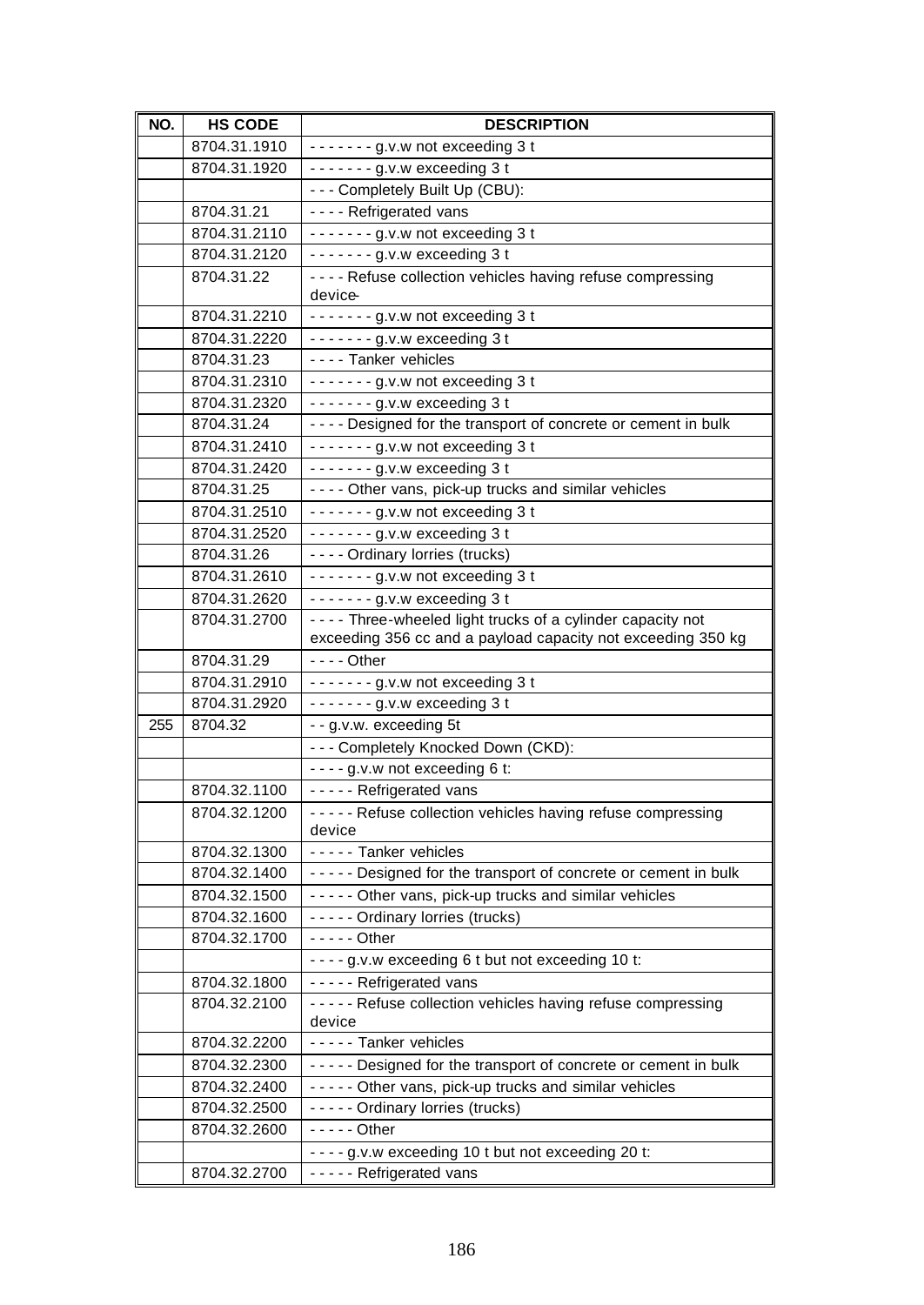| 8704.32.2800<br>----- Refuse collection vehicles having refuse compressing<br>device<br>----- Tanker vehicles<br>8704.32.3100<br>8704.32.3200<br>----- Designed for the transport of concrete or cement in bulk<br>----- Other vans pick-up trucks and similar vehicles<br>8704.32.3300<br>----- Ordinary lorries (trucks)<br>8704.32.3400<br>$---$ Other<br>8704.32.3500<br>- - - - g.v.w exceeding 20 t but not exceeding 24 t:<br>----- Refrigerated vans<br>8704.32.3600<br>----- Refuse collection vehicles having refuse compressing<br>8704.32.3700<br>device<br>----- Tanker vehicles<br>8704.32.3800<br>8704.32.4100<br>----- Designed for the transport of concrete or cement in bulk<br>----- Other vans, pick-up trucks and similar vehicles<br>8704.32.4200<br>- - - - - Ordinary lorries (trucks)<br>8704.32.4300<br>$---$ Other<br>8704.32.4400<br>$--$ g.v.w exceeding 24 t:<br>----- Refrigerated vans<br>8704.32.4500<br>8704.32.4600<br>----- Refuse collection vehicles having refuse compressing<br>device<br>- - - - - Tanker vehicles<br>8704.32.4700<br>----- Designed for the transport of concrete or cement in bulk-<br>8704.32.4800<br>----- Other vans, pick-up trucks and similar vehicles<br>8704.32.5100<br>- - - - - Ordinary lorries (trucks)<br>8704.32.5200<br>8704.32.5300<br>$--$ - - - Other<br>- - - Completely Built-up (CBU):<br>- - - - g.v.w not exceeding 6 t:<br>----- Refrigerated vans<br>8704.32.5400<br>----- Refuse collection vehicles having refuse compressing<br>8704.32.5500<br>device<br>- - - - - Tanker vehicles<br>8704.32.5600<br>8704.32.5700<br>----- Designed for the transport of concrete or cement in bulk<br>----- Other vans, pick-up trucks and similar vehicles<br>8704.32.5800<br>----- Ordinary lorries (trucks)<br>8704.32.6100<br>8704.32.6200<br>$--$ - - - Other<br>- - - - g.v.w exceeding 6 t but not exceeding 10 t:<br>- - - - - Refrigerated vans<br>8704.32.6300<br>----- Refuse collection vehicles having refuse compressing<br>8704.32.6400<br>device<br>- - - - - Tanker vehicles<br>8704.32.6500<br>8704.32.6600<br>----- Designed for the transport of concrete or cement in bulk<br>----- Other vans, pick-up trucks and similar vehicles<br>8704.32.6700<br>----- Ordinary lorries (trucks)<br>8704.32.6800<br>8704.32.6900<br>$---$ Other<br>- - - - g.v.w exceeding 10 t but not exceeding 20 t:<br>- - - - - Refrigerated vans<br>8704.32.7100<br>----- Refuse collection vehicles having refuse compressing<br>8704.32.7200<br>device | NO. | <b>HS CODE</b> | <b>DESCRIPTION</b>        |
|--------------------------------------------------------------------------------------------------------------------------------------------------------------------------------------------------------------------------------------------------------------------------------------------------------------------------------------------------------------------------------------------------------------------------------------------------------------------------------------------------------------------------------------------------------------------------------------------------------------------------------------------------------------------------------------------------------------------------------------------------------------------------------------------------------------------------------------------------------------------------------------------------------------------------------------------------------------------------------------------------------------------------------------------------------------------------------------------------------------------------------------------------------------------------------------------------------------------------------------------------------------------------------------------------------------------------------------------------------------------------------------------------------------------------------------------------------------------------------------------------------------------------------------------------------------------------------------------------------------------------------------------------------------------------------------------------------------------------------------------------------------------------------------------------------------------------------------------------------------------------------------------------------------------------------------------------------------------------------------------------------------------------------------------------------------------------------------------------------------------------------------------------------------------------------------------------------------------------------------------------------------------------------------------------------------------------------------------------------------------------------------------------------------------------------------------------------------------------------------------------------------------------------------|-----|----------------|---------------------------|
|                                                                                                                                                                                                                                                                                                                                                                                                                                                                                                                                                                                                                                                                                                                                                                                                                                                                                                                                                                                                                                                                                                                                                                                                                                                                                                                                                                                                                                                                                                                                                                                                                                                                                                                                                                                                                                                                                                                                                                                                                                                                                                                                                                                                                                                                                                                                                                                                                                                                                                                                      |     |                |                           |
|                                                                                                                                                                                                                                                                                                                                                                                                                                                                                                                                                                                                                                                                                                                                                                                                                                                                                                                                                                                                                                                                                                                                                                                                                                                                                                                                                                                                                                                                                                                                                                                                                                                                                                                                                                                                                                                                                                                                                                                                                                                                                                                                                                                                                                                                                                                                                                                                                                                                                                                                      |     |                |                           |
|                                                                                                                                                                                                                                                                                                                                                                                                                                                                                                                                                                                                                                                                                                                                                                                                                                                                                                                                                                                                                                                                                                                                                                                                                                                                                                                                                                                                                                                                                                                                                                                                                                                                                                                                                                                                                                                                                                                                                                                                                                                                                                                                                                                                                                                                                                                                                                                                                                                                                                                                      |     |                |                           |
|                                                                                                                                                                                                                                                                                                                                                                                                                                                                                                                                                                                                                                                                                                                                                                                                                                                                                                                                                                                                                                                                                                                                                                                                                                                                                                                                                                                                                                                                                                                                                                                                                                                                                                                                                                                                                                                                                                                                                                                                                                                                                                                                                                                                                                                                                                                                                                                                                                                                                                                                      |     |                |                           |
|                                                                                                                                                                                                                                                                                                                                                                                                                                                                                                                                                                                                                                                                                                                                                                                                                                                                                                                                                                                                                                                                                                                                                                                                                                                                                                                                                                                                                                                                                                                                                                                                                                                                                                                                                                                                                                                                                                                                                                                                                                                                                                                                                                                                                                                                                                                                                                                                                                                                                                                                      |     |                |                           |
|                                                                                                                                                                                                                                                                                                                                                                                                                                                                                                                                                                                                                                                                                                                                                                                                                                                                                                                                                                                                                                                                                                                                                                                                                                                                                                                                                                                                                                                                                                                                                                                                                                                                                                                                                                                                                                                                                                                                                                                                                                                                                                                                                                                                                                                                                                                                                                                                                                                                                                                                      |     |                |                           |
|                                                                                                                                                                                                                                                                                                                                                                                                                                                                                                                                                                                                                                                                                                                                                                                                                                                                                                                                                                                                                                                                                                                                                                                                                                                                                                                                                                                                                                                                                                                                                                                                                                                                                                                                                                                                                                                                                                                                                                                                                                                                                                                                                                                                                                                                                                                                                                                                                                                                                                                                      |     |                |                           |
|                                                                                                                                                                                                                                                                                                                                                                                                                                                                                                                                                                                                                                                                                                                                                                                                                                                                                                                                                                                                                                                                                                                                                                                                                                                                                                                                                                                                                                                                                                                                                                                                                                                                                                                                                                                                                                                                                                                                                                                                                                                                                                                                                                                                                                                                                                                                                                                                                                                                                                                                      |     |                |                           |
|                                                                                                                                                                                                                                                                                                                                                                                                                                                                                                                                                                                                                                                                                                                                                                                                                                                                                                                                                                                                                                                                                                                                                                                                                                                                                                                                                                                                                                                                                                                                                                                                                                                                                                                                                                                                                                                                                                                                                                                                                                                                                                                                                                                                                                                                                                                                                                                                                                                                                                                                      |     |                |                           |
|                                                                                                                                                                                                                                                                                                                                                                                                                                                                                                                                                                                                                                                                                                                                                                                                                                                                                                                                                                                                                                                                                                                                                                                                                                                                                                                                                                                                                                                                                                                                                                                                                                                                                                                                                                                                                                                                                                                                                                                                                                                                                                                                                                                                                                                                                                                                                                                                                                                                                                                                      |     |                |                           |
|                                                                                                                                                                                                                                                                                                                                                                                                                                                                                                                                                                                                                                                                                                                                                                                                                                                                                                                                                                                                                                                                                                                                                                                                                                                                                                                                                                                                                                                                                                                                                                                                                                                                                                                                                                                                                                                                                                                                                                                                                                                                                                                                                                                                                                                                                                                                                                                                                                                                                                                                      |     |                |                           |
|                                                                                                                                                                                                                                                                                                                                                                                                                                                                                                                                                                                                                                                                                                                                                                                                                                                                                                                                                                                                                                                                                                                                                                                                                                                                                                                                                                                                                                                                                                                                                                                                                                                                                                                                                                                                                                                                                                                                                                                                                                                                                                                                                                                                                                                                                                                                                                                                                                                                                                                                      |     |                |                           |
|                                                                                                                                                                                                                                                                                                                                                                                                                                                                                                                                                                                                                                                                                                                                                                                                                                                                                                                                                                                                                                                                                                                                                                                                                                                                                                                                                                                                                                                                                                                                                                                                                                                                                                                                                                                                                                                                                                                                                                                                                                                                                                                                                                                                                                                                                                                                                                                                                                                                                                                                      |     |                |                           |
|                                                                                                                                                                                                                                                                                                                                                                                                                                                                                                                                                                                                                                                                                                                                                                                                                                                                                                                                                                                                                                                                                                                                                                                                                                                                                                                                                                                                                                                                                                                                                                                                                                                                                                                                                                                                                                                                                                                                                                                                                                                                                                                                                                                                                                                                                                                                                                                                                                                                                                                                      |     |                |                           |
|                                                                                                                                                                                                                                                                                                                                                                                                                                                                                                                                                                                                                                                                                                                                                                                                                                                                                                                                                                                                                                                                                                                                                                                                                                                                                                                                                                                                                                                                                                                                                                                                                                                                                                                                                                                                                                                                                                                                                                                                                                                                                                                                                                                                                                                                                                                                                                                                                                                                                                                                      |     |                |                           |
|                                                                                                                                                                                                                                                                                                                                                                                                                                                                                                                                                                                                                                                                                                                                                                                                                                                                                                                                                                                                                                                                                                                                                                                                                                                                                                                                                                                                                                                                                                                                                                                                                                                                                                                                                                                                                                                                                                                                                                                                                                                                                                                                                                                                                                                                                                                                                                                                                                                                                                                                      |     |                |                           |
|                                                                                                                                                                                                                                                                                                                                                                                                                                                                                                                                                                                                                                                                                                                                                                                                                                                                                                                                                                                                                                                                                                                                                                                                                                                                                                                                                                                                                                                                                                                                                                                                                                                                                                                                                                                                                                                                                                                                                                                                                                                                                                                                                                                                                                                                                                                                                                                                                                                                                                                                      |     |                |                           |
|                                                                                                                                                                                                                                                                                                                                                                                                                                                                                                                                                                                                                                                                                                                                                                                                                                                                                                                                                                                                                                                                                                                                                                                                                                                                                                                                                                                                                                                                                                                                                                                                                                                                                                                                                                                                                                                                                                                                                                                                                                                                                                                                                                                                                                                                                                                                                                                                                                                                                                                                      |     |                |                           |
|                                                                                                                                                                                                                                                                                                                                                                                                                                                                                                                                                                                                                                                                                                                                                                                                                                                                                                                                                                                                                                                                                                                                                                                                                                                                                                                                                                                                                                                                                                                                                                                                                                                                                                                                                                                                                                                                                                                                                                                                                                                                                                                                                                                                                                                                                                                                                                                                                                                                                                                                      |     |                |                           |
|                                                                                                                                                                                                                                                                                                                                                                                                                                                                                                                                                                                                                                                                                                                                                                                                                                                                                                                                                                                                                                                                                                                                                                                                                                                                                                                                                                                                                                                                                                                                                                                                                                                                                                                                                                                                                                                                                                                                                                                                                                                                                                                                                                                                                                                                                                                                                                                                                                                                                                                                      |     |                |                           |
|                                                                                                                                                                                                                                                                                                                                                                                                                                                                                                                                                                                                                                                                                                                                                                                                                                                                                                                                                                                                                                                                                                                                                                                                                                                                                                                                                                                                                                                                                                                                                                                                                                                                                                                                                                                                                                                                                                                                                                                                                                                                                                                                                                                                                                                                                                                                                                                                                                                                                                                                      |     |                |                           |
|                                                                                                                                                                                                                                                                                                                                                                                                                                                                                                                                                                                                                                                                                                                                                                                                                                                                                                                                                                                                                                                                                                                                                                                                                                                                                                                                                                                                                                                                                                                                                                                                                                                                                                                                                                                                                                                                                                                                                                                                                                                                                                                                                                                                                                                                                                                                                                                                                                                                                                                                      |     |                |                           |
|                                                                                                                                                                                                                                                                                                                                                                                                                                                                                                                                                                                                                                                                                                                                                                                                                                                                                                                                                                                                                                                                                                                                                                                                                                                                                                                                                                                                                                                                                                                                                                                                                                                                                                                                                                                                                                                                                                                                                                                                                                                                                                                                                                                                                                                                                                                                                                                                                                                                                                                                      |     |                |                           |
|                                                                                                                                                                                                                                                                                                                                                                                                                                                                                                                                                                                                                                                                                                                                                                                                                                                                                                                                                                                                                                                                                                                                                                                                                                                                                                                                                                                                                                                                                                                                                                                                                                                                                                                                                                                                                                                                                                                                                                                                                                                                                                                                                                                                                                                                                                                                                                                                                                                                                                                                      |     |                |                           |
|                                                                                                                                                                                                                                                                                                                                                                                                                                                                                                                                                                                                                                                                                                                                                                                                                                                                                                                                                                                                                                                                                                                                                                                                                                                                                                                                                                                                                                                                                                                                                                                                                                                                                                                                                                                                                                                                                                                                                                                                                                                                                                                                                                                                                                                                                                                                                                                                                                                                                                                                      |     |                |                           |
|                                                                                                                                                                                                                                                                                                                                                                                                                                                                                                                                                                                                                                                                                                                                                                                                                                                                                                                                                                                                                                                                                                                                                                                                                                                                                                                                                                                                                                                                                                                                                                                                                                                                                                                                                                                                                                                                                                                                                                                                                                                                                                                                                                                                                                                                                                                                                                                                                                                                                                                                      |     |                |                           |
|                                                                                                                                                                                                                                                                                                                                                                                                                                                                                                                                                                                                                                                                                                                                                                                                                                                                                                                                                                                                                                                                                                                                                                                                                                                                                                                                                                                                                                                                                                                                                                                                                                                                                                                                                                                                                                                                                                                                                                                                                                                                                                                                                                                                                                                                                                                                                                                                                                                                                                                                      |     |                |                           |
|                                                                                                                                                                                                                                                                                                                                                                                                                                                                                                                                                                                                                                                                                                                                                                                                                                                                                                                                                                                                                                                                                                                                                                                                                                                                                                                                                                                                                                                                                                                                                                                                                                                                                                                                                                                                                                                                                                                                                                                                                                                                                                                                                                                                                                                                                                                                                                                                                                                                                                                                      |     |                |                           |
|                                                                                                                                                                                                                                                                                                                                                                                                                                                                                                                                                                                                                                                                                                                                                                                                                                                                                                                                                                                                                                                                                                                                                                                                                                                                                                                                                                                                                                                                                                                                                                                                                                                                                                                                                                                                                                                                                                                                                                                                                                                                                                                                                                                                                                                                                                                                                                                                                                                                                                                                      |     |                |                           |
|                                                                                                                                                                                                                                                                                                                                                                                                                                                                                                                                                                                                                                                                                                                                                                                                                                                                                                                                                                                                                                                                                                                                                                                                                                                                                                                                                                                                                                                                                                                                                                                                                                                                                                                                                                                                                                                                                                                                                                                                                                                                                                                                                                                                                                                                                                                                                                                                                                                                                                                                      |     |                |                           |
|                                                                                                                                                                                                                                                                                                                                                                                                                                                                                                                                                                                                                                                                                                                                                                                                                                                                                                                                                                                                                                                                                                                                                                                                                                                                                                                                                                                                                                                                                                                                                                                                                                                                                                                                                                                                                                                                                                                                                                                                                                                                                                                                                                                                                                                                                                                                                                                                                                                                                                                                      |     |                |                           |
|                                                                                                                                                                                                                                                                                                                                                                                                                                                                                                                                                                                                                                                                                                                                                                                                                                                                                                                                                                                                                                                                                                                                                                                                                                                                                                                                                                                                                                                                                                                                                                                                                                                                                                                                                                                                                                                                                                                                                                                                                                                                                                                                                                                                                                                                                                                                                                                                                                                                                                                                      |     |                |                           |
|                                                                                                                                                                                                                                                                                                                                                                                                                                                                                                                                                                                                                                                                                                                                                                                                                                                                                                                                                                                                                                                                                                                                                                                                                                                                                                                                                                                                                                                                                                                                                                                                                                                                                                                                                                                                                                                                                                                                                                                                                                                                                                                                                                                                                                                                                                                                                                                                                                                                                                                                      |     |                |                           |
|                                                                                                                                                                                                                                                                                                                                                                                                                                                                                                                                                                                                                                                                                                                                                                                                                                                                                                                                                                                                                                                                                                                                                                                                                                                                                                                                                                                                                                                                                                                                                                                                                                                                                                                                                                                                                                                                                                                                                                                                                                                                                                                                                                                                                                                                                                                                                                                                                                                                                                                                      |     |                |                           |
|                                                                                                                                                                                                                                                                                                                                                                                                                                                                                                                                                                                                                                                                                                                                                                                                                                                                                                                                                                                                                                                                                                                                                                                                                                                                                                                                                                                                                                                                                                                                                                                                                                                                                                                                                                                                                                                                                                                                                                                                                                                                                                                                                                                                                                                                                                                                                                                                                                                                                                                                      |     |                |                           |
|                                                                                                                                                                                                                                                                                                                                                                                                                                                                                                                                                                                                                                                                                                                                                                                                                                                                                                                                                                                                                                                                                                                                                                                                                                                                                                                                                                                                                                                                                                                                                                                                                                                                                                                                                                                                                                                                                                                                                                                                                                                                                                                                                                                                                                                                                                                                                                                                                                                                                                                                      |     |                |                           |
|                                                                                                                                                                                                                                                                                                                                                                                                                                                                                                                                                                                                                                                                                                                                                                                                                                                                                                                                                                                                                                                                                                                                                                                                                                                                                                                                                                                                                                                                                                                                                                                                                                                                                                                                                                                                                                                                                                                                                                                                                                                                                                                                                                                                                                                                                                                                                                                                                                                                                                                                      |     |                |                           |
|                                                                                                                                                                                                                                                                                                                                                                                                                                                                                                                                                                                                                                                                                                                                                                                                                                                                                                                                                                                                                                                                                                                                                                                                                                                                                                                                                                                                                                                                                                                                                                                                                                                                                                                                                                                                                                                                                                                                                                                                                                                                                                                                                                                                                                                                                                                                                                                                                                                                                                                                      |     |                |                           |
|                                                                                                                                                                                                                                                                                                                                                                                                                                                                                                                                                                                                                                                                                                                                                                                                                                                                                                                                                                                                                                                                                                                                                                                                                                                                                                                                                                                                                                                                                                                                                                                                                                                                                                                                                                                                                                                                                                                                                                                                                                                                                                                                                                                                                                                                                                                                                                                                                                                                                                                                      |     |                |                           |
|                                                                                                                                                                                                                                                                                                                                                                                                                                                                                                                                                                                                                                                                                                                                                                                                                                                                                                                                                                                                                                                                                                                                                                                                                                                                                                                                                                                                                                                                                                                                                                                                                                                                                                                                                                                                                                                                                                                                                                                                                                                                                                                                                                                                                                                                                                                                                                                                                                                                                                                                      |     |                |                           |
|                                                                                                                                                                                                                                                                                                                                                                                                                                                                                                                                                                                                                                                                                                                                                                                                                                                                                                                                                                                                                                                                                                                                                                                                                                                                                                                                                                                                                                                                                                                                                                                                                                                                                                                                                                                                                                                                                                                                                                                                                                                                                                                                                                                                                                                                                                                                                                                                                                                                                                                                      |     |                |                           |
|                                                                                                                                                                                                                                                                                                                                                                                                                                                                                                                                                                                                                                                                                                                                                                                                                                                                                                                                                                                                                                                                                                                                                                                                                                                                                                                                                                                                                                                                                                                                                                                                                                                                                                                                                                                                                                                                                                                                                                                                                                                                                                                                                                                                                                                                                                                                                                                                                                                                                                                                      |     |                |                           |
|                                                                                                                                                                                                                                                                                                                                                                                                                                                                                                                                                                                                                                                                                                                                                                                                                                                                                                                                                                                                                                                                                                                                                                                                                                                                                                                                                                                                                                                                                                                                                                                                                                                                                                                                                                                                                                                                                                                                                                                                                                                                                                                                                                                                                                                                                                                                                                                                                                                                                                                                      |     |                |                           |
|                                                                                                                                                                                                                                                                                                                                                                                                                                                                                                                                                                                                                                                                                                                                                                                                                                                                                                                                                                                                                                                                                                                                                                                                                                                                                                                                                                                                                                                                                                                                                                                                                                                                                                                                                                                                                                                                                                                                                                                                                                                                                                                                                                                                                                                                                                                                                                                                                                                                                                                                      |     |                |                           |
|                                                                                                                                                                                                                                                                                                                                                                                                                                                                                                                                                                                                                                                                                                                                                                                                                                                                                                                                                                                                                                                                                                                                                                                                                                                                                                                                                                                                                                                                                                                                                                                                                                                                                                                                                                                                                                                                                                                                                                                                                                                                                                                                                                                                                                                                                                                                                                                                                                                                                                                                      |     |                |                           |
|                                                                                                                                                                                                                                                                                                                                                                                                                                                                                                                                                                                                                                                                                                                                                                                                                                                                                                                                                                                                                                                                                                                                                                                                                                                                                                                                                                                                                                                                                                                                                                                                                                                                                                                                                                                                                                                                                                                                                                                                                                                                                                                                                                                                                                                                                                                                                                                                                                                                                                                                      |     |                |                           |
|                                                                                                                                                                                                                                                                                                                                                                                                                                                                                                                                                                                                                                                                                                                                                                                                                                                                                                                                                                                                                                                                                                                                                                                                                                                                                                                                                                                                                                                                                                                                                                                                                                                                                                                                                                                                                                                                                                                                                                                                                                                                                                                                                                                                                                                                                                                                                                                                                                                                                                                                      |     |                |                           |
|                                                                                                                                                                                                                                                                                                                                                                                                                                                                                                                                                                                                                                                                                                                                                                                                                                                                                                                                                                                                                                                                                                                                                                                                                                                                                                                                                                                                                                                                                                                                                                                                                                                                                                                                                                                                                                                                                                                                                                                                                                                                                                                                                                                                                                                                                                                                                                                                                                                                                                                                      |     | 8704.32.7300   | - - - - - Tanker vehicles |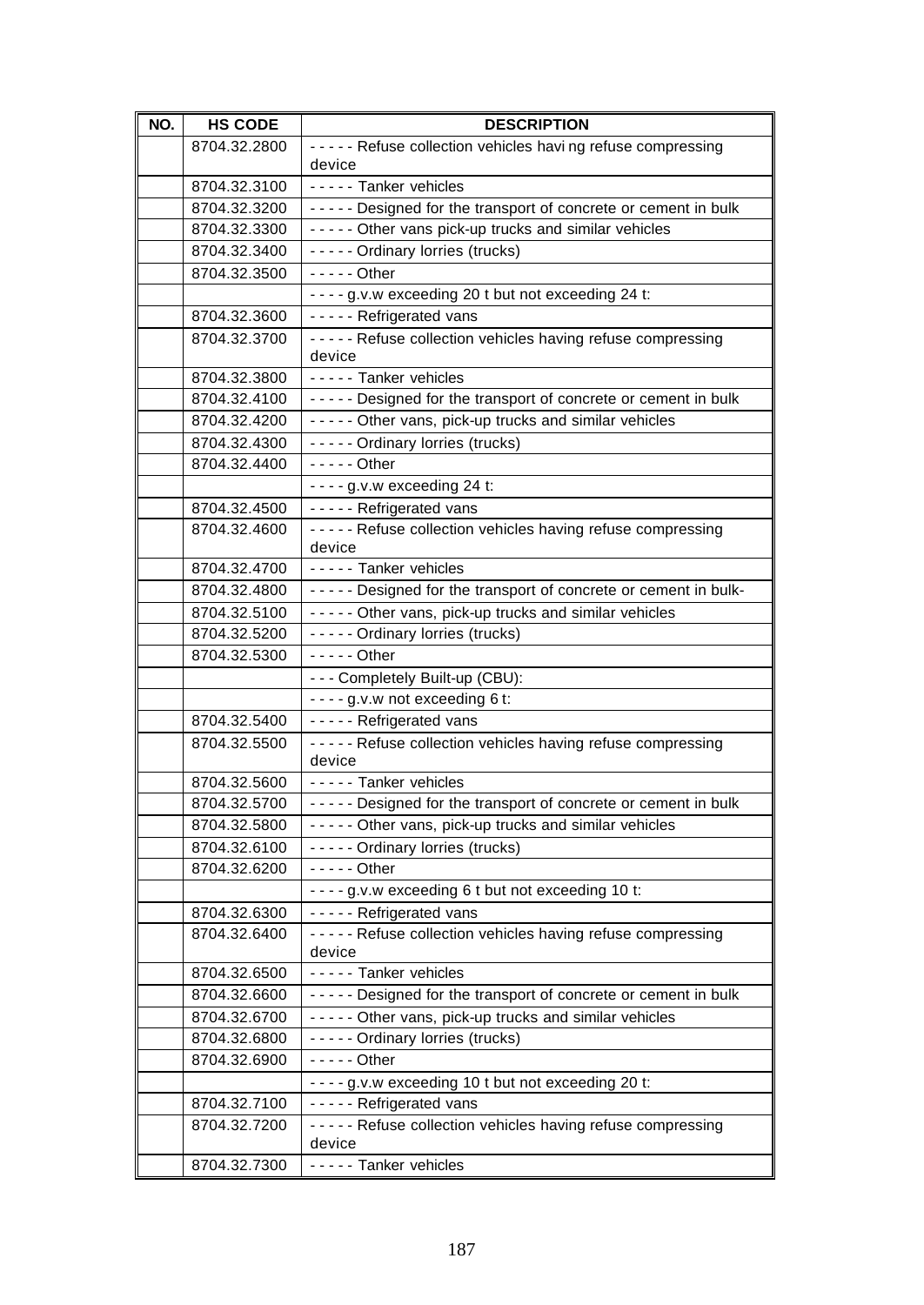| NO. | <b>HS CODE</b>               | <b>DESCRIPTION</b>                                             |
|-----|------------------------------|----------------------------------------------------------------|
|     | 8704.32.7400                 | ----- Designed for the transport of concrete or cement in bulk |
|     | 8704.32.7500                 | ----- Other vans, pick-up trucks and similar vehicles          |
|     | 8704.32.7600                 | ----- Ordinary lorries (trucks)                                |
|     | 8704.32.7700                 | $---$ Other                                                    |
|     |                              | - - - - g.v.w exceeding 20t but not exceeding 24 t:            |
|     | 8704.32.7800                 | ----- Refrigerated vans                                        |
|     | 8704.32.8100                 | ----- Refuse collection vehicles having refuse compressing     |
|     |                              | device                                                         |
|     | 8704.32.8200                 | ----- Tanker vehicles                                          |
|     | 8704.32.8300                 | ----- Designed for the transport of concrete or cement in bulk |
|     | 8704.32.8400                 | ----- Other vans, pick-up trucks and similar vehicles          |
|     | 8704.32.8500                 | ----- Ordinary lorries (trucks)                                |
|     | 8704.32.8600                 | $--$ - - Other                                                 |
|     |                              | $--$ g.v.w exceeding 24 t:                                     |
|     | 8704.32.8700                 | - - - - - Refrigerated vans                                    |
|     | 8704.32.8800                 | ----- Refuse collection vehicles having refuse compressing     |
|     |                              | device                                                         |
|     | 8704.32.9100                 | ----- Tanker vehicles                                          |
|     | 8704.32.9200                 | ----- Designed for the transport of concrete or cement in bulk |
|     | 8704.32.9300                 | ----- Other vans, pick-up trucks and similar vehicles          |
|     | 8704.32.9400<br>8704.32.9500 | ----- Ordinary lorries (trucks)<br>$---$ Other                 |
| 256 | 8704.90                      | - Other                                                        |
|     |                              | - - Completely Knocked Down (CKD):                             |
|     |                              | - - - g.v.w not exceeding 5 t:                                 |
|     | 8704.90.1100                 | ---- Vans, pick-up trucks and similar vehicles                 |
|     | 8704.90.1200                 | - - - - Ordinary lorries (trucks)                              |
|     | 8704.90.1900                 | $--$ Other                                                     |
|     |                              | - - - g.v.w exceeding 5 t but not exceeding 24 t:              |
|     | 8704.90.2100                 | - - - - Vans, pick-up trucks and similar vehicles              |
|     | 8704.90.2200                 | - - - - Ordinary lorries (trucks)                              |
|     | 8704.90.2900                 | $- - -$ Other                                                  |
|     |                              | $- - g.v.w$ exceeding 24 t:                                    |
|     | 8704.90.3100                 | - - - - Vans, pick-up trucks and similar vehicles              |
|     | 8704.90.3200                 | - - - - Ordinary lorries (trucks)                              |
|     | 8704.90.3900                 | $--$ Other                                                     |
|     |                              | - - Completely Built-up (CBU):                                 |
|     |                              | - - - g.v.w not exceeding 5 t:                                 |
|     | 8704.90.4100                 | - - - - Vans, pick-up trucks and similar vehicles              |
|     | 8704.90.4200                 | - - - - Ordinary lorries (trucks)                              |
|     | 8704.90.4900                 | $--$ Other                                                     |
|     |                              | - - - g. v.w exceeding 5 t but not exceeding 24 t:             |
|     | 8704.90.5100                 | - - - - Vans, pick-up trucks and similar vehicles              |
|     | 8704.90.5200                 | - - - - Ordinary lorries (trucks)                              |
|     | 8704.90.5900                 | $--$ Other                                                     |
|     |                              | $- - g.v.w$ exceeding 24 t:                                    |
|     | 8704.90.6100                 | ---- Vans, pick-up trucks and similar vehicles                 |
|     | 8704.90.6200                 | - - - - Ordinary lorries (trucks)                              |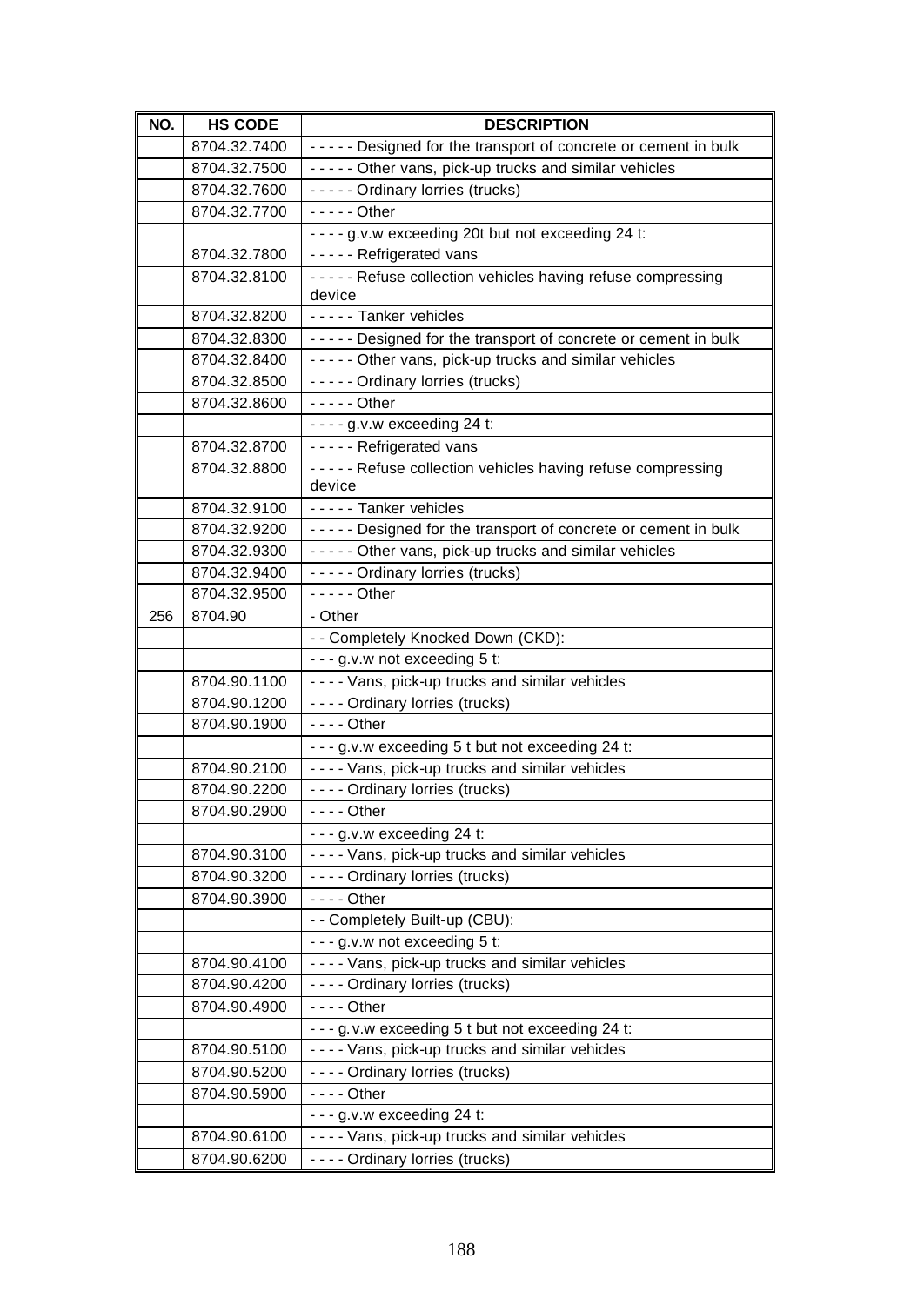| NO. | <b>HS CODE</b> | <b>DESCRIPTION</b>                                                                                                      |
|-----|----------------|-------------------------------------------------------------------------------------------------------------------------|
|     | 8704.90.6900   | $--$ Other                                                                                                              |
| 257 | 8705.10        | - Crane lorries                                                                                                         |
| 258 | 8705.20        | - Mobile drilling derricks                                                                                              |
| 259 | 8705.30        | - Fire fighting vehicles                                                                                                |
| 260 | 8705.40        | - Concrete-mixer lorries                                                                                                |
| 261 | 8705.90        | - Other                                                                                                                 |
|     | 8705.90.1000   | - - Street cleansing vehicles, including cesspit emptiers                                                               |
|     | 8705.90.2000   | - - Mobile clinics; spraying lorries of all kinds                                                                       |
|     | 8705.90.3000   | - - Mobile radiological units                                                                                           |
|     | 8705.90.4000   | - - Mobile manufacture units for explosives                                                                             |
|     | 8705.90.90     | - - Other                                                                                                               |
|     | 8705.90.9010   | ------- Breakdown lorries (wreckers)                                                                                    |
|     | 8705.90.9090   | $---$ Other                                                                                                             |
| 262 | 8706.00        | Chassis fitted with engines, for the motor vehicles of headings<br>87.01 to 87.05.                                      |
|     |                | - For vehicles of heading 87.01:                                                                                        |
|     | 8706.00.1100   | - - For vehicles of subheadings 8701.10 and 8701.90 (agricultural<br>tractors only)                                     |
|     | 8706.00.1900   | $-$ - Other-                                                                                                            |
|     |                | - For vehicles of headings 87.02:                                                                                       |
|     | 8706.00.2100   | - - For vehicles of subheading 8702.10                                                                                  |
|     | 8706.00.2200   | - - For vehicles of subheading 8702.90                                                                                  |
|     |                | - For vehicles of heading 87.03:                                                                                        |
|     | 8706.00.3100   | - - For ambulances                                                                                                      |
|     | 8706.00.3900   | - - Other                                                                                                               |
|     |                | - For vehicles of heading 87.04:                                                                                        |
|     | 8706.00.4100   | - - For vehicles of subheading 8704.10                                                                                  |
|     | 8706.00.4900   | - - Other                                                                                                               |
|     | 8706.00.5000   | - For vehicles of heading 87.05                                                                                         |
| 263 | 8711.10        | - With reciprocating internal combustion piston engine of a cylinder<br>capacity not exceeding 50cc                     |
|     | 8711.10.1000   | - - Mopeds                                                                                                              |
|     |                | - - Other, CKD:                                                                                                         |
|     | 8711.10.2100   | --- Motor scooters                                                                                                      |
|     | 8711.10.2200   | - - - Other motor cycles, with or without side-cars                                                                     |
|     | 8711.10.2900   | $--$ Other                                                                                                              |
|     |                | - - Other, CBU/Other:                                                                                                   |
|     | 8711.10.3100   | --- Motor scooters                                                                                                      |
|     | 8711.10.3200   | - - - Other motor cycles, with or without side-cars                                                                     |
|     | 8711.10.3900   | $--$ Other                                                                                                              |
| 264 | 8711.20        | - With reciprocating internal combustion piston engine of a cylinder<br>capacity exceeding 50cc but not exceeding 250cc |
|     | 8711.20.1000   | - - Mopeds                                                                                                              |
|     | 8711.20.2000   | - - Motorcycles motorcross                                                                                              |
|     |                | - - Other, CKD, of a cylinder capacity not exceeding 125 cc:                                                            |
|     | 8711.20.3100   | --- Motor scooters                                                                                                      |
|     | 8711.20.3200   | - - - Other motor cycles, with or without side-cars                                                                     |
|     | 8711.20.3300   | --- Other                                                                                                               |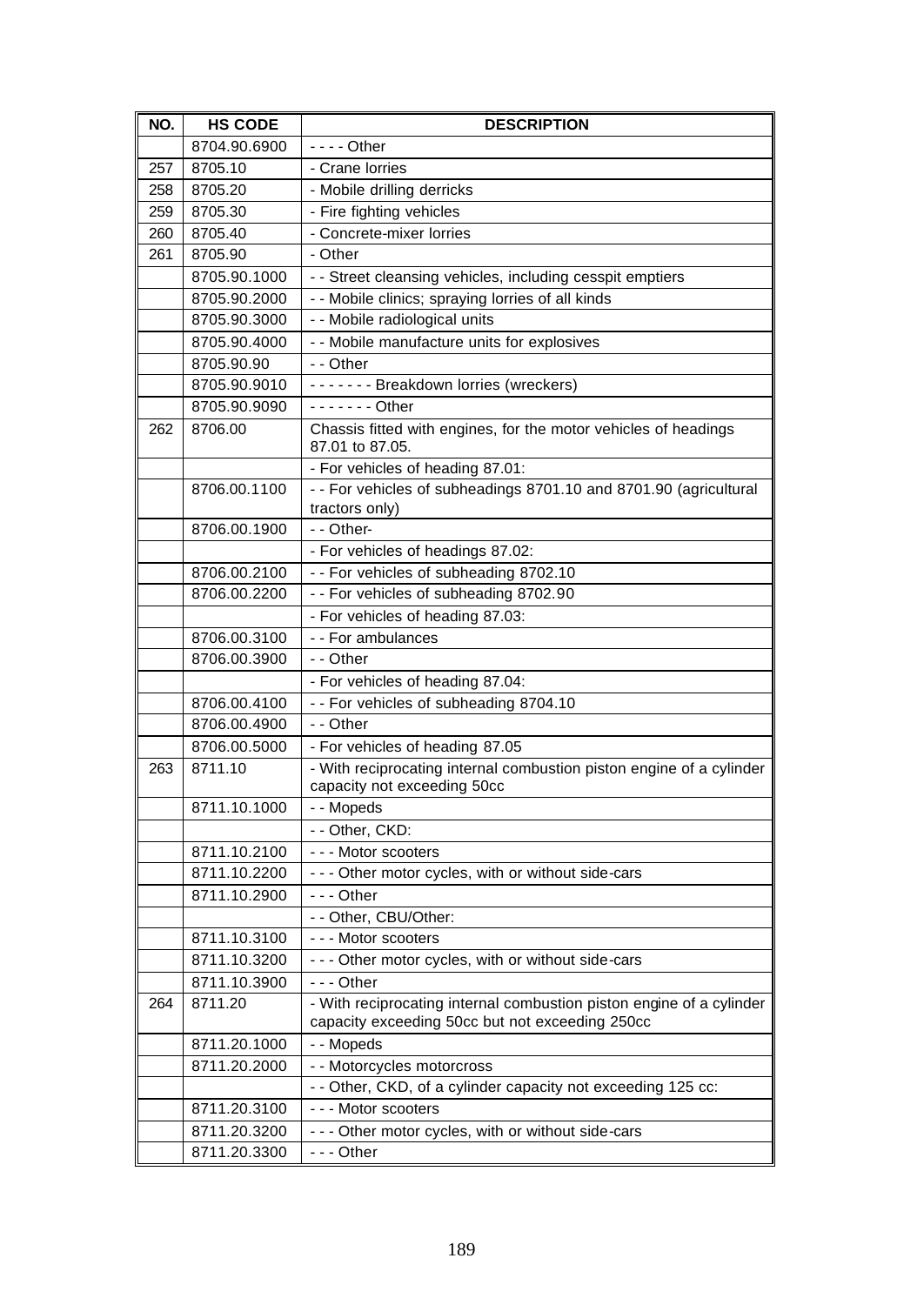| NO. | <b>HS CODE</b> | <b>DESCRIPTION</b>                                                                                                       |
|-----|----------------|--------------------------------------------------------------------------------------------------------------------------|
|     |                | - - Other, CKD, of a cylinder capacity exceeding 125 cc but not                                                          |
|     |                | exceeding 150 cc:                                                                                                        |
|     | 8711.20.3400   | --- Motor scooters                                                                                                       |
|     | 8711.20.3500   | - - - Other motor cycles, with or without side-cars                                                                      |
|     | 8711.20.3600   | $- -$ Other                                                                                                              |
|     |                | - - Other, CKD, of a cylinder capacity exceeding 150 cc but not<br>exceeding 200 cc:                                     |
|     | 8711.20.3700   | - - - Motor scooters                                                                                                     |
|     | 8711.20.3800   | - - - Other motor cycles, with or without side-cars                                                                      |
|     | 8711.20.3900   | $- -$ Other                                                                                                              |
|     |                | - - Other, CKD, of a cylinder capacity exceeding 200 cc but not<br>exceeding 250 cc:                                     |
|     | 8711.20.4100   | --- Motor scooters                                                                                                       |
|     | 8711.20.4200   | - - - Other motor cycles, with or without side-cars                                                                      |
|     | 8711.20.4300   | $- -$ Other                                                                                                              |
|     |                | - - Other, CBU/Other, of a cylinder capacity not exceeding 125 cc:                                                       |
|     | 8711.20.4400   | --- Motor scooters                                                                                                       |
|     | 8711.20.4500   | - - - Other motor cycles, with or without side-cars                                                                      |
|     | 8711.20.4600   | $--$ Other                                                                                                               |
|     |                | - - Other, CBU/Other, of a cylinder capacity exceeding 125 cc but                                                        |
|     |                | not exceeding 150 cc:                                                                                                    |
|     | 8711.20.4700   | --- Motor scooters                                                                                                       |
|     | 8711.20.4800   | - - - Other motor cycles, with or without side-cars                                                                      |
|     | 8711.20.4900   | $--$ Other                                                                                                               |
|     |                | - - Other, CBU/Other, of a cylinder capacity exceeding 150 cc but<br>not exceeding 200 cc:                               |
|     | 8711.20.5100   | --- Motor scooters                                                                                                       |
|     | 8711.20.5200   | - - - Other motor cycles, with or without side-cars                                                                      |
|     | 8711.20.5300   | $- -$ Other                                                                                                              |
|     |                | - - Other, CBU/Other, of a cylinder capacity exceeding 200 cc but<br>not exceeding 250 cc:                               |
|     | 8711.20.5400   | --- Motor scooters                                                                                                       |
|     | 8711.20.5500   | - - - Other motor cycles, with or without side-cars                                                                      |
|     | 8711.20.5600   | --- Other                                                                                                                |
| 265 | 8711.30        | - With reciprocating internal combustion piston engine of a cylinder<br>capacity exceeding 250cc but not exceeding 500cc |
|     | 8711.30.1000   | - - Motorcycles motorcross                                                                                               |
|     | 8711.30.2000   | - - Other, CKD                                                                                                           |
|     | 8711.30.3000   | - - Other, CBU/Other                                                                                                     |
| 266 | 8711.40        | - With reciprocating internal combustion piston engine of a cylinder                                                     |
|     |                | capacity exceeding 500cc but not exceeding 800cc                                                                         |
|     | 8711.40.1000   | - - Motorcycles motorcross                                                                                               |
|     | 8711.40.2000   | - - Other, CKD-                                                                                                          |
|     | 8711.40.3000   | - - Other, CBU/Other                                                                                                     |
| 267 | 8711.50        | - With reciprocating internal combustion piston engine of a cylinder                                                     |
|     |                | capacity exceeding 800cc                                                                                                 |
|     | 8711.50.1000   | - - Motorcycles motorcross                                                                                               |
|     | 8711.50.2000   | - - Other, CKD-                                                                                                          |
|     | 8711.50.3000   | - - Other, CBU/Other                                                                                                     |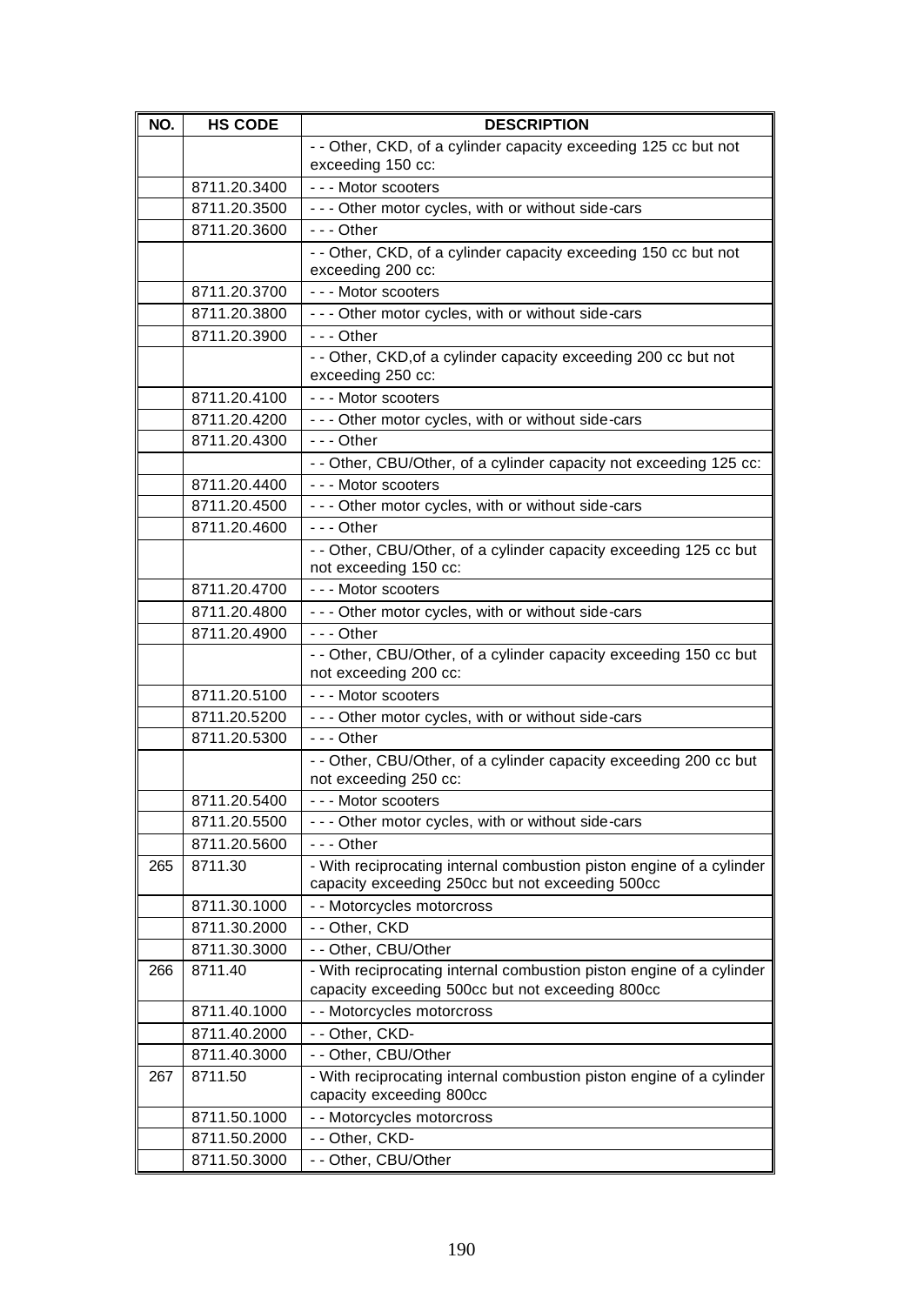| NO. | <b>HS CODE</b> | <b>DESCRIPTION</b>                                                                           |
|-----|----------------|----------------------------------------------------------------------------------------------|
| 268 | 8711.90        | - Other                                                                                      |
|     | 8711.90.1000   | - - Mopeds                                                                                   |
|     | 8711.90.2000   | - - Motor scooters                                                                           |
|     | 8711.90.3000   | - - Other cycles fitted with an auxiliary motor with or without side-                        |
|     |                | cars                                                                                         |
|     | 8711.90.4000   | - - Side cars                                                                                |
|     |                | - - Other:                                                                                   |
|     |                | - - - CKD:                                                                                   |
|     | 8711.90.9100   | ---- Not exceeding 200 cc                                                                    |
|     | 8711.90.9200   | ---- Exceeding 200 cc but not exceeding 500 cc                                               |
|     | 8711.90.9300   | ---- Exceeding 500 cc but not exceeding 800 cc                                               |
|     | 8711.90.9400   | $--$ Exceeding 800 cc                                                                        |
|     |                | --- CBU/Other:                                                                               |
|     | 8711.90.9500   | ---- Not exceeding 200 cc                                                                    |
|     | 8711.90.9600   | ---- Exceeding 200 cc but not exceeding 500 cc                                               |
|     | 8711.90.9700   | ---- Exceeding 500 cc but not exceeding 800 cc                                               |
|     | 8711.90.9800   | $--$ Exceeding 800 cc                                                                        |
| 269 | 8712.00        | Bicycles and other cycles (including delivery tricycles), not<br>motorized                   |
|     | 8712.00.1000   | - Racing bicycles                                                                            |
|     | 8712.00.2000   | - Other bicycles (including children's bicycles in the normal form of<br>adult bicycles)     |
|     | 8712.00.3000   | - Bicycles designed to be ridden by children but not in the normal<br>form of adult bicycles |
|     | 8712.00.9000   | - Other                                                                                      |
| 270 | 8714.91        | - - Frames and forks, and parts thereof                                                      |
|     | 8714.91.2000   | - - - Other frames-                                                                          |
|     | 8714.91.3000   | --- Other forks-                                                                             |
|     | 8714.91.4000   | --- Other parts of frames                                                                    |
|     | 8714.91.9000   | - - - Other parts of forks                                                                   |
| 271 | 9110.90        | - Other                                                                                      |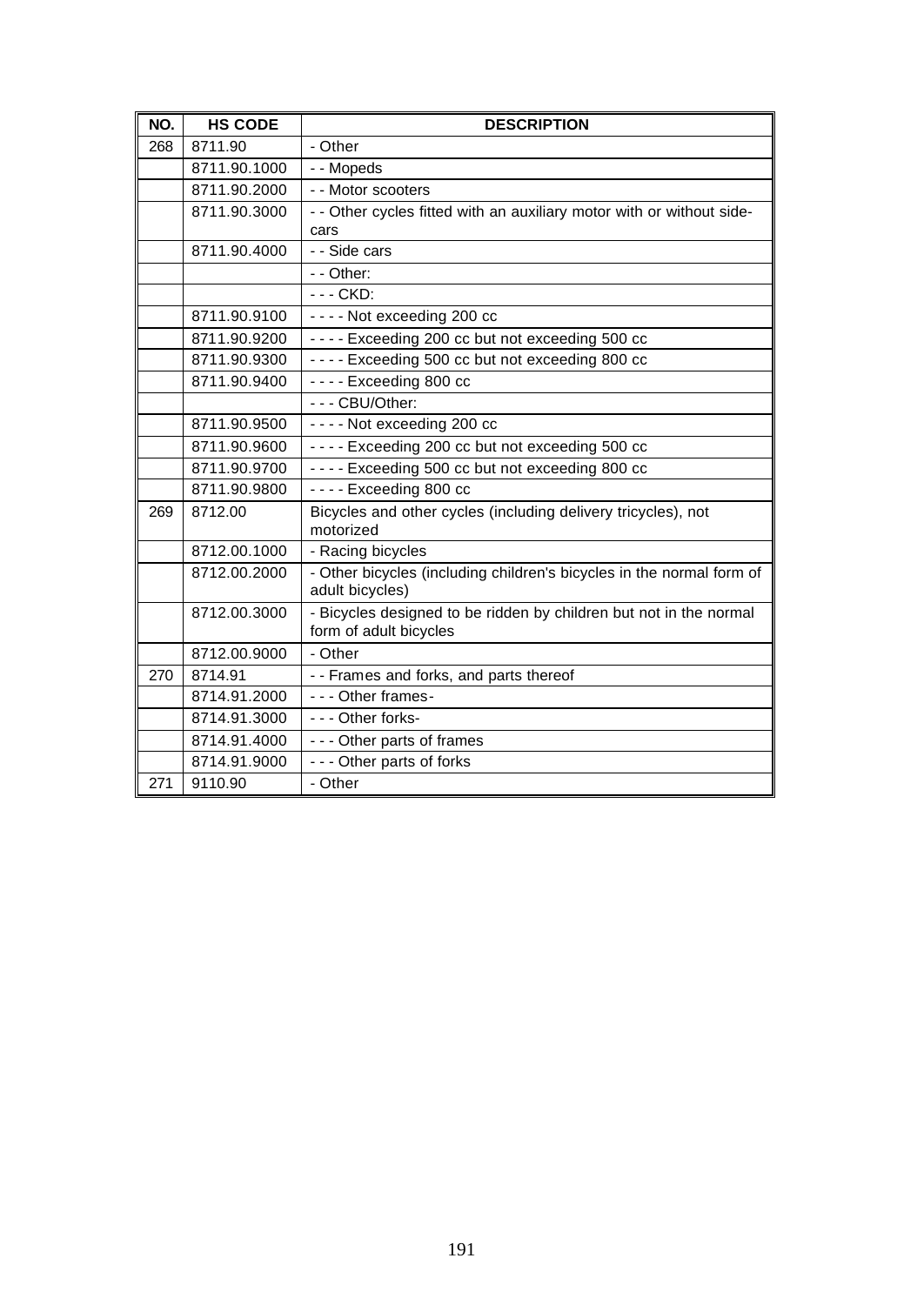## (h) The Philippines:

| NO.            | <b>HS CODE</b> | <b>DESCRIPTION</b>                                                                                                                                |
|----------------|----------------|---------------------------------------------------------------------------------------------------------------------------------------------------|
| 1              | 0207.27        | - - Cuts and offal, frozen                                                                                                                        |
| $\overline{2}$ | 0703.90        | - Leeks and other alliaceous vegetables                                                                                                           |
| 3              | 0705.11        | - - Cabbage lettuce (head lettuce)                                                                                                                |
| 4              | 0705.19        | - - Other                                                                                                                                         |
| 5              | 0705.21        | - - Witloof chicory (Cichorium intybus var. foliosum)                                                                                             |
| 6              | 0705.29        | - - Other                                                                                                                                         |
| 7              | 0706.90        | - Other                                                                                                                                           |
| 8              | 0707.00        | Cucumbers and gherkins, fresh or chilled                                                                                                          |
| 9              | 0708.10        | - Peas (Pisum sativum)                                                                                                                            |
| 10             | 0708.20        | - Beans (Vigna spp., Phaseoulus spp.)                                                                                                             |
| 11             | 0709.40        | - Celery other than celeriac                                                                                                                      |
| 12             | 0709.60        | - Fruits of the genus Capsicum or of the genus Pimenta                                                                                            |
| 13             | 0709.70        | - Spinach, New Zealand spinach and orache spinach (garden<br>spinach)                                                                             |
| 14             | 0709.90        | - Other                                                                                                                                           |
| 15             | 0711.40        | - Cucumbers and gherkins                                                                                                                          |
| 16             | 0814.00        | Peel of citrus fruit or melons (including watermelons), fresh, frozen,<br>dried or provisionally preserved in brine, in sulphur water or in other |
| 17             | 0904.20        | preservative solutions.                                                                                                                           |
|                |                | - Fruits of the genus Capsicum or of the genus Pimenta, dried or<br>crushed or ground                                                             |
| 18             | 0910.10        | - Ginger                                                                                                                                          |
| 19             | 1108.12        | - - Maize (corn) starch                                                                                                                           |
| 20             | 1108.14        | - - Manioc (cassava starch)                                                                                                                       |
| 21             | 3901.10        | - Polyethylene having a specific gravity of less than 0.94                                                                                        |
| 22             | 3901.20        | - Polyethylene having a specific gravity of 0.94 or more                                                                                          |
| 23             | 3901.30        | - Ethylene-vinyl acetate copolymers                                                                                                               |
| 24             | 3901.90        | - Other                                                                                                                                           |
| 25             | 3902.10        | - Polypropylene                                                                                                                                   |
| 26             | 3902.20        | - Polyisobutylene                                                                                                                                 |
| 27             | 3902.30        | - Propylene copolymers                                                                                                                            |
| 28             | 3902.90        | - Other                                                                                                                                           |
| 29             | 3903.11        | - - Expansible                                                                                                                                    |
| 30             | 3903.19        | - - Other                                                                                                                                         |
| 31             | 3903.20        | - Styrene-acrylonitrile (SAN) copolymers                                                                                                          |
| 32             | 3903.30        | - Acrylonitrile-butadiene-styrene (ABS) copolymers                                                                                                |
| 33             | 3903.90        | - Other                                                                                                                                           |
| 34             | 3904.10        | - Polyvinyl chloride, not mixed with any other substances                                                                                         |
| 35             | 3904.21        | - - Non-plasticised                                                                                                                               |
| 36             | 3904.22        | - - Plasticised                                                                                                                                   |
| 37             | 3904.30        | - Vinyl chloride-vinyl acetate copolymers                                                                                                         |
| 38             | 3904.40        | - Other vinyl chloride copolymers                                                                                                                 |
| 39             | 3904.50        | - Vinylidene chloride polymers                                                                                                                    |
| 40             | 3904.61        | - - Polytetrafluoroethylene                                                                                                                       |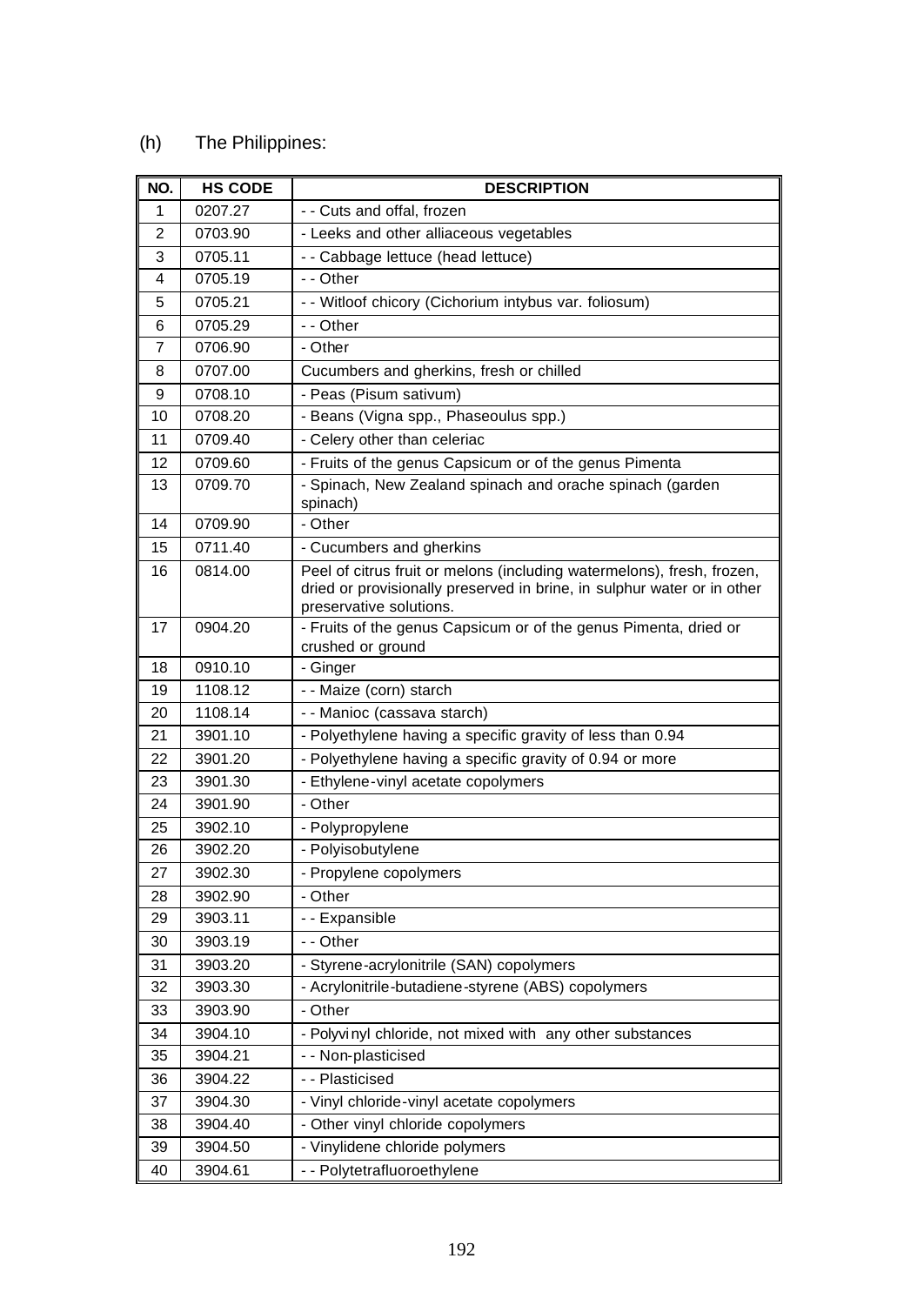| NO. | <b>HS CODE</b> | <b>DESCRIPTION</b>                                                                    |
|-----|----------------|---------------------------------------------------------------------------------------|
| 41  | 3904.69        | - - Other                                                                             |
| 42  | 3904.90        | - Other                                                                               |
| 43  | 3917.10        | - Artificial guts (sausage casings) of hardened protein or of cellulosic<br>materials |
| 44  | 3917.21        | - - Of polymers of ethylene                                                           |
| 45  | 3917.22        | - - Of polymers of propylene                                                          |
| 46  | 3917.23        | - - Of polymers of vinyl chloride                                                     |
| 47  | 3917.29        | - - Of other plastics                                                                 |
| 48  | 3917.31        | -- Flexible tubes, pipes and hoses, having a minimum burst pressure                   |
|     |                | of 27.6 MPa                                                                           |
| 49  | 3917.39        | - - Other                                                                             |
| 50  | 3917.40        | - Fittings                                                                            |
| 51  | 3919.10        | - In rolls of a width not exceeding 20 cm                                             |
| 52  | 3919.90        | - Other                                                                               |
| 53  | 3920.10        | - Of polymers of ethylene                                                             |
| 54  | 3920.20        | - Of polymers of propylene                                                            |
| 55  | 3920.30        | - Of polymers of styrene                                                              |
| 56  | 3920.49        | - - Other                                                                             |
| 57  | 3921.11        | - - Of polymers of styrene                                                            |
| 58  | 3921.13        | - - Of polyurethanes                                                                  |
| 59  | 3921.14        | - - Of regenerated cellulose                                                          |
| 60  | 3921.90        | - Other                                                                               |
| 61  | 3923.29        | - - Of other plastics:                                                                |
| 62  | 3923.30        | - Carboys, bottles, flasks and similar articles                                       |
| 63  | 3923.40        | - Spools, cops, bobbins and similar supports:                                         |
|     | 3923.40.20     | - - For cinematographic or photographic use                                           |
|     | 3923.40.30     | - - For textile mills                                                                 |
| 64  | 4009.31        | - - Without fittings                                                                  |
| 65  | 4011.10        | - Of a kind used on motor cars (including station wagons and racing<br>cars)          |
| 66  | 4011.20        | - Of a kind used on buses or lorries                                                  |
| 67  | 4016.93        | - - Gaskets, washers and other seals                                                  |
| 68  | 4016.99        | - - Other                                                                             |
| 69  | 5603.92        | - - Weighing more than 25 g/m2 but not more than 70 g/m2                              |
| 70  | 5603.93        | - - Weighing more than 70 g/m2 but not more than 150 g/m2                             |
| 71  | 5607.41        | - - Binder or baler twine                                                             |
| 72  | 5703.10        | - Of wool or fine animal hair                                                         |
| 73  | 5703.90        | - Of other textile materials                                                          |
| 74  | 5802.11        | Terry towelling and similar woven terry fabrics of cotton, unbleached                 |
| 75  | 5802.19        | Terry towelling and similar woven terry fabrics of cotton, other                      |
| 76  | 5903.10        | - With polyvinyl chloride                                                             |
| 77  | 6104.33        | - - Of synthetic fibres                                                               |
| 78  | 6104.62        | - - Of cotton                                                                         |
| 79  | 6104.69        | - - Of other textile materials                                                        |
| 80  | 6105.90        | - Of other materials                                                                  |
| 81  | 6106.10        | - Of cotton                                                                           |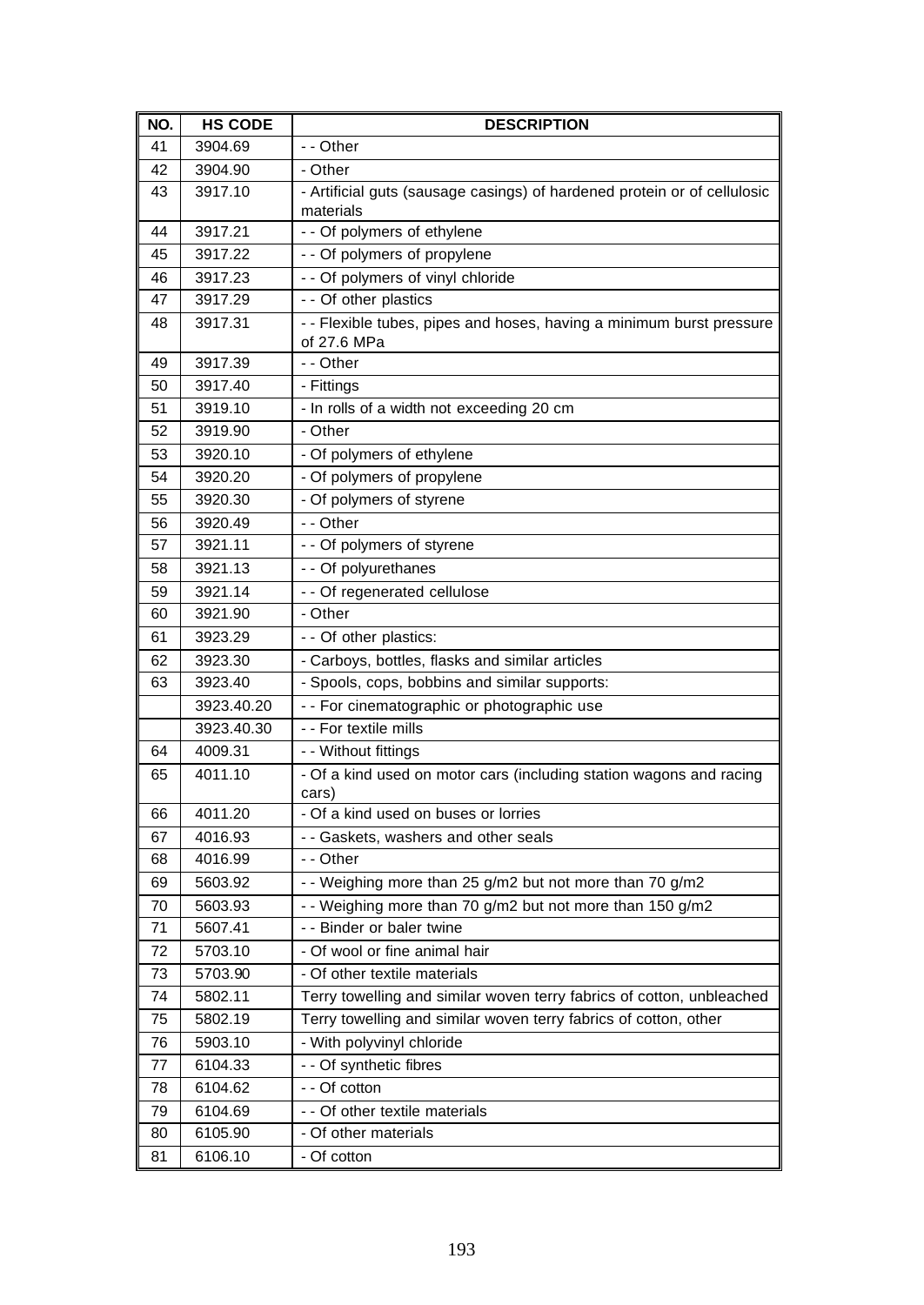| NO. | <b>HS CODE</b> | <b>DESCRIPTION</b>                                                                              |
|-----|----------------|-------------------------------------------------------------------------------------------------|
| 82  | 6106.20        | - Of man-made fibres                                                                            |
| 83  | 6106.90        | - Of other materials                                                                            |
| 84  | 6107.19        | - - Of other textile materials                                                                  |
| 85  | 6107.21        | - - Of cotton                                                                                   |
| 86  | 6107.91        | - - Of cotton                                                                                   |
| 87  | 6107.92        | - - Of man-made fibres                                                                          |
| 88  | 6108.29        | - - Of other textile materials                                                                  |
| 89  | 6108.31        | - - Of cotton                                                                                   |
| 90  | 6108.32        | - - Of man-made fibres                                                                          |
| 91  | 6108.39        | - - Of other textile materials                                                                  |
| 92  | 6108.91        | - - Of cotton                                                                                   |
| 93  | 6108.92        | - - Of man-made fibres                                                                          |
| 94  | 6111.20        | - Of cotton:                                                                                    |
|     | 6111.20.10     | - - Stockings, socks and bootees without applied soles, not<br>elasticated or rubberised        |
| 95  | 6111.90        | - Of other textile materials                                                                    |
| 96  | 6112.31        | - - Of synthetic fibres                                                                         |
| 97  | 6112.39        | - - Of other textile fibres                                                                     |
| 98  | 6112.41        | - - Of synthetic fibres                                                                         |
| 99  | 6114.20        | - Of cotton                                                                                     |
| 100 | 6114.90        | - Of other textile materials                                                                    |
| 101 | 6115.11        | - - Of synthetic fibres, measuring per single yarn less than 67 decitex                         |
| 102 | 6115.12        | - - Of synthetic fibres, measuring per single yarn 67 decitex or more                           |
| 103 | 6115.20        | - Women's full-length or knee-length hosiery, measuring per single<br>yarn less than 67 decitex |
| 104 | 6115.99        | - - Of other textile materials                                                                  |
| 105 | 6201.92        | - - Of cotton                                                                                   |
| 106 | 6201.93        | - - Of man-made fibres                                                                          |
| 107 | 6201.99        | - - Of other textile materials                                                                  |
| 108 | 6203.22        | - - Of cotton                                                                                   |
| 109 | 6203.29        | - - Of other textile materials                                                                  |
| 110 | 6203.39        | - - Of other textile materials                                                                  |
| 111 | 6203.49        | - - Of other textile materials                                                                  |
| 112 | 6204.69        | - - Of other textile materials                                                                  |
| 113 | 6205.90        | - - Of other textile materials                                                                  |
| 114 | 6206.90        | - Of other textile materials                                                                    |
| 115 | 6207.19        | - - Of other textile materials                                                                  |
| 116 | 6207.21        | - - Of cotton                                                                                   |
| 117 | 6207.22        | - - Of man-made fibres                                                                          |
| 118 | 6207.29        | - - Of other textile materials                                                                  |
| 119 | 6208.19        | - - Of other textile materials                                                                  |
| 120 | 6208.21        | - - Of cotton                                                                                   |
| 121 | 6208.22        | - - Of man-made fibres                                                                          |
| 122 | 6209.30        | - Of synthetic fibres                                                                           |
| 123 | 6211.11        | - - Men's or boys'                                                                              |
| 124 | 6211.32        | - - Of cotton                                                                                   |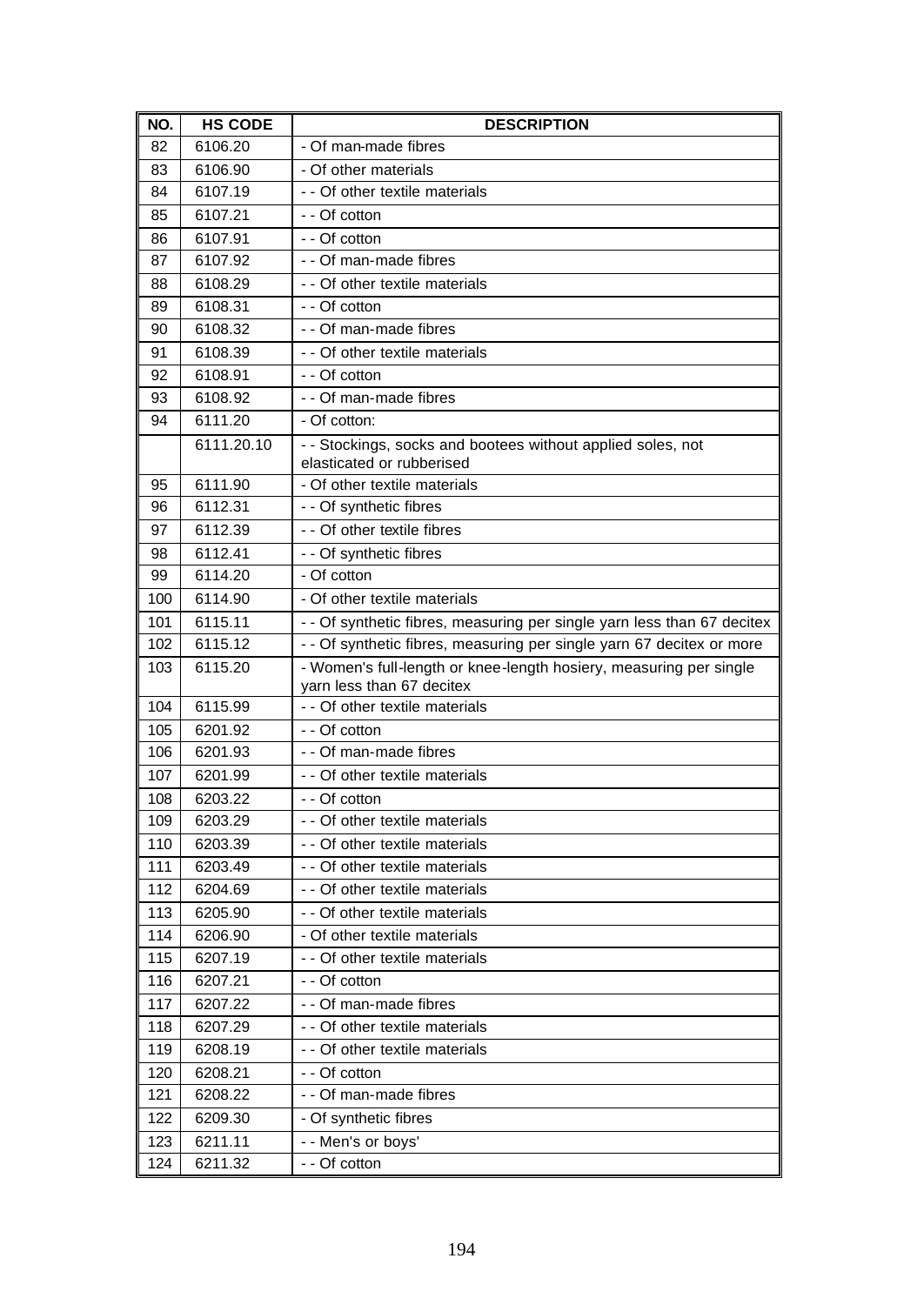| NO. | <b>HS CODE</b> | <b>DESCRIPTION</b>                                                                                                                                                                                                                |
|-----|----------------|-----------------------------------------------------------------------------------------------------------------------------------------------------------------------------------------------------------------------------------|
| 125 | 6211.49        | - - Of other textile materials                                                                                                                                                                                                    |
| 126 | 6212.20        | - Girdles and panty-girdles                                                                                                                                                                                                       |
| 127 | 6301.30        | - Blankets (other than electric blankets) and travelling rugs, of cotton                                                                                                                                                          |
| 128 | 6301.40        | - Blankets (other than electric blankets) and travelling rugs, of                                                                                                                                                                 |
|     |                | synthetic fibres                                                                                                                                                                                                                  |
| 129 | 6301.90        | - Other blankets and travelling rugs                                                                                                                                                                                              |
| 130 | 6302.10        | - Bed linen, knitted or crocheted                                                                                                                                                                                                 |
| 131 | 6302.21        | - - Of cotton                                                                                                                                                                                                                     |
| 132 | 6302.22        | - - Of man-made fibres                                                                                                                                                                                                            |
| 133 | 6302.29        | - - Of other textile materials                                                                                                                                                                                                    |
| 134 | 6302.31        | - - Of cotton                                                                                                                                                                                                                     |
| 135 | 6302.32        | - - Of man-made fibres                                                                                                                                                                                                            |
| 136 | 6302.39        | - - Of other textile materials                                                                                                                                                                                                    |
| 137 | 6302.40        | - Table linen, knitted or crocheted                                                                                                                                                                                               |
| 138 | 6302.51        | - - Of cotton                                                                                                                                                                                                                     |
| 139 | 6302.53        | - - Of man-made fibres                                                                                                                                                                                                            |
| 140 | 6302.59        | - - Of other textile materials                                                                                                                                                                                                    |
| 141 | 6302.93        | - - Of man-made fibres                                                                                                                                                                                                            |
| 142 | 6302.99        | - - Of other textile materials                                                                                                                                                                                                    |
| 143 | 6303.11        | - - Of cotton                                                                                                                                                                                                                     |
| 144 | 6303.92        | - - Of synthetic fibres                                                                                                                                                                                                           |
| 145 | 6303.99        | - - Of other textile materials                                                                                                                                                                                                    |
| 146 | 6304.11        | - - Knitted or crocheted                                                                                                                                                                                                          |
| 147 | 6304.19        | - - Other                                                                                                                                                                                                                         |
| 148 | 6304.91        | - - Knitted or crocheted                                                                                                                                                                                                          |
| 149 | 6304.93        | - - Not knitted or crocheted, of synthetic fibres                                                                                                                                                                                 |
| 150 | 6304.99        | - - Not knitted or crocheted, of other textile materials                                                                                                                                                                          |
| 151 | 6305.10        | - Of jute or of other textile bast fibres of heading No. 53.03                                                                                                                                                                    |
| 152 | 6308.00        | Sets consisting of woven fabric and yarn, whether or not with<br>accessories, for making up into rugs, tapestries, embroidered table<br>cloths or serviettes, or similar textile articles, put up in packings for<br>retail sale. |
| 153 | 6310.10        | - Sorted                                                                                                                                                                                                                          |
| 154 | 6401.92        | - - Covering the ankle but not covering the knee                                                                                                                                                                                  |
| 155 | 6401.99        | - - Other                                                                                                                                                                                                                         |
| 156 | 6402.19        | - - Other                                                                                                                                                                                                                         |
| 157 | 6402.20        | - Footwear with upper straps of thongs assembled into the sole by<br>means of plugs                                                                                                                                               |
| 158 | 6402.30        | - Other footwear, incorporating a protective metal toe-cap                                                                                                                                                                        |
| 159 | 6402.91        | - - Covering the ankle                                                                                                                                                                                                            |
| 160 | 6402.99        | - - Other                                                                                                                                                                                                                         |
| 161 | 6403.19        | - - Other                                                                                                                                                                                                                         |
| 162 | 6403.20        | - Footwear with outer soles of leather, and uppers which consist of                                                                                                                                                               |
|     |                | leather straps across the instep and around the big toe                                                                                                                                                                           |
| 163 | 6403.30        | - Footwear made on a base or platform of wood, not having an inner                                                                                                                                                                |
|     |                | sole or protective metal toe-cap                                                                                                                                                                                                  |
| 164 | 6403.40        | - Other footwear, incorporating a protective metal toe-cap                                                                                                                                                                        |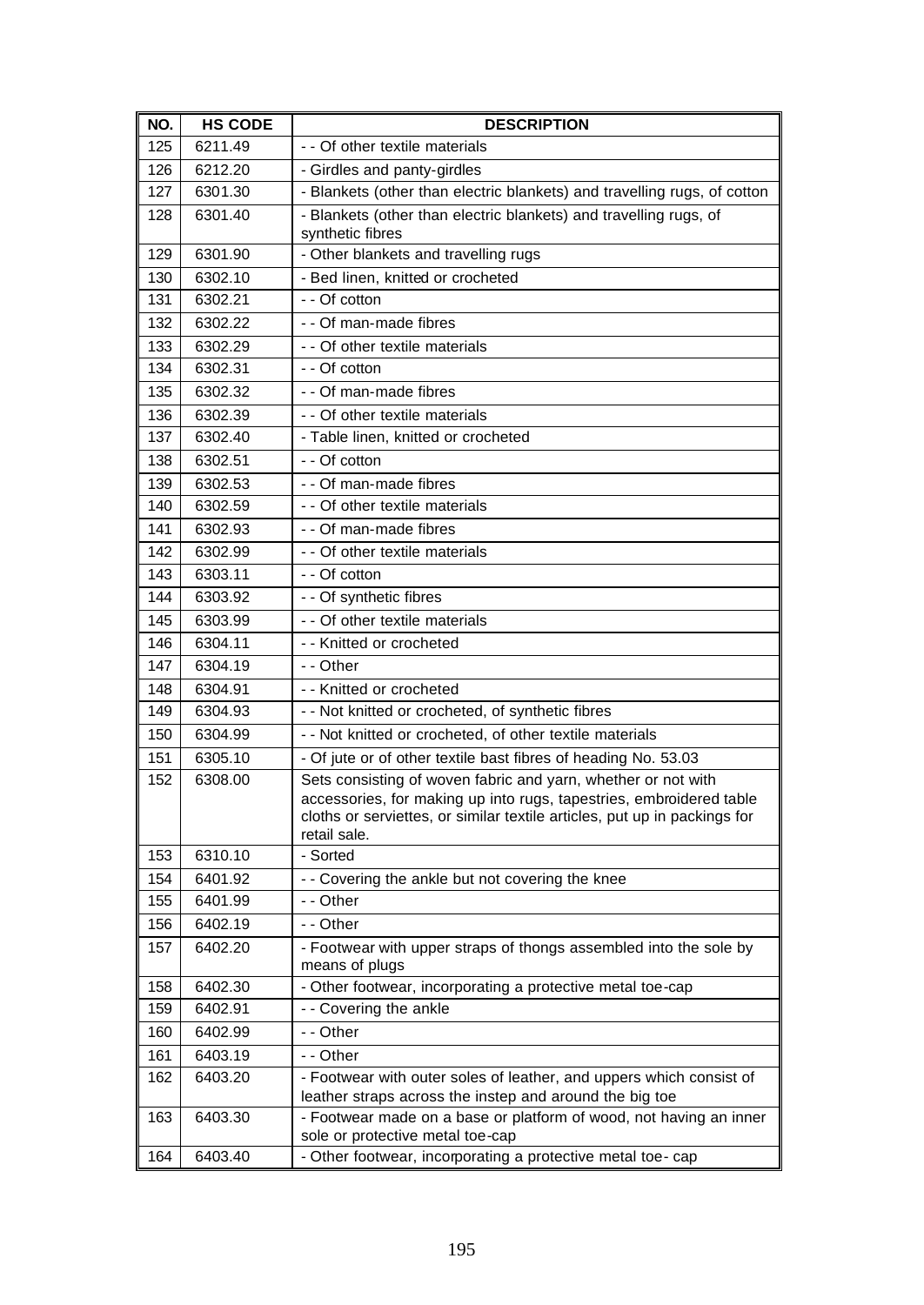| NO. | <b>HS CODE</b> | <b>DESCRIPTION</b>                                                                                        |
|-----|----------------|-----------------------------------------------------------------------------------------------------------|
| 165 | 6403.51        | - - Covering the ankle                                                                                    |
| 166 | 6404.11        | - - Sports footwear; tennis shoes, basketball shoes, gym shoes,<br>training shoes and the like            |
| 167 | 6404.19        | - - Other                                                                                                 |
| 168 | 6404.20        | - Footwear with outer soles of leather or composition leather                                             |
| 169 | 6405.10        | - With uppers of leather or composition leather                                                           |
| 170 | 6405.20        | - With uppers of textile materials                                                                        |
| 171 | 7009.10        | - Rear-view mirrors for vehicles                                                                          |
| 172 | 7207.11        | - - Of rectangular (including square) cross-section, the width<br>measuring less than twice the thickness |
| 173 | 7207.19        | - - Other                                                                                                 |
| 174 | 7207.20        | - Containing by weight 0.25% or more of carbon                                                            |
| 175 | 7208.25        | - - Of a thickness of 4.75 mm or more                                                                     |
| 176 | 7208.26        | - - Of a thickness of 3 mm or more but less than 4.75 mm                                                  |
| 177 | 7208.27        | - - Of a thickness of less than 3 mm                                                                      |
| 178 | 7208.36        | - - Of a thickness exceeding 10 mm                                                                        |
| 179 | 7208.37        | - - Of a thickness of 4.75 mm or more but not exceeding 10 mm                                             |
| 180 | 7208.38        | - - Of a thickness of 3 mm or more but less than 4.75 mm                                                  |
| 181 | 7208.39        | - - Of a thickness of less than 3 mm                                                                      |
| 182 | 7208.51        | - - Of a thickness exceeding 10 mm                                                                        |
| 183 | 7208.52        | - - Of a thickness of 4.75 mm or more but not exceeding 10 mm                                             |
| 184 | 7208.53        | - - Of a thickness of 3 mm or more but less than 4.75 mm                                                  |
| 185 | 7208.54        | - - Of a thickness of less than 3 mm                                                                      |
| 186 | 7208.90        | - Other                                                                                                   |
| 187 | 7209.16        | - - Of a thickness exceeding 1 mm but less than 3 mm                                                      |
| 188 | 7209.17        | - - Of a thickness of 0.5 mm or more but not exceeding 1 mm                                               |
| 189 | 7209.18        | - - Of a thickness of less than 0.5 mm                                                                    |
| 190 | 7209.25        | - - Of a thickness of 3 mm or more                                                                        |
| 191 | 7209.26        | - - Of a thickness exceeding 1 mm but less than 3 mm                                                      |
| 192 | 7209.27        | - - Of a thickness of 0.5 mm or more but not exceeding 1 mm                                               |
| 193 | 7209.28        | - - Of a thickness of less than 0.5 mm                                                                    |
| 194 | 7209.90        | - Other                                                                                                   |
| 195 | 7210.11        | - - Of a thickness of 0.5 mm or more                                                                      |
| 196 | 7210.12        | - - Of a thickness of less than 0.5 mm                                                                    |
| 197 | 7211.19        | - - Other                                                                                                 |
| 198 | 7211.23        | - - Containing by weight less than 0.25% of carbon                                                        |
| 199 | 7211.29        | - - Other                                                                                                 |
| 200 | 7211.90        | - Other                                                                                                   |
| 201 | 7212.10        | - Plated or coated with tin                                                                               |
| 202 | 7320.90        | - Other                                                                                                   |
| 203 | 8409.91        | - - Suitable for use solely or principally with spark-ignition internal<br>combustion piston engines      |
| 204 | 8409.99        | - - Other                                                                                                 |
| 205 | 8413.30        | - Fuel, lubricating or cooling medium pumps for internal combustion<br>piston engines                     |
| 206 | 8415.10        | - Window or wall types, self-contained or "split-system"                                                  |
| 207 | 8415.20        | - Of a kind used for persons, in motor vehicles                                                           |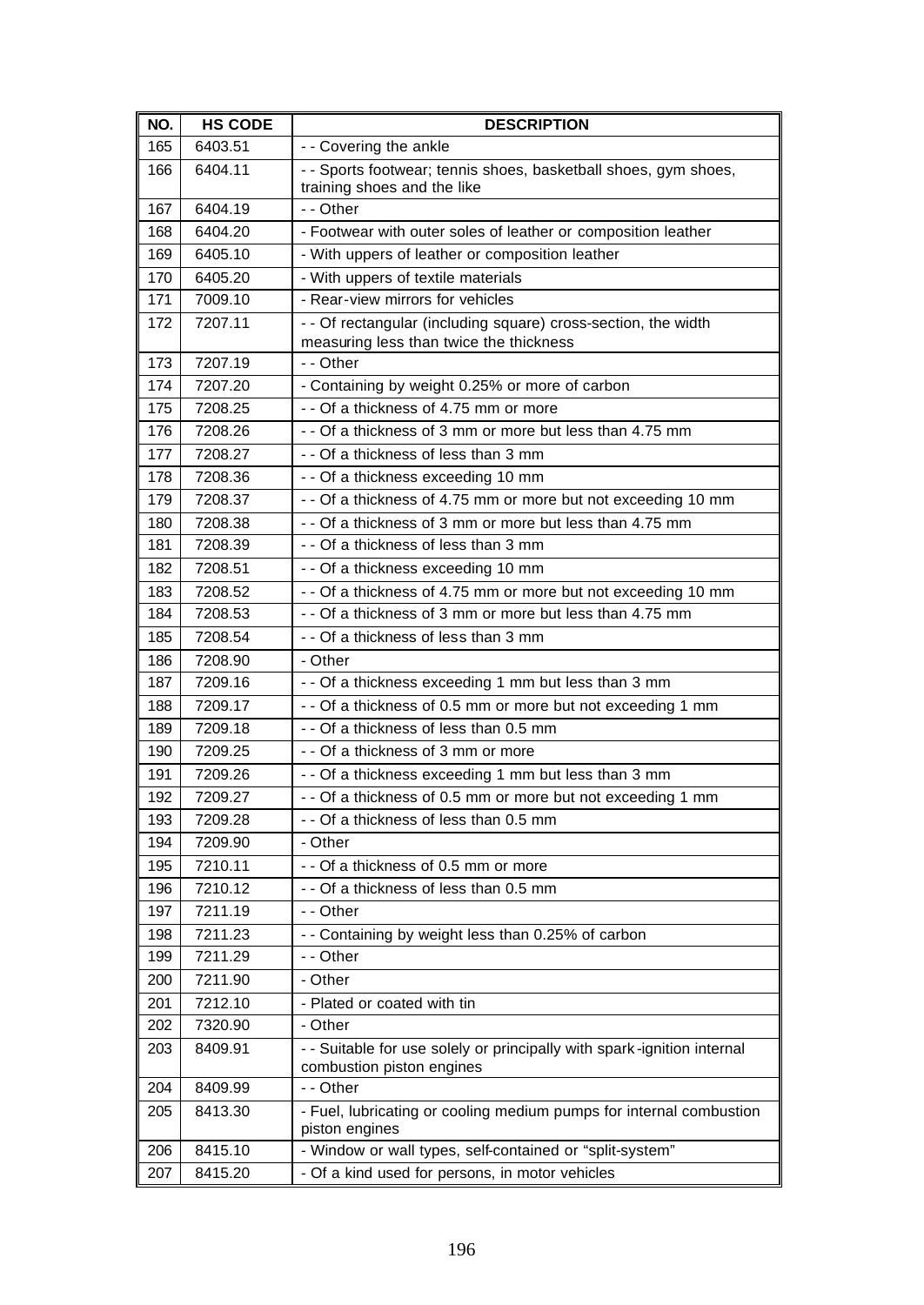| NO. | <b>HS CODE</b> | <b>DESCRIPTION</b>                                                                             |
|-----|----------------|------------------------------------------------------------------------------------------------|
| 208 | 8415.82        | - - Other, incorporating a refrigerating unit                                                  |
| 209 | 8418.21        | - - Compression-type                                                                           |
| 210 | 8418.40        | - Freezers of the upright type, not exceeding 900 I capacity                                   |
| 211 | 8450.11        | - - Fully-automatic machines                                                                   |
| 212 | 8450.12        | - - Other machines, with built-in centrifugal drier                                            |
| 213 | 8481.80        | - Other appliances:                                                                            |
| 214 | 8511.30        | - Distributors; ignition coils:                                                                |
| 215 | 8511.40        | - Starter motors and dual purpose starter-generators                                           |
| 216 | 8511.50        | - Other generators:                                                                            |
| 217 | 8512.20        | - Other lighting or visual signalling equipment                                                |
| 218 | 8512.30        | - Sound signalling equipment                                                                   |
| 219 | 8536.50        | - Other switches                                                                               |
| 220 | 8536.90        | - Other apparatus                                                                              |
| 221 | 8544.30        | - Ignition wiring sets and other wiring sets of a kind used in vehicles,<br>aircraft or ships  |
| 222 | 8544.41        | - - Fitted with connectors                                                                     |
| 223 | 8702.10        | - With compression-ignition internal combustion piston engine<br>(diesel or semi-diesel)       |
| 224 | 8702.90        | - Other                                                                                        |
| 225 | 8703.21        | - - Of a cylinder capacity not exceeding 1,000 cc                                              |
| 226 | 8703.22        | - - Of a cylinder capacity exceeding 1,000 cc but not exceeding<br>1,500 cc                    |
| 227 | 8703.24        | - - Of a cylinder capacity exceeding 3,000 cc                                                  |
| 228 | 8703.31        | - - Of a cylinder capacity not exceeding 1,500 cc                                              |
| 229 | 8703.32        | - - Of a cylinder capacity exceeding 1,500 cc but not exceeding<br>2,500 cc                    |
| 230 | 8703.33        | - - Of a cylinder capacity exceeding 2,500 cc                                                  |
| 231 | 8704.21        | - - g.v.w. not exceeding 5 tonnes:                                                             |
| 232 | 8704.22        | - - g.v.w. exceeding 5 tonnes but not exceeding 20 tonnes                                      |
| 233 | 8704.23        | - - g.v.w. exceeding 20 tonnes                                                                 |
| 234 | 8704.31        | - - g.v.w. not exceeding 5 tonnes                                                              |
| 235 | 8704.32        | - - g.v.w. exceeding 5 tonnes                                                                  |
| 236 | 8704.90        | - Other                                                                                        |
| 237 | 8706.00        | Chassis fitted with engines, for the motor vehicles of headings 87.01<br>to 87.05              |
| 238 | 8707.10        | - For the vehicles of heading 87.03                                                            |
| 239 | 8707.90        | - Other                                                                                        |
| 240 | 8708.10        | - Bumpers and parts thereof                                                                    |
| 241 | 8708.21        | - - Safety seat belts                                                                          |
| 242 | 8708.29        | - - Other                                                                                      |
| 243 | 8708.31        | - - Mounted brake linings                                                                      |
| 244 | 8708.39        | - - Other                                                                                      |
| 245 | 8708.40        | - Gear boxes                                                                                   |
| 246 | 8708.50        | - Drive-axles with differential, whether or not provided with other<br>transmission components |
| 247 | 8708.60        | - Non-driving axles and parts thereof                                                          |
| 248 | 8708.70        | - Road wheels and parts and accessories thereof                                                |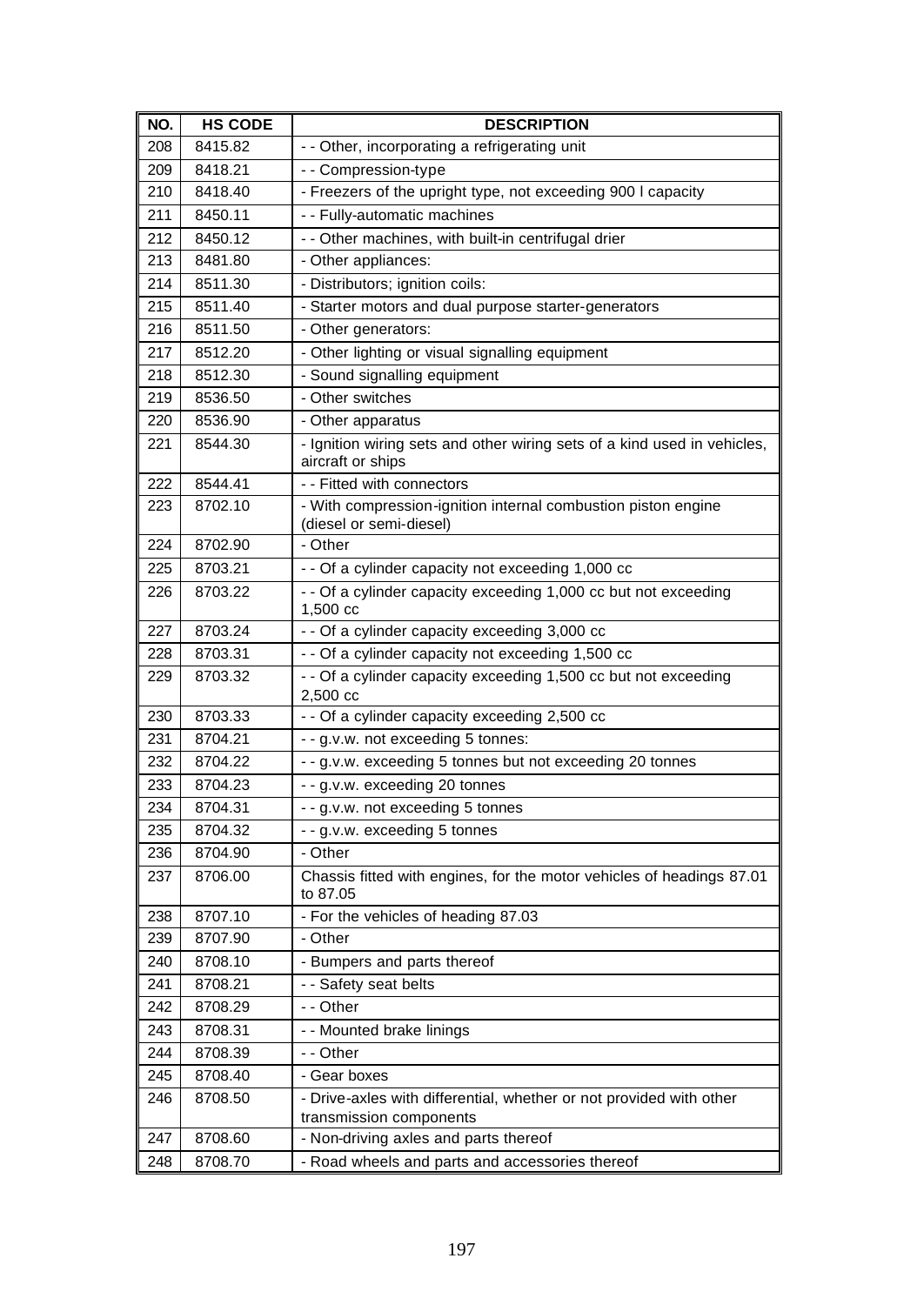| NO. | <b>HS CODE</b> | <b>DESCRIPTION</b>                                                                                                         |
|-----|----------------|----------------------------------------------------------------------------------------------------------------------------|
| 249 | 8708.80        | - Suspension shock-absorbers                                                                                               |
| 250 | 8708.91        | - - Radiators                                                                                                              |
| 251 | 8708.92        | - - Silencers and exhaust pipes                                                                                            |
| 252 | 8708.93        | - - Clutches and parts thereof                                                                                             |
| 253 | 8708.94        | - - Steering wheels, steering columns and steering boxes                                                                   |
| 254 | 8708.99        | $-$ - Other:                                                                                                               |
| 255 | 8711.40        | - With reciprocating internal combustion piston engine of a cylinder<br>capacity exceeding 500 cc but not exceeding 800 cc |
| 256 | 8714.11        | - - Saddles                                                                                                                |
| 257 | 8714.19        | - - Other                                                                                                                  |
| 258 | 8714.91        | - - Frames and forks, and parts thereof                                                                                    |
| 259 | 8714.92        | - - Wheel rims and spokes                                                                                                  |
| 260 | 8714.93        | - - Hubs, other than coaster braking hubs and hub brakes, and free-<br>wheel sprocket-wheels                               |
| 261 | 8714.94        | - - Brakes, including coaster braking hubs and hub brakes, and parts<br>thereof                                            |
| 262 | 8714.95        | - - Saddles                                                                                                                |
| 263 | 8714.96        | - - Pedals and crank-gear, and parts thereof                                                                               |
| 264 | 8714.99        | - - Other                                                                                                                  |
| 265 | 9029.20        | - Speed indicators and tachometers; stroboscopes:                                                                          |
| 266 | 9104.00        | Instrument panel clocks and clocks of a similar type for vehicles,<br>aircraft, spacecraft or vessels.                     |
| 267 | 9401.20        | - Seats of a kind used for motor vehicles                                                                                  |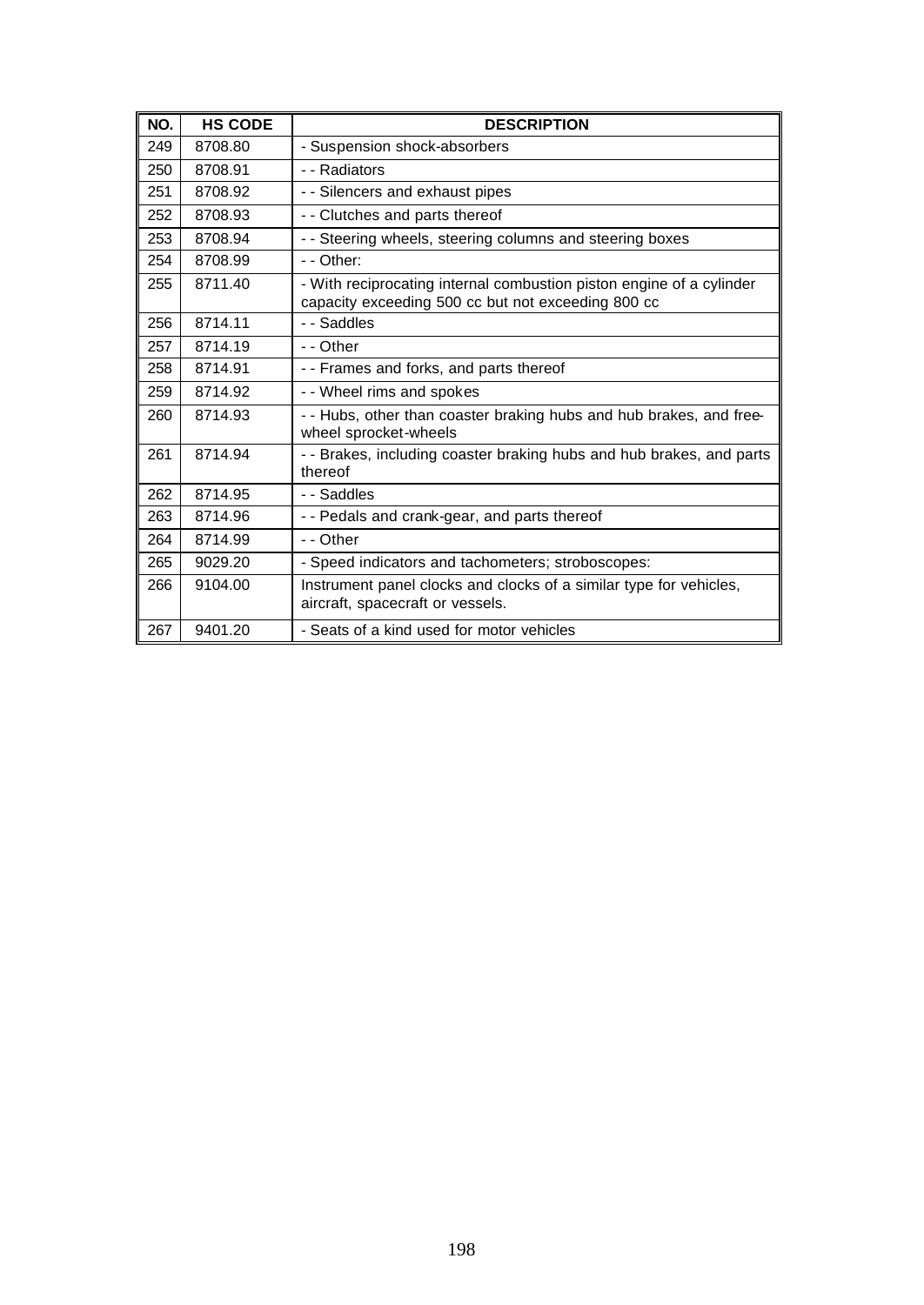# (i) Singapore:

| NO. | <b>HS CODE</b> | <b>DESCRIPTION</b>                     |
|-----|----------------|----------------------------------------|
|     | 2208.90        | - Other:                               |
|     |                | <b>Medicated Samsoo</b>                |
|     | 2208.90.10     | Medicated samsu, not exceeding 40% vol |
|     | 2208.90.20     | Medicated samsu, exceeding 40% vol     |
|     |                | Other samsoo exclu medicated samsoo    |
|     | 2208.90.30     | Other samsu, not exceeding 40% vol     |
|     | 2208.90.40     | Other samsu, exceeding 40% vol         |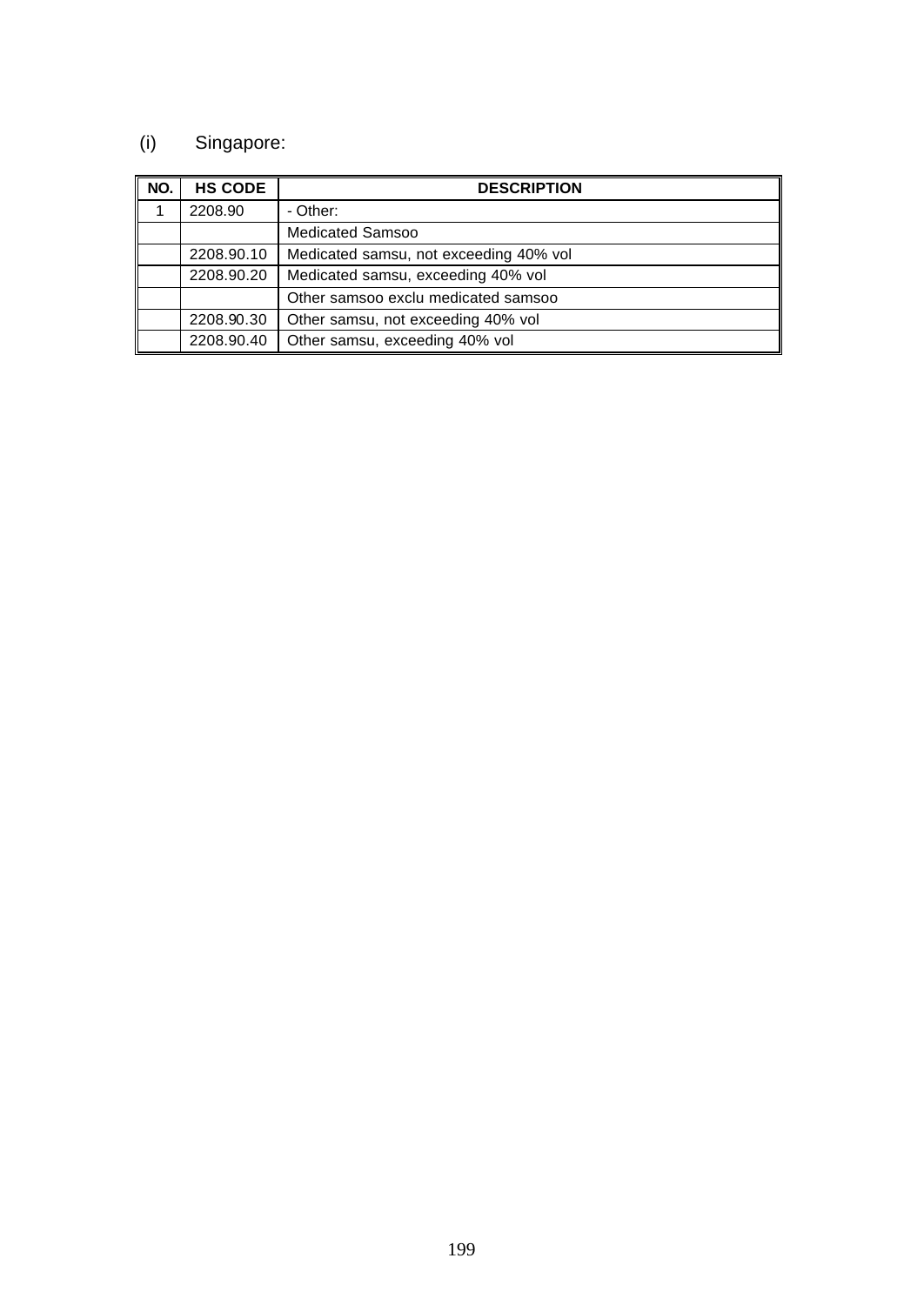## (j) Thailand:

| NO. | <b>HS CODE</b> | <b>DESCRIPTION</b>                                                                                                          |
|-----|----------------|-----------------------------------------------------------------------------------------------------------------------------|
| 1   | 1101.00        | Wheat or meslin flour.                                                                                                      |
| 2   | 1602.49        | - - Other, including mixtures                                                                                               |
| 3   | 2002.90        | - Other                                                                                                                     |
| 4   | 2008.99        | - - Other                                                                                                                   |
| 5   | 2009.80        | - Juice of any other single fruit or vegetable                                                                              |
| 6   | 2009.90        | - Mixtures of juices                                                                                                        |
| 7   | 2309.10        | - Dog or cat food, put up for retail sale                                                                                   |
| 8   | 2309.90        | - Other                                                                                                                     |
| 9   | 2515.12        | - - Merely cut, by sawing or otherwise, into blocks or slabs of a<br>rectangular (includin                                  |
| 10  | 2516.12        | - - Merely cut, by sawing or otherwise, into blocks or slabs of a<br>rectangular (including square) shape                   |
| 11  | 2516.21        | -- Crude or roughly trimmed                                                                                                 |
| 12  | 2516.22        | - - Merely cut, by sawing or otherwise, into blocks or slabs of a<br>rectangular (including square) shape                   |
| 13  | 2516.90        | - Other monumental or building stone                                                                                        |
| 14  | 2523.10        | - Cement clinkers                                                                                                           |
| 15  | 2523.21        | - - White cement, whether or not artificially coloured                                                                      |
| 16  | 2523.29        | - - Other                                                                                                                   |
| 17  | 2523.90        | - Other hydraulic cements                                                                                                   |
| 18  | 3204.12        | - - Acid dyes, whether or not premetallised, and preparations based<br>thereon; mordant dyes and preparations based thereon |
| 19  | 3208.10        | - Based on polyesters                                                                                                       |
| 20  | 3208.20        | - Based on acrylic or vinyl polymers                                                                                        |
| 21  | 3208.90        | - Other                                                                                                                     |
| 22  | 3209.10        | - Based on acrylic or vinyl polymers                                                                                        |
| 23  | 3209.90        | - Other                                                                                                                     |
| 24  | 3214.10        | - Glaziers' putty, grafting putty, resin cements, caulking compounds<br>and other mastics; painters' fillings               |
| 25  | 3214.90        | - Other                                                                                                                     |
| 26  | 3502.11        | - - Dried                                                                                                                   |
| 27  | 3502.19        | - - Other                                                                                                                   |
| 28  | 3824.50        | - Non-refractory mortars and concretes                                                                                      |
| 29  | 4011.10        | - Of a kind used on motor cars (including station wagons and racing<br>cars)                                                |
|     | 4011.101       | - - - Radial tyres                                                                                                          |
|     | 4011.109       | $- -$ Other                                                                                                                 |
| 30  | 4011.20        | - Of a kind used on buses or lorries                                                                                        |
|     | 4011.201       | - - - Radial tyres                                                                                                          |
|     | 4011.209       | --- Other                                                                                                                   |
| 31  | 4011.40        | - Of a kind used on motorcycles                                                                                             |
| 32  | 4012.19        | - - Other                                                                                                                   |
|     | 4012.191       | - - - Of a kind used on articles of headings 84.25 to 84.30 or heading<br>87.01                                             |
|     | 4012.192       | --- Of a kind used on bicycles                                                                                              |
|     | 4012.199       | --- Other                                                                                                                   |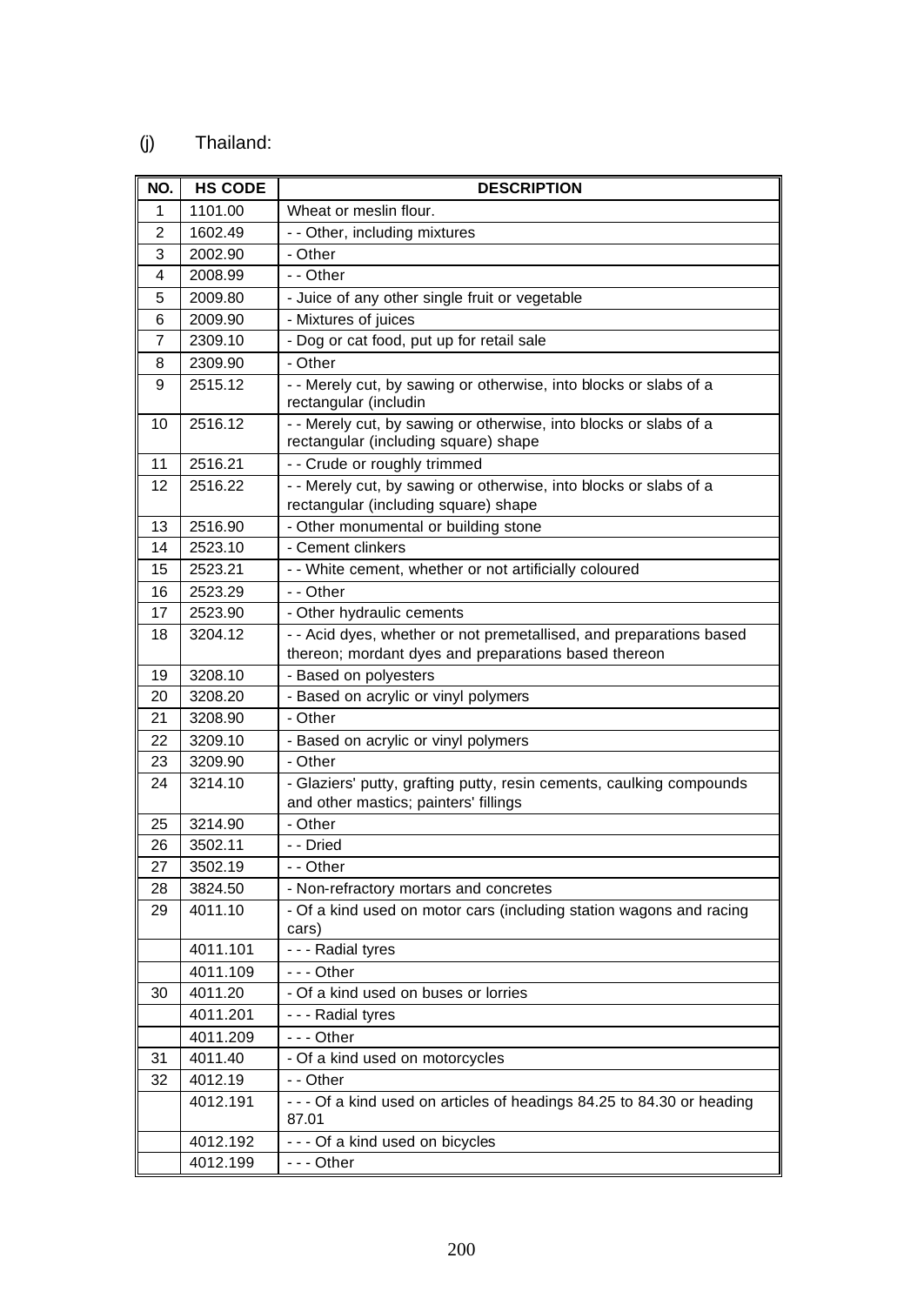| NO. | <b>HS CODE</b> | <b>DESCRIPTION</b>                                                                |
|-----|----------------|-----------------------------------------------------------------------------------|
| 33  | 4012.90        | - Other                                                                           |
|     | 4012.901       | - - - Solid or cushion tyres                                                      |
| 34  | 4013.10        | - Of a kind used on motor cars (including station wagons and racing               |
|     |                | cars), buses or lorries                                                           |
| 35  | 4013.90        | - Other                                                                           |
| 36  | 4801.00        | Newsprint, in rolls or sheets.                                                    |
|     | 4801.001       | --- Weighing not more than 55 g/m 2                                               |
|     | 4801.002       | --- Weighing more than 55 g/m 2                                                   |
| 37  | 4823.90        | - Other                                                                           |
|     | 4823.901       | --- Joss paper                                                                    |
|     | 4823.902       | - - - Cellulose wadding and webs of cellulose fibres, coloured or                 |
|     |                | marbled throghout the mass                                                        |
|     | 4823.909       | $- -$ Other                                                                       |
| 38  | 4901.10        | - In single sheets, whether or not folded                                         |
|     | 4901.101       | - - - Wholly or essentially in Thai                                               |
| 39  | 4901.91        | - - Dictionaries and encyclopaedias, and serial instalments thereof               |
|     | 4901.911       | - - - Wholly or essentially in Thai                                               |
| 40  | 4901.99        | - - Other                                                                         |
|     | 4901.991       | - - - Wholly or essentially in Thai                                               |
| 41  | 5607.41        | - - Binder or baler twine                                                         |
| 42  | 5607.50        | - Of other synthetic fibres                                                       |
| 43  | 5608.11        | - - Made up fishing nets                                                          |
| 44  | 5608.90        | - Other                                                                           |
|     | 5608.901       | - - - Made up nets of twine, cordage or rope in the piece or in rolls             |
|     | 5608.909       | $- -$ - Other                                                                     |
| 45  | 6401.10        | - Footwear incorporating a protective metal toe-cap                               |
| 46  | 6401.91        | - - Covering the knee                                                             |
| 47  | 6401.92        | - - Covering the ankle but not covering the knee                                  |
| 48  | 6401.99        | - - Other                                                                         |
| 49  | 6402.12        | - - Ski-boots, cross-country ski footwear and snowboard boots                     |
| 50  | 6402.19        | - - Other                                                                         |
| 51  | 6402.20        | - Footwear with upper straps or thongs assembled to the sole by<br>means of plugs |
| 52  | 6402.30        | - Other footwear, incorporating a protective metal toe-cap                        |
| 53  | 6402.91        | - - Covering the ankle                                                            |
| 54  | 6402.99        | - - Other                                                                         |
| 55  | 6403.12        | - - Ski-boots, cross-country ski footwear and snowboard boots                     |
| 56  | 6403.19        | - - Other                                                                         |
| 57  | 6403.20        | - Footwear with outer soles of leather, and uppers which consist of               |
|     |                | leather straps across the instep and around the big toe                           |
| 58  | 6403.30        | - Footwear made on a base or platform of wood, not having an inner                |
|     |                | sole or a protective metal toe-cap                                                |
| 59  | 6403.40        | - Other footwear, incorporating a protective metal toe-cap                        |
| 60  | 6403.51        | - - Covering the ankle                                                            |
| 61  | 6403.59        | - - Other                                                                         |
| 62  | 6403.91        | - - Covering the ankle                                                            |
| 63  | 6403.99        | - - Other                                                                         |
| 64  | 6404.11        | - - Sports footwear; tennis shoes, basketball shoes, gym shoes,                   |
|     |                | training shoes and the like                                                       |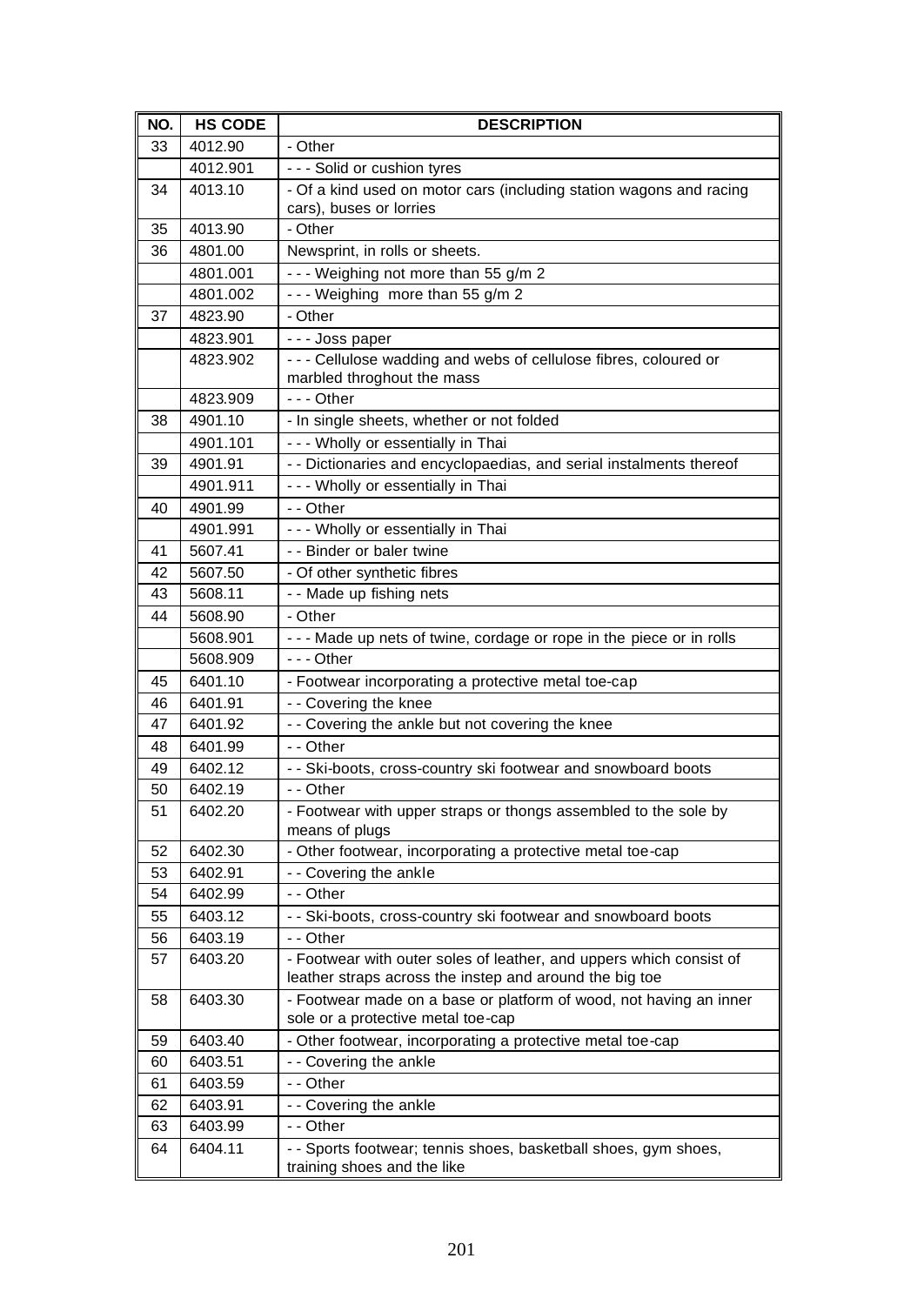| NO. | <b>HS CODE</b> | <b>DESCRIPTION</b>                                                                                                                                                                                                                                                |
|-----|----------------|-------------------------------------------------------------------------------------------------------------------------------------------------------------------------------------------------------------------------------------------------------------------|
| 65  | 6404.19        | - - Other                                                                                                                                                                                                                                                         |
| 66  | 6404.20        | - Footwear with outer soles of leather or composition leather                                                                                                                                                                                                     |
| 67  | 6802.10        | - Tiles, cubes and similar articles, whether or not rectangular (including<br>square), the largest surface area of which is capable of being enclosed<br>in a square the side of which is less than 7 cm; artificially coloured<br>granules, chippings and powder |
| 68  | 7003.12        | - - Coloured throughout the mass (body tinted), opacified, flashed or<br>having an absorbent, reflecting or non-reflecting layer                                                                                                                                  |
| 69  | 7003.19        | - - Other                                                                                                                                                                                                                                                         |
| 70  | 7004.20        | - Glass, coloured throughout the mass (body tinted), opacified, flashed<br>or having an absorbent, reflecting or non-reflecting layer                                                                                                                             |
| 71  | 7004.90        | - Other glass                                                                                                                                                                                                                                                     |
| 72  | 7005.10        | - Non-wired glass, having an absorbent, reflecting or non-reflecting<br>layer                                                                                                                                                                                     |
|     | 7005.109       | $--$ Other                                                                                                                                                                                                                                                        |
| 73  | 7005.21        | - - Coloured throughout the mass (body tinted), opacified, flashed or<br>merely surface ground                                                                                                                                                                    |
|     | 7005.219       | $--$ Other                                                                                                                                                                                                                                                        |
| 74  | 7005.29        | - - Other                                                                                                                                                                                                                                                         |
|     | 7005.299       | $- -$ Other                                                                                                                                                                                                                                                       |
| 75  | 7011.20        | - For cathode-ray tubes                                                                                                                                                                                                                                           |
| 76  | 7117.19        | - - Other                                                                                                                                                                                                                                                         |
| 77  | 7208.10        | - In coils, not further worked than hot-rolled, with patterns in relief                                                                                                                                                                                           |
| 78  | 7208.25        | - - Of a thickness of 4.75mm or more                                                                                                                                                                                                                              |
| 79  | 7208.26        | - - Of a thickness of 3mm or more but less than 4.75mm                                                                                                                                                                                                            |
| 80  | 7208.27        | - - Of a thickness of less than 3mm                                                                                                                                                                                                                               |
| 81  | 7208.36        | - - Of a thickness exceeding 10mm                                                                                                                                                                                                                                 |
| 82  | 7208.37        | - - Of a thickness of 4.75mm or more but not exceeding 10mm                                                                                                                                                                                                       |
| 83  | 7208.38        | - - Of a thickness of 3mm or more but less than 4.75mm                                                                                                                                                                                                            |
| 84  | 7208.39        | - - Of a thickness of less than 3mm                                                                                                                                                                                                                               |
| 85  | 7208.40        | - Not in coils, not further worked than hot-rolled, with patterns in relief                                                                                                                                                                                       |
| 86  | 7208.51        | - - Of a thickness exceeding 10mm                                                                                                                                                                                                                                 |
| 87  | 7208.52        | - - Of a thickness of 4.75mm or more but not exceeding 10mm                                                                                                                                                                                                       |
| 88  | 7208.53        | - - Of a thickness of 3mm or more but less than 4.75mm                                                                                                                                                                                                            |
| 89  | 7208.54        | - - Of a thickness of less than 3mm                                                                                                                                                                                                                               |
| 90  | 7208.90        | - Other                                                                                                                                                                                                                                                           |
| 91  | 7209.15        | - - Of a thickness of 3mm or more                                                                                                                                                                                                                                 |
| 92  | 7209.16        | - - Of a thickness exceeding 1mm but less than 3mm                                                                                                                                                                                                                |
| 93  | 7209.17        | - - Of a thickness of 0.5mm or more but not exceeding 1mm                                                                                                                                                                                                         |
| 94  | 7209.18        | - - Of a thickness of less than 0.5mm                                                                                                                                                                                                                             |
| 95  | 7209.25        | - - Of a thickness of 3mm or more                                                                                                                                                                                                                                 |
| 96  | 7209.26        | - - Of a thickness exceeding 1mm but less than 3mm                                                                                                                                                                                                                |
| 97  | 7209.27        | - - Of a thickness of 0.5mm or more but not exceeding 1mm                                                                                                                                                                                                         |
| 98  | 7209.28        | - - Of a thickness of less than 0.5mm                                                                                                                                                                                                                             |
| 99  | 7209.90        | - Other                                                                                                                                                                                                                                                           |
| 100 | 7210.12        | - - Of a thickness of less than 0.5 mm                                                                                                                                                                                                                            |
| 101 | 7210.30        | - Electrolytically plated or coated with zinc                                                                                                                                                                                                                     |
| 102 | 7210.50        | - Plated or coated with chromium oxides or with chromium and<br>chromium oxides                                                                                                                                                                                   |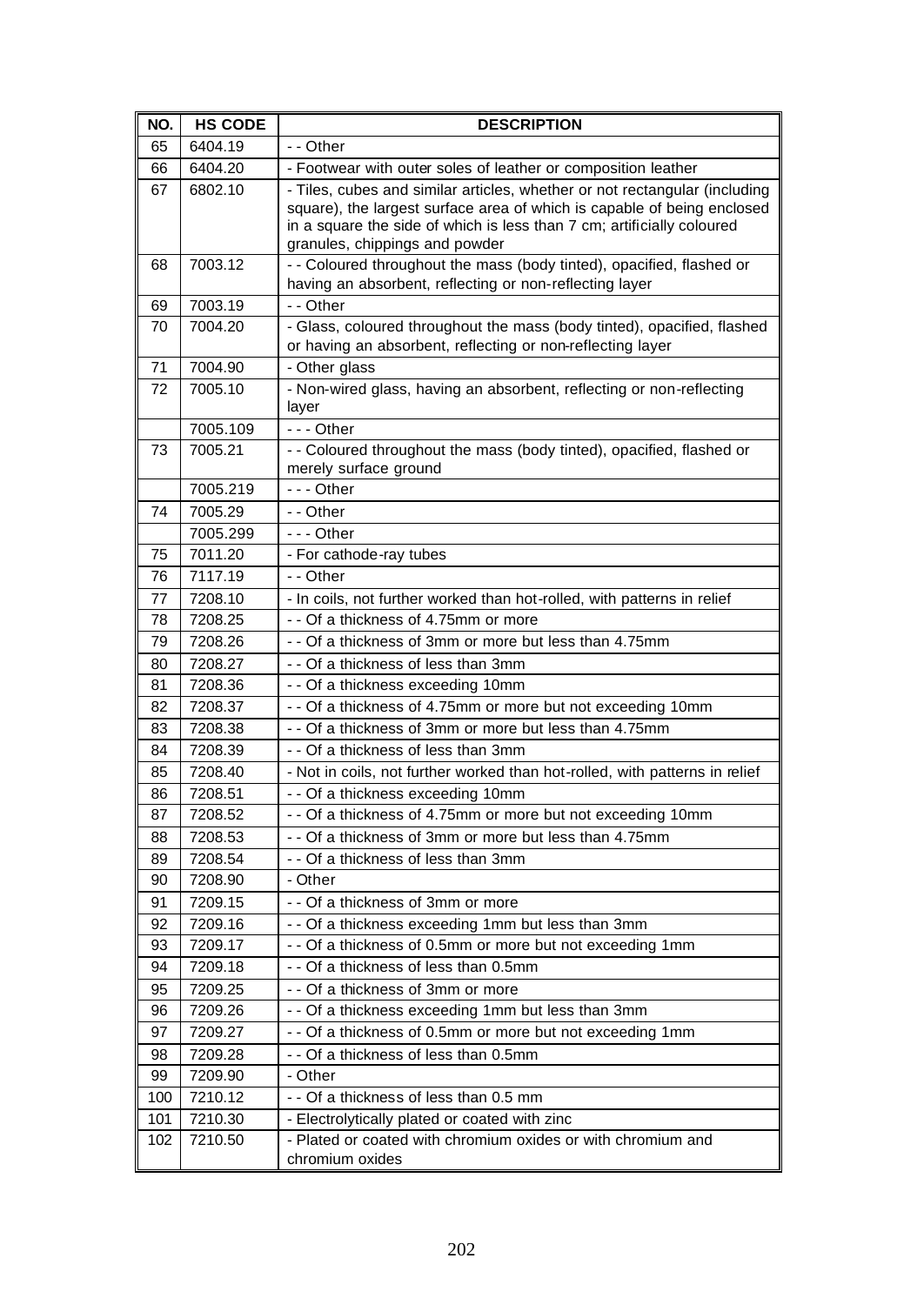| NO.        | <b>HS CODE</b>     | <b>DESCRIPTION</b>                                                                                                                                                                                                                        |
|------------|--------------------|-------------------------------------------------------------------------------------------------------------------------------------------------------------------------------------------------------------------------------------------|
| 103        | 7211.13            | - - Rolled on four faces or in a closed box pass, of a width exceeding                                                                                                                                                                    |
|            |                    | 150 mm and a thickness of not less than 4 mm, not in coils and                                                                                                                                                                            |
|            |                    | without patterns in relief                                                                                                                                                                                                                |
| 104        | 7211.14            | - - Other, of a thickness of 4.75 mm or more                                                                                                                                                                                              |
| 105        | 7211.19            | - - Other                                                                                                                                                                                                                                 |
| 106<br>107 | 7211.23<br>7211.29 | -- Containing by weight less than 0.25% of carbon<br>$-$ - Other                                                                                                                                                                          |
|            | 7212.20            |                                                                                                                                                                                                                                           |
| 108        | 7213.10            | - Electrolytically plated or coated with zinc                                                                                                                                                                                             |
| 109        |                    | - Containing indentations, ribs, grooves or other deformations<br>produced during the rolling process                                                                                                                                     |
| 110        | 7213.20            | - Other, of free-cutting steel                                                                                                                                                                                                            |
| 111        | 7213.99            | - - Other                                                                                                                                                                                                                                 |
| 112        | 7214.10            | - Forged                                                                                                                                                                                                                                  |
| 113        | 7214.20            | - Containing indentations, ribs, grooves or other deformations                                                                                                                                                                            |
|            |                    | produced during the rolling process or twisted after rolling                                                                                                                                                                              |
| 114        | 7216.31            | - - U sections                                                                                                                                                                                                                            |
| 115        | 7216.32            | - - I sections                                                                                                                                                                                                                            |
| 116        | 7216.40            | - L or T sections, not further worked than hot-rolled, hot-drawn or<br>extruded, of a height of 80mm or more                                                                                                                              |
| 117        | 7216.61            | - - Obtained from flat-rolled products                                                                                                                                                                                                    |
| 118        | 7216.69            | - - Other                                                                                                                                                                                                                                 |
| 119        | 7216.91            | - - Cold-formed or cold-finished from flat-rolled products                                                                                                                                                                                |
| 120        | 7216.99            | - - Other                                                                                                                                                                                                                                 |
| 121        | 7217.10            | - Not plated or coated, whether or not polished                                                                                                                                                                                           |
| 122        | 7217.20            | - Plated or coated with zinc                                                                                                                                                                                                              |
| 123        | 7219.31            | -- Of a thickness of 4.75 mm or more                                                                                                                                                                                                      |
| 124        | 7219.32            | - - Of a thickness of 3 mm or more but less than 4.75 mm                                                                                                                                                                                  |
| 125        | 7219.33            | - - Of a thickness exceeding I mm but less than 3 mm                                                                                                                                                                                      |
| 126        | 7219.34            | - - Of a thickness of 0.5 mm or more but not exceeding I mm                                                                                                                                                                               |
| 127        | 7219.35            | - - Of a thickness of less than 0.5 mm                                                                                                                                                                                                    |
| 128        | 7219.90            | - Other                                                                                                                                                                                                                                   |
| 129        | 7220.20            | - Not further worked than cold-rolled (cold-reduced)                                                                                                                                                                                      |
| 130        | 7220.90            | - Other                                                                                                                                                                                                                                   |
| 131        | 7222.20            | - Bars and rods, not further worked than cold-formed or cold-finished                                                                                                                                                                     |
| 132        | 7222.40            | - Angles, shapes and sections                                                                                                                                                                                                             |
|            | 7222.401           | - - - Not further worked than hot-rolled, hot-drawn or extruded                                                                                                                                                                           |
|            | 7222.409           | $- -$ - Other                                                                                                                                                                                                                             |
| 133        | 7223.00            | Wire of stainless steel.                                                                                                                                                                                                                  |
| 134        | 7301.10            | - Sheet piling                                                                                                                                                                                                                            |
| 135        | 7305.12            | - - Other, longitudinally welded                                                                                                                                                                                                          |
| 136        | 7305.39            | - - Other                                                                                                                                                                                                                                 |
| 137        | 7306.30            | - Other, welded, of circular cross-section, of iron or non-alloy steel                                                                                                                                                                    |
| 138        | 7306.40            | - Other, welded, of circular cross-section, of stainless steel                                                                                                                                                                            |
| 139        | 7306.90            | - Other                                                                                                                                                                                                                                   |
| 140        | 7312.10            | - Stranded wire, ropes and cables                                                                                                                                                                                                         |
| 141        | 7317.00            | Nails, tacks, drawing pins, corrugated nails, staples (other than those<br>of heading 83.05) and similar articles, of iron or steel, whether or not<br>with heads of other material, but excluding such articles with heads of<br>copper. |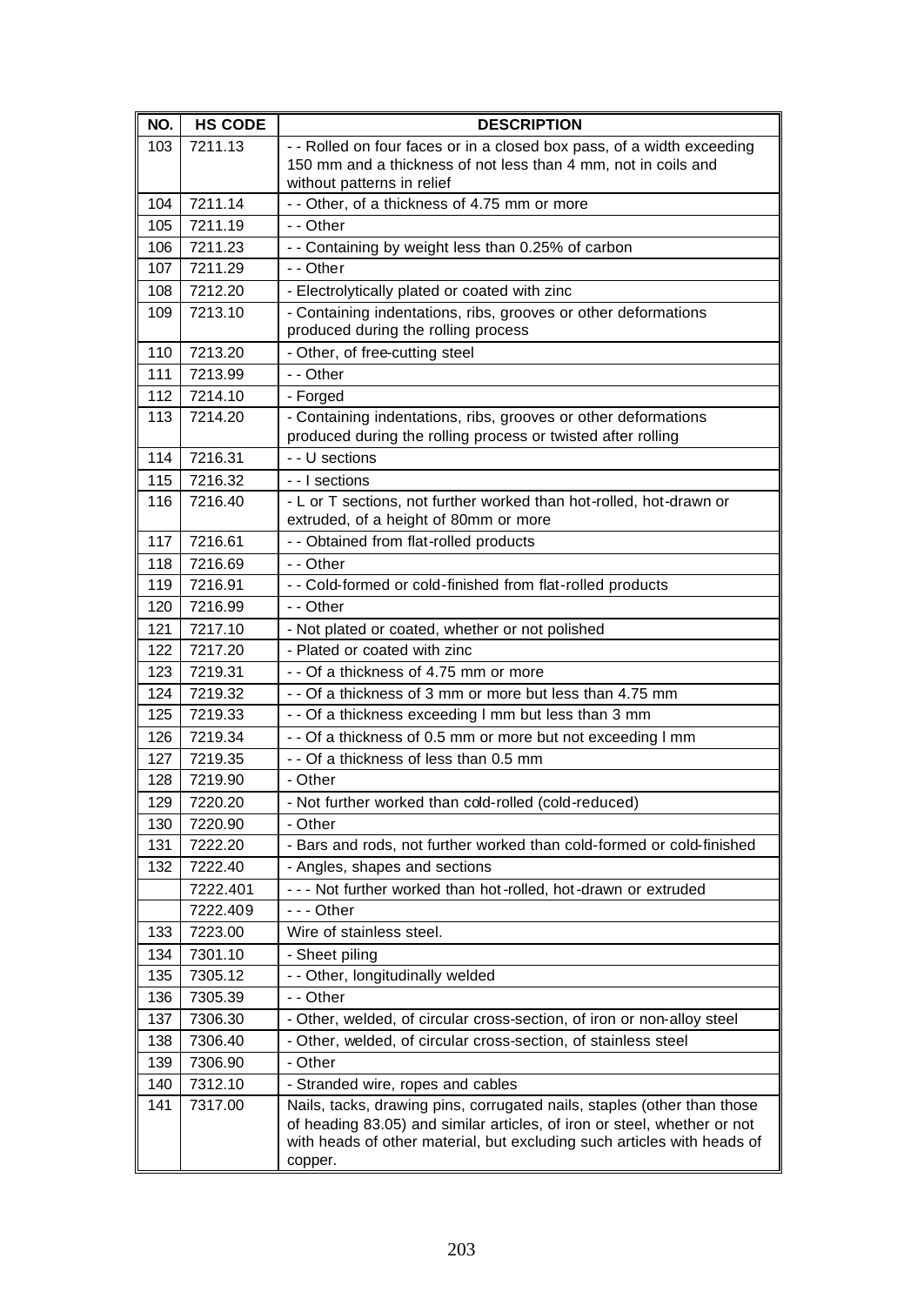| NO. | <b>HS CODE</b> | <b>DESCRIPTION</b>                                                          |
|-----|----------------|-----------------------------------------------------------------------------|
| 142 | 7318.11        | - - Coach screws                                                            |
| 143 | 7318.12        | - - Other wood screws                                                       |
| 144 | 7318.13        | - - Screw hooks and screw rings                                             |
| 145 | 7318.14        | - - Self-tapping screws                                                     |
| 146 | 7318.15        | - - Other screws and bolts, whether or not with their nuts or washers       |
| 147 | 7318.16        | - - Nuts                                                                    |
| 148 | 7318.19        | - - Other                                                                   |
| 149 | 7318.21        | - - Spring washers and other lock washers                                   |
| 150 | 7318.22        | - - Other washers                                                           |
| 151 | 7318.23        | - - Rivets                                                                  |
| 152 | 7318.24        | - - Cotters and cotter-pins                                                 |
| 153 | 7318.29        | - - Other                                                                   |
| 154 | 7323.93        | - - Of stainless steel                                                      |
| 155 | 7403.11        | - - Cathodes and sections of cathodes                                       |
| 156 | 7403.12        | - - Wire-bars                                                               |
| 157 | 7403.19        | - - Other                                                                   |
| 158 | 7407.10        | - Of refined copper                                                         |
| 159 | 7409.19        | - - Other                                                                   |
| 160 | 8413.70        | - Other centrifugal pumps                                                   |
| 161 | 8413.81        | - - Pumps                                                                   |
| 162 | 8414.30        | - Compressors of a kind used in refrigerating equipment                     |
| 163 | 8414.51        | - - Table, floor, wall, window, ceiling or roof fans, with a self-contained |
|     |                | electric motor of an output not exceeding 125 W                             |
| 164 | 8414.59        | - - Other                                                                   |
| 165 | 8415.10        | - Window or wall types, self-contained or "split-system"                    |
| 166 | 8415.20        | - Of a kind used for persons, in motor vehicles                             |
| 167 | 8418.10        | - Combined refrigerator-freezers, fitted with separate external doors       |
| 168 | 8418.21        | - - Compression-type                                                        |
| 169 | 8418.30        | - Freezers of the chest type, not exceeding 800 I capacity                  |
| 170 | 8418.40        | - Freezers of the upright type, not exceeding 900 I capacity                |
| 171 | 8418.50        | - Other refrigerating or freezing chests, cabinets, display counters,       |
|     |                | show-cases and similar refrigerating or freezing furniture                  |
| 172 | 8421.39        | - - Other                                                                   |
| 173 | 8428.10        | - Lifts and skip hoists                                                     |
| 174 | 8450.11        | - - Fully-automatic machines                                                |
| 175 | 8450.12        | - - Other machines, with built-in centrifugal drier                         |
| 176 | 8450.19        | - - Other                                                                   |
| 177 | 8450.20        | - Machines, each of a dry linen capacity exceeding 10 kg                    |
| 178 | 8450.90        | - Parts                                                                     |
|     | 8450.901       | - - - Of machine, each of a dry linen capacity not exceeding                |
|     | 8450.902       | - - - Of machine, each of a dry linen capacity exceeding                    |
| 179 | 8501.10        | - Motors of an output not exceeding 37.5W                                   |
| 180 | 8501.20        | - Universal AC/DC motors of an output exceeding 37.5W                       |
| 181 | 8501.31        | - - Of an output not exceeding 750 W                                        |
| 182 | 8501.32        | - - Of an output exceeding 750W but not exceeding 75kW                      |
| 183 | 8501.40        | - Other AC motors, single-phase                                             |
| 184 | 8501.51        | - - Of an output not exceeding 750W                                         |
| 185 | 8501.52        | - - Of an output exceeding 750 W but not exceeding 75kW                     |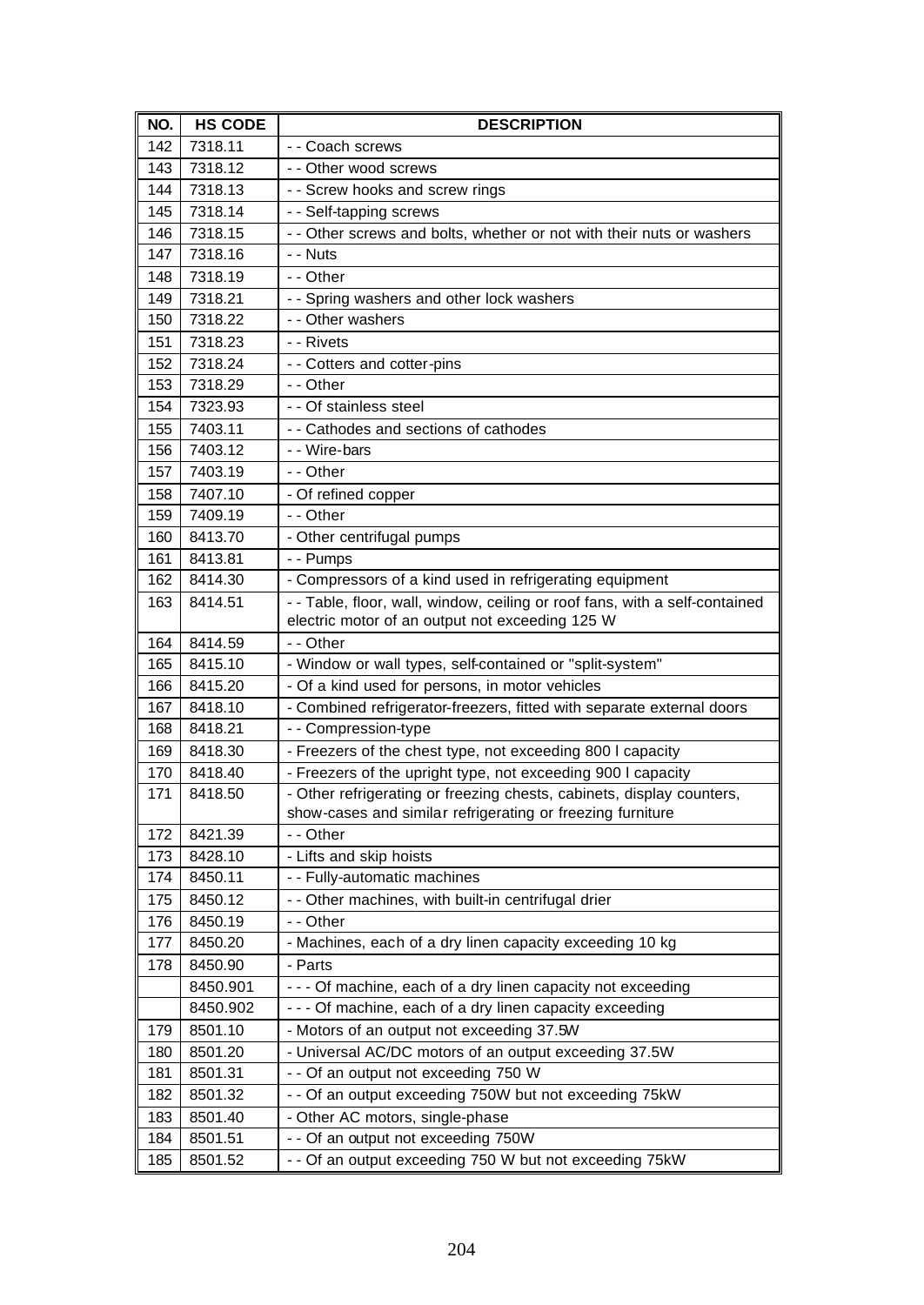| NO. | <b>HS CODE</b> | <b>DESCRIPTION</b>                                                                                                               |
|-----|----------------|----------------------------------------------------------------------------------------------------------------------------------|
| 186 | 8501.53        | - - Of an output exceeding 75kW                                                                                                  |
| 187 | 8504.10        | - Ballasts for discharge lamps or tubes                                                                                          |
| 188 | 8504.21        | - - Having a power handling capacity not exceeding 650kVA                                                                        |
| 189 | 8504.22        | - - Having a power handling capacity exceeding 650kVA but not<br>exceeding 10,000kVA                                             |
| 190 | 8504.23        | - - Having a power handling capacity exceeding 10,000kVA                                                                         |
| 191 | 8504.31        | -- Having a power handling capacity not exceeding 1kVA                                                                           |
| 192 | 8504.32        | - - Having a power handling capacity exceeding 1 kVA but not<br>exceeding 16 kVA                                                 |
| 193 | 8504.33        | - - Having a power handling capacity exceeding 16kVA but not<br>exceeding 500 kVA                                                |
| 194 | 8504.34        | - - Having a power handling capacity exceeding 500 kVA                                                                           |
| 195 | 8504.40        | - Static converters                                                                                                              |
| 196 | 8506.10        | - Manganese dioxide                                                                                                              |
| 197 | 8506.80        | - Other primary cells and primary batteries                                                                                      |
| 198 | 8507.10        | - Lead-acid, of a kind used for starting piston engines                                                                          |
| 199 | 8507.20        | - Other lead-acid accumulators                                                                                                   |
| 200 | 8507.30        | - Nickel-cadmium                                                                                                                 |
| 201 | 8507.40        | - Nickel-iron                                                                                                                    |
| 202 | 8507.80        | - Other accumulators                                                                                                             |
| 203 | 8507.90        | - Parts                                                                                                                          |
| 204 | 8509.40        | - Food grinders or mixers; fruit or vegetable juice extractors                                                                   |
| 205 | 8509.90        | -Parts                                                                                                                           |
| 206 | 8513.10        | - Lamps                                                                                                                          |
| 207 | 8513.90        | - Parts                                                                                                                          |
| 208 | 8516.10        | - Electric instantaneous or storage water heaters and immersion<br>heaters                                                       |
| 209 | 8516.40        | - Electric smoothing irons                                                                                                       |
| 210 | 8516.50        | - Microwave ovens                                                                                                                |
| 211 | 8516.60        | - Other ovens; cookers, cooking plates, boiling rings, grillers and<br>roasters                                                  |
| 212 | 8516.79        | - - Other                                                                                                                        |
| 213 | 8527.21        | - - Combined with sound recording or reproducing apparatus                                                                       |
| 214 | 8528.12        | - - Colour                                                                                                                       |
| 215 | 8529.10        | - Aerials and aerial reflectors of all kinds; parts suitable for use<br>therewith                                                |
|     | 8529.102       | - - - For use with radio-broadcast recivers or television receivers                                                              |
| 216 | 8529.90        | - Other                                                                                                                          |
|     | 8529.902       | - - - For use with radio-broadcast recivers or television receivers                                                              |
| 217 | 8537.10        | - For a voltage not exceeding 1,000V                                                                                             |
| 218 | 8537.20        | - For a voltage exceeding 1,000V                                                                                                 |
| 219 | 8538.10        | - Boards, panels, consoles, desks, cabinets and other bases for the<br>goods of heading 85.37, not equipped with their apparatus |
| 220 | 8544.11        | - - Of copper                                                                                                                    |
| 221 | 8544.19        | - - Other                                                                                                                        |
| 222 | 8544.20        | - Co-axial cable and other co-axial electric conductors                                                                          |
| 223 | 8544.30        | - Ignition wiring sets and other wiring sets of a kind used in vehicles,<br>aircraft or ships                                    |
| 224 | 8544.41        | - - Fitted with connectors                                                                                                       |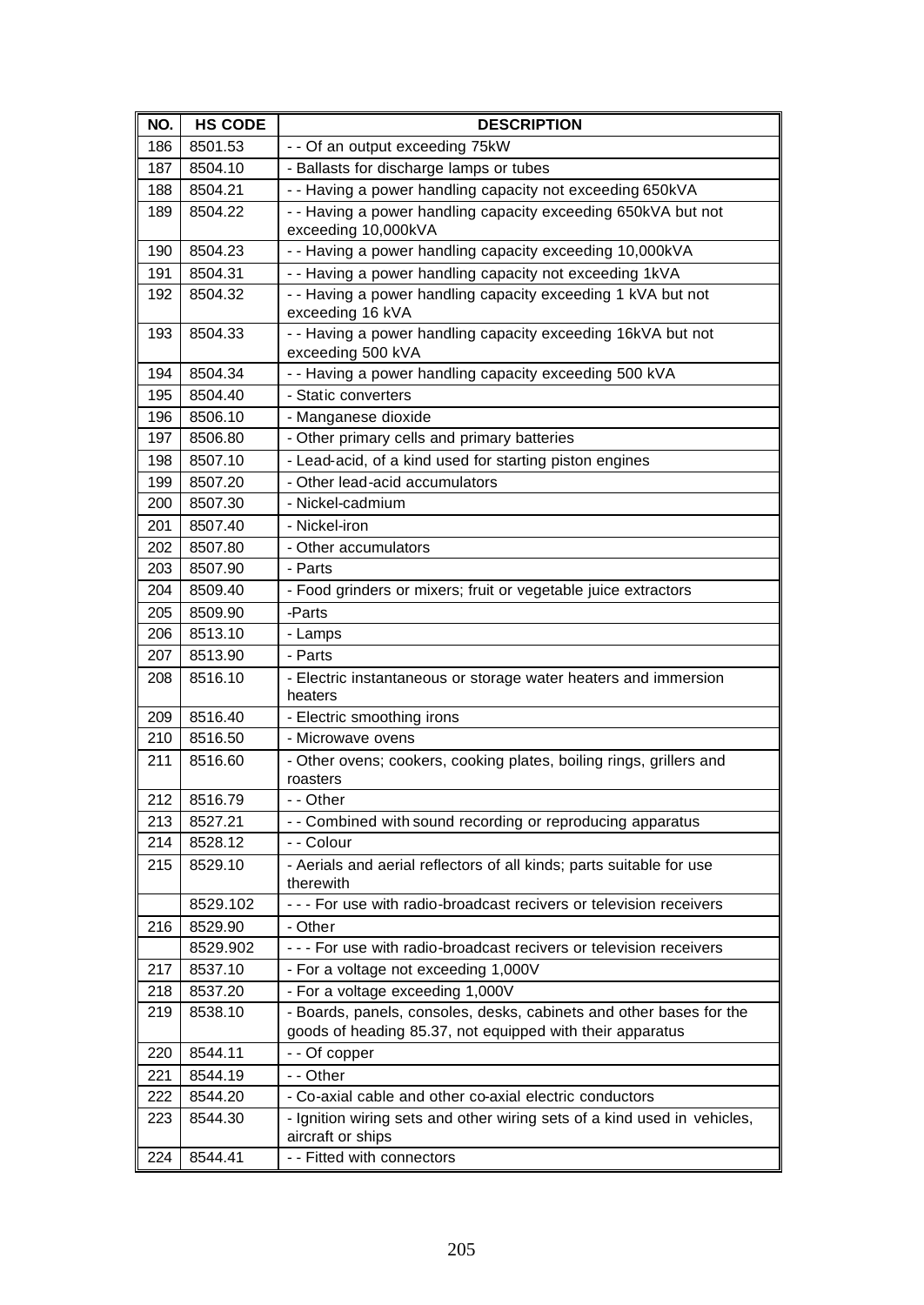| NO. | <b>HS CODE</b> | <b>DESCRIPTION</b>                                                                                                    |
|-----|----------------|-----------------------------------------------------------------------------------------------------------------------|
| 225 | 8544.49        | - - Other                                                                                                             |
| 226 | 8544.60        | - Other electric conductors, for a voltage exceeding 1,000V                                                           |
| 227 | 8544.70        | - Optical fibre cables                                                                                                |
| 228 | 9032.10        | - Thermostats                                                                                                         |
| 229 | 9501.00        | Wheeled toys designed to be ridden by children (for example, tricycles,<br>scooters, pedal cars); dolls' carriages.   |
| 230 | 9502.10        | - Dolls, whether or not dressed                                                                                       |
| 231 | 9502.91        | - - Garments and accessories therefor, footwear and headgear                                                          |
| 232 | 9502.99        | - - Other                                                                                                             |
| 233 | 9503.10        | - Electric trains, including tracks, signals and other accessories thereof                                            |
| 234 | 9503.20        | - Reduced-size ("scale") model assembly kits, whether or not working<br>models, excluding those of subheading 9503.10 |
| 235 | 9503.30        | - Other construction sets and constructional toys                                                                     |
| 236 | 9503.41        | - - Stuffed                                                                                                           |
| 237 | 9503.49        | - - Other                                                                                                             |
| 238 | 9503.50        | - Toy musical instruments and apparatus                                                                               |
| 239 | 9503.60        | - Puzzles                                                                                                             |
| 240 | 9503.70        | - Other toys, put up in sets or outfits                                                                               |
| 241 | 9503.80        | - Other toys and models, incorporating a motor                                                                        |
| 242 | 9503.90        | - Other                                                                                                               |

(k) Viet Nam: To be determined not later than 31 December 2004.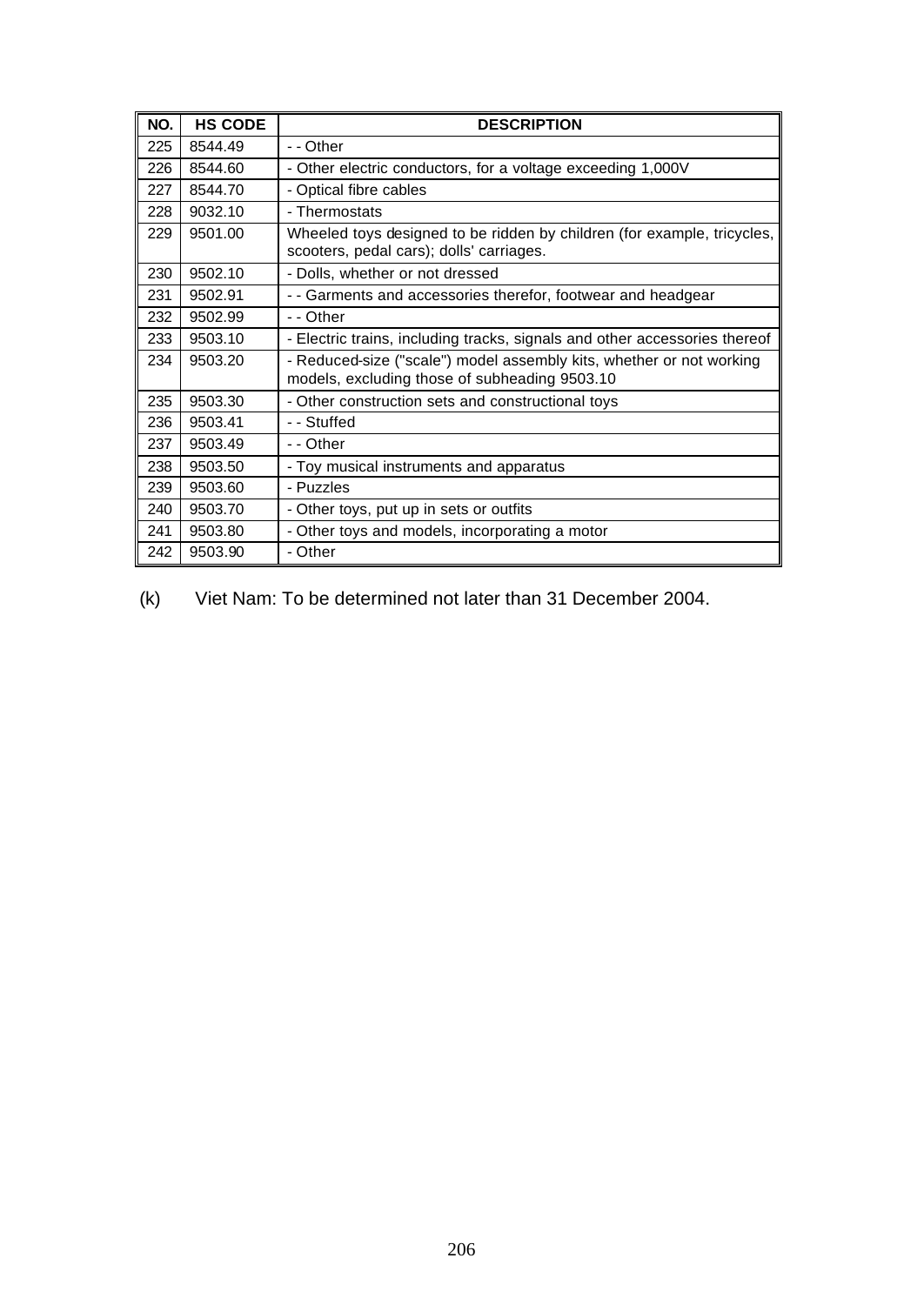### **APPENDIX 2**

#### **HIGHLY SENSITIVE LIST**

## (a) Brunei Darussalam:

| NO. | <b>HS CODE</b> | <b>DESCRIPTION</b>                                                                       |
|-----|----------------|------------------------------------------------------------------------------------------|
| 1   | 8702.10        | - With compression-ignition internal combustion piston engine (diesel<br>or semi-diesel) |
|     | 8702.10.01     | ----- Of a gross vehicle weight not exceeding 5 tons                                     |
|     | 8702.10.02     | ----- Of a gross vehicle weight exceeding 5 tons but not exceeding 6<br>tons             |
|     | 8702.10.03     | ----- Of a gross vehicle weight exceeding 6 tons but not exceeding<br>18 tons            |
|     | 8702.10.04     | ----- Of a gross vehicle weight exceeding 18 tons but not exceeding<br>24 tons           |
|     | 8702.10.05     | ----- Of a gross vehicle weight exceeding 24 tons                                        |
|     | 8702.10.06     | ----- Of a gross vehicle weight not exceeding 5 tons                                     |
|     | 8702.10.07     | - - - - - Of a gross vehicle weight exceeding 5 tons but not exceeding 6<br>tons         |
|     | 8702.10.08     | - - - - - Of a gross vehicle weight exceeding 6 tons but not exceeding<br>18 tons        |
|     | 8702.10.09     | ----- Of a gross vehicle weight exceeding 18 tons but not exceeding<br>24 tons           |
|     | 8702.10.10     | ----- Of a gross vehicle weight exceeding 24 tons                                        |
|     | 8702.10.11     | ----- Of a gross vehicle weight not exceeding 5 tons                                     |
|     | 8702.10.12     | - - - - - Of a gross vehicle weight exceeding 5 tons but not exceeding 6<br>tons         |
|     | 8702.10.13     | ----- Of a gross vehicle weight exceeding 6 tons but not exceeding<br>24 tons            |
|     | 8702.10.14     | ----- Of a gross vehicle weight exceeding 24 tons                                        |
|     | 8702.10.15     | ----- Of a gross vehicle weight not exceeding 5 tons                                     |
|     | 8702.10.16     | ----- Of a gross vehicle weight exceeding 5 tons but not exceeding 6<br>tons             |
|     | 8702.10.17     | ----- Of a gross vehicle weight exceeding 6 tons but not exceeding<br>24 tons            |
|     | 8702.10.18     | ----- Of a gross vehicle weight exceeding 24 tons                                        |
|     | 8702.10.21     | ----- Of a gross vehicle weight not exceeding 5 tons                                     |
|     | 8702.10.22     | - - - - - Of a gross vehicle weight exceeding 5 tons but not exceeding 6<br>tons         |
|     | 8702.10.23     | ----- Of a gross vehicle weight exceeding 6 tons but not exceeding<br>18 tons            |
|     | 8702.10.24     | - - - - - Of a gross vehicle weight exceeding 18 tons but not exceeding<br>24 tons       |
|     | 8702.10.25     | ----- Of a gross vehicle weight exceeding 24 tons                                        |
|     | 8702.10.26     | ----- Of a gross vehicle weight not exceeding 5 tons                                     |
|     | 8702.10.27     | - - - - - Of a gross vehicle weight exceeding 5 tons but not exceeding 6<br>tons         |
|     | 8702.10.28     | ----- Of a gross vehicle weight exceeding 6 tons but not exceeding<br>18 tons            |
|     | 8702.10.31     | ----- Of a gross vehicle weight exceeding 18 tons but not exceeding                      |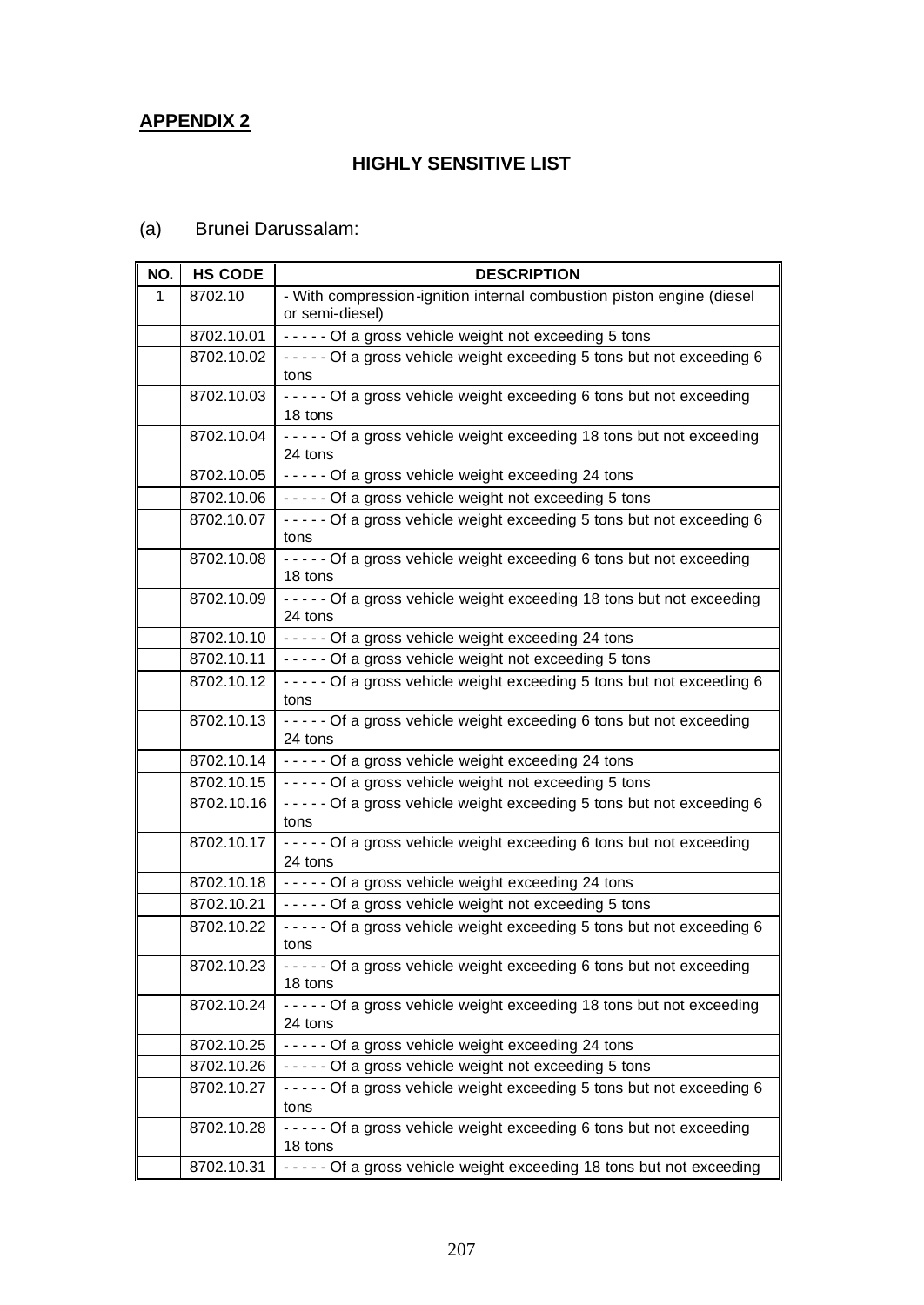| NO. | <b>HS CODE</b> | <b>DESCRIPTION</b>                                                                 |
|-----|----------------|------------------------------------------------------------------------------------|
|     |                | 24 tons                                                                            |
|     | 8702.10.32     | ----- Of a gross vehicle weight exceeding 24 tons                                  |
|     | 8702.10.33     | ----- Of a gross vehicle weight not exceeding 5 tons                               |
|     | 8702.10.34     | ----- Of a gross vehicle weight exceeding 5 tons but not exceeding 6<br>tons       |
|     | 8702.10.35     | - - - - - Of a gross vehicle weight exceeding 6 tons but not exceeding<br>24 tons  |
|     | 8702.10.36     | ----- Of a gross vehicle weight exceeding 24 tons                                  |
|     | 8702.10.37     | ----- Of a gross vehicle weight not exceeding 5 tons                               |
|     | 8702.10.38     | - - - - - Of a gross vehicle weight exceeding 5 tons but not exceeding 6<br>tons   |
|     | 8702.10.39     | ----- Of a gross vehicle weight exceeding 6 tons but not exceeding<br>24 tons      |
|     | 8702.10.40     | ----- Of a gross vehicle weight exceeding 24 tons                                  |
|     | 8702.10.41     | ----- Of a gross vehicle weight not exceeding 5 tons                               |
|     | 8702.10.42     | ----- Of a gross vehicle weight exceeding 5 tons but not exceeding 6<br>tons       |
|     | 8702.10.43     | ----- Of a gross vehicle weight exceeding 6 tons but not exceeding<br>18 tons      |
|     | 8702.10.44     | ----- Of a gross vehicle weight exceeding 18 tons but not exceeding<br>24 tons     |
|     | 8702.10.45     | ----- Of a gross vehicle weight exceeding 24 tons                                  |
|     | 8702.10.46     | ----- Of a gross vehicle weight not exceeding 5 tons                               |
|     | 8702.10.47     | - - - - - Of a gross vehicle weight exceeding 5 tons but not exceeding 6<br>tons   |
|     | 8702.10.48     | - - - - - Of a gross vehicle weight exceeding 6 tons but not exceeding<br>18 tons  |
|     | 8702.10.49     | ----- Of a gross vehicle weight exceeding 18 tons but not exceeding<br>24 tons     |
|     | 8702.10.50     | ----- Of a gross vehicle weight exceeding 24 tons                                  |
|     | 8702.10.51     | ----- Of a gross vehicle weight not exceeding 5 tons                               |
|     | 8702.10.52     | ----- Of a gross vehicle weight exceeding 5 tons but not exceeding 6<br>tons       |
|     | 8702.10.53     | ----- Of a gross vehicle weight exceeding 6 tons but not exceeding<br>18 tons      |
|     | 8702.10.54     | - - - - - Of a gross vehicle weight exceeding 18 tons but not exceeding<br>24 tons |
|     | 8702.10.55     | ----- Of a gross vehicle weight exceeding 24 tons                                  |
|     | 8702.10.56     | ----- Of a gross vehicle weight not exceeding 5 tons                               |
|     | 8702.10.57     | - - - - - Of a gross vehicle weight exceeding 5 tons but not exceeding 6<br>tons   |
|     | 8702.10.58     | ----- Of a gross vehicle weight exceeding 6 tons but not exceeding<br>18 tons      |
|     | 8702.10.59     | ----- Of a gross vehicle weight exceeding 18 tons but not exceeding<br>24 tons     |
|     | 8702.10.60     | ----- Of a gross vehicle weight exceeding 24 tons                                  |
|     | 8702.10.61     | ----- Of a gross vehicle weight not exceeding 5 tons                               |
|     | 8702.10.62     | - - - - - Of a gross vehicle weight exceeding 5 tons but not exceeding 6<br>tons   |
|     | 8702.10.63     | - - - - - Of a gross vehicle weight exceeding 6 tons but not exceeding<br>24 tons  |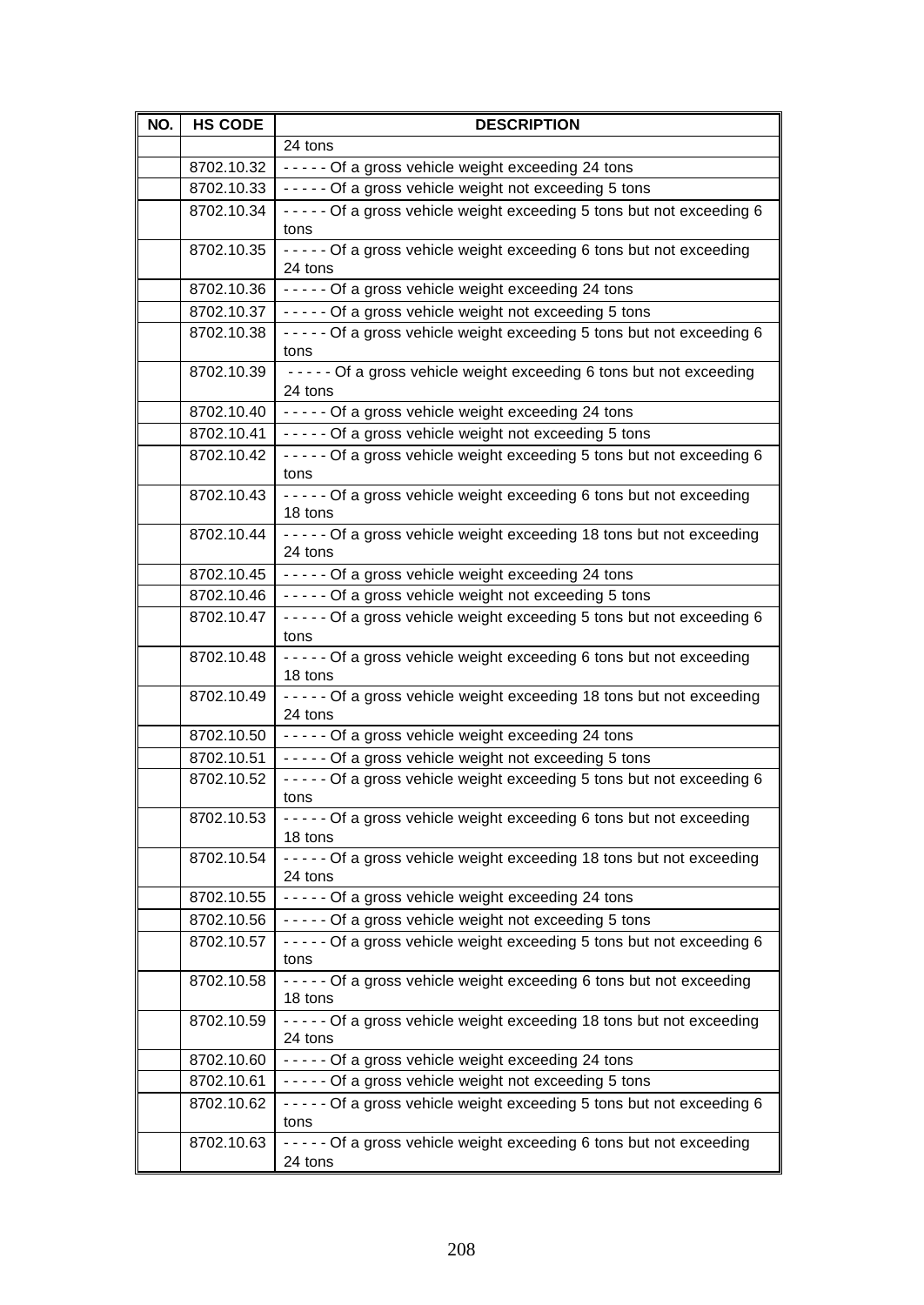| NO. | <b>HS CODE</b> | <b>DESCRIPTION</b>                                                                       |
|-----|----------------|------------------------------------------------------------------------------------------|
|     | 8702.10.64     | ----- Of a gross vehicle weight exceeding 24 tons                                        |
|     | 8702.10.65     | ----- Of a gross vehicle weight not exceeding 5 tons                                     |
|     | 8702.10.66     | - - - - - Of a gross vehicle weight exceeding 5 tons but not exceeding 6                 |
|     |                | tons                                                                                     |
|     | 8702.10.67     | ----- Of a gross vehicle weight exceeding 6 tons but not exceeding                       |
|     |                | 24 tons                                                                                  |
|     | 8702.10.68     | ----- Of a gross vehicle weight exceeding 24 tons                                        |
| 2   | 8702.90        | - Other                                                                                  |
|     | 8702.90.11     | $--CKD$                                                                                  |
|     | 8702.90.12     | $--$ - CBU/Other                                                                         |
|     | 8702.90.21     | $--$ CKD                                                                                 |
|     | 8702.90.22     | $--$ - CBU/Other                                                                         |
|     | 8702.90.31     | ---- CKD                                                                                 |
|     | 8702.90.32     | ---- CBU/Other                                                                           |
|     | 8702.90.41     | $--CKD$                                                                                  |
|     | 8702.90.42     | $--$ - CBU/Other                                                                         |
|     | 8702.90.51     | $--$ CKD                                                                                 |
|     | 8702.90.52     | $--$ CBU/Other                                                                           |
|     | 8702.90.61     | ---- CKD                                                                                 |
|     | 8702.90.62     | ---- CBU/Other                                                                           |
|     | 8702.90.91     | ---- CKD                                                                                 |
|     | 8702.90.92     | $--$ CBU/Other                                                                           |
| 3   | 8703.10        | - Vehicles specially designed for travelling on snow; golf cars and                      |
|     |                | similar vehicles                                                                         |
|     | 8703.10.11     | - - Golf cars and golf buggies                                                           |
|     | 8703.10.12     | - - Go-karts                                                                             |
|     | 8703.10.19     | - - Other                                                                                |
|     | 8703.10.91     | - - Golf cars and golf buggies                                                           |
|     | 8703.10.99     | - - Other                                                                                |
| 4   | 8703.21        | - - Of a cylinder capacity not exceeding 1,000 cc                                        |
|     | 8703.21.10     | --- Hearses                                                                              |
|     | 8703.21.20     | - - - Prison vans                                                                        |
|     | 8703.21.31     | - - - - CKD                                                                              |
|     | 8703.21.32     | $--$ CBU/Other                                                                           |
|     | 8703.21.41     | ---- Four wheel drive vehicles, CKD                                                      |
|     | 8703.21.42     | ---- Four wheel drive vehicles, CBU/Other                                                |
|     | 8703.21.43     | $--$ - Other, CKD                                                                        |
|     | 8703.21.44     | $--$ Other                                                                               |
|     | 8703.21.51     | ---- Four wheel drive vehicles, CKD                                                      |
|     | 8703.21.52     | ---- Four wheel drive vehicles, CBU/Other                                                |
|     | 8703.21.53     | - - - - Motor cars (including station wagons, sport cars and racing cars),<br><b>CKD</b> |
|     | 8703.21.54     | - - - - Motor cars (including station wagons, sport cars and racing cars),<br>CBU/Other  |
|     | 8703.21.55     | $--$ - Other, CKD                                                                        |
|     | 8703.21.56     | $--$ Other                                                                               |
| 5   | 8703.22        | - - Of a cylinder capacity exceeding 1,000cc but not exceeding 1,500cc                   |
|     | 8703.22.10     | --- Ambulance                                                                            |
|     | 8703.22.20     | --- Motor-homes                                                                          |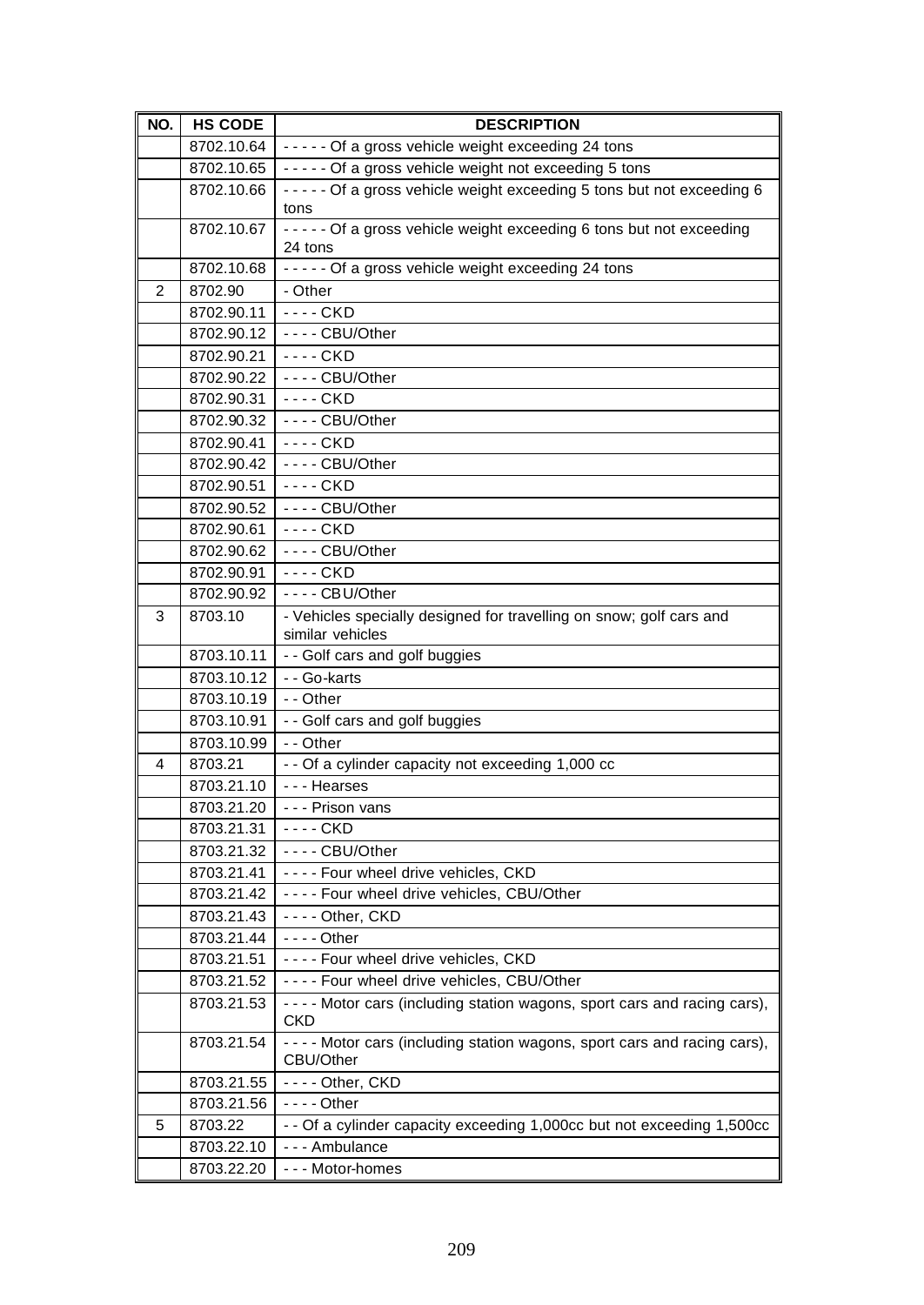| NO. | <b>HS CODE</b> | <b>DESCRIPTION</b>                                                                       |
|-----|----------------|------------------------------------------------------------------------------------------|
|     | 8703.22.30     | - - - Hearses                                                                            |
|     | 8703.22.40     | - - - Prison vans                                                                        |
|     | 8703.22.51     | - - - - CKD                                                                              |
|     | 8703.22.52     | $--$ CBU/Other                                                                           |
|     | 8703.22.61     | ---- Four wheel drive vehicles, CKD                                                      |
|     | 8703.22.62     | ---- Four wheel drive vehicles, CBU/Other                                                |
|     | 8703.22.63     | ---- Other, CKD                                                                          |
|     | 8703.22.64     | $--$ Other                                                                               |
|     | 8703.22.71     | ---- Four wheel drive vehicles, CKD                                                      |
|     | 8703.22.72     | ---- Four wheel drive vehicles, CBU/Other                                                |
|     | 8703.22.73     | - - - - Motor cars (including station wagons, sport cars and racing cars),<br><b>CKD</b> |
|     | 8703.22.74     | - - - - Motor cars (including station wagons, sport cars and racing cars),<br>CBU/Other  |
|     | 8703.22.75     | ---- Other, CKD                                                                          |
|     | 8703.22.76     | $--$ Other                                                                               |
| 6   | 8703.23        | - - Of a cylinder capacity exceeding 1,500cc but not exceeding 3,000cc                   |
|     | 8703.23.11     | - - - - Ambulance                                                                        |
|     | 8703.23.12     | ---- Motor-homes                                                                         |
|     | 8703.23.13     | ---- Hearses                                                                             |
|     | 8703.23.14     | - - - - Prison vans                                                                      |
|     | 8703.23.15     | - - - - - Of a cylinder capacity less than 2,000cc                                       |
|     | 8703.23.16     | - - - - - Of a cylinder capacity 2,000cc and above but less than 2,500cc                 |
|     | 8703.23.17     | ----- Of a cylinder capacity 2,500cc and above                                           |
|     | 8703.23.21     | ----- Of a cylinder capacity less than 1,800cc                                           |
|     | 8703.23.22     | ----- Of a cylinder capacity 1,800cc but less than 2,000cc                               |
|     | 8703.23.23     | ----- Of a cylinder capacity 2,000cc and above but less than 2,500cc                     |
|     | 8703.23.24     | - - - - - Of a cylinder capacity 2,500cc and above                                       |
|     | 8703.23.25     | ----- Of a cylinder capacity less than 1,800cc                                           |
|     | 8703.23.26     | ----- Of a cylinder capacity 1,800cc but less than 2,000cc                               |
|     | 8703.23.27     | - - - - - Of a cylinder capacity 2,000cc and above but less than 2,500cc                 |
|     | 8703.23.28     | - - - - - Of a cylinder capacity 2,500cc and above                                       |
|     | 8703.23.31     | ----- Of a cylinder capacity less than 1,800cc                                           |
|     | 8703.23.32     | ----- Of a cylinder capacity 1,800cc but less than 2,000cc                               |
|     | 8703.23.33     | - - - - - Of a cylinder capacity 2,000cc and above but less than 2,500cc                 |
|     | 8703.23.34     | ----- Of a cylinder capacity 2,500cc and above                                           |
|     | 8703.23.35     | ----- Of a cylinder capacity less than 1,800cc                                           |
|     | 8703.23.36     | $---$ Of a cylinder capacity 1,800cc but less than 2,000cc                               |
|     | 8703.23.37     | - - - - - Of a cylinder capacity 2,000cc and above but less than 2,500cc                 |
|     | 8703.23.38     | - - - - - Of a cylinder capacity 2,500cc and above                                       |
|     | 8703.23.41     | ----- Of a cylinder capacity less than 1,800cc                                           |
|     | 8703.23.42     | ----- Of a cylinder capacity 1,800cc but less than 2,000cc                               |
|     | 8703.23.43     | - - - - - Of a cylinder capacity 2,000cc and above but less than 2,500cc                 |
|     | 8703.23.44     | - - - - - Of a cylinder capacity 2,500cc and above                                       |
|     | 8703.23.45     | ----- Of a cylinder capacity less than 2,000cc                                           |
|     | 8703.23.46     | - - - - - Of a cylinder capacity 2,000cc and above but less than 2,500cc                 |
|     | 8703.23.47     | - - - - - Of a cylinder capacity 2,500cc and above                                       |
|     | 8703.23.51     | - - - - - Of a cylinder capacity less than 1,800cc                                       |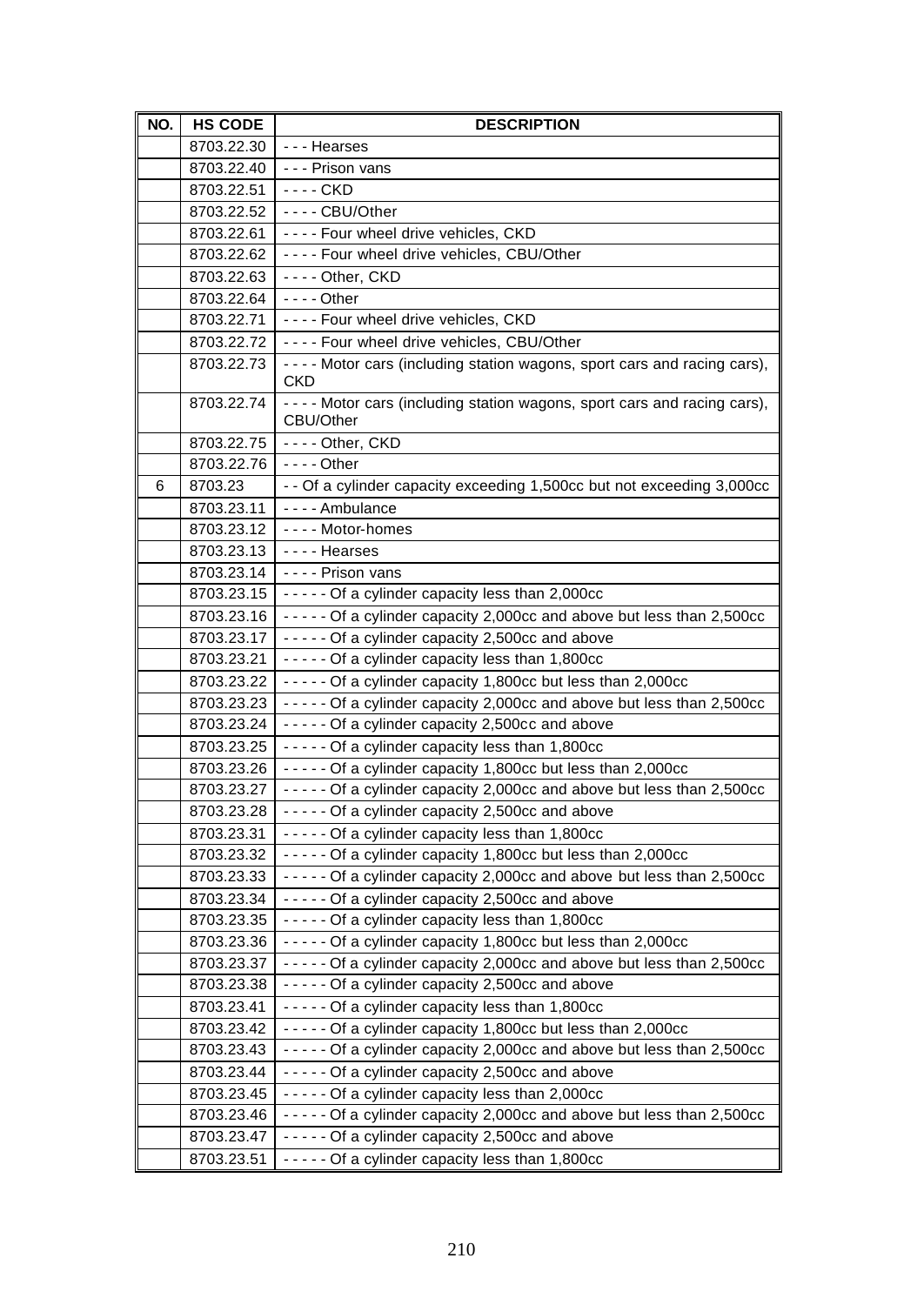| NO. | <b>HS CODE</b>           | <b>DESCRIPTION</b>                                                                 |
|-----|--------------------------|------------------------------------------------------------------------------------|
|     | 8703.23.52               | ----- Of a cylinder capacity 1,800cc and above but less than 2,000cc               |
|     | 8703.23.53               | ----- Of a cylinder capacity 2,000cc and above but less than 2,500cc               |
|     | 8703.23.54               | - - - - - Of a cylinder capacity 2,500cc and above                                 |
|     | 8703.23.55               | ----- Of a cylinder capacity less than 1,800cc                                     |
|     | 8703.23.56               | ----- Of a cylinder capacity 1,800cc but less than 2,000cc                         |
|     | 8703.23.57               | - - - - - Of a cylinder capacity 2,000cc and above but less than 2,500cc           |
|     | 8703.23.58               | ----- Of a cylinder capacity 2,500cc and above                                     |
|     | 8703.23.61               | ----- Of a cylinder capacity less than 1,800cc                                     |
|     | 8703.23.62               | ----- Of a cylinder capacity 1,800cc but less than 2,000cc                         |
|     | 8703.23.63               | - - - - - Of a cylinder capacity 2,000cc and above but less than 2,500cc           |
|     | 8703.23.64               | ----- Of a cylinder capacity 2,500cc and above                                     |
|     | 8703.23.65               | ----- Of a cylinder capacity less than 1,800cc                                     |
|     | 8703.23.66               | ----- Of a cylinder capacity 1,800cc but less than 2,000cc                         |
|     | 8703.23.67               | - - - - - Of a cylinder capacity 2,000cc and above but less than 2,500cc           |
|     | 8703.23.68               | - - - - - Of a cylinder capacity 2,500cc and above                                 |
|     | 8703.23.71               | ----- Of a cylinder capacity less than 1,800cc                                     |
|     | 8703.23.72               | $---$ Of a cylinder capacity 1,800cc but less than 2,000cc                         |
|     | 8703.23.73               | ----- Of a cylinder capacity 2,000cc and above but less than 2,500cc               |
|     | 8703.23.74               | - - - - - Of a cylinder capacity 2,500cc and above                                 |
| 7   | 8703.24                  | - - Of a cylinder capacity exceeding 3,000 cc                                      |
|     | 8703.24.11               | ---- Ambulance                                                                     |
|     | 8703.24.12               | ---- Motor-homes                                                                   |
|     | 8703.24.13               | ---- Hearses                                                                       |
|     | 8703.24.14               | ---- Prison vans                                                                   |
|     | 8703.24.21               | - - - - - CKD                                                                      |
|     | 8703.24.22               | - - - - - CBU/Other                                                                |
|     | 8703.24.31               | ----- Four wheel drive vehicles, CKD                                               |
|     | 8703.24.32               | ----- Four wheel drive vehicles, CBU/Other                                         |
|     | 8703.24.33               | - - - - - Other, CKD                                                               |
|     | 8703.24.34               | $--$ - - - Other                                                                   |
|     | 8703.24.41               | ----- Four wheel drive vehicles, CKD                                               |
|     | 8703.24.42               | ----- Four wheel drive vehicles, CBU/Other                                         |
|     | 8703.24.43               | ----- Motor cars (including station wagons, sport cars and racing                  |
|     |                          | cars), CKD                                                                         |
|     | 8703.24.44               | ----- Motor cars (including station wagons, sport cars and racing                  |
|     |                          | cars), CBU/Other                                                                   |
|     | 8703.24.45<br>8703.24.46 | - - - - - Other, CKD<br>$--$ - - - Other                                           |
|     |                          |                                                                                    |
|     | 8703.24.51               | - - - - Ambulance                                                                  |
|     | 8703.24.52<br>8703.24.53 | ---- Motor-homes                                                                   |
|     |                          | ---- Hearses                                                                       |
|     | 8703.24.54<br>8703.24.61 | - - - - Prison vans<br>- - - - - CKD                                               |
|     | 8703.24.62               |                                                                                    |
|     |                          | $----$ CBU/Other                                                                   |
|     | 8703.24.71<br>8703.24.72 | ----- Four wheel drive vehicles, CKD<br>----- Four wheel drive vehicles, CBU/Other |
|     | 8703.24.73               |                                                                                    |
|     |                          | - - - - - Other, CKD                                                               |
|     | 8703.24.74               | $--$ - - - Other                                                                   |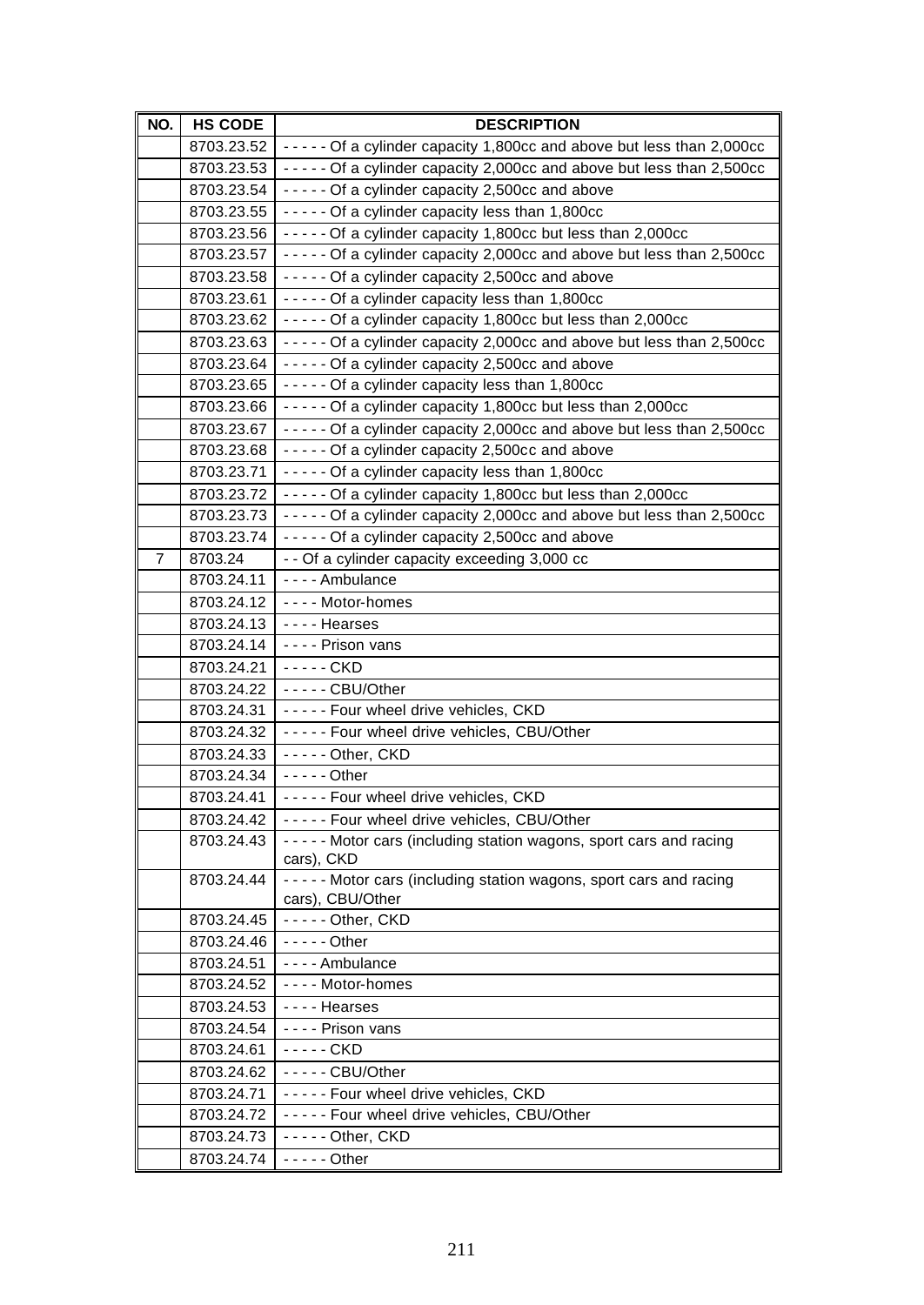| NO. | <b>HS CODE</b>                             | <b>DESCRIPTION</b>                                                                             |
|-----|--------------------------------------------|------------------------------------------------------------------------------------------------|
|     | 8703.24.81                                 | ----- Four wheel drive vehicles, CKD                                                           |
|     | 8703.24.82                                 | ----- Four wheel drive vehicles, CBU/Other                                                     |
|     | 8703.24.83                                 | ----- Motor cars (including station wagons, sport cars and racing<br>cars), CKD                |
|     | 8703.24.84                                 | - - - - - Motor cars (including station wagons, sport cars and racing<br>cars), CBU/Other      |
|     | 8703.24.85                                 | $----$ Other, CKD                                                                              |
|     | 8703.24.86                                 | $---$ Other                                                                                    |
| 8   | 8703.31                                    | - - Of a cylinder capacity not exceeding 1,500 cc                                              |
|     | 8703.31.10                                 | --- Ambulance                                                                                  |
|     | 8703.31.20                                 | --- Motor-homes                                                                                |
|     | 8703.31.30                                 | --- Hearses                                                                                    |
|     | 8703.31.40                                 | - - - Prison vans                                                                              |
|     | 8703.31.51                                 | - - - - CKD                                                                                    |
|     | 8703.31.52 $\vert \cdot \vert$ - - - - New |                                                                                                |
|     | 8703.31.53                                 | $--$ Used                                                                                      |
|     | 8703.31.61                                 | ---- Four wheel drive vehicles, CKD                                                            |
|     | 8703.31.62                                 | ---- Four wheel drive vehicles, CBU/Other                                                      |
|     | 8703.31.63                                 | ---- Other, CKD                                                                                |
|     | 8703.31.64                                 | $- - -$ Other                                                                                  |
|     | 8703.31.71                                 | ---- Four wheel drive vehicles, CKD                                                            |
|     | 8703.31.72                                 | ---- Four wheel drive vehicles, CBU/Other                                                      |
|     | 8703.31.73                                 | ----- Motor cars (including station wagons, sport cars and racing                              |
|     |                                            | cars), CKD                                                                                     |
|     | 8703.31.74                                 | - - - - - New motor cars (including station wagons, sport cars and racing<br>cars), CBU/Other  |
|     | 8703.31.75                                 | - - - - - Used motor cars (including station wagons, sport cars and<br>racing cars), CBU/Other |
|     | 8703.31.76                                 | $----$ Other, CKD                                                                              |
|     | 8703.31.77                                 | $---$ Other                                                                                    |
| 9   | 8703.32                                    | - - Of a cylinder capacity exceeding 1,500cc but not exceeding 2,500cc                         |
|     | 8703.32.11                                 | - - - - Ambulance                                                                              |
|     | 8703.32.12                                 | ---- Motor-homes                                                                               |
|     | 8703.32.13                                 | ---- Hearses                                                                                   |
|     | 8703.32.14                                 | - - - - Prison vans                                                                            |
|     | 8703.32.21                                 | ----- Of a cylinder capacity less than 2,000cc                                                 |
|     | 8703.32.22                                 | ----- Of a cylinder capacity 2,000cc and above                                                 |
|     | 8703.32.23                                 | - - - - - New                                                                                  |
|     | 8703.32.24                                 | ----- Used, of a cylinder capacity less than 1,800cc                                           |
|     | 8703.32.25                                 | - - - - - Used, of a cylinder capacity 1,800cc and above but less than                         |
|     |                                            | 2,000cc                                                                                        |
|     | 8703.32.26                                 | ----- Used, of a cylinder capacity 2,000cc and above                                           |
|     | 8703.32.31                                 | ------ Of a cylinder capacity less than 1,800cc                                                |
|     | 8703.32.32                                 | ------ Of a cylinder capacity 1,800cc and above but less than<br>2,000cc                       |
|     | 8703.32.33                                 | ------ Of a cylinder capacity 2,000cc and above                                                |
|     | 8703.32.34                                 | ------ Of a cylinder capacity less than 1,800cc                                                |
|     | 8703.32.35                                 | ------ Of a cylinder capacity 1,800cc and above but less than<br>2,000cc                       |
|     | 8703.32.36                                 | ------ Of a cylinder capacity 2,000cc and above                                                |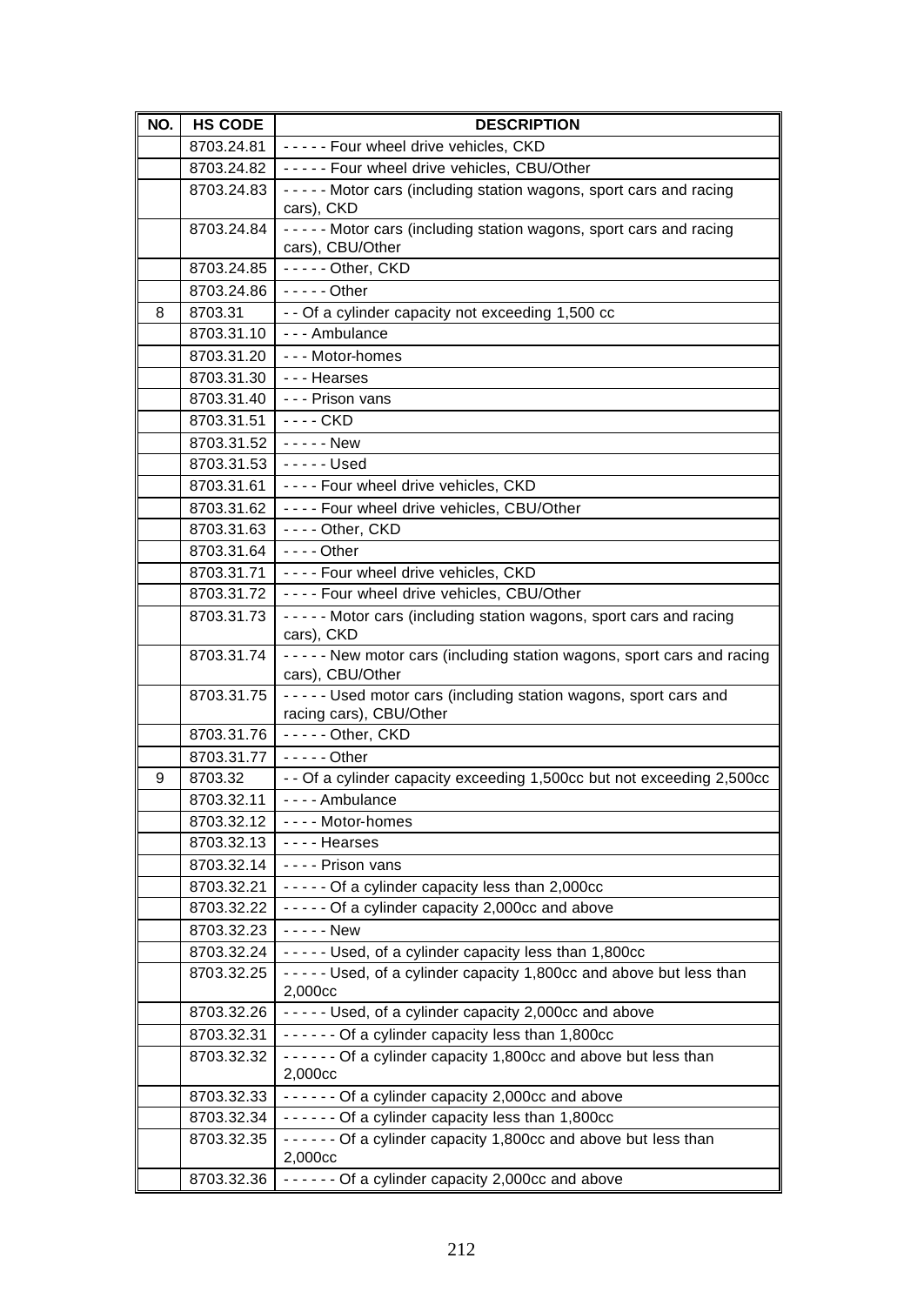| NO. | <b>HS CODE</b> | <b>DESCRIPTION</b>                                                         |
|-----|----------------|----------------------------------------------------------------------------|
|     | 8703.32.41     | ------ Of a cylinder capacity less than 1,800cc                            |
|     | 8703.32.42     | - - - - - - Of a cylinder capacity 1,800cc and above but less than         |
|     |                | 2,000cc                                                                    |
|     | 8703.32.43     | ------ Of a cylinder capacity 2,000cc and above                            |
|     | 8703.32.44     | ------ Of a cylinder capacity less than 1,800cc                            |
|     | 8703.32.45     | ------ Of a cylinder capacity 1,800cc and above but less than 2,000cc      |
|     | 8703.32.46     | ------ Of a cylinder capacity 2,000cc and above                            |
|     | 8703.32.51     | ------ Of a cylinder capacity less than 2,000cc                            |
|     | 8703.32.52     | ------ Of a cylinder capacity 2,000cc and above                            |
|     | 8703.32.53     | - - - - - - New                                                            |
|     | 8703.32.54     | ------ Used, of a cylinder capacity less than 1,800cc                      |
|     | 8703.32.55     | ------ Used, of a cylinder capacity 1,800cc and above but less than        |
|     |                | 2,000cc                                                                    |
|     | 8703.32.56     | ------ Used, of a cylinder capacity 2,000cc and above                      |
|     | 8703.32.61     | ------ Of a cylinder capacity less than 1,800cc                            |
|     | 8703.32.62     | - - - - - - Of a cylinder capacity 1,800cc and above but less than 2,000cc |
|     | 8703.32.63     | ------ Of a cylinder capacity 2,000cc and above                            |
|     | 8703.32.64     | ------ Of a cylinder capacity less than 1,800cc                            |
|     | 8703.32.65     | - - - - - - Of a cylinder capacity 1,800cc and above but less than 2,000cc |
|     | 8703.32.66     | ------ Of a cylinder capacity 2,000cc and above                            |
|     | 8703.32.71     | ------ Of a cylinder capacity less than 1,800cc                            |
|     | 8703.32.72     | - - - - - - Of a cylinder capacity 1,800cc and above but less than 2,000cc |
|     | 8703.32.73     | ------ Of a cylinder capacity 2,000cc and above                            |
|     | 8703.32.74     | ------ Of a cylinder capacity less than 1,800cc                            |
|     | 8703.32.75     | - - - - - - Of a cylinder capacity 1,800cc and above but less than 2,000cc |
|     | 8703.32.76     | ------ Of a cylinder capacity 2,000cc and above                            |
| 10  | 8703.33        | - - Of a cylinder capacity exceeding 2,500cc                               |
|     | 8703.33.11     | - - - - Ambulance                                                          |
|     | 8703.33.12     | ---- Motor-homes                                                           |
|     | 8703.33.13     | ---- Hearses                                                               |
|     | 8703.33.14     | - - - - Prison vans                                                        |
|     | 8703.33.21     | - - - - - CKD                                                              |
|     | 8703.33.22     | ----- CBU/Other, new                                                       |
|     | 8703.33.23     | ----- CBU/Other, used                                                      |
|     | 8703.33.24     | ----- Four wheel drive vehicles, CKD                                       |
|     | 8703.33.25     | ----- Four wheel drive vehicles, CBU/Other                                 |
|     | 8703.33.26     | ----- Other, CKD                                                           |
|     | 8703.33.27     | $---$ Other                                                                |
|     | 8703.33.28     | ----- Four wheel drive vehicles, CKD                                       |
|     | 8703.33.29     | ----- Four wheel drive vehicles, CBU/Other                                 |
|     | 8703.33.30     | - - - - - Motor cars (including station wagons, sport cars and racing      |
|     |                | cars), CKD                                                                 |
|     | 8703.33.31     | - - - - - New motor cars (including station wagons, sport cars and racing  |
|     |                | cars), CBU/Other                                                           |
|     | 8703.33.32     | - - - - - Used motor cars (including station wagons, sport cars and        |
|     | 8703.33.33     | racing cars), CBU/Other<br>----- Other, CKD                                |
|     | 8703.33.34     | $-- -$ - Other                                                             |
|     |                |                                                                            |
|     | 8703.33.41     | - - - - Ambulance                                                          |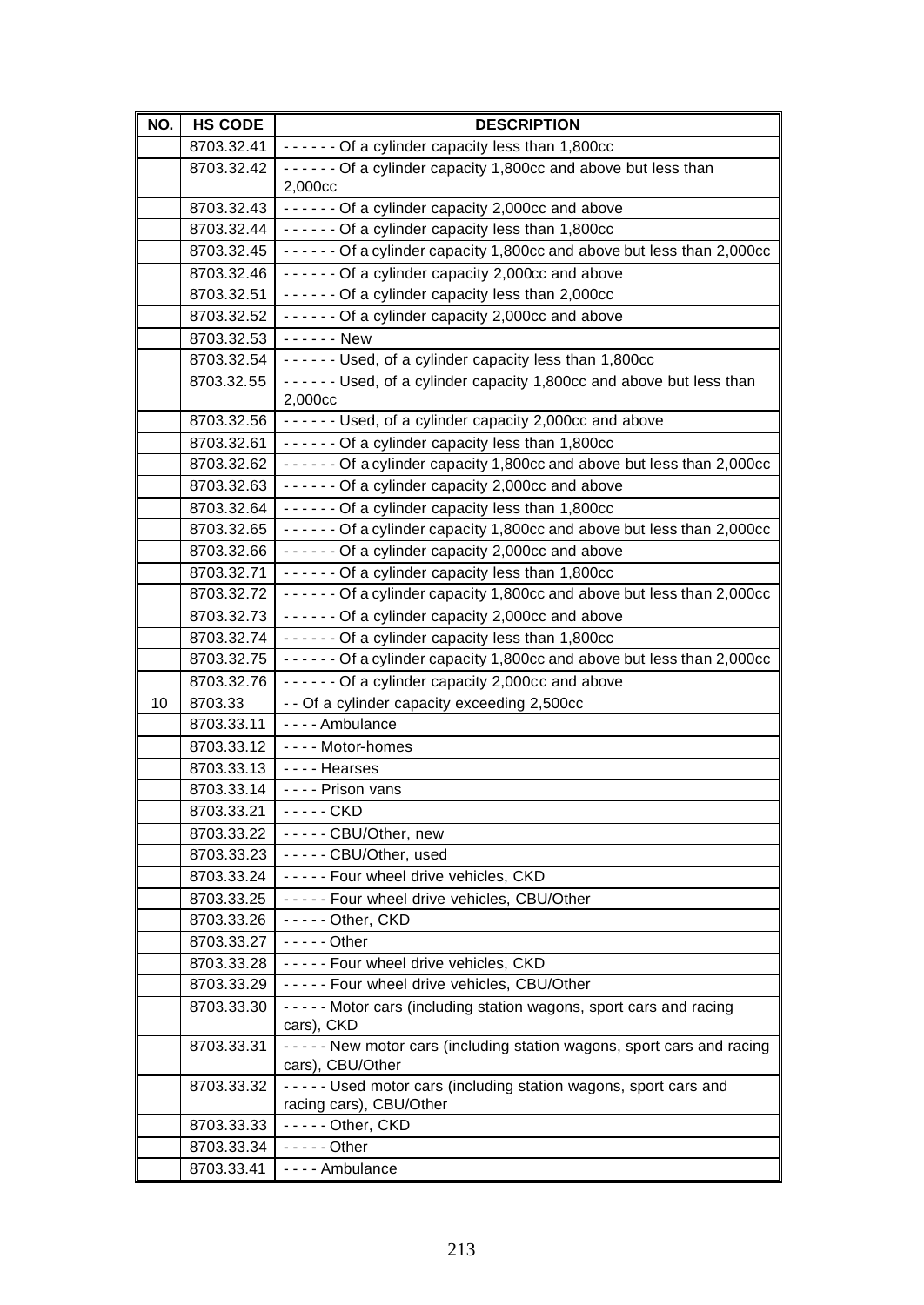| NO. | <b>HS CODE</b> | <b>DESCRIPTION</b>                                                                             |
|-----|----------------|------------------------------------------------------------------------------------------------|
|     | 8703.33.42     | ---- Motor-homes                                                                               |
|     | 8703.33.43     | ---- Hearses                                                                                   |
|     | 8703.33.44     | ---- Prison vans                                                                               |
|     | 8703.33.51     | - - - - - CKD                                                                                  |
|     | 8703.33.52     | ----- CBU/Other, new                                                                           |
|     | 8703.33.53     | ----- CBU/Other, used                                                                          |
|     | 8703.33.54     | ----- Four wheel drive vehicles, CKD                                                           |
|     | 8703.33.55     | ----- Four wheel drive vehicles, CBU/Other                                                     |
|     | 8703.33.56     | - - - - - Other, CKD                                                                           |
|     | 8703.33.57     | $---$ Other                                                                                    |
|     | 8703.33.58     | ----- Four wheel drive vehicles, CKD                                                           |
|     | 8703.33.59     | ----- Four wheel drive vehicles, CBU/Other                                                     |
|     | 8703.33.61     | ----- Motor cars (including station wagons, sport cars and racing<br>cars), CKD                |
|     | 8703.33.62     | - - - - - New motor cars (including station wagons, sport cars and racing<br>cars), CBU/Other  |
|     | 8703.33.63     | - - - - - Used motor cars (including station wagons, sport cars and<br>racing cars), CBU/Other |
|     | 8703.33.64     | ----- Other, CKD                                                                               |
|     | 8703.33.65     | $-- -$ Other                                                                                   |
|     | 8703.33.71     | - - - - Ambulance                                                                              |
|     | 8703.33.72     | ---- Motor-homes                                                                               |
|     | 8703.33.73     | ---- Hearses                                                                                   |
|     | 8703.33.74     | - - - - Prison vans                                                                            |
|     | 8703.33.81     | - - - - - CKD                                                                                  |
|     | 8703.33.82     | ----- CBU/Other, new                                                                           |
|     | 8703.33.83     | ----- CBU/Other, used                                                                          |
|     | 8703.33.84     | ----- Four wheel drive vehicles, CKD                                                           |
|     | 8703.33.85     | ----- Four wheel drive vehicles, CBU/Other                                                     |
|     | 8703.33.86     | - - - - - Other, CKD                                                                           |
|     | 8703.33.87     | $--$ - $-$ Other                                                                               |
|     | 8703.33.88     | ---- Four wheel drive vehicles, CKD                                                            |
|     | 8703.33.89     | ----- Four wheel drive vehicles, CBU/Other                                                     |
|     | 8703.33.91     | ----- Motor cars (including station wagons, sport cars and racing<br>cars), CKD                |
|     | 8703.33.92     | - - - - - New motor cars (including station wagons, sport cars and racing<br>cars), CBU/Other  |
|     | 8703.33.93     | Used motor cars (including station wagons, sport cars and<br>racing cars), CBU/Other           |
|     | 8703.33.94     | $--$ - Other, CKD                                                                              |
|     | 8703.33.99     | $---$ Other                                                                                    |
| 11  | 8703.90        | - Other                                                                                        |
|     | 8703.90.11     | -- Ambulance                                                                                   |
|     | 8703.90.12     | - - Motor-homes                                                                                |
|     | 8703.90.13     | - - Hearses                                                                                    |
|     | 8703.90.14     | - - Prison vans                                                                                |
|     | 8703.90.21     | --- Electric powered                                                                           |
|     | 8703.90.22     | ----- Of a cylinder capacity less than 2,000cc                                                 |
|     | 8703.90.23     | - - - - - Of a cylinder capacity 2,000cc and above but less than 2,500cc                       |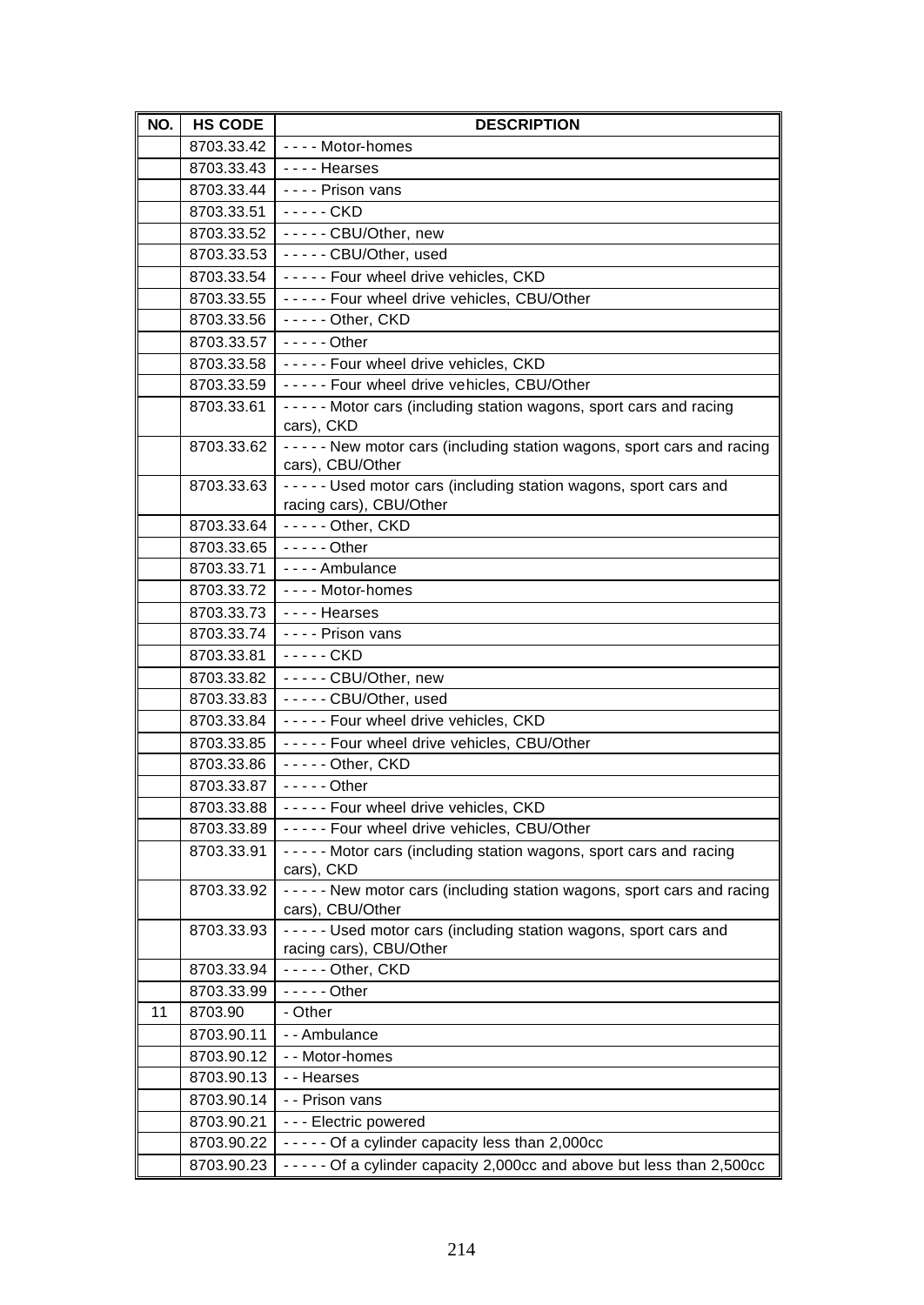| NO. | <b>HS CODE</b> | <b>DESCRIPTION</b>                                                            |
|-----|----------------|-------------------------------------------------------------------------------|
|     | 8703.90.24     | - - - - - Of a cylinder capacity 2,500cc and above but less than 3,000cc      |
|     | 8703.90.25     | - - - - - Of a cylinder capacity 3,000cc and above                            |
|     | 8703.90.26     | ------ Of a cylinder capacity less than 1,800cc                               |
|     | 8703.90.27     | - - - - - - Of a cylinder capacity 1,800cc and above but less than 2,000cc    |
|     | 8703.90.28     | - - - - - Of a cylinder capacity 2,000cc and above but less than 2,500cc      |
|     | 8703.90.31     | - - - - - Of a cylinder capacity 2,500cc and above but less than 3,000cc      |
|     | 8703.90.32     | - - - - - Of a cylinder capacity 3,000cc and above                            |
|     | 8703.90.33     | ------ Of a cylinder capacity less than 1,800cc                               |
|     | 8703.90.34     | - - - - - - Of a cylinder capacity 1,800cc and above but less than 2,000cc    |
|     | 8703.90.35     | - - - - - Of a cylinder capacity 2,000cc and above but less than 2,500cc      |
|     | 8703.90.36     | ----- Of a cylinder capacity 2,500cc and above                                |
|     | 8703.90.37     | ------ Of a cylinder capacity less than 1,800cc                               |
|     | 8703.90.38     | ------ Of a cylinder capacity 1,800cc and above but less than 2,000cc         |
|     | 8703.90.41     | - - - - - Of a cylinder capacity 2,000cc and above but less than 2,500cc      |
|     | 8703.90.42     | - - - - - Of a cylinder capacity 2,500cc and above but less than 3,000cc      |
|     | 8703.90.43     | - - - - - Of a cylinder capacity 3,000cc and above                            |
|     | 8703.90.44     | ------ Of a cylinder capacity less than 1,800cc                               |
|     | 8703.90.45     | ------ Of a cylinder capacity 1,800cc and above but less than                 |
|     |                | 2,000cc                                                                       |
|     | 8703.90.46     | - - - - - Of a cylinder capacity 2,000cc and above but less than 2,500cc      |
|     | 8703.90.47     | - - - - - Of a cylinder capacity 2,500cc and above                            |
|     | 8703.90.48     | ------ Of a cylinder capacity less than 1,800cc                               |
|     | 8703.90.51     | - - - - - - Of a cylinder capacity 1,800cc and above but less than 2,000cc    |
|     | 8703.90.52     | - - - - - Of a cylinder capacity 2,000cc and above but less than 2,500cc      |
|     | 8703.90.53     | - - - - - Of a cylinder capacity 2,500cc and above but less than 3,000cc      |
|     | 8703.90.54     | - - - - - Of a cylinder capacity 3,000cc and above                            |
|     | 8703.90.61     | - - - - Electric powered                                                      |
|     | 8703.90.62     | ------ Of a cylinder capacity less than 2,000cc                               |
|     | 8703.90.63     | - - - - - - Of a cylinder capacity 2,000cc and above but less than 2,500cc    |
|     | 8703.90.64     | - - - - - - Of a cylinder capacity 2,500cc and above but less than 3,000cc    |
|     | 8703.90.65     | ------ Of a cylinder capacity 3,000cc and above                               |
|     | 8703.90.66     | ------- Of a cylinder capacity less than 1,800cc                              |
|     | 8703.90.67     | Of a cylinder capacity 1,800cc and above but less than<br>2,000cc             |
|     | 8703.90.68     | ------ Of a cylinder capacity 2,000cc and above but less than                 |
|     | 8703.90.71     | 2,500cc<br>- - - - - - Of a cylinder capacity 2,500cc and above but less than |
|     |                | 3,000cc                                                                       |
|     | 8703.90.72     | ------ Of a cylinder capacity 3,000cc and above                               |
|     | 8703.90.73     | ---- Of a cylinder capacity less than 1,800cc                                 |
|     | 8703.90.74     | - - - - Of a cylinder capacity 1,800cc and above but less than 2,000cc        |
|     | 8703.90.75     | - - - - Of a cylinder capacity 2,000cc and above but less than 2,500cc        |
|     | 8703.90.76     | - - - - Of a cylinder capacity 2,500cc and above                              |
|     | 8703.90.77     | ------- Of a cylinder capacity less than 1,800cc                              |
|     | 8703.90.78     | ------- Of a cylinder capacity 1,800cc and above but less than                |
|     |                | 2,000cc                                                                       |
|     | 8703.90.81     | - - - - - - Of a cylinder capacity 2,000cc and above but less than<br>2,500cc |
|     | 8703.90.82     | - - - - - - Of a cylinder capacity 2,500cc and above but less than            |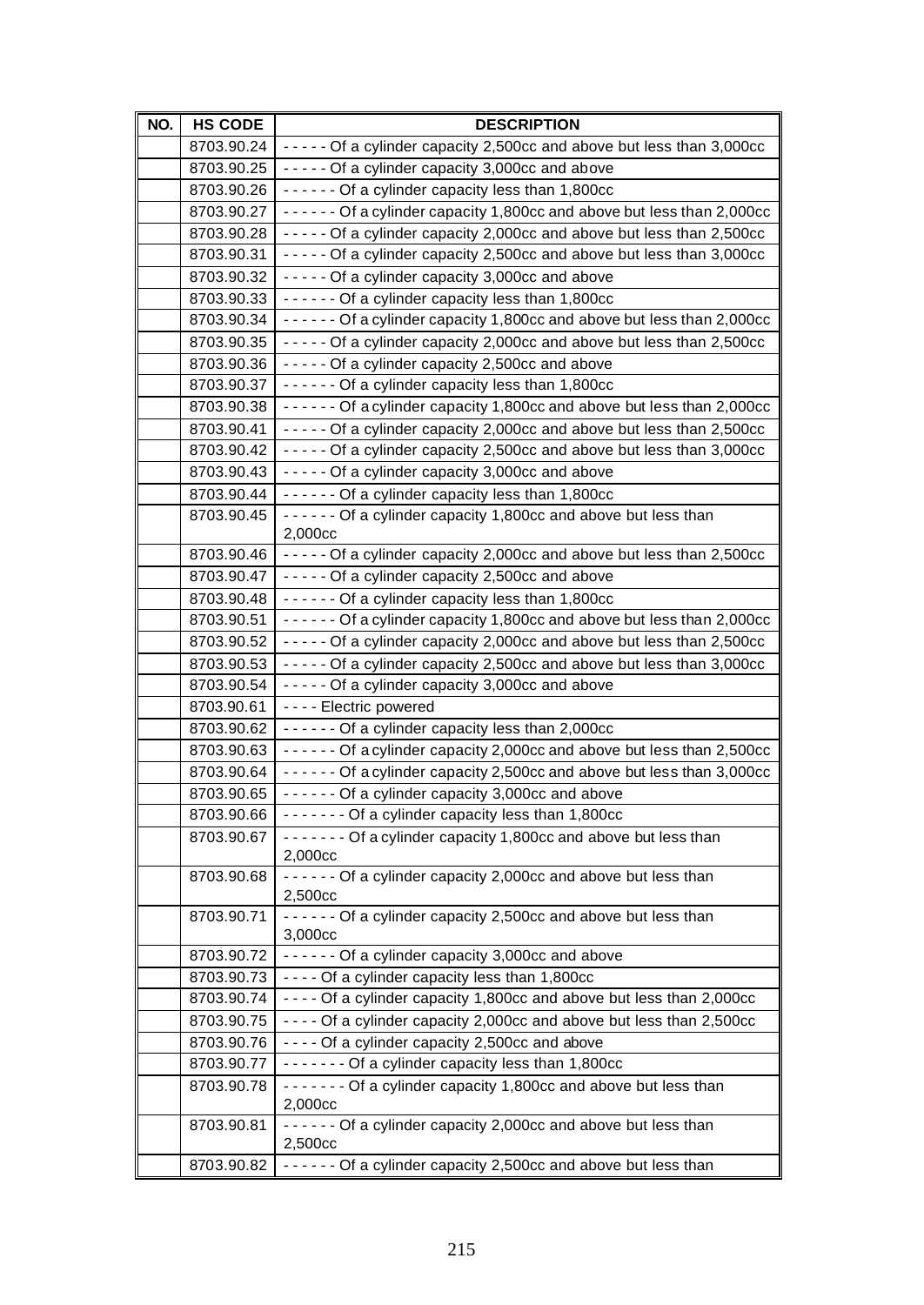| NO. | <b>HS CODE</b>           | <b>DESCRIPTION</b>                                                                         |
|-----|--------------------------|--------------------------------------------------------------------------------------------|
|     |                          | 3,000cc                                                                                    |
|     | 8703.90.83               | ------ Of a cylinder capacity 3,000cc and above                                            |
|     | 8703.90.84               | ---- Of a cylinder capacity less than 1,800cc                                              |
|     | 8703.90.85               | - - - - Of a cylinder capacity 1,800cc and above but less than 2,000cc                     |
|     | 8703.90.86               | - - - - Of a cylinder capacity 2,000cc and above but less than 2,500cc                     |
|     | 8703.90.87               | - - - - Of a cylinder capacity 2,500cc and above                                           |
|     | 8703.90.88               | ------- Of a cylinder capacity less than 1,800cc                                           |
|     | 8703.90.91               | ------ Of a cylinder capacity 1,800cc and above but less than<br>2,000cc                   |
|     | 8703.90.92               | ------ Of a cylinder capacity 2,000cc and above but less than<br>2,500cc                   |
|     | 8703.90.93               | ------ Of a cylinder capacity 2,500cc and above but less than<br>3,000cc                   |
|     | 8703.90.94               | ------ Of a cylinder capacity 3,000cc and above                                            |
| 12  | 8704.10                  | - Dumpers designed for off-highway use                                                     |
|     | 8704.10.11               | $- - g.v.w.$ exceeding 24t                                                                 |
|     | 8704.10.12               | - - - g.v.w. not exceeding 24t                                                             |
|     | 8704.10.21               | - - - g.v.w. exceeding 24t                                                                 |
|     | 8704.10.22               | --- g.v.w. not exceeding 24t                                                               |
| 13  | 8704.21                  | - - Gross vehicle weight not exceeding 5t                                                  |
|     | 8704.21.11               | ---- Refrigerated vans                                                                     |
|     | 8704.21.12               | ---- Refuse collection vehicles having refuse compressing device                           |
|     | 8704.21.13               | ---- Tanker vehicles                                                                       |
|     | 8704.21.14               | - - - - Designed for the transport of concrete or cement in bulk                           |
|     | 8704.21.15               | ---- Other vans, pick-up trucks and similar vehicles                                       |
|     | 8704.21.16               | - - - - Ordinary lorries (trucks)                                                          |
|     | 8704.21.19               | - - - - Other                                                                              |
|     | 8704.21.21               | - - - - Refrigerated vans                                                                  |
|     | 8704.21.22               | - - - - Refuse collection vehicles having refuse compressing device                        |
|     | 8704.21.23               | - - - - Tanker vehicles                                                                    |
|     | 8704.21.24               | - - - - Designed for the transport of concrete or cement in bulk                           |
|     | 8704.21.25               | - - - - Other vans, pick-up trucks and similar vehicles                                    |
|     | 8704.21.26               | - - - - Ordinary lorries (trucks)                                                          |
|     | 8704.21.29               | $--$ Other                                                                                 |
| 14  | 8704.22                  | - - g.v.w exceeding 5t but not exceeding 20t                                               |
|     | 8704.22.11               | - - - - - Refrigerated vans                                                                |
|     | 8704.22.12               | ----- Refuse collection vehicles having refuse compressing device                          |
|     | 8704.22.13               | - - - - - Tanker vehicles                                                                  |
|     | 8704.22.14               | ----- Designed for the transport of concrete or cement in bulk                             |
|     | 8704.22.15               | ----- Other vans, pick-up trucks and similar vehicles                                      |
|     | 8704.22.16               | - - - - - Ordinary lorries (trucks)<br>$--$ - - - Other                                    |
|     | 8704.22.19               |                                                                                            |
|     | 8704.22.21<br>8704.22.22 | - - - - - Refrigerated vans                                                                |
|     | 8704.22.23               | ----- Refuse collection vehicles having refuse compressing device<br>----- Tanker vehicles |
|     | 8704.22.24               | ----- Designed for the transport of concrete or cement in bulk                             |
|     | 8704.22.25               | ----- Other vans, pick-up trucks and similar vehicles                                      |
|     | 8704.22.26               | ----- Ordinary lorries (trucks)                                                            |
|     | 8704.22.29               | $--$ - - - Other                                                                           |
|     |                          |                                                                                            |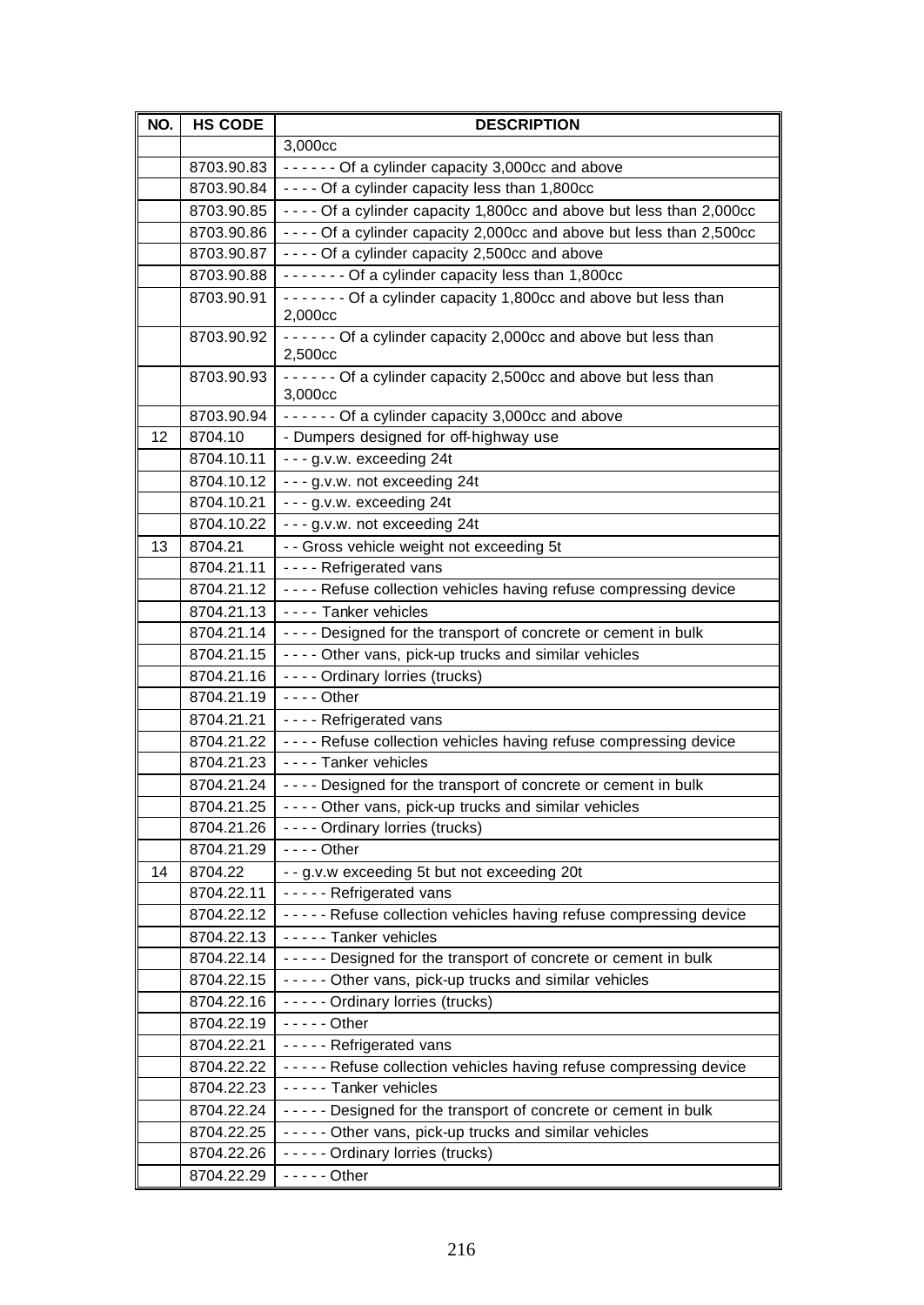| NO. | <b>HS CODE</b>           | <b>DESCRIPTION</b>                                                                                                      |
|-----|--------------------------|-------------------------------------------------------------------------------------------------------------------------|
|     | 8704.22.31               | - - - - - Refrigerated vans                                                                                             |
|     | 8704.22.32               | ----- Refuse collection vehicles having refuse compressing device                                                       |
|     | 8704.22.33               | - - - - - Tanker vehicles                                                                                               |
|     | 8704.22.34               | ----- Designed for the transport of concrete or cement in bulk                                                          |
|     | 8704.22.35               | ----- Other vans, pick-up trucks and similar vehicles                                                                   |
|     | 8704.22.36               | - - - - - Ordinary lorries (trucks)                                                                                     |
|     | 8704.22.39               | $---$ Other                                                                                                             |
|     | 8704.22.41               | - - - - - Refrigerated vans                                                                                             |
|     | 8704.22.42               | ----- Refuse collection vehicles having refuse compressing device                                                       |
|     | 8704.22.43               | - - - - - Tanker vehicles                                                                                               |
|     | 8704.22.44               | ----- Designed for the transport of concrete or cement in bulk                                                          |
|     | 8704.22.45               | - - - - - Other vans, pick-up trucks and similar vehicles                                                               |
|     | 8704.22.46               | ----- Ordinary lorries (trucks)                                                                                         |
|     | 8704.22.49               | $--$ - - Other                                                                                                          |
|     | 8704.22.51               | - - - - - Refrigerated vans                                                                                             |
|     | 8704.22.52               | ----- Refuse collection vehicles having refuse compressing device                                                       |
|     | 8704.22.53               | - - - - - Tanker vehicles                                                                                               |
|     | 8704.22.54               | ----- Designed for the transport of concrete or cement in bulk                                                          |
|     | 8704.22.55               | ----- Other vans, pick-up trucks and similar vehicles                                                                   |
|     | 8704.22.56               | - - - - - Ordinary lorries (trucks)                                                                                     |
|     | 8704.22.59               | - - - - - Other                                                                                                         |
|     | 8704.22.61               | ----- Refrigerated vans                                                                                                 |
|     | 8704.22.62               | ----- Refuse collection vehicles having refuse compressing device                                                       |
|     | 8704.22.63               | - - - - - Tanker vehicles                                                                                               |
|     | 8704.22.64               | ----- Designed for the transport of concrete or cement in bulk                                                          |
|     | 8704.22.65               | ----- Other vans, pick-up trucks and similar vehicles                                                                   |
|     | 8704.22.66               | - - - - - Ordinary lorries (trucks)                                                                                     |
|     | 8704.22.69               | $---$ Other                                                                                                             |
| 15  | 8704.23                  | - - g.v.w exceeding 20t                                                                                                 |
|     | 8704.23.11               | - - - - - Refrigerated vans                                                                                             |
|     | 8704.23.12               | - - - - - Refuse collection vehicles having refuse compressing device                                                   |
|     | 8704.23.13<br>8704.23.14 | ----- Tanker vehicles                                                                                                   |
|     | 8704.23.15               | ----- Designed for the transport of concrete or cement in bulk<br>----- Other vans, pick-up trucks and similar vehicles |
|     | 8704.23.16               | ----- Ordinary lorries (trucks)                                                                                         |
|     | 8704.23.19               | $-- -$ Other                                                                                                            |
|     | 8704.23.21               | - - - - - Refrigerated vans                                                                                             |
|     | 8704.23.22               | ----- Refuse collection vehicles having refuse compressing device                                                       |
|     | 8704.23.23               | - - - - - Tanker vehicles                                                                                               |
|     | 8704.23.24               | ----- Designed for the transport of concrete or cement in bulk                                                          |
|     | 8704.23.25               | ----- Other vans, pick-up trucks and similar vehicles                                                                   |
|     | 8704.23.26               | - - - - - Ordinary lorries (trucks)                                                                                     |
|     | 8704.23.29               | $---$ Other                                                                                                             |
|     | 8704.23.31               | - - - - - Refrigerated vans                                                                                             |
|     | 8704.23.32               | ----- Refuse collection vehicles having refuse compressing device                                                       |
|     | 8704.23.33               | - - - - - Tanker vehicles                                                                                               |
|     | 8704.23.34               | ----- Designed for the transport of concrete or cement in bulk                                                          |
|     | 8704.23.35               | ----- Other vans, pick-up trucks and similar vehicles                                                                   |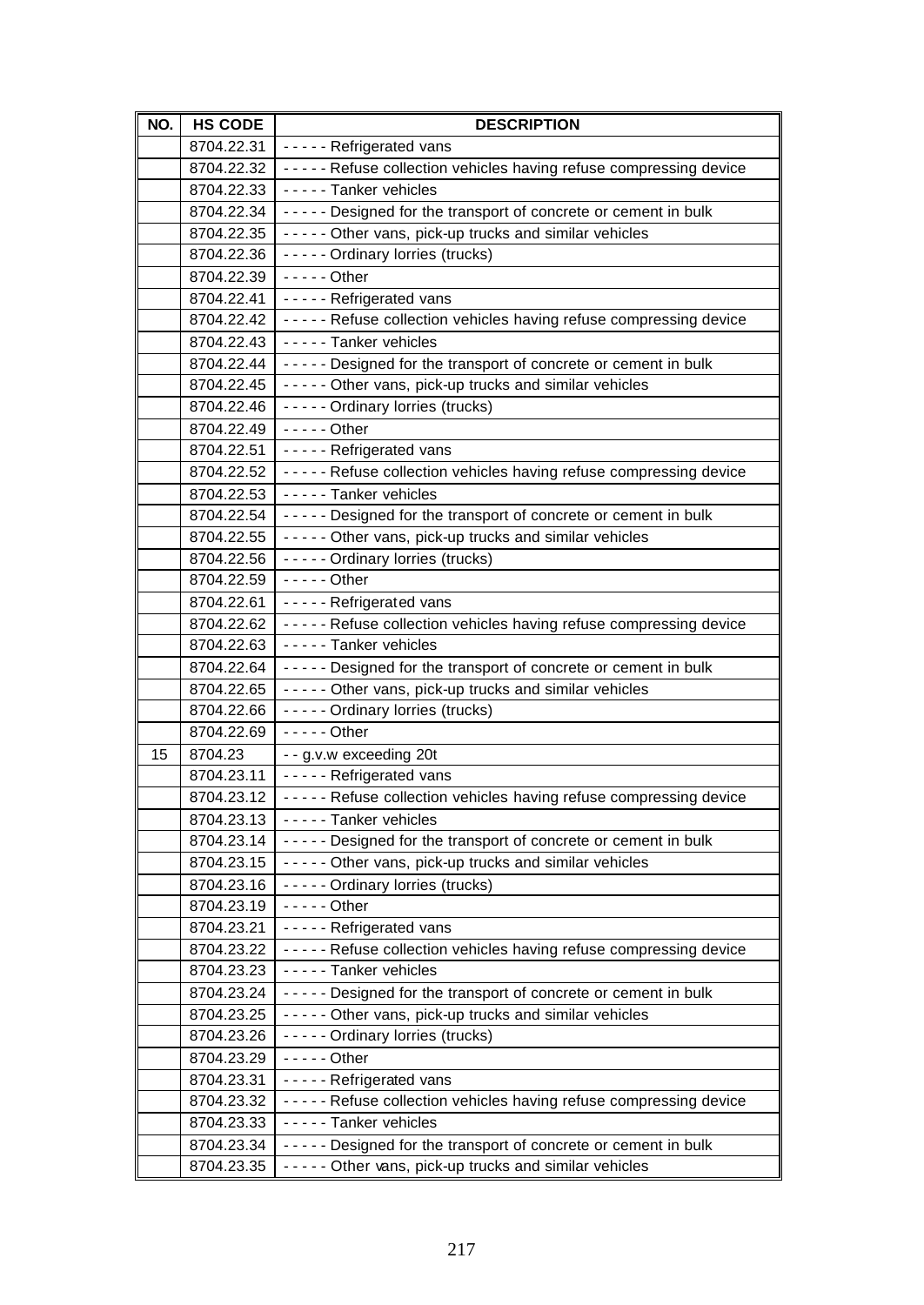| NO. | <b>HS CODE</b>           | <b>DESCRIPTION</b>                                                                                                            |
|-----|--------------------------|-------------------------------------------------------------------------------------------------------------------------------|
|     | 8704.23.36               | - - - - - Ordinary lorries (trucks)                                                                                           |
|     | 8704.23.39               | $---$ Other                                                                                                                   |
|     | 8704.23.41               | - - - - - Refrigerated vans                                                                                                   |
|     | 8704.23.42               | ----- Refuse collection vehicles having refuse compressing device                                                             |
|     | 8704.23.43               | - - - - - Tanker vehicles                                                                                                     |
|     | 8704.23.44               | ----- Designed for the transport of concrete or cement in bulk                                                                |
|     | 8704.23.45               | ----- Other vans, pick-up trucks and similar vehicles                                                                         |
|     | 8704.23.46               | ----- Ordinary lorries (trucks)                                                                                               |
|     | 8704.23.49               | $--$ - - - Other                                                                                                              |
| 16  | 8704.31                  | - - g.w.w not exceeding 5t                                                                                                    |
|     | 8704.31.11               | ---- Refrigerated vans                                                                                                        |
|     | 8704.31.12               | ---- Refuse collection vehicles having refuse compressing device                                                              |
|     | 8704.31.13               | - - - - Tanker vehicles                                                                                                       |
|     | 8704.31.14               | ---- Designed for the transport of concrete or cement in bulk                                                                 |
|     | 8704.31.15               | ---- Other vans, pick-up trucks and similar vehicles                                                                          |
|     | 8704.31.16               | - - - - Ordinary lorries (trucks)                                                                                             |
|     | 8704.31.17               | - - - - Three-wheeled light trucks of a cylinder capacity not exceeding<br>356 cc and a payload capacity not exceeding 350 kg |
|     | 8704.31.19               | $--$ Other                                                                                                                    |
|     | 8704.31.21               | ---- Refrigerated vans                                                                                                        |
|     | 8704.31.22               | ---- Refuse collection vehicles having refuse compressing device                                                              |
|     | 8704.31.23               | ---- Tanker vehicles                                                                                                          |
|     | 8704.31.24               | - - - - Designed for the transport of concrete or cement in bulk                                                              |
|     | 8704.31.25               | - - - - Other vans, pick-up trucks and similar vehicles                                                                       |
|     | 8704.31.26               | - - - - Ordinary lorries (trucks)                                                                                             |
|     | 8704.31.27               | - - - - Three-wheeled light trucks of a cylinder capacity not exceeding                                                       |
|     |                          | 356 cc and a payload capacity not exceeding 350 kg                                                                            |
|     | 8704.31.29               | $--$ Other                                                                                                                    |
| 17  | 8704.32                  | - - g.v.w. exceeding 5t                                                                                                       |
|     | 8704.32.11               | - - - - - Refrigerated vans                                                                                                   |
|     | 8704.32.12               | ----- Refuse collection vehicles having refuse compressing device                                                             |
|     | 8704.32.13               | - - - - - Tanker vehicles                                                                                                     |
|     | 8704.32.14               | ----- Designed for the transport of concrete or cement in bulk                                                                |
|     | 8704.32.15               | ----- Other vans, pick-up trucks and similar vehicles                                                                         |
|     | 8704.32.16<br>8704.32.17 | - - - - - Ordinary lorries (trucks)<br>$-- -$ Other                                                                           |
|     | 8704.32.18               | ----- Refrigerated vans                                                                                                       |
|     | 8704.32.21               | ----- Refuse collection vehicles having refuse compressing device                                                             |
|     | 8704.32.22               | - - - - - Tanker vehicles                                                                                                     |
|     | 8704.32.23               | ----- Designed for the transport of concrete or cement in bulk                                                                |
|     | 8704.32.24               | ----- Other vans, pick-up trucks and similar vehicles                                                                         |
|     | 8704.32.25               | ----- Ordinary lorries (trucks)                                                                                               |
|     | 8704.32.26               | $--$ - $-$ Other                                                                                                              |
|     | 8704.32.27               | ----- Refrigerated vans                                                                                                       |
|     | 8704.32.28               | ----- Refuse collection vehicles having refuse compressing device                                                             |
|     | 8704.32.31               | ----- Tanker vehicles                                                                                                         |
|     | 8704.32.32               | ----- Designed for the transport of concrete or cement in bulk                                                                |
|     | 8704.32.33               | ----- Other vans, pick-up trucks and similar vehicles                                                                         |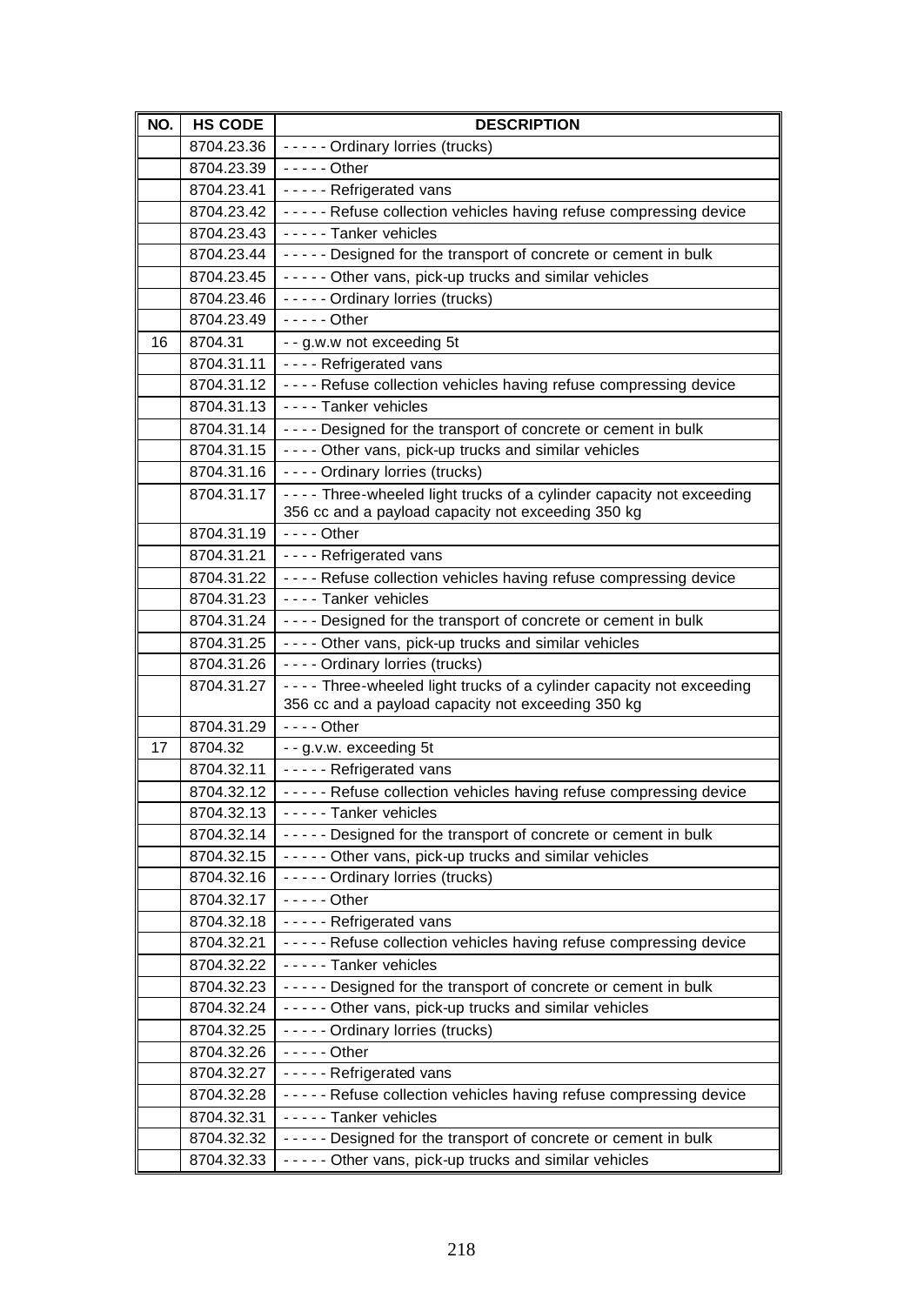| NO. | <b>HS CODE</b>           | <b>DESCRIPTION</b>                                                                         |
|-----|--------------------------|--------------------------------------------------------------------------------------------|
|     | 8704.32.34               | - - - - - Ordinary lorries (trucks)                                                        |
|     | 8704.32.35               | $---$ Other                                                                                |
|     | 8704.32.36               | ----- Refrigerated vans                                                                    |
|     | 8704.32.37               | ----- Refuse collection vehicles having refuse compressing device                          |
|     | 8704.32.38               | - - - - - Tanker vehicles                                                                  |
|     | 8704.32.41               | ----- Designed for the transport of concrete or cement in bulk                             |
|     | 8704.32.42               | ----- Other vans, pick-up trucks and similar vehicles                                      |
|     | 8704.32.43               | - - - - - Ordinary lorries (trucks)                                                        |
|     | 8704.32.44               | $- - - -$ Other                                                                            |
|     | 8704.32.45               | - - - - - Refrigerated vans                                                                |
|     | 8704.32.46               | ----- Refuse collection vehicles having refuse compressing device                          |
|     | 8704.32.47               | ----- Tanker vehicles                                                                      |
|     | 8704.32.48               | ----- Designed for the transport of concrete or cement in bulk                             |
|     | 8704.32.51               | ----- Other vans, pick-up trucks and similar vehicles                                      |
|     | 8704.32.52               | - - - - - Ordinary lorries (trucks)                                                        |
|     | 8704.32.53               | $---$ Other                                                                                |
|     | 8704.32.54               | - - - - - Refrigerated vans                                                                |
|     | 8704.32.55               | ----- Refuse collection vehicles having refuse compressing device                          |
|     | 8704.32.56               | - - - - - Tanker vehicles                                                                  |
|     | 8704.32.57               | ----- Designed for the transport of concrete or cement in bulk                             |
|     | 8704.32.58               | ----- Other vans, pick-up trucks and similar vehicles                                      |
|     | 8704.32.61               | - - - - - Ordinary lorries (trucks)                                                        |
|     | 8704.32.62               | $--$ - - Other                                                                             |
|     | 8704.32.63               | - - - - - Refrigerated vans                                                                |
|     | 8704.32.64               | ----- Refuse collection vehicles having refuse compressing device                          |
|     | 8704.32.65               | ----- Tanker vehicles                                                                      |
|     | 8704.32.66               | ----- Designed for the transport of concrete or cement in bulk                             |
|     | 8704.32.67               | ----- Other vans, pick-up trucks and similar vehicles:                                     |
|     | 8704.32.68               | - - - - - Ordinary lorries (trucks)                                                        |
|     | 8704.32.69               | $---$ Other                                                                                |
|     | 8704.32.71               | - - - - - Refrigerated vans                                                                |
|     | 8704.32.72               | ----- Refuse collection vehicles having refuse compressing device                          |
|     | 8704.32.73               | - - - - - Tanker vehicles                                                                  |
|     | 8704.32.74               | ----- Designed for the transport of concrete or cement in bulk                             |
|     | 8704.32.75               | ----- Other vans, pick-up trucks and similar vehicles                                      |
|     | 8704.32.76               | - - - - - Ordinary lorries (trucks)                                                        |
|     | 8704.32.77               | $---$ Other                                                                                |
|     | 8704.32.78               | - - - - - Refrigerated vans                                                                |
|     | 8704.32.81               | ----- Refuse collection vehicles having refuse compressing device<br>----- Tanker vehicles |
|     | 8704.32.82               |                                                                                            |
|     | 8704.32.83               | ----- Designed for the transport of concrete or cement in bulk                             |
|     | 8704.32.84<br>8704.32.85 | ----- Other vans, pick-up trucks and similar vehicles<br>----- Ordinary lorries (trucks)   |
|     | 8704.32.86               | $--$ - - - Other                                                                           |
|     | 8704.32.87               | - - - - - Refrigerated vans                                                                |
|     | 8704.32.88               | ----- Refuse collection vehicles having refuse compressing device                          |
|     | 8704.32.91               | - - - - - Tanker vehicles                                                                  |
|     | 8704.32.92               | ----- Designed for the transport of concrete or cement in bulk                             |
|     |                          |                                                                                            |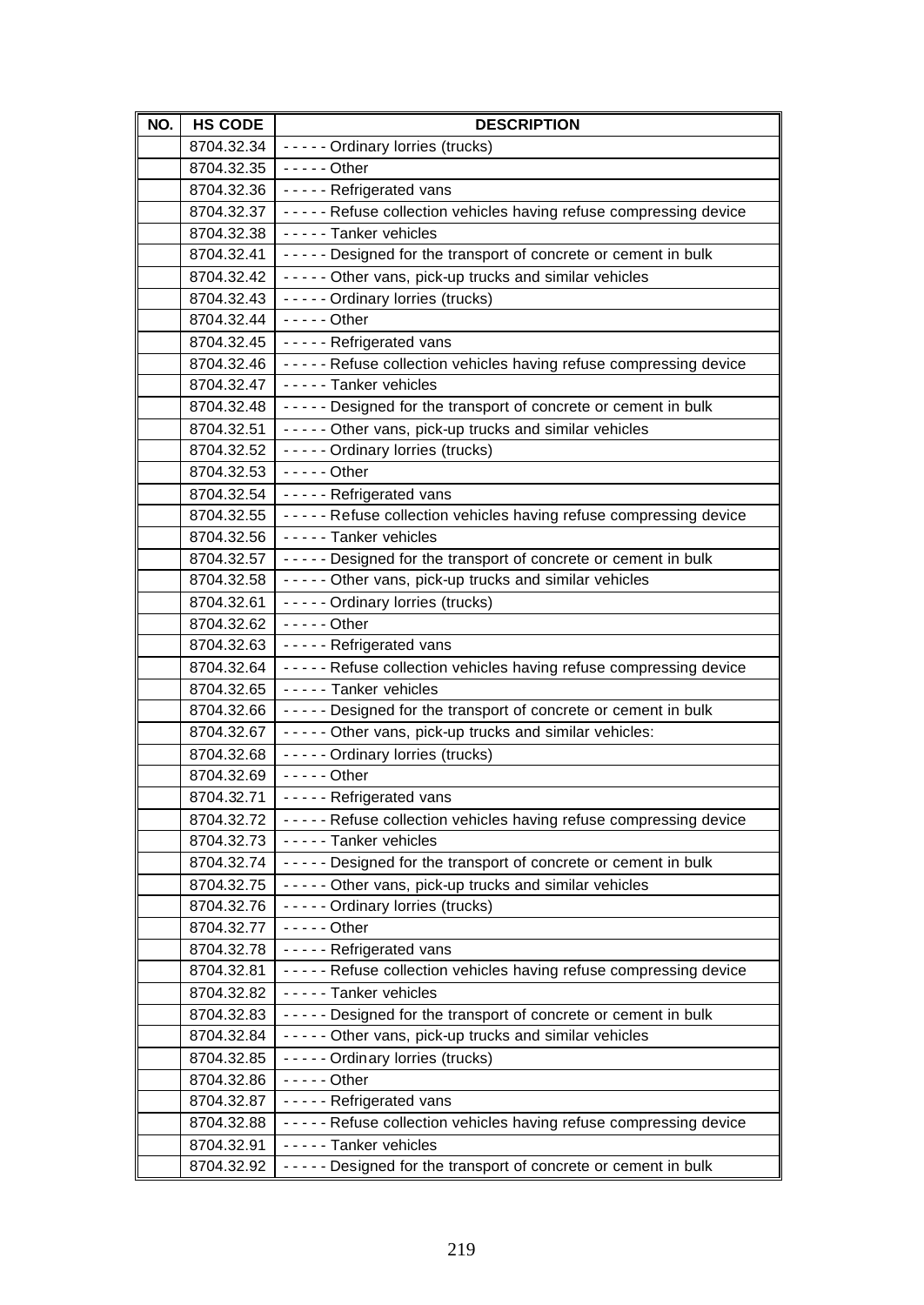| NO. | <b>HS CODE</b> | <b>DESCRIPTION</b>                                                   |
|-----|----------------|----------------------------------------------------------------------|
|     | 8704.32.93     | ----- Other vans, pick-up trucks and similar vehicles                |
|     | 8704.32.94     | ----- Ordinary lorries (trucks)                                      |
|     | 8704.32.95     | $---$ Other                                                          |
| 18  | 8704.90        | - Other                                                              |
|     | 8704.90.11     | ---- Vans, pick-up trucks and similar vehicles                       |
|     | 8704.90.12     | - - - - Ordinary lorries (trucks)                                    |
|     | 8704.90.19     | $--$ Other                                                           |
|     | 8704.90.21     | - - - - Vans, pick-up trucks and similar vehicles                    |
|     | 8704.90.22     | - - - - Ordinary lorries (trucks)                                    |
|     | 8704.90.29     | $--$ Other                                                           |
|     | 8704.90.31     | ---- Vans, pick-up trucks and similar vehicles                       |
|     | 8704.90.32     | - - - - Ordinary lorries (trucks)                                    |
|     | 8704.90.39     | $--$ Other                                                           |
|     | 8704.90.41     | ---- Vans, pick-up trucks and similar vehicles                       |
|     | 8704.90.42     | - - - - Ordinary lorries (trucks)                                    |
|     | 8704.90.49     | $--$ Other                                                           |
|     | 8704.90.51     | ---- Vans, pick-up trucks and similar vehicles                       |
|     | 8704.90.52     | - - - - Ordinary lorries (trucks)                                    |
|     | 8704.90.59     | $--$ Other                                                           |
|     | 8704.90.61     | ---- Vans, pick-up trucks and similar vehicles                       |
|     | 8704.90.62     | - - - - Ordinary lorries (trucks)                                    |
|     | 8704.90.69     | $--$ Other                                                           |
| 19  | 8705.10.00     | - Crane lorries                                                      |
| 20  | 8705.20.00     | - Mobile drilling derricks                                           |
| 21  | 870530000      | - Fire fighting vehicles                                             |
| 22  | 8705.40.00     | - Concrete-mixer lorries                                             |
| 23  | 8711.10        | - With reciprocating internal combustion piston engine of a cylinder |
|     | 8711.10.10     | capacity not exceeding 50cc<br>- - Mopeds                            |
|     | 8711.10.21     | --- Motor scooters                                                   |
|     | 8711.10.22     | - - - Other motor cycles, with or without side-cars                  |
|     | 8711.10.29     | $- -$ Other                                                          |
|     | 8711.10.31     | --- Motor scooters                                                   |
|     | 8711.10.32     | - - - Other motor cycles, with or without side-cars                  |
|     | 8711.10.39     | $- -$ Other                                                          |
| 24  | 8711.20        | - With reciprocating internal combustion piston engine of a cylinder |
|     |                | capacity exceeding 50cc but not exceeding 250cc                      |
|     | 8711.20.10     | - - Mopeds                                                           |
|     | 8711.20.20     | - - Sports bike motorcross                                           |
|     | 8711.20.31     | - - - Motor scooters                                                 |
|     | 8711.20.32     | - - - Other motor cycles, with or without side-cars                  |
|     | 8711.20.33     | $- -$ Other                                                          |
|     | 8711.20.34     | --- Motor scooters                                                   |
|     | 8711.20.35     | - - - Other motor cycles, with or without side-cars                  |
|     | 8711.20.36     | $- -$ Other                                                          |
|     | 8711.20.37     | --- Motor scooters                                                   |
|     | 8711.20.38     | - - - Other motor cycles, with or without side-cars                  |
|     | 8711.20.39     | --- Other                                                            |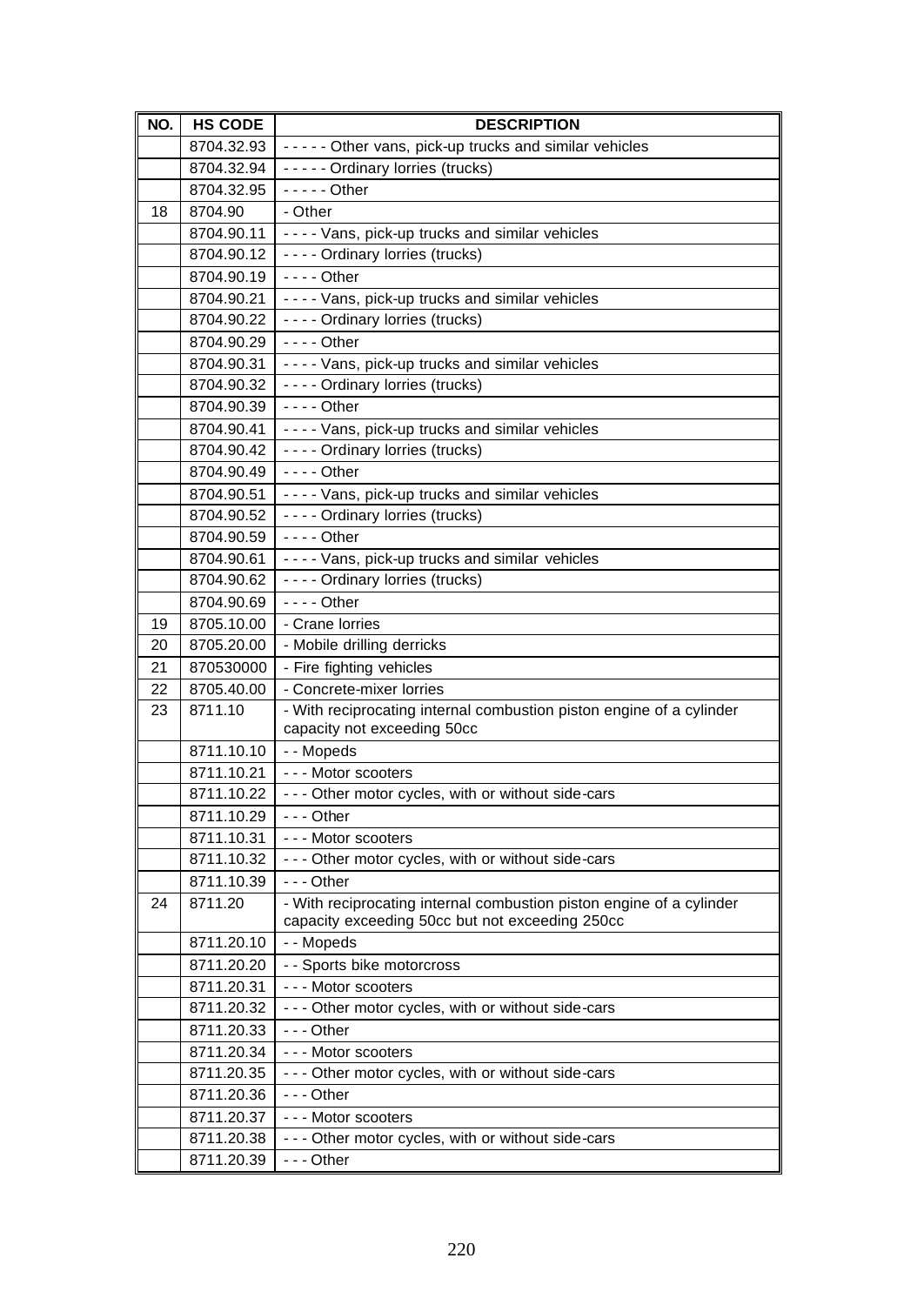| NO. | <b>HS CODE</b> | <b>DESCRIPTION</b>                                                                                                       |
|-----|----------------|--------------------------------------------------------------------------------------------------------------------------|
|     | 8711.20.41     | --- Motor scooters                                                                                                       |
|     | 8711.20.42     | - - - Other motor cycles, with or without side-cars                                                                      |
|     | 8711.20.43     | $- -$ - Other                                                                                                            |
|     | 8711.20.44     | - - - Motor scooters                                                                                                     |
|     | 8711.20.45     | - - - Other motor cycles, with or without side-cars                                                                      |
|     | 8711.20.46     | $- -$ Other                                                                                                              |
|     | 8711.20.47     | --- Motor scooters                                                                                                       |
|     | 8711.20.48     | - - - Other motor cycles, with or without side-cars                                                                      |
|     | 8711.20.49     | $- -$ - Other                                                                                                            |
|     | 8711.20.51     | --- Motor scooters                                                                                                       |
|     | 8711.20.52     | - - - Other motor cycles, with or without side-cars                                                                      |
|     | 8711.20.53     | $- -$ Other                                                                                                              |
|     | 8711.20.54     | - - - Motor scooters                                                                                                     |
|     | 8711.20.55     | - - - Other motor cycles, with or without side-cars                                                                      |
|     | 8711.20.56     | $- -$ Other                                                                                                              |
| 25  | 8711.30        | - With reciprocating internal combustion piston engine of a cylinder                                                     |
|     |                | capacity exceeding 250cc but not exceeding 500cc                                                                         |
|     | 8711.30.10     | - - Sport bike motorcross                                                                                                |
|     | 8711.30.20     | - - Other, CKD                                                                                                           |
|     | 8711.30.30     | - - Other, CBU/Other                                                                                                     |
| 26  | 8711.40        | - With reciprocating internal combustion piston engine of a cylinder<br>capacity exceeding 500cc but not exceeding 800cc |
|     | 8711.40.10     | - - Sport bike motorcross                                                                                                |
|     | 8711.40.20     | - - Other, CKD                                                                                                           |
|     | 8711.40.30     | - - Other, CBU/Other                                                                                                     |
| 27  | 8711.50        | - With reciprocating internal combustion piston engine of a cylinder<br>capacity exceeding 800cc                         |
|     | 8711.50.10     | - - Sport bike motorcross                                                                                                |
|     | 8711.50.20     | - - Other, CKD                                                                                                           |
|     | 8711.50.30     | - - Other, CBU/Other                                                                                                     |
| 28  | 8711.90        | - Other                                                                                                                  |
|     | 8711.90.10     | - - Mopeds                                                                                                               |
|     | 8711.90.20     | - - Motor scooters fitted with an auxiliary motor                                                                        |
|     | 8711.90.30     | - - Other cycles fitted with an auxiliary motor with or without side-cars                                                |
|     | 8711.90.40     | - - Side cars                                                                                                            |
|     | 8711.90.91     | - - - - not exceeding 200cc                                                                                              |
|     | 8711.90.92     | ---- exceeding 200cc but not exceeding 500cc                                                                             |
|     | 8711.90.93     | ---- exceeding 500cc but not exceeding 800cc                                                                             |
|     | 8711.90.94     | ---- exceeding 800cc                                                                                                     |
|     | 8711.90.95     | - - - - not exceeding 200cc                                                                                              |
|     | 8711.90.96     | ---- exceeding 200cc but not exceeding 500cc                                                                             |
|     | 8711.90.97     | ---- exceeding 500cc but not exceeding 800cc                                                                             |
|     | 8711.90.98     | ---- exceeding 800cc                                                                                                     |
| 29  | 8712.00        | Bicycles and other cycles (including delivery tricycles), not motorised.                                                 |
|     | 8712.00.10     | - Racing bicycles                                                                                                        |
|     | 8712.00.20     | - Other bicycles (including children's bicycles in the normal form of<br>adult bicycles)                                 |
|     | 8712.00.30     | - Bicycles designed to be ridden by children but not in the normal form<br>of adult bicycles                             |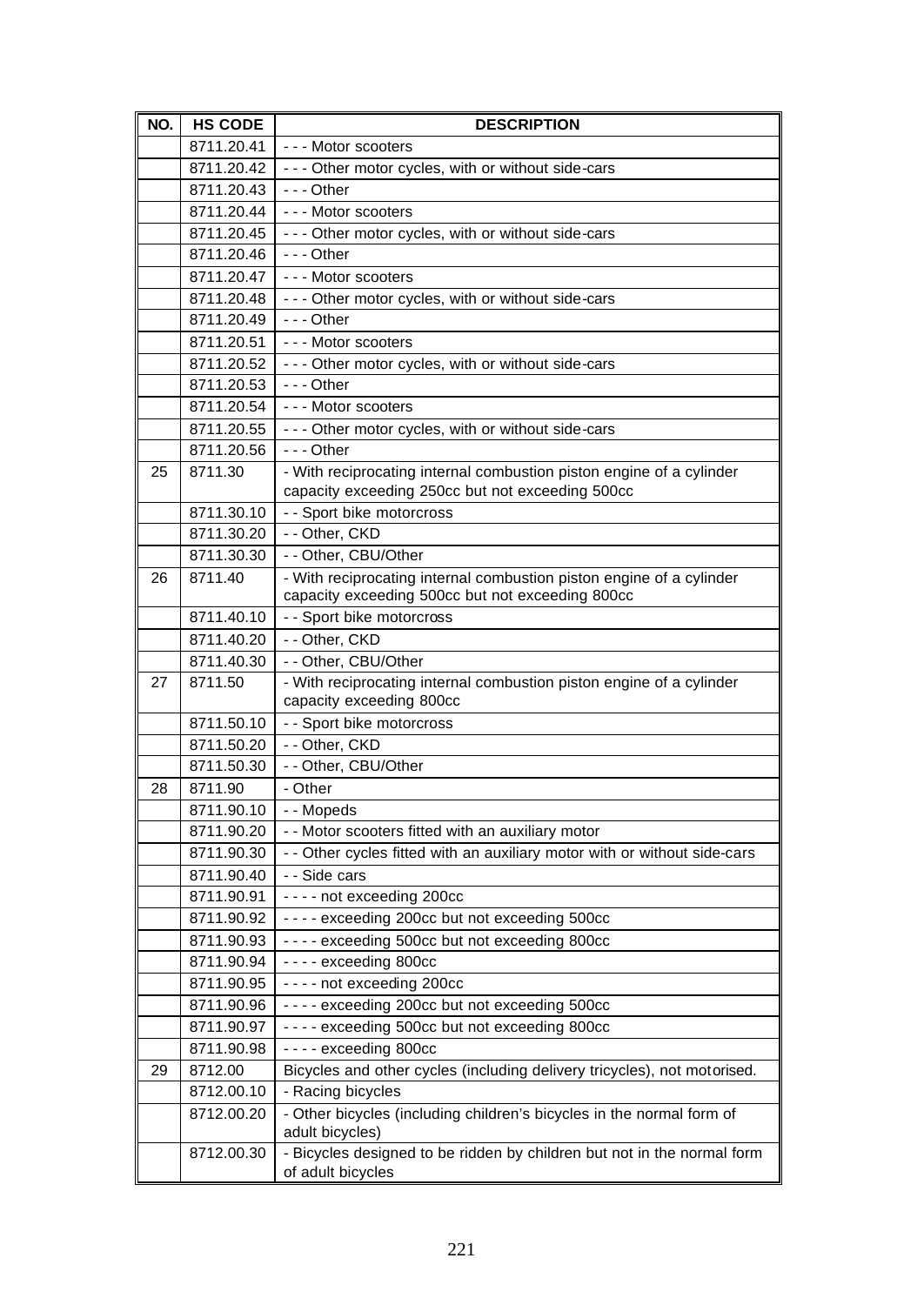| NO. | <b>HS CODE</b> | <b>DESCRIPTION</b>                                                           |
|-----|----------------|------------------------------------------------------------------------------|
|     | 8712.00.90     | - Other                                                                      |
| 30  | 8716.10.00     | - Trailers and semi-trailers of the caravan type, for housing or camping     |
| 31  | 871620000      | - Self-loading or self-unloading trailers and semi-trailers for agricultural |
|     |                | purposes                                                                     |
| 32  | 8716.31.00     | - - Tanker trailers and tanker semi-trailers                                 |
| 33  | 8716.39        | - - Other                                                                    |
|     | 8716.39.10     | --- Refrigerated trailers                                                    |
|     | 8716.39.20     | --- Other of a weight exceeding 200 t                                        |
|     | 8716.39.30     | - - - Other agricultural trailers                                            |
|     | 8716.39.90     | $- -$ - Other                                                                |
| 34  | 8716.40        | - Other trailers and semi-trailers                                           |
|     | 8716.40.10     | - - Of a weight exceeding 200 t                                              |
|     | 8716.40.90     | - - Other                                                                    |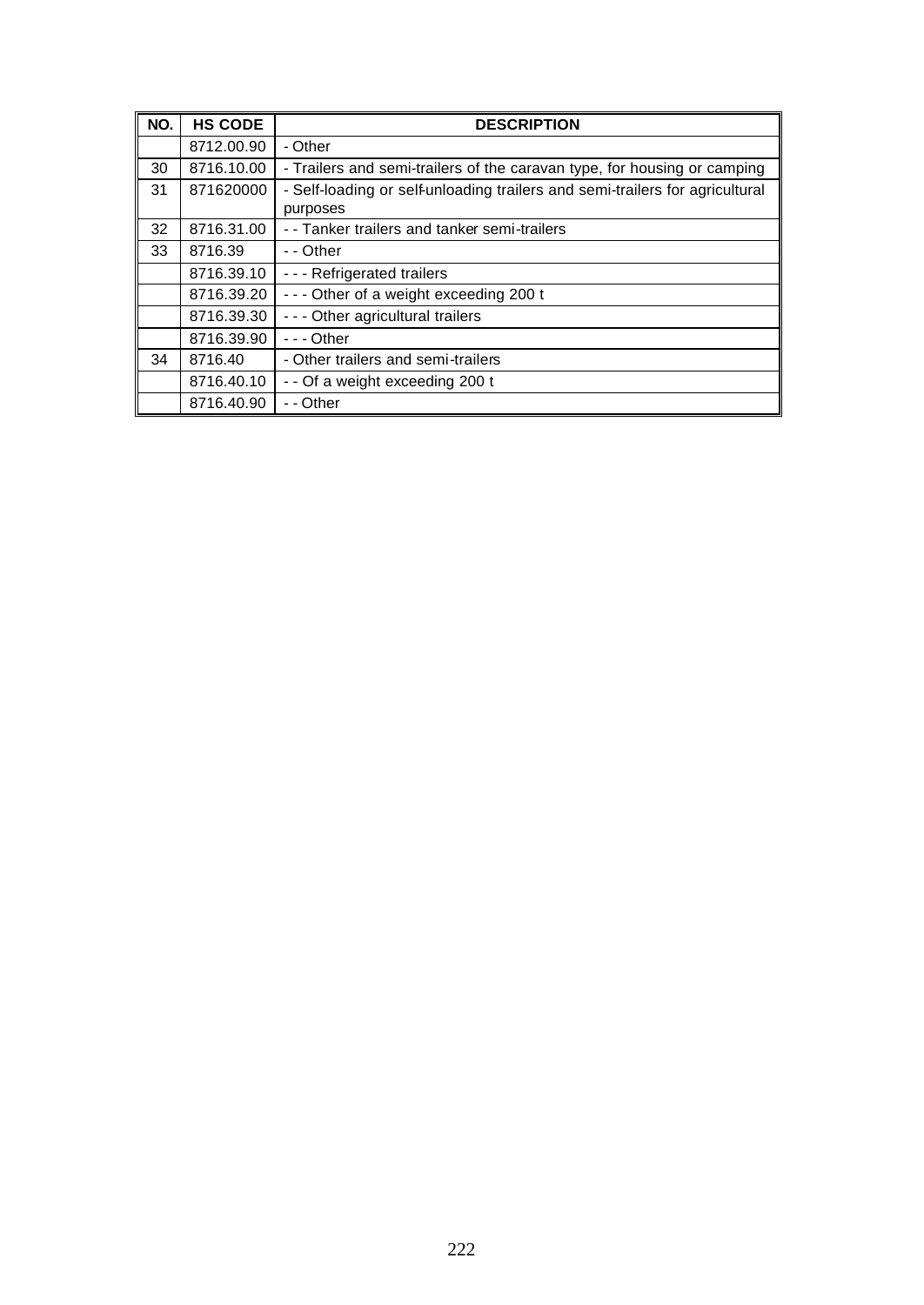### (b) Cambodia:

| NO. | <b>HS CODE</b> | <b>DESCRIPTION</b>                                                                                                          |
|-----|----------------|-----------------------------------------------------------------------------------------------------------------------------|
| 1   | 1207.99        | $-$ - Other :                                                                                                               |
| 2   | 1701.99        | - - Other:                                                                                                                  |
| 3   | 1702.30        | - Glucose and glucose syrup, not containing fructose or containing in<br>the dry state less than 20% by weight of fructose: |
| 4   | 1902.19        | - - Other:                                                                                                                  |
| 5   | 2001.90        | - Other:                                                                                                                    |
| 6   | 2003.10        | - Mushrooms                                                                                                                 |
| 7   | 2005.10        | - Homogenised vegetables                                                                                                    |
| 8   | 2103.10        | - Soya sauce                                                                                                                |
| 9   | 2103.20        | - Tomato ketchup and other tomato sauces                                                                                    |
| 10  | 2103.90        | - Other:                                                                                                                    |
| 11  | 2106.90        | - Other :                                                                                                                   |
| 12  | 2203.00        | Beer made from malt                                                                                                         |
| 13  | 2209.00        | Vinegar and substitutes for vinegar obtained from acetic acid.                                                              |
| 14  | 2401.10        | - Tobacco, not stemmed/stripped :                                                                                           |
| 15  | 2401.20        | - Tobacco, partly or wholly stemmed/stripped :                                                                              |
| 16  | 2401.30        | - Tobacco refuse                                                                                                            |
| 17  | 2402.20        | - Cigarettes containing tobacco:                                                                                            |
| 18  | 2403.10        | - Smoking tobacco, whether or not containing tobacco substitutes in<br>any proportion :                                     |
| 19  | 2516.12        | - - Merely cut, by sawing or otherwise, into blocks or slabs of a<br>rectangular (including square) shape:                  |
| 20  | 2523.29        | - - Other:                                                                                                                  |
| 21  | 2606.00        | Aluminium ores and concentrates.                                                                                            |
| 22  | 2827.32        | - - Of aluminium                                                                                                            |
| 23  | 2828.10        | - Commercial Calcium hypochlorite and other calcium hypochlorites                                                           |
| 24  | 2833.19        | - - Other                                                                                                                   |
| 25  | 2849.10        | - Of calcium                                                                                                                |
| 26  | 2922.42        | - - Glutamic acid and its salts :                                                                                           |
| 27  | 2924.29        | - - Other:                                                                                                                  |
| 28  | 3208.10        | - Based on polyesters:                                                                                                      |
| 29  | 3208.20        | - - Varnishes(including lacquers), not exceeding 100 °C heat-resistant:                                                     |
| 30  | 3208.90        | - Other:                                                                                                                    |
| 31  | 3214.10        | - Glaziers' putty, grafting putty, resin cements, caulking compounds<br>and other mastics; painters' fillings               |
| 32  | 3214.90        | - Other                                                                                                                     |
| 33  | 3305.10        | - Shampoos:                                                                                                                 |
| 34  | 3306.10        | - Dentifrices :                                                                                                             |
| 35  | 3306.90        | - Other                                                                                                                     |
| 36  | 3401.11        | - - For toilet use (including medicated products):                                                                          |
| 37  | 3401.20        | - Soap in other forms:                                                                                                      |
| 38  | 3402.11        | - - Anionic:                                                                                                                |
| 39  | 3402.19        | - - Other                                                                                                                   |
| 40  | 3402.90        | - Other:                                                                                                                    |
| 41  | 3405.10        | - Polishes, creams and similar preparations for footwear or leather                                                         |
| 42  | 3505.10        | - Dextrins and other modified starches:                                                                                     |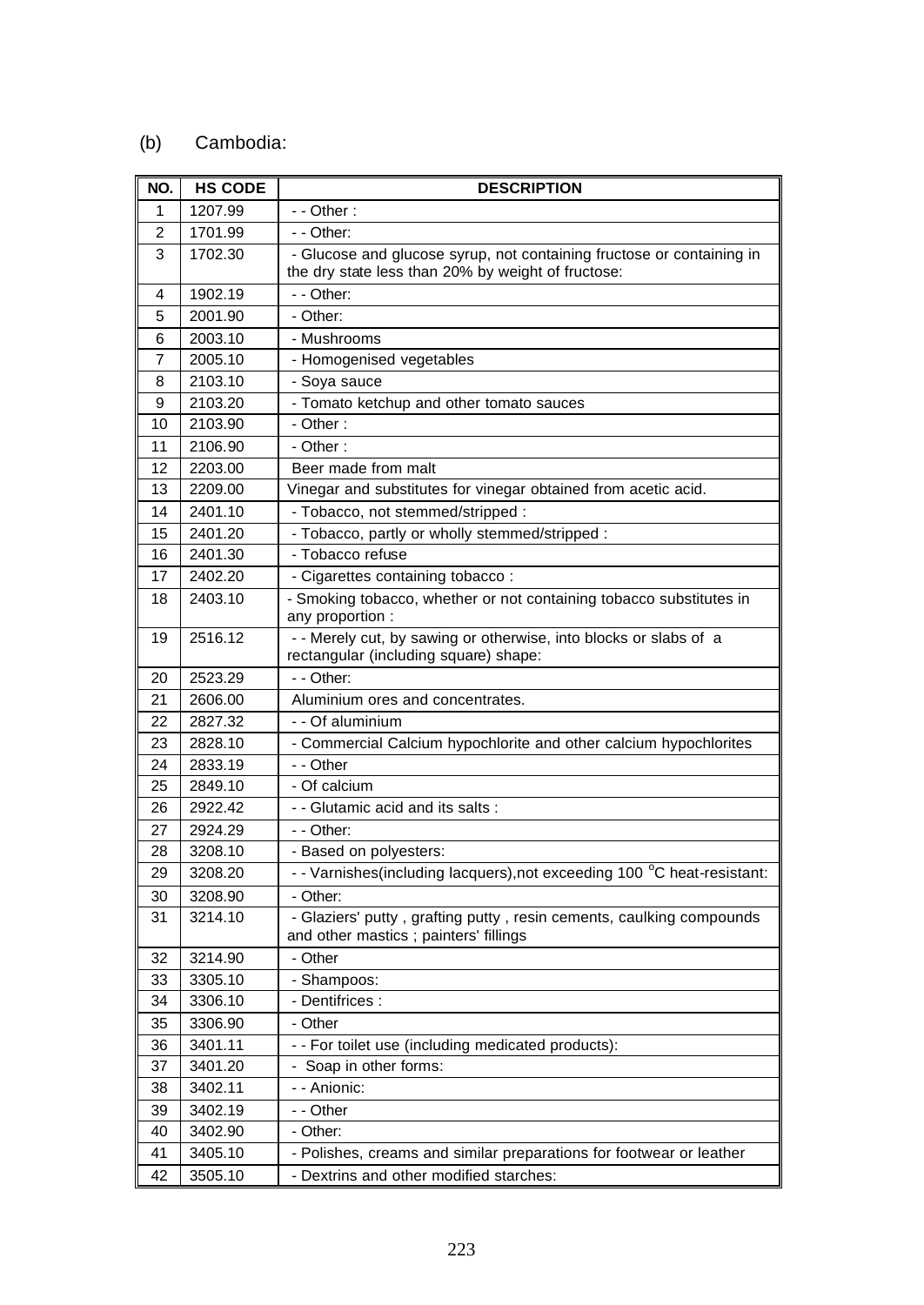| NO. | <b>HS CODE</b> | <b>DESCRIPTION</b>                                                                                                                                                                                                                                                                                                |
|-----|----------------|-------------------------------------------------------------------------------------------------------------------------------------------------------------------------------------------------------------------------------------------------------------------------------------------------------------------|
| 43  | 3505.20        | - Glues                                                                                                                                                                                                                                                                                                           |
| 44  | 3506.10        | - Products suitable for use as gluaes or adhesives, put up for retail<br>sale as glues or adhesives, not exceeding a netweight of 1kg                                                                                                                                                                             |
| 45  | 3506.99        | - - Other                                                                                                                                                                                                                                                                                                         |
| 46  | 3916.90        | - Of other plastics :                                                                                                                                                                                                                                                                                             |
| 47  | 3917.23        | - - Of polymers of vinyl chloride :                                                                                                                                                                                                                                                                               |
| 48  | 3917.29        | - - Of Other plastics                                                                                                                                                                                                                                                                                             |
| 49  | 3917.31        | - - Flexible tubes, pipes and hoses, having a minimum burst pressure<br>of 27.6 Mpa                                                                                                                                                                                                                               |
| 50  | 3917.39        | $-$ - Other :                                                                                                                                                                                                                                                                                                     |
| 51  | 3921.11        | - - Of polymers of styrene :                                                                                                                                                                                                                                                                                      |
| 52  | 3921.12        | - - - In plates and sheets forms:                                                                                                                                                                                                                                                                                 |
| 53  | 3921.13        | - - Of polyurethanes :                                                                                                                                                                                                                                                                                            |
| 54  | 3921.19        | - - - In plates and sheets forms:                                                                                                                                                                                                                                                                                 |
| 55  | 3921.90        | - Other:                                                                                                                                                                                                                                                                                                          |
| 56  | 3922.10        | - Baths, shower-baths and wash-basins                                                                                                                                                                                                                                                                             |
| 57  | 3922.20        | - Lavatory seats and covers                                                                                                                                                                                                                                                                                       |
| 58  | 3922.90        | - Other:                                                                                                                                                                                                                                                                                                          |
| 59  | 3923.10        | - Boxes, cases, crates and similar articles                                                                                                                                                                                                                                                                       |
| 60  | 3924.10        | -Tableware and kitchenware                                                                                                                                                                                                                                                                                        |
| 61  | 3924.90        | - Other:                                                                                                                                                                                                                                                                                                          |
| 62  | 3925.90        | - Other                                                                                                                                                                                                                                                                                                           |
| 63  | 3926.10        | - Office or school supplies :                                                                                                                                                                                                                                                                                     |
| 64  | 3926.20        | - Articles of apparel and clothing accessories (including gloves, mitten                                                                                                                                                                                                                                          |
|     |                | and mitts):                                                                                                                                                                                                                                                                                                       |
| 65  | 3926.30        | - Fittings for furniture, coachwork or the like                                                                                                                                                                                                                                                                   |
| 66  | 3926.40        | - Statuettes and other ornamental articles:                                                                                                                                                                                                                                                                       |
| 67  | 3926.90        | - Other:                                                                                                                                                                                                                                                                                                          |
| 68  | 4009.20        | - Reinforced or otherwise combined only with metal:                                                                                                                                                                                                                                                               |
| 69  | 4010.12        | - - Reinforced only with textile materials                                                                                                                                                                                                                                                                        |
| 70  | 4011.20        | - Of a kind used on buses or lorries                                                                                                                                                                                                                                                                              |
| 71  | 4011.50        | - Of a kind used on bicycles                                                                                                                                                                                                                                                                                      |
| 72  | 4013.20        | - Of a kind used on bicycles                                                                                                                                                                                                                                                                                      |
| 73  | 4016.10        | - Of cellular rubber                                                                                                                                                                                                                                                                                              |
| 74  | 4016.92        | - - Erasers                                                                                                                                                                                                                                                                                                       |
| 75  | 4202.12        | - - With outer surface of plastics or of textile materials :                                                                                                                                                                                                                                                      |
| 76  | 4202.19        | $-$ - Other :                                                                                                                                                                                                                                                                                                     |
| 77  | 4203.30        | - Belts and bandoliers                                                                                                                                                                                                                                                                                            |
| 78  | 4203.40        | - Other clothing accessories                                                                                                                                                                                                                                                                                      |
| 79  | 4303.10        | - Articles of apparel and clothing accessories                                                                                                                                                                                                                                                                    |
| 80  | 4602.90        | - Of other materials                                                                                                                                                                                                                                                                                              |
| 81  | 4803.00        | Toilet or facial tissue stock, towel or napkin stock and similar paper of<br>a kind used for household or sanitary purposes, cellulose wadding and<br>webs of cellulose fibres, whether or not creped, crinkled, embossed,<br>perforated, surface-coloured, surfaced-decorated or printed, in rolls or<br>sheets. |
| 82  | 4817.20        | - Letter cards, plain postcards and correspondence cards                                                                                                                                                                                                                                                          |
| 83  | 4818.10        | - Toilet paper                                                                                                                                                                                                                                                                                                    |
| 84  | 4818.20        | - Handkerchiefs, cleansing or facial tissues and towels                                                                                                                                                                                                                                                           |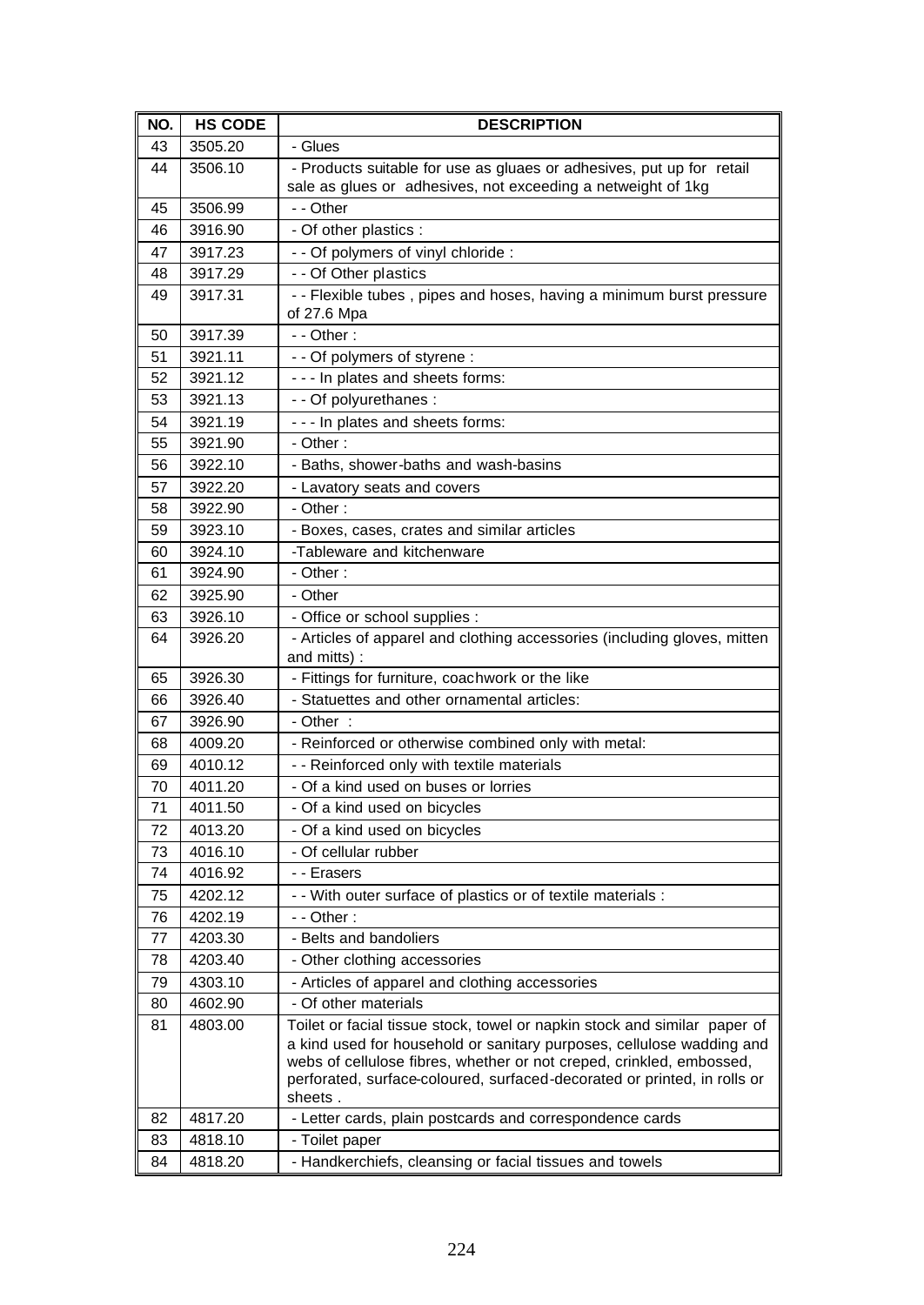| NO. | <b>HS CODE</b> | <b>DESCRIPTION</b>                                                                                           |
|-----|----------------|--------------------------------------------------------------------------------------------------------------|
| 85  | 4818.40        | - Sanitary towels and tampons, napkins and napkin liners for babies                                          |
|     |                | and similar sanitary articles :                                                                              |
| 86  | 4819.10        | - Cartons, boxes and cases, of corrugated paper or paperboard                                                |
| 87  | 4819.20        | - Folding cartons, boxes and cases, of non-corrugated paper or<br>paperboard                                 |
| 88  | 4819.30        | - Sacks and bags, having a base of a width of 40 cm or more                                                  |
| 89  | 4820.10        | - Registers, account books, note books, order books, receipt books,                                          |
|     |                | letter pads, memorandum pads, diaries and similar articles                                                   |
| 90  | 4820.20        | - Exercise books                                                                                             |
| 91  | 4820.30        | - Binders (other than book covers), folders and file covers                                                  |
| 92  | 4820.90        | - Other                                                                                                      |
| 93  | 4821.10        | - Printed:                                                                                                   |
| 94  | 4909.00        | Printed or illustrated postcards; printed cards bearing personal                                             |
|     |                | greetings, messages or announcements, whether or not illustrated,<br>with or without envelopes or trimmings. |
| 95  | 4910.00        | Calendars of any kind, printed, including calendar blocks.                                                   |
| 96  | 4911.10        | - Trade advertising material, commercial catalogues and the like                                             |
| 97  | 4911.91        | - - Pictures, designs and photographs                                                                        |
| 98  | 5303.90        | - Other                                                                                                      |
| 99  | 5607.10        | - Of jute or other textile bast fibres of heading No. 53.03                                                  |
| 100 | 5608.11        | - - Made up fishing nets                                                                                     |
| 101 | 5802.19        | - - Other                                                                                                    |
| 102 | 5807.10        | - Woven                                                                                                      |
| 103 | 5810.91        | - - Of cotton                                                                                                |
| 104 | 5810.99        | - - Of other textile materials                                                                               |
| 105 | 6001.91        | - - Of cotton:                                                                                               |
| 106 | 6001.92        | - - Of man-made fibres :                                                                                     |
| 107 | 6109.10        | - Of cotton:                                                                                                 |
| 108 | 6203.42        | - - Of cotton :                                                                                              |
| 109 | 6205.20        | - Of cotton                                                                                                  |
| 110 | 6205.90        | - Of other textile materials :                                                                               |
| 111 | 6209.20        | - Of cotton:                                                                                                 |
| 112 | 6216.00        | Gloves, mittens and mitts.                                                                                   |
| 113 | 6301.90        | - Other blankets and travelling rugs :                                                                       |
| 114 | 6302.99        | - - Of other textile materials                                                                               |
| 115 | 6303.19        | - - Of other textile materials                                                                               |
| 116 | 6303.92        | - - Of synthetic fibres                                                                                      |
| 117 | 6305.90        | - Of other textile materials :                                                                               |
| 118 | 6401.99        | - - Other                                                                                                    |
| 119 | 6403.19        | $-$ - Other :                                                                                                |
| 120 | 6403.59        | $-$ - Other :                                                                                                |
| 121 | 6601.10        | - Garden or similar umbrellas                                                                                |
| 122 | 6810.11        | - - Building blocks and bricks                                                                               |
| 123 | 6810.19        | - - Other                                                                                                    |
| 124 | 6810.91        | - - Prefabricated structural components for                                                                  |
|     |                | building or civil engineering                                                                                |
| 125 | 6811.10        | - Corrugated sheets                                                                                          |
| 126 | 7002.10        | - Balls                                                                                                      |
| 127 | 7013.29        | - - Other                                                                                                    |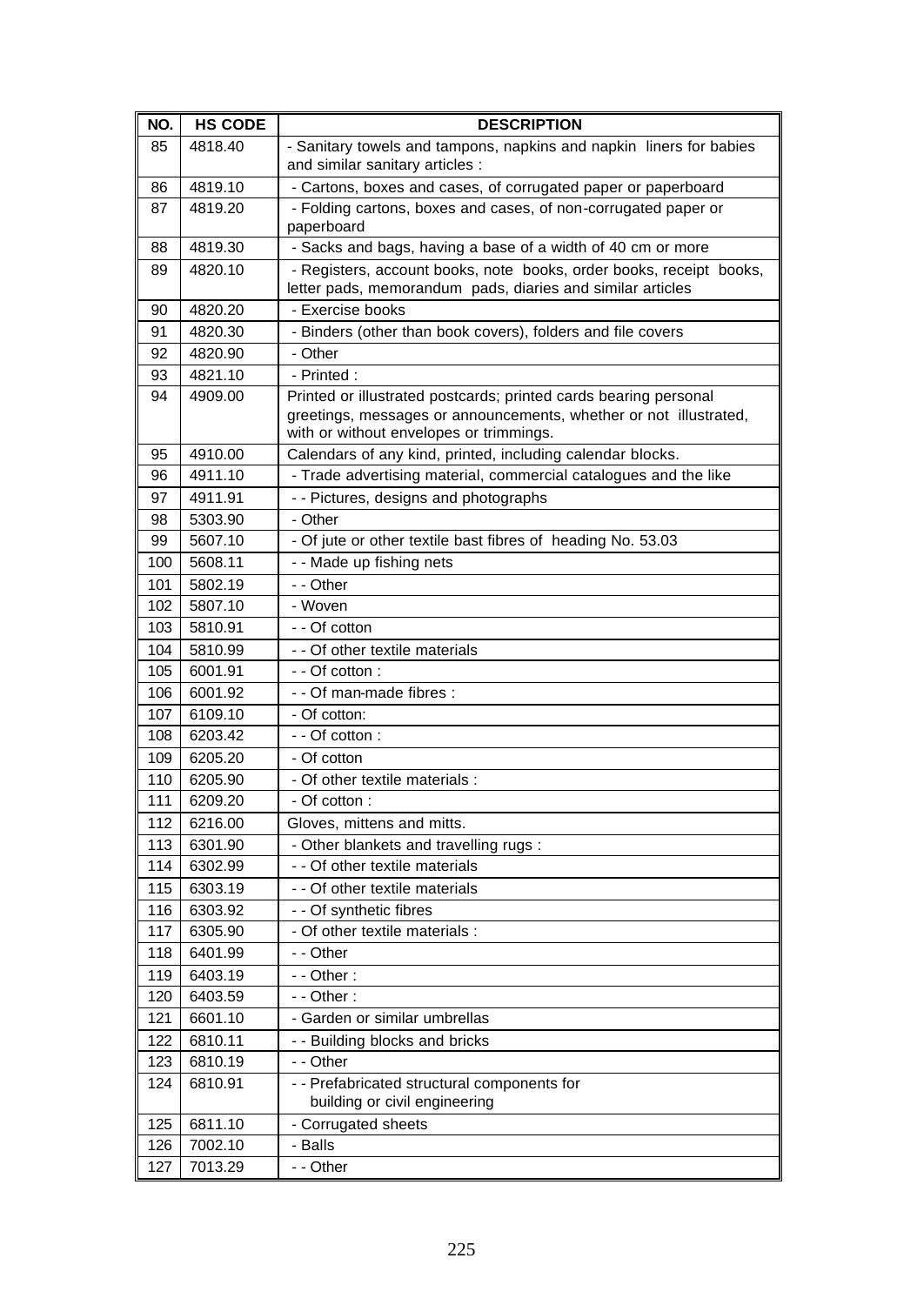| NO. | <b>HS CODE</b> | <b>DESCRIPTION</b>                                                                                                                                                                                                                                               |
|-----|----------------|------------------------------------------------------------------------------------------------------------------------------------------------------------------------------------------------------------------------------------------------------------------|
| 128 | 7309.00        | Reservoirs, tanks, vats and similar containers for any material (other<br>than compressed or liquefied gas), of iron or steel, of a capacity<br>exceeding 300 I, whether or not lined or heat-insulated, but not fitted<br>with mechanical or thermal equipment. |
| 129 | 7310.10        | - Of a capacity of 50 l or more:                                                                                                                                                                                                                                 |
| 130 | 7310.29        | - - Other                                                                                                                                                                                                                                                        |
| 131 | 7314.19        | - - Other                                                                                                                                                                                                                                                        |
| 132 | 7314.49        | - - Other                                                                                                                                                                                                                                                        |
| 133 | 8414.51        | - - Table, floor, wall, window, ceiling or roof fans, with a self-contained<br>electric motor of an output not exceeding 125 W:                                                                                                                                  |
| 134 | 8711.20        | - With reciprocating internal combustion piston engine of a cylinder<br>capacity exceeding 50cc but not exceeding 250cc:                                                                                                                                         |
| 135 | 8712.00        | Bicyles and other cycles (including delivery tricycles), not motorised.                                                                                                                                                                                          |
| 136 | 9401.30        | - Swivel seats with variable height adjustment                                                                                                                                                                                                                   |
| 137 | 9401.61        | - - Upholstered                                                                                                                                                                                                                                                  |
| 138 | 9401.69        | - - Other                                                                                                                                                                                                                                                        |
| 139 | 9401.79        | - - Other                                                                                                                                                                                                                                                        |
| 140 | 9401.80        | - Other seats                                                                                                                                                                                                                                                    |
| 141 | 9403.10        | - Metal furniture of a kind used in offices                                                                                                                                                                                                                      |
| 142 | 9403.20        | - Other metal Furniture :                                                                                                                                                                                                                                        |
| 143 | 9403.30        | - Wooden furniture of a kind used in offices                                                                                                                                                                                                                     |
| 144 | 9403.50        | - Wooden furniture of a kind used in the bedroom:                                                                                                                                                                                                                |
| 145 | 9403.70        | - Furniture of plastics :                                                                                                                                                                                                                                        |
| 146 | 9403.80        | - Furniture of other materials, including cane, osier, bamboo or similar<br>materials:                                                                                                                                                                           |
| 147 | 9404.29        | - - Of other materials :                                                                                                                                                                                                                                         |
| 148 | 9603.90        | - Other :                                                                                                                                                                                                                                                        |
| 149 | 9615.90        | $-$ Other:                                                                                                                                                                                                                                                       |
| 150 | 9618.00        | Tailors' dummies and other lay figures; automata and other animated                                                                                                                                                                                              |
|     |                | displays used for shop window dressing.                                                                                                                                                                                                                          |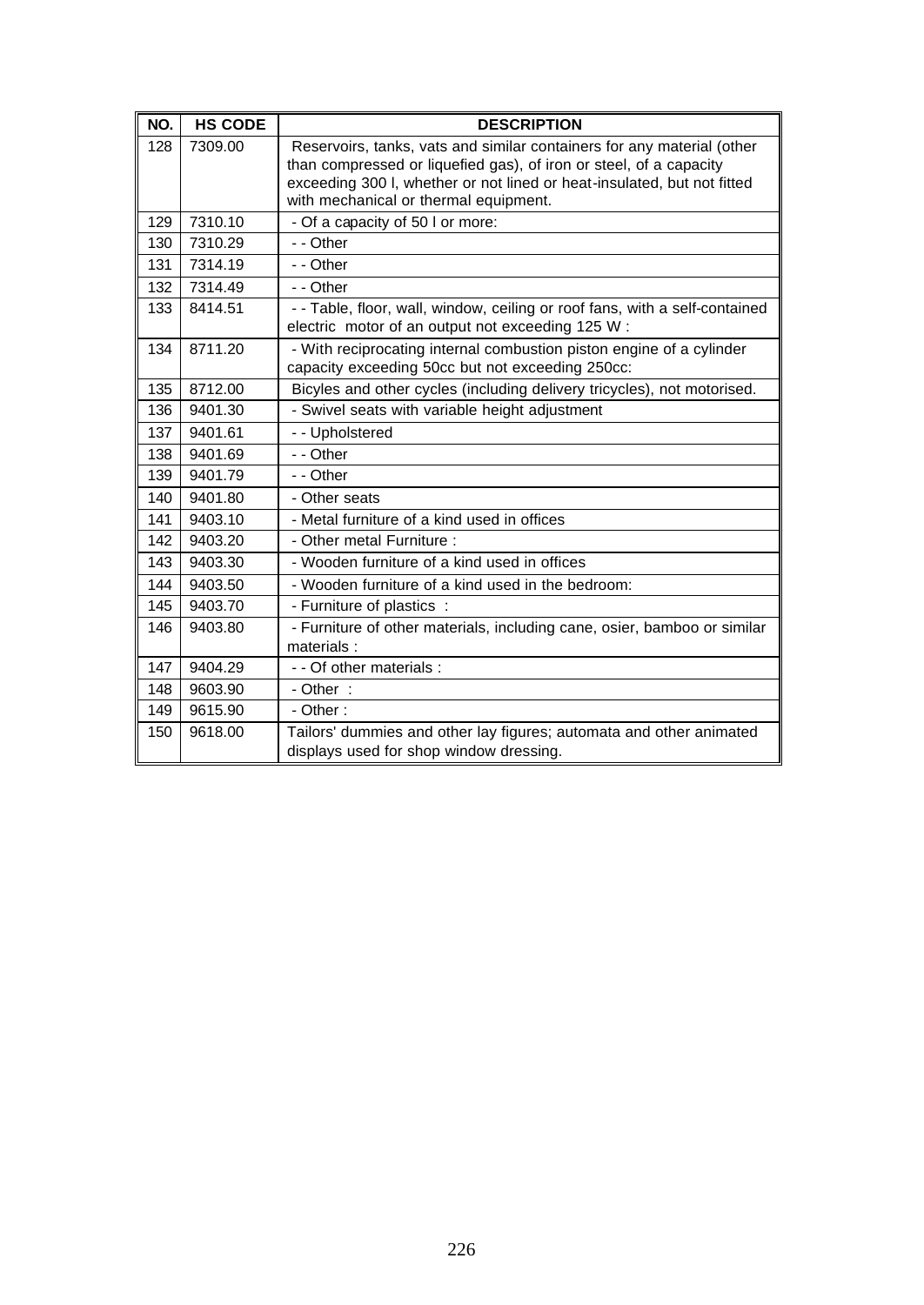# (c) China:

| NO.          | <b>HS CODE</b> | <b>DESCRIPTION</b>                                                     |
|--------------|----------------|------------------------------------------------------------------------|
| $\mathbf{1}$ | 1005.10        | - Seed                                                                 |
|              | 1005.10.00     | Maize seeds                                                            |
| $\sqrt{2}$   | 1005.90        | - Other                                                                |
|              | 1005.90.00     | Maize (excluding seed)                                                 |
| 3            | 1006.10        | - Rice in the husk (paddy or rough)                                    |
|              | 1006.10.10     | Rice seeds                                                             |
|              | 1006.10.90     | Rice in the husk (paddy or rough)(excluding seed)                      |
| 4            | 1006.20        | - Husked (brown) rice                                                  |
|              | 1006.20.00     | Husked (brown) rice                                                    |
| 5            | 1006.30        | - Semi-milled or wholly milled rice, whether or not polished or glazed |
|              | 1006.30.00     | Semi-milled or wholly milled rice                                      |
| 6            | 1101.00        | Wheat or meslin flour.                                                 |
|              | 1101.00.00     | Wheat or meslin flour                                                  |
| 7            | 1102.20        | - Maize (corn) flour                                                   |
|              | 1102.20.00     | Maize (corn) flour                                                     |
| 8            | 1102.30        | - Rice flour                                                           |
|              | 1102.30.00     | Rice flour                                                             |
| 9            | 1103.11        | - - Of wheat                                                           |
|              | 1103.11.00     | Groats & meal of wheat                                                 |
| 10           | 1103.13        | - - Of maize (corn)                                                    |
|              | 1103.13.00     | Groats & meal of maize (corn)                                          |
| 11           | 1103.21        | - - Of wheat                                                           |
|              | 1103.21.00     | Wheat pellets                                                          |
| 12           | 1104.23        | - - Of maize (corn)                                                    |
|              | 1104.23.00     | Other worked grains of maize (corn), not elsewhere specified           |
| 13           | 1507.10        | - Crude oil, whether or not degummed                                   |
|              | 1507.10.00     | Crude soya-bean oil                                                    |
| 14           | 1507.90        | - Other                                                                |
|              | 1507.90.00     | Soya-bean oil (excluding crude) & fractions                            |
| 15           | 1511.10        | - Crude oil                                                            |
|              | 1511.10.00     | Crude palm oil                                                         |
| 16           | 1511.90        | - Other                                                                |
|              | 1511.90.10     | Palm oil (excluding crude) & liquid fractions                          |
|              | 1511.90.20     | Palm stearin                                                           |
|              | 1511.90.90     | Other palm oil and its fractions, not elsewhere specified              |
| 17           | 1514.10        | -Crude oil:                                                            |
|              | 1514.10.10     | Crude rape, colza oil & fractions thereof                              |
|              | 1514.10.90     | Mustard oil & fractions thereof                                        |
| 18           | 1514.90        | -Other:                                                                |
|              | 1514.90.00     | Rape, colza or mustard oil (excluding crude) & fractions thereof       |
| 19           | 1701.11        | - - Cane sugar                                                         |
|              | 1701.11.00     | Raw cane sugar, in solid form                                          |
| 20           | 1701.12        | - - Beet sugar                                                         |
|              | 1701.12.00     | Raw beet sugar, in solid form                                          |
| 21           | 1701.91        | - - Containing added flavouring or colouring matter                    |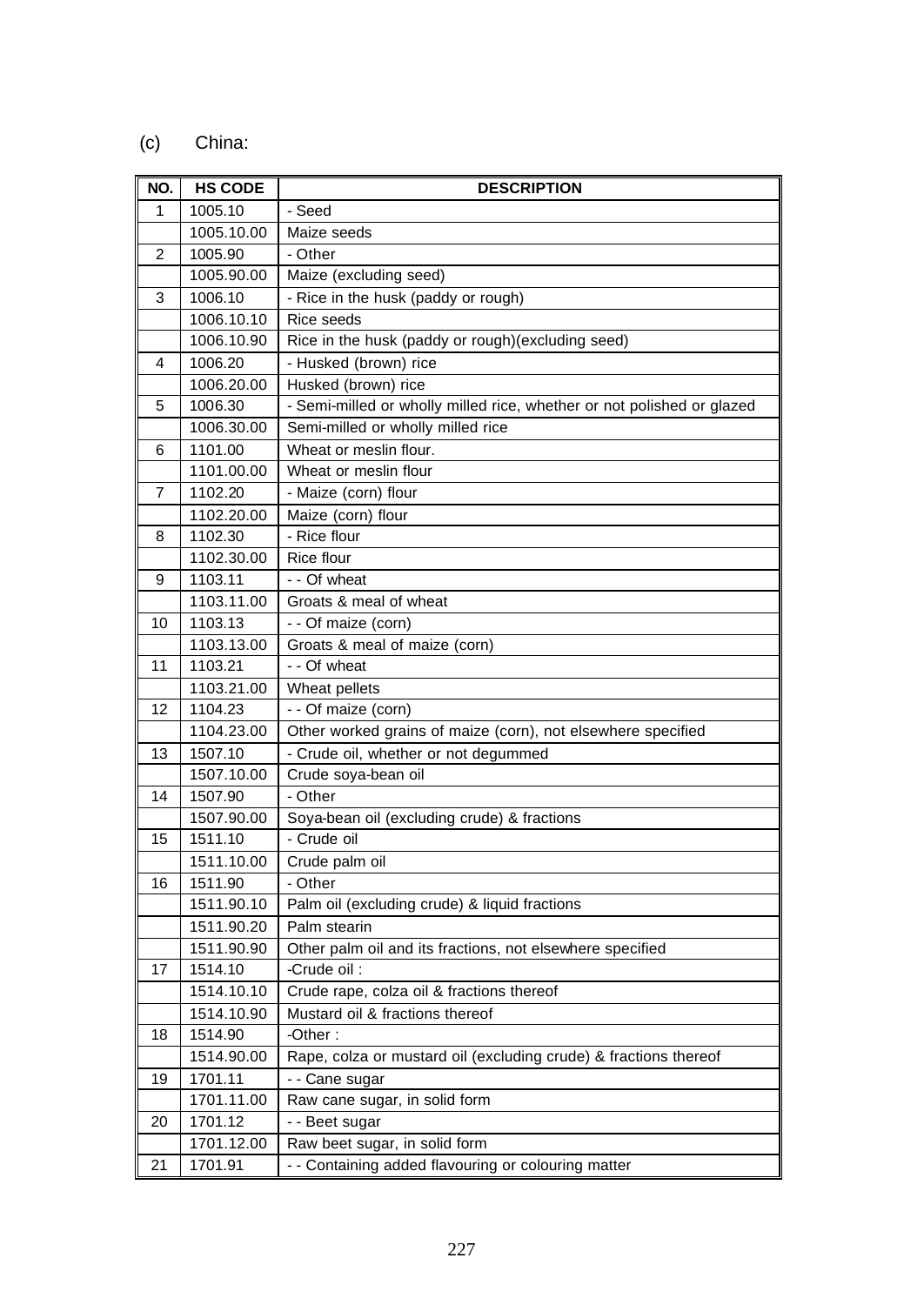| NO. | <b>HS CODE</b> | <b>DESCRIPTION</b>                                                                                                |
|-----|----------------|-------------------------------------------------------------------------------------------------------------------|
|     | 1701.91.00     | Cane or beet sugar, containing added flavouring or colouring                                                      |
| 22  | 1701.99        | - - Other                                                                                                         |
|     | 1701.99.10     | Granulated sugar                                                                                                  |
|     | 1701.99.20     | Superfine sugar                                                                                                   |
|     | 1701.99.90     | Other cane or beet sugar, in solid form, not elsewhere specified                                                  |
| 23  | 2402.90        | - Other                                                                                                           |
|     | 2402.90.00     | Cigars, cigarillos, cigarettes, etc, not containing tobacco                                                       |
| 24  | 2403.10        | - Smoking tobacco, whether or not containing tobacco substitutes in<br>any propostion                             |
|     | 2403.10.00     | Smoking tobacco with or without tobacco substitutes                                                               |
| 25  | 2403.91        | - - "Homogenised" or "reconstituted" tobacco                                                                      |
|     | 2403.91.00     | Homogenized or reconstituted tobacco                                                                              |
| 26  | 2403.99        | - - Other                                                                                                         |
|     | 2403.99.00     | Other manufactured tobacco, not elsewhere specified                                                               |
| 27  | 3102.10        | - Urea, whether or not in aqueous solution                                                                        |
|     | 3102.10.00     | Urea                                                                                                              |
| 28  | 3105.20        | - Mineral or chemical fertilisers containing the three fertilising elements<br>nitrogen, phosphorus and potassium |
|     | 3105.20.00     | Mineral/chemical fertilizers with nitrogen, phosphorus & potassium                                                |
| 29  | 3105.30        | - Diammonium hydrogenorthophosphate (diammonium phosphate)                                                        |
|     | 3105.30.00     | Diammonium hydrogenorthophosphate (diammonium phosphate)                                                          |
| 30  | 3702.41        | - - Of a width exceeding 610 mm and of a length exceeding 200 m, for                                              |
|     |                | colour photography (polychrome)                                                                                   |
|     | 3702.41.00     | Colour film rolls, unexposed/perforations, width > 610mm, length ><br>200m                                        |
| 31  | 3901.10        | - Polyethylene having a specific gravity of less than 0.94                                                        |
|     | 3901.10.00     | Polyethylene having a specific gravity $< 0.94$ , in primary forms                                                |
| 32  | 3901.20        | - Polyethylene having a specific gravity of 0.94 or more                                                          |
|     | 3901.20.00     | Polyethylene having a specific gravity $\geq 0.94$ , in primary forms                                             |
| 33  | 4001.10        | - Natural rubber latex, whether or not pre-vulcanised                                                             |
|     | 4001.10.00     | Natural rubber latex, in primary forms or in plates, sheets or strip                                              |
| 34  | 4001.21        | - Smoked sheets                                                                                                   |
|     | 4001.21.00     | Smoked sheets of natural rubber                                                                                   |
| 35  | 4001.22        | - - Technically specified natural rubber (TSNR)                                                                   |
|     | 4001.22.00     | Technically specified natural rubber, in primary forms/plates, etc                                                |
| 36  | 4001.29        | - - Other                                                                                                         |
|     | 4001.29.00     | Other natural rubber, in primary forms or in plates, etc, not elsewhere<br>specified                              |
| 37  | 4410.90        | - Other                                                                                                           |
|     | 4410.90.00     | Particle board & similar board of other ligneous materials                                                        |
| 38  | 4411.19        | - - Other                                                                                                         |
|     | 4411.19.00     | Fibreboard of a density $> 0.8$ g/cm <sup>3</sup> , not elsewhere specified                                       |
| 39  | 4411.31        | - - Not mechanically worked or surface covered                                                                    |
|     | 4411.31.00     | Fibreboard of a density > $0.35g/cm3$ but $\leq 0.5g/cm3$ , not worked                                            |
| 40  | 4411.39        | - - Other                                                                                                         |
|     | 4411.39.00     | Fibreboard of a density > 0.35g/cm3 but $\leq$ 0.5g/cm <sup>3</sup> , not elsewhere<br>specified                  |
| 41  | 4411.91        | - - Not mechanically worked or surface covered                                                                    |
|     | 4411.91.00     | Fibreboard of a density $\leq 0.35$ g/cm <sup>3</sup> , not worked or surface covered                             |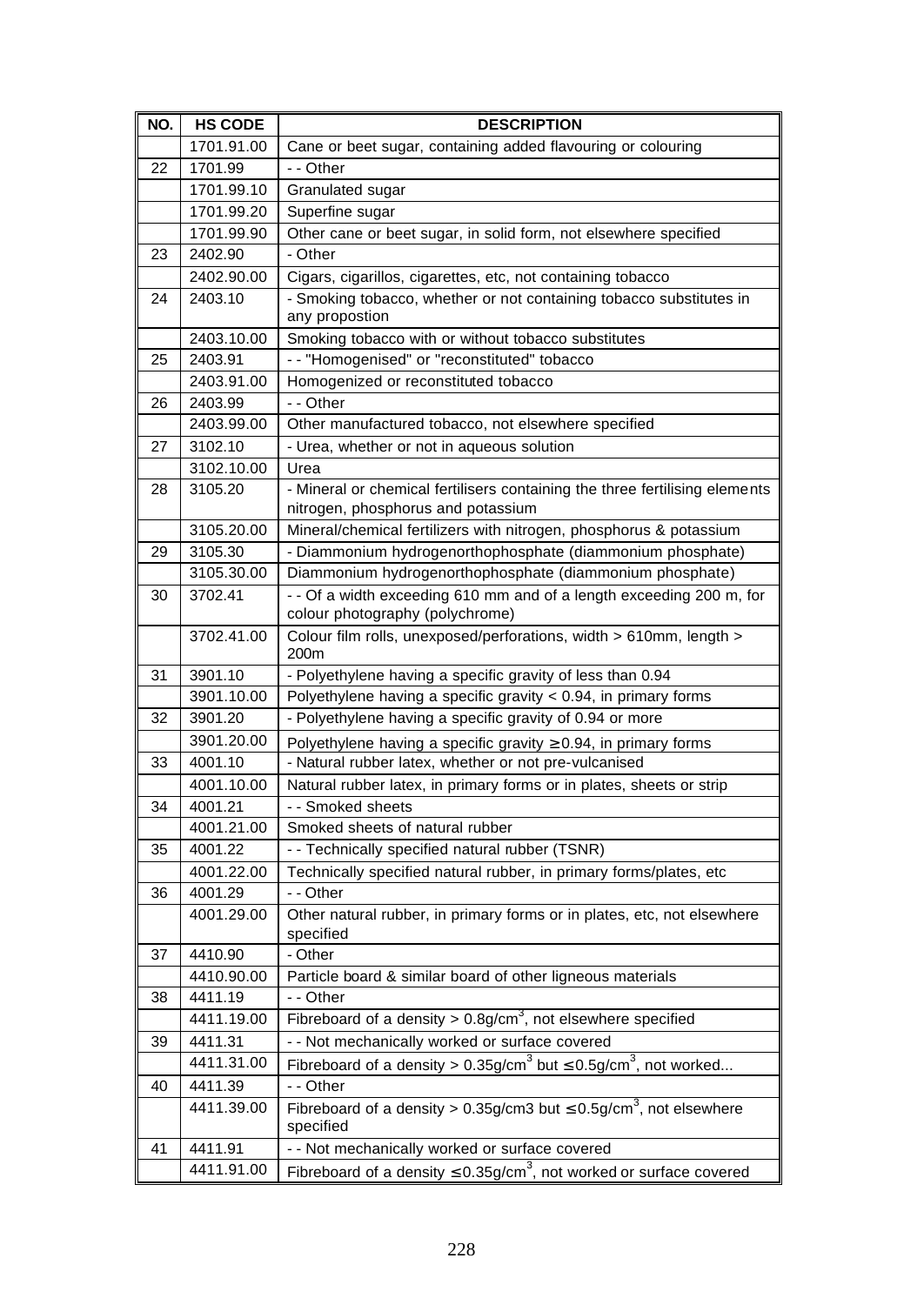| NO. | <b>HS CODE</b> | <b>DESCRIPTION</b>                                                                                                                                                                                                                                                                                                |
|-----|----------------|-------------------------------------------------------------------------------------------------------------------------------------------------------------------------------------------------------------------------------------------------------------------------------------------------------------------|
| 42  | 4412.22        | - - With at least one ply of tropical wood specified in Subheading Note<br>1 to this Chapter                                                                                                                                                                                                                      |
|     | 4412.22.00     | Plywood > 6mm non-coniferous outer ply, with specified tropical<br>wood                                                                                                                                                                                                                                           |
| 43  | 4412.92        | - - With at least one ply of tropical wood specified in Subheading Note<br>1 to this Chapter                                                                                                                                                                                                                      |
|     | 4412.92.00     | Plywood containing at least one layer of specifd tropical wood not<br>elsewhere specified                                                                                                                                                                                                                         |
| 44  | 4412.93        | - - Other, containing at least one layer of particle board                                                                                                                                                                                                                                                        |
|     | 4412.93.00     | Plywood containing at least one layer of particle board, not<br>elsewhere specified                                                                                                                                                                                                                               |
| 45  | 4414.00        | Wooden frames for paintings, photographs, mirrors or similar objects.                                                                                                                                                                                                                                             |
|     | 4414.00.00     | Wooden frames for paintings, photographs, mirrors or similar objects                                                                                                                                                                                                                                              |
| 46  | 4416.00        | Casks, barrels, vats, tubs and other coopers' products and parts<br>thereof, of wood, including staves.                                                                                                                                                                                                           |
|     | 4416.00.00     | Casks, barrets, vats, tubs, etc, and parts thereof, of wood                                                                                                                                                                                                                                                       |
| 47  | 4417.00        | Tools, tool bodies, tool handles, broom or brush bodies and handles,<br>of wood; boot or shoe lasts and trees, of wood.                                                                                                                                                                                           |
|     | 4417.00.00     | Tools, broom/brush bodies of wood; boot or shoe trees of wood                                                                                                                                                                                                                                                     |
| 48  | 4802.20        | - Paper and paperboard of a kind used as a base for photo-sensitive,<br>heat-sensitive or electro-sensitive paper or paperboard                                                                                                                                                                                   |
|     | 4802.20.00     | Paper & paperboard as a base for photo-sensitive paper                                                                                                                                                                                                                                                            |
| 49  | 4802.30        | - Carbonising base paper                                                                                                                                                                                                                                                                                          |
|     | 4802.30.00     | Carbonizing base paper, uncoated, in rolls or sheets                                                                                                                                                                                                                                                              |
| 50  | 4802.40        | - Wallpaper base                                                                                                                                                                                                                                                                                                  |
|     | 4802.40.00     | Wallpaper base, uncoated, in rolls or sheets                                                                                                                                                                                                                                                                      |
| 51  | 4802.51        | - - Weighing less than $40 g/m^2$                                                                                                                                                                                                                                                                                 |
|     | 4802.51.00     | Paper/pboard (excluding mechanical fibrs), weighing $<$ 40g/m <sup>2</sup>                                                                                                                                                                                                                                        |
| 52  | 4803.00        | Toilet or facial tissue stock, towel or napkin stock and similar paper of<br>a kind used for household or sanitary purposes, cellulose wadding and<br>webs of cellulose fibres, whether or not creped, crinkled, embossed,<br>perforated, surface-coloured, surfaced-decorated or printed, in rolls or<br>sheets. |
|     | 4803.00.00     | Toilet & similar paper, in rolls or sheets                                                                                                                                                                                                                                                                        |
| 53  | 4805.10        | -Semi-chemical flutting paper (corrugating medium)                                                                                                                                                                                                                                                                |
|     | 4805.10.00     | Semi-chemical fluting paper (corrugated medium), in rolls or sheets                                                                                                                                                                                                                                               |
| 54  | 4805.21        | - - Each layer bleached                                                                                                                                                                                                                                                                                           |
|     | 4805.21.00     | Multi-ply paper/pboard with each layer bleached, in rolls/sheets                                                                                                                                                                                                                                                  |
| 55  | 4805.22        | - - With only one outer layer bleached                                                                                                                                                                                                                                                                            |
|     | 4805.22.00     | Multi-ply paper/pboard with one outer layer bleached, in roll/sheet                                                                                                                                                                                                                                               |
| 56  | 4805.23        | - - Having three or more layers, of which only the two outer layers are<br>bleached                                                                                                                                                                                                                               |
|     | 4805.23.00     | Multi-ply paper/pboard 2 outer layers bleached, in rolls or sheets                                                                                                                                                                                                                                                |
| 57  | 4805.29        | - - Other                                                                                                                                                                                                                                                                                                         |
|     | 4805.29.00     | Multi-ply paper & paperboard, in rolls or sheets, not elsewhere<br>specified                                                                                                                                                                                                                                      |
| 58  | 4805.30        | - Sulphite wrapping paper                                                                                                                                                                                                                                                                                         |
|     | 4805.30.00     | Sulphite wrapping paper, in rolls or sheets                                                                                                                                                                                                                                                                       |
| 59  | 4805.40        | - Filter paper and paperboard                                                                                                                                                                                                                                                                                     |
|     | 4805.40.00     | Filter paper & paperboard, in rolls or sheets                                                                                                                                                                                                                                                                     |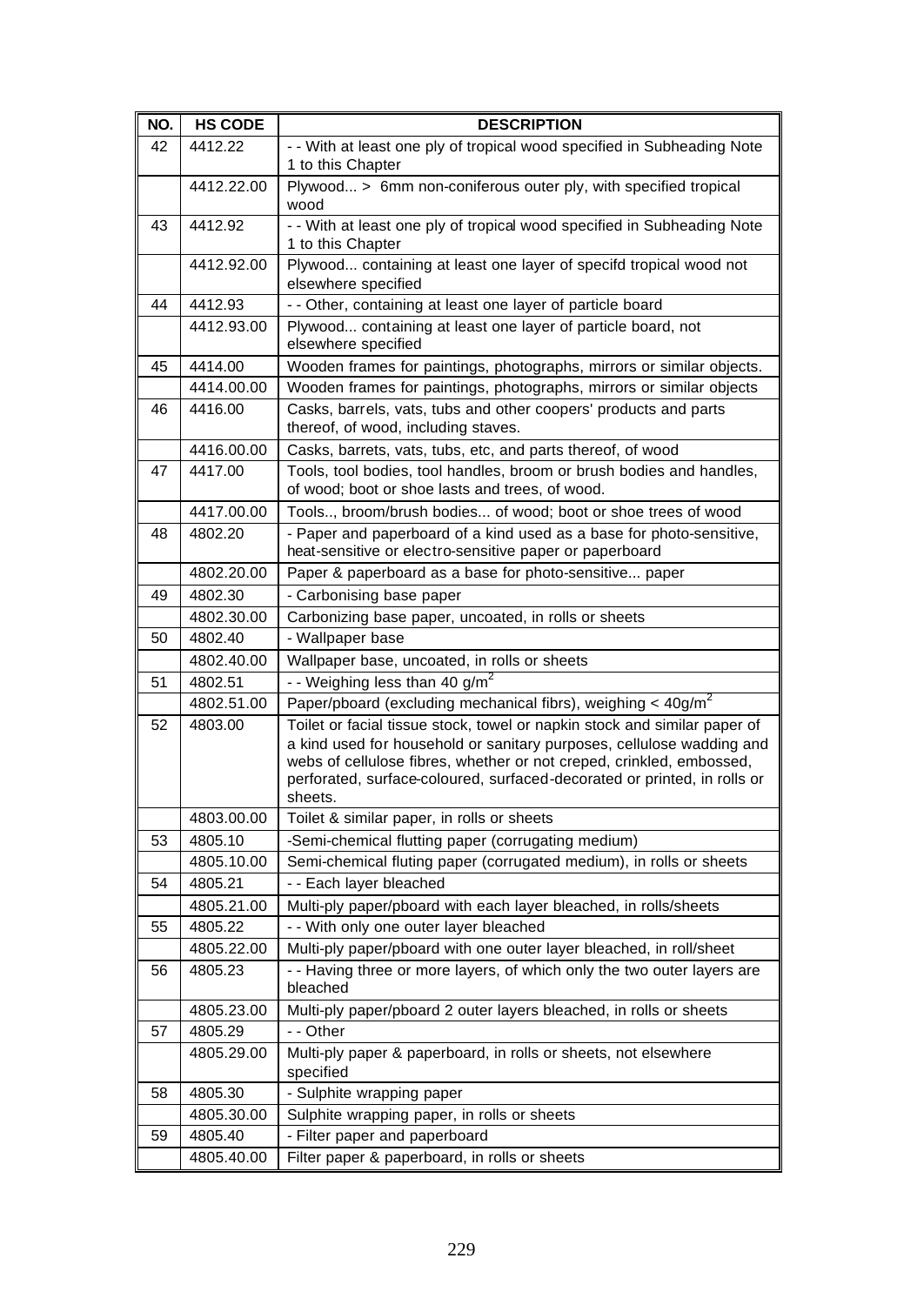| NO. | <b>HS CODE</b> | <b>DESCRIPTION</b>                                                                                       |
|-----|----------------|----------------------------------------------------------------------------------------------------------|
| 60  | 4805.50        | - Felt paper and paperboard                                                                              |
|     | 4805.50.00     | Felt paper & paperboard, in rolls or sheets                                                              |
| 61  | 4805.60        | -Other paper and paperboard, weighing 150 g/m <sup>2</sup> or less :                                     |
|     | 4805.60.00     | Paper & paperboard, in rolls or sheets, weighing=150g/m <sup>2</sup> , not<br>elsewhere specified        |
| 62  | 4805.70        | -Other paper and paperboard, weighing more than 150 $g/m^2$ but less<br>than 225 $g/m^2$                 |
|     | 4805.70.00     | Paper, in rolls or sheets, weighing > $150g/m^2$ but < $225/g/m^2$ , not<br>elsewhere specified          |
| 63  | 4805.80        | -Other paper and paperboard weighing $225 g/m^2$ or more                                                 |
|     | 4805.80.00     | Paper & paperboard, in rolls or sheets, weighing $\geq$ 225g/m <sup>2</sup> , not<br>elsewhere specified |
| 64  | 4807.90        | -Other                                                                                                   |
|     | 4807.90.00     | Composite paper & paperboard, in rolls or sheets, not elsewhere<br>specified                             |
| 65  | 4808.10        | - Corrugated paper and paperboard, whether or not perforated                                             |
|     | 4808.10.00     | Corrugated paper & paperboard, in rolls or sheets                                                        |
| 66  | 4808.20        | - Sack kraft paper, creped or crinkled, whether or not embossed or<br>perforated                         |
|     | 4808.20.00     | Sack kraft paper, creped or crinkled, in rolls or sheets                                                 |
| 67  | 4808.30        | - Other kraft paper, creped or crinkled, whether or not embossed or<br>perforated                        |
|     | 4808.30.00     | Kraft paper, creped or crinkled, (excluding sack), in rolls or sheets                                    |
| 68  | 4808.90        | - Other                                                                                                  |
|     | 4808.90.00     | Paper & paperboard, corrugated, creped, etc, in rolls or sheets, not<br>elsewhere specified              |
| 69  | 4809.10        | - Carbon or similar copying papers                                                                       |
|     | 4809.10.00     | Carbon or similar copying papers, in rolls or sheets                                                     |
| 70  | 4809.20        | - Self-copy paper                                                                                        |
|     | 4809.20.00     | Self-copy paper, in rolls or sheets                                                                      |
| 71  | 4809.90        | - Other                                                                                                  |
|     | 4809.90.00     | Copying or transfer papers, not elsewhere specified, in rolls or sheets                                  |
| 72  | 4812.00        | Filter blocks, slabs and plates, of paper pulp.                                                          |
|     | 4812.00.00     | Filter blocks, slabs & plates, of paper pulp                                                             |
| 73  | 4813.10        | - In the form of booklets or tubes                                                                       |
|     | 4813.10.00     | Cigarette paper in the form of booklets or tubes                                                         |
| 74  | 4813.20        | - In rolls of a width not exceeding 5cm                                                                  |
|     | 4813.20.00     | Cigarette paper in rolls of a width $\leq$ 5cm                                                           |
| 75  | 4813.90        | - Other                                                                                                  |
|     | 4813.90.00     | Cigarette paper, not elsewhere specified                                                                 |
| 76  | 4816.10        | - Carbon or similar copying papers                                                                       |
|     | 4816.10.00     | Carbon or similar copying papers                                                                         |
| 77  | 4816.20        | - Self-copy paper                                                                                        |
|     | 4816.20.00     | Self-copy paper                                                                                          |
| 78  | 4816.90        | - Other                                                                                                  |
|     | 4816.90.10     | Thermal transfer paper                                                                                   |
|     | 4816.90.90     | Other copying or transfer paper, not elsewhere specified; offset plates<br>of paper                      |
| 79  | 4818.10        | - Toilet paper                                                                                           |
|     | 4818.10.00     | Toilet paper                                                                                             |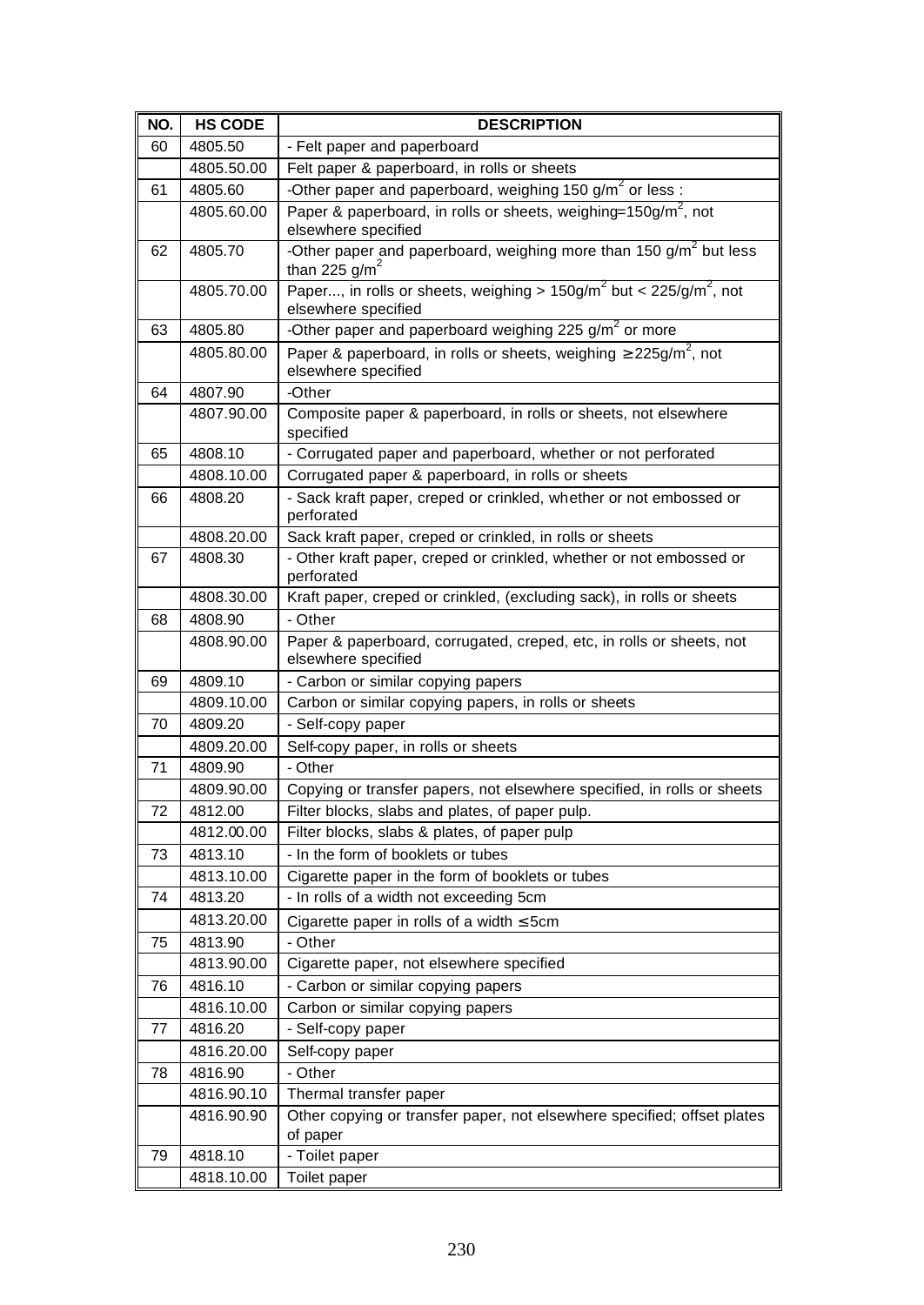| 4818.20<br>- Handkerchiefs, cleansing or facial tissues and towels<br>80<br>4818.20.00<br>Handkerchiefs & cleansing or facial tissues of paper<br>4818.30<br>- Tablecloths and serviettes<br>81<br>4818.30.00<br>Tablecloths & serviettes of paper<br>- Sanitary towels and tampons, napkins and napkin liners for babies<br>4818.40<br>82<br>and similar sanitary articles<br>Sanitary towels & tampons, napkins & napkin liners for babies, etc<br>4818.40.00<br>- Other<br>83<br>4818.90<br>Household, sanitary or hospital articles of paper, etc, not elsewhere<br>4818.90.00<br>specified<br>- Filter paper and paperboard<br>84<br>4823.20<br>Filter paper & paperboard, cut to shape<br>4823.20.00<br>- - Printed, embossed or perforated<br>85<br>4823.51<br>Printed, embossed or perforated paper or pboard for writing, etc<br>4823.51.00<br>- - Other<br>4823.59<br>86<br>Paper & paperboard writing, printing, etc, cut to shape, not elsewhere<br>4823.59.00<br>specified<br>4823.90<br>- Other<br>87<br>Paper, etc, cut to size & paper articles, not elsewhere specified, for<br>4823.90.10<br>machines<br>4823.90.90<br>Paper, etc, cut to size & paper articles, not elsewhere specified<br>5105.10<br>- Carded wool<br>88<br>5105.10.00<br>Carded wool<br>5105.21<br>- - Combed wool in fragments<br>89<br>5105.21.00<br>Combed wool in fragments<br>- - Other<br>5105.29<br>90<br>5105.29.00<br>Wool tops & combed wool (excluding in fragments)<br>5203.00<br>Cotton, carded or combed.<br>91<br>Cotton, carded or combed<br>5203.00.00<br>- - Colour<br>92<br>8528.12<br>8528.12.10<br>Colour satellite TV receivers<br>8528.12.91<br>EX:Colour digital, liquid crystal or plasma display TV set, screen<br>diagonal $\leq 42$ cm<br>EX:Colour digital, liquid crystal or plasma display TV set, 42 cm <<br>8528.12.92<br>screen diagonal ≤ 52cm<br>EX:Colour digital, liquid crystal or plasma display TV set, screen<br>8528.12.93<br>diagonal $> 52$ cm<br>- With compression-ignition internal combustion piston engine (diesel<br>93<br>8702.10<br>or semi-diesel)<br>8702.10.91<br>Buses with seats $\geq$ 30, diesel<br>8702.10.92<br>Buses with $20 \le$ seats $<$ 30, diesel<br>8702.10.93<br>Buses with $10 \le$ seats < 20, diesel<br>8703.21<br>94<br>- - Of a cylinder capacity not exceeding 1,000 cc<br>8703.21.30<br>Saloon cars, $\leq$ 1000 cc, spark-ignition reciprocating<br>8703.21.90<br>Cars nes, $\leq 1000$ cc, spark-ignition reciprocating<br>8703.22<br>- - Of a cylinder capacity exceeding 1,000cc but not exceeding 1,500cc<br>95<br>8703.22.30<br>Saloon cars, $> 1000$ cc but $\leq 1500$ cc, spark-ignition reciprocating<br>8703.22.40<br>Cross-country cars (four wheel drive), >1000cc but (1500cc, spark- | NO. | <b>HS CODE</b> | <b>DESCRIPTION</b>     |
|------------------------------------------------------------------------------------------------------------------------------------------------------------------------------------------------------------------------------------------------------------------------------------------------------------------------------------------------------------------------------------------------------------------------------------------------------------------------------------------------------------------------------------------------------------------------------------------------------------------------------------------------------------------------------------------------------------------------------------------------------------------------------------------------------------------------------------------------------------------------------------------------------------------------------------------------------------------------------------------------------------------------------------------------------------------------------------------------------------------------------------------------------------------------------------------------------------------------------------------------------------------------------------------------------------------------------------------------------------------------------------------------------------------------------------------------------------------------------------------------------------------------------------------------------------------------------------------------------------------------------------------------------------------------------------------------------------------------------------------------------------------------------------------------------------------------------------------------------------------------------------------------------------------------------------------------------------------------------------------------------------------------------------------------------------------------------------------------------------------------------------------------------------------------------------------------------------------------------------------------------------------------------------------------------------------------------------------------------------------------------------------------------------------------------------------------------------------------------------------------------------------------------------------------------------------------------------------------------------------------------------------------------------------------------------------------------------------------------------------------------------------------|-----|----------------|------------------------|
|                                                                                                                                                                                                                                                                                                                                                                                                                                                                                                                                                                                                                                                                                                                                                                                                                                                                                                                                                                                                                                                                                                                                                                                                                                                                                                                                                                                                                                                                                                                                                                                                                                                                                                                                                                                                                                                                                                                                                                                                                                                                                                                                                                                                                                                                                                                                                                                                                                                                                                                                                                                                                                                                                                                                                                        |     |                |                        |
|                                                                                                                                                                                                                                                                                                                                                                                                                                                                                                                                                                                                                                                                                                                                                                                                                                                                                                                                                                                                                                                                                                                                                                                                                                                                                                                                                                                                                                                                                                                                                                                                                                                                                                                                                                                                                                                                                                                                                                                                                                                                                                                                                                                                                                                                                                                                                                                                                                                                                                                                                                                                                                                                                                                                                                        |     |                |                        |
|                                                                                                                                                                                                                                                                                                                                                                                                                                                                                                                                                                                                                                                                                                                                                                                                                                                                                                                                                                                                                                                                                                                                                                                                                                                                                                                                                                                                                                                                                                                                                                                                                                                                                                                                                                                                                                                                                                                                                                                                                                                                                                                                                                                                                                                                                                                                                                                                                                                                                                                                                                                                                                                                                                                                                                        |     |                |                        |
|                                                                                                                                                                                                                                                                                                                                                                                                                                                                                                                                                                                                                                                                                                                                                                                                                                                                                                                                                                                                                                                                                                                                                                                                                                                                                                                                                                                                                                                                                                                                                                                                                                                                                                                                                                                                                                                                                                                                                                                                                                                                                                                                                                                                                                                                                                                                                                                                                                                                                                                                                                                                                                                                                                                                                                        |     |                |                        |
|                                                                                                                                                                                                                                                                                                                                                                                                                                                                                                                                                                                                                                                                                                                                                                                                                                                                                                                                                                                                                                                                                                                                                                                                                                                                                                                                                                                                                                                                                                                                                                                                                                                                                                                                                                                                                                                                                                                                                                                                                                                                                                                                                                                                                                                                                                                                                                                                                                                                                                                                                                                                                                                                                                                                                                        |     |                |                        |
|                                                                                                                                                                                                                                                                                                                                                                                                                                                                                                                                                                                                                                                                                                                                                                                                                                                                                                                                                                                                                                                                                                                                                                                                                                                                                                                                                                                                                                                                                                                                                                                                                                                                                                                                                                                                                                                                                                                                                                                                                                                                                                                                                                                                                                                                                                                                                                                                                                                                                                                                                                                                                                                                                                                                                                        |     |                |                        |
|                                                                                                                                                                                                                                                                                                                                                                                                                                                                                                                                                                                                                                                                                                                                                                                                                                                                                                                                                                                                                                                                                                                                                                                                                                                                                                                                                                                                                                                                                                                                                                                                                                                                                                                                                                                                                                                                                                                                                                                                                                                                                                                                                                                                                                                                                                                                                                                                                                                                                                                                                                                                                                                                                                                                                                        |     |                |                        |
|                                                                                                                                                                                                                                                                                                                                                                                                                                                                                                                                                                                                                                                                                                                                                                                                                                                                                                                                                                                                                                                                                                                                                                                                                                                                                                                                                                                                                                                                                                                                                                                                                                                                                                                                                                                                                                                                                                                                                                                                                                                                                                                                                                                                                                                                                                                                                                                                                                                                                                                                                                                                                                                                                                                                                                        |     |                |                        |
|                                                                                                                                                                                                                                                                                                                                                                                                                                                                                                                                                                                                                                                                                                                                                                                                                                                                                                                                                                                                                                                                                                                                                                                                                                                                                                                                                                                                                                                                                                                                                                                                                                                                                                                                                                                                                                                                                                                                                                                                                                                                                                                                                                                                                                                                                                                                                                                                                                                                                                                                                                                                                                                                                                                                                                        |     |                |                        |
|                                                                                                                                                                                                                                                                                                                                                                                                                                                                                                                                                                                                                                                                                                                                                                                                                                                                                                                                                                                                                                                                                                                                                                                                                                                                                                                                                                                                                                                                                                                                                                                                                                                                                                                                                                                                                                                                                                                                                                                                                                                                                                                                                                                                                                                                                                                                                                                                                                                                                                                                                                                                                                                                                                                                                                        |     |                |                        |
|                                                                                                                                                                                                                                                                                                                                                                                                                                                                                                                                                                                                                                                                                                                                                                                                                                                                                                                                                                                                                                                                                                                                                                                                                                                                                                                                                                                                                                                                                                                                                                                                                                                                                                                                                                                                                                                                                                                                                                                                                                                                                                                                                                                                                                                                                                                                                                                                                                                                                                                                                                                                                                                                                                                                                                        |     |                |                        |
|                                                                                                                                                                                                                                                                                                                                                                                                                                                                                                                                                                                                                                                                                                                                                                                                                                                                                                                                                                                                                                                                                                                                                                                                                                                                                                                                                                                                                                                                                                                                                                                                                                                                                                                                                                                                                                                                                                                                                                                                                                                                                                                                                                                                                                                                                                                                                                                                                                                                                                                                                                                                                                                                                                                                                                        |     |                |                        |
|                                                                                                                                                                                                                                                                                                                                                                                                                                                                                                                                                                                                                                                                                                                                                                                                                                                                                                                                                                                                                                                                                                                                                                                                                                                                                                                                                                                                                                                                                                                                                                                                                                                                                                                                                                                                                                                                                                                                                                                                                                                                                                                                                                                                                                                                                                                                                                                                                                                                                                                                                                                                                                                                                                                                                                        |     |                |                        |
|                                                                                                                                                                                                                                                                                                                                                                                                                                                                                                                                                                                                                                                                                                                                                                                                                                                                                                                                                                                                                                                                                                                                                                                                                                                                                                                                                                                                                                                                                                                                                                                                                                                                                                                                                                                                                                                                                                                                                                                                                                                                                                                                                                                                                                                                                                                                                                                                                                                                                                                                                                                                                                                                                                                                                                        |     |                |                        |
|                                                                                                                                                                                                                                                                                                                                                                                                                                                                                                                                                                                                                                                                                                                                                                                                                                                                                                                                                                                                                                                                                                                                                                                                                                                                                                                                                                                                                                                                                                                                                                                                                                                                                                                                                                                                                                                                                                                                                                                                                                                                                                                                                                                                                                                                                                                                                                                                                                                                                                                                                                                                                                                                                                                                                                        |     |                |                        |
|                                                                                                                                                                                                                                                                                                                                                                                                                                                                                                                                                                                                                                                                                                                                                                                                                                                                                                                                                                                                                                                                                                                                                                                                                                                                                                                                                                                                                                                                                                                                                                                                                                                                                                                                                                                                                                                                                                                                                                                                                                                                                                                                                                                                                                                                                                                                                                                                                                                                                                                                                                                                                                                                                                                                                                        |     |                |                        |
|                                                                                                                                                                                                                                                                                                                                                                                                                                                                                                                                                                                                                                                                                                                                                                                                                                                                                                                                                                                                                                                                                                                                                                                                                                                                                                                                                                                                                                                                                                                                                                                                                                                                                                                                                                                                                                                                                                                                                                                                                                                                                                                                                                                                                                                                                                                                                                                                                                                                                                                                                                                                                                                                                                                                                                        |     |                |                        |
|                                                                                                                                                                                                                                                                                                                                                                                                                                                                                                                                                                                                                                                                                                                                                                                                                                                                                                                                                                                                                                                                                                                                                                                                                                                                                                                                                                                                                                                                                                                                                                                                                                                                                                                                                                                                                                                                                                                                                                                                                                                                                                                                                                                                                                                                                                                                                                                                                                                                                                                                                                                                                                                                                                                                                                        |     |                |                        |
|                                                                                                                                                                                                                                                                                                                                                                                                                                                                                                                                                                                                                                                                                                                                                                                                                                                                                                                                                                                                                                                                                                                                                                                                                                                                                                                                                                                                                                                                                                                                                                                                                                                                                                                                                                                                                                                                                                                                                                                                                                                                                                                                                                                                                                                                                                                                                                                                                                                                                                                                                                                                                                                                                                                                                                        |     |                |                        |
|                                                                                                                                                                                                                                                                                                                                                                                                                                                                                                                                                                                                                                                                                                                                                                                                                                                                                                                                                                                                                                                                                                                                                                                                                                                                                                                                                                                                                                                                                                                                                                                                                                                                                                                                                                                                                                                                                                                                                                                                                                                                                                                                                                                                                                                                                                                                                                                                                                                                                                                                                                                                                                                                                                                                                                        |     |                |                        |
|                                                                                                                                                                                                                                                                                                                                                                                                                                                                                                                                                                                                                                                                                                                                                                                                                                                                                                                                                                                                                                                                                                                                                                                                                                                                                                                                                                                                                                                                                                                                                                                                                                                                                                                                                                                                                                                                                                                                                                                                                                                                                                                                                                                                                                                                                                                                                                                                                                                                                                                                                                                                                                                                                                                                                                        |     |                |                        |
|                                                                                                                                                                                                                                                                                                                                                                                                                                                                                                                                                                                                                                                                                                                                                                                                                                                                                                                                                                                                                                                                                                                                                                                                                                                                                                                                                                                                                                                                                                                                                                                                                                                                                                                                                                                                                                                                                                                                                                                                                                                                                                                                                                                                                                                                                                                                                                                                                                                                                                                                                                                                                                                                                                                                                                        |     |                |                        |
|                                                                                                                                                                                                                                                                                                                                                                                                                                                                                                                                                                                                                                                                                                                                                                                                                                                                                                                                                                                                                                                                                                                                                                                                                                                                                                                                                                                                                                                                                                                                                                                                                                                                                                                                                                                                                                                                                                                                                                                                                                                                                                                                                                                                                                                                                                                                                                                                                                                                                                                                                                                                                                                                                                                                                                        |     |                |                        |
|                                                                                                                                                                                                                                                                                                                                                                                                                                                                                                                                                                                                                                                                                                                                                                                                                                                                                                                                                                                                                                                                                                                                                                                                                                                                                                                                                                                                                                                                                                                                                                                                                                                                                                                                                                                                                                                                                                                                                                                                                                                                                                                                                                                                                                                                                                                                                                                                                                                                                                                                                                                                                                                                                                                                                                        |     |                |                        |
|                                                                                                                                                                                                                                                                                                                                                                                                                                                                                                                                                                                                                                                                                                                                                                                                                                                                                                                                                                                                                                                                                                                                                                                                                                                                                                                                                                                                                                                                                                                                                                                                                                                                                                                                                                                                                                                                                                                                                                                                                                                                                                                                                                                                                                                                                                                                                                                                                                                                                                                                                                                                                                                                                                                                                                        |     |                |                        |
|                                                                                                                                                                                                                                                                                                                                                                                                                                                                                                                                                                                                                                                                                                                                                                                                                                                                                                                                                                                                                                                                                                                                                                                                                                                                                                                                                                                                                                                                                                                                                                                                                                                                                                                                                                                                                                                                                                                                                                                                                                                                                                                                                                                                                                                                                                                                                                                                                                                                                                                                                                                                                                                                                                                                                                        |     |                |                        |
|                                                                                                                                                                                                                                                                                                                                                                                                                                                                                                                                                                                                                                                                                                                                                                                                                                                                                                                                                                                                                                                                                                                                                                                                                                                                                                                                                                                                                                                                                                                                                                                                                                                                                                                                                                                                                                                                                                                                                                                                                                                                                                                                                                                                                                                                                                                                                                                                                                                                                                                                                                                                                                                                                                                                                                        |     |                |                        |
|                                                                                                                                                                                                                                                                                                                                                                                                                                                                                                                                                                                                                                                                                                                                                                                                                                                                                                                                                                                                                                                                                                                                                                                                                                                                                                                                                                                                                                                                                                                                                                                                                                                                                                                                                                                                                                                                                                                                                                                                                                                                                                                                                                                                                                                                                                                                                                                                                                                                                                                                                                                                                                                                                                                                                                        |     |                |                        |
|                                                                                                                                                                                                                                                                                                                                                                                                                                                                                                                                                                                                                                                                                                                                                                                                                                                                                                                                                                                                                                                                                                                                                                                                                                                                                                                                                                                                                                                                                                                                                                                                                                                                                                                                                                                                                                                                                                                                                                                                                                                                                                                                                                                                                                                                                                                                                                                                                                                                                                                                                                                                                                                                                                                                                                        |     |                |                        |
|                                                                                                                                                                                                                                                                                                                                                                                                                                                                                                                                                                                                                                                                                                                                                                                                                                                                                                                                                                                                                                                                                                                                                                                                                                                                                                                                                                                                                                                                                                                                                                                                                                                                                                                                                                                                                                                                                                                                                                                                                                                                                                                                                                                                                                                                                                                                                                                                                                                                                                                                                                                                                                                                                                                                                                        |     |                |                        |
|                                                                                                                                                                                                                                                                                                                                                                                                                                                                                                                                                                                                                                                                                                                                                                                                                                                                                                                                                                                                                                                                                                                                                                                                                                                                                                                                                                                                                                                                                                                                                                                                                                                                                                                                                                                                                                                                                                                                                                                                                                                                                                                                                                                                                                                                                                                                                                                                                                                                                                                                                                                                                                                                                                                                                                        |     |                |                        |
|                                                                                                                                                                                                                                                                                                                                                                                                                                                                                                                                                                                                                                                                                                                                                                                                                                                                                                                                                                                                                                                                                                                                                                                                                                                                                                                                                                                                                                                                                                                                                                                                                                                                                                                                                                                                                                                                                                                                                                                                                                                                                                                                                                                                                                                                                                                                                                                                                                                                                                                                                                                                                                                                                                                                                                        |     |                |                        |
|                                                                                                                                                                                                                                                                                                                                                                                                                                                                                                                                                                                                                                                                                                                                                                                                                                                                                                                                                                                                                                                                                                                                                                                                                                                                                                                                                                                                                                                                                                                                                                                                                                                                                                                                                                                                                                                                                                                                                                                                                                                                                                                                                                                                                                                                                                                                                                                                                                                                                                                                                                                                                                                                                                                                                                        |     |                |                        |
|                                                                                                                                                                                                                                                                                                                                                                                                                                                                                                                                                                                                                                                                                                                                                                                                                                                                                                                                                                                                                                                                                                                                                                                                                                                                                                                                                                                                                                                                                                                                                                                                                                                                                                                                                                                                                                                                                                                                                                                                                                                                                                                                                                                                                                                                                                                                                                                                                                                                                                                                                                                                                                                                                                                                                                        |     |                |                        |
|                                                                                                                                                                                                                                                                                                                                                                                                                                                                                                                                                                                                                                                                                                                                                                                                                                                                                                                                                                                                                                                                                                                                                                                                                                                                                                                                                                                                                                                                                                                                                                                                                                                                                                                                                                                                                                                                                                                                                                                                                                                                                                                                                                                                                                                                                                                                                                                                                                                                                                                                                                                                                                                                                                                                                                        |     |                |                        |
|                                                                                                                                                                                                                                                                                                                                                                                                                                                                                                                                                                                                                                                                                                                                                                                                                                                                                                                                                                                                                                                                                                                                                                                                                                                                                                                                                                                                                                                                                                                                                                                                                                                                                                                                                                                                                                                                                                                                                                                                                                                                                                                                                                                                                                                                                                                                                                                                                                                                                                                                                                                                                                                                                                                                                                        |     |                |                        |
|                                                                                                                                                                                                                                                                                                                                                                                                                                                                                                                                                                                                                                                                                                                                                                                                                                                                                                                                                                                                                                                                                                                                                                                                                                                                                                                                                                                                                                                                                                                                                                                                                                                                                                                                                                                                                                                                                                                                                                                                                                                                                                                                                                                                                                                                                                                                                                                                                                                                                                                                                                                                                                                                                                                                                                        |     |                |                        |
|                                                                                                                                                                                                                                                                                                                                                                                                                                                                                                                                                                                                                                                                                                                                                                                                                                                                                                                                                                                                                                                                                                                                                                                                                                                                                                                                                                                                                                                                                                                                                                                                                                                                                                                                                                                                                                                                                                                                                                                                                                                                                                                                                                                                                                                                                                                                                                                                                                                                                                                                                                                                                                                                                                                                                                        |     |                |                        |
|                                                                                                                                                                                                                                                                                                                                                                                                                                                                                                                                                                                                                                                                                                                                                                                                                                                                                                                                                                                                                                                                                                                                                                                                                                                                                                                                                                                                                                                                                                                                                                                                                                                                                                                                                                                                                                                                                                                                                                                                                                                                                                                                                                                                                                                                                                                                                                                                                                                                                                                                                                                                                                                                                                                                                                        |     |                |                        |
|                                                                                                                                                                                                                                                                                                                                                                                                                                                                                                                                                                                                                                                                                                                                                                                                                                                                                                                                                                                                                                                                                                                                                                                                                                                                                                                                                                                                                                                                                                                                                                                                                                                                                                                                                                                                                                                                                                                                                                                                                                                                                                                                                                                                                                                                                                                                                                                                                                                                                                                                                                                                                                                                                                                                                                        |     |                | ignition reciprocating |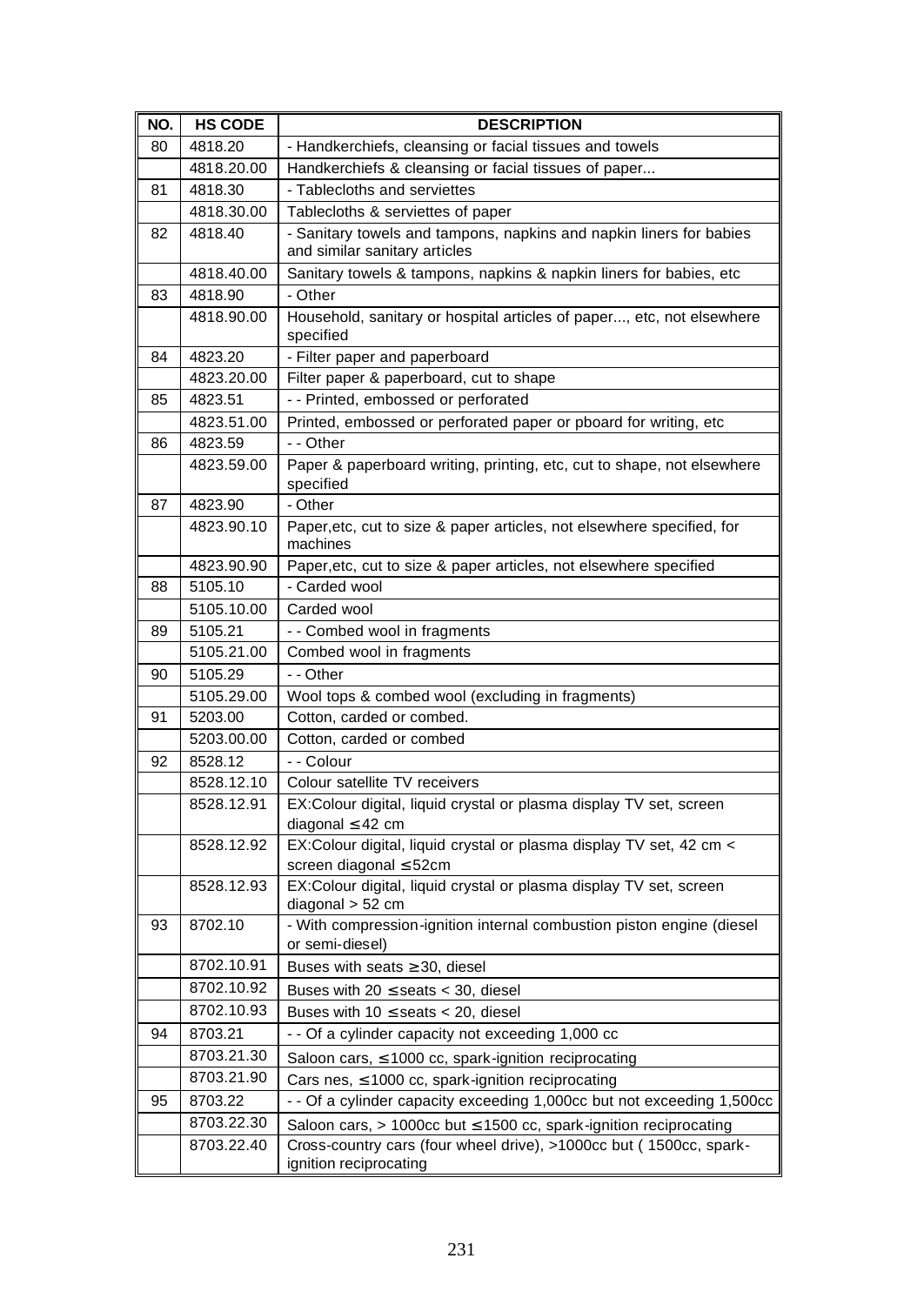| NO. | <b>HS CODE</b> | <b>DESCRIPTION</b>                                                                            |
|-----|----------------|-----------------------------------------------------------------------------------------------|
|     | 8703.22.50     | Minibuses (seats (9), >1000cc but (1500cc, spark-ignition                                     |
|     |                | reciprocating                                                                                 |
|     | 8703.22.90     | Cars nes, > 1000cc but (1500 cc, spark-ignition reciprocating                                 |
| 96  | 8703.23        | - - Of a cylinder capacity exceeding 1,500cc but not exceeding 3,000cc                        |
|     | 8703.23.14     | Saloon cars, > 1500cc but (2500 cc, spark-ignition reciprocating                              |
|     | 8703.23.15     | Cross-country cars (four wheel drive), >1500cc but (2500 cc, spark-<br>ignition reciprocating |
|     | 8703.23.16     | Minibuses (seats (9), > 1500cc but (2500cc, spark-ignition<br>reciprocating                   |
|     | 8703.23.19     | Cars nes, > 1500cc but (2500 cc, spark-ignition reciprocating                                 |
|     | 8703.23.34     | Saloon cars > 2500cc but (3000 cc, spark-ignition reciprocating                               |
| 97  | 8703.24        | - - Of a cylinder capacity exceeding 3,000 cc                                                 |
|     | 8703.24.30     | Saloon cars, > 3000 cc, spark-ignition reciprocating                                          |
|     | 8703.24.40     | Cross-country cars (four wheel drive), >3000 cc, spark-ignition<br>reciprocating              |
|     | 8703.24.50     | Minibuses (seats (9), > 3000 cc, spark-ignition reciprocating                                 |
|     | 8703.24.90     | Cars nes, > 3000 cc, spark-ignition reciprocating                                             |
| 98  | 8703.31        | - - Of a cylinder capacity not exceeding 1,500 cc                                             |
|     | 8703.31.30     | Saloon cars, (1500 cc, diesel                                                                 |
|     | 8703.31.40     | Cross country cars (four wheel drive), (1500cc, diesel                                        |
|     | 8703.31.50     | Minibuses (seats (9), (1500cc, diesel                                                         |
| 99  | 8703.32        | - - Of a cylinder capacity exceeding 1,500cc but not exceeding 2,500cc                        |
|     | 8703.32.30     | Saloon cars, > 1500cc but (2500 cc, diesel                                                    |
|     | 8703.32.40     | Cross country cars (four wheel drive), > 1500cc but (2500 cc, diesel                          |
|     | 8703.32.50     | Minibuses (seats (9), > 1500cc but (2500 cc, diesel                                           |
|     | 8703.32.90     | Cars nes, > 1500cc but (2500 cc, diesel                                                       |
| 100 | 8704.21        | - - Gross vehicle weight not exceeding 5t                                                     |
|     | 8704.21.00     | Trucks diesel, g.v.w. (5t                                                                     |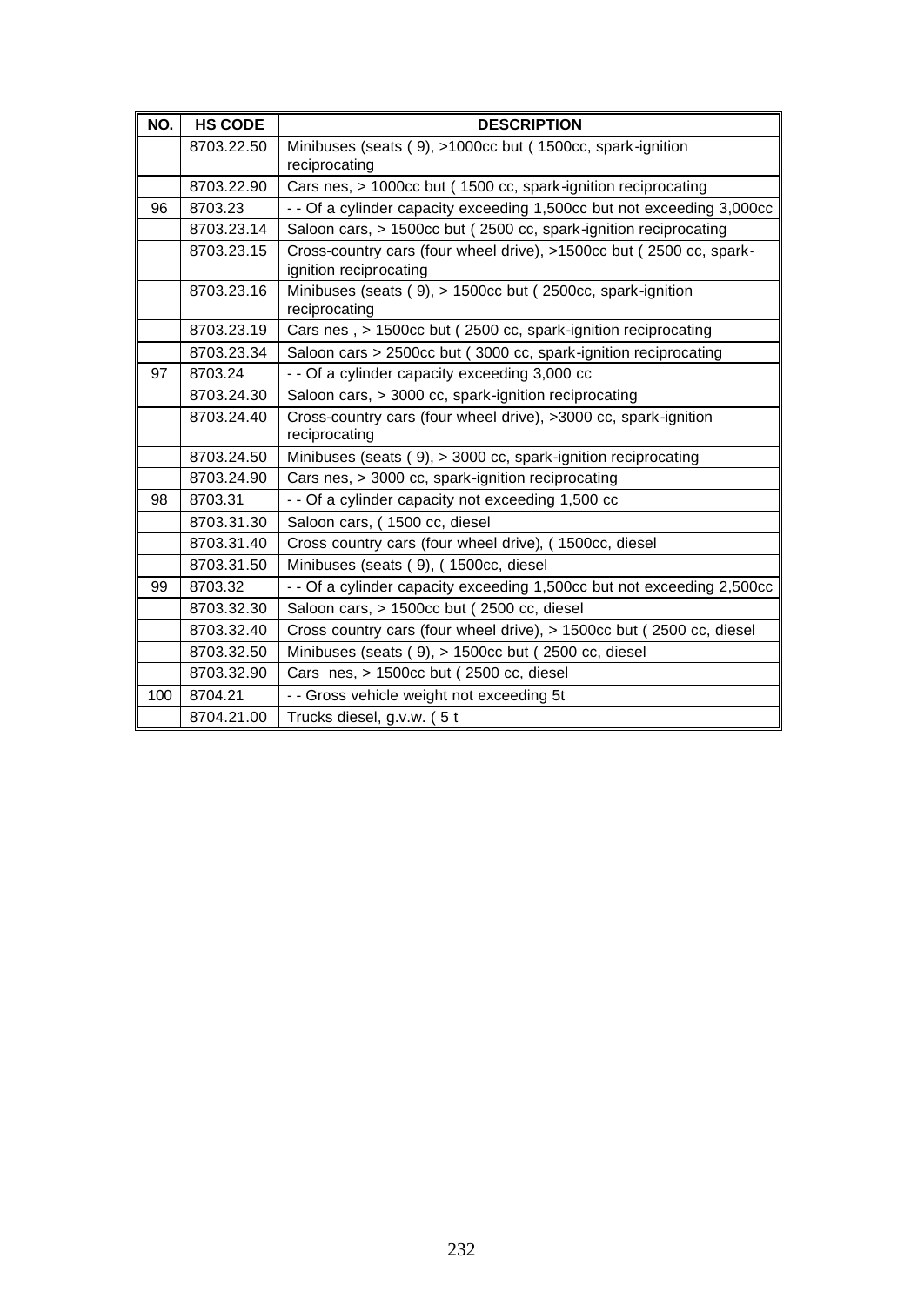#### (d) Indonesia:

| NO.            | <b>HS CODE</b> | <b>DESCRIPTION</b>                                                                                                   |
|----------------|----------------|----------------------------------------------------------------------------------------------------------------------|
| 1              | 1005.10        | -Seed                                                                                                                |
| 2              | 1005.90        | -Other:                                                                                                              |
| 3              | 1006.10        | -Rice in the husk (paddy or rough) :                                                                                 |
| 4              | 1006.20        | -Husked (brown) rice :                                                                                               |
| 5              | 1006.30        | -Semi-milled or wholly milled rice, whether or not polished or glazed :                                              |
| 6              | 1006.40        | -Broken                                                                                                              |
| $\overline{7}$ | 1201.00        | -Suitable for sowing & others                                                                                        |
| 8              | 1701.11        | --Cane sugar                                                                                                         |
| 9              | 1701.12        | --Beet sugar                                                                                                         |
| 10             | 1701.91        | -- Containing added flavouring or colouring matter                                                                   |
| 11             | 1701.99        | --Other:                                                                                                             |
| 12             | 2207.10        | -Undenatured ethyl alcohol of an alcoholic strength by volume of 80%<br>vol or higher                                |
| 13             | 2207.20        | -Ethyl alcohol and other spirits, denatured, of any strength :                                                       |
| 14             | 2710.19        | --Other                                                                                                              |
| 15             | 3706.90        | -Other:                                                                                                              |
| 16             | 3915.10        | -Of polymers of ethylene                                                                                             |
| 17             | 3915.20        | -Of polymers of styrene                                                                                              |
| 18             | 3915.30        | -Of polymers of vinyl chloride                                                                                       |
| 19             | 3915.90        | --Of copolymers of vinyl acetate and vinyl chloride in which the vinyl<br>acetate monomer predominates               |
| 20             | 3920.92        | --Of polyamides :                                                                                                    |
| 21             | 6404.11        | --Sports footwear; tennis shoes, basketball shoes, gym shoes,<br>training shoes and the like                         |
| 22             | 6911.10        | -Tableware and kitchenware                                                                                           |
| 23             | 6911.90        | -Other                                                                                                               |
| 24             | 6912.00        | Ceramic tableware, kitchenware, other house- hold articles and toilet<br>articles, other than of porcelain or china. |
| 25             | 8702.10        | -With compression-ignition internal combustion piston engine (diesel<br>or semi diesel) :                            |
| 26             | 8703.21        | --Of a cylinder capacity not exceeding 1,000 cc :                                                                    |
| 27             | 8703.22        | --Of a cylinder capacity exceeding 1,000 cc but not exceeding 1,500cc:                                               |
| 28             | 8703.23        | --Of a cylinder capacity exceeding 1,500 cc but not exceeding 3,000cc:                                               |
| 29             | 8703.24        | --Of a cylinder capacity exceeding 3,000 cc :                                                                        |
| 30             | 8703.31        | --Of a cylinder capacity not exceeding 1,500 cc :                                                                    |
| 31             | 8703.32        | --Of a cylinder capacity exceeding 1,500 cc but not exceeding 2,500cc:                                               |
| 32             | 8703.33        | --Of a cylinder capacity exceeding 2,500 cc :                                                                        |
| 33             | 8703.90        | -Other:                                                                                                              |
| 34             | 8704.21        | --g.v.w. not exceeding 5 tons :                                                                                      |
| 35             | 8704.22        | --g.v.w. exceeding 5 tons but not exceeding 20 tons:                                                                 |
| 36             | 8704.23        | --g.v.w. exceeding 20 tons :                                                                                         |
| 37             | 8704.31        | --g.v.w. not exceeding 5 tons :                                                                                      |
| 38             | 8704.32        | --g.v.w. exceeding 5 tons:                                                                                           |
| 39             | 8704.90        | -Other:                                                                                                              |
| 40             | 8706.00        | Chassis fitted with engines, for the motor vehicles of headings 87.01 to<br>87.05.                                   |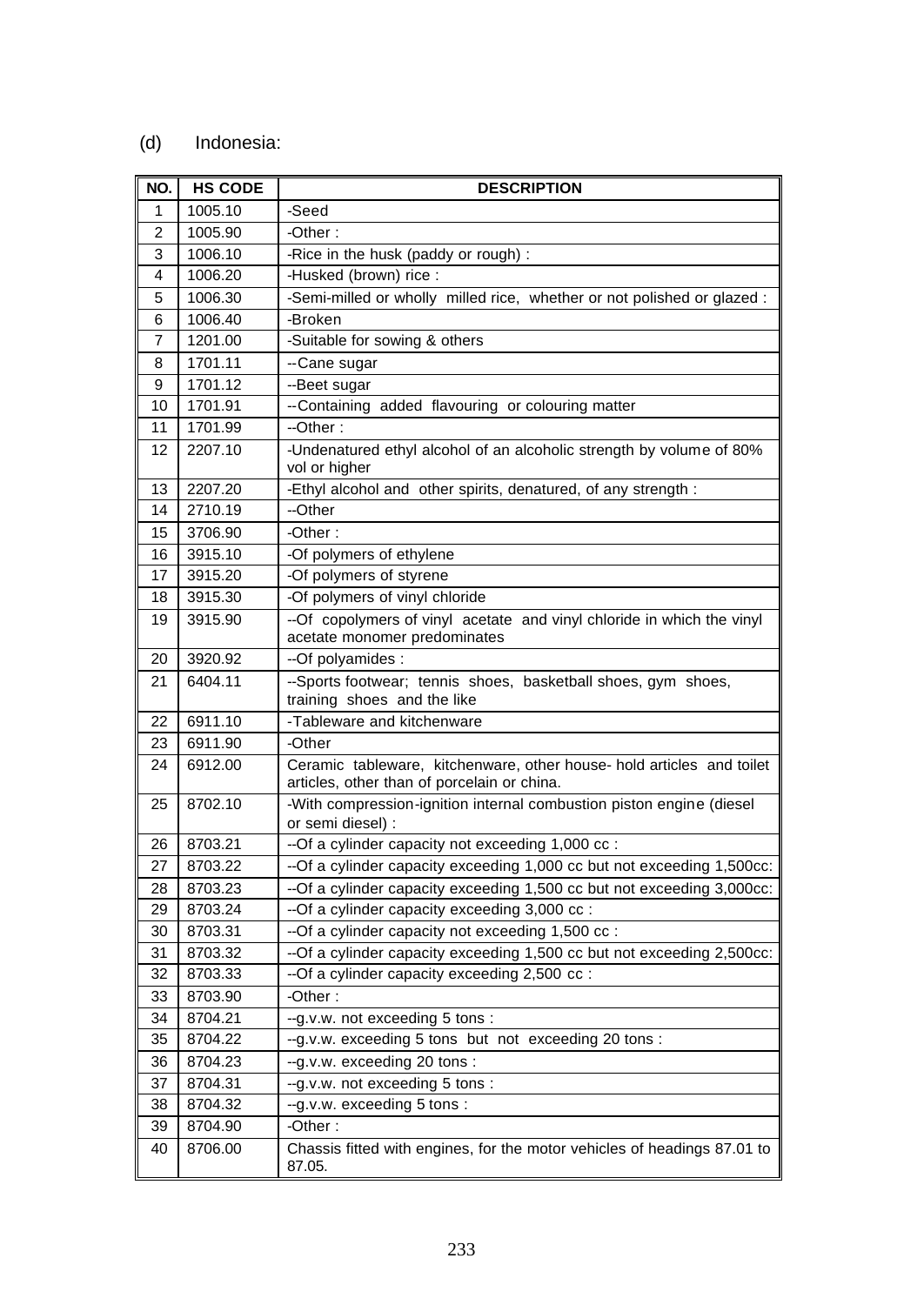| NO. | <b>HS CODE</b> | <b>DESCRIPTION</b>                                                                                                          |
|-----|----------------|-----------------------------------------------------------------------------------------------------------------------------|
| 41  | 8707.10        | -For the vehicles of heading 87.03 :                                                                                        |
| 42  | 8707.90        | -Other:                                                                                                                     |
| 43  | 8711.20        | -With reciprocating internal combustion piston engine of a cylinder<br>capacity exceeding 50 cc but not exceeding 250 cc :  |
| 44  | 8711.30        | -With reciprocating internal combustion piston engine of a cylinder<br>capacity exceeding 250 cc but not exceeding 500 cc : |
| 45  | 8711.40        | -With reciprocating internal combustion piston engine of a cylinder<br>capacity exceeding 500 cc but not exceeding 800 cc : |
| 46  | 8711.50        | -With reciprocating internal combustion piston engine of a cylinder<br>capacity exceeding 800 cc :                          |
| 47  | 8711.90        | -Other:                                                                                                                     |
| 48  | 9201.20        | -Grand pianos                                                                                                               |
| 49  | 9503.41        | --Stuffed                                                                                                                   |
| 50  | 9506.62        | --Inflatable                                                                                                                |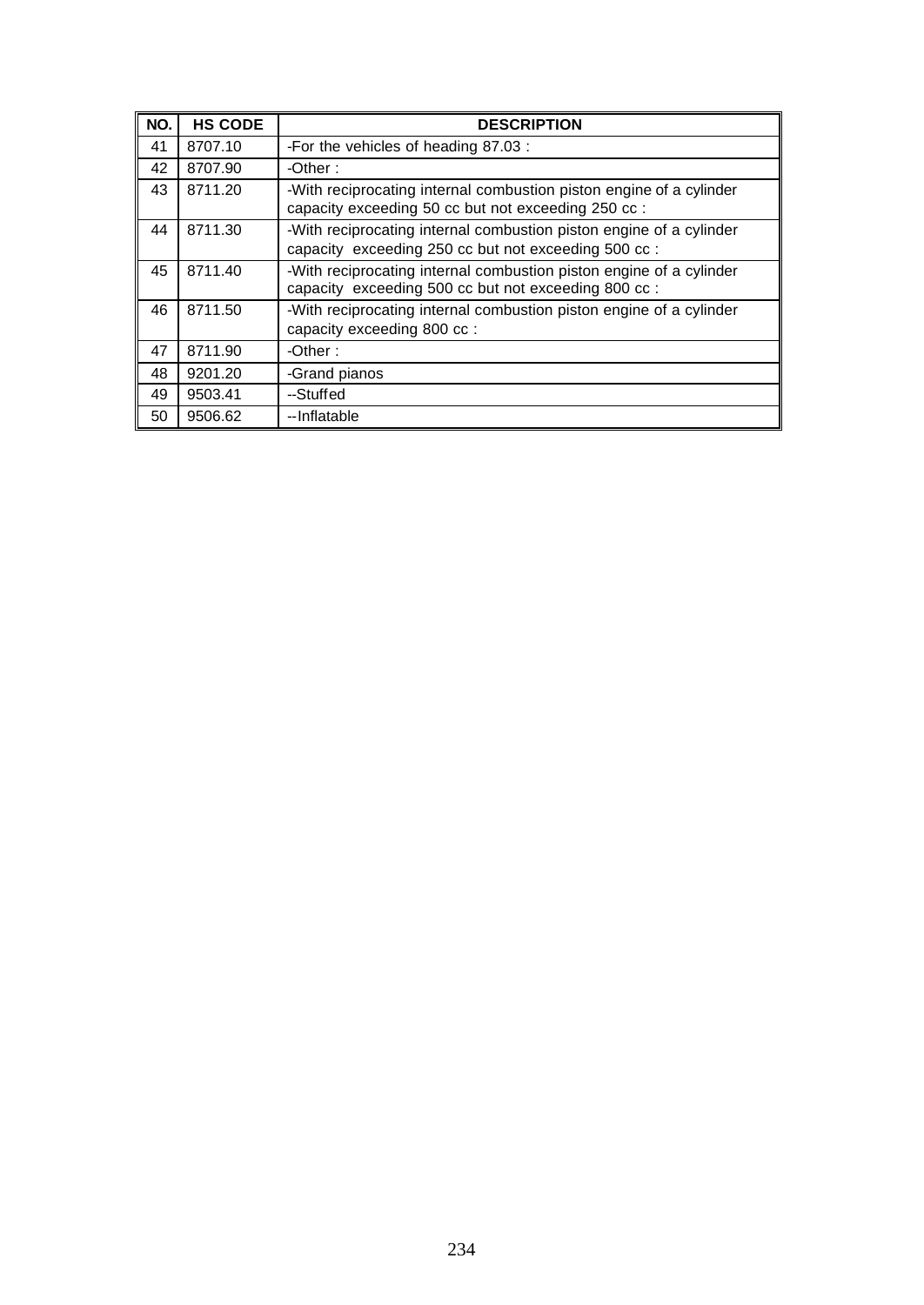#### (e) Lao PDR:

| NO.            | <b>HS CODE</b> | <b>DESCRIPTION</b>                                                                     |
|----------------|----------------|----------------------------------------------------------------------------------------|
| $\mathbf{1}$   | 2203.00.10     | - Stout and porter                                                                     |
|                | 2203.00.90     | - Other, including ale                                                                 |
| $\overline{2}$ | 2204.10.00     | - Sparkling wine                                                                       |
| 3              | 2204.21.11     | - - - - Of an alcoholic strength by volume not exceeding 15% vol                       |
|                | 2204.21.12     | - - - - Of an alcoholic strength by volume exceeding 15% vol                           |
|                | 2204.21.21     | - - - - Of an alcoholic strength by volume not exceeding 15% vol                       |
|                | 2204.21.22     | ---- Of an alcoholic strength by volume exceeding 15% vol                              |
| 4              | 2204.29.11     | - - - - Of an alcoholic strength by volume not exceeding 15% vol                       |
|                | 2204.29.12     | - - - - Of an alcoholic strength by volume exceeding 15% vol                           |
|                | 2204.29.21     | - - - - Of an alcoholic strength by volume not exceeding 15% vol                       |
|                | 2204.29.22     | - - - - Of an alcoholic strength by volume exceeding 15% vol                           |
| 5              | 2205.10        | - In containers holding 2 I or less:                                                   |
|                | 2205.10.10     | - - Of an alcoholic strength by volume not exceeding 15% vol                           |
|                | 2205.10.20     | - - - - Of an alcoholic strength by volume exceeding 15% vol                           |
| 6              | 2205.90        | - Other:                                                                               |
|                | 2205.90.10     | - - Of an alcoholic strength by volume not exceeding 15% vol                           |
|                | 2205.90.20     | - - Of an alcoholic strength by volume exceeding 15% vol                               |
| $\overline{7}$ | 2206.00.10     | - Cider and perry                                                                      |
|                | 2206.00.20     | - Sake (rice wine)                                                                     |
|                | 2206.00.30     | - Toddy                                                                                |
|                | 2206.00.40     | - Shandy of an alcoholic strength by volume exceeding 0.5% but not<br>exceeding 1%     |
|                | 2206.00.50     | - Shandy of an alcoholic strength by volume exceeding 1% but not<br>exceeding 3%       |
|                | 2206.00.90     | - Other, including mead                                                                |
| 8              | 2207.10.00     | - Undenatured ethyl alcohol of an alcoholic strength by volume of 80%<br>vol or higher |
| 9              | 2207.20        | - Ethyl alcohol and other spirits, denatured, of any strength:                         |
|                | 2207.20.11     | - - - Ethyl alcohol strength by volume of exceeding 99% vol                            |
|                | 2207.20.19     | $- -$ Other                                                                            |
|                | 2207.20.90     | - - Other                                                                              |
| 10             | 2208.20        | - Spirits obtained by distilling grape wine or grape marc:                             |
|                | 2208.20.10     | - - Brandy of an alcoholic strength by volume not exceeding 46% vol                    |
|                | 2208.20.20     | - - Brandy of an alcoholic strength by volume exceeding 46% vol                        |
|                | 2208.20.30     | - - Other, of an alcoholic strength by volume not exceeding 46% vol                    |
|                | 2208.20.40     | - - Other, of an alcoholic strength by volume exceeding 46% vol                        |
| 11             | 2208.30        | - Whiskies:                                                                            |
|                | 2208.30.10     | - - Of an alcoholic strength by volume not exceeding 46% vol                           |
|                | 2208.30.20     | - - Of an alcoholic strength by volume exceeding 46% vol                               |
| 12             | 2208.40        | - Rum and tafia:                                                                       |
|                | 2208.40.10     | - - Of an alcoholic strength by volume not exceeding 46% vol                           |
|                | 2208.40.20     | - - Of an alcoholic strength by volume exceeding 46% vol                               |
| 13             | 2208.50        | - Gin and Geneva:                                                                      |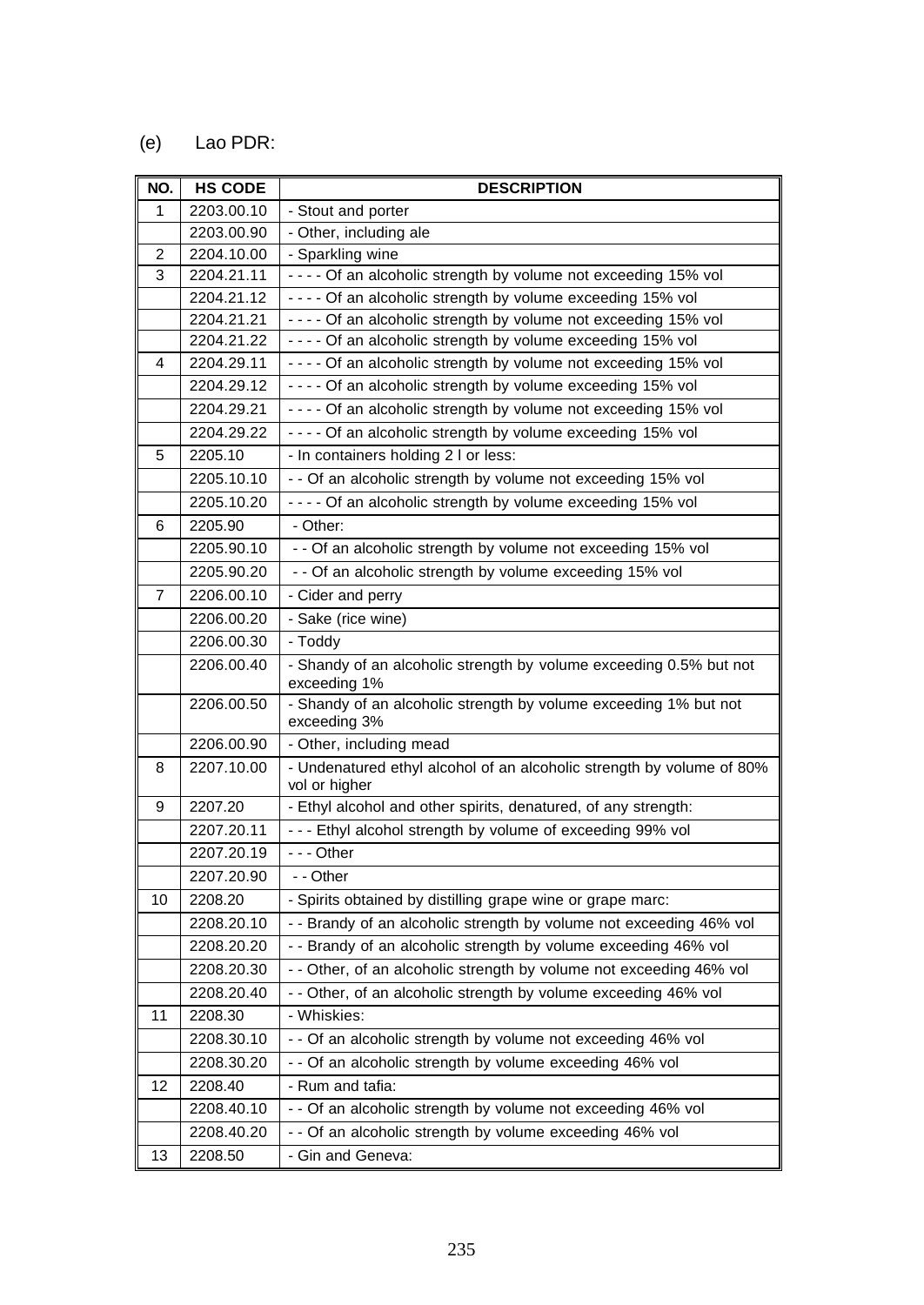| NO. | <b>HS CODE</b> | <b>DESCRIPTION</b>                                                                          |
|-----|----------------|---------------------------------------------------------------------------------------------|
|     | 2208.50.10     | - - Of an alcoholic strength by volume not exceeding 46% vol                                |
|     | 2208.50.20     | - - Of an alcoholic strength by volume exceeding 46% vol                                    |
| 14  | 2208.60        | - Vodka:                                                                                    |
|     | 2208.60.10     | - - Of an alcoholic strength by volume not exceeding 46% vol                                |
|     | 2208.60.20     | - - Of an alcoholic strength by volume exceeding 46% vol                                    |
| 15  | 2208.70        | - Liqueurs and cordials:                                                                    |
|     | 2208.70.10     | - - Of an alcoholic strength by volume not exceeding 57% vol                                |
|     | 2208.70.20     | - - Of an alcoholic strength by volume exceeding 57% vol                                    |
| 16  | 2208.90        | - Other:                                                                                    |
|     | 2208.90.10     | - - Medicated samsu of an alcoholic strength by volume not exceeding                        |
|     |                | 40% vol                                                                                     |
|     | 2208.90.20     | - - Medicated samsu of an alcoholic strength by volume exceeding<br>40% vol                 |
|     | 2208.90.30     | - - Other samsu of an alcoholic strength by volume not exceeding 40%<br>vol                 |
|     | 2208.90.40     | - - Other samsu of an alcoholic strength by volume exceeding 40% vol                        |
|     | 2208.90.50     | - - Arrack and pineapple spirit of an alcoholic strength by volume not<br>exceeding 40% vol |
|     | 2208.90.60     | - - Arrack and pineapple spirit of an alcoholic strength by volume<br>exceeding 40% vol     |
|     | 2208.90.70     | - - Bitters and similar beverages of an alcoholic strength not<br>exceeding 57% vol         |
|     | 2208.90.80     | - - Bitters and similar beverages of an alcoholic strength exceeding<br>57% vol             |
|     | 2208.90.90     | $-$ - Other:                                                                                |
| 17  | 8703.21        | - - Of a cylinder capacity not exceeding 1,000 cc:                                          |
|     | 8703.21.32     | $--$ CBU/Other                                                                              |
|     | 8703.21.42     | ---- Four wheel drive vehicles, CB U/Other                                                  |
|     | 8703.21.44     | $--$ Other                                                                                  |
|     | 8703.21.52     | ---- Four wheel drive vehicles, CBU/Other                                                   |
|     | 8703.21.54     | - - - - Motor cars (including station wagons, sports cars and racing<br>cars), CBU/Other    |
| 18  | 8703.22        | - - Of a cylinder capacity exceeding 1,000cc but not exceeding 1,500cc:                     |
|     | 8703.22.20     | --- Motor-homes                                                                             |
|     | 8703.22.52     | ---- CBU/Other                                                                              |
|     | 8703.22.62     | ---- Four wheel drive vehicles, CBU/Other                                                   |
|     | 8703.22.64     | - - - - Other                                                                               |
|     | 8703.22.72     | ---- Four wheel drive vehicles, CBU/Other                                                   |
|     | 8703.22.74     | - - - - Motor cars (including station wagons, sports cars and racing<br>cars), CBU/Other    |
|     | 8703.22.76     | - - - - Other                                                                               |
| 19  | 8703.23        | - - Of a cylinder capacity exceeding 1,500cc but not exceeding<br>3,000cc:                  |
|     | 8703.23.12     | --- Motor-homes                                                                             |
|     | 8703.23.21     | ----- Of a cylinder capacity less than 1,800cc                                              |
|     | 8703.23.22     | ----- Of a cylinder capacity 1,800cc and above but less than 2,000cc                        |
|     | 8703.23.23     | ----- Of a cylinder capacity 2,000cc and above but less than 2,500cc                        |
|     | 8703.23.24     | ----- Of a cylinder capacity 2,500cc and above                                              |
|     | 8703.23.31     | ----- Of a cylinder capacity less than 1,800cc                                              |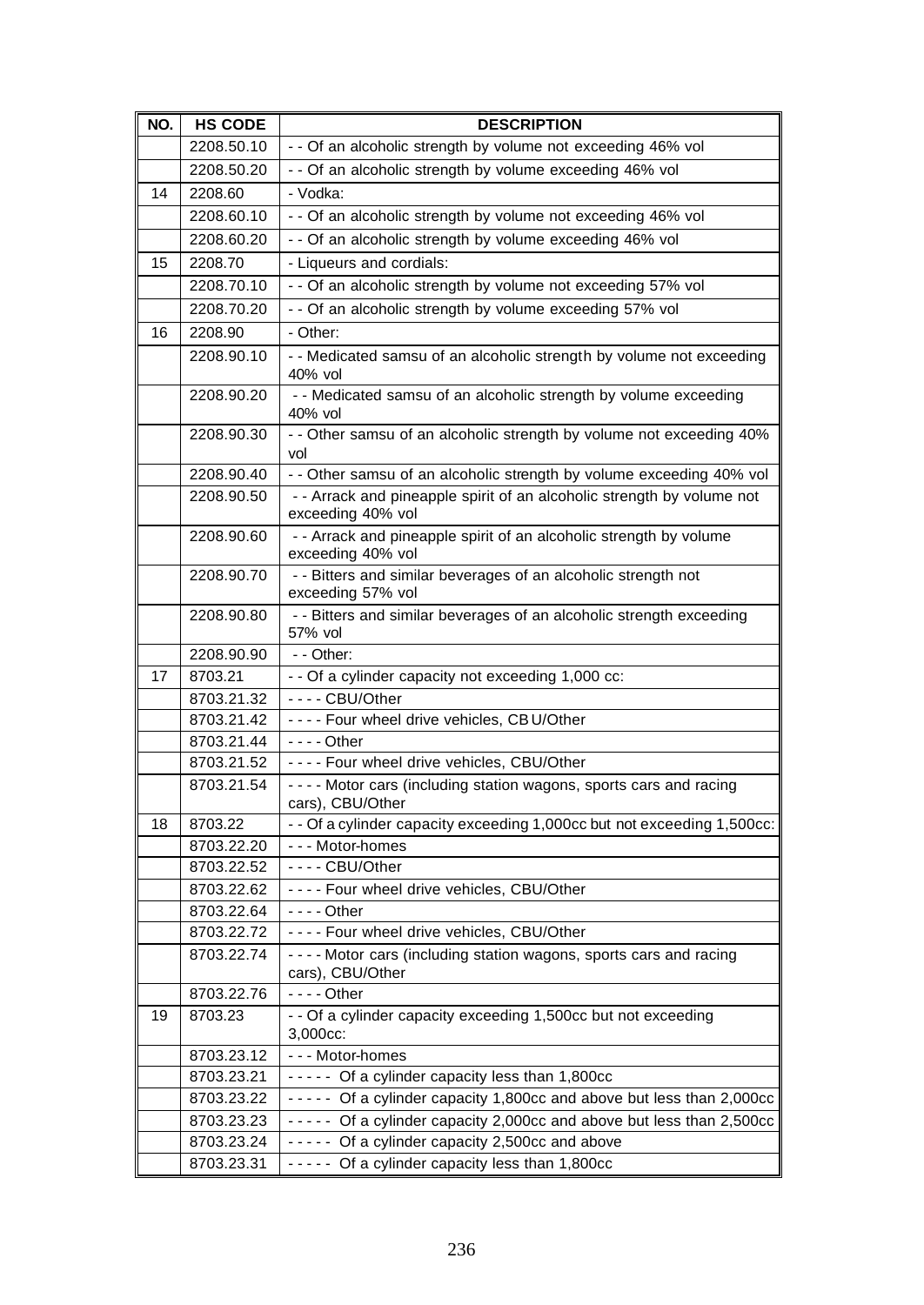| NO. | <b>HS CODE</b> | <b>DESCRIPTION</b>                                                               |
|-----|----------------|----------------------------------------------------------------------------------|
|     | 8703.23.32     | ----- Of a cylinder capacity 1,800cc and above but less than 2,000cc             |
|     | 8703.23.33     | ----- Of a cylinder capacity 2,000cc and above but less than 2,500cc             |
|     | 8703.23.34     | ----- Of a cylinder capacity 2,500cc and above                                   |
|     | 8703.23.41     | ----- Of a cylinder capacity less than 1,800cc                                   |
|     | 8703.23.42     | ----- Of a cylinder capacity 1,800cc and above but less than 2,000cc             |
|     | 8703.23.43     | ----- Of a cylinder capacity 2,000cc and above but less than                     |
|     |                | 2,500cc                                                                          |
|     | 8703.23.44     | ----- Of a cylinder capacity 2,500cc and above                                   |
|     | 8703.23.51     | ------ Of a cylinder capacity less than 1,800 cc                                 |
|     | 8703.23.52     | ------ Of a cylinder capacity 1,800cc and above but less than 2,000cc            |
|     | 8703.23.53     | - - - - - - Of a cylinder capacity 2,000cc and above but less than 2,500cc       |
|     | 8703.23.54     | ------ Of a cylinder capacity 2,500cc and above                                  |
|     | 8703.23.61     | ----- Of a cylinder capacity less than 1,800cc                                   |
|     | 8703.23.62     | ----- Of a cylinder capacity 1,800cc and above but less than 2,000cc             |
|     | 8703.23.63     | ----- Of a cylinder capacity 2,000cc and above but less than 2,500cc             |
|     | 8703.23.64     | ----- Of a cylinder capacity 2,500cc and above                                   |
|     | 8703.23.71     | ----- Of a cylinder capacity less than 1,800cc                                   |
|     | 8703.23.72     | ----- Of a cylinder capacity 1,800cc and above but less than 2,000cc             |
|     | 8703.23.73     | ----- Of a cylinder capacity 2,000cc and above but less than 2,500cc             |
|     | 8703.23.74     | ----- Of a cylinder capacity 2,500cc and above                                   |
| 20  | 8703.24        | - - Of a cylinder capacity exceeding 3,000cc:                                    |
|     | 8703.24.12     | ---- Motor-homes                                                                 |
|     | 8703.24.22     | - - - - - CBU/Other                                                              |
|     | 8703.24.32     | ----- Four wheel drive vehicles, CBU/Other                                       |
|     | 8703.24.34     | $---$ Other                                                                      |
|     | 8703.24.42     | ----- Four wheel drive vehicles, CBU/Other                                       |
|     | 8703.24.43     | ----- Motor cars (including station wagons, sports cars and racing<br>cars), CKD |
|     | 8703.24.44     | - - - - - Motor cars (including station wagons, sports cars and racing           |
|     |                | cars), CBU/Other                                                                 |
|     | 8703.24.46     | $--$ - $-$ Other                                                                 |
|     | 8703.24.52     | - - - - Motor-homes                                                              |
|     | 8703.24.62     | $---$ - CBU/Other                                                                |
|     | 8703.24.72     | ----- Four wheel drive vehicles, CBU:                                            |
|     | 8703.24.74     | - - - - - Other                                                                  |
|     | 8703.24.82     | ----- Four wheel drive vehicles, CBU/Other                                       |
|     | 8703.24.83     | ----- Motor cars (including station wagons, sports cars and racing<br>cars), CKD |
|     | 8703.24.84     | ----- Motor cars (including station wagons, sports cars and racing               |
|     |                | cars), CBU/Other                                                                 |
|     | 8703.24.86     | $--$ - $-$ Other                                                                 |
| 21  | 8703.31        | - - Of a cylinder capacity not exceeding 1,500 cc:                               |
|     | 8703.31.20     | --- Motor-homes                                                                  |
|     | 8703.31.52     | - - - - - New                                                                    |
|     | 8703.31.53     | $--$ Used                                                                        |
|     | 8703.31.62     | ---- Four wheel drive vehicles, CBU/Other                                        |
|     | 8703.31.64     | - - - - Other                                                                    |
|     | 8703.31.72     | ---- Four wheel drive vehicles, CBU/Other                                        |
|     | 8703.31.73     | - - - - Motor cars (including station wagons, sports cars and racing             |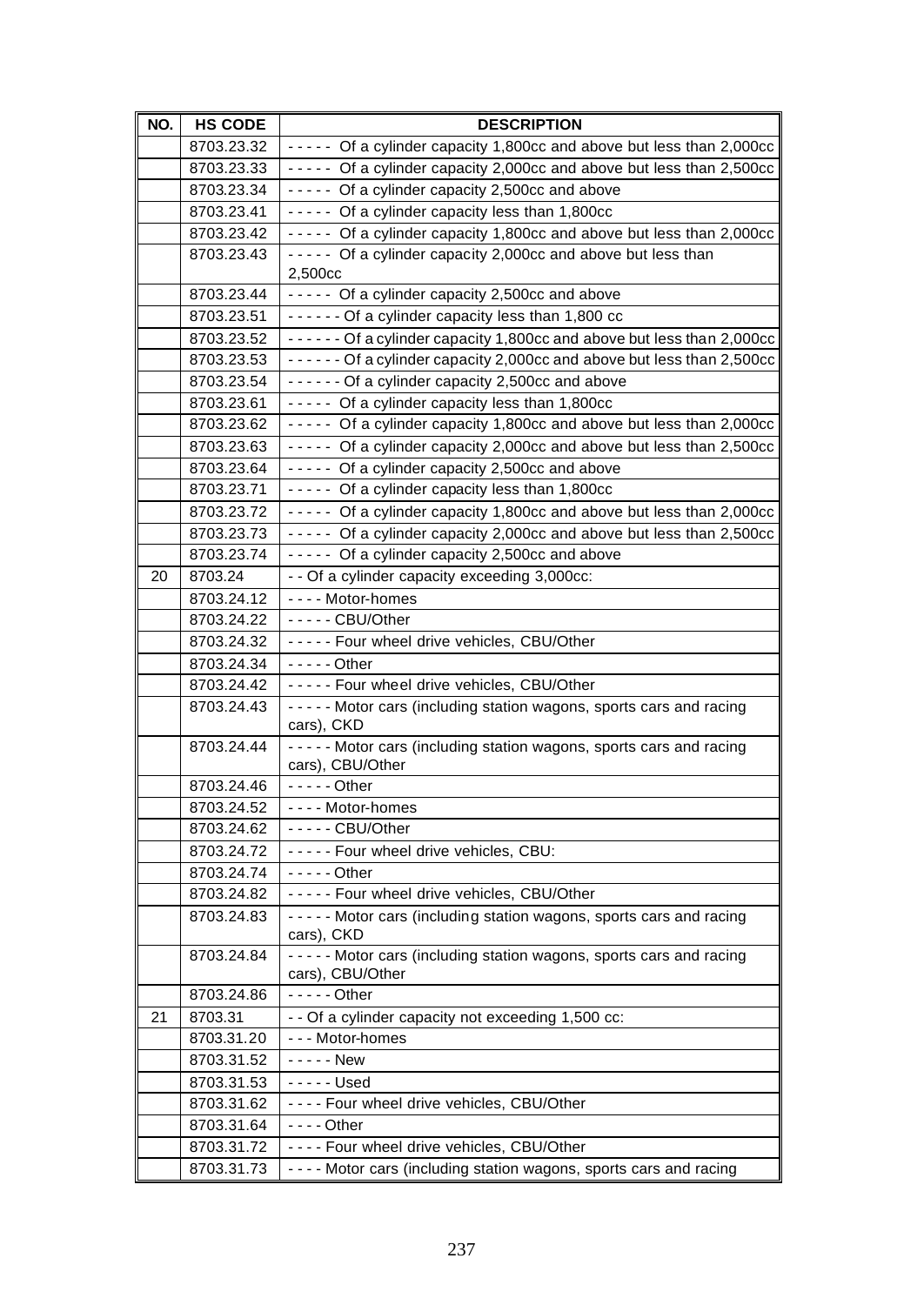| NO. | <b>HS CODE</b> | <b>DESCRIPTION</b>                                                                            |
|-----|----------------|-----------------------------------------------------------------------------------------------|
|     |                | cars), CKD                                                                                    |
|     | 8703.31.74     | ---- New motor cars (including station wagons, sports cars and<br>racing cars), CBU/Other     |
|     | 8703.31.75     | - - - - Used motor cars (including station wagons, sports cars and<br>racing cars), CBU/Other |
|     | 8703.31.77     | $--$ - Other                                                                                  |
| 22  | 8703.32        | - - Of a cylinder capacity exceeding 1,500cc but not exceeding 2,500cc:                       |
|     | 8703.32.12     | --- Motor-homes                                                                               |
|     | 8703.32.23     | - - - - - New                                                                                 |
|     | 8703.32.24     | ----- Used, of a cylinder capacity less than 1,800 cc                                         |
|     | 8703.32.25     | - - - - - Used, of a cylinder capacity 1,800cc and above but less than                        |
|     |                | 2,000cc                                                                                       |
|     | 8703.32.26     | ----- Used, of a cylinder capacity 2,000 cc and above                                         |
|     | 8703.32.34     | ----- Of a cylinder capacity less than 1,800 cc                                               |
|     | 8703.32.35     | ----- Of a cylinder capacity 1,800cc and above but less than 2,000cc                          |
|     | 8703.32.36     | - - - - - Of a cylinder capacity 2,000 cc and above                                           |
|     | 8703.32.41     | ----- Of a cylinder capacity less than 1,800 cc                                               |
|     | 8703.32.42     | ----- Of a cylinder capacity 1,800cc and above but less than 2,000cc                          |
|     | 8703.32.43     | - - - - - Of a cylinder capacity 2,000 cc and above                                           |
|     | 8703.32.44     | ----- Of a cylinder capacity less than 1,800 cc                                               |
|     | 8703.32.45     | - - - - - Of a cylinder capacity 1,800cc and above but less than 2,000cc                      |
|     | 8703.32.46     | - - - - - Of a cylinder capacity 2,000 cc and above                                           |
|     | 8703.32.53     | - - - - - - New                                                                               |
|     | 8703.32.54     | ------ Used, of a cylinder capacity less than 1,800 cc                                        |
|     | 8703.32.55     | ------ Used, of a cylinder capacity 1,800cc and above but less than<br>2,000cc                |
|     | 8703.32.56     | ----- Used, of a cylinder capacity 2,000 cc and above                                         |
|     | 8703.32.64     | $---$ Of a cylinder capacity less than 1,800 cc                                               |
|     | 8703.32.65     | - - - - - - Of a cylinder capacity 1,800cc and above but less than 2,000cc                    |
|     | 8703.32.66     | ------ Of a cylinder capacity 2,000 cc and above                                              |
|     | 8703.32.74     | ------ Of a cylinder capacity less than 1,800 cc                                              |
|     | 8703.32.75     | - - - - - - Of a cylinder capacity 1,800cc and above but less than 2,000cc                    |
|     | 8703.32.76     | ------ Of a cylinder capacity 2,000 cc and above                                              |
| 23  | 8703.33        | - - Of a cylinder capacity exceeding 2,500 cc                                                 |
|     | 8703.33.12     | ---- Motor-homes                                                                              |
|     | 8703.33.22     | ----- CBU/Other, new                                                                          |
|     | 8703.33.23     | - - - - - CBU/Other, used                                                                     |
|     | 8703.33.25     | ----- Four wheel drive vehicles, CBU/Other                                                    |
|     | 8703.33.27     | $--$ - - Other                                                                                |
|     | 8703.33.29     | ----- Four wheel drive vehicles, CBU/Other                                                    |
|     | 8703.33.31     | ----- New motor cars (including station wagons, sports cars and<br>racing cars), CBU/Other    |
|     | 8703.33.32     | ----- Used motor cars (including station wagons, sports cars and<br>racing cars), CBU/Other   |
|     | 8703.33.34     | $--$ - - - Other                                                                              |
|     | 8703.33.42     | - - - - Motor-homes                                                                           |
|     | 8703.33.52     | ----- CBU/Other, new                                                                          |
|     | 8703.33.53     | ----- CBU/Other, used                                                                         |
|     | 8703.33.55     | ----- Four wheel drive vehicles, CBU/Other                                                    |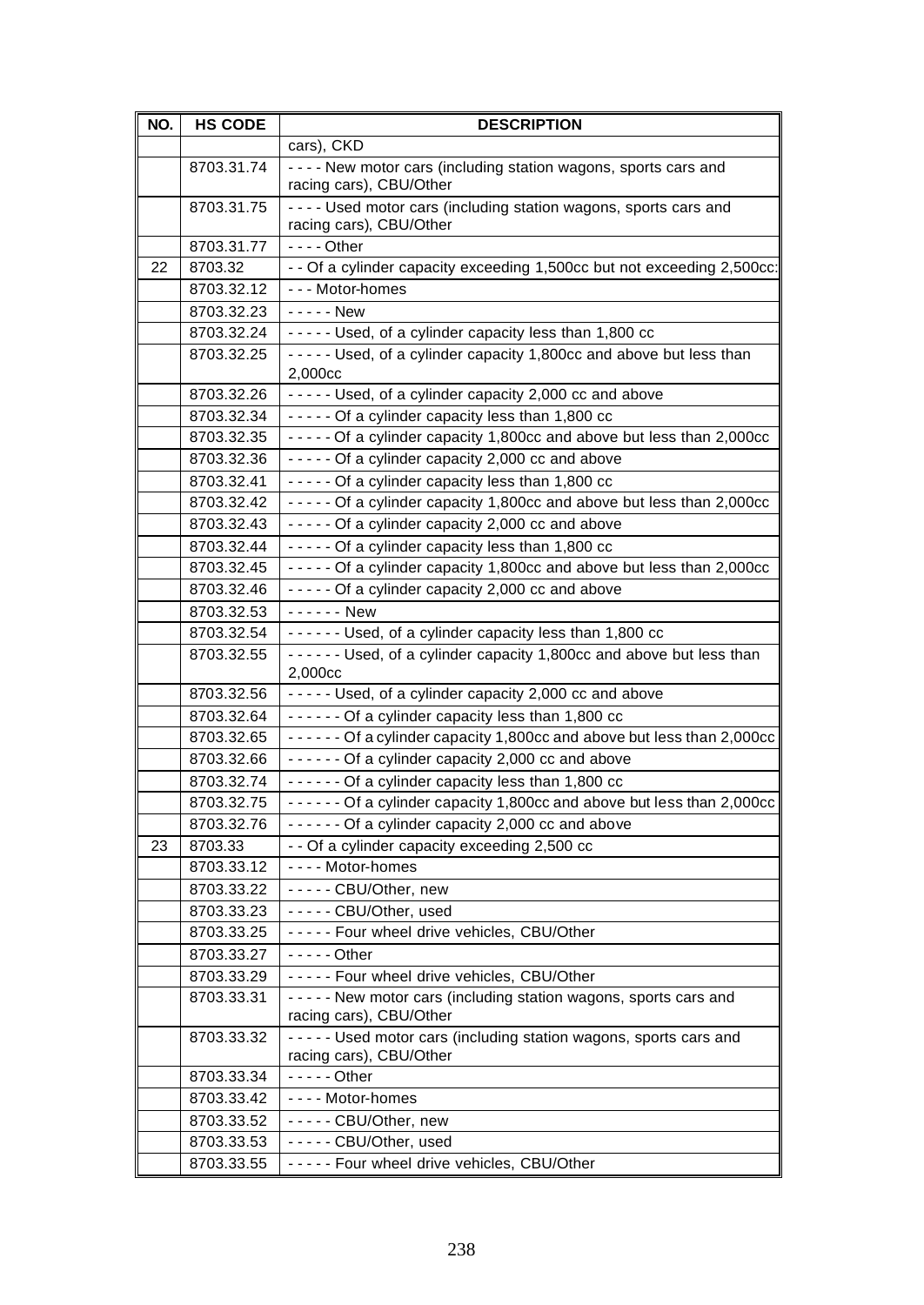| NO. | <b>HS CODE</b>           | <b>DESCRIPTION</b>                                                                                                                                 |
|-----|--------------------------|----------------------------------------------------------------------------------------------------------------------------------------------------|
|     | 8703.33.57               | $-- -$ - Other                                                                                                                                     |
|     | 8703.33.59               | ----- Four wheel drive vehicles, CBU/Other                                                                                                         |
|     | 8703.33.62               | ----- New motor cars (including station wagons, sports cars and<br>racing cars), CBU/Other                                                         |
|     | 8703.33.63               | ----- Used motor cars (including station wagons, sports cars and<br>racing cars), CBU/Other                                                        |
|     | 8703.33.65               | $---$ Other                                                                                                                                        |
|     | 8703.33.72               | ---- Motor-homes                                                                                                                                   |
|     | 8703.33.82               | ----- CBU/Other, new                                                                                                                               |
|     | 8703.33.83               | ----- CBU/Other, used                                                                                                                              |
|     | 8703.33.85               | ----- Four wheel drive vehicles, CBU/Other                                                                                                         |
|     | 8703.33.87               | - - - - - Other                                                                                                                                    |
|     | 8703.33.89               | ----- Four wheel drive vehicles, CBU/Other                                                                                                         |
|     | 8703.33.92               | - - - - - New motor cars (including station wagons, sports cars and<br>racing cars), CBU/Other                                                     |
|     | 8703.33.93               | ----- Used motor cars (including station wagons, sports cars and                                                                                   |
|     |                          | racing cars), CBU/Other                                                                                                                            |
|     | 8703.33.99               | $---Other$                                                                                                                                         |
| 24  | 8703.90                  | - Other                                                                                                                                            |
|     | 8703.90.12               | - - Motor-homes                                                                                                                                    |
|     | 8703.90.21               | --- Electric-powered                                                                                                                               |
|     | 8703.90.26               | ----- Of a cylinder capacity less than 1,800 cc                                                                                                    |
|     | 8703.90.27               | - - - - - Of a cylinder capacity 1,800cc and above but less than 2,000cc                                                                           |
|     | 8703.90.28               | ----- Of a cylinder capacity 2,000cc and above but less than 2,500cc                                                                               |
|     | 8703.90.31               | - - - - - Of a cylinder capacity 2,500cc and above but less than 3,000cc                                                                           |
|     | 8703.90.32               | - - - - - Of a cylinder capacity 3,000cc and above                                                                                                 |
|     | 8703.90.37               | ---- Of a cylinder capacity less than 1,800 cc                                                                                                     |
|     | 8703.90.38               | - - - - Of a cylinder capacity 1,800cc and above but less than 2,000 cc                                                                            |
|     | 8703.90.41               | - - - - Of a cylinder capacity 2,000cc and above but less than 2,500 cc                                                                            |
|     | 8703.90.42               | - - - - Of a cylinder capacity 2,500cc but less than 3,000 cc                                                                                      |
|     | 8703.90.43               | - - - - Of a cylinder capacity 3,000cc and above                                                                                                   |
|     | 8703.90.48               | ---- Of a cylinder capacity less than 1,800 cc                                                                                                     |
|     | 8703.90.51               | - - - - Of a cylinder capacity 1,800cc and above but less than 2,000 cc                                                                            |
|     | 8703.90.52               | - - - - Of a cylinder capacity 2,000cc and above but less than 2,500 cc<br>- - - - Of a cylinder capacity 2,500cc and above but less than 3,000 cc |
|     | 8703.90.53<br>8703.90.54 | - - - - Of a cylinder capacity 3,000cc and above                                                                                                   |
|     | 8703.90.66               | ------ Of a cylinder capacity less than 1,800cc                                                                                                    |
|     | 8703.90.67               | $\cdots$ $\cdots$ Of a cylinder capacity 1,800cc and above but less than 2,000cc                                                                   |
|     | 8703.90.68               | - - - - - - Of a cylinder capacity 2,000cc and above but less than 2,500cc                                                                         |
|     | 8703.90.71               | - - - - - - Of a cylinder capacity 2,500cc and above but less than 3,000cc                                                                         |
|     | 8703.90.72               | ------ Of a cylinder capacity 3,000 cc and above                                                                                                   |
|     | 8703.90.77               | ---- Of a cylinder capacity less than 1,800 cc                                                                                                     |
|     | 8703.90.78               | - - - - Of a cylinder capacity 1,800 cc and above but less than 2,000 cc                                                                           |
|     | 8703.90.81               | - - - - Of a cylinder capacity 2,000 cc and above but less than 2,500 cc                                                                           |
|     | 8703.90.82               | - - - - Of a cylinder capacity 2,500 cc and above but less than 3,000 cc                                                                           |
|     | 8703.90.83               | - - - - Of a cylinder capacity 3,000 cc and above                                                                                                  |
|     | 8703.90.88               | ---- Of a cylinder capacity less than 1,800 cc                                                                                                     |
|     | 8703.90.91               | - - - - Of a cylinder capacity 1,800 cc and above but less than 2,000 cc                                                                           |
|     | 8703.90.92               | - - - - Of a cylinder capacity 2,000 cc and above but less than 2,500 cc                                                                           |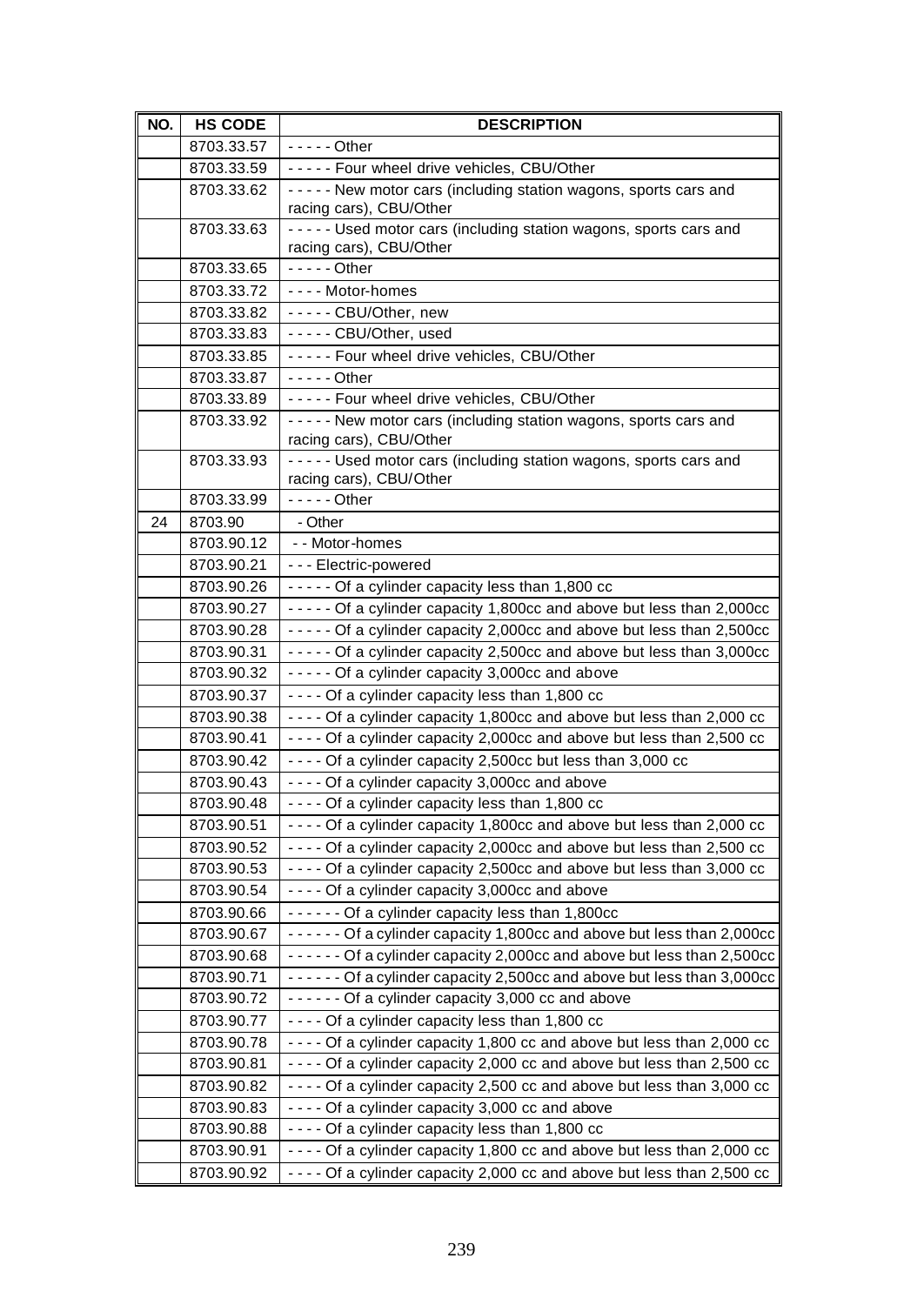| NO. | <b>HS CODE</b> | <b>DESCRIPTION</b>                                                       |
|-----|----------------|--------------------------------------------------------------------------|
|     | 8703.90.93     | - - - - Of a cylinder capacity 2,500 cc and above but less than 3,000 cc |
|     | 8703.90.94     | - - - - Of a cylinder capacity 3,000 cc and above                        |
| 25  | 8704.21.16     | ---- Ordinary lorries (trucks)                                           |
|     | 8704.21.19     | $--$ Other                                                               |
|     | 8704.21.25     | - - - - Other vans, pick-up trucks and similar vehicles                  |
|     | 8704.21.26     | - - - - Ordinary lorries (trucks)                                        |
|     | 8704.21.29     | $--$ Other                                                               |
| 26  | 8704.31        | - - g.w.w not exceeding 5 t:                                             |
|     | 8704.31.25     | - - - - Other vans, pick-up trucks and similar vehicles                  |
|     | 8704.31.26     | - - - - Ordinary lorries (trucks)                                        |
|     | 8704.31.29     | $- - -$ Other                                                            |
| 27  | 870600.11      | -- For vehicles of subheadings 8701.10 and 8701.90 (agricultural         |
|     |                | tractors only)                                                           |
|     | 8706.00.19     | - - Other                                                                |
|     | 8706.00.21     | -- For vehicles of subheading 8702.10                                    |
|     | 8706.00.22     | - - For vehicles of subheading 8702.90                                   |
|     | 8706.00.39     | - - Other                                                                |
|     | 8706.00.41     | - - For vehicles of subheading 8704.10                                   |
|     | 8706.00.49     | - - Other                                                                |
|     | 8706.00.50     | - For vehicles of heading 87.05                                          |
| 28  | 8707.10        | - For the vehicles of heading 87.03:                                     |
|     | 8707.10.90     | - - Other                                                                |
| 29  | 8707.90        | - Other                                                                  |
| 30  | 8711.20        | - With reciprocating internal combustion piston engine of a cylinder     |
|     |                | capacity exceeding 50 cc but not exceeding 250 cc:                       |
|     | 8711.20.32     | - - - Other motor cycles, with or without side-cars                      |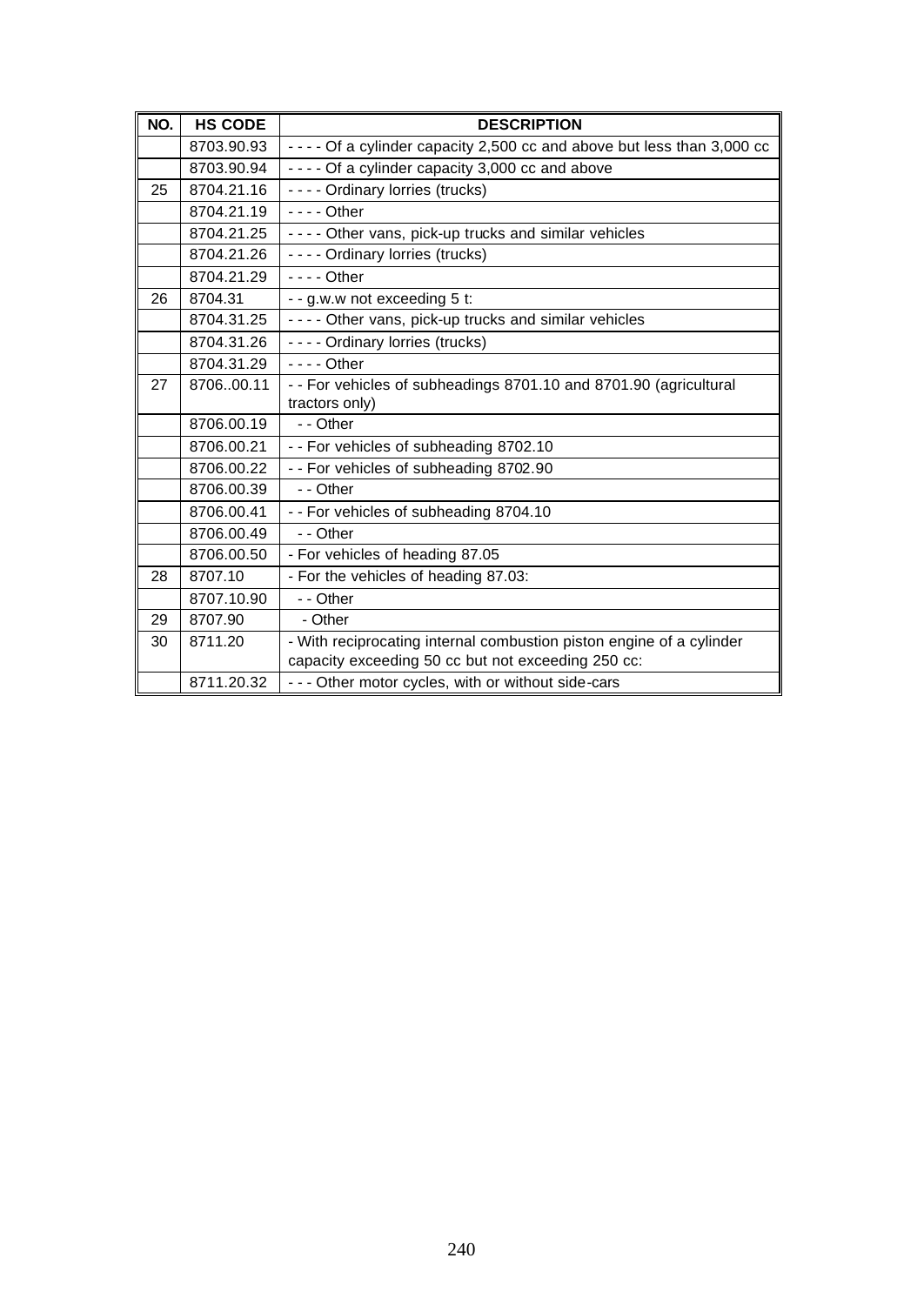## (f) Malaysia:

| NO. | <b>HS CODE</b> | <b>DESCRIPTION</b>                                                                                                                    |
|-----|----------------|---------------------------------------------------------------------------------------------------------------------------------------|
| 1   | 0105.11        | - - Fowls of the species Gallus domesticus                                                                                            |
|     | 0105.11.100    | Day old chicks of the species Gallus domesticusweighing not more                                                                      |
|     |                | than 185 gram                                                                                                                         |
| 2   | 0105.92        | - - Fowls of the species Gallus domesticus, weighing not more than<br>2,000g                                                          |
|     | 0105.92.000    | Fowls of the species Gallus domesticus weighing not more than<br>2000 gram; others                                                    |
| 3   | 0207.11        | - - Not cut in pieces, fresh or chilled                                                                                               |
|     | 0207.11.000    | Meat of fowls of the species Gallus domesticus, not cut in pieces,<br>fresh or chilled                                                |
| 4   | 0207.12        | - - Not cut in pieces, frozen                                                                                                         |
|     | 0207.12.000    | Meat of fowls of the species Gallus domesticus, not cut in pieces,                                                                    |
|     |                | frozen                                                                                                                                |
| 5   | 0207.13        | - - Cuts and offal, fresh or chilled                                                                                                  |
|     | 0207.13.000    | Edible cuts and offal, of the species gallus domesticus, fresh or<br>chilled                                                          |
| 6   | 0207.14        | - - Cuts and offal, frozen                                                                                                            |
|     | 0207.14.000    | Edible cuts and offal, of the species gallus domesticus, frozen                                                                       |
| 7   | 0401.10        | - Of a fat content, by weight, not exceeding 1%                                                                                       |
|     | 0401.10.100    | Milk and cream not concentrated not containing sugar, fat content<br>less than 1%, in hernetically sealed containers                  |
|     | 0401.10.900    | Milk and cream not concentrated not containing sugar, fat content                                                                     |
|     |                | less than 1%, others                                                                                                                  |
| 8   | 0401.20        | - Of a fat content, by weight, exceeding 1% but not exceeding 6%                                                                      |
|     | 0401.20.100    | Milk and cream not concentrated not containing sugar, fat content<br>more than 1% but less than 6%, in hernetically sealed containers |
|     | 0401.20.900    | Milk and cream not concentrated not containing sugar, fat content<br>more than 1% but less than 6%, others                            |
| 9   | 0401.30        | - Of a fat content, by weight, exceeding 6%                                                                                           |
|     | 0401.30.100    | Milk and cream not concentrated not containing sugar, fat content<br>more than 6%, in hernetically sealed containers                  |
|     | 0401.30.900    | Milk and cream not concentrated not containing sugar, fat content<br>more than 6%, others                                             |
| 10  | 0407.00        | Birds' eggs, in shell, fresh, preserved or cooked.                                                                                    |
|     | 0407.00.111    | Fresh hens' eggs, in shell, for hatching                                                                                              |
|     | 0407.00.112    | Fresh ducks' eggs, in shell, for hatching                                                                                             |
|     | 0407.00.910    | Hens' eggs, in shell, preserved or cooked                                                                                             |
|     | 0407.00.920    | Ducks' eggs, in shell, preserved or cooked                                                                                            |
| 11  | 0704.90        | - Other                                                                                                                               |
|     | 0704.90.110    | Round cabbages, fresh or chilled                                                                                                      |
| 12  | 1006.10        | - Rice in the husk (paddy or rough)                                                                                                   |
|     | 1006.10.100    | Pulut (glutinous rice), in the husk in the husk                                                                                       |
|     | 1006.10.900    | Other rice in the husk                                                                                                                |
| 13  | 1006.20        | - Husked (brown) rice                                                                                                                 |
|     | 1006.20.100    | Husked pulut (glutinous rice)                                                                                                         |
|     | 1006.20.900    | Other husked (brown) rice                                                                                                             |
| 14  | 1006.30        | - Semi-milled or wholly milled rice, whether or not polished or glazed                                                                |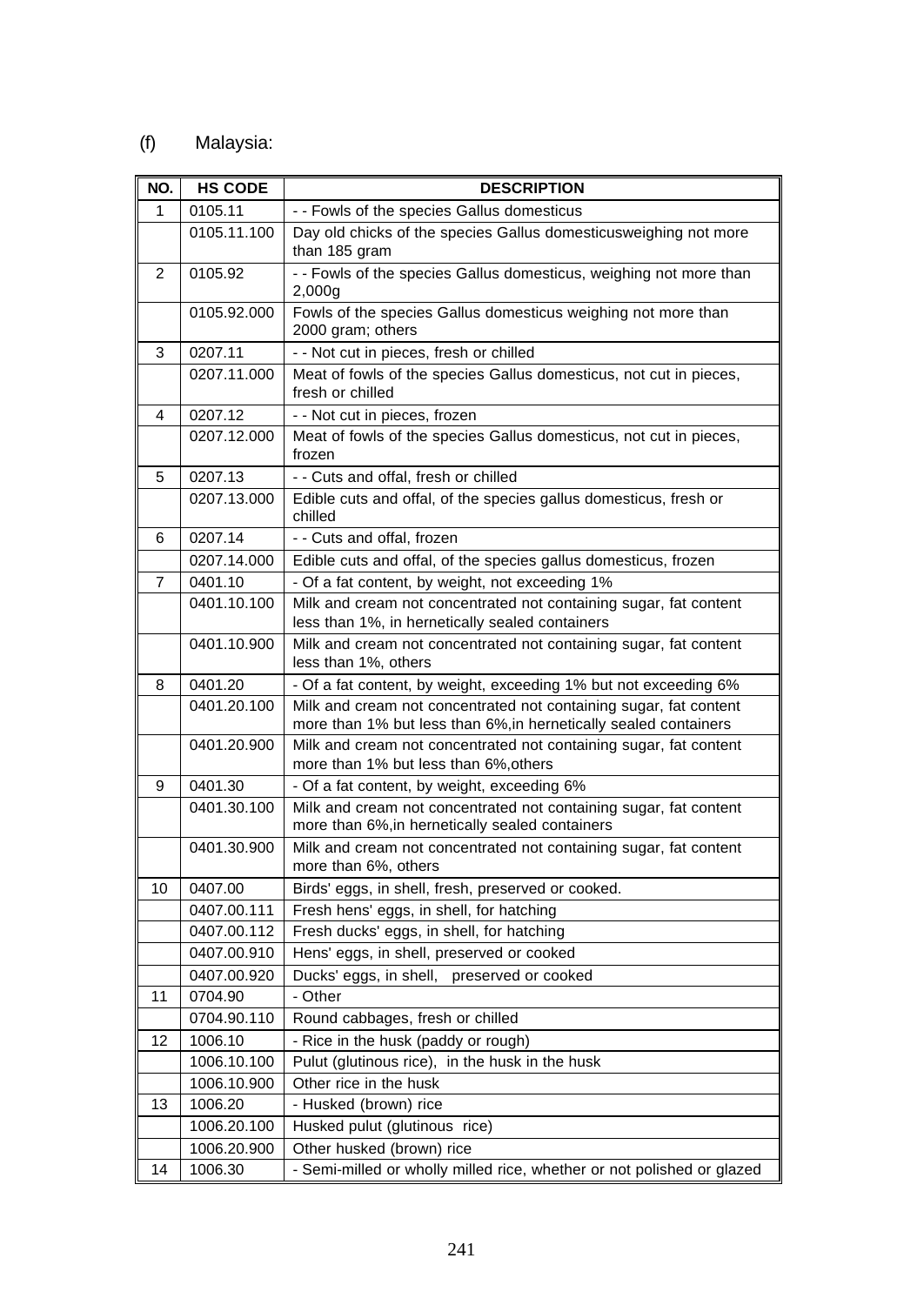| NO. | <b>HS CODE</b> | <b>DESCRIPTION</b>                                                                                                 |
|-----|----------------|--------------------------------------------------------------------------------------------------------------------|
|     | 1006.30.100    | Pulut (glutinous rice), semi-milled or wholly semi-milled or wholly<br>polished or glazed                          |
|     | 1006.30.900    | Other semi-milled or wholly milled rice, whether or not wholly milled<br>rice, whether or not pulut                |
| 15  | 1006.40        | - Broken                                                                                                           |
|     | 1006.40.100    | Broken rice for animal feeding                                                                                     |
|     | 1006.40.900    | Other broken rice                                                                                                  |
| 16  | 2401.30        | - Tobacco refuse                                                                                                   |
| 17  | 2402.10        | - Cigars, cheroots and cigarillos, containing tobacco                                                              |
| 18  | 2402.20        | - Cigarettes containing tobacco                                                                                    |
|     | 2402.20.100    | <b>Beedies</b>                                                                                                     |
|     | 2402.20.900    | Other cigarettes containing tobacco                                                                                |
| 19  | 2402.90        | - Other                                                                                                            |
|     | 2402.90.100    | Ccigars, cheroots and cigarillos containing tobacco substitutes                                                    |
|     | 2402.90.200    | Cigarettes containing tobacco substitutes /others                                                                  |
| 20  | 2403.10        | - Smoking tobacco, whether or not containing tobacco substitutes in<br>any propostion                              |
|     | 2403.10.110    | Smoking tobacco, whether or not containing tobaccosubstitutes, in<br>airtight containers, packed for retail sale   |
|     | 2403.10.190    | Other smoking tobacco, whether or not containing tobaccosubstitutes,<br>packed for retail sale                     |
|     | 2403.10.900    | Smoking tobacco, whether or not containing tobaccosubstitutes, other<br>than packed for retail sale                |
| 21  | 2403.91        | - - "Homogenised" or "reconstituted" tobacco                                                                       |
|     | 2403.91.100    | Homogenised or reconstituted tobacco, for retail sale                                                              |
|     | 2403.91.900    | Homogenised or reconstituted tobacco, other than for retail sale                                                   |
| 22  | 2403.99        | - - Other                                                                                                          |
|     | 2403.99.200    | Snuff                                                                                                              |
|     | 2403.99.310    | Cut rags                                                                                                           |
|     | 2403.99.390    | Other manufactured tobacco cut rags                                                                                |
|     | 2403.99.900    | Tobacco extracts and essences                                                                                      |
| 23  | 2833.30        | - Alums                                                                                                            |
| 24  | 6910.10        | - Of porcelain or china                                                                                            |
|     | 6910.10.100    | Long bath of porcelain or China                                                                                    |
| 25  | 6910.90        | - Other                                                                                                            |
|     | 6910.90.100    | Long bath of other than porcelain or China                                                                         |
| 26  | 6911.10        | - Tableware and kitchenware                                                                                        |
| 27  | 6911.90        | - Other                                                                                                            |
| 28  | 6912.00        | Ceramic tableware, kitchenware, other household articles and toilet<br>articles, other than of porcelain or china. |
| 29  | 7003.19        | - - Other                                                                                                          |
|     | 7003.19.910    | Other cast glass, non-wired sheets, cut to shape, other than in<br>rectangular shape                               |
|     | 7003.19.990    | Other cast glass, non-wired sheets, cut to shape in rectangular shape                                              |
| 30  | 7005.10        | - Non-wired glass, having an absorbent, reflecting or non-reflecting<br>layer                                      |
|     | 7005.10.910    | Float glass, non-wired, having an absorbent or reflecting layer, cut to<br>shape other than in rectangular shape   |
|     | 7005.10.990    | Float glass, non-wired, having an absorbent or reflecting layer cut to<br>shape in rectangular shape               |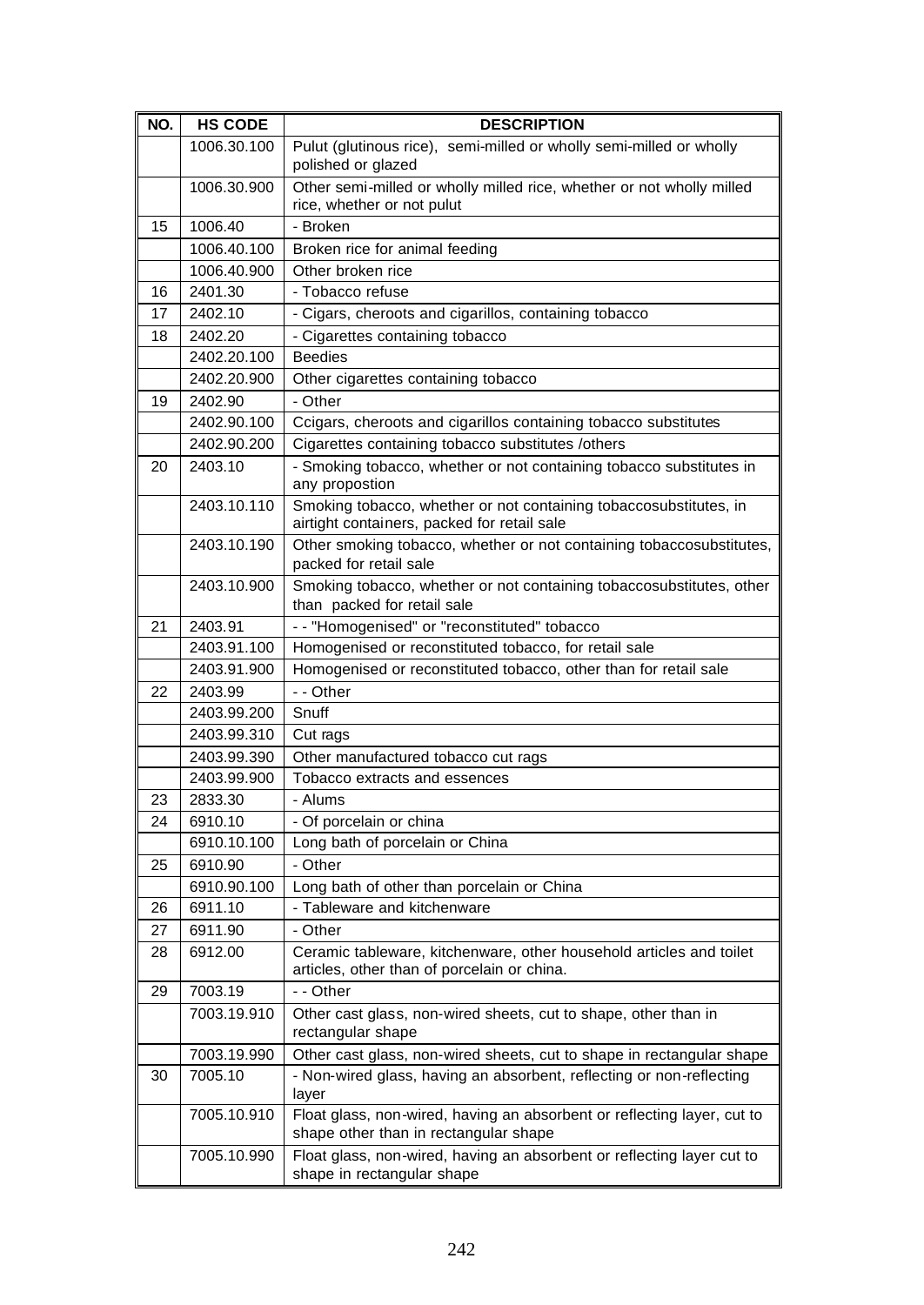| NO. | <b>HS CODE</b> | <b>DESCRIPTION</b>                                                                                                                 |
|-----|----------------|------------------------------------------------------------------------------------------------------------------------------------|
| 31  | 7005.21        | - - Coloured throughout the mass (body tinted), opacified, flashed or<br>merely surface ground                                     |
|     | 7005.21.910    | Other float glass, non-wired, coloured through- out the mass, cut to<br>shape other than in rectangular shape                      |
|     | 7005.21.990    | Other float glass, non-wired, coloured throughout the mass cut to<br>shape in rectangular shape                                    |
| 32  | 7005.29        | - - Other                                                                                                                          |
|     | 7005.29.910    | Other float glass, non-wired, non-coloured throughout the mass, cut<br>to shape, other than in rectangular shape                   |
|     | 7005.29.990    | Other float glass, non-wired, non coloured throughout the mass, cut to<br>shape in rectangular shape                               |
| 33  | 7005.30        | - Wired glass                                                                                                                      |
|     | 7005.30.100    | Gloat glass, wired, cut to shape other than in rectangular shape                                                                   |
|     | 7005.30.900    | Float glass, wired, cut to shape in rectangular shape                                                                              |
|     | 7007.11.000    | Toughened safety glass of size & shape suitable for incorporation in<br>vehicles, aircraft, space craft or vessels                 |
| 34  | 7007.11        | - - Of size and shape suitable for incorporation in vehicles, aircraft,<br>spacecraft or vessels                                   |
|     | 7007.21.000    | Laminated safety glass of size & shape suitable for incorporation in<br>vehicles, aircraft, space craft or vessels                 |
| 35  | 7007.21        | - - Of size and shape suitable for incorporation in vehicles, aircraft,<br>spacecraft or vessels                                   |
|     | 7208.10.000    | Flat-rolled product of iron or non-alloy steel, in coils, not further<br>worked than hot-rolled, with patterns in relief           |
| 36  | 7208.10        | - In coils, not further worked than hot-rolled, with patterns in relief                                                            |
|     | 7208.25.000    | Flat-rolled product of iron or non-alloy steel, in coils, not further<br>worked than hot-rolled, pickled, of thick 4.75 mm or more |
| 37  | 7208.25        | - - Of a thickness of 4.75mm or more                                                                                               |
|     | 7208.26.000    | Flat-rolled product of iron or non-alloy steel, in coils, not further                                                              |
|     |                | worked than hot-rolled, pickled, thickness > 3mm < 4.75 mm                                                                         |
| 38  | 7208.26        | - - Of a thickness of 3mm or more but less than 4.75mm                                                                             |
|     | 7208.27.000    | Flat-rolled product of iron or non-alloy steel, in coils, not further<br>worked than hot-rolled, pickled, of thickness < 3 mm      |
| 39  | 7208.27        | - - Of a thickness of less than 3mm                                                                                                |
|     | 7208.36.000    | Flat-rolled product of iron or non-alloy steel, in coils, not further<br>worked than hot-rolled, of a thickness exceeding 10 mm    |
| 40  | 7208.36        | - - Of a thickness exceeding 10mm                                                                                                  |
|     | 7208.37.000    | Flat-rolled product of iron or non-alloy steel, in coils, not further<br>worked than hot-rolled, 4.75 mm or more but > 10 mm       |
| 41  | 7208.37        | - - Of a thickness of 4.75mm or more but not exceeding 10mm                                                                        |
|     | 7208.38.000    | Flat-rolled product of iron or non-alloy steel, in coils, not further<br>worked than hot-rolled, 3 mm or more but < 4.75 mm        |
| 42  | 7208.38        | - - Of a thickness of 3mm or more but less than 4.75mm                                                                             |
| 43  | 7208.39        | - - Of a thickness of less than 3mm                                                                                                |
|     | 7208.39.100    | Flat-rolled product of iron or non-alloy steel, in coils, hot-rolled, thick <<br>3 mm, ctg by wt 0.6% or more of carbon            |
|     | 7208.39.910    | Other flat-rolled product of iron or non-alloy steel, in coils, hot-rolled,<br>of a thickness of 0.17 mm or less                   |
|     | 7208.39.990    | Other flat-rolled product of iron or non-alloy steel, in coils, hot-rolled,<br>of a thickness $<$ 3 mm                             |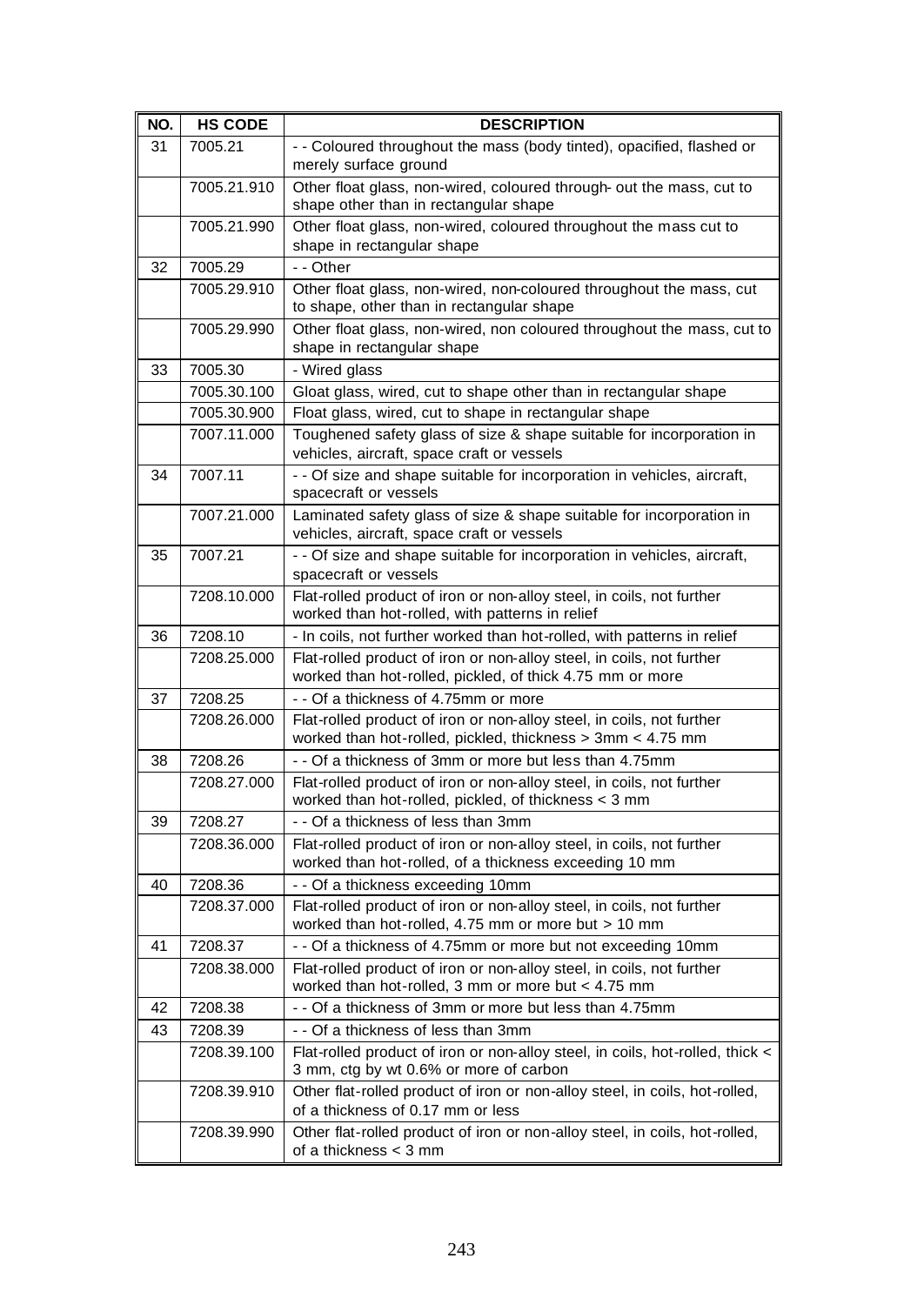| NO. | <b>HS CODE</b> | <b>DESCRIPTION</b>                                                                                                                   |
|-----|----------------|--------------------------------------------------------------------------------------------------------------------------------------|
|     | 7208.40.000    | flat-rolled product of iron or non-alloy steel, not in coils, not further                                                            |
|     |                | worked than hot-rolled, with patterns in relief                                                                                      |
| 44  | 7208.40        | - Not in coils, not further worked than hot-rolled, with patterns in relief                                                          |
|     | 7208.51.000    | flat-rolled product of iron or non-alloy steel, not in coils, not further<br>worked than hot-rolled, of a thickness exceeding 10 mm  |
| 45  | 7208.51        | - - Of a thickness exceeding 10mm                                                                                                    |
|     | 7208.52.000    | Flat-rolled product of iron or non-alloy steel, not in coils, not further<br>worked than hot-rolled, 4.75 mm or more but < 10 mm     |
| 46  | 7208.52        | - - Of a thickness of 4.75mm or more but not exceeding 10mm                                                                          |
|     | 7208.53.000    | Flat-rolled product of iron or non-alloy steel, not in coils, not further<br>worked than hot-rolled, 3 mm or more but < 4.75 mm      |
| 47  | 7208.53        | - - Of a thickness of 3mm or more but less than 4.75mm                                                                               |
| 48  | 7208.54        | - - Of a thickness of less than 3mm                                                                                                  |
|     | 7208.54.100    | Flat-rolled product of iron or non-alloy steel, not in coils, thickness < 3<br>mm, containing by weight 0.6% or more of carbon       |
|     | 7208.54.910    | Flat-rolled product of iron or non-alloy steel, not in coils, hot-rolled, of<br>a thickness of 0.170 mm or less                      |
|     | 7208.54.990    | Other flat-rolled product of iron or non-alloy steel, hot-rolled, of a<br>thickness $<$ 3 mm                                         |
| 49  | 7208.90        | - Other                                                                                                                              |
|     | 7208.90.100    | Other flat-rolled product of iron or non-alloy steel, hot-rolled,<br>containing by weight 0.6% or more of carbon                     |
|     | 7208.90.200    | Other flat-rolled product of iron or non-alloy steel, hot-rolled,<br>corrugated                                                      |
|     | 7208.90.910    | Other flat-rolled product of iron or non-alloy steel, hot-rolled, of a<br>thickness of 0.170 mm or less                              |
|     | 7208.90.990    | Other flat-rolled product of iron or non-alloy steel, hot-rolled, of a<br>thickness $> 0.170$ mm                                     |
|     | 7209.15.000    | Flat-rolled product of iron or steel, in coils, not further worked than<br>cold-rolled, of a thickness of 3 mm or more               |
| 50  | 7209.15        | - - Of a thickness of 3mm or more                                                                                                    |
|     | 7209.16.000    | Flat-rolled product of iron or steel, in coils, not further worked than<br>cold-rolled, of a thickness exceeding 1 mm but < 3 mm     |
| 51  | 7209.16        | - - Of a thickness exceeding 1mm but less than 3mm                                                                                   |
|     | 7209.17.000    | Flat-rolled product of iron or steel, in coils, not further worked than<br>cold- rolled, of a thickness of 0.5 mm or more but < 1 mm |
| 52  | 7209.17        | - - Of a thickness of 0.5mm or more but not exceeding 1mm                                                                            |
| 53  | 7209.18        | - - Of a thickness of less than 0.5mm                                                                                                |
|     | 7209.18.100    | Flat-rolled product of iron or steel, in coils, of a thickness < 0.5 mm,<br>containing by weight 0.6% or more of carbon              |
|     | 7209.18.910    | Flat-rolled product of iron or steel, in coils, cold-rolled, of a thickness<br>of 0.170 mm or less                                   |
|     | 7209.18.990    | Other flat-rolled product of iron or non-alloy steel, in coils, cold-rolled,<br>of a thickness less than 0.5 mm                      |
|     | 7209.25.000    | Flat-rolled product of iron or non-alloy steel, not in coils, cold-rolled, of<br>a thickness of 3 mm or more                         |
| 54  | 7209.25        | - - Of a thickness of 3mm or more                                                                                                    |
|     | 7209.26.000    | Flat-rolled product of iron or non-alloy steel, not in coils, cold-rolled, of<br>a thickness $> 1$ mm but < 3 mm                     |
| 55  | 7209.26        | - - Of a thickness exceeding 1mm but less than 3mm                                                                                   |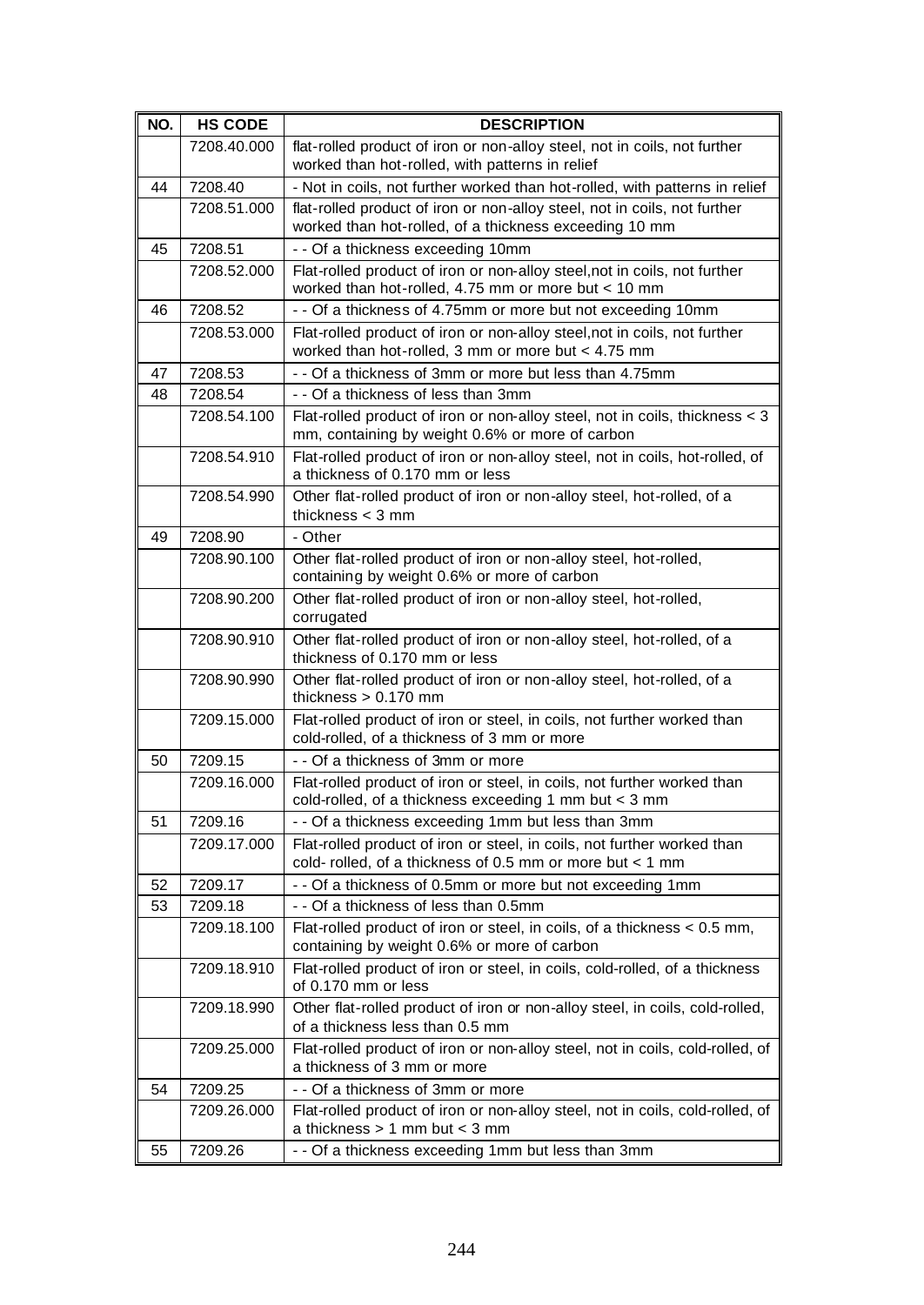| NO. | <b>HS CODE</b> | <b>DESCRIPTION</b>                                                                                                                                   |
|-----|----------------|------------------------------------------------------------------------------------------------------------------------------------------------------|
|     | 7209.27.000    | Flat-rolled product of iron or non-alloy steel, not in coils, cold-rolled, of<br>a thickness $> 0.5$ mm but $< 1$ mm                                 |
| 56  | 7209.27        | - - Of a thickness of 0.5mm or more but not exceeding 1mm                                                                                            |
| 57  | 7209.28        | - - Of a thickness of less than 0.5mm                                                                                                                |
|     | 7209.28.100    | Flat-rolled product of iron or non-alloy steel, not in coils, cold-rolled,<br>thickness $< 0.5$ mm, containing by weight $> 0.6\%$ of carbon         |
|     | 7209.28.910    | Flat-rolled product of iron or non-alloy steel, not in coils, cold-rolled, of<br>a thickness of 0.170 mm or less                                     |
|     | 7209.28.990    | Other flat-rolled product of iron or non-alloy steel, not in coils, cold-<br>rolled, of a thickness $< 0.5$ mm                                       |
| 58  | 7209.90        | - Other                                                                                                                                              |
|     | 7209.90.100    | Other flat-rolled product, not in coils of iron/non-allloy steel, cold-rolled,<br>containing by weight >0.6% of carbon                               |
|     | 7209.90.200    | Other flat-rolled product of iron or non-alloy steel, cold-rolled (cold-<br>reduced), corrugated                                                     |
|     | 7209.90.900    | Other flat-rolled product of iron or non-alloy steel, cold-rolled (cold-<br>reduced), not clad, plated or coated                                     |
| 59  | 7210.11        | - - Of a thickness of 0.5 mm or more                                                                                                                 |
|     | 7210.11.900    | Flat-rolled product of iron/ non-alloy steel, plated with tin of a<br>thickness of >0.5mm containing by weight >0.6% of carbon, width<br>$>600$ mm   |
| 60  | 7210.12        | - - Of a thickness of less than 0.5 mm                                                                                                               |
|     | 7210.12.900    | Flat-rolled product of iron/ non-alloy steel, plated with tin of a<br>thickness of <0.5mm containing by weight <0.6% of carbon, width<br>>600 mm     |
| 61  | 7210.20        | - Plated or coated with lead, including terne-plate                                                                                                  |
|     | 7210.20.910    | Flat-rolled product of iron/ non-alloy steel, plated non-alloy steel,<br>plated containing by weight >0.6% of carbonthick.<1.5mm, width ><br>600 mm  |
| 62  | 7210.30        | - Electrolytically plated or coated with zinc                                                                                                        |
|     | 7210.30.910    | Flat-rolled product of iron or non-alloy steel, or non-alloy steel, with<br>zinc, 1.5 mm or lessin thickness                                         |
|     | 7210.30.920    | Flat-rolled product of iron or non-alloy steel, or non-alloy steel, with<br>zinc, thickness $> 1.5$ mm but $<$ 3 mm                                  |
|     | 7210.30.990    | Other flat-rolled product of iron or non-alloy steel, iron or non-alloy<br>steel, or coated with zinc, of a thickness > 3 mm                         |
| 63  | 7210.41        | -- Corrugated                                                                                                                                        |
|     | 7210.41.910    | Corrugated product of iron or non-alloy steel otherwise plated with<br>zinc, <1.5mm in thickness, width >600mm                                       |
| 64  | 7210.49        | - - Other                                                                                                                                            |
|     | 7210.49.910    | Other flat-rolled product of iron/non-alloy steel otherwise plated with<br>zinc of other than corrugated of a thickness $<$ 1.5mm, width > 600 mm    |
|     | 7210.49.990    | Other flat-rolled product of iron/non-alloy steel otherwise plated with<br>zinc of other than corrugated of a thickness >1.5mm, width > 600 mm       |
| 65  | 7210.61        | - - Plated or coated with aluminium-zinc alloys                                                                                                      |
|     | 7210.61.210    | Flat-rolled product of iron or non-alloy steel, platedor non-alloy<br>steel, platedzinc alloy, corrugated, 1.5 mm or less in thick                   |
|     | 7210.61.220    | Flat-rolled product of iron or non-alloy steel, plated or coated with<br>aluminium- zinc alloy, more than 1.5 mm in thickness                        |
|     | 7210.61.910    | Flat-rolled product of iron or non-alloy steel, plated or coated with<br>aluminium- zinc alloy, other than corrugated containing > 0.6% of<br>carbon |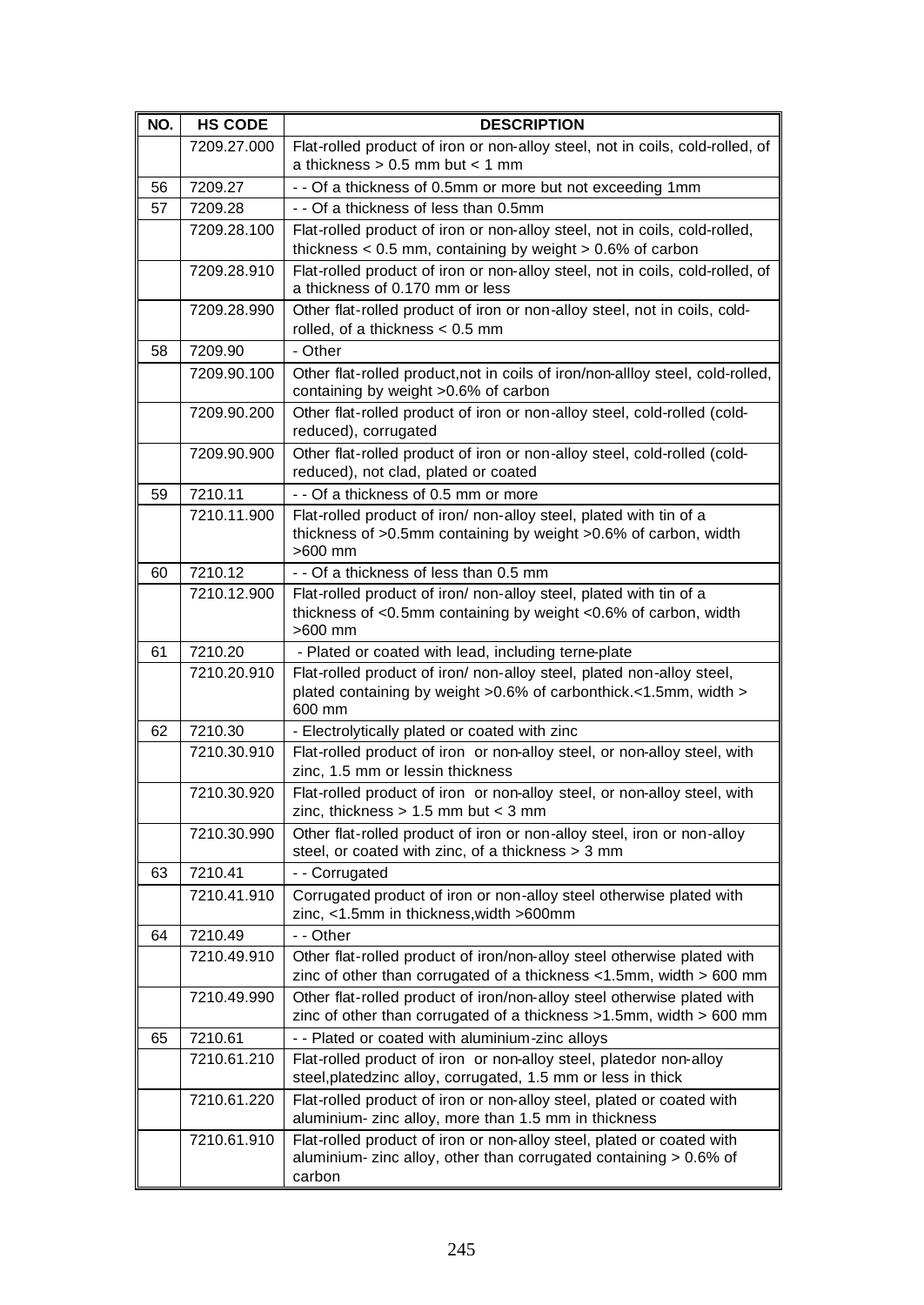| NO. | <b>HS CODE</b> | <b>DESCRIPTION</b>                                                                                                                                                     |
|-----|----------------|------------------------------------------------------------------------------------------------------------------------------------------------------------------------|
|     | 7210.61.921    | Flat-rolled product of iron or non-alloy steel, plated or coated with                                                                                                  |
|     |                | aluminium- zinc alloy, other than corrugated 1.5 mm or less in thick                                                                                                   |
|     | 7210.61.922    | Flat-rolled product of iron or non-alloy steel, plated or coated with<br>aluminium- zinc alloy, other than corrugated > 1.5 mm in thickness                            |
| 66  | 7210.70        | - Painted, varnished or coated with plastics                                                                                                                           |
|     | 7210.70.100    | Flat-rolled product of iron or non-alloy steel, painted, coated/<br>varnished with plastics, containing by weight 0.6% or more of carbon                               |
|     | 7210.70.910    | Flat-rolled product of iron/ non-alloy steel painted, varnished or plastic<br>coated in thick. $<$ 1.5mm, width $>$ 600 mm                                             |
| 67  | 7210.90        | - Other                                                                                                                                                                |
|     | 7210.90.910    | Flat-rolled product of iron/ non-alloy steel of other than painted,<br>varnished or plastic coated in thick. Of < 1.5 mm, width >600 mm                                |
| 68  | 7211.13        | - - Rolled on four faces or in a closed box pass, of a width exceeding<br>150 mm and a thickness of not less than 4 mm, not in coils and<br>without patterns in relief |
|     | 7211.13.110    | Universal plates, of iron or non-alloy steel, hot-rolled, not in coils,<br>containing by weight 0.6% or more of carbon                                                 |
|     | 7211.13.121    | Hoop and strip, of iron or non-alloy steel, hot-rolled, not in coils,<br>containing 0.6% or more of carbon, width $> 150$ mm but < 400 mm                              |
|     | 7211.13.990    | Other flat-rolled product of iron or non-alloy steel, hot-rolled, not in<br>coils                                                                                      |
| 69  | 7211.14        | - - Other, of a thickness of 4.75 mm or more                                                                                                                           |
|     | 7211.14.190    | Other flat-rolled product, of iron or non-alloy steel, hot-rolled,<br>containing 0.6% or more of carbon, thickness > 4.75 mm                                           |
|     | 7211.14.940    | Bars and rods, of iron or non-alloy steel, hot-rolled, of a thickness<br>4.75 mm or more                                                                               |
| 70  | 7211.19        | - - Other                                                                                                                                                              |
|     | 7211.19.190    | Flat-roll.product-iron/non-alloy steel hot-roll.(thickness <3mm/275mpa<br>or > 3mm/355 mpa) thickness < $4.75$ mm, weight > $0.6\%$ carbon,<br>width $< 600$ mm        |
|     | 7211.19.999    | Other flat-rolled product of iron/non-alloy steel, hot-roll (thickness <<br>3mm/275mpa or >3mm/355mpa) thickness > 0.170mm containing by<br>weight <0.6% carbon        |
| 71  | 7211.23        | - - Containing by weight less than 0.25% of carbon                                                                                                                     |
|     | 7211.23.120    | Hoop & strip, of iron or non-alloy steel, cold-rolled, containing by<br>weight < 0.25% of carbon, exceeding 25mm but < 400mm in width                                  |
|     | 7211.23.190    | Hoop & strip, of iron or non-alloy steel, cold-rolled, containing by<br>weight $< 0.25\%$ of carbon, $> 400$ mm in width                                               |
| 72  | 7211.90        | - Other                                                                                                                                                                |
|     | 7211.90.912    | Other hoop & strip of iron or non-alloy steel, containing by weight <<br>0.6% of carbon, width > 25mm but less than 400mm                                              |
|     | 7211.90.999    | Other flat-rolled prod of iron/non-alloy steel, containing by weight <<br>0.6% of carbon, of a thickness more than 0.170 mm                                            |
| 73  | 7212.10        | - Plated or coated with tin                                                                                                                                            |
|     | 7212.10.121    | Hoop & strip of iron/non-alloy steel, plated with tin containing by<br>weight > 0.6% of carbon, width less than 25 mm                                                  |
|     | 7212.10.911    | Hoop & strip of iron or non-alloy steel, plated with tin containing by<br>weight less than $0.6\%$ of carbon, width $<$ 25 mm                                          |
|     | 7212.10.990    | Flat-rolled product of iron or non-alloy steel, plated with tin containing<br>by weight $< 0.6\%$ of carbon                                                            |
| 74  | 7212.20        | - Electrolytically plated or coated with zinc                                                                                                                          |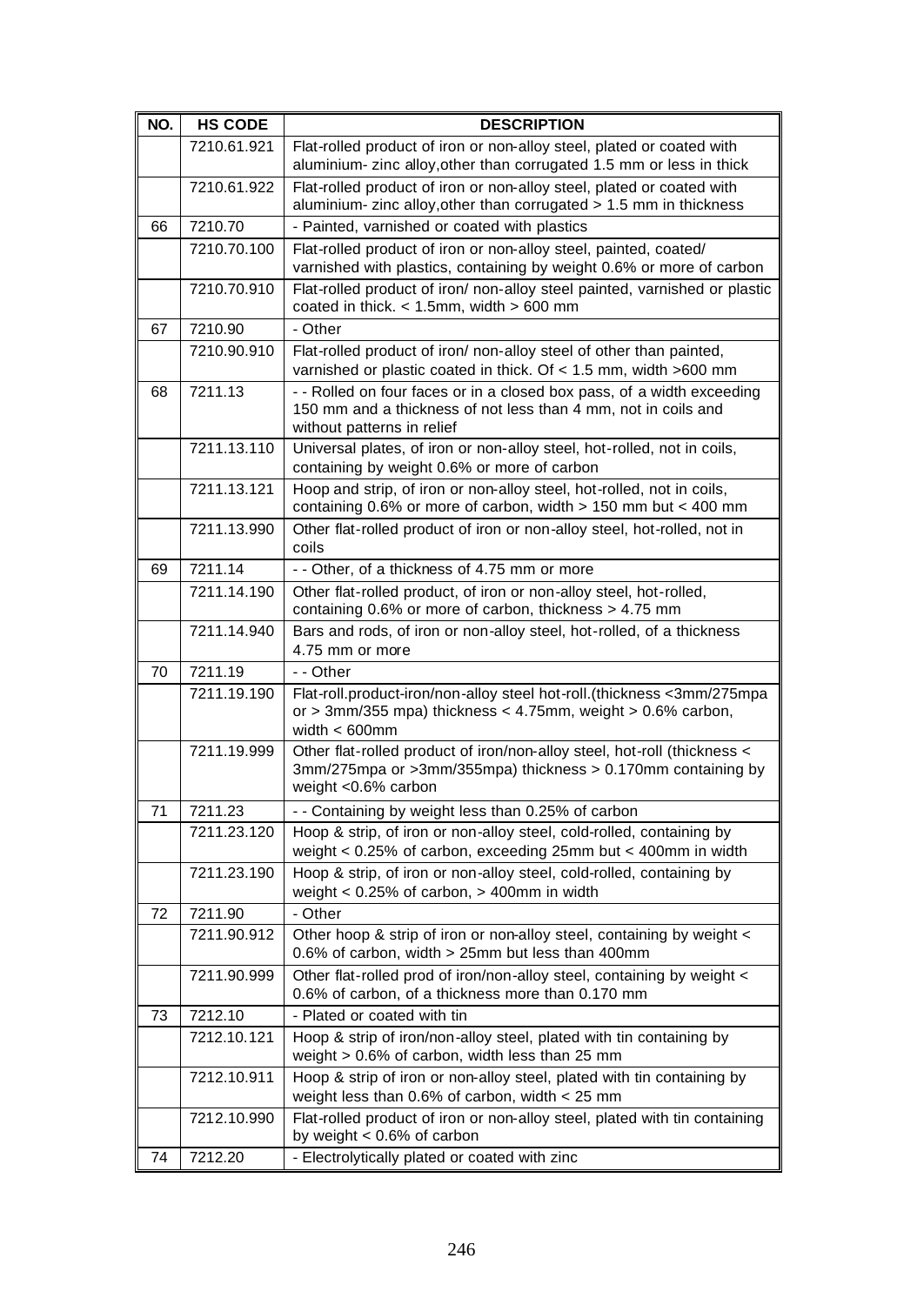| NO. | <b>HS CODE</b> | <b>DESCRIPTION</b>                                                                                                                               |
|-----|----------------|--------------------------------------------------------------------------------------------------------------------------------------------------|
|     | 7212.20.110    | Universal plates, of ironor non-alloy steel, or non-alloy steel, or coated<br>with zinc, containing by weight $> 0.6\%$ of carbon                |
|     | 7212.20.121    | Hoop & strip, of iron or non-alloy steel, electro-non-alloy steel, electro-<br>with zinc, containing > 0.6% of carbon, width not exceeding 25 mm |
|     | 7212.20.122    | Hoop & strip, of iron or non-alloy steel, electro-non-alloy steel, electro-<br>with zinc, containing $> 0.6\%$ of carbon, $> 25$ mm $< 400$ mm   |
|     | 7212.20.129    | Hoop & strip, of iron or non-alloy steel, electro-non-alloy steel, electro-<br>with zinc, containing $> 0.6\%$ of carbon, width $> 400$ mm       |
|     | 7212.20.190    | Other flat-rolled product of iron or non-alloy steel, iron or non-alloy<br>steel, or coated with zinc, containing > 0.6% of carbon               |
|     | 7212.20.919    | Other hoop & strip, of iron or non-alloy steel, iron or non-alloy steel,<br>coated with zinc, containing $> 0.6\%$ carbon, width $> 400$ mm      |
|     | 7212.20.999    | Other flat-rolled product of iron or non-alloy steel, iron or non-alloy<br>steel, with zinc, containing > 0.6% of carbon, thickness > 1.5 mm     |
| 75  | 7212.30        | - Otherwise plated or coated with zinc                                                                                                           |
|     | 7212.30.911    | Hoop & strip otherwise plated with zinc of iron or non-alloy steel, by<br>weight $< 0.6\%$ of carbon, width less than 25 mm                      |
| 76  | 7212.40        | - Painted, varnished or coated with plastics                                                                                                     |
|     | 7212.40.110    | Universal plates of iron/ non-alloy steel, painted, varnished or plastic<br>coated, containing by weight > 0.6% of carbon width < 600 mm         |
|     | 7212.40.122    | Hoop & strip of iron/non-alloy steel, painted, varnished or plastic<br>coated, containing by weight > 0.6% carbon, Width > 25mm but <<br>400mm   |
|     | 7212.40.912    | Hoop & strip of iron/non-alloy steel, painted, varnished or plastic<br>coated, containing by weight <0.6% carbon, width >25mm but <<br>400mm     |
| 77  | 7212.50        | - Otherwise plated or coated                                                                                                                     |
|     | 7212.50.110    | Universal plates of iron/non-alloy steel, otherwise non-alloy steel,<br>otherwise weight > 0.6% carbon                                           |
|     | 7212.50.122    | Hoop & strip of iron/non-alloy steel, otherwise plated or coated,<br>containing by weight $>0.6\%$ of carbon, width $>25$ mm but < 400mm         |
|     | 7212.50.912    | Hoop & strip of iron/non- alloy steel, otherwise plated or coated,<br>containing by weight < $0.6\%$ of carbon, width > $25mm$ but < $400mm$     |
|     | 7212.50.919    | Hoop & strip of iron/non- alloy steel, otherwise plated or<br>coated, containing by weight < 0.6% of carbon, width > 400mm                       |
|     | 7212.50.991    | Hoop & strip of iron/non-alloy steel, otherwise plated or coated,<br>containing by weight $< 0.6\%$ of carbon, 1.5mm or less in thickness        |
|     | 7212.50.992    | Other flat-rolled product of iron or non-alloy steel, otherwise plated or<br>coated, containing $> 0.6\%$ carbon, thickness $> 1.5$ mm           |
| 78  | 7212.60        | - Clad                                                                                                                                           |
|     | 7212.60.110    | Universal plates of iron/non-alloy steel, clad, containing by weight ><br>0.6% of carbon width $<$ 600mm                                         |
|     | 7212.60.121    | Hoop & strip of iron/non-alloy steel, clad, containing by weight > 0.6%<br>of carbon, width < 25mm                                               |
|     | 7212.60.122    | Hoop & strip of iron/non-alloy steel, clad, containing by weight > 0.6%<br>of caron, width $> 25$ mm but < 400mm                                 |
|     | 7212.60.190    | Flat-rolled product of iron/ non-alloy steel, clad, non-alloy steel, clad,<br>width $< 600$ mm                                                   |
|     | 7212.60.992    | Other flat-rolled product of iron or non-alloy steel, clad, containing ><br>0.6% of carbon, thickness $> 1.5$ mm                                 |
| 79  | 8528.12        | - - Colour                                                                                                                                       |
|     | 8528.12.119    | Colour television receivers, mains operated, with screen of > 41.6 cm                                                                            |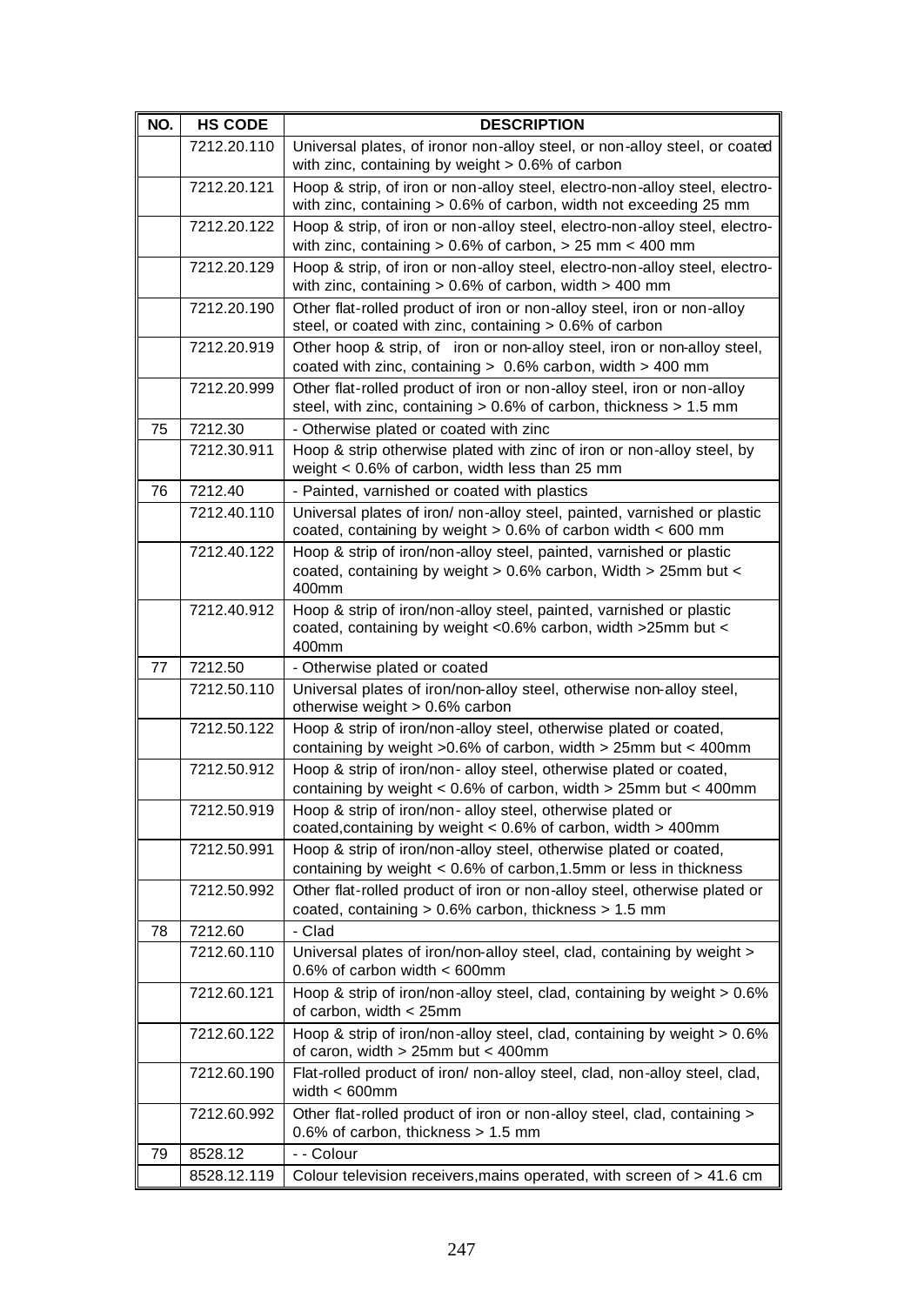| NO. | <b>HS CODE</b> | <b>DESCRIPTION</b>                                                                                                                                                                      |
|-----|----------------|-----------------------------------------------------------------------------------------------------------------------------------------------------------------------------------------|
| 80  | 8703.21        | - - Of a cylinder capacity not exceeding 1,000 cc                                                                                                                                       |
|     | 8703.21.221    | Four wheel drive vehicles (other than motor cars, station wagons,<br>sports cars, racing cars and motor vehicles of sub-heading Nos.<br>8703.21 910, 8703.21 921 and 8703.21 922): CBU  |
|     | 8703.21.222    | Four wheel drive vehicles (other than motor cars, station wagons,<br>sports cars, racing cars and motor vehicles of sub- heading Nos.<br>8703.21 910, 8703.21 921 and 8703.21 922): CBU |
|     | 8703.21.310    | Motor cars (including station wagons, sports cars and racing cars);<br><b>CKD</b>                                                                                                       |
|     | 8703.21.321    | Motor cars (including station wagons, sports cars and racing cars)<br>with spark ignition of a cylinder capacity not exceeding 1000 cc; CBU:<br>new                                     |
|     | 8703.21.322    | Motor cars (including station wagons, sports cars and racing cars) with<br>spark ignition of a cylinder capacity not exceeding 1000 cc; CBU: old                                        |
|     | 8703.21.921    | Motor cars (including station wagons, sports cars and racing cars);<br>CBU, new, other                                                                                                  |
|     | 8703.21.922    | Motor cars (including station wagons, sports cars and racing cars);<br>CBU, old, other                                                                                                  |
| 81  | 8703.22        | - - Of a cylinder capacity exceeding 1,000cc but not exceeding 1,500cc                                                                                                                  |
|     | 8703.22.221    | Four wheel drive vehicles, other than motor cars, station wagons,<br>sports & racing cars 1000 cc, but n.e 1500 cc CBU, new                                                             |
|     | 8703.22.222    | Four wheel drive vehicles, other than motor cars, station wagons,<br>sports & racing cars 1000 cc, but n.e 1500 cc CBU, old                                                             |
|     | 8703.22.310    | Motor cars (including station wagons, sports cars and racing cars);<br>with spark ignition of a cylinder capacity exceeding 1000cc but not<br>exceeding 1500 cc; CKD                    |
|     | 8703.22.321    | Motor cars (including station wagons, sports cars and racing cars);<br>with spark ignition of a cylinder capacity exceeding 1000cc but not<br>exceeding 1500 cc; CBU; new               |
|     | 8703.22.322    | Motor cars (including station wagons, sports cars and racing cars);<br>with spark ignition of a cylinder capacity exceeding 1000cc but not<br>exceeding 1500 cc; CBU; old               |
|     | 8703.22.910    | Other: CKD                                                                                                                                                                              |
|     | 8703.22.921    | Other; CBU: new                                                                                                                                                                         |
|     | 8703.22.922    | Other; CBU: old                                                                                                                                                                         |
| 82  | 8703.23        | - - Of a cylinder capacity exceeding 1,500cc but not exceeding 3,000cc                                                                                                                  |
|     | 8703.23.221    | CBU: new: of a cylinder capacity less than 1,800 cc                                                                                                                                     |
|     | 8703.23.222    | Four wheel drive vehicles, other than motor cars, station wagons,<br>sports & racing cars 1800 cc, but not exceeding 2000 cc CBU, new                                                   |
|     | 8703.23.223    | Four wheel drive vehicles, other than motor cars, station wagons,                                                                                                                       |
|     |                | sports & racing cars 2000 cc, but not exceeding 2500 cc CBU, new                                                                                                                        |
|     | 8703.23.224    | Four wheel drive vehicles, other than motor cars, station wagons,<br>sports & racing cars 2500 cc, but not exceeding 3000 cc CBU, new                                                   |
|     | 8703.23.231    | Four wheel drive vehicles, other than motor cars, station wagons,<br>sports & racing cars less than 1800 cc, cbu, old                                                                   |
|     | 8703.23.232    | Four wheel drive vehicles, other than motor cars, station wagons,<br>sports & racing cars 1800 cc, but not exceeding 2000 cc CBU, old                                                   |
|     | 8703.23.233    | Four wheel drive vehicles, other than motor cars, station wagons,<br>sports & racing cars 2000 cc, but not exceeding 2500 cc CBU, old                                                   |
|     | 8703.23.234    | Four wheel drive vehicles, other than motor cars, station wagons,<br>sports & racing cars 2500 cc, but not exceeding 3000 cc CBU, old                                                   |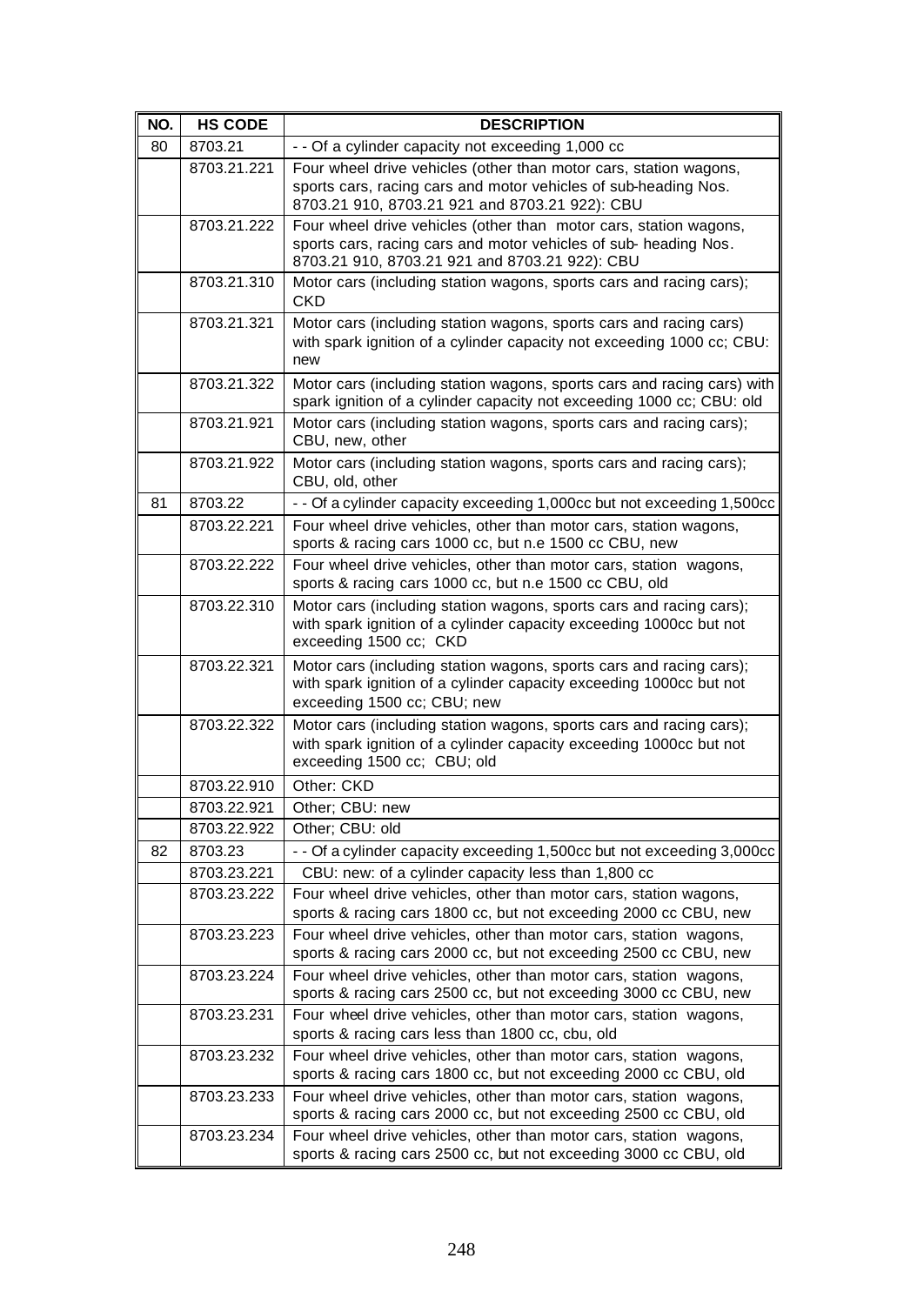| NO. | <b>HS CODE</b> | <b>DESCRIPTION</b>                                                                                                                  |
|-----|----------------|-------------------------------------------------------------------------------------------------------------------------------------|
|     | 8703.23.321    | Motor cars, including station wagons, sports & racing cars, of a<br>cylinder capacity less than 1800cc cbu, new                     |
|     | 8703.23.322    | Motor cars, including station wagons, sports & racing cars, of a<br>cylinder capacity 1800 cc, but not exceeding 2000 cc, CBU, new  |
|     | 8703.23.323    | Motor cars, including station wagons, sports & racing cars, of a<br>cylinder capacity 2000 cc but not exceeding 2500 cc, CBU, new   |
|     | 8703.23.324    | Motor cars, including station wagons, sports & racing cars, of a<br>cylinder capacity 2500 cc but not exceeding 3000 cc, CBU, new   |
|     | 8703.23.331    | Four wheel drive vehicles, spark-ignition ic. Engine, of a cylinder<br>capacity not exceeding 1800 cc, CBU, old                     |
|     | 8703.23.332    | Motor cars, including station wagons, sports & racing cars, of a<br>cylinder capacity 1800 cc, but not exceeding 2,000 cc CBU, old. |
|     | 8703.23.333    | Motor cars, including station wagons, sports & racing cars, of a<br>cylinder capacity 2000 cc but not exceeding 2500 cc, CBU, old.  |
|     | 8703.23.334    | Motor cars, including station wagons, sports & racing cars, of a<br>cylinder capacity 2500 cc but not exceeding 3000 cc, CBU, old.  |
|     | 8703.23.921    | Other vehicles, of a cylinder capacity less than 1800 cc., CBU, new                                                                 |
|     | 8703.23.922    | Other vehicles, of a cylinder capacity 1800 cc., but not exceeding<br>2000 cc CBU, new                                              |
|     | 8703.23.923    | Other vehicles, of a cylinder capacity 2000 cc., but not exceeding<br>2500 cc CBU, new                                              |
|     | 8703.23.924    | Other vehicles, of a cylinder capacity 2500 cc., but not exceeding<br>30300 cc CBU, new                                             |
|     | 8703.23.931    | Other vehicles, of a cylinder capacity less than 1800 cc., CBU, old                                                                 |
|     | 8703.23.932    | Other vehicles, of a cylinder capacity 1800 cc., but not exceeding<br>2000 cc CBU, old                                              |
|     | 8703.23.933    | Other vehicles, of a cylinder capacity 2000 cc., but not exceeding<br>2500 cc CBU, old                                              |
|     | 8703.23.934    | Other vehicles, of a cylinder capacity 2500 cc., but not exceeding<br>3000 cc CBU, old                                              |
| 83  | 8703.24        | - - Of a cylinder capacity exceeding 3,000 cc                                                                                       |
|     | 8703.24.221    | Four wheel drive vehicles, other than motor cars, station wagons,<br>sports & racing cars exceeding 3000 cc CBU, new                |
|     | 8703.24.222    | Four wheel drive vehicles, other than motor cars, station wagons,<br>sports & racing cars exceeding 3000 cc CBU, old                |
|     | 8703.24.321    | Motor cars, including station wagons, sports & racing cars, of a<br>exeeding 3000 cc, CBU, new                                      |
|     | 8703.24.322    | Motor cars, including station wagons, sports & racing cars, of a<br>exeeding 3000 cc, CBU, old                                      |
|     | 8703.24.921    | Other, of a exeeding 3000 cc, CBU, new                                                                                              |
|     | 8703.24.922    | Other, of a exeeding 3000 cc, CBU, old                                                                                              |
| 84  | 8703.31        | - - Of a cylinder capacity not exceeding 1,500 cc                                                                                   |
|     | 8703.31.221    | Four wheel drive vehicles, other than motor cars, station wagons,<br>sports & racing cars < 1500 cc, CBU, new                       |
|     | 8703.31.222    | Four wheel drive vehicles, other than motor cars, station wagons,<br>sports & racing cars < 1500 cc, CBU, old                       |
|     | 8703.31.321    | Motor cars, including station wagon, sprort cars and racing cars)<br>compress- ion-ignition engine, < 1500 cc, CBU, new             |
|     | 8703.31.322    | Motor cars, compress- ion-ignition engine, < 1500 cc, CBU, old                                                                      |
|     | 8703.31.921    | Motor cars (including station wagons, sports cars and racing cars):<br>CBU, new, others,                                            |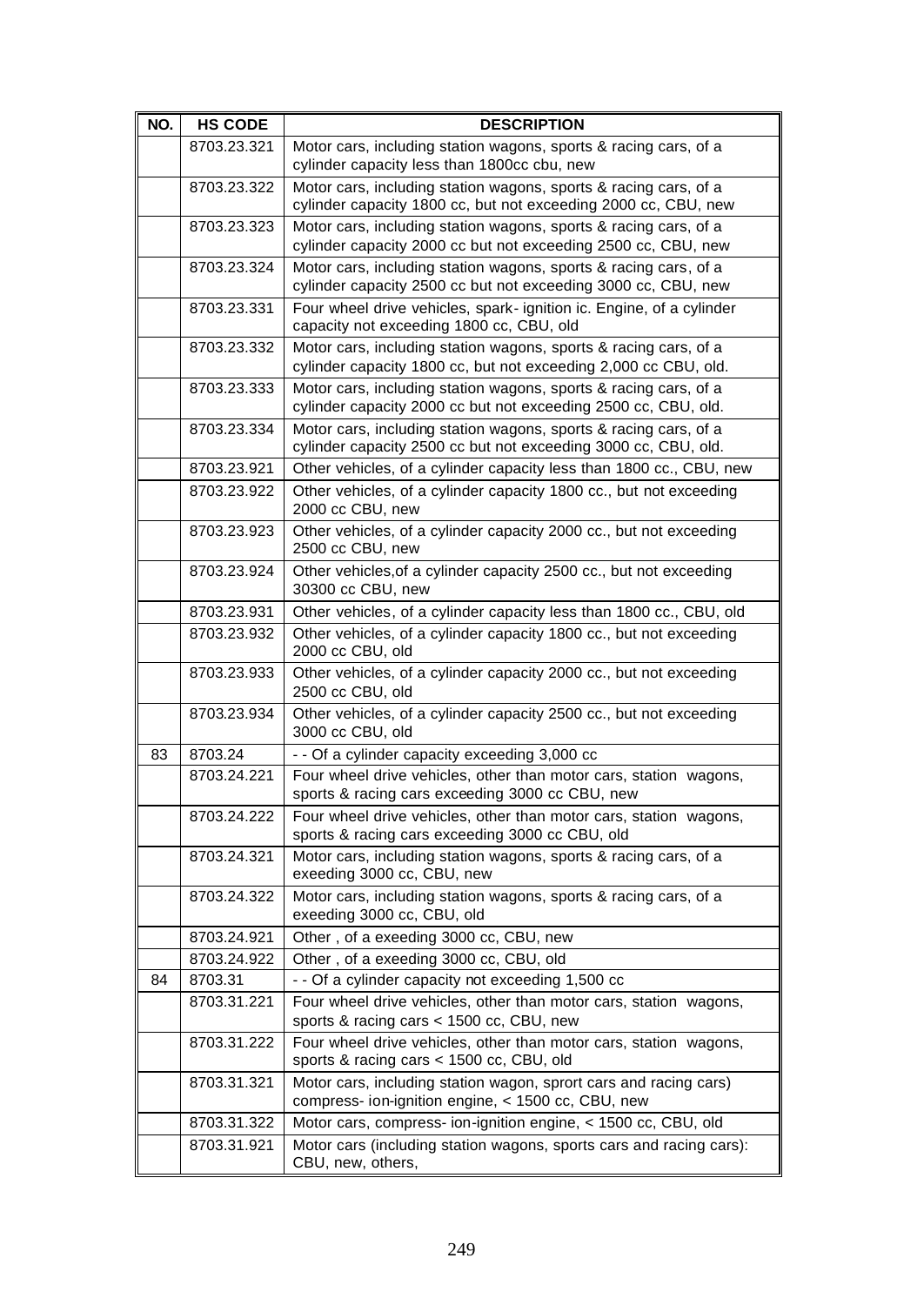| NO. | <b>HS CODE</b> | <b>DESCRIPTION</b>                                                                                                                                          |
|-----|----------------|-------------------------------------------------------------------------------------------------------------------------------------------------------------|
|     | 8703.31.922    | Motor cars (including station wagons, sports cars and racing cars):<br>CBU, old, others,                                                                    |
| 85  | 8703.32        | - - Of a cylinder capacity exceeding 1,500cc but not exceeding 2,500cc                                                                                      |
|     | 8703.32.221    | Four wheel drive vehicles, other than motor cars, station wagons,<br>sports & racing cars less than 1800 cc, CBU, new                                       |
|     | 8703.32.222    | Four wheel drive vehicles, other than motor cars, station wagons,<br>sports & racing cars 1800 cc, but not exceeding 2,000 cc CBU, new                      |
|     | 8703.32.223    | Four wheel drive vehicles, other than motor cars, station wagons,<br>sports & racing cars 2000 cc, but not exceeding 2,500 cc CBU, new                      |
|     | 8703.32.231    | Four wheel drive vehicles, other than motor cars, station wagons,<br>sports & racing cars less than 1800 cc, CBU, old                                       |
|     | 8703.32.232    | Four wheel drive vehicles, other than motor cars, station wagons,<br>sports & racing cars 1800 cc, but not exceeding 2,000 cc CBU, old                      |
|     | 8703.32.233    | Four wheel drive vehicles, other than motor cars, station wagons,<br>sports & racing cars 2000 cc, but not exceeding 2,500 cc CBU, old                      |
|     | 8703.32.321    | Motor cars, including station wagons, sports & racing cars, CBU, new                                                                                        |
|     | 8703.32.331    | Four wheel drive vehicles, compression-ignition engine, of a cylinder<br>capacity not exceeding1800 cc, CBU, old                                            |
|     | 8703.32.332    | Four wheel drive vehicles, compression-ignition engine, of a cylinder<br>capacity 1800cc< 2000cc, CBU, old                                                  |
|     | 8703.32.333    | Four wheel drive vehicles, compression-ignition engine, of a cylinder<br>capacity 2000cc< 2500cc, CBU, old                                                  |
|     | 8703.32.921    | Other vehicles, other than four wheel drive & motor cars, of a cylinder<br>capacity less than 1800 cc, CBU, new                                             |
|     | 8703.32.922    | Other vehicles, other than four wheel drive & motor cars, of a cylinder<br>capacity 1800 cc, but not exceeding 2,000 cc CBU, new                            |
|     | 8703.32.923    | Other vehicles, other than four wheel drive & motor cars, of a cylinder<br>capacity 2,000 cc but not exceeding 2500cc, CBU, new                             |
|     | 8703.32.931    | Other motor-vehicles including station wagon and racing cars,<br>compression-ignition engine of a cylinder capacity <1800 cc, CBU, old                      |
|     | 8703.32.932    | Other motor vehicles, including station wagons & racing cars,<br>compression-compression-ignition engine of a cylinder capacity<br>1800cc < 2000cc CBU, old |
|     | 8703.32.933    | Other motor vehicles, including station wagons & racing cars,<br>compression-ignition engine of a cylinder 2000cc< 2500 cc CBU,old                          |
| 86  | 8703.33        | - - Of a cylinder capacity exceeding 2,500cc                                                                                                                |
|     | 8703.33.221    | Four wheel drive vehicles, other than motor cars, station wagons,<br>sports & racing cars exceeding 2500 cc but < 3000 CBU, new                             |
|     | 8703.33.222    | Four wheel drive vehicles, other than motor cars, station wagons,<br>sports & racing cars exceeding 3000 cc and above CBU, new                              |
|     | 8703.33.231    | Four wheel drive vehicles, other than motor cars, station wagons,<br>sports & racing cars exceeding 2500 cc but < 3000 CBU, old                             |
|     | 8703.33.232    | Four wheel drive vehicles, other than motor cars, station wagons,<br>sports & racing cars exceeding 3000 cc and above CBU, old                              |
|     | 8703.33.321    | Motor cars (including station wagon, sports cars and racing cars):<br>CBU new                                                                               |
|     | 8703.33.331    | Motor cars, including station wagons, sports & racing cars, of a<br>cylinder capacity > 2500 cc but not exceeding 3000 c CBU, old                           |
|     | 8703.33.332    | Motor cars, including station wagons, sports & racing cars, of a<br>cylinder capacity > 3000 cc and above. CBU, old                                         |
|     | 8703.33.921    | Other vehicles, other than four wheel drive & motor cars, of a cylinder<br>capacity exceeding 2500cc but < 3000 cc. CBU, new                                |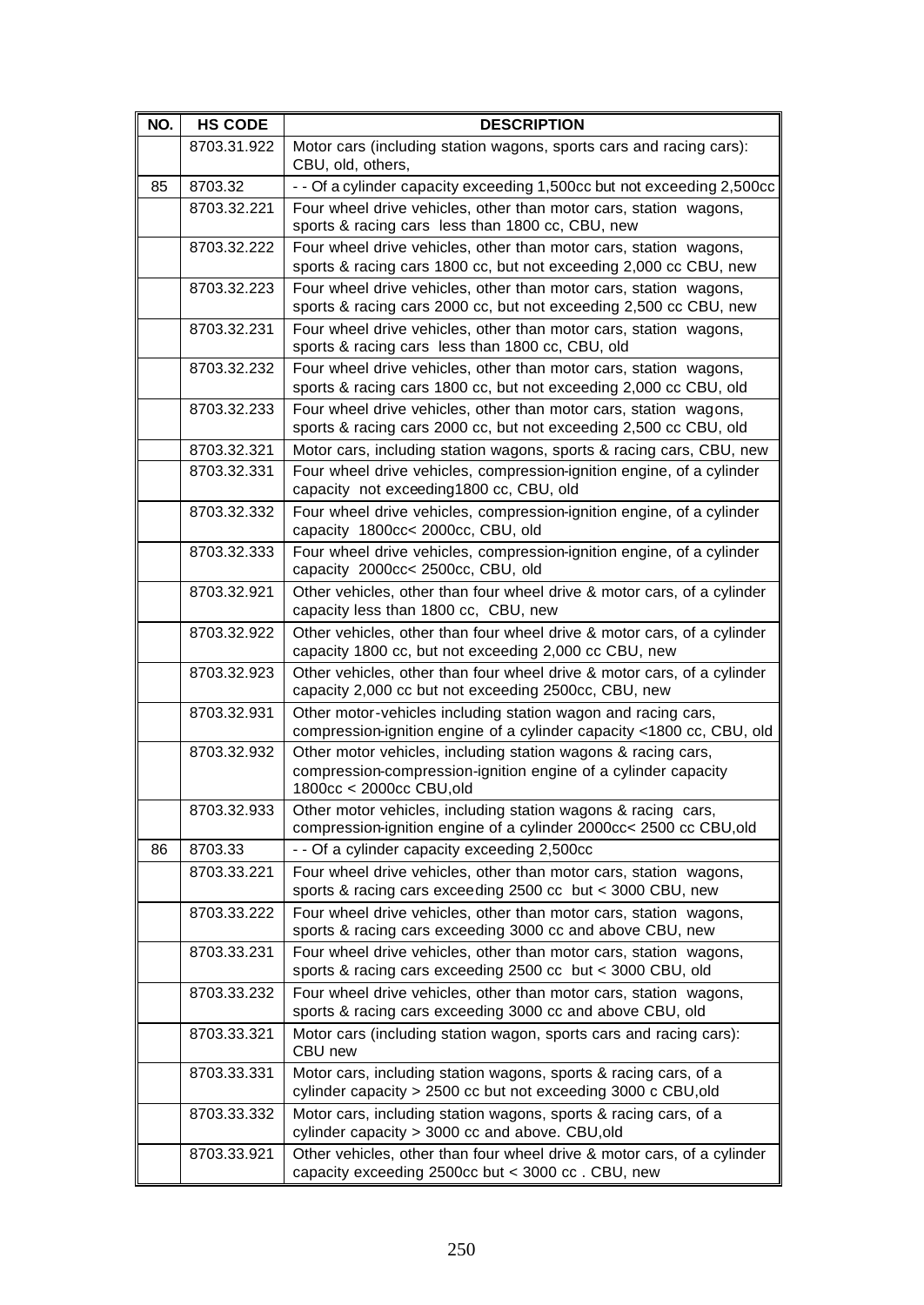| NO. | <b>HS CODE</b> | <b>DESCRIPTION</b>                                                                                                                                 |
|-----|----------------|----------------------------------------------------------------------------------------------------------------------------------------------------|
|     | 8703.33.922    | Other vehicles, other than four wheel drive & motor cars, of a cylinder<br>capacity > 3000 cc and above. CBU, new                                  |
|     | 8703.33.931    | Other vehicles, other than four wheel drive & motor cars, of a cylinder<br>capacity exceeding 2500cc but < 3000 cc. CBU, old                       |
|     | 8703.33.932    | Other vehicles, other than four wheel drive & motor cars, of a cylinder<br>capacity > 3000 cc and above. CBU, old                                  |
| 87  | 8703.90        | - Other                                                                                                                                            |
|     | 8703.90.221    | Four wheel drive vehicles, other than motor cars, station wagons,<br>sports & racing cars < 1800 cc, CBU new                                       |
|     | 8703.90.222    | Four wheel drive vehicles, other than motor cars, station wagons,<br>sports & racing cars 1800 cc but < 2000 cc CBU, new.                          |
|     | 8703.90.223    | Four wheel drive vehicles, other than motor cars, station wagons,<br>sports & racing cars 2000 cc but < 2500 cc CBU, new.                          |
|     | 8703.90.224    | Four wheel drive vehicles, other than motor cars, station wagons,<br>sports & racing cars 2500 cc but < 3000 cc CBU, new.                          |
|     | 8703.90.225    | Four wheel drive vehicles, other than motor cars, station wagons,<br>sports & racing cars 3000 cc and above CBU, new.                              |
|     | 8703.90.231    | Four wheel drive vehicles, other than motor cars, station wagons,<br>sports & racing cars < 1800 cc, CBU old                                       |
|     | 8703.90.232    | Four wheel drive vehicles, other than motor cars, station wagons,<br>sports & racing cars 1800 cc but < 2000 cc CBU, old                           |
|     | 8703.90.233    | Four wheel drive vehicles, other than motor cars, station wagons,<br>sports & racing cars 2000 cc but < 2500 cc CBU, old                           |
|     | 8703.90.234    | Four wheel drive vehicles, other than motor cars, station wagons,<br>sports & racing cars 2500 cc but < 3000 cc CBU, old                           |
|     | 8703.90.235    | Four wheel drive vehicles, other than motor cars, station wagons,<br>sports & racing cars 3000 cc and above CBU, old                               |
|     | 8703.90.331    | Motor cars, including station Wagons, sports & racing car other than<br>electric powered of a of a cylinder capacity < 1800 cc CBU, new            |
|     | 8703.90.332    | Motor cars, including station Wagons, sports & racing car other than<br>electric powered of a cylinder capacity 1800 cc $<$ 2000 cc CBU,<br>new    |
|     | 8703.90.333    | Motor cars, including station Wagons, sports & racing car other than<br>electric powered of a cylinder capacity 2500 cc & < 3000 cc, CBU,<br>new   |
|     | 8703.90.334    | Motor cars, including station Wagons, sports & racing car other than<br>electric powered of a cylinder capacity $2500$ cc & < 3000 cc, CBU,<br>new |
|     | 8703.90.335    | Motor cars, including station Wagons, sports & racing car other than<br>electric powered of a cylinder capacity 3000 cc & & above, CBU, new        |
|     | 8703.90.341    | Motor cars, including station Wagons, sports & racing car other than<br>electric powered of a of a cylinder capacity < 1800 cc CBU, old            |
|     | 8703.90.342    | Motor cars, including station Wagons, sports & racing car other than<br>electric powered of a cylinder capacity 1800 cc & < 2000 cc CBU, old       |
|     | 8703.90.343    | Motor cars, including station Wagons, sports & racing car other than<br>electric powered of a cylinder capacity 2000 cc & < 2500 cc, CBU, old.     |
|     | 8703.90.344    | Motor cars, including station Wagons, sports & racing car other than<br>electric powered of a cylinder capacity 2500 cc & < 3000 cc, CBU, old.     |
|     | 8703.90.345    | Motor cars, including station Wagons, sports & racing car other than<br>electric powered of a cylinder capacity 3000 cc & & above, CBU, old.       |
|     | 8703.90.921    | Other vehicles, other than four wheel drive & motor cars, of a cylinder<br>capacity < 1800cc, CBU, new.                                            |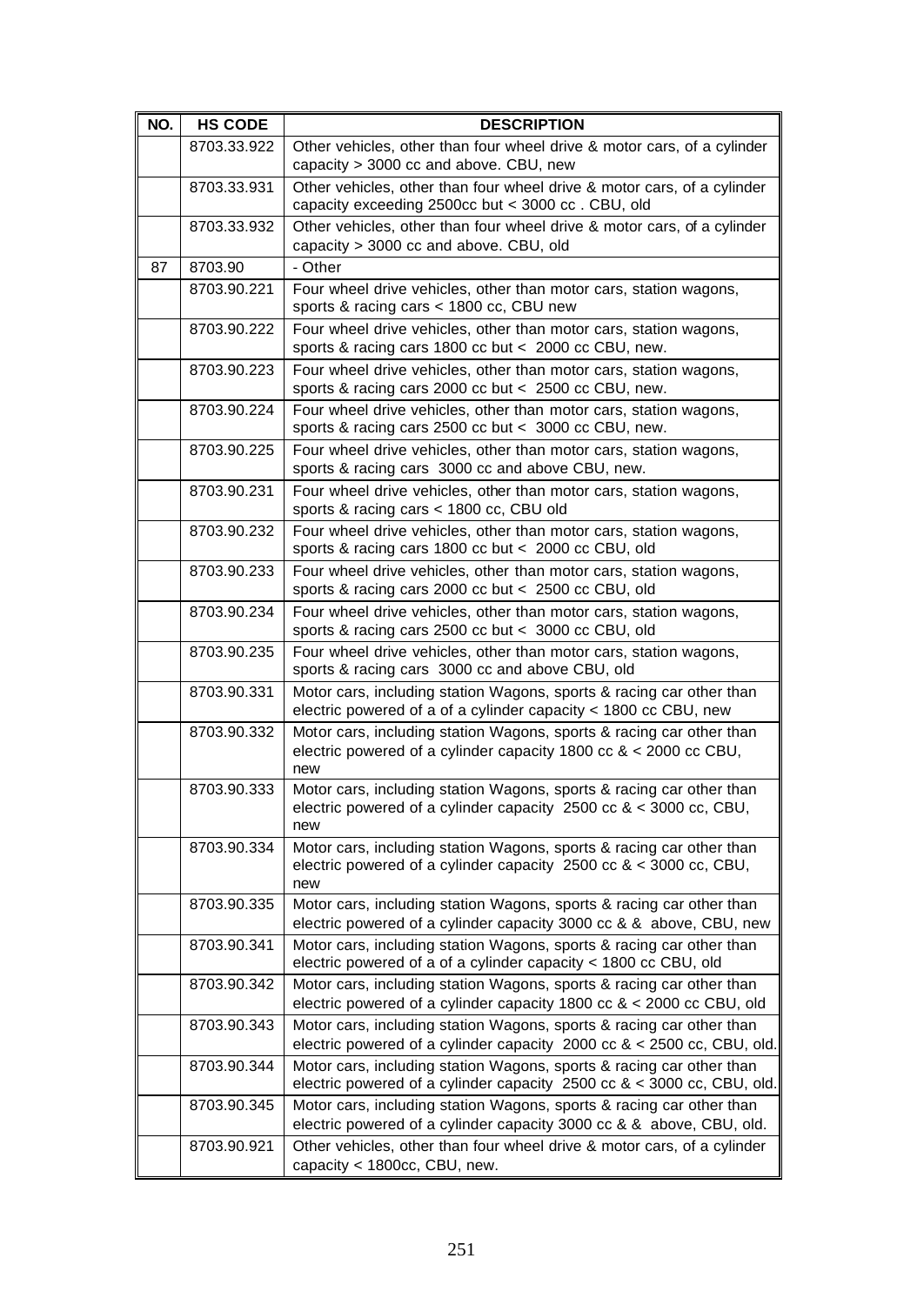| NO. | <b>HS CODE</b> | <b>DESCRIPTION</b>                                                                                                                                        |
|-----|----------------|-----------------------------------------------------------------------------------------------------------------------------------------------------------|
|     | 8703.90.922    | Other vehicles, other than four wheel drive & motor cars, of a cylinder                                                                                   |
|     |                | capacity 1800 cc but not exceeding 2000 cc CBU, new.                                                                                                      |
|     | 8703.90.923    | Other vehicles, other than four wheel drive & motor cars, of a cylinder<br>capacity 2000 cc but not exceeding 2500 cc. CBU, new                           |
|     | 8703.90.924    | Other vehicles, other than four wheel drive & motor cars, of a cylinder<br>capacity 2500 cc but not exceeding 3000 cc, CBU, new                           |
|     | 8703.90.925    | Other vehicles, other than four wheel drive & motor cars, of a cylinder<br>capacity 3000 cc & above, CBU, new                                             |
|     | 8703.90.931    | Other motor vehicles, other than spark compression ign. Eng. Other<br>than electric powered of a cylinder capacity not exceeding 1800 cc,<br>CBU;old      |
|     | 8703.90.932    | Other motor vehicles, other than spark/compression ign. Engine &<br>other than electric powered of a cylinder capacity 1800 cc < 2000 cc,<br>CBU;old      |
|     | 8703.90.933    | Other motor vehicles, other than spark/compression ignition engine &<br>other than electric powered of a cylinder capacity 2000 cc < 2500 cc,<br>CBU, old |
|     | 8703.90.934    | Other motor vehicles, other than spark/compression ignition engine &<br>other than electric powered of a cylinder capacity 2500 cc < 3000 cc,<br>CBU, old |
|     | 8703.90.935    | Other vehicles, other than four wheel drive & motor cars, of a cylinder<br>capacity 3000 cc & above, CBU, old                                             |
| 88  | 8704.10        | - Dumpers designed for off-highway use                                                                                                                    |
|     | 8704.10.219    | Dumpers designed for off- highway use, g.v.w. not exceeding 38<br>tonnes, CBU, old                                                                        |
|     | 8704.10.319    | Dumpers designed for off- highway use, g.v.w. exceeding 38 tonnes,<br>CBU, old                                                                            |
| 89  | 8704.21        | - - Gross vehicle weight not exceeding 5t                                                                                                                 |
|     | 8704.21.220    | Other vehicles, with compression-ignition engine, g.v.w. not exd 5<br>tonnes, CBU, old                                                                    |
| 90  | 8704.22        | - - G.v.w exceeding 5t but not exceeding 20t                                                                                                              |
|     | 8704.22.220    | Other vehicles, with compression-ignition engine, $g.v.w. > 5$ tonnes<br>but not exceeding 20 tonnes, CBU, dd                                             |
| 91  | 8704.23        | - - G.v.w exceeding 20t                                                                                                                                   |
|     | 8704.23.220    | Other vehicles, with compression-ignition engine, g.v.w. exceeding 20<br>tonnes, CBU, old                                                                 |
| 92  | 8704.31        | - - G.w.w not exceeding 5t                                                                                                                                |
|     | 8704.31.220    | Other vehicles, with spark-ignition engine, g.v.w. not exceeding 5<br>tonnes, CBU, old                                                                    |
| 93  | 8704.32        | - - G.v.w. exceeding 5t                                                                                                                                   |
|     | 8704.32.220    | Other, with spark-ignition internal cumbustion piston engine: other;<br>CBU;old                                                                           |
| 94  | 8704.90        | - Other                                                                                                                                                   |
|     | 8704.90.220    | Other vehicles, CBU, old                                                                                                                                  |
| 95  | 8711.20        | - With reciprocating internal combustion piston engine of a cylinder<br>capacity exceeding 50cc but not exceeding 250cc                                   |
|     | 8711.20.921    | Motorcycles, with reciprocating internal combustion piston engine of a<br>cylinder capacity not exceeding 150 cc, CBU new.                                |
|     | 8711.20.922    | Motorcycles, with reciprocating internal combustion piston engine of a<br>cylinder capacity exceeding 150 cc, but not exceeding 200cc, CBU<br>new.        |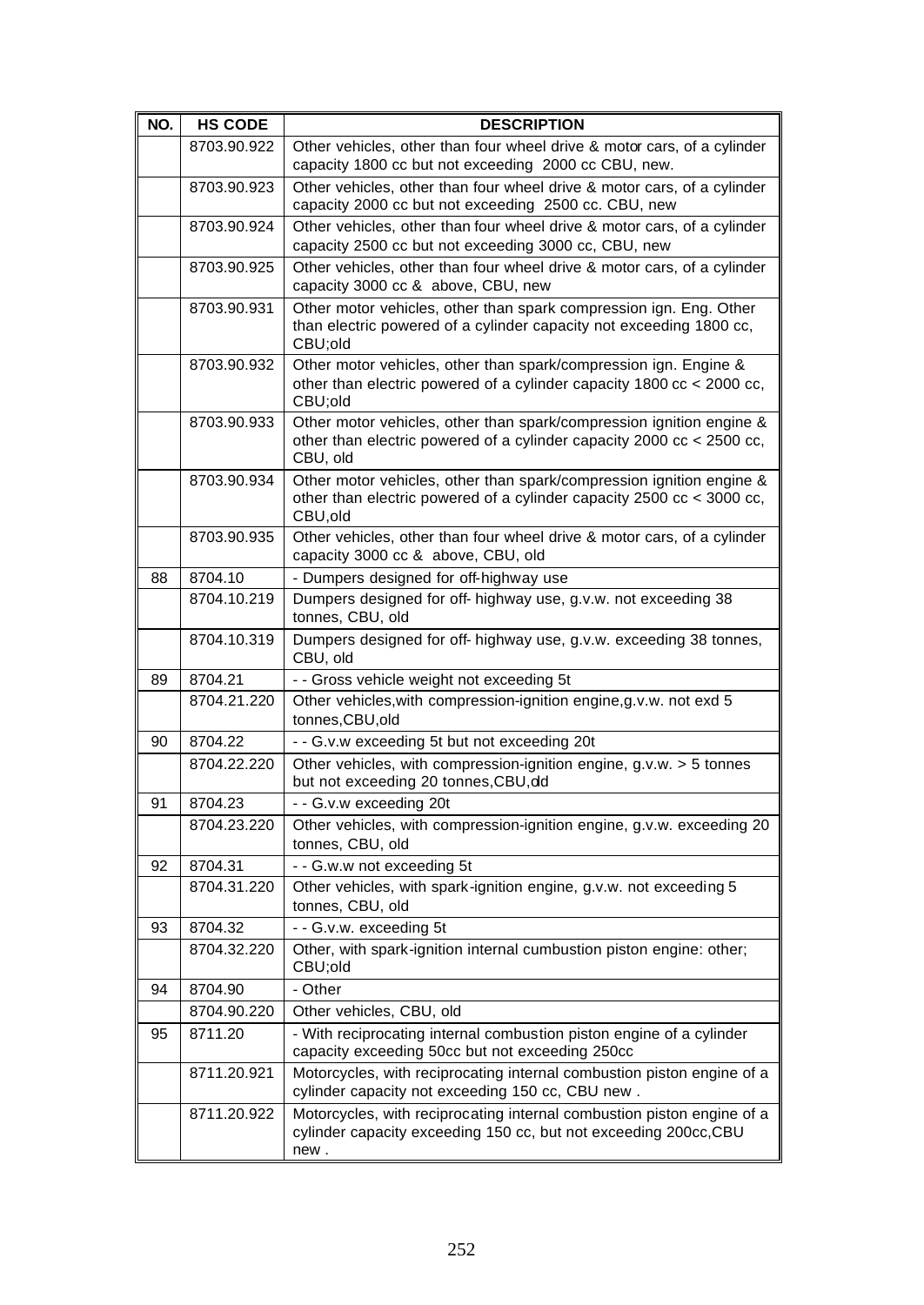| NO. | <b>HS CODE</b> | <b>DESCRIPTION</b>                                                                                                                                       |
|-----|----------------|----------------------------------------------------------------------------------------------------------------------------------------------------------|
|     | 8711.20.923    | Motorcycles, with reciprocating internal combustion piston engine of a<br>cylinder capacity exceeding 200 cc, but not exceeding 250cc.CBU<br>new.        |
|     | 8711.20.991    | Motorcycles, with reciprocating internal combustion piston engine of a<br>cylinder capacity not exceeding 150 cc, other                                  |
|     | 8711.20.992    | Motorcycles, with reciprocating internal combustion piston engine of a<br>cylinder capacity exceeding 150 cc but not exceeding 200 cc, other             |
|     | 8711.20.993    | Motorcycles, with reciprocating internal combustion piston engine of a<br>cylinder capacity exceeding 200 cc but not exceeding 250 cc, other             |
| 96  | 8711.90        | - Other                                                                                                                                                  |
|     | 8711.90.922    | Motorcycles other than with reciprocating internal combustion piston<br>engine of a cylinder capacity not exceeding 150 cc, CBU, new                     |
|     | 8711.90.991    | Motorcycles, other than with reciprocating internal combustion piston<br>engine of a cylinder capacity exceeding 150 cc, CBU,                            |
|     | 8711.90.992    | Motorcycles, other than with reciprocating internal combustion piston<br>engine of a cylinder capacity exceeding 150 cc but not exceeding<br>200cc, CBU. |

(g) Myanmar: Nil.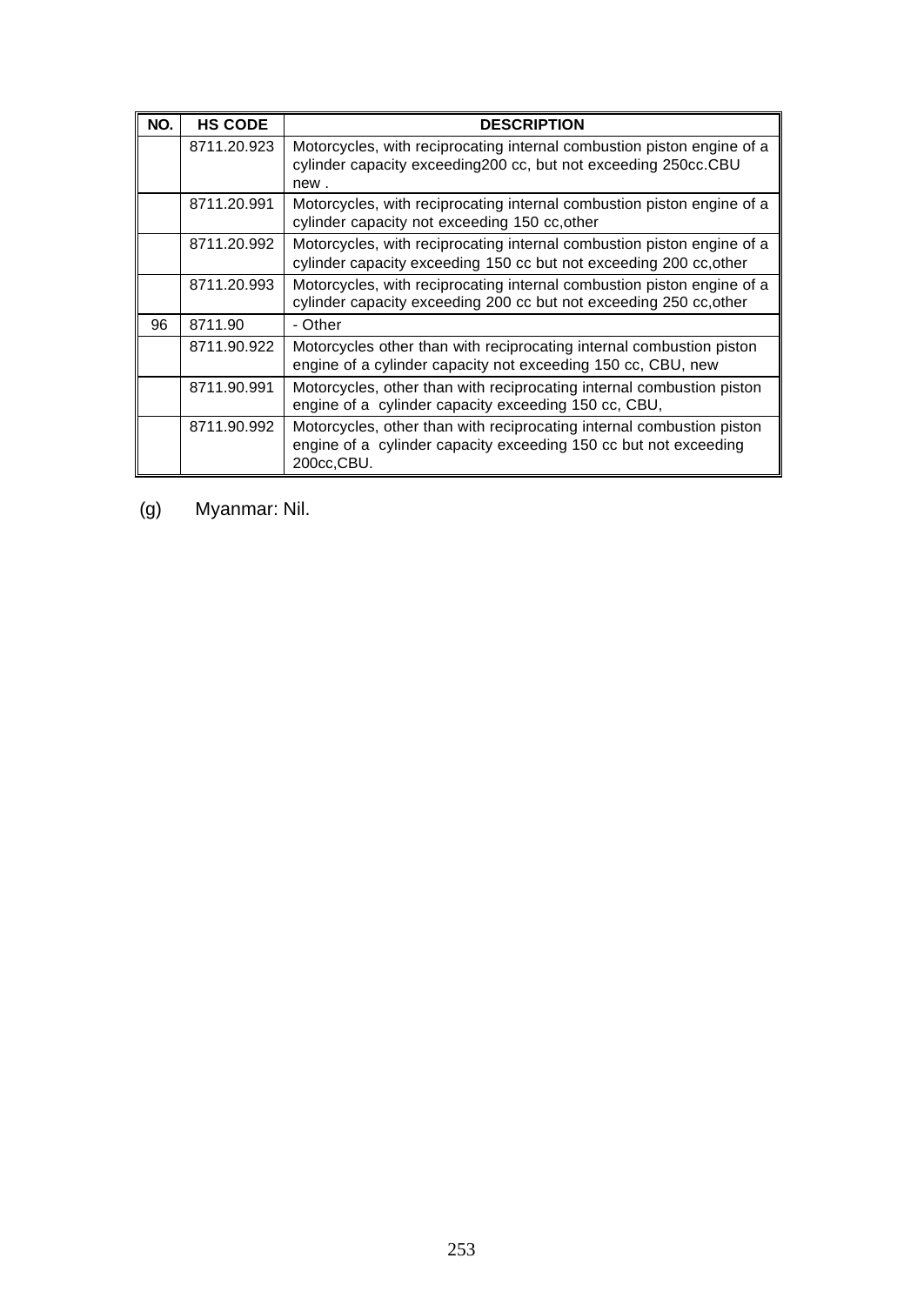#### (h) The Philippines:

| NO.            | <b>HS CODE</b> | <b>DESCRIPTION</b>                                                          |
|----------------|----------------|-----------------------------------------------------------------------------|
| $\mathbf{1}$   | 0103.91        | - - Weighing less than 50 kg:                                               |
| $\overline{2}$ | 0103.92        | - - Weighing 50 kg or more                                                  |
| 3              | 0105.11        | - - Fowls of the species Gallus domesticus                                  |
| 4              | 0105.92        | - - Fowls of the species Gallus domesticus, wighing not more than<br>2,000g |
| 5              | 0105.93        | - - Fowls of the species Gallus domesticus, weighing more than 2,000g       |
| 6              | 0203.11        | - - Carcasses and half-carcasses                                            |
| 7              | 0203.12        | - - Hams, shoulders and cuts thereof with bone in                           |
| 8              | 0203.19        | - - Other                                                                   |
| 9              | 0203.21        | - - Carcasses and half-carcasses                                            |
| 10             | 0203.22        | - - Hams, shoulders and cuts thereof with bone in                           |
| 11             | 0203.29        | - - Other                                                                   |
| 12             | 0207.11        | - - Not cut in pieces, fresh or chilled                                     |
| 13             | 0207.12        | - - Not cut in pieces, frozen                                               |
| 14             | 0207.13        | - - Cuts and offal, fresh or chilled                                        |
| 15             | 0207.14        | - - Cuts and offal, frozen                                                  |
| 16             | 0207.32        | - - Not cut in pieces, fresh or chilled                                     |
| 17             | 0207.33        | - - Not cut in pieces, frozen                                               |
| 18             | 0207.35        | - - Other, fresh or chilled                                                 |
| 19             | 0207.36        | - - Other frozen                                                            |
| 20             | 0701.90        | - Other                                                                     |
| 21             | 0703.10        | - Onions and shallots                                                       |
| 22             | 0703.20        | - Garlic                                                                    |
| 23             | 0704.10        | - Cauliflowers and headed broccoli                                          |
| 24             | 0704.90        | - Other                                                                     |
| 25             | 0706.10        | - Carrots and turnips                                                       |
| 26             | 0711.90        | - Other vegetables; mixtures of vegetables                                  |
| 27             | 0714.10        | - Manioc (cassava)                                                          |
| 28             | 0714.20        | - Sweet potatoes                                                            |
| 29             | 1005.90        | - Other                                                                     |
| 30             | 1006.10        | - Rice in the husk (paddy or rough)                                         |
| 31             | 1006.20        | - Husked (brown) rice                                                       |
| 32             | 1006.30        | - Semi-milled or wholly milled rice, whether or not polished or glazed      |
| 33             | 1006.40        | - Broken rice                                                               |
| 34             | 1602.32        | - - Of fowls of the species Gallus domesticus                               |
| 35             | 1602.41        | - - Hams and cuts thereof                                                   |
| 36             | 1602.49        | - - Other, including mixtures                                               |
| 37             | 1701.11        | - - Cane sugar                                                              |
| 38             | 1701.12        | - - Beet sugar                                                              |
| 39             | 1701.91        | - - Containing added flavouring or coloring matter                          |
| 40             | 1701.99        | - - Other                                                                   |
| 41             | 2309.90        | - Other                                                                     |
| 42             | 3916.10        | - Of polymers of ethylene                                                   |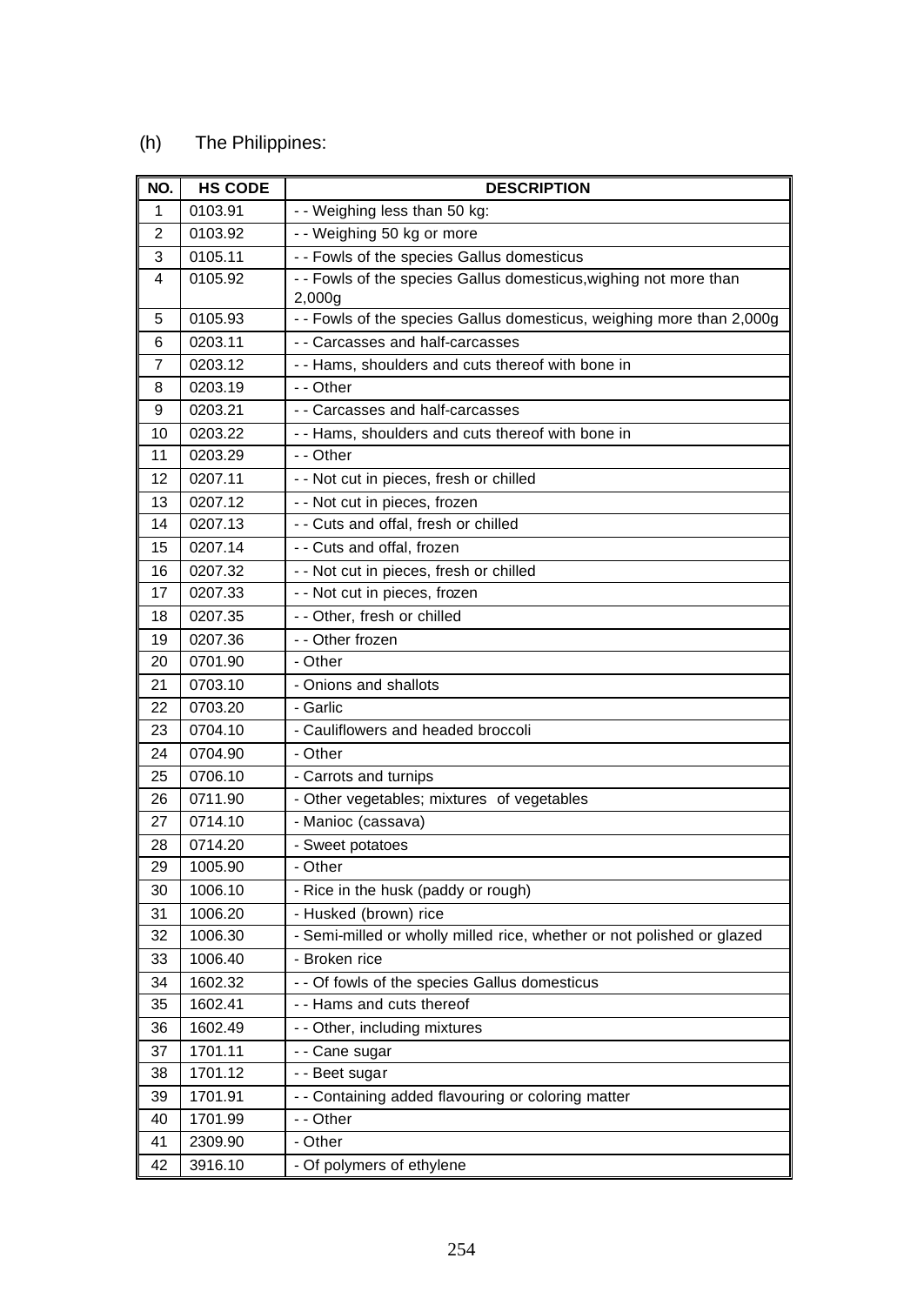| NO. | <b>HS CODE</b> | <b>DESCRIPTION</b>                                                                                                            |
|-----|----------------|-------------------------------------------------------------------------------------------------------------------------------|
| 43  | 3916.20        | - Of polymers of vinyl chloride                                                                                               |
| 44  | 3916.90        | - Of other plastics                                                                                                           |
| 45  | 3917.32        | - - Other, not reinforced or otherwise combined with Other materials,<br>without fittings                                     |
| 46  | 3917.33        | - - Other, not reinforced or otherwise combined with Other materials,<br>with fittings                                        |
| 47  | 3918.10        | - Of polymers of vinyl chloride                                                                                               |
| 48  | 3918.90        | - Of other plastics                                                                                                           |
| 49  | 3922.10        | - Baths, shower-baths and wash-basins                                                                                         |
| 50  | 3922.90        | - Other                                                                                                                       |
| 51  | 3923.21        | - - Of polymers of ethylene:                                                                                                  |
| 52  | 3923.90        | - Other                                                                                                                       |
| 53  | 3924.10        | - Tableware and kitchenware                                                                                                   |
| 54  | 3925.20        | - Doors, windows and their frames and thresholds for doors                                                                    |
| 55  | 3925.30        | - Shutters, blinds (including Venetian blinds) and similar articles and                                                       |
|     |                | parts thereof                                                                                                                 |
| 56  | 3926.90        | - Other:                                                                                                                      |
|     | 3926.90.20     | - - Fans and handscreens, frames and handles therefor, and parts<br>thereof                                                   |
|     |                | - - Hygienic, medical and surgical articles:                                                                                  |
|     | 3926.90.31     | - - - Colostomy, ileostomy amd urine bags                                                                                     |
|     | 3926.90.32     | --- Plastic moulds with denture prints                                                                                        |
|     | 3926.90.33     | - - - Poison mosquito nets                                                                                                    |
|     | 3926.90.39     | $- -$ Other                                                                                                                   |
|     |                | - - Safety and protective devices:                                                                                            |
|     | 3926.90.41     | - - - Police shields                                                                                                          |
|     | 3926.90.42     | --- Protective masks and similar articles for use in welding and similar<br>work                                              |
|     | 3926.90.43     | - - - Noise reducing devices and covers for the ears; apparatus for                                                           |
|     |                | measuring vapour of organic substances or of mercury                                                                          |
|     | 3926.90.44     | - - - Life saving cushions for protection of persons falling from heights                                                     |
|     | 3926.90.49     | $- -$ Other                                                                                                                   |
|     |                | - - Industrial articles:                                                                                                      |
|     | 3926.90.51     | - - - Oil spill booms                                                                                                         |
|     | 3926.90.52     | - - - Pipe or thread sealing tape                                                                                             |
|     | 3926.90.53     | --- Transmission or conveyor belts or belting                                                                                 |
|     | 3926.90.54     | - - - Other articles used in machinery                                                                                        |
|     | 3926.90.55     | - - - Plastic J-hooks and bunch blocks for detonators                                                                         |
|     | 3926.90.59     | $- -$ Other                                                                                                                   |
|     | 3926.90.60     | - - Nipple former, breastshells, nipple shields, hand expression funnel,<br>supplement nursing system, feeder (Haberman type) |
|     | 3926.90.70     | - - Corset busks and similar supports for articles of apparel or clothing<br>accessories                                      |
|     |                | - - Other:                                                                                                                    |
|     | 3926.90.91     | - - - Poultry feeders                                                                                                         |
|     | 3926.90.93     | --- Racket strings of a length not exceeding 15 m put up for retail sale                                                      |
|     | 3926.90.94     | - - - Reflected light nails                                                                                                   |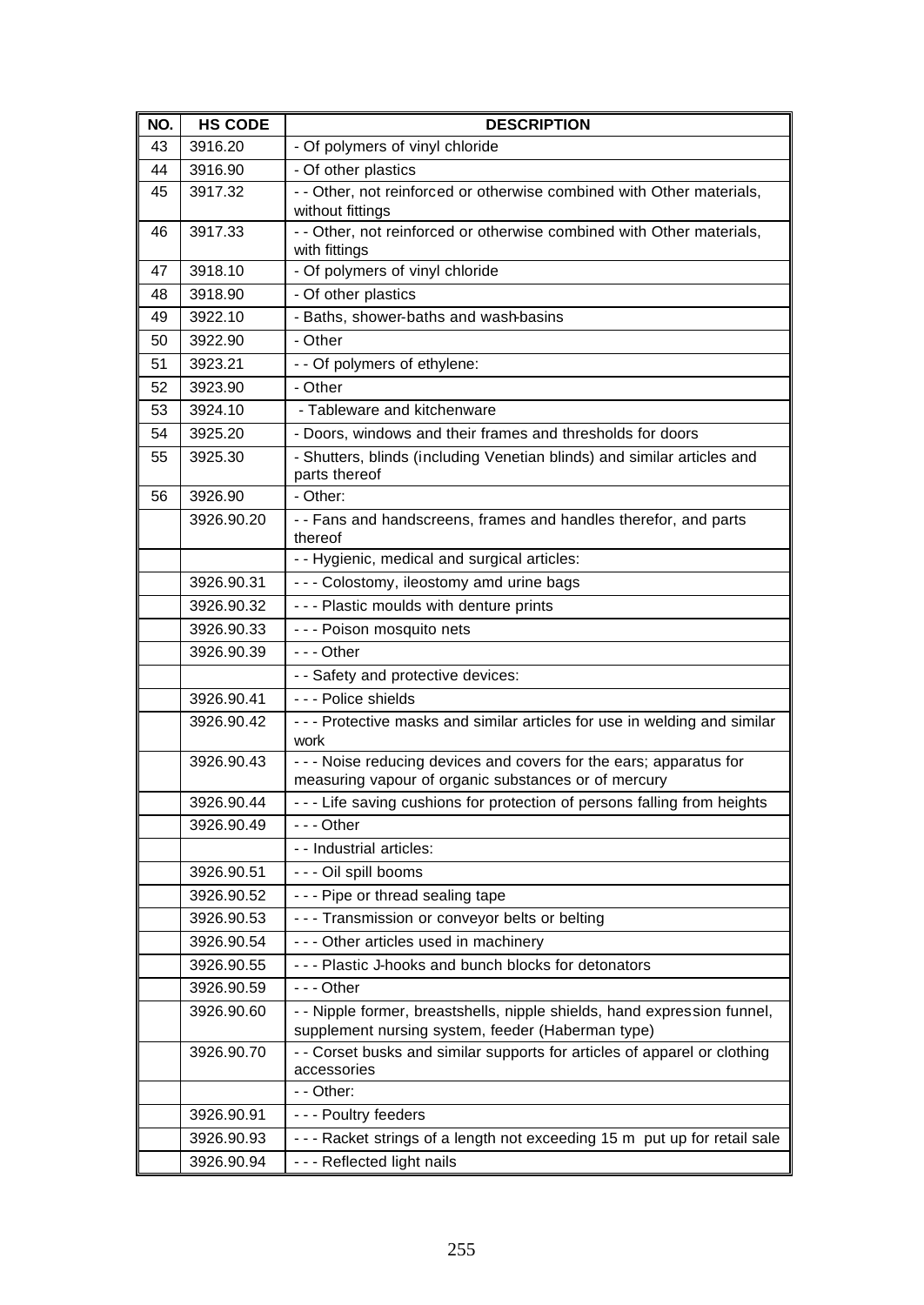| NO. | <b>HS CODE</b> | <b>DESCRIPTION</b>                                                                                                               |
|-----|----------------|----------------------------------------------------------------------------------------------------------------------------------|
|     | 3926.90.95     | - - - Other articles of non-rigid cellular products                                                                              |
|     | 3926.90.96     | - - - Prayer beads                                                                                                               |
|     | 3926.90.99A    | - - - Other: Grain storage                                                                                                       |
| 57  | 5904.10        | - Linoleum                                                                                                                       |
| 58  | 6302.60        | - Toilet linen and kitchen linen, of terry towelling or similar terry fabrics,<br>of cotton                                      |
| 59  | 6302.91        | - - Of cotton                                                                                                                    |
| 60  | 6305.33        | - - Other, of polyethylene or polypropylene strip or the like                                                                    |
| 61  | 6305.39        | - - Other                                                                                                                        |
| 62  | 7003.12        | - - Coloured throughout the mass (body tinted), opacified, flashed or<br>having an absorbent, reflecting or non-reflecting layer |
| 63  | 7003.19        | - - Other:                                                                                                                       |
| 64  | 7003.20        | - Wired sheets                                                                                                                   |
| 65  | 7003.30        | - Profiles                                                                                                                       |
| 66  | 7005.10        | - Non-wired glass, having an absorbent, reflecting or non-reflecting layer                                                       |
| 67  | 7005.21        | - - Coloured throughout the mass (body tinted), opacified, flashed or<br>merely surface ground                                   |
| 68  | 7005.29        | - - Other:                                                                                                                       |
| 69  | 7009.91        | - - Unframed                                                                                                                     |
| 70  | 7009.92        | - - Framed                                                                                                                       |
| 71  | 8703.23        | - - Of a cylinder capacity exceeding 1,500cc but not exceeding 3,000cc                                                           |
| 72  | 8703.90        | - Other                                                                                                                          |
| 73  | 8711.10        | - With reciprocating internal combustion piston engine of a cylinder<br>capacity not exceeding 50 cc                             |
| 74  | 8711.20        | - With reciprocating internal combustion piston engine of a cylinder<br>capacity exceeding 50 cc but not exceeding 250 cc        |
| 75  | 8711.30        | - With reciprocating internal combustion piston engine of a cylinder<br>capacity exceeding 250 cc but not exceeding 500 cc       |
| 76  | 8711.50        | - With reciprocating internal combustion piston engine of a cylinder<br>capacity exceeding 800 cc                                |
| 77  | 8711.90        | - Other                                                                                                                          |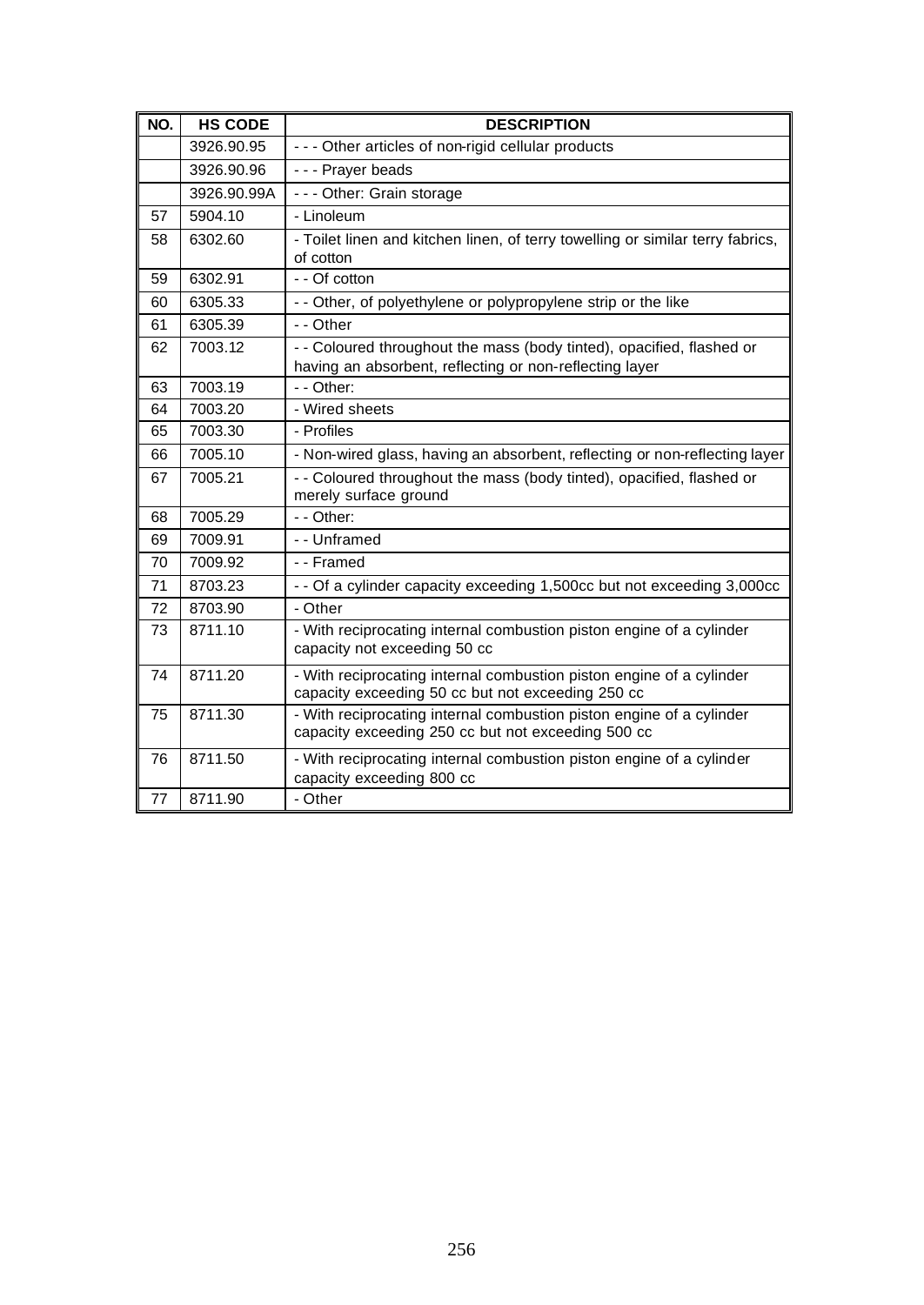# (i) Singapore:

| NO. | <b>HS CODE</b> | <b>DESCRIPTION</b>        |
|-----|----------------|---------------------------|
|     | 2203.00        | Beer made from malt:      |
|     |                | 2203.00.10 Stout & Porter |
|     | 2203.00.90     | Beer & Ale                |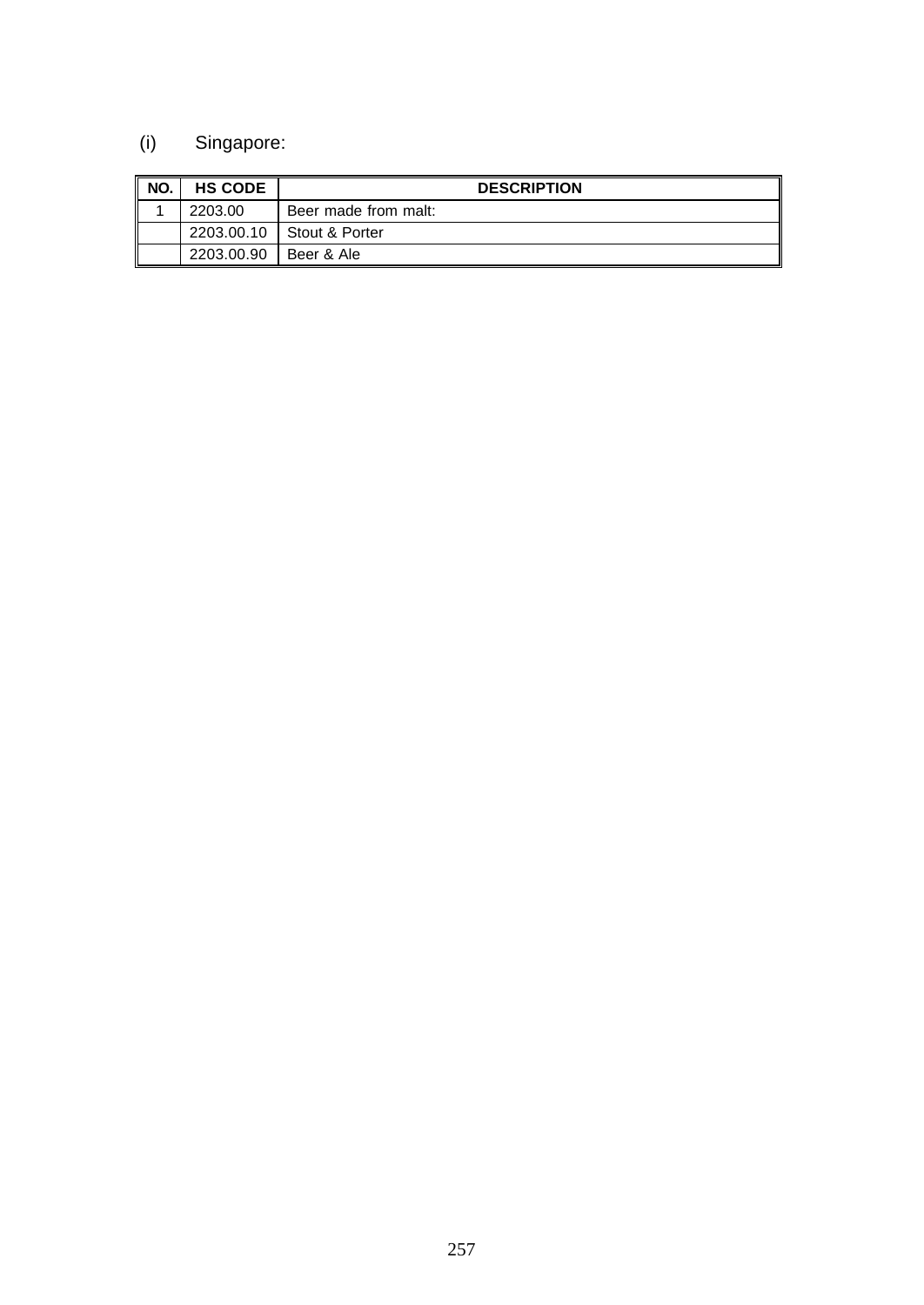### (j) Thailand:

| NO.          | <b>HS CODE</b> | <b>DESCRIPTION</b>                                                                  |
|--------------|----------------|-------------------------------------------------------------------------------------|
| $\mathbf{1}$ | 0401.10        | - Of a fat content, by weight, not exceeding 1%                                     |
| 2            | 0401.20        | - Of a fat content, by weight, exceeding 1% but not exceeding 6%                    |
| 3            | 0401.30        | - Of a fat content, by weight, exceeding 6%                                         |
| 4            | 0402.10        | - In powder, granules or other solid forms, of a fat content, by weight,            |
|              |                | not exceeding 1.5%                                                                  |
| 5            | 0701.10        | - Seed                                                                              |
| 6            | 0701.90        | - Other                                                                             |
| 7            | 0703.10        | - Onions and shallots                                                               |
| 8            | 0703.20        | - Garlic                                                                            |
| 9            | 0712.20        | - Onions                                                                            |
| 10           | 0712.90        | - Other vegetables; mixture of vegetables                                           |
| 11           | 0801.11        | - - Desiccated                                                                      |
| 12           | 0801.19        | - - Other                                                                           |
| 13           | 0813.40        | - Other fruit                                                                       |
| 14           | 0901.11        | - - Not decaffeinated                                                               |
| 15           | 0901.12        | - - Decaffeinated                                                                   |
| 16           | 0901.21        | - - Not decaffeinated                                                               |
| 17           | 0901.22        | - - Decaffeinated                                                                   |
| 18           | 0901.90        | - Other                                                                             |
| 19           | 0902.10        | - Green tea (not fermented) in immediate packings of a content not<br>exceeding 3kg |
| 20           | 0902.20        | - Other green tea (not fermented)                                                   |
| 21           | 0902.30        | - Black tea (fermented) and partly fermented tea, in immediate                      |
|              |                | packings of a content not exceeding 3 kg                                            |
| 22           | 0902.40        | - Other black tea (fermented) and other partly fermented tea                        |
| 23           | 0904.11        | - - Neither crushed nor ground                                                      |
| 24           | 0904.12        | - - Crushed or ground                                                               |
| 25           | 1005.90        | - Other                                                                             |
| 26           | 1006.10        | - Rice in the husk (paddy or rough)                                                 |
| 27           | 1006.20        | - Husked (brown) rice                                                               |
| 28           | 1006.30        | - Semi-milled or wholly milled rice, whether or not polished or glazed              |
| 29           | 1006.40        | - Broken                                                                            |
| 30           | 1201.00        | Soya beans, whether or not broken.                                                  |
|              | 1201.001       | - - - Edible                                                                        |
|              | 1201.009       | --- Other                                                                           |
| 31           | 1203.00        | Copra.                                                                              |
| 32           | 1209.91        | - - Vegetable seeds                                                                 |
| 33           | 1507.10        | - Crude oil, whether or not degummed                                                |
| 34           | 1507.90        | - Other                                                                             |
| 35           | 1511.10        | - Crude oil                                                                         |
| 36           | 1511.90        | - Other                                                                             |
| 37           | 1513.11        | - - Crude oil                                                                       |
| 38           | 1513.19        | - - Other                                                                           |
| 39           | 1513.21        | - - Crude oil                                                                       |
| 40           | 1513.29        | - - Other                                                                           |
| 41           | 1701.11        | - - Cane sugar                                                                      |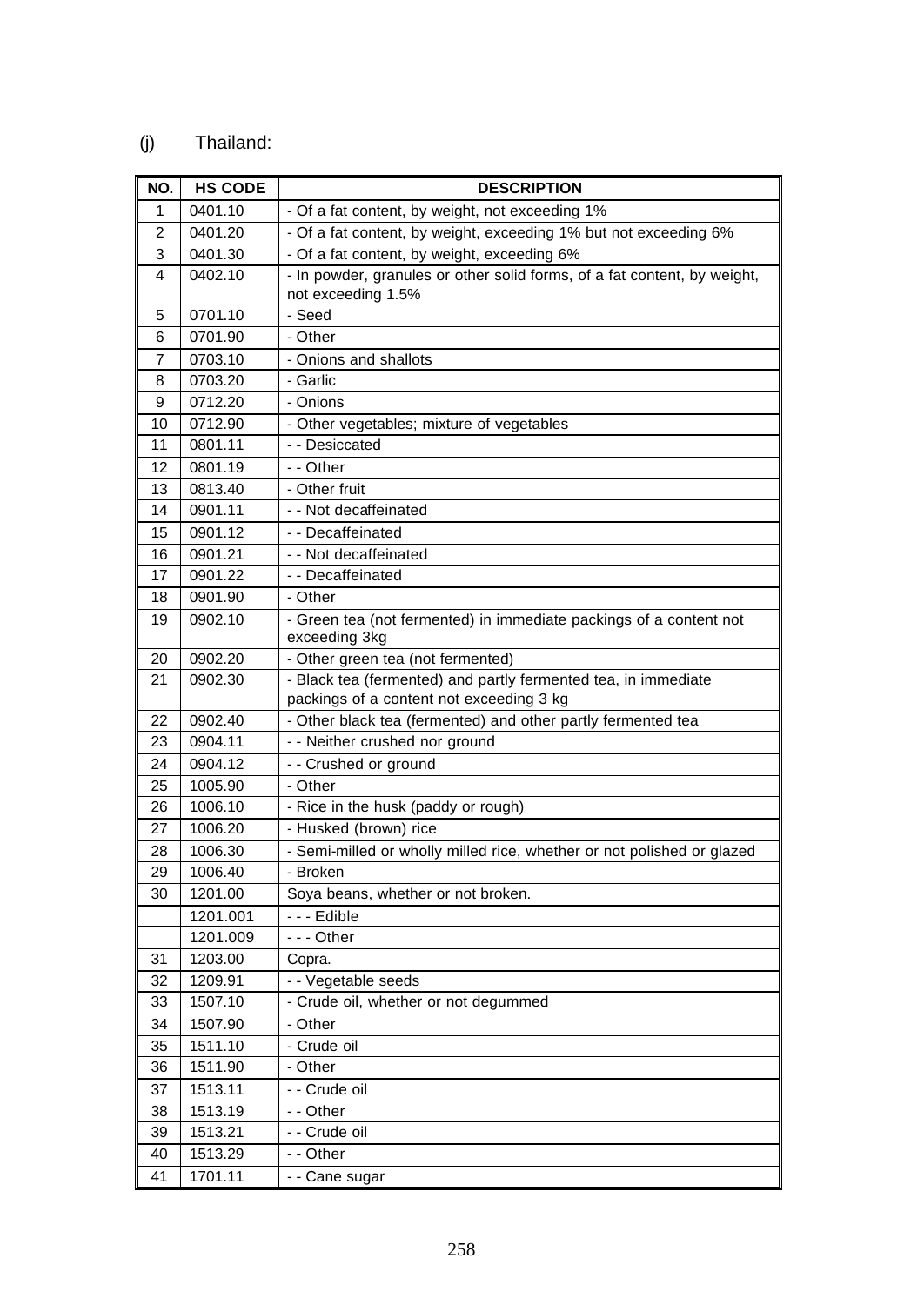| NO. | <b>HS CODE</b> | <b>DESCRIPTION</b>                                                                                                                                                                    |
|-----|----------------|---------------------------------------------------------------------------------------------------------------------------------------------------------------------------------------|
| 42  | 1701.12        | - - Beet sugar                                                                                                                                                                        |
| 43  | 1701.91        | - - Containing added flavouring or colouring matter                                                                                                                                   |
| 44  | 1701.99        | - - Other                                                                                                                                                                             |
| 45  | 2101.11        | - - Extracts, essences and concentrates                                                                                                                                               |
| 46  | 2101.12        | -- Preparations with a basis of extracts, essences or concentrates or<br>with a basis of coffee                                                                                       |
| 47  | 2202.90        | - Other                                                                                                                                                                               |
| 48  | 2304.00        | Oil-cake and other solid residues, whether or not ground or in the form<br>of pellets, resulting from the extraction of soya-bean oil.                                                |
| 49  | 2401.10        | - Tobacco, not stemmed/stripped                                                                                                                                                       |
| 50  | 2401.20        | - Tobacco, partly or wholly stemmed/stripped                                                                                                                                          |
| 51  | 2401.30        | - Tobacco refuse                                                                                                                                                                      |
| 52  | 5002.00        | Raw silk (not thrown).                                                                                                                                                                |
| 53  | 5004.00        | Silk yarn (other than yarn spun from silk waste) not put up for retail<br>sale.                                                                                                       |
| 54  | 5007.20        | - Other fabrics, containing 85% or more by weight of silk or of silk<br>waste other than noil silk                                                                                    |
| 55  | 6802.21        | - - Marble, travertine and alabaster                                                                                                                                                  |
| 56  | 6802.22        | - - Other calcareous stone                                                                                                                                                            |
| 57  | 6802.23        | - - Granite                                                                                                                                                                           |
| 58  | 6802.29        | - - Other stone                                                                                                                                                                       |
| 59  | 6802.91        | - - Marble, travertine and alabaster                                                                                                                                                  |
| 60  | 6802.92        | - - Other calcareous stone                                                                                                                                                            |
| 61  | 6802.93        | - - Granite                                                                                                                                                                           |
| 62  | 6802.99        | - - Other stone                                                                                                                                                                       |
| 63  | 6908.10        | - Tiles, cubes and similar articles, whether or not rectangular, the<br>largest surface area of which is capable of being enclosed in a square<br>the side of which is less than 7 cm |
| 64  | 6908.90        | - Other                                                                                                                                                                               |
| 65  | 6911.10        | - Tableware and kitchenware                                                                                                                                                           |
| 66  | 6911.90        | - Other                                                                                                                                                                               |
| 67  | 6912.00        | Ceramic tableware, kitchenware, other household articles and toilet<br>articles, other than of porcelain or china.                                                                    |
| 68  | 7009.10        | - Rear-view mirrors for vehicles                                                                                                                                                      |
| 69  | 7009.91        | - - Unframed                                                                                                                                                                          |
| 70  | 7009.92        | - - Framed                                                                                                                                                                            |
| 71  | 7320.20        | - Helical springs                                                                                                                                                                     |
| 72  | 8407.31        | - - Of a cylinder capacity not exceeding 50 cc                                                                                                                                        |
| 73  | 8407.32        | - - Of a cylinder capacity exceeding 50 cc but not exceeding 250 cc                                                                                                                   |
| 74  | 8407.33        | - - Of a cylinder capacity exceeding 250 cc but not exceeding 1,000 cc                                                                                                                |
| 75  | 8407.34        | - - Of a cylinder capacity exceeding 1,000 cc                                                                                                                                         |
| 76  | 8408.20        | - Engines of a kind used for the propulsion of vehicles of Chapter 87                                                                                                                 |
| 77  | 8409.91        | - - Suitable for use solely or principally with spark-ignition internal<br>combustion piston engines                                                                                  |
| 78  | 8409.99        | - - Other                                                                                                                                                                             |
| 79  | 8703.21        | - - Of a cylinder capacity not exceeding 1,000 cc                                                                                                                                     |
| 80  | 8703.22        | - - Of a cylinder capacity exceeding 1,000cc but not exceeding 1,500cc                                                                                                                |
|     | 8703.222       | - - - Cars of jeep type with either flexible or hard top including station<br>wagon type, and similar vehicles                                                                        |
|     | 8703.229       | --- Other                                                                                                                                                                             |